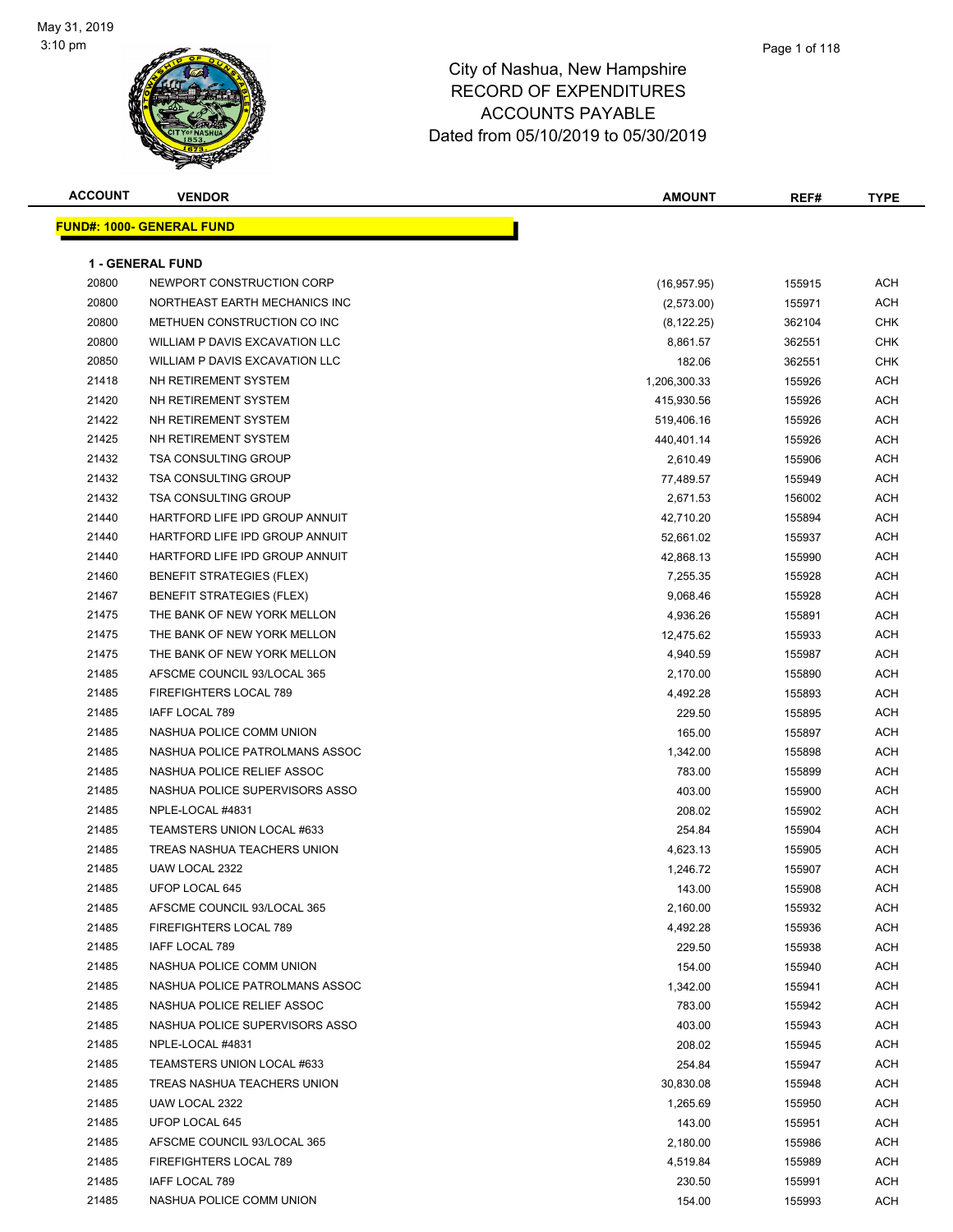

| <b>ACCOUNT</b> | <b>VENDOR</b>                    | <b>AMOUNT</b> | REF#   | <b>TYPE</b> |
|----------------|----------------------------------|---------------|--------|-------------|
|                | <b>FUND#: 1000- GENERAL FUND</b> |               |        |             |
|                |                                  |               |        |             |
|                | 1 - GENERAL FUND                 |               |        |             |
| 21485          | NASHUA POLICE PATROLMANS ASSOC   | 1,342.00      | 155994 | ACH         |
| 21485          | NASHUA POLICE RELIEF ASSOC       | 783.00        | 155995 | ACH         |
| 21485          | NASHUA POLICE SUPERVISORS ASSO   | 416.00        | 155996 | ACH         |
| 21485          | NPLE-LOCAL #4831                 | 208.02        | 155998 | ACH         |
| 21485          | TEAMSTERS UNION LOCAL #633       | 243.76        | 156000 | <b>ACH</b>  |
| 21485          | TREAS NASHUA TEACHERS UNION      | 4,625.50      | 156001 | <b>ACH</b>  |
| 21485          | UAW LOCAL 2322                   | 1,246.87      | 156003 | ACH         |
| 21485          | UFOP LOCAL 645                   | 143.00        | 156004 | ACH         |
| 21485          | AMERICAN FEDERATION OF TEACHER   | 7.50          | 361498 | CHK         |
| 21485          | AMERICAN FEDERATION OF TEACHER   | 177.50        | 361935 | CHK         |
| 21485          | AMERICAN FEDERATION OF TEACHER   | 7.50          | 362379 | CHK         |
| 21490          | UNITED WAY OF GREATER NASHUA     | 295.00        | 361507 | <b>CHK</b>  |
| 21490          | UNITED WAY OF GREATER NASHUA     | 618.70        | 361945 | CHK         |
| 21490          | UNITED WAY OF GREATER NASHUA     | 295.00        | 362388 | <b>CHK</b>  |
| 21495          | <b>WAGE ASSIGNMENT</b>           | 300.00        | 155896 | <b>ACH</b>  |
| 21495          | <b>WAGE ASSIGNMENT</b>           | 259.00        | 155903 | <b>ACH</b>  |
| 21495          | <b>WAGE ASSIGNMENT</b>           | 250.00        | 155935 | <b>ACH</b>  |
| 21495          | <b>WAGE ASSIGNMENT</b>           | 300.00        | 155939 | ACH         |
| 21495          | <b>WAGE ASSIGNMENT</b>           | 259.00        | 155946 | ACH         |
| 21495          | <b>WAGE ASSIGNMENT</b>           | 300.00        | 155992 | <b>ACH</b>  |
| 21495          | <b>WAGE ASSIGNMENT</b>           | 259.00        | 155999 | <b>ACH</b>  |
| 21495          | <b>WAGE ASSIGNMENT</b>           | 809.44        | 361499 | <b>CHK</b>  |
| 21495          | <b>WAGE ASSIGNMENT</b>           | 100.00        | 361500 | <b>CHK</b>  |
| 21495          | <b>WAGE ASSIGNMENT</b>           | 155.00        | 361501 | <b>CHK</b>  |
| 21495          | <b>WAGE ASSIGNMENT</b>           | 104.00        | 361502 | <b>CHK</b>  |
| 21495          | <b>WAGE ASSIGNMENT</b>           | 1,306.12      | 361503 | CHK         |
| 21495          | <b>WAGE ASSIGNMENT</b>           | 11.54         | 361504 | <b>CHK</b>  |
| 21495          | <b>WAGE ASSIGNMENT</b>           | 311.88        | 361505 | <b>CHK</b>  |
| 21495          | <b>WAGE ASSIGNMENT</b>           | 25.00         | 361506 | CHK         |
| 21495          | <b>WAGE ASSIGNMENT</b>           | 88.90         | 361508 | CHK         |
| 21495          | <b>WAGE ASSIGNMENT</b>           | 375.95        | 361509 | CHK         |
| 21495          | <b>WAGE ASSIGNMENT</b>           | 809.44        | 361936 | <b>CHK</b>  |
| 21495          | <b>WAGE ASSIGNMENT</b>           | 100.00        | 361937 | CHK         |
| 21495          | <b>WAGE ASSIGNMENT</b>           | 149.76        | 361938 | <b>CHK</b>  |
| 21495          | <b>WAGE ASSIGNMENT</b>           | 155.00        | 361939 | <b>CHK</b>  |
| 21495          | <b>WAGE ASSIGNMENT</b>           | 104.00        | 361940 | <b>CHK</b>  |
| 21495          | <b>WAGE ASSIGNMENT</b>           | 1,587.81      | 361941 | CHK         |
| 21495          | <b>WAGE ASSIGNMENT</b>           | 11.54         | 361942 | <b>CHK</b>  |
| 21495          | <b>WAGE ASSIGNMENT</b>           | 311.88        | 361943 | <b>CHK</b>  |
| 21495          | <b>WAGE ASSIGNMENT</b>           | 75.00         | 361944 | CHK         |
| 21495          | <b>WAGE ASSIGNMENT</b>           | 88.90         | 361946 | CHK         |
| 21495          | <b>WAGE ASSIGNMENT</b>           | 778.05        | 361947 | CHK         |
| 21495          | <b>WAGE ASSIGNMENT</b>           | 195.80        | 361948 | CHK         |
| 21495          | <b>WAGE ASSIGNMENT</b>           | 809.44        | 362380 | <b>CHK</b>  |
| 21495          | <b>WAGE ASSIGNMENT</b>           | 100.00        | 362381 | <b>CHK</b>  |
| 21495          | <b>WAGE ASSIGNMENT</b>           | 155.00        | 362382 | <b>CHK</b>  |
| 21495          | <b>WAGE ASSIGNMENT</b>           | 104.00        | 362383 | <b>CHK</b>  |
| 21495          | <b>WAGE ASSIGNMENT</b>           | 1,311.31      | 362384 | CHK         |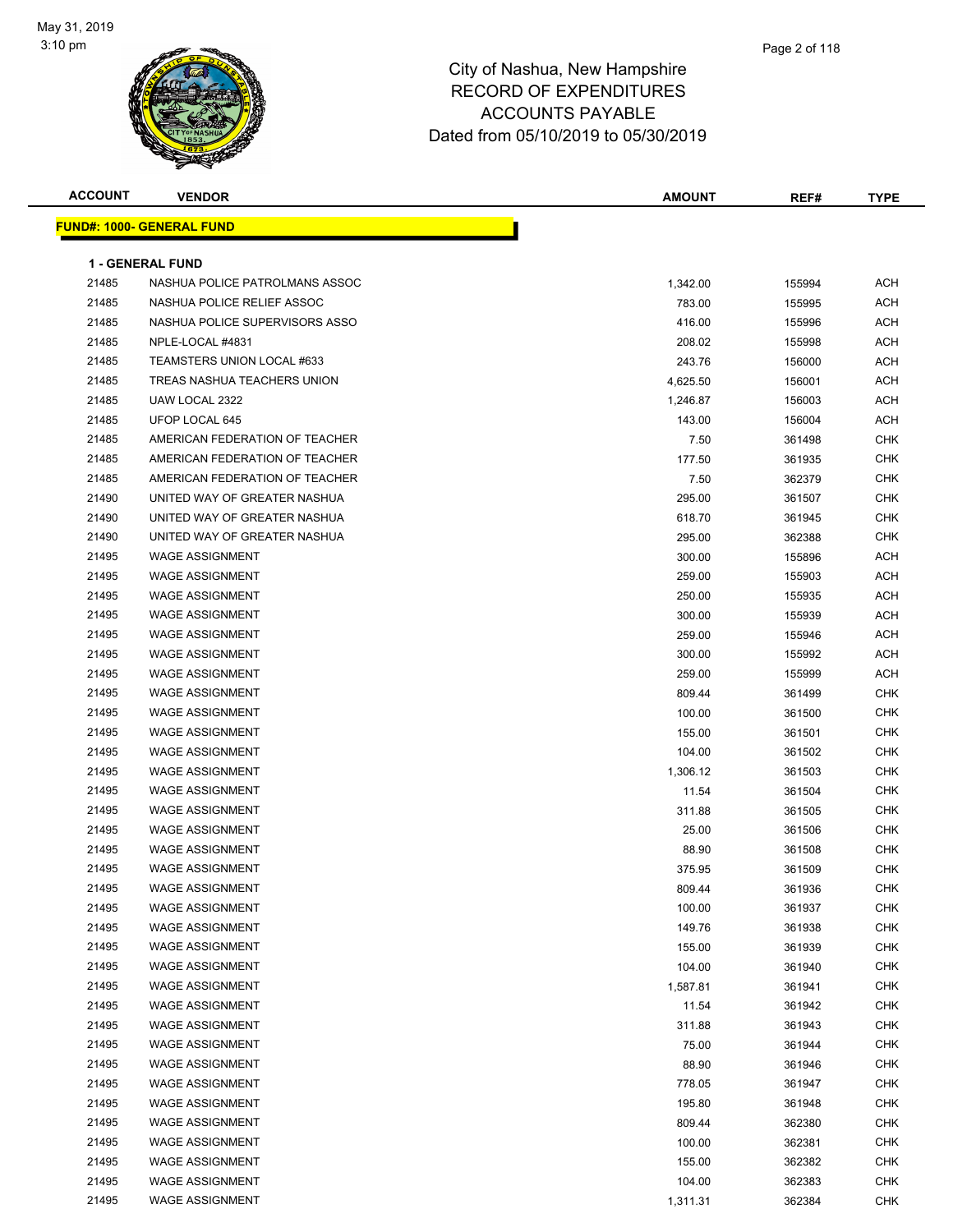

| <b>ACCOUNT</b>     | <b>VENDOR</b>                       | <b>AMOUNT</b>  | REF#   | <b>TYPE</b> |
|--------------------|-------------------------------------|----------------|--------|-------------|
|                    | <b>FUND#: 1000- GENERAL FUND</b>    |                |        |             |
|                    | <b>1 - GENERAL FUND</b>             |                |        |             |
| 21495              | <b>WAGE ASSIGNMENT</b>              | 11.54          | 362385 | <b>CHK</b>  |
| 21495              | <b>WAGE ASSIGNMENT</b>              | 311.88         | 362386 | <b>CHK</b>  |
| 21495              | <b>WAGE ASSIGNMENT</b>              | 25.00          | 362387 | <b>CHK</b>  |
| 21495              | <b>WAGE ASSIGNMENT</b>              | 88.90          | 362389 | <b>CHK</b>  |
| 21495              | <b>WAGE ASSIGNMENT</b>              | 323.98         | 362390 | <b>CHK</b>  |
| 21538              | NASHUA TEACHERS UNION               | 73.62          | 155901 | ACH         |
| 21538              | NASHUA TEACHERS UNION               | 3,074.57       | 155944 | ACH         |
| 21538              | NASHUA TEACHERS UNION               | 73.62          | 155997 | ACH         |
| 21780              | CHASSE, RICHARD D                   | 615.09         | 361883 | <b>CHK</b>  |
| 21780              | AN, QI &                            | 1,424.62       | 362344 | <b>CHK</b>  |
| 21780              | BEAUDRY, HENRY A JR REV TRUST       | 532.19         | 362345 | CHK         |
| 21780              | GERSTNER, PAUL R &                  | 628.75         | 362346 | <b>CHK</b>  |
| 21780              | PARENT, ERIC                        | 1,619.28       | 362348 | CHK         |
| 21780              | PARENT, ERIC L                      | 725.85         | 362349 | CHK         |
| 21780              | <b>REGAN-ERICKSON FAM REV TRUST</b> | 1,875.40       | 362350 | <b>CHK</b>  |
| 21780              | TOOMEY, ROBERT G &                  | 622.05         | 362351 | CHK         |
| 21780              | TOWNSEND, BRYAN J &                 | 233.47         | 362352 | CHK         |
| 21780              | VIGNONE, EDWARD L REV TRUST         | 2,132.22       | 362353 | CHK         |
| 21921              | STATE OF NH-MV                      | 15,603.52      | 155882 | ACH         |
| 21921              | STATE OF NH-MV                      | 15,330.27      | 155885 | ACH         |
| 21921              | STATE OF NH-MV                      | 14,477.99      | 155886 | ACH         |
| 21921              | STATE OF NH-MV                      | 14,027.61      | 155889 | <b>ACH</b>  |
| 21921              | STATE OF NH-MV                      | 14,327.54      | 155909 | ACH         |
| 21921              | STATE OF NH-MV                      | 11,125.59      | 155922 | ACH         |
| 21921              | STATE OF NH-MV                      | 16,523.40      | 155924 | ACH         |
| 21921              | STATE OF NH-MV                      | 27,551.76      | 155930 | ACH         |
| 21921              | STATE OF NH-MV                      | 27,110.12      | 155931 | ACH         |
| 21921              | STATE OF NH-MV                      | 28,029.78      | 155965 | ACH         |
| 21921              | STATE OF NH-MV                      | 26,046.32      | 155979 | ACH         |
| 21921              | STATE OF NH -MV                     | 28,374.76      | 155981 | ACH         |
| 21921              | STATE OF NH-MV                      | 28,024.39      | 155985 | ACH         |
| 21921              | STATE OF NH-MV                      | 26,665.25      | 156005 | ACH         |
|                    | <b>TOTAL 1 - GENERAL FUND</b>       | \$3,218,607.52 |        |             |
| <b>101 - MAYOR</b> |                                     |                |        |             |
| 61100              | WB MASON CO INC                     | 6.80           | 362152 | CHK         |
| 61100              | WB MASON CO INC                     | 29.03          | 362549 | <b>CHK</b>  |
| 61830              | UNION LEADER CORP                   | 265.20         | 362016 | <b>CHK</b>  |
| 61910              | <b>MEGAN CARON</b>                  | 73.97          | 361956 | CHK         |
| 68350              | FIRST STUDENT INC                   | 116.64         | 361518 | <b>CHK</b>  |
| 68350              | <b>KERRY MILLER</b>                 | 8.48           | 361527 | <b>CHK</b>  |
| 68350              | <b>WELCOMING AMERICA</b>            | 200.00         | 361537 | CHK         |
| 68350              | <b>GREATER NASHUA CHAMBER OF</b>    | 500.00         | 362391 | CHK         |
|                    | TOTAL 101 - MAYOR                   | \$1,200.12     |        |             |
|                    |                                     |                |        |             |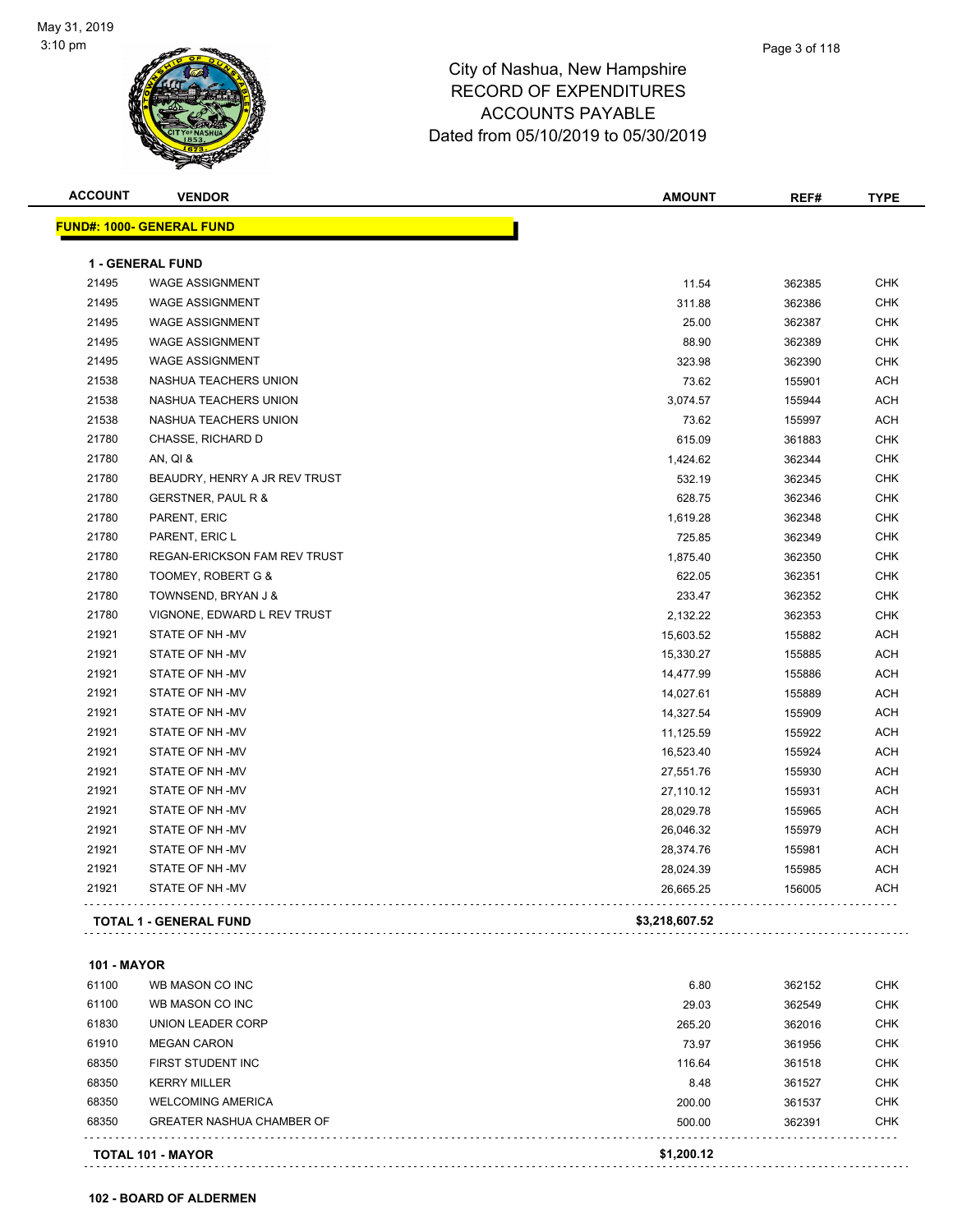| 0 pm               |                                      | City of Nashua, New Hampshire<br><b>RECORD OF EXPENDITURES</b><br><b>ACCOUNTS PAYABLE</b><br>Dated from 05/10/2019 to 05/30/2019 | Page 4 of 118 |             |
|--------------------|--------------------------------------|----------------------------------------------------------------------------------------------------------------------------------|---------------|-------------|
| <b>ACCOUNT</b>     | <b>VENDOR</b>                        | <b>AMOUNT</b>                                                                                                                    | REF#          | <b>TYPE</b> |
|                    | <b>FUND#: 1000- GENERAL FUND</b>     |                                                                                                                                  |               |             |
|                    | <b>102 - BOARD OF ALDERMEN</b>       |                                                                                                                                  |               |             |
| 53428              | DONNA L GRAHAM                       | 285.00                                                                                                                           | 362073        | <b>CHK</b>  |
|                    | <b>TOTAL 102 - BOARD OF ALDERMEN</b> | \$285.00                                                                                                                         |               |             |
| <b>103 - LEGAL</b> |                                      |                                                                                                                                  |               |             |
| 55200              | <b>IMLA</b>                          | 1,025.00                                                                                                                         | 361991        | <b>CHK</b>  |
| 55300              | <b>STEVEN A BOLTON</b>               | 169.16                                                                                                                           | 361512        | <b>CHK</b>  |
| 55614              | PETTY CASH                           | 67.00                                                                                                                            | 361530        | <b>CHK</b>  |
| 55614              | PETTY CASH                           | 20.00                                                                                                                            | 361973        | <b>CHK</b>  |
| 61100              | WB MASON CO INC                      | 54.31                                                                                                                            | 362152        | <b>CHK</b>  |
|                    | <b>TOTAL 103 - LEGAL</b>             | \$1,335.47                                                                                                                       |               |             |
|                    | 107 - CITY CLERK                     |                                                                                                                                  |               |             |
| 42512              | TREASURER STATE OF NH                | 22,650.50                                                                                                                        | 362015        | <b>CHK</b>  |
| 55118              | SPRINT                               | 46.50                                                                                                                            | 361565        | <b>CHK</b>  |
| 61100              | WB MASON CO INC                      | 112.21                                                                                                                           | 362152        | <b>CHK</b>  |

| TOTAL .<br>. 107 - CITY CLERK | \$22.809.21 |
|-------------------------------|-------------|
|                               |             |

#### **111 - HUMAN RESOURCES**

|       | <b>TOTAL 111 - HUMAN RESOURCES</b> | \$5,284.03 |        |            |
|-------|------------------------------------|------------|--------|------------|
| 61100 | WB MASON CO INC                    | 29.03      | 361704 | <b>CHK</b> |
| 55425 | TREASURER STATE OF NH              | 5.000.00   | 362013 | снк        |
| 55425 | PETTY CASH                         | 255.00     | 361972 | <b>CHK</b> |

#### **113 - BENEFITS**

| 59580 | STATE OF NEW HAMPSHIRE UC   | 649.05   | 362436 | снк |
|-------|-----------------------------|----------|--------|-----|
|       |                             |          |        |     |
|       | <b>TOTAL 113 - BENEFITS</b> | \$649.05 |        |     |

#### **120 - TELECOMMUNICATIONS**

|       | <b>TOTAL 120 - TELECOMMUNICATIONS</b> | \$7,606.39 |        |            |
|-------|---------------------------------------|------------|--------|------------|
| 55118 | VERIZON WIRELESS 342053899-001        | 760.19     | 362442 | <b>CHK</b> |
| 55118 | AT & T MOBILITY                       | 129.69     | 361983 | <b>CHK</b> |
| 55109 | PACIFIC TELEMANAGEMENT SERVICE        | 75.00      | 362525 | <b>CHK</b> |
| 55109 | <b>WINDSTREAM</b>                     | 714.39     | 362444 | <b>CHK</b> |
| 55109 | <b>WINDSTREAM</b>                     | 2.197.87   | 362443 | <b>CHK</b> |
| 55109 | CONSOLIDATED COMMUNICATIONS           | 1.620.22   | 361987 | <b>CHK</b> |
| 55109 | LANGUAGE LINE SERVICES                | 20.70      | 361647 | <b>CHK</b> |
| 55109 | <b>FIRSTLIGHT</b>                     | 2.088.33   | 361545 | <b>CHK</b> |

#### **122 - INFORMATION TECHNOLOGY**

| 54407 | INFOR (US), INC  | 242.377.88 | 156011 | ACH |
|-------|------------------|------------|--------|-----|
| 54407 | SYN-TECH SYSTEMS | 6.925.00   | 362139 | CHK |
| 54407 | ZOHO CORPORATION | 583.00     | 362155 | CHK |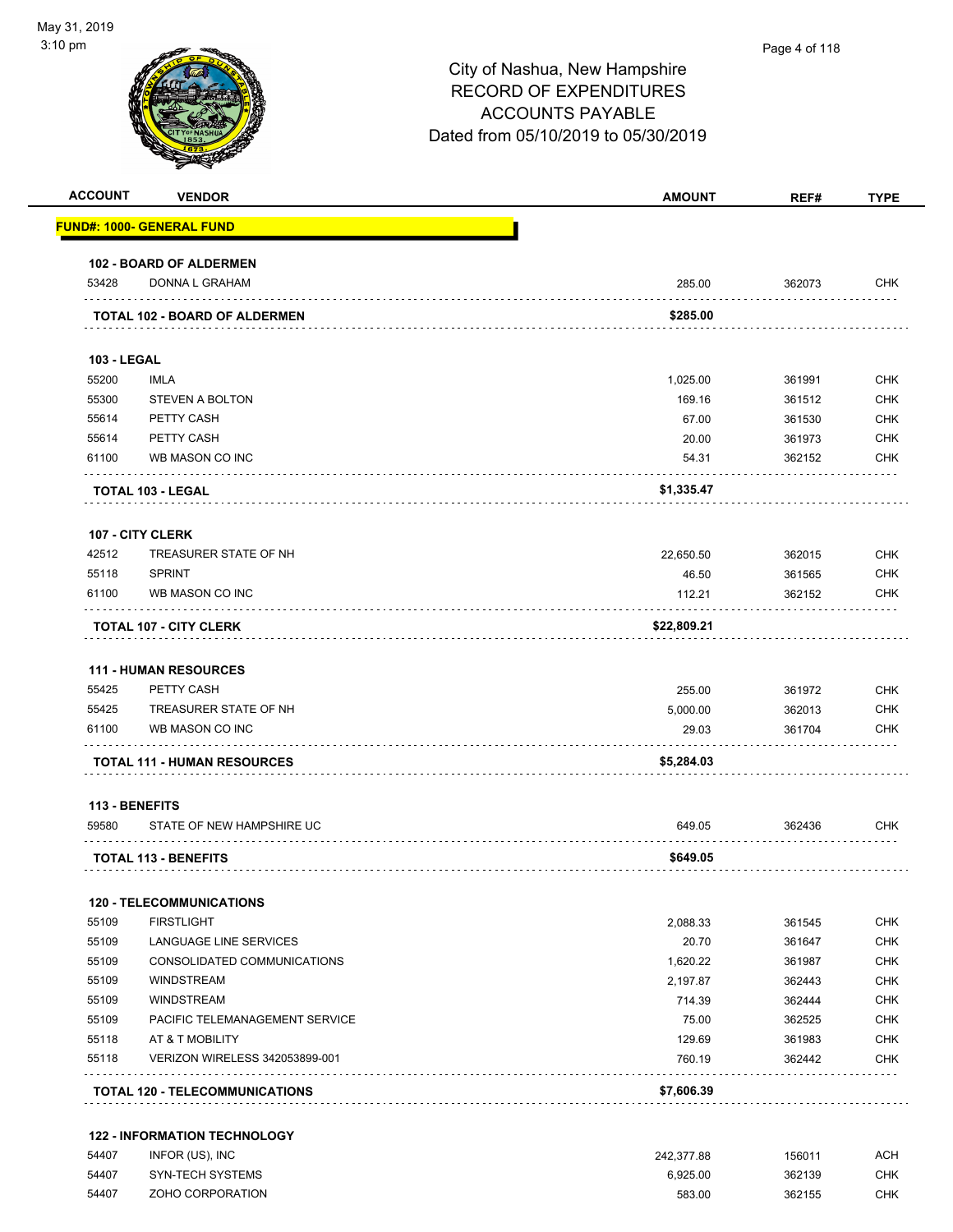

| <b>ACCOUNT</b> | <b>VENDOR</b>                             | <b>AMOUNT</b> | REF#   | <b>TYPE</b> |
|----------------|-------------------------------------------|---------------|--------|-------------|
|                | <u> FUND#: 1000- GENERAL FUND</u>         |               |        |             |
|                | <b>122 - INFORMATION TECHNOLOGY</b>       |               |        |             |
| 54414          | <b>LOGICMONITOR INC</b>                   | 4,500.00      | 155969 | <b>ACH</b>  |
| 54421          | CONWAY OFFICE SOLUTIONS                   | 1,569.04      | 362051 | <b>CHK</b>  |
| 55118          | <b>SPRINT</b>                             | 21.04         | 361565 | <b>CHK</b>  |
| 61100          | AMAZON.COM LLC                            | 66.32         | 155910 | <b>ACH</b>  |
| 61607          | AMAZON.COM LLC                            | 165.96        | 155910 | <b>ACH</b>  |
| 71207          | CONWAY OFFICE SOLUTIONS                   | 1,084.84      | 362468 | <b>CHK</b>  |
| 71221          | AXIS BUSINESS SOLUTIONS                   | 16,859.00     | 362028 | <b>CHK</b>  |
| 71221          | COMPUTER HUT dba IT INSIDERS              | 371.80        | 362502 | CHK         |
|                | <b>TOTAL 122 - INFORMATION TECHNOLOGY</b> | \$274,523.88  |        |             |
|                | <b>126 - FINANCIAL SERVICES</b>           |               |        |             |
| 42200          | <b>MARY KATHLEEN DAANSEN</b>              | 130.20        | 361510 | <b>CHK</b>  |
| 42200          | <b>SAMANTHA HOVEY</b>                     | 48.20         | 362082 | <b>CHK</b>  |
| 42200          | <b>BRIAN W HYMAN</b>                      | 54.80         | 362085 | CHK         |
| 42200          | LARRY H MILLER SUPER FORD                 | 212.38        | 362093 | <b>CHK</b>  |
| 42200          | <b>BETHANY M STEVENS</b>                  | 121.20        | 362137 | <b>CHK</b>  |
| 42200          | DONALD J TRUDEL                           | 55.20         | 362143 | <b>CHK</b>  |
| 42200          | JOHN A SPEIDEL                            | 8.00          | 362392 | <b>CHK</b>  |
| 42200          | <b>BMW OF RAMSEY</b>                      | 214.00        | 362457 | <b>CHK</b>  |
| 42200          | ROBERT CRONIN                             | 55.20         | 362469 | <b>CHK</b>  |
| 42200          | NICHOLAS GRAVEJAT                         | 85.00         | 362488 | <b>CHK</b>  |
| 42200          | <b>JEANINE LESSARD</b>                    | 24.00         | 362505 | <b>CHK</b>  |
| 53114          | <b>MELANSON HEATH &amp; CO PC</b>         | 16,000.00     | 361655 | <b>CHK</b>  |
| 53467          | <b>MAILINGS UNLIMITED</b>                 | 5,038.99      | 362097 | <b>CHK</b>  |
| 55307          | PETTY CASH                                | 94.80         | 361972 | <b>CHK</b>  |
| 55421          | <b>NHCTCA</b>                             | 50.00         | 362010 | <b>CHK</b>  |
| 55607          | <b>MAILINGS UNLIMITED</b>                 | 30.09         | 362097 | CHK         |
| 61100          | <b>DAVID FREDETTE</b>                     | 61.78         | 361519 | <b>CHK</b>  |
| 61100          | WB MASON CO INC                           | 91.28         | 361704 | <b>CHK</b>  |
| 61100          | WB MASON CO INC                           | 461.24        | 362549 | <b>CHK</b>  |
| 61235          | LINDENMEYR MUNROE                         | 1,522.50      | 362094 | CHK         |
| 61807          | <b>PRICE DIGESTS</b>                      | 399.95        | 361561 | <b>CHK</b>  |
|                | <b>TOTAL 126 - FINANCIAL SERVICES</b>     | \$24,758.81   |        |             |
|                | <b>129 - CITY BUILDINGS</b>               |               |        |             |
| 54100          | <b>EVERSOURCE</b>                         | 185.04        | 361544 | <b>CHK</b>  |
| 54100          | EVERSOUCE-POWER SUPPLY                    | 6,668.49      | 361988 | <b>CHK</b>  |
| 54100          | <b>EVERSOURCE</b>                         | 3,399.15      | 362421 | <b>CHK</b>  |
| 54114          | <b>LIBERTY UTILITIES - NH</b>             | 236.51        | 361546 | <b>CHK</b>  |
| 54114          | LIBERTY UTILITIES - NH                    | 643.98        | 361549 | <b>CHK</b>  |
| 54114          | <b>DIRECT ENERGY BUSINESS</b>             | 555.40        | 361608 | CHK         |
| 54114          | <b>DIRECT ENERGY BUSINESS</b>             | 461.31        | 362060 | <b>CHK</b>  |
| 54141          | PENNICHUCK WATER WORKS INC                | 1,522.56      | 362011 | CHK         |

BAIN PEST CONTROL SERVICE INC 164.00 361583 CHK

54243 AAA PUMP SERVICE INC 2002 AND 1,011.87 361573 CHK PETTY CASH 7.99 361972 CHK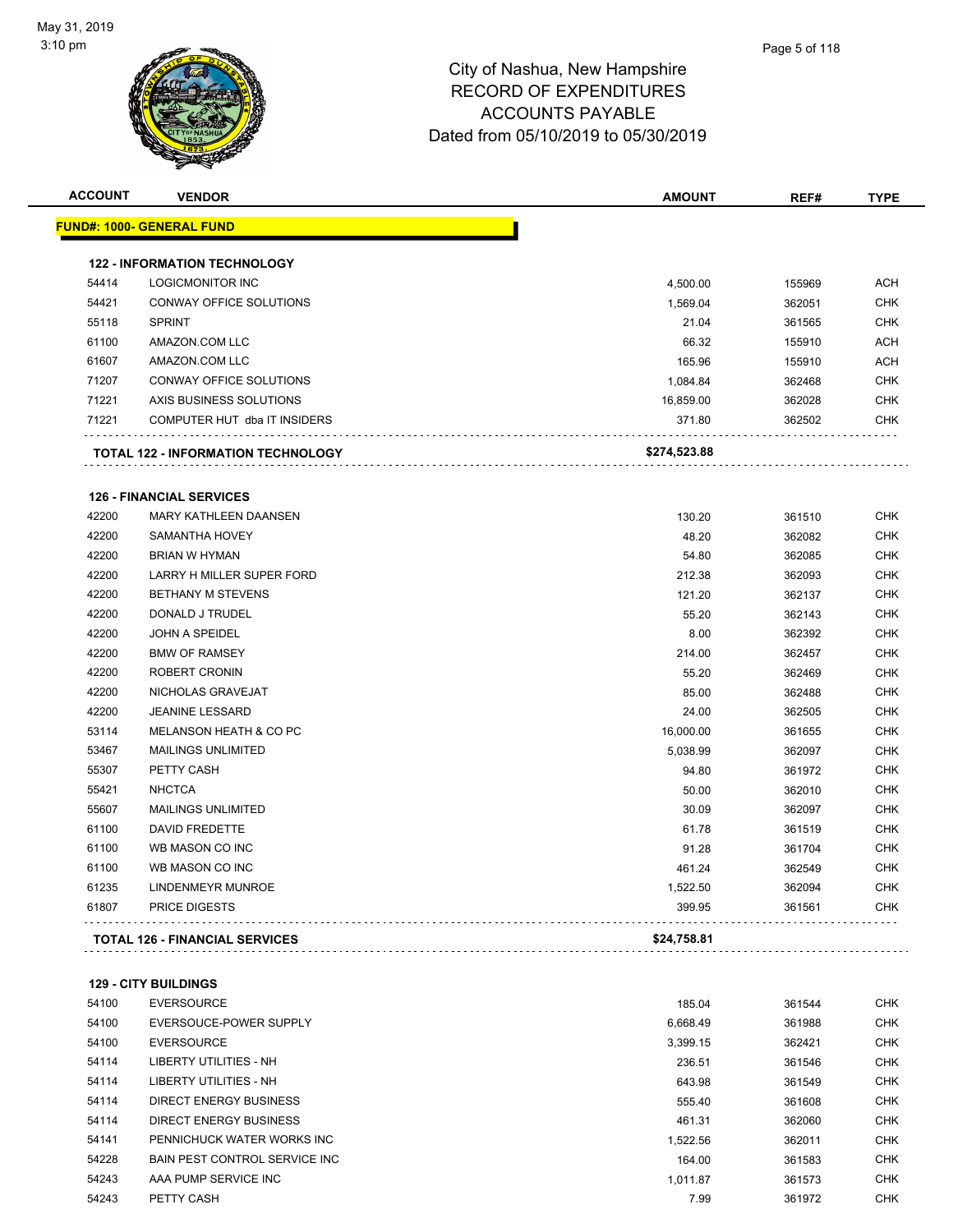

| <b>ACCOUNT</b> | <b>VENDOR</b>                     | <b>AMOUNT</b> | REF#   | <b>TYPE</b> |
|----------------|-----------------------------------|---------------|--------|-------------|
|                | <u> FUND#: 1000- GENERAL FUND</u> |               |        |             |
|                |                                   |               |        |             |
|                | <b>129 - CITY BUILDINGS</b>       |               |        |             |
| 54243          | TOTAL AIR SUPPLY INC              | 86.74         | 362543 | <b>CHK</b>  |
| 54280          | <b>REXEL USA INC</b>              | 134.07        | 155917 | <b>ACH</b>  |
| 54280          | <b>B &amp; S LOCKSMITHS INC</b>   | 14.60         | 361581 | <b>CHK</b>  |
| 54280          | <b>KAMCO SUPPLY CORP</b>          | 197.95        | 361646 | <b>CHK</b>  |
| 54280          | PROTECTION ONE ALARM MONTORING    | 576.48        | 361677 | <b>CHK</b>  |
| 54280          | DRAIN MEDIC                       | 175.00        | 362063 | <b>CHK</b>  |
| 54280          | KERRY FIRE PROTECTION INC         | 325.00        | 362092 | <b>CHK</b>  |
| 54280          | STANLEY ACCESS TECH LLC           | 670.00        | 362135 | <b>CHK</b>  |
| 54280          | DRAIN MEDIC                       | 275.00        | 362478 | <b>CHK</b>  |
| 54280          | HOME DEPOT CREDIT SERVICE 3065    | 37.08         | 362495 | <b>CHK</b>  |
| 54280          | STANLEY ELEVATOR CO INC           | 59.48         | 362538 | <b>CHK</b>  |
| 54487          | NEVERETTS SEW & VAC INC           | 43.80         | 361663 | <b>CHK</b>  |
| 55118          | <b>SPRINT</b>                     | 73.78         | 361565 | <b>CHK</b>  |
| 61428          | <b>IMPERIAL DADE</b>              | 63.00         | 361641 | <b>CHK</b>  |
| 61428          | NEW ENGLAND PAPER & SUPPLY        | 296.12        | 362112 | <b>CHK</b>  |
| 61499          | THE COLLINS GROUP INC             | 339.03        | 362540 | <b>CHK</b>  |
|                | <b>TOTAL 129 - CITY BUILDINGS</b> | \$18,223.43   |        |             |
|                |                                   |               |        |             |
|                | 130 - PURCHASING                  |               |        |             |
|                |                                   |               |        |             |
| 55500          | <b>CONCORD MONITOR</b>            | 499.96        | 362416 | CHK         |
| 55500          | UNION LEADER CORPORATION          | 100.30        | 362439 | CHK         |
| 61100          | WB MASON CO INC                   | 12.48         | 362549 | <b>CHK</b>  |
|                | <b>TOTAL 130 - PURCHASING</b>     | \$612.74      |        |             |
|                |                                   |               |        |             |
|                | <b>132 - ASSESSING</b>            |               |        |             |
| 55307          | <b>GREG TURGISS</b>               | 24.94         | 361535 | <b>CHK</b>  |
| 55421          | <b>NHAAO</b>                      | 350.00        | 362432 | CHK         |
| 61100          | WB MASON CO INC                   | 80.79         | 362152 | <b>CHK</b>  |
|                |                                   |               |        |             |
|                | <b>TOTAL 132 - ASSESSING</b>      | \$455.73      |        |             |
|                |                                   |               |        |             |
| 134 - GIS      |                                   |               |        |             |
| 54407          | PICTOMETRY INTL CORP              | 750.00        | 361674 | CHK         |
|                | TOTAL 134 - GIS                   | \$750.00      |        |             |
|                |                                   |               |        |             |
|                | <b>142 - WOODLAWN CEMETERY</b>    |               |        |             |
| 54100          | <b>EVERSOURCE</b>                 | 388.09        | 362421 | <b>CHK</b>  |
| 54107          | <b>MCLAUGHLIN OIL CO</b>          | 325.35        | 362508 | CHK         |
| 54114          | LIBERTY UTILITIES - NH            | 197.40        | 361996 | <b>CHK</b>  |
| 54280          | HOME DEPOT CREDIT SERVICE 3065    | 82.50         | 361636 | <b>CHK</b>  |
| 54280          | NASHUA OUTDOOR POWER EQUIPMENT    | 205.34        | 362512 | <b>CHK</b>  |
| 54399          | <b>CINTAS</b>                     | 99.00         | 361599 | <b>CHK</b>  |
| 54600          | PETTY CASH                        | 8.00          | 361972 | <b>CHK</b>  |
| 55421          | <b>CINTAS</b>                     | 686.48        | 362048 | <b>CHK</b>  |

PETTY CASH 3.19 361972 CHK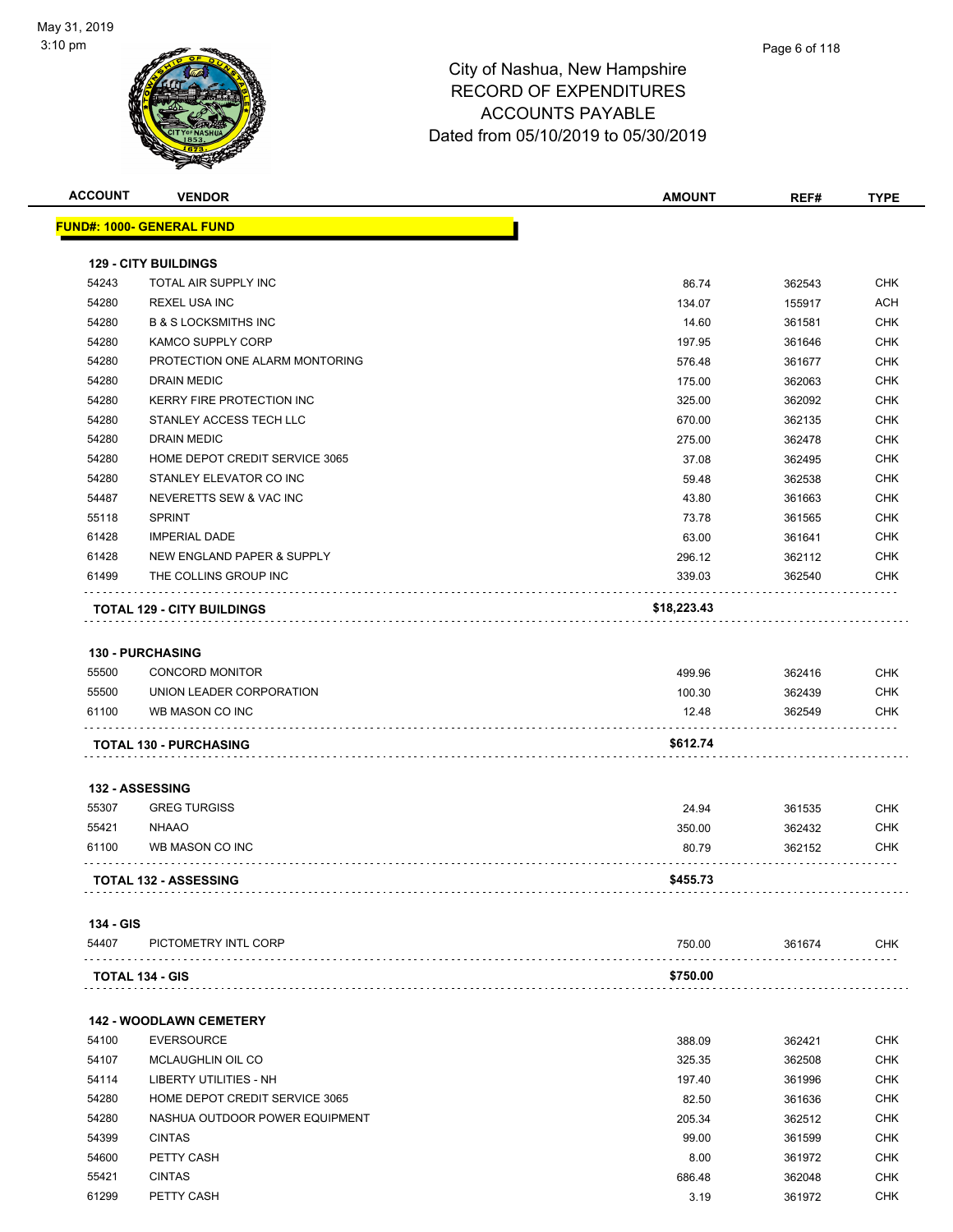| <b>ACCOUNT</b> | <b>VENDOR</b>                                         | <b>AMOUNT</b> | REF#   | <b>TYPE</b> |
|----------------|-------------------------------------------------------|---------------|--------|-------------|
|                | <b>FUND#: 1000- GENERAL FUND</b>                      |               |        |             |
|                | <b>142 - WOODLAWN CEMETERY</b>                        |               |        |             |
| 61499          | <b>BELLETETES INC</b>                                 | 8.61          | 362031 | <b>CHK</b>  |
|                | <b>TOTAL 142 - WOODLAWN CEMETERY</b>                  | \$2,003.96    |        |             |
|                | <b>144 - EDGEWOOD &amp; SUBURBAN CEMETERIES</b>       |               |        |             |
| 54100          | <b>EVERSOURCE</b>                                     | 170.51        | 362421 | <b>CHK</b>  |
| 54114          | <b>BOT L GAS INC</b>                                  | 41.70         | 361590 | <b>CHK</b>  |
| 54141          | PENNICHUCK WATER WORKS INC                            | 118.63        | 361560 | <b>CHK</b>  |
| 54280          | HOME DEPOT CREDIT SERVICE 3065                        | 68.54         | 361636 | <b>CHK</b>  |
| 54280          | PETTY CASH                                            | 8.53          | 361972 | <b>CHK</b>  |
| 54280          | ETCHSTONE PROPERTIES INC                              | 820.13        | 362064 | <b>CHK</b>  |
| 54280          | HOME DEPOT CREDIT SERVICE 3065                        | 35.98         | 362079 | <b>CHK</b>  |
| 54280          | THE COLLINS GROUP INC                                 | 67.49         | 362142 | <b>CHK</b>  |
| 54487          | PETTY CASH                                            | 16.00         | 361972 | <b>CHK</b>  |
| 54487          | NASHUA OUTDOOR POWER EQUIPMENT                        | 67.86         | 362512 | <b>CHK</b>  |
| 54600          | NORTHLAND INDUSTRIAL TRUCK CO                         | 230.30        | 362115 | <b>CHK</b>  |
| 55699          | SHATTUCK MALONE OIL CO                                | 191.27        | 361562 | <b>CHK</b>  |
|                | <b>TOTAL 144 - EDGEWOOD &amp; SUBURBAN CEMETERIES</b> | \$1,836.94    |        |             |

eration of the MASHUA POLICE DEPARTMENT and the control of the control of the control of the control of the control of the control of the control of the control of the control of the control of the control of the control o

 MICHAEL ZUPKOSKY 46.40 361539 CHK PATRICK DOHERTY 46.40 361961 CHK

| 54100 | <b>EVERSOURCE</b>              | 419.08   | 361990 | CHK        |
|-------|--------------------------------|----------|--------|------------|
| 54100 | <b>EVERSOURCE</b>              | 118.93   | 362421 | <b>CHK</b> |
| 54114 | LIBERTY UTILITIES - NH         | 2,154.66 | 361552 | <b>CHK</b> |
| 54114 | LIBERTY UTILITIES - NH         | 45.42    | 361553 | <b>CHK</b> |
| 54114 | LIBERTY UTILITIES - NH         | 64.17    | 361995 | <b>CHK</b> |
| 54114 | LIBERTY UTILITIES - NH         | 72.57    | 362004 | <b>CHK</b> |
| 54114 | <b>DIRECT ENERGY BUSINESS</b>  | 2,807.30 | 362060 | <b>CHK</b> |
| 54114 | <b>DIRECT ENERGY BUSINESS</b>  | 10.72    | 362476 | <b>CHK</b> |
| 54141 | PENNICHUCK WATER WORKS INC     | 26.68    | 361560 | <b>CHK</b> |
| 54243 | J LAWRENCE HALL INC            | 539.38   | 362090 | <b>CHK</b> |
| 54280 | <b>FIMBEL GARAGE DOORS</b>     | 1,497.60 | 361617 | <b>CHK</b> |
| 54280 | CHEM DRY OF FOUR SEASONS       | 340.86   | 362047 | <b>CHK</b> |
| 54280 | HOME DEPOT CREDIT SERVICE 3073 | 102.88   | 362080 | <b>CHK</b> |
| 54280 | <b>J LAWRENCE HALL INC</b>     | 2,348.87 | 362090 | <b>CHK</b> |

 LOWE'S - 3502 90.26 362096 CHK AXIS BUSINESS SOLUTIONS 1,169.00 361580 CHK AMERICAN TANK MANAGEMENT INC 390.00 362025 CHK BROADSIDE COLLISION LLC 1,184.07 362039 CHK COMCAST 538.55 362415 CHK CONSOLIDATED COMMUNICATIONS 63.58 362417 CHK WINDSTREAM 219.58 362444 CHK VERIZON WIRELESS-581499451 560.12 362017 CHK APA 150.00 362026 CHK TREASURER STATE OF NH 75.00 362438 CHK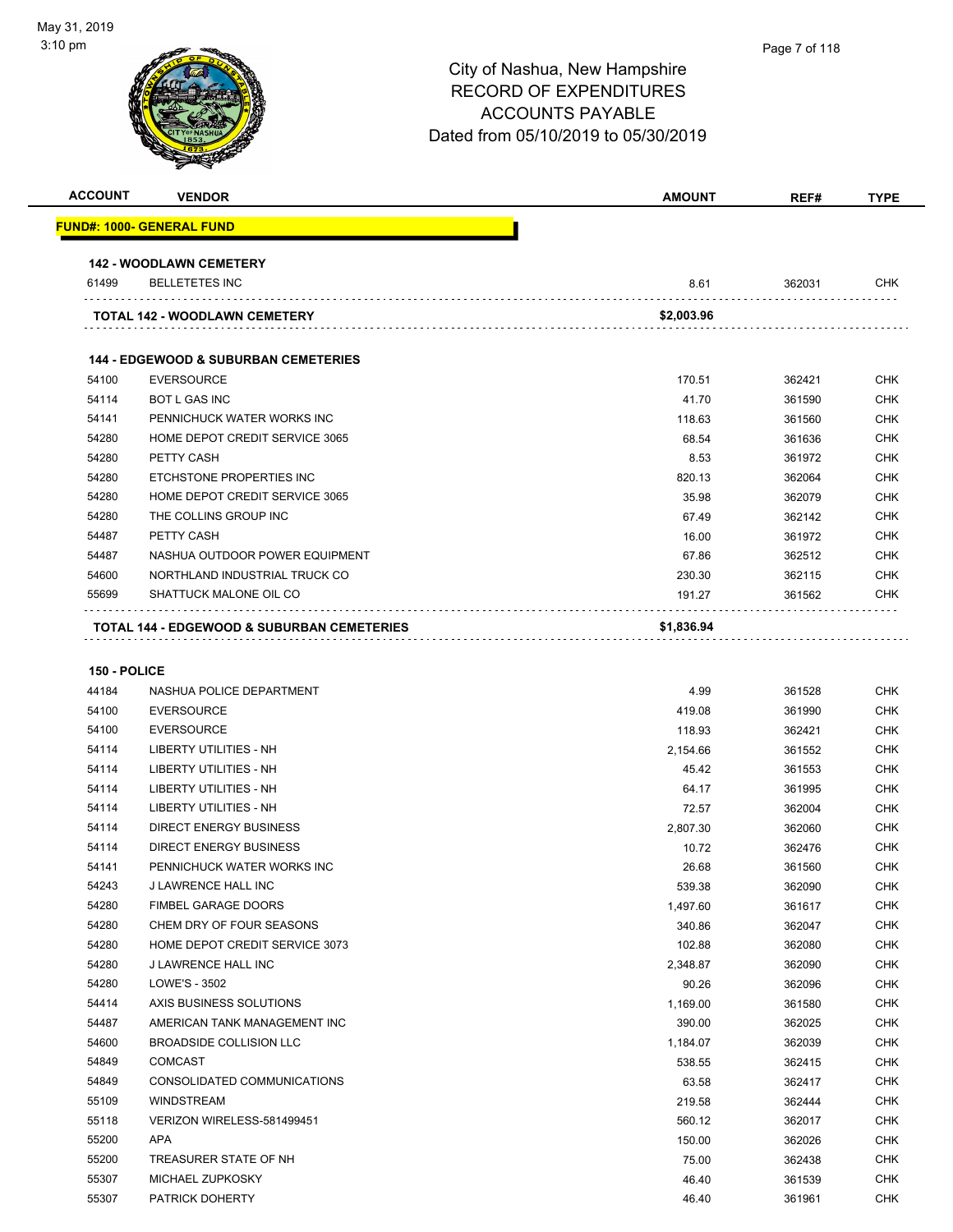

| <b>ACCOUNT</b> | <b>VENDOR</b>                         | <b>AMOUNT</b> | REF#   | <b>TYPE</b> |
|----------------|---------------------------------------|---------------|--------|-------------|
|                | <u> FUND#: 1000- GENERAL FUND</u>     |               |        |             |
|                |                                       |               |        |             |
| 150 - POLICE   | PETTY CASH                            |               |        |             |
| 55307          |                                       | 11.00         | 361975 | CHK         |
| 55307          | <b>IAN THERIAULT</b>                  | 46.40         | 361979 | <b>CHK</b>  |
| 55400          | DAAK INC                              | 495.00        | 155914 | ACH         |
| 55400          | <b>KAREN GOULDING</b>                 | 46.40         | 361521 | CHK         |
| 55400          | DANIELLE LEVESQUE                     | 46.40         | 361524 | <b>CHK</b>  |
| 55400          | <b>JAMES TESTAVERDE</b>               | 225.00        | 361534 | <b>CHK</b>  |
| 55400          | <b>TRAFFIC SAFETY TRAINING CENTER</b> | 850.00        | 361695 | <b>CHK</b>  |
| 55400          | DAVID ELLIOTT                         | 67.96         | 361962 | <b>CHK</b>  |
| 55400          | ROBERT GOODWIN                        | 360.00        | 361965 | CHK         |
| 55400          | JOSEPH ROUSSEAU                       | 210.00        | 361977 | CHK         |
| 55400          | <b>MICHAEL KEKEJIAN</b>               | 60.00         | 362401 | <b>CHK</b>  |
| 55400          | <b>RYAN MACDONALD</b>                 | 60.00         | 362403 | CHK         |
| 55421          | <b>CRAIG ALLARD</b>                   | 30.00         | 361511 | <b>CHK</b>  |
| 55421          | <b>WILLIAM PEASE</b>                  | 30.00         | 361529 | <b>CHK</b>  |
| 55699          | <b>JP PEST SERVICES INC</b>           | 34.30         | 362503 | <b>CHK</b>  |
| 61100          | <b>OWLSTAMP VISUAL SOLUTIONS</b>      | 21.90         | 361671 | <b>CHK</b>  |
| 61100          | WB MASON CO INC                       | 139.90        | 361704 | <b>CHK</b>  |
| 61100          | PETTY CASH                            | 10.88         | 361974 | <b>CHK</b>  |
| 61100          | PETTY CASH                            | 20.00         | 361975 | <b>CHK</b>  |
| 61100          | <b>OWLSTAMP VISUAL SOLUTIONS</b>      | 19.95         | 362117 | CHK         |
| 61100          | WB MASON CO INC                       | 122.16        | 362152 | CHK         |
| 61100          | WB MASON CO INC                       | 284.05        | 362549 | <b>CHK</b>  |
| 61107          | ALECS SHOE STORE INC                  | 1,168.20      | 361576 | CHK         |
| 61107          | <b>BEN'S UNIFORMS</b>                 | 870.00        | 361586 | <b>CHK</b>  |
| 61107          | ALECS SHOE STORE INC                  | 891.75        | 362023 | <b>CHK</b>  |
| 61107          | <b>BEN'S UNIFORMS</b>                 | 2,091.50      | 362032 | CHK         |
| 61107          | DICK AVARD'S HABERDASHERY             | 400.00        | 362059 | <b>CHK</b>  |
| 61107          | ALECS SHOE STORE INC                  | 81.90         | 362448 | <b>CHK</b>  |
| 61110          | <b>BEN'S UNIFORMS</b>                 | 286.00        | 361586 | <b>CHK</b>  |
| 61110          | PETTY CASH                            | 35.90         | 361975 | <b>CHK</b>  |
| 61110          | <b>BEN'S UNIFORMS</b>                 | 446.00        | 362032 | CHK         |
| 61110          | RUSTIC UNICORN DESIGNS                | 275.00        | 362533 | <b>CHK</b>  |
| 61121          | <b>EAGLE POINT GUN</b>                | 12,341.69     | 361611 | CHK         |
| 61299          | <b>GUIDO MARCHIONDA</b>               | 100.66        | 361525 | CHK         |
| 61299          | <b>ERIC WALKER</b>                    | 53.98         | 361536 | <b>CHK</b>  |
| 61300          | <b>WEX BANK</b>                       | 1,186.37      |        | <b>CHK</b>  |
|                | <b>REXEL USA INC</b>                  |               | 362550 |             |
| 61428          |                                       | 16.66         | 156014 | ACH         |
| 61428          | THE DURKIN CO INC                     | 112.23        | 362479 | <b>CHK</b>  |
| 61428          | HOME DEPOT CREDIT SERVICE 3073        | 181.61        | 362496 | <b>CHK</b>  |
| 61607          | <b>TESSCO INC</b>                     | 165.29        | 362141 | <b>CHK</b>  |
| 61607          | <b>HTH ENGINEERING</b>                | 890.00        | 362497 | <b>CHK</b>  |
| 61615          | CONWAY OFFICE SOLUTIONS               | 1,806.00      | 362051 | <b>CHK</b>  |
| 61650          | WB MASON CO INC                       | 315.50        | 362549 | <b>CHK</b>  |
| 61799          | ADAMSON INDUSTRIES CORP               | 127.85        | 361574 | <b>CHK</b>  |
| 61799          | <b>BEST FORD</b>                      | 104.30        | 361588 | CHK         |
| 61799          | CARPARTS DISTRIBUTION CENTER,         | 23.72         | 361596 | <b>CHK</b>  |
| 61799          | DONOVAN EQUIPMENT CO INC              | 214.36        | 361609 | <b>CHK</b>  |
| 61799          | HOME DEPOT CREDIT SERVICE 3073        | 86.33         | 361637 | <b>CHK</b>  |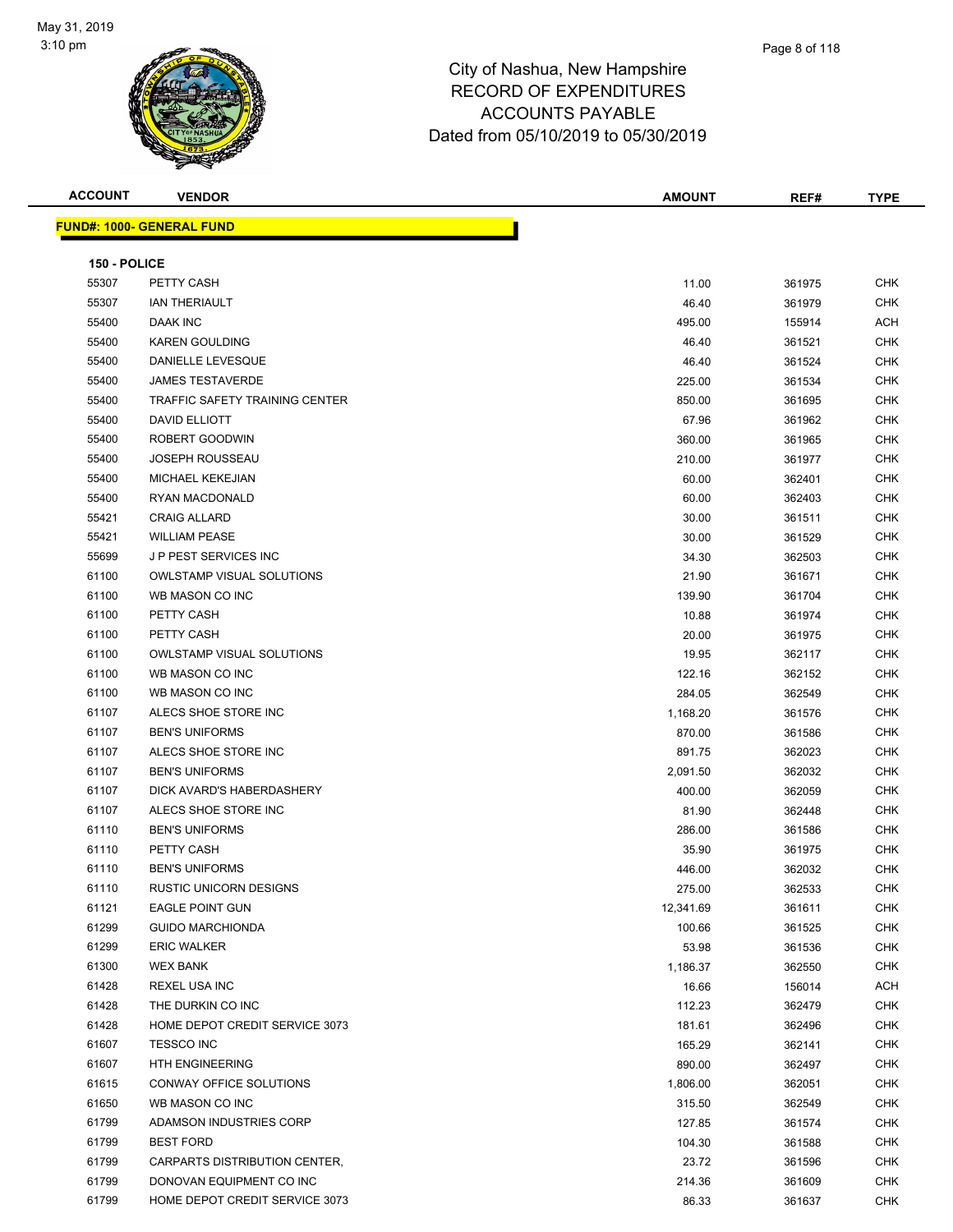

| <b>ACCOUNT</b>    | <b>VENDOR</b>                    | <b>AMOUNT</b> | REF#   | <b>TYPE</b> |
|-------------------|----------------------------------|---------------|--------|-------------|
|                   | <b>FUND#: 1000- GENERAL FUND</b> |               |        |             |
| 150 - POLICE      |                                  |               |        |             |
| 61799             | NORTHERN FOREIGN CAR PARTS INC   | 176.17        | 361669 | <b>CHK</b>  |
| 61799             | QUIRK GM PARTS DEPOT             | 162.04        | 361679 | CHK         |
| 61799             | SAM'S CLUB DIRECT-0860           | 90.96         | 361683 | <b>CHK</b>  |
| 61799             | <b>STADIUM GRAPHICS</b>          | 150.00        | 361688 | <b>CHK</b>  |
| 61799             | <b>BELLETETES INC</b>            | 3.06          | 362031 | <b>CHK</b>  |
| 61799             | CARPARTS DISTRIBUTION CENTER,    | 7.38          | 362044 | <b>CHK</b>  |
| 61799             | FISHER AUTO PARTS INC            | 406.86        | 362067 | <b>CHK</b>  |
| 61799             | MANCHESTER HARLEY-DAVIDSON       | 83.12         | 362098 | <b>CHK</b>  |
| 61799             | <b>BEST FORD</b>                 | 180.41        | 362456 | <b>CHK</b>  |
| 61799             | CARPARTS DISTRIBUTION CENTER,    | 50.73         | 362463 | <b>CHK</b>  |
| 61799             | NORTHERN FOREIGN CAR PARTS INC   | 740.11        | 362517 | CHK         |
| 61799             | NYTECH SUPPLY CO                 | 150.48        | 362518 | CHK         |
| 61910             | PETTY CASH                       | 234.25        | 361975 | CHK         |
| 61910             | PETTY CASH                       | 64.00         | 361976 | <b>CHK</b>  |
| 71025             | SNAP ON TOOLS                    | 91.25         | 362133 | <b>CHK</b>  |
| 71221             | <b>DELL MARKETING LP</b>         | 20,208.04     | 361604 | CHK         |
| 71221             | <b>GOVCONNECTION INC</b>         | 13.00         | 361624 | <b>CHK</b>  |
| 71221             | <b>DELL MARKETING LP</b>         | 593.64        | 362057 | <b>CHK</b>  |
| 71221             | <b>GOVCONNECTION INC</b>         | 144.00        | 362486 | CHK         |
| 71228             | <b>GOVCONNECTION INC</b>         | 2,200.00      | 362486 | CHK         |
| 71400             | RAY ALLEN MANUFACTURING CO INC   | 1,101.99      | 362531 | CHK         |
| 71407             | OLD GLORY GUNS AND AMMO LLC      | 557.11        | 362521 | <b>CHK</b>  |
| 71450             | SHI INTERNATIONAL CORP           | 1,511.70      | 362535 | CHK         |
|                   | <b>TOTAL 150 - POLICE</b>        | \$71,471.47   |        |             |
|                   |                                  |               |        |             |
| <b>152 - FIRE</b> |                                  |               |        |             |

| 53135 | ST JOSEPHS BUSINESS & HEALTH  | 3,389.10 | 362134 | CHK        |
|-------|-------------------------------|----------|--------|------------|
| 54100 | <b>EVERSOURCE</b>             | 39.10    | 361990 | <b>CHK</b> |
| 54100 | <b>EVERSOURCE</b>             | 7,535.05 | 362421 | <b>CHK</b> |
| 54114 | <b>LIBERTY UTILITIES - NH</b> | 456.69   | 361548 | <b>CHK</b> |
| 54114 | LIBERTY UTILITIES - NH        | 698.30   | 361551 | <b>CHK</b> |
| 54114 | <b>DIRECT ENERGY BUSINESS</b> | 327.47   | 361608 | <b>CHK</b> |
| 54114 | <b>LIBERTY UTILITIES - NH</b> | 517.16   | 361993 | <b>CHK</b> |
| 54114 | <b>LIBERTY UTILITIES - NH</b> | 204.57   | 361994 | <b>CHK</b> |
| 54114 | DIRECT ENERGY BUSINESS        | 530.69   | 362060 | <b>CHK</b> |
| 54114 | LIBERTY UTILITIES - NH        | 151.71   | 362424 | CHK        |
| 54114 | <b>LIBERTY UTILITIES - NH</b> | 253.85   | 362426 | CHK        |
| 54114 | <b>DIRECT ENERGY BUSINESS</b> | 361.31   | 362476 | <b>CHK</b> |
| 54141 | PENNICHUCK WATER WORKS INC    | 515.12   | 361560 | <b>CHK</b> |
| 54141 | PENNICHUCK WATER WORKS INC    | 999.90   | 362011 | <b>CHK</b> |
| 54228 | <b>JP PEST SERVICES INC</b>   | 89.00    | 362091 | <b>CHK</b> |
| 54243 | AE MECHANICAL INC             | 1,586.50 | 362446 | <b>CHK</b> |
| 54280 | AMAZON.COM LLC                | 6.55     | 155966 | ACH        |
| 54280 | FIMBEL GARAGE DOORS           | 740.60   | 361617 | <b>CHK</b> |
| 54280 | STANLEY ELEVATOR CO INC       | 167.50   | 361689 | <b>CHK</b> |
| 54280 | <b>BELLETETES INC</b>         | 86.19    | 362031 | <b>CHK</b> |
| 54280 | NEVERETTS SEW & VAC INC       | 20.00    | 362111 | <b>CHK</b> |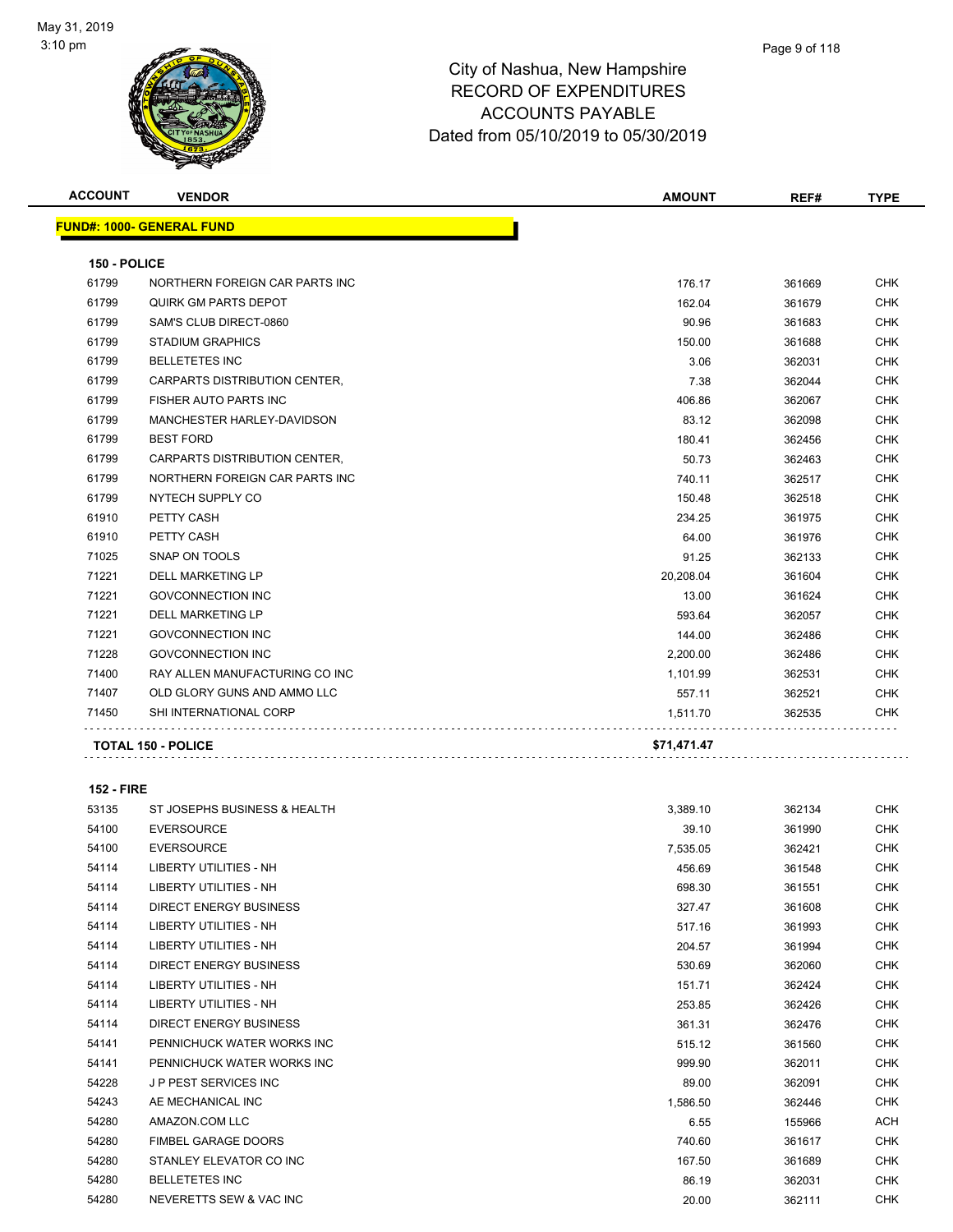

| w                                | <b>ACCOUNTS PAYABLE</b><br>Dated from 05/10/2019 to 05/30/2019 |        |             |
|----------------------------------|----------------------------------------------------------------|--------|-------------|
| <b>ACCOUNT</b><br><b>VENDOR</b>  | <b>AMOUNT</b>                                                  | REF#   | <b>TYPE</b> |
| <u> JND#: 1000- GENERAL FUND</u> |                                                                |        |             |
| <b>152 - FIRE</b>                |                                                                |        |             |
| <b>54280</b><br>ALLIANCE CROID   | <b>500.00</b>                                                  | 362450 | <b>CHK</b>  |

**FUND#: 1000- GENERAL FUND**

| 54280 | <b>ALLIANCE GROUP</b>               | 1,500.00 | 362450 | <b>CHK</b> |
|-------|-------------------------------------|----------|--------|------------|
| 54280 | HOME DEPOT CREDIT SERVICE 3065      | 20.84    | 362495 | <b>CHK</b> |
| 54414 | AMAZON.COM LLC                      | 1,203.95 | 155966 | <b>ACH</b> |
| 54414 | <b>HAVIS INC</b>                    | 416.88   | 362493 | <b>CHK</b> |
| 54414 | WB MASON CO INC                     | (79.00)  | 362549 | <b>CHK</b> |
| 54487 | NASHUA OUTDOOR POWER EQUIPMENT      | 41.17    | 361661 | <b>CHK</b> |
| 54600 | <b>FASTENAL CO</b>                  | 246.01   | 361616 | <b>CHK</b> |
| 54600 | <b>MINUTEMAN TRUCKS INC</b>         | 3,000.49 | 361658 | <b>CHK</b> |
| 54600 | <b>NEW ENGLAND KENWORTH</b>         | 17.80    | 361664 | <b>CHK</b> |
| 54600 | NEW HAMPSHIRE HYDRAULICS INC        | 770.00   | 361668 | <b>CHK</b> |
| 54600 | <b>BELLETETES INC</b>               | 119.55   | 362031 | <b>CHK</b> |
| 54600 | CHELMSFORD AUTO ELECTRIC            | 1,895.00 | 362046 | <b>CHK</b> |
| 54600 | SNAP ON TOOLS                       | 39.25    | 362133 | <b>CHK</b> |
| 54600 | NEW ENGLAND KENWORTH                | 104.88   | 362514 | <b>CHK</b> |
| 55118 | <b>SPRINT</b>                       | 80.07    | 361565 | <b>CHK</b> |
| 55607 | UNITED PARCEL SERVICE               | 10.02    | 361568 | <b>CHK</b> |
| 55699 | TRUE BLUE CLEANERS                  | 161.37   | 361696 | <b>CHK</b> |
| 55699 | TRUE BLUE CLEANERS                  | 79.20    | 362144 | <b>CHK</b> |
| 61100 | AMAZON.COM LLC                      | 17.98    | 155910 | <b>ACH</b> |
| 61100 | STAPLES BUSINESS ADVANTAGE          | 62.50    | 156015 | <b>ACH</b> |
| 61100 | WB MASON CO INC                     | 133.46   | 362152 | <b>CHK</b> |
| 61110 | BERGERON PROTECTIVE CLOTHING        | 994.26   | 361587 | <b>CHK</b> |
| 61142 | MCKESSON MEDICAL-SURGICAL           | 73.28    | 155970 | <b>ACH</b> |
| 61142 | <b>BOUND TREE MEDICAL, LLC</b>      | 41.72    | 361591 | <b>CHK</b> |
| 61142 | MOONEY & CO INC                     | 818.00   | 361659 | <b>CHK</b> |
| 61142 | BOUND TREE MEDICAL, LLC             | 410.83   | 362036 | <b>CHK</b> |
| 61428 | NEW ENGLAND PAPER & SUPPLY          | 607.40   | 361666 | <b>CHK</b> |
| 61428 | NEW ENGLAND PAPER & SUPPLY          | 1,993.37 | 362112 | <b>CHK</b> |
| 61428 | NEW ENGLAND PAPER & SUPPLY          | 92.00    | 362516 | <b>CHK</b> |
| 61499 | HOME DEPOT CREDIT SERVICE 3065      | 38.93    | 362079 | <b>CHK</b> |
| 61538 | ROCKINGHAM TURF CARE INC            | 237.00   | 362128 | <b>CHK</b> |
| 61699 | HOME DEPOT CREDIT SERVICE 3065      | 722.15   | 361636 | <b>CHK</b> |
| 61699 | POWER & TELEPHONE SUPPLY CO         | 564.70   | 361675 | CHK        |
| 61699 | <b>GRANITE CITY ELECTRIC SUPPLY</b> | 862.44   | 362075 | <b>CHK</b> |
| 61699 | WB MASON CO INC                     | 505.00   | 362549 | <b>CHK</b> |
| 61799 | CHELMSFORD AUTO ELECTRIC            | 348.75   | 362046 | <b>CHK</b> |
| 61799 | <b>FASTENAL CO</b>                  | 34.97    | 362065 | <b>CHK</b> |
| 61799 | <b>GRAINGER</b>                     | 88.32    | 362074 | <b>CHK</b> |
| 61799 | <b>BSC INDUSTRIES INC</b>           | 221.96   | 362461 | <b>CHK</b> |
| 68337 | OCCUPATIONAL DRUG TESTING LLC       | 60.00    | 362116 | <b>CHK</b> |
| 68355 | <b>ZAX SIGNAGE</b>                  | 252.95   | 362154 | <b>CHK</b> |
| 71400 | <b>BELLETETES INC</b>               | 127.36   | 362031 | <b>CHK</b> |
| 71400 | FIRE TECH & SAFETY OF NEW ENGL      | 3,241.59 | 362066 | <b>CHK</b> |
| 71400 | FIRE TECH & SAFETY OF NEW ENGL      | 4,499.00 | 362481 | CHK        |
| 71400 | HAJOCA CORPORATION                  | 49.66    | 362490 | CHK        |
| 71800 | AIR CLEANING SPECIALISTS OF NE      | 406.00   | 362447 | <b>CHK</b> |
|       |                                     |          |        |            |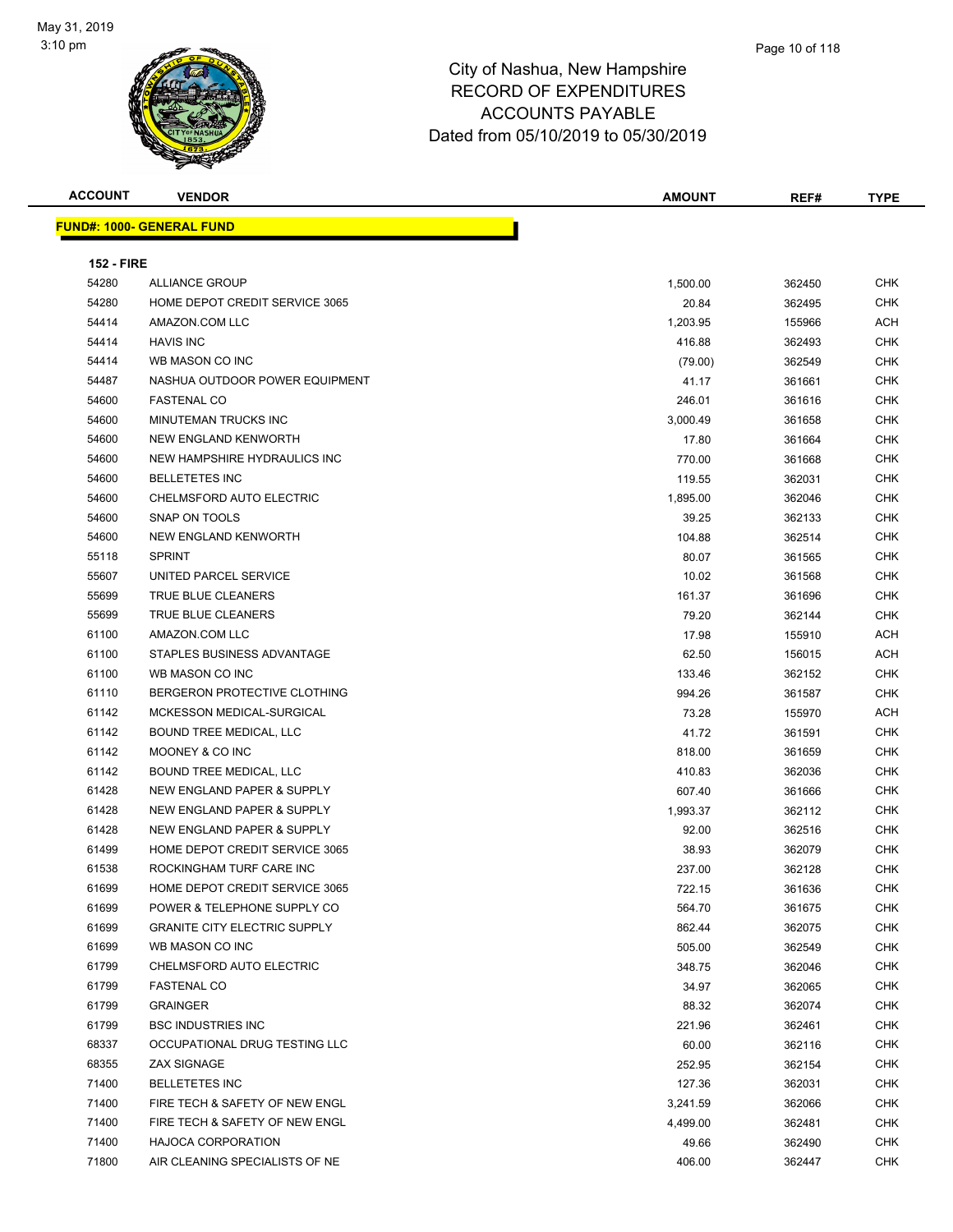

#### Page 11 of 118

## City of Nashua, New Hampshire RECORD OF EXPENDITURES ACCOUNTS PAYABLE Dated from 05/10/2019 to 05/30/2019

| <b>ACCOUNT</b> | <b>VENDOR</b>                           | <b>AMOUNT</b> | REF#   | <b>TYPE</b> |
|----------------|-----------------------------------------|---------------|--------|-------------|
|                | <u> FUND#: 1000- GENERAL FUND</u>       |               |        |             |
|                | <b>TOTAL 152 - FIRE</b>                 | \$45,809.42   |        |             |
|                |                                         |               |        |             |
|                | <b>153 - BUILDING INSPECTION</b>        |               |        |             |
| 55100          | VERIZON WIRELESS-642044677              | 80.02         | 362018 | <b>CHK</b>  |
| 55200          | <b>NFPA</b>                             | 175.00        | 362008 | <b>CHK</b>  |
| 55307          | <b>WILLIAM MCKINNEY</b>                 | 211.70        | 361980 | <b>CHK</b>  |
| 55421          | <b>MARK COLLINS</b>                     | 100.00        | 361957 | <b>CHK</b>  |
| 71900          | WB MASON CO INC                         | 104.07        | 362152 | <b>CHK</b>  |
|                | <b>TOTAL 153 - BUILDING INSPECTION</b>  | \$670.79      |        |             |
|                | <b>155 - CODE ENFORCEMENT</b>           |               |        |             |
| 55307          | <b>KYLE METCALF</b>                     | 402.52        | 362405 | <b>CHK</b>  |
| 61299          | <b>BOSS SAFETY PRODUCTS</b>             | 186.13        | 362458 | CHK         |
|                | <b>TOTAL 155 - CODE ENFORCEMENT</b>     | \$588.65      |        |             |
|                |                                         |               |        |             |
|                | <b>156 - EMERGENCY MANAGEMENT</b>       |               |        |             |
| 54407          | <b>JUSTIN KATES</b>                     | 239.98        | 361933 | <b>CHK</b>  |
| 55118          | <b>JUSTIN KATES</b>                     | 150.00        | 361523 | <b>CHK</b>  |
| 68325          | <b>JUSTIN KATES</b>                     | 50.00         | 361523 | <b>CHK</b>  |
| 68325          | <b>JUSTIN KATES</b>                     | 263.17        | 362400 | CHK         |
|                | <b>TOTAL 156 - EMERGENCY MANAGEMENT</b> | \$703.15      |        |             |
|                | <b>157 - CITYWIDE COMMUNICATIONS</b>    |               |        |             |
| 54100          | <b>EVERSOURCE</b>                       | 828.04        | 361990 | <b>CHK</b>  |
| 54435          | MOTOROLA SOLUTIONS INC                  | 3,712.20      | 361557 | <b>CHK</b>  |
| 54487          | MOTOROLA SOLUTIONS INC                  | 590.00        | 362427 | <b>CHK</b>  |
| 55100          | <b>COMCAST</b>                          | 151.85        | 361540 | <b>CHK</b>  |
| 55118          | VERIZON WIRELESS-581499451              | 120.03        | 362017 | <b>CHK</b>  |
| 55607          | <b>TESSCO INC</b>                       | 150.00        | 361693 | <b>CHK</b>  |
| 61107          | QRST'S                                  | 485.71        | 362123 | <b>CHK</b>  |
| 61299          | NORTHERN FOREIGN CAR PARTS INC          | 122.71        | 361669 | <b>CHK</b>  |
| 61299          | PETTY CASH                              | 33.94         | 361975 | <b>CHK</b>  |
| 61299          | QRST'S                                  | 53.29         | 362123 | <b>CHK</b>  |
| 61705          | NORTHERN FOREIGN CAR PARTS INC          | 245.57        | 361669 | <b>CHK</b>  |
|                | TOTAL 157 - CITYWIDE COMMUNICATIONS     | \$6,493.34    |        |             |
|                | 160 - PW-ADMIN & ENGINEERING            |               |        |             |
| 54100          | <b>EVERSOURCE</b>                       |               |        | <b>CHK</b>  |
| 54100          | <b>EVERSOURCE</b>                       | 4,791.04      | 361544 | <b>CHK</b>  |
|                |                                         | 887.46        | 361990 | <b>CHK</b>  |
| 54114          | <b>LIBERTY UTILITIES - NH</b>           | 2,150.47      | 361547 |             |

 LIBERTY UTILITIES - NH 96.18 361553 CHK DIRECT ENERGY BUSINESS 94.66 362060 CHK PENNICHUCK WATER WORKS INC 68.57 362011 CHK SPRINT 113.72 361565 CHK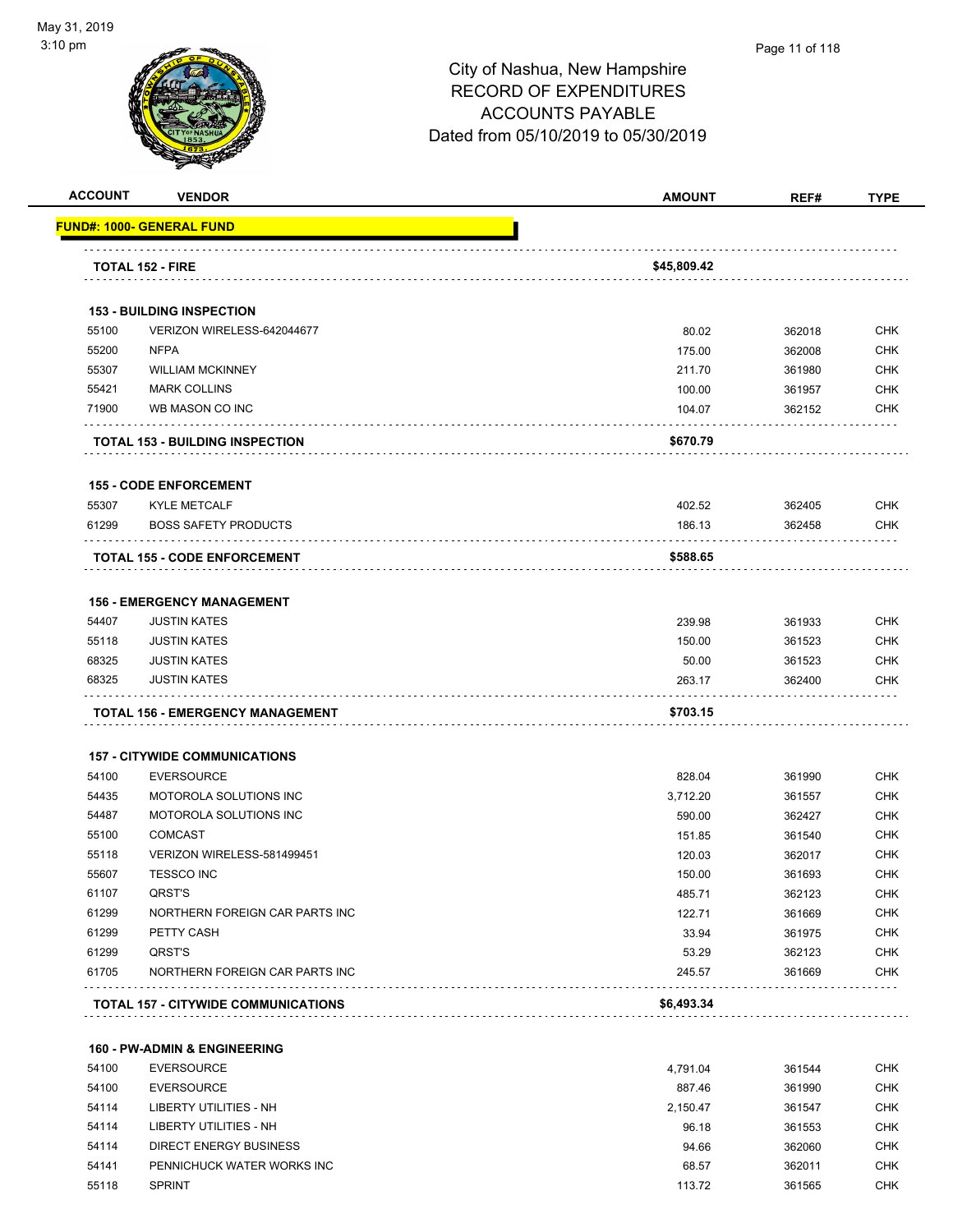

| <b>ACCOUNT</b> | <b>VENDOR</b>                                 | <b>AMOUNT</b> | REF#   | <b>TYPE</b> |
|----------------|-----------------------------------------------|---------------|--------|-------------|
|                | <u> FUND#: 1000- GENERAL FUND</u>             |               |        |             |
|                |                                               |               |        |             |
|                | <b>160 - PW-ADMIN &amp; ENGINEERING</b>       |               |        |             |
| 55118          | VERIZON WIRELESS-542088278                    | 80.02         | 362019 | <b>CHK</b>  |
| 55307          | <b>WILLIAM TOOMEY</b>                         | 397.88        | 362413 | <b>CHK</b>  |
| 55400          | <b>COMMONWEALTH OF MASS</b>                   | 5.90          | 361982 | <b>CHK</b>  |
| 55400          | NEW ENGLAND CHAPTER APWA                      | 275.00        | 362429 | <b>CHK</b>  |
| 55699          | <b>JP PEST SERVICES INC</b>                   | 92.46         | 362503 | <b>CHK</b>  |
| 61100          | <b>IMTEK</b>                                  | 133.78        | 361642 | <b>CHK</b>  |
| 61100          | WB MASON CO INC                               | 342.35        | 361704 | <b>CHK</b>  |
| 61100          | <b>BATTERIES PLUS</b>                         | (5.98)        | 362455 | <b>CHK</b>  |
| 61310          | AVSG LP                                       | 133.88        | 362453 | <b>CHK</b>  |
| 71800          | OFFICE ALTERNATIVES LLC                       | 434.00        | 362520 | <b>CHK</b>  |
|                | <b>TOTAL 160 - PW-ADMIN &amp; ENGINEERING</b> | \$10,091.39   |        |             |
|                |                                               |               |        |             |
| 161 - STREETS  |                                               |               |        |             |
| 54100          | <b>EVERSOURCE</b>                             | 806.00        | 361544 | <b>CHK</b>  |
| 54100          | <b>EVERSOURCE</b>                             | 5,012.82      | 361990 | <b>CHK</b>  |
| 54100          | <b>EVERSOURCE</b>                             | 64.57         | 362421 | <b>CHK</b>  |
| 54114          | <b>LIBERTY UTILITIES - NH</b>                 | 3,040.95      | 361555 | CHK         |
| 54114          | <b>DIRECT ENERGY BUSINESS</b>                 | 4,068.61      | 362060 | <b>CHK</b>  |
| 54114          | <b>ENERGY NORTH PROPANE</b>                   | 1,150.57      | 362420 | <b>CHK</b>  |
| 54228          | <b>JP PEST SERVICES INC</b>                   | 68.00         | 362091 | <b>CHK</b>  |
| 54236          | CALLOGIX INC                                  | 179.86        | 362462 | <b>CHK</b>  |
| 54305          | OMEGA INDUSTRIAL SUPPLY                       | 228.13        | 362522 | CHK         |
| 54600          | ATLANTIC BROOM SERVICE, INC.                  | 2,200.00      | 361579 | CHK         |
| 54600          | <b>CAMEROTA TRUCK PARTS</b>                   | (54.56)       | 361594 | <b>CHK</b>  |
| 54600          | CARPARTS DISTRIBUTION CENTER,                 | 599.29        | 361596 | <b>CHK</b>  |
| 54600          | DONOVAN EQUIPMENT CO INC                      | 1,108.00      | 361609 | <b>CHK</b>  |
| 54600          | <b>FASTENAL CO</b>                            | 38.57         | 361616 | <b>CHK</b>  |
| 54600          | FREIGHTLINER OF NH INC                        | 265.00        | 361619 | <b>CHK</b>  |
| 54600          | <b>GMS HYDRAULICS INC</b>                     | 438.00        | 361623 | <b>CHK</b>  |
| 54600          | HOWARD P FAIRFIELD LLC                        | 2,250.08      | 361638 | <b>CHK</b>  |
| 54600          | MACMULKIN CHEVROLET INC                       | 113.45        | 361650 | <b>CHK</b>  |
| 54600          | OMNI SERVICES INC                             | 60.73         | 361670 | CHK         |
| 54600          | TENNANT SALES & SERVICE CO                    | 183.20        | 361692 | <b>CHK</b>  |
| 54600          | <b>TEXTRAIL TRAILER PARTS</b>                 | 63.08         | 361694 | <b>CHK</b>  |
| 54600          | CARPARTS DISTRIBUTION CENTER,                 | 69.04         | 362044 | <b>CHK</b>  |
| 54600          | <b>FASTENAL CO</b>                            | 64.67         | 362065 | <b>CHK</b>  |
| 54600          | CARPARTS DISTRIBUTION CENTER,                 | 567.25        | 362463 | <b>CHK</b>  |
| 54600          | <b>FASTENAL CO</b>                            | 118.07        | 362480 | <b>CHK</b>  |
| 54600          | OMNI SERVICES INC                             | 24.13         | 362523 | <b>CHK</b>  |
| 54600          | THE PAINT PROJECT INC                         | 424.47        | 362541 | <b>CHK</b>  |
| 55118          | <b>SPOK INC</b>                               | 188.16        | 361563 | <b>CHK</b>  |
| 55118          | <b>SPRINT</b>                                 | 63.12         | 361565 | <b>CHK</b>  |
| 55118          | VERIZON WIRELESS-542088278                    | 480.12        | 362019 | <b>CHK</b>  |
| 55118          | VERIZON WIRELESS 242253167                    | 160.08        | 362020 | <b>CHK</b>  |
| 61100          | NEW HAMPSHIRE CLOCKS                          | 84.00         | 361667 | <b>CHK</b>  |
| 61100          | WB MASON CO INC                               | 80.15         | 361704 | <b>CHK</b>  |
| 61100          | WB MASON CO INC                               | 74.10         | 362549 | <b>CHK</b>  |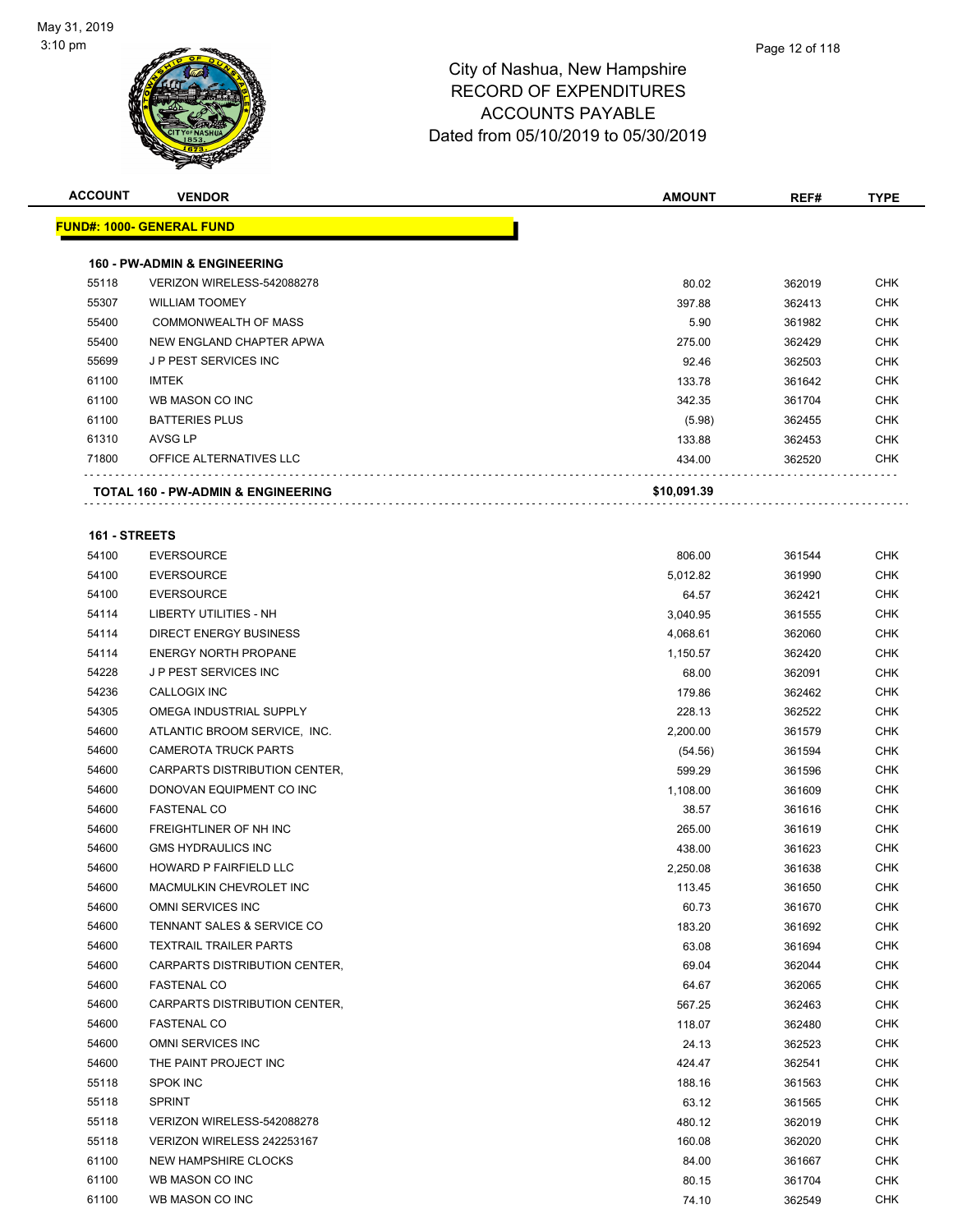

#### Page 13 of 118

## City of Nashua, New Hampshire RECORD OF EXPENDITURES ACCOUNTS PAYABLE Dated from 05/10/2019 to 05/30/2019

| <b>ACCOUNT</b> | <b>VENDOR</b>                        | <b>AMOUNT</b> | REF#   | <b>TYPE</b> |
|----------------|--------------------------------------|---------------|--------|-------------|
|                | <b>FUND#: 1000- GENERAL FUND</b>     |               |        |             |
| 161 - STREETS  |                                      |               |        |             |
| 61107          | UNIFIRST CORPORATION                 | 1,997.77      | 362146 | <b>CHK</b>  |
| 61107          | UNIFIRST CORPORATION                 | 761.08        | 362547 | <b>CHK</b>  |
| 61166          | BOT L GAS INC                        | 127.00        | 361590 | <b>CHK</b>  |
| 61299          | AMAZON.COM LLC                       | 143.10        | 156006 | ACH         |
| 61299          | <b>FASTENAL CO</b>                   | 136.29        | 361616 | <b>CHK</b>  |
| 61299          | <b>JOHN IBARRA</b>                   | 368.38        | 361966 | <b>CHK</b>  |
| 61299          | <b>BELLETETES INC</b>                | 481.02        | 362031 | <b>CHK</b>  |
| 61299          | <b>FASTENAL CO</b>                   | 424.64        | 362065 | <b>CHK</b>  |
| 61299          | <b>FASTENAL CO</b>                   | 14.39         | 362480 | <b>CHK</b>  |
| 61300          | DENNIS K BURKE INC                   | 13,170.00     | 361606 | <b>CHK</b>  |
| 61300          | DENNIS K BURKE INC                   | 13,170.00     | 362474 | <b>CHK</b>  |
| 61307          | SHATTUCK MALONE OIL CO               | 16,883.08     | 362434 | <b>CHK</b>  |
| 61310          | AVSG LP                              | 1,053.01      | 362453 | <b>CHK</b>  |
| 61428          | NEW ENGLAND PAPER & SUPPLY           | 184.40        | 362112 | <b>CHK</b>  |
| 61507          | <b>BROX INDUSTRIES INC</b>           | 298.76        | 361592 | CHK         |
| 61507          | CONTINENTAL PAVING INC               | 1,031.29      | 361601 | CHK         |
| 61507          | FUTURE SUPPLY CO                     | 2,115.66      | 361620 | <b>CHK</b>  |
| 61507          | <b>BROX INDUSTRIES INC</b>           | 1,222.64      | 362040 | CHK         |
| 61507          | CONTINENTAL PAVING INC               | 3,140.93      | 362050 | <b>CHK</b>  |
| 61507          | CONTINENTAL PAVING INC               | 4,213.17      | 362467 | CHK         |
| 61535          | <b>BROX INDUSTRIES INC</b>           | 75.33         | 361592 | <b>CHK</b>  |
| 61535          | <b>BROX INDUSTRIES INC</b>           | 338.52        | 362460 | <b>CHK</b>  |
| 61542          | PERMA LINE CORP OF NEW ENGLAND       | 94.90         | 361673 | <b>CHK</b>  |
| 61542          | PERMA LINE CORP OF NEW ENGLAND       | 98.00         | 362526 | <b>CHK</b>  |
| 61556          | OCEAN STATE SIGNAL CO                | 110.00        | 362519 | <b>CHK</b>  |
| 61560          | HOME DEPOT CREDIT SERVICE 3065       | 91.43         | 361636 | <b>CHK</b>  |
| 61560          | <b>HUDSON QUARRY CORP</b>            | 145.56        | 361639 | <b>CHK</b>  |
| 61560          | TEAM EJP CONCORD NH                  | 3,309.09      | 361690 | <b>CHK</b>  |
| 61560          | <b>BELLETETES INC</b>                | 422.45        | 362031 | <b>CHK</b>  |
| 61560          | <b>FASTENAL CO</b>                   | 29.31         | 362065 | <b>CHK</b>  |
| 61560          | <b>HUDSON QUARRY CORP</b>            | 570.00        | 362083 | <b>CHK</b>  |
| 61560          | GATE CITY FENCE CO INC               | 240.00        | 362484 | <b>CHK</b>  |
| 61562          | HOME DEPOT CREDIT SERVICE 3065       | 59.80         | 362079 | <b>CHK</b>  |
| 61709          | <b>IRVING BLENDING AND PACKAGING</b> | 403.36        | 361644 | <b>CHK</b>  |
| 61709          | BRENNTAG LUBRICANTS NORTHEAST        | 1,921.60      | 362038 | <b>CHK</b>  |
| 61709          | SANEL NAPA                           | 71.88         | 362131 | <b>CHK</b>  |
| 71025          | <b>GRAINGER</b>                      | 75.11         | 361625 | <b>CHK</b>  |
|                | TOTAL 161 - STREETS                  | \$93,274.66   |        |             |
|                |                                      |               |        |             |

**162 - STREET LIGHTING**

| 54100 | EVERSOUCE-POWER SUPPLY | 35.349.63 | 361543 | СНК |
|-------|------------------------|-----------|--------|-----|
| 54100 | EVERSOURCE             | 808.80    | 361544 | снк |
| 54100 | <b>EVERSOURCE</b>      | 51.60     | 361990 | снк |
| 54276 | <b>EVERSOURCE</b>      | 95.00     | 362422 | снк |
| 54276 | <b>EVERSOURCE</b>      | 115.00    | 362423 | снк |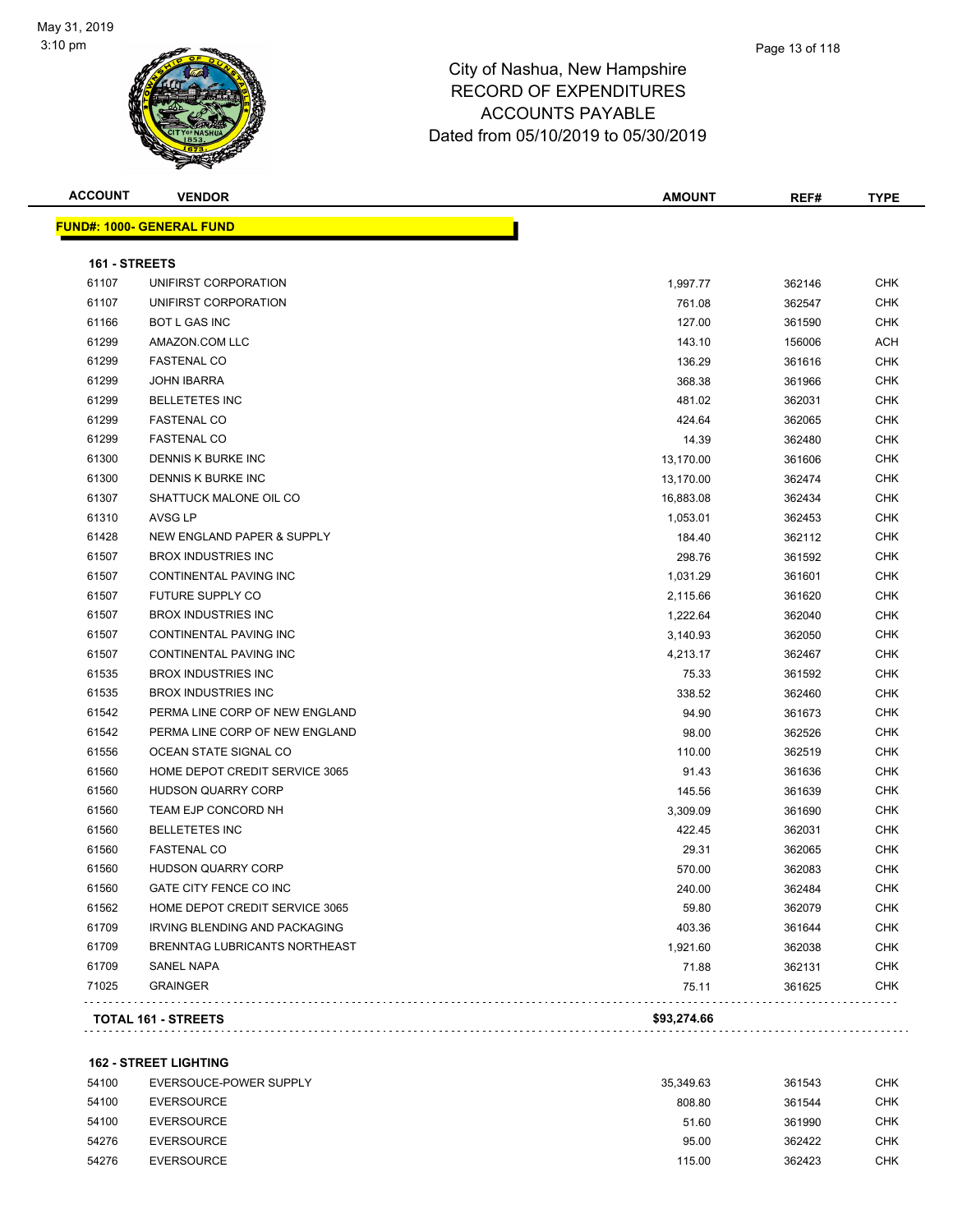

| <b>ACCOUNT</b> | <b>VENDOR</b>                                        | <b>AMOUNT</b>  | REF#             | TYPE                     |
|----------------|------------------------------------------------------|----------------|------------------|--------------------------|
|                | <u> FUND#: 1000- GENERAL FUND</u>                    |                |                  |                          |
|                | <b>TOTAL 162 - STREET LIGHTING</b>                   | \$36,420.03    |                  |                          |
|                | <b>166 - PARKING OPERATIONS</b>                      |                |                  |                          |
| 45321          | <b>HEATHER J MAZZAPICA</b>                           | 45.00          | 362100           | <b>CHK</b>               |
| 54100          | <b>EVERSOURCE</b>                                    | 1,824.40       | 361544           | <b>CHK</b>               |
| 54141          | PENNICHUCK WATER WORKS INC                           | 86.28          | 362011           | <b>CHK</b>               |
| 54280          | HARRY W WELLS & SONS INC                             | 352.00         | 362492           | <b>CHK</b>               |
| 61299          | HOME DEPOT CREDIT SERVICE 3065                       | 23.98          | 362079           | <b>CHK</b>               |
| 61542          | <b>STADIUM GRAPHICS</b>                              | 22.50          | 361688           | <b>CHK</b>               |
| 71600          | CALE AMERICA INC                                     | 25.21          | 362042           | <b>CHK</b>               |
| 71600          | MUNICIPAL SUPPLY SALES CO                            | 403.00         | 362106           | <b>CHK</b>               |
|                | <b>TOTAL 166 - PARKING OPERATIONS</b>                | \$2,782.37     |                  |                          |
|                | <b>170 - HYDROELECTRIC OPERATIONS</b>                |                |                  |                          |
| 54100          | <b>EVERSOURCE</b>                                    | 19.85          | 361990           | <b>CHK</b>               |
| 54221          | WASTE MANAGMENT OF                                   | 257.15         | 361570           | <b>CHK</b>               |
| 54221          | TRIANGLE PORTABLE SERVICES INC                       | 250.30         | 362544           | <b>CHK</b>               |
| 54290          | ESSEX POWER SERVICES INC                             | 47,207.26      | 361615           | <b>CHK</b>               |
| 54821          | <b>TRIANGLE PORTABLE SERVICES INC</b>                | 88.00          | 362544           | <b>CHK</b>               |
|                | <b>TOTAL 170 - HYDROELECTRIC OPERATIONS</b>          | \$47,822.56    |                  |                          |
|                | <b>171 - COMMUNITY SERVICES</b>                      |                |                  |                          |
| 54100          | <b>EVERSOURCE</b>                                    | 1,175.41       | 361544           | <b>CHK</b>               |
| 54141          | PENNICHUCK WATER WORKS INC                           | 246.80         | 362011           | <b>CHK</b>               |
| 55307          | <b>BOBBIE BAGLEY</b>                                 | 44.08          | 361582           | <b>CHK</b>               |
| 55307          | <b>BOBBIE BAGLEY</b>                                 | 101.33         | 362029           | <b>CHK</b>               |
| 61100          | WB MASON CO INC                                      | 453.49         | 361704           | <b>CHK</b>               |
| 61100          | WB MASON CO INC                                      | 124.38         | 362152           | <b>CHK</b>               |
| 61135          | <b>GIANTMICROBES INC</b>                             | 416.93         | 362071           | <b>CHK</b>               |
|                | <b>TOTAL 171 - COMMUNITY SERVICES</b>                | \$2,562.42     |                  |                          |
|                |                                                      |                |                  |                          |
| 55307          | <b>172 - COMMUNITY HEALTH</b><br>PATRICIA GLASTETTER | 151.09         |                  | CHK                      |
|                |                                                      |                | 361520           |                          |
| 55307          | SASCHA POTZKA<br>THERESA CALOPE                      | 7.54           | 361533           | <b>CHK</b>               |
| 55307          | <b>FLAVIA MARTIN</b>                                 | 85.26          | 361955           | <b>CHK</b>               |
| 55307<br>55307 | THERESA CALOPE                                       | 51.16<br>32.60 | 361963<br>362393 | <b>CHK</b><br><b>CHK</b> |

 55307 OMAYRA GUTIERREZ 96.08 362398 CHK 55400 LUIS PORRES 311.80 361532 CHK 61142 AMAZON.COM LLC 66.88 156006 ACH . . . . . . . . . . . . . . . . . . . . . . . . . . . . . . . . . . . . **TOTAL 172 - COMMUNITY HEALTH** \$802.41<br> **SAULARY SAULTER AND SAULTER SAULTER SAULTER SAULTER SAULTER SAULTER SAULTER SAULTER SAULTER SAULTER SAULTER S** 

#### **173 - ENVIRONMENTAL HEALTH**

| 61149 | LOR TECHNOLOGIES INC<br>TAYI | 242.40 | 362140 | СНК |
|-------|------------------------------|--------|--------|-----|
|-------|------------------------------|--------|--------|-----|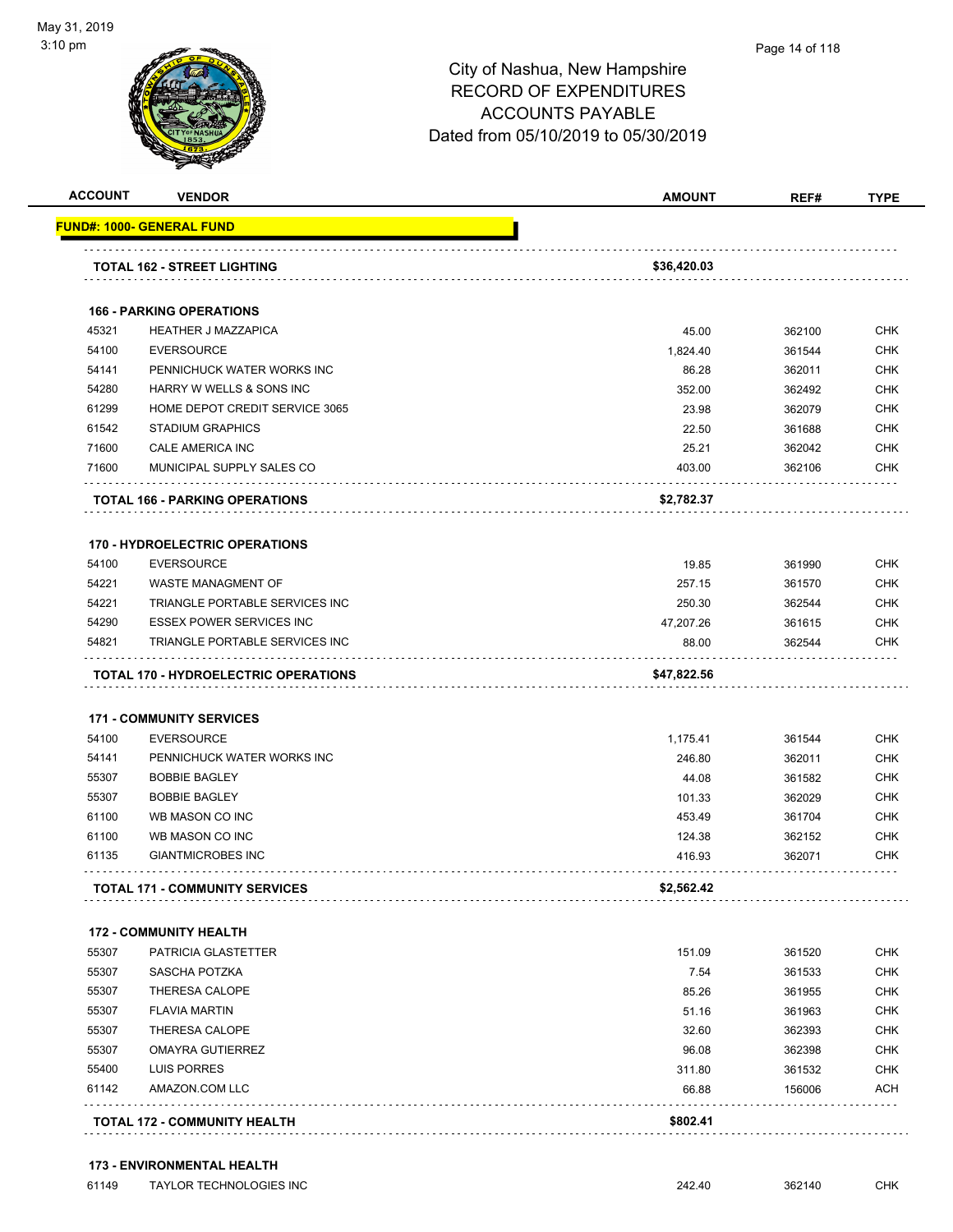

#### Page 15 of 118

| <b>ACCOUNT</b> | <b>VENDOR</b>                             | <b>AMOUNT</b> | REF#   | <b>TYPE</b> |
|----------------|-------------------------------------------|---------------|--------|-------------|
|                | <b>FUND#: 1000- GENERAL FUND</b>          |               |        |             |
|                | <b>TOTAL 173 - ENVIRONMENTAL HEALTH</b>   | \$242.40      |        |             |
|                | <b>174 - WELFARE ADMINISTRATION</b>       |               |        |             |
| 55307          | SANDRA DELOSA                             | 45.72         | 361958 | CHK         |
| 55307          | ROBERT MACK                               | 121.36        | 361969 | <b>CHK</b>  |
| 55400          | NH MUNICIPAL ASSOCIATION INC              | 90.00         | 362009 | <b>CHK</b>  |
|                | <b>TOTAL 174 - WELFARE ADMINISTRATION</b> | \$257.08      |        |             |
|                |                                           |               |        |             |
|                | <b>175 - WELFARE ASSISTANCE</b>           |               |        |             |
| 55810          | 23-25 TEMPLE ST REALTY LLC                | 580.00        | 361885 | <b>CHK</b>  |
| 55810          | <b>COUNTRY BARN MOTEL</b>                 | 500.92        | 361886 | <b>CHK</b>  |
| 55810          | <b>GAUTHIER REAL ESTATE MGMT CORP</b>     | 458.00        | 361887 | <b>CHK</b>  |
| 55810          | <b>L &amp; G PROPERTIES LLC</b>           | 720.00        | 361888 | <b>CHK</b>  |
| 55810          | MACH CONSULTING GROUP LLC                 | 1,400.00      | 361889 | <b>CHK</b>  |
| 55810          | THE FRONT DOOR AGENCY INC                 | 360.00        | 361891 | <b>CHK</b>  |
| 55810          | 188 CONCORD ST LLC                        | 468.80        | 362356 | <b>CHK</b>  |
| 55810          | 23-25 TEMPLE ST REALTY LLC                | 580.00        | 362357 | <b>CHK</b>  |
| 55810          | 28-34 RAILROAD SQUARE LLC                 | 575.00        | 362358 | <b>CHK</b>  |
| 55810          | 58 KINSLEY STREET REALTY LLC              | 450.00        | 362359 | <b>CHK</b>  |
| 55810          | <b>6 MARTIN STREET LLC</b>                | 850.00        | 362360 | <b>CHK</b>  |
| 55810          | CENTRAL REALTY INC                        | 1,775.00      | 362362 | <b>CHK</b>  |
| 55810          | <b>COUNTRY BARN MOTEL</b>                 | 969.73        | 362363 | <b>CHK</b>  |
| 55810          | <b>FLAGLER PROPERTIES INC</b>             | 1,095.00      | 362365 | <b>CHK</b>  |
| 55810          | <b>GILLES QUIRION</b>                     | 950.00        | 362367 | <b>CHK</b>  |
| 55810          | <b>GEORGE K RAUH</b>                      | 680.00        | 362368 | <b>CHK</b>  |
| 55810          | <b>THOMAS J PAPPAS</b>                    | 1,200.00      | 362369 | <b>CHK</b>  |
| 55810          | 23-25 TEMPLE ST REALTY LLC                | 720.00        | 362685 | <b>CHK</b>  |
| 55810          | 28-34 RAILROAD SQUARE LLC                 | 575.00        | 362686 | <b>CHK</b>  |
| 55810          | 4-10 PIERCE ST LLC                        | 1,250.00      | 362687 | <b>CHK</b>  |
| 55810          | 525 AMHERST ST LLC                        | 358.00        | 362688 | <b>CHK</b>  |
| 55810          | <b>MARK BERKOVICH</b>                     | 1,250.00      | 362689 | <b>CHK</b>  |
| 55810          | <b>COUNTRY BARN MOTEL</b>                 | 1,036.71      | 362690 | <b>CHK</b>  |
| 55810          | GAUTHIER REAL ESTATE MGMT CORP            | 750.00        | 362691 | <b>CHK</b>  |
| 55810          | JENSEN'S INC                              | 433.00        | 362692 | <b>CHK</b>  |
| 55810          | L & G PROPERTIES LLC                      | 725.00        | 362693 | <b>CHK</b>  |
| 55810          | M325 REAL ESTATE LLC                      | 1,040.00      | 362694 | <b>CHK</b>  |
| 55810          | <b>MARYANN PAQUIN</b>                     | 640.00        | 362695 | <b>CHK</b>  |
| 55810          | SANDEY NDEGWA                             | 1,200.00      | 362696 | <b>CHK</b>  |
| 55810          | <b>REGENT PARK ASSOCIATES</b>             | 501.00        | 362697 | <b>CHK</b>  |
| 55810          | ALFREDO REYES                             | 1,500.00      | 362698 | <b>CHK</b>  |
| 55814          | <b>EVERSOURCE</b>                         | 29.84         | 361884 | <b>CHK</b>  |
| 55814          | <b>EVERSOURCE</b>                         | 200.00        | 362354 | <b>CHK</b>  |
| 55814          | <b>LIBERTY UTILITIES</b>                  | 303.49        | 362355 | <b>CHK</b>  |
| 55814          | <b>EVERSOURCE</b>                         | 163.26        | 362683 | <b>CHK</b>  |
| 55814          | <b>LIBERTY UTILITIES</b>                  | 257.44        | 362684 | <b>CHK</b>  |
| 55816          | MARKET BASKET ACCT 2589096                | 193.58        | 361890 | <b>CHK</b>  |
| 55818          | MARKET BASKET ACCT 2589096                | 97.83         | 361890 | <b>CHK</b>  |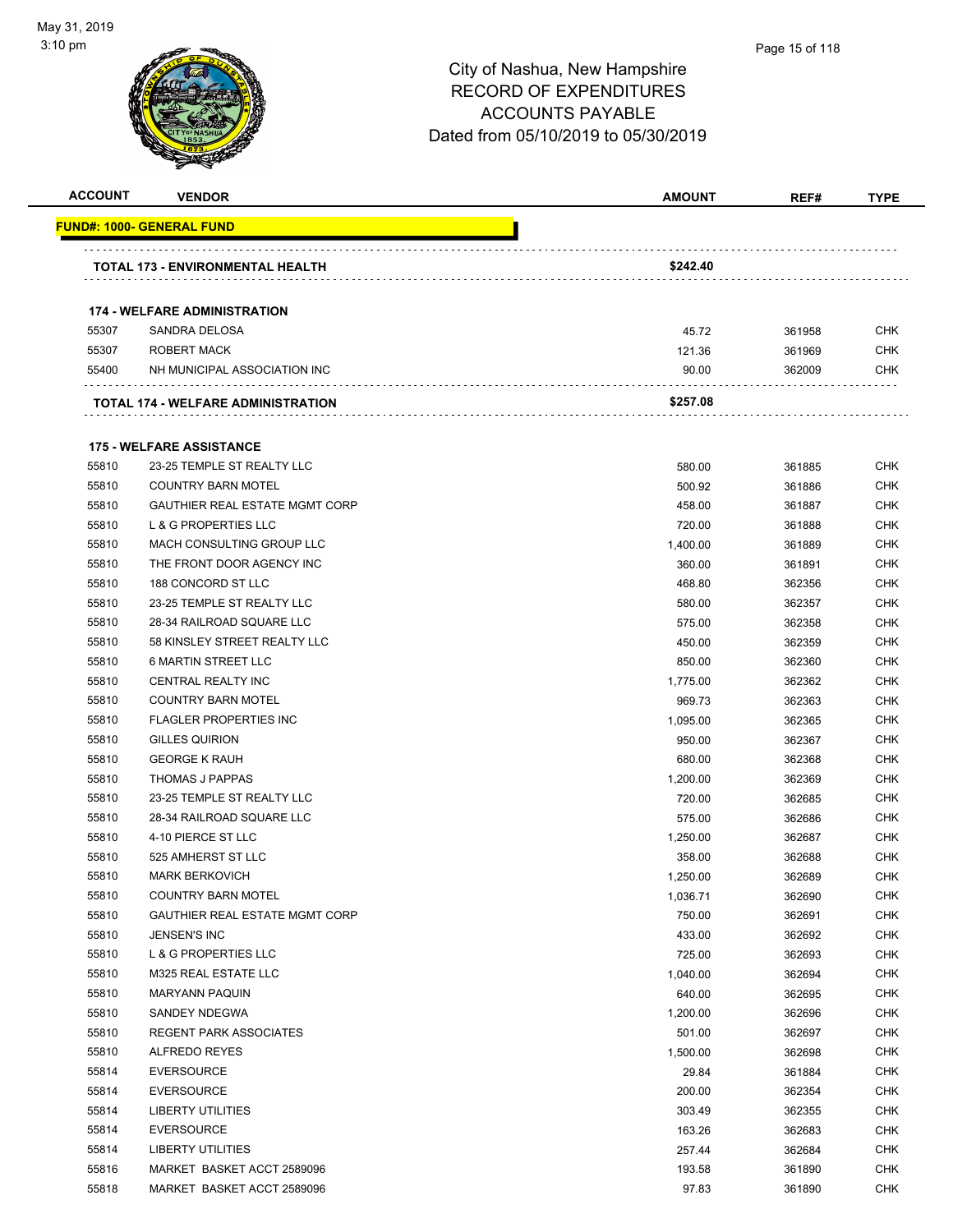

| <b>ACCOUNT</b> | <b>VENDOR</b>                       | <b>AMOUNT</b> | REF#   | <b>TYPE</b> |
|----------------|-------------------------------------|---------------|--------|-------------|
|                | FUND#: 1000- GENERAL FUND           |               |        |             |
|                |                                     |               |        |             |
|                | <b>175 - WELFARE ASSISTANCE</b>     |               |        |             |
| 55820          | ANCTIL ROCHETTE FUNERAL HOME        | 750.00        | 362361 | <b>CHK</b>  |
| 55820          | DAVIS FUNERAL HOME                  | 750.00        | 362364 | <b>CHK</b>  |
| 55820          | MICHAUD FUNERAL HOME                | 1,500.00      | 362366 | CHK         |
|                | TOTAL 175 - WELFARE ASSISTANCE      | \$29,836.60   |        |             |
|                |                                     |               |        |             |
|                | <b>177 - PARKS &amp; RECREATION</b> |               |        |             |
| 53999          | SOLITUDE LAKE MANAGEMENT LLC        | 350.00        | 361686 | CHK         |
| 54100          | <b>EVERSOURCE</b>                   | 81.31         | 361544 | <b>CHK</b>  |
| 54100          | <b>EVERSOURCE</b>                   | 40.44         | 361990 | <b>CHK</b>  |
| 54100          | <b>EVERSOURCE</b>                   | 6,616.25      | 362375 | CHK         |
| 54114          | <b>DIRECT ENERGY BUSINESS</b>       | 580.69        | 361608 | <b>CHK</b>  |
| 54114          | LIBERTY UTILITIES - NH              | 202.54        | 362005 | <b>CHK</b>  |
| 54114          | <b>DIRECT ENERGY BUSINESS</b>       | 203.28        | 362060 | <b>CHK</b>  |
| 54141          | PENNICHUCK WATER WORKS INC          | 767.59        | 361560 | CHK         |
| 54141          | PENNICHUCK WATER WORKS INC          | 1,736.52      | 362011 | CHK         |
| 54280          | ASAP SPRINKLER LLC                  | 1,120.00      | 361578 | CHK         |
| 54280          | <b>FASTENAL CO</b>                  | (69.63)       | 361616 | CHK         |
| 54280          | <b>HAJOCA CORPORATION</b>           | 257.93        | 361627 | CHK         |
| 54280          | M & M ELECTRICAL SUPPLY CO INC      | 821.40        | 361649 | <b>CHK</b>  |
| 54280          | SITEONE LANDSCAPE SUPPLY LLC        | 1,720.00      | 361685 | CHK         |
| 54280          | YANKEE EQUIPMENT SYSTEMS INC        | 354.75        | 361707 | <b>CHK</b>  |
| 54280          | <b>BELLETETES INC</b>               | 778.93        | 362031 | <b>CHK</b>  |
| 54280          | <b>COUNTRYBROOK FARMS LLC</b>       | 725.40        | 362053 | <b>CHK</b>  |
| 54280          | THE DIRT DOCTORS LLC                | 1,860.00      | 362061 | <b>CHK</b>  |
| 54280          | <b>FASTENAL CO</b>                  | 61.94         | 362065 | CHK         |
| 54280          | GATE CITY FENCE CO INC              | 445.00        | 362069 | CHK         |
| 54280          | HOME DEPOT CREDIT SERVICE 3065      | 1,019.71      | 362079 | <b>CHK</b>  |
| 54280          | NASHUA FARMERS EXCHANGE INC         | 149.70        | 362107 | CHK         |
| 54280          | PIONEER MANUFACTURING COMPANY       | 59.80         | 362120 | CHK         |
| 54280          | SITEONE LANDSCAPE SUPPLY LLC        | 84.99         | 362132 | <b>CHK</b>  |
| 54280          | <b>FASTENAL CO</b>                  | 114.92        | 362480 | <b>CHK</b>  |
| 54280          | HOME DEPOT CREDIT SERVICE 3065      | 216.58        | 362495 | <b>CHK</b>  |
| 54280          | <b>JP PEST SERVICES INC</b>         | 68.60         | 362503 | <b>CHK</b>  |
| 54280          | NASHUA FARMERS EXCHANGE INC         | 267.40        | 362511 | <b>CHK</b>  |
| 54280          | SITEONE LANDSCAPE SUPPLY LLC        | 458.36        | 362536 | <b>CHK</b>  |
| 54487          | NASHUA OUTDOOR POWER EQUIPMENT      | 129.60        | 361661 | <b>CHK</b>  |
| 54487          | BOYER'S AUTO BODY & SALES INC       | 2,900.00      | 362037 | <b>CHK</b>  |
| 54487          | NASHUA OUTDOOR POWER EQUIPMENT      | 968.80        | 362108 | <b>CHK</b>  |
| 54487          | PETTY CASH                          | 51.00         | 362408 | <b>CHK</b>  |
| 54821          | UNITED SITE SERVICES NORTHEAST      | 439.76        | 361700 | <b>CHK</b>  |
| 55118          | <b>SPRINT</b>                       | 93.11         | 361565 | <b>CHK</b>  |
| 55118          | VERIZON WIRELESS-542088278          | 40.01         | 362019 | <b>CHK</b>  |
| 55654          | <b>ALPHAGRAPHICS</b>                | 953.00        | 362024 | <b>CHK</b>  |
| 55656          | NASHUA VETERANS PARADE              | 4,000.00      | 362513 | <b>CHK</b>  |
| 61156          | D & P SWIMMING POOL                 | 2,721.24      | 362472 | <b>CHK</b>  |
| 61300          | DENNIS K BURKE INC                  |               | 361607 | <b>CHK</b>  |
|                |                                     | 1,646.47      |        |             |
| 61310          | AVSG LP                             | 352.65        | 362453 | <b>CHK</b>  |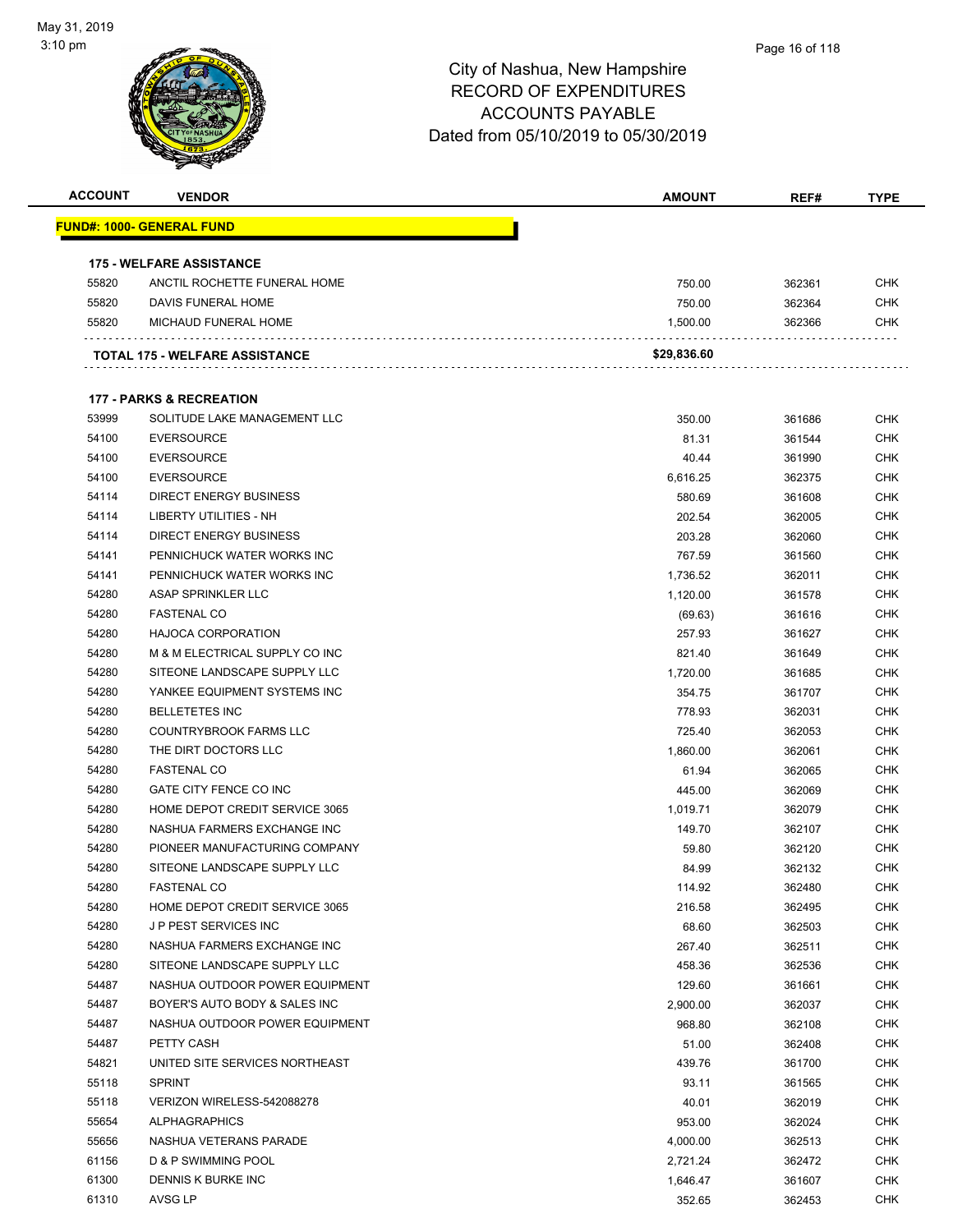

| <b>ACCOUNT</b> | <b>VENDOR</b>                       | <b>AMOUNT</b> | REF#   | <b>TYPE</b> |
|----------------|-------------------------------------|---------------|--------|-------------|
|                | <u> FUND#: 1000- GENERAL FUND</u>   |               |        |             |
|                |                                     |               |        |             |
|                | <b>177 - PARKS &amp; RECREATION</b> |               |        |             |
| 61428          | BANNER SYSTEMS OF MASSACHUSETT      | 523.70        | 361585 | CHK         |
| 61542          | <b>MARSHALL SIGNS INC</b>           | 1,130.00      | 362099 | <b>CHK</b>  |
| 61705          | <b>TURF PRODUCTS</b>                | 1,933.11      | 361697 | <b>CHK</b>  |
| 61799          | <b>BEST FORD</b>                    | 1,412.65      | 361588 | CHK         |
| 61799          | CARPARTS DISTRIBUTION CENTER,       | 162.01        | 361596 | <b>CHK</b>  |
| 61799          | <b>TURF PRODUCTS</b>                | 158.03        | 361697 | <b>CHK</b>  |
| 61799          | <b>BEST FORD</b>                    | 187.40        | 362033 | <b>CHK</b>  |
| 61799          | CARPARTS DISTRIBUTION CENTER,       | 306.16        | 362044 | <b>CHK</b>  |
| 61799          | <b>TURF PRODUCTS</b>                | 203.36        | 362545 | CHK         |
| 71999          | R WHITE EQUIPMENT CENTER INC        | 173.98        | 361680 | <b>CHK</b>  |
| 71999          | <b>BATTERIES PLUS</b>               | 81.00         | 362455 | <b>CHK</b>  |
|                | TOTAL 177 - PARKS & RECREATION      | \$41,661.44   |        |             |
|                |                                     |               |        |             |
| 179 - LIBRARY  |                                     |               |        |             |
| 54114          | <b>LIBERTY UTILITIES - NH</b>       | 717.04        | 361550 | CHK         |
| 54114          | <b>DIRECT ENERGY BUSINESS</b>       | 536.61        | 362060 | <b>CHK</b>  |
| 54141          | PENNICHUCK WATER WORKS INC          | 387.71        | 362011 | CHK         |
| 54243          | PALMER & SICARD INC                 | 45.00         | 361672 | CHK         |
| 54280          | <b>ULINE</b>                        | 857.19        | 155918 | ACH         |
| 54280          | HARRY W WELLS & SONS INC            | 247.50        | 361632 | CHK         |
| 54280          | HUFF & GAUTHIER INC                 | 175.00        | 362084 | <b>CHK</b>  |
| 54280          | <b>DERO</b>                         | 308.00        | 362475 | <b>CHK</b>  |
| 54280          | HARRY W WELLS & SONS INC            | 681.77        | 362492 | CHK         |
| 54280          | <b>JP PEST SERVICES INC</b>         | 114.00        | 362503 | CHK         |
| 54280          | LOWE'S - 3502                       | 18.99         | 362506 | <b>CHK</b>  |
| 54428          | <b>OCLC INC</b>                     | 197.67        | 155916 | ACH         |
| 54428          | <b>COMCAST</b>                      | 191.85        | 361986 | <b>CHK</b>  |
| 55109          | <b>SPRINT</b>                       | 49.91         | 361565 | <b>CHK</b>  |
| 55200          | MCAULIFF-SHEPARD DISCOVERY CTR      | 300.00        | 362006 | CHK         |
| 55307          | <b>KRISTEN GURCIULLO</b>            | 61.48         | 362504 | <b>CHK</b>  |
| 55607          | USPS-CMRS-PB #49113079              | 2,000.00      | 155973 | <b>ACH</b>  |
| 55607          | PITNEY BOWES INC                    | 273.48        | 362433 | <b>CHK</b>  |
| 61100          | AMAZON.COM LLC                      | 28.94         | 155910 | <b>ACH</b>  |
| 61100          | AMAZON.COM LLC                      | 226.91        | 155966 | <b>ACH</b>  |
| 61100          | WB MASON CO INC                     | 147.03        | 362152 | CHK         |
| 61100          | WB MASON CO INC                     | 331.70        | 362549 | <b>CHK</b>  |
| 61299          | AMAZON.COM LLC                      | 178.99        | 155910 | <b>ACH</b>  |
| 61299          | MIDWEST TAPE                        | 161.98        | 361657 | <b>CHK</b>  |
| 61299          | SENTRY CUSTOM SECURITY              | 995.00        | 361684 | <b>CHK</b>  |
| 61299          | <b>DEMCO</b>                        | 996.68        | 362058 | <b>CHK</b>  |
| 61428          | NEW ENGLAND PAPER & SUPPLY          | 482.16        | 361666 | <b>CHK</b>  |
| 61428          | WB MASON CO INC                     | 193.81        | 361704 | <b>CHK</b>  |
| 61807          | AMAZON.COM LLC                      | 13.99         | 155966 | <b>ACH</b>  |
| 61807          | <b>BAKER &amp; TAYLOR</b>           | 434.40        | 361584 | CHK         |
| 61807          | <b>INGRAM LIBRARY SERVICES</b>      | 47.04         | 361643 | <b>CHK</b>  |
| 61807          | <b>BAKER &amp; TAYLOR</b>           | 2,951.93      | 362030 | <b>CHK</b>  |
| 61807          | <b>INGRAM LIBRARY SERVICES</b>      | 1,297.05      | 362087 | <b>CHK</b>  |
|                |                                     |               |        |             |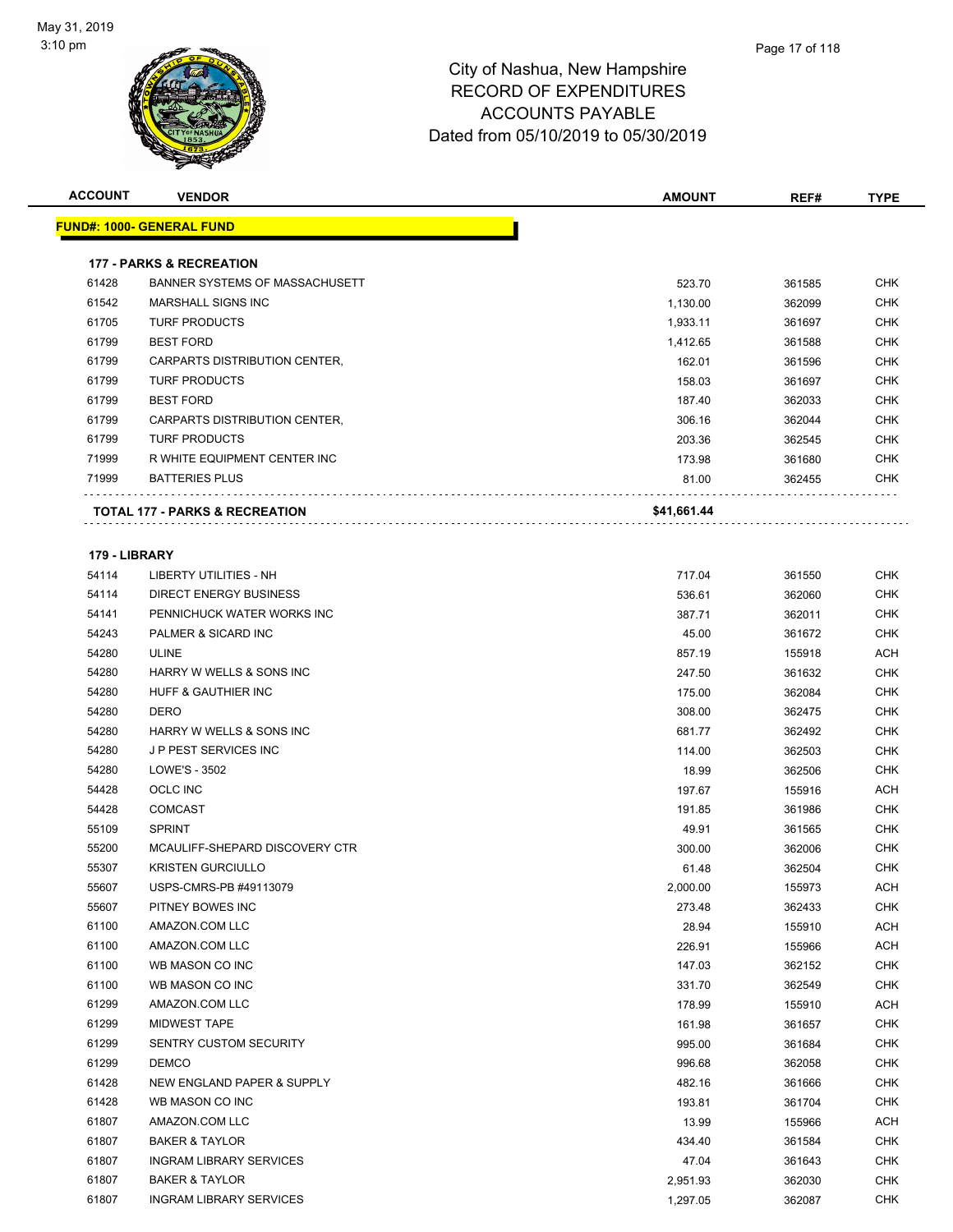

| <b>ACCOUNT</b> | <b>VENDOR</b>                      | <b>AMOUNT</b> | REF#   | <b>TYPE</b> |
|----------------|------------------------------------|---------------|--------|-------------|
|                | <b>FUND#: 1000- GENERAL FUND</b>   |               |        |             |
| 179 - LIBRARY  |                                    |               |        |             |
| 61807          | <b>NEHGS</b>                       | 129.68        | 362110 | <b>CHK</b>  |
| 61807          | <b>BAKER &amp; TAYLOR</b>          | 673.11        | 362454 | <b>CHK</b>  |
| 61807          | HARPER COLLINS PUBLISHERS LLC      | 38.53         | 362491 | <b>CHK</b>  |
| 61807          | <b>INGRAM LIBRARY SERVICES</b>     | 41.95         | 362500 | <b>CHK</b>  |
| 61807          | THOMPSON-REUTERS                   | 113.40        | 362542 | <b>CHK</b>  |
| 61814          | <b>BAKER &amp; TAYLOR</b>          | 21.99         | 361584 | <b>CHK</b>  |
| 61814          | <b>MIDWEST TAPE</b>                | 259.15        | 361657 | <b>CHK</b>  |
| 61814          | RANDOM HOUSE LLC                   | 30.00         | 361681 | <b>CHK</b>  |
| 61814          | <b>BLACKSTONE PUBLISHING</b>       | 140.00        | 362035 | <b>CHK</b>  |
| 61814          | <b>MIDWEST TAPE</b>                | 73.97         | 362105 | <b>CHK</b>  |
| 61814          | <b>MIDWEST TAPE</b>                | 478.48        | 362509 | <b>CHK</b>  |
| 61814          | <b>RANDOM HOUSE LLC</b>            | 90.00         | 362530 | <b>CHK</b>  |
| 61816          | <b>INGRAM LIBRARY SERVICES</b>     | 101.26        | 362087 | <b>CHK</b>  |
| 61816          | <b>INGRAM LIBRARY SERVICES</b>     | 21.99         | 362500 | <b>CHK</b>  |
| 61819          | <b>INGRAM LIBRARY SERVICES</b>     | 166.20        | 362087 | <b>CHK</b>  |
| 61821          | <b>EBSCO INFORMATION SERVICES</b>  | (40.00)       | 361613 | <b>CHK</b>  |
| 61830          | <b>EBSCO INFORMATION SERVICES</b>  | 680.00        | 361613 | <b>CHK</b>  |
| 68322          | AMAZON.COM LLC                     | 61.56         | 155910 | <b>ACH</b>  |
| 68322          | AMAZON.COM LLC                     | 563.37        | 155966 | <b>ACH</b>  |
| 68322          | <b>DEMCO</b>                       | 114.29        | 361605 | <b>CHK</b>  |
| 68322          | <b>GRANITE GROUP</b>               | 39.21         | 361626 | <b>CHK</b>  |
| 68322          | RHODE ISLAND NOVELTY               | 60.00         | 362126 | <b>CHK</b>  |
| 68322          | SAM'S CLUB DIRECT-0860             | 38.49         | 362130 | <b>CHK</b>  |
| 71000          | AMAZON.COM LLC                     | 145.06        | 155966 | ACH         |
| 71221          | AMAZON.COM LLC                     | 989.89        | 155966 | ACH         |
|                | <b>TOTAL 179 - LIBRARY</b>         | \$20,682.39   |        |             |
|                | <b>181 - COMMUNITY DEVELOPMENT</b> |               |        |             |
| 55307          | <b>JULIE CHIZMAS</b>               | 88.30         | 361513 | <b>CHK</b>  |
| 55421          | NEW HAMPSHIRE PLANNERS ASSOC       | 125.00        | 362007 | <b>CHK</b>  |
| 61100          | WB MASON CO INC                    | 162.43        | 361704 | CHK         |
| 61100          | WB MASON CO INC                    | 30.34         | 362152 | <b>CHK</b>  |
| 61650          | WB MASON CO INC                    | 29.03         | 361704 | <b>CHK</b>  |
|                | TOTAL 181 - COMMUNITY DEVELOPMENT  | \$435.10      |        |             |

|       | <b>TOTAL 182 - PLANNING AND ZONING</b> | \$775.00 |        |            |
|-------|----------------------------------------|----------|--------|------------|
| 55421 | NEW HAMPSHIRE PLANNERS ASSOC           | 250.00   | 362430 | <b>CHK</b> |
| 55421 | OFFICE OF STRATEGIC INITIATIVE         | 180.00   | 361559 | CHK        |
| 42560 | DEANNE & DONALD WHITE                  | 345.00   | 361705 | <b>CHK</b> |

| 55400 | TIM CUMMINGS               | 46.40  | 361516 | СНК |
|-------|----------------------------|--------|--------|-----|
| 55699 | PENNICHUCK WATER WORKS INC | 300.00 | 361560 | CHK |
| 55699 | <b>CLASSIC SIGNS INC</b>   | 995.00 | 361600 | СНК |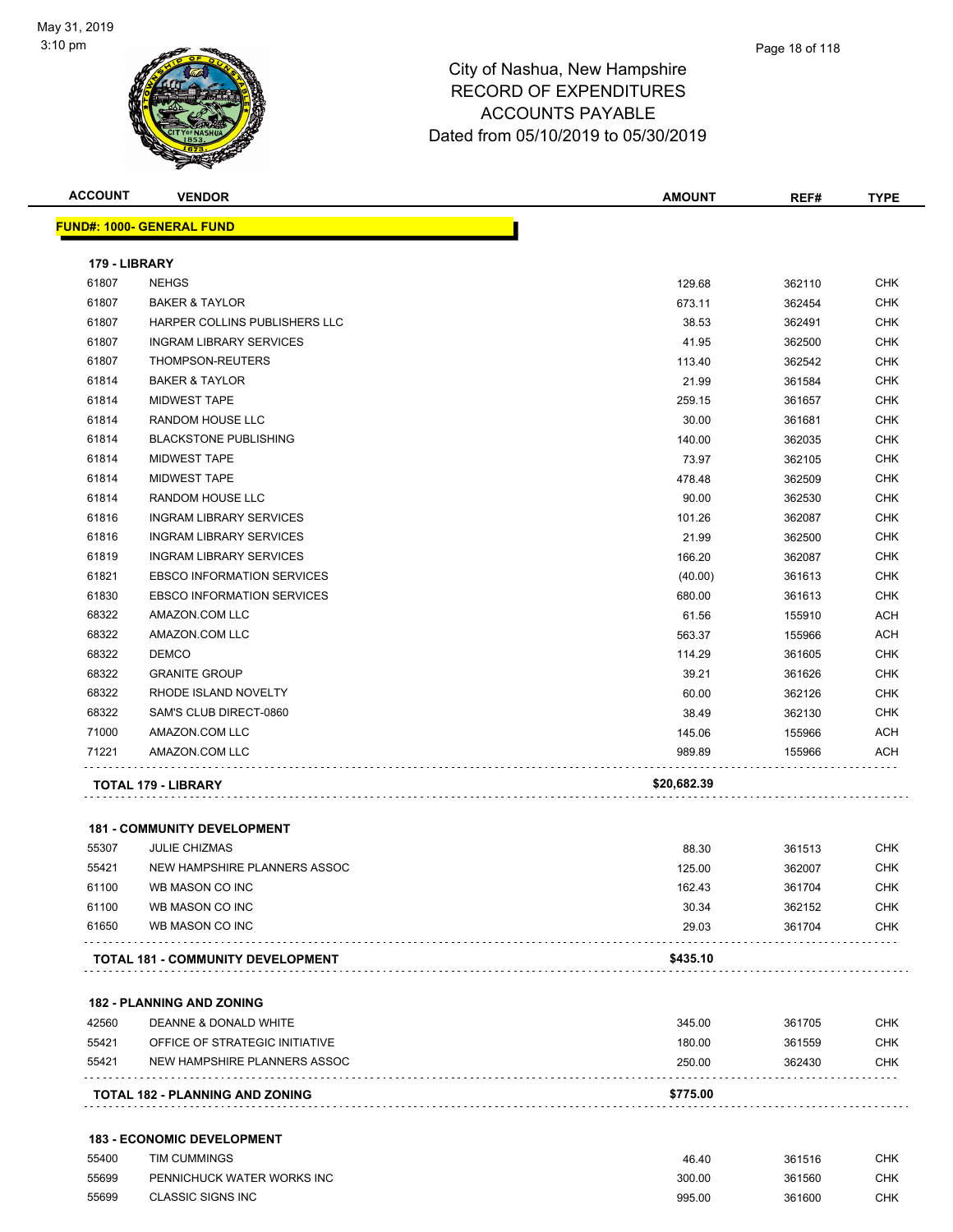

| <b>ACCOUNT</b>      | <b>VENDOR</b>                           | <b>AMOUNT</b>    | REF#             | <b>TYPE</b> |
|---------------------|-----------------------------------------|------------------|------------------|-------------|
|                     | <u> FUND#: 1000- GENERAL FUND</u>       |                  |                  |             |
|                     |                                         |                  |                  |             |
|                     | <b>183 - ECONOMIC DEVELOPMENT</b>       |                  |                  |             |
| 55699               | DONNA L GRAHAM                          | 375.00           | 362073           | <b>CHK</b>  |
| 61100               | AMY DEROCHE                             | 70.93            | 361959           | <b>CHK</b>  |
| 61100               | HUDSON TROPHY COMPANY                   | 75.00            | 362498           | <b>CHK</b>  |
|                     |                                         |                  |                  |             |
|                     | <b>TOTAL 183 - ECONOMIC DEVELOPMENT</b> | \$1,862.33       |                  |             |
|                     |                                         |                  |                  |             |
| <b>191 - SCHOOL</b> |                                         |                  |                  |             |
| 53128               | <b>JACKSON LEWIS LLP</b>                | 3,250.00         | 362621           | <b>CHK</b>  |
| 53600               | <b>HAMPSTEAD HOSPITAL</b>               | 375.00           | 361784           | <b>CHK</b>  |
| 53614               | AMY MCCARTNEY                           | 6,272.50         | 361724           | <b>CHK</b>  |
| 53614               | HERE THIS NOW LLC                       | 1,277.76         | 361787           | <b>CHK</b>  |
| 53614               | NORTHEAST DEAF&HARD OF HEARING          | 50.00            | 361845           | <b>CHK</b>  |
| 53614               | <b>READYNURSE STAFFING SERVICES</b>     | 1,232.27         | 361855           | <b>CHK</b>  |
| 53614               | PATRICIA STUART                         | 268.16           | 361873           | <b>CHK</b>  |
| 53614               | AMY MCCARTNEY                           | 11,537.50        | 362170           | <b>CHK</b>  |
| 53614               | <b>CLARK ASSOC</b>                      | 47,514.40        | 362204           | <b>CHK</b>  |
| 53614               | HEAVEN SENT HOME CARE LLC               | 3,288.50         | 362245           | <b>CHK</b>  |
| 53614               | READYNURSE STAFFING SERVICES            | 1,336.16         | 362302           | <b>CHK</b>  |
| 53614               | <b>WAL-MART</b>                         | 229.72           | 362338           | <b>CHK</b>  |
| 53628               | APS LIGHTING SOUND A V                  | 1,459.00         | 361727           | <b>CHK</b>  |
| 53628               | <b>GATE CITY CHARTER SCHOOL</b>         | 1,781.25         | 361773           | <b>CHK</b>  |
| 53628               | <b>SHANTEL GOSSELIN</b>                 | 75.00            | 361779           | <b>CHK</b>  |
| 53628               | METRO GROUP INC                         | 829.00           | 361826           | <b>CHK</b>  |
| 53628               | MSB CONSULTING GROUP LLC                | 8,553.87         | 361833           | <b>CHK</b>  |
| 53628               | <b>KATELYN MULLIKIN</b>                 | 300.00           | 361834           | <b>CHK</b>  |
| 53628               | UNITED SITE SERVICES NORTHEAST          | 109.86           | 361875           | <b>CHK</b>  |
| 53628               | CONCERT RECORDING COMPANY               | 1,500.00         | 362210           | <b>CHK</b>  |
| 53628               | <b>CUSTOM COMPUTER SPECIALIST INC</b>   | 34,100.45        | 362217           | <b>CHK</b>  |
| 53628               | PROFISHANT INC                          | 793.00           | 362300           | <b>CHK</b>  |
| 53628               | THERAPY TRAVELERS LLC                   | 2,016.00         | 362325           | <b>CHK</b>  |
| 53628               | CUSTOM COMPUTER SPECIALIST INC          | 78.00            | 362589           | <b>CHK</b>  |
| 53628               | NASH CONSULTING LLC                     | 480.00           | 362644           | <b>CHK</b>  |
| 53628               | THERAPY TRAVELERS LLC                   | 12,768.00        | 362672           | <b>CHK</b>  |
| 54100               | <b>EVERSOURCE</b>                       | 13,719.18        | 361714           | <b>CHK</b>  |
| 54100               | <b>EVERSOURCE</b>                       | 107,363.90       | 362157           | <b>CHK</b>  |
| 54114               | <b>LIBERTY UTILITIES</b>                | 10,833.99        | 362158           | <b>CHK</b>  |
| 54114               | <b>DIRECT ENERGY BUSINESS</b>           | 18,854.50        | 362221           | <b>CHK</b>  |
| 54141               | PENNICHUCK WATER WORKS INC              | 2,829.08         | 362159           | <b>CHK</b>  |
| 54243               | CONTROL TECHNOLOGIES INC                | 33,692.75        | 362211           | <b>CHK</b>  |
| 54280               | AMERICAN TIME & SIGNAL CO               | 3,796.38         | 361723           | <b>CHK</b>  |
| 54280               | GATE CITY FENCE CO INC                  | 40.00            | 361774           | <b>CHK</b>  |
| 54280               | MARVELL PLATE GLASS INC                 |                  |                  | CHK         |
| 54280               | MERRIMACK BUILDING SUPPLY INC           | 245.09<br>949.60 | 361818<br>361825 | <b>CHK</b>  |
| 54280               | NASHUA WALLPAPER & PAINT CO             |                  |                  | <b>CHK</b>  |
|                     |                                         | 258.75           | 361838           |             |
| 54280               | SECURADYNE SYSTEMS                      | 4,952.02         | 361867           | <b>CHK</b>  |
| 54280               | STANLEY ELEVATOR CO INC                 | 670.00           | 361870           | <b>CHK</b>  |
| 54280               | <b>BELLETETES INC</b>                   | 9.78             | 362031           | <b>CHK</b>  |
| 54280               | <b>B &amp; S LOCKSMITHS INC</b>         | 38.57            | 362176           | <b>CHK</b>  |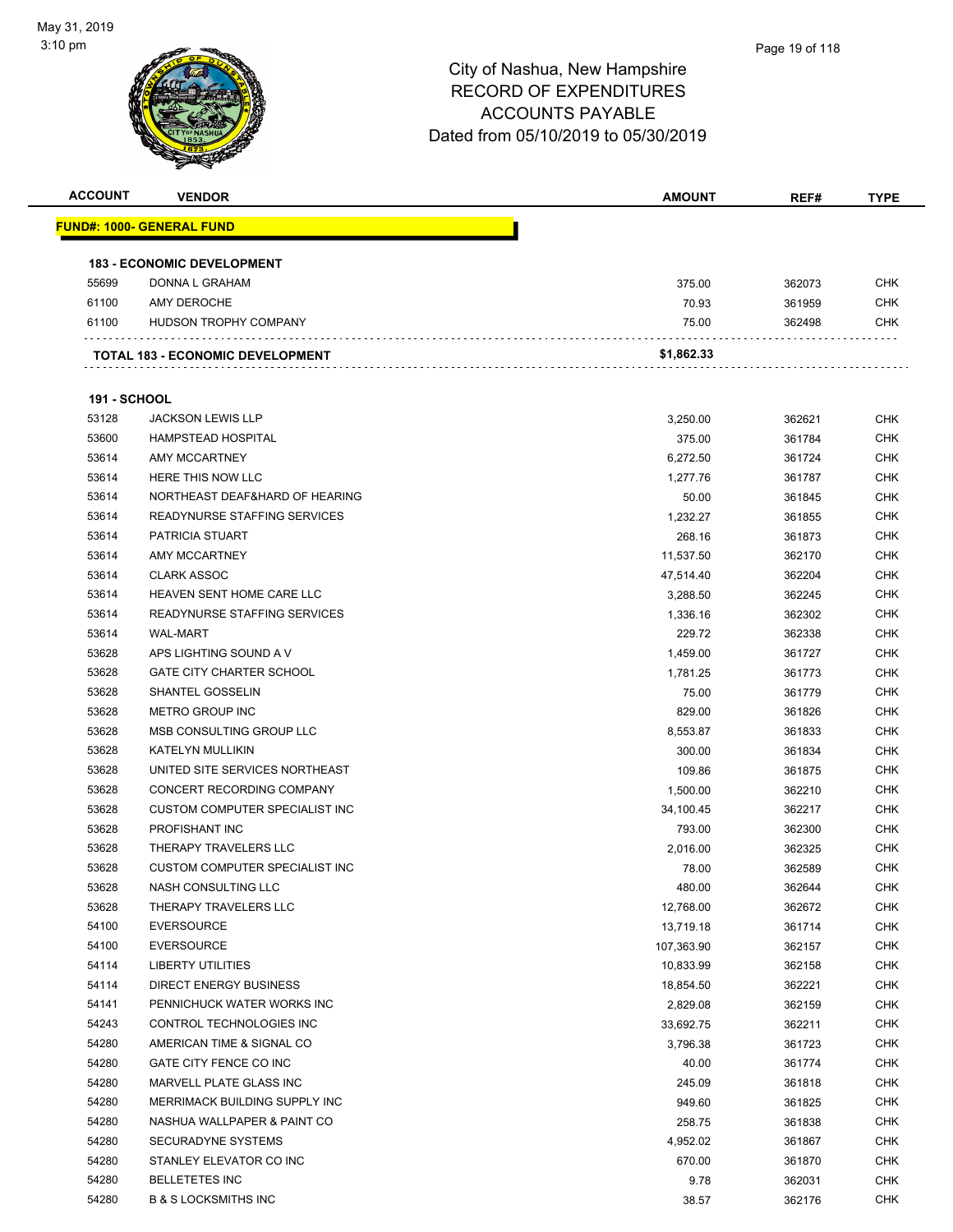

**FUND#: 1000- GENERAL FUND**

# City of Nashua, New Hampshire RECORD OF EXPENDITURES ACCOUNTS PAYABLE

|                     |                                  | <b>ACCOUNTS PAYABLE</b><br>Dated from 05/10/2019 to 05/30/2019 |        |             |  |
|---------------------|----------------------------------|----------------------------------------------------------------|--------|-------------|--|
| <b>ACCOUNT</b>      | <b>VENDOR</b>                    | <b>AMOUNT</b>                                                  | REF#   | <b>TYPE</b> |  |
|                     | <u> IND#: 1000- GENERAL FUND</u> |                                                                |        |             |  |
| <b>191 - SCHOOL</b> |                                  |                                                                |        |             |  |
| 54280               | <b>BELLETETES INC</b>            | 79.18                                                          | 362183 | <b>CHK</b>  |  |
| 54280               | HOME DEPOT CREDIT SERVICE        | 224.00                                                         | 362249 | <b>CHK</b>  |  |
| 54280               | HOME DEPOT CREDIT SERVICES       | 640.15                                                         | 362250 | <b>CHK</b>  |  |
| 54280               | NASHUA WALLPAPER & PAINT CO      | 82.73                                                          | 362288 | <b>CHK</b>  |  |
| 54280               | STANLEY ELEVATOR CO INC          | 335.00                                                         | 362321 | <b>CHK</b>  |  |
| 54280               | <b>MARVELL PLATE GLASS INC</b>   | 211.58                                                         | 362638 | <b>CHK</b>  |  |
| 54280               | NASHUA WALLPAPER & PAINT CO      | 544.39                                                         | 362645 | <b>CHK</b>  |  |
| 54280               | PASEK CORP                       | 2 735 09                                                       | 362653 | CHK         |  |

| 54280 | STANLEY ELEVATOR CO INC             | 335.00    | 362321 | <b>CHK</b> |
|-------|-------------------------------------|-----------|--------|------------|
| 54280 | <b>MARVELL PLATE GLASS INC</b>      | 211.58    | 362638 | <b>CHK</b> |
| 54280 | NASHUA WALLPAPER & PAINT CO         | 544.39    | 362645 | <b>CHK</b> |
| 54280 | <b>PASEK CORP</b>                   | 2,735.09  | 362653 | <b>CHK</b> |
| 54487 | <b>DAVID BAILEY</b>                 | 60.00     | 362177 | <b>CHK</b> |
| 54487 | <b>KAMCO SUPPLY CORP</b>            | 1,864.19  | 362261 | <b>CHK</b> |
| 54487 | NEVERETTS SEW & VAC INC             | 550.00    | 362292 | <b>CHK</b> |
| 54487 | PIANOARTS INC                       | 178.00    | 362299 | <b>CHK</b> |
| 54487 | ROCKLER COMPANIES INC               | 97.43     | 362306 | <b>CHK</b> |
| 54487 | <b>SECURADYNE SYSTEMS</b>           | 7,855.08  | 362314 | <b>CHK</b> |
| 54487 | SHIFFLER EQUIPMENT SALES INC        | 61.27     | 362317 | <b>CHK</b> |
| 54487 | NEVERETTS SEW & VAC INC             | 200.00    | 362648 | <b>CHK</b> |
| 54487 | SONOVA USA INC                      | 200.00    | 362668 | CHK        |
| 54600 | <b>MAYNARD &amp; LESIEUR INC</b>    | 232.00    | 361820 | <b>CHK</b> |
| 54600 | <b>MERRIMACK AUTO CENTER-NASHUA</b> | 69.00     | 361824 | <b>CHK</b> |
| 54600 | <b>BEST FORD</b>                    | 109.15    | 362184 | <b>CHK</b> |
| 54600 | <b>SANEL NAPA</b>                   | 108.27    | 362310 | <b>CHK</b> |
| 54600 | <b>CARPARTS OF NASHUA</b>           | (7.77)    | 362574 | <b>CHK</b> |
| 54821 | PITNEY BOWES                        | 370.18    | 362163 | <b>CHK</b> |
| 54899 | <b>BRADY SULLIVAN</b>               | 12,609.38 | 155975 | ACH        |
| 55109 | <b>COMCAST</b>                      | 4,446.42  | 361711 | <b>CHK</b> |
| 55109 | CONSOLIDATED COMMUNICATIONS         | 44.09     | 361712 | <b>CHK</b> |
| 55109 | <b>EARTHLINK BUSINESS</b>           | 426.57    | 361713 | <b>CHK</b> |
| 55109 | <b>FIRSTLIGHT FIBER</b>             | 2,249.04  | 361715 | CHK        |
| 55109 | CONSOLIDATED COMMUNICATIONS         | 36.34     | 362156 | <b>CHK</b> |
| 55109 | VERIZON WIRELESS 742005979          | 360.95    | 362165 | <b>CHK</b> |
| 55109 | <b>COMCAST</b>                      | 219.57    | 362554 | <b>CHK</b> |
| 55109 | CONSOLIDATED COMMUNICATIONS         | 474.12    | 362555 | <b>CHK</b> |
| 55200 | NATIONAL BUSINESS EDUCATION         | 100.00    | 362289 | <b>CHK</b> |
| 55300 | NHSAA                               | 480.00    | 361842 | <b>CHK</b> |
| 55300 | <b>ALAN VERLEY</b>                  | 279.00    | 362336 | <b>CHK</b> |
| 55300 | <b>KAREN PATTI</b>                  | 132.24    | 362655 | <b>CHK</b> |
| 55307 | KAYLA O'BRIEN                       | 16.93     | 361710 | <b>CHK</b> |
| 55307 | PATRICIA AURENZ                     | 20.88     | 361730 | <b>CHK</b> |
| 55307 | AMY CONNORS                         | 55.69     | 361752 | <b>CHK</b> |
| 55307 | <b>JUDITH LOFTUS</b>                | 56.55     | 361810 | <b>CHK</b> |
| 55307 | <b>SCOTT MAYS</b>                   | 185.25    | 361821 | <b>CHK</b> |
| 55307 | <b>NATHAN MAZEROLLE</b>             | 67.80     | 361822 | <b>CHK</b> |
| 55307 | JAHMAL MOSLEY                       | 98.10     | 361831 | <b>CHK</b> |
| 55307 | <b>WILLIAM NELSON</b>               | 7.83      | 361840 | <b>CHK</b> |
| 55307 | PAULA PAPANICOLAOU                  | 83.95     | 361846 | <b>CHK</b> |
| 55307 | <b>KRISTA PROVOST-TATE</b>          | 16.94     | 361854 | <b>CHK</b> |
| 55307 | S.K. TAXI INC                       | 13.50     | 361861 | CHK        |
| 55307 | MICHAEL SCARPATO                    | 40.60     | 361863 | CHK        |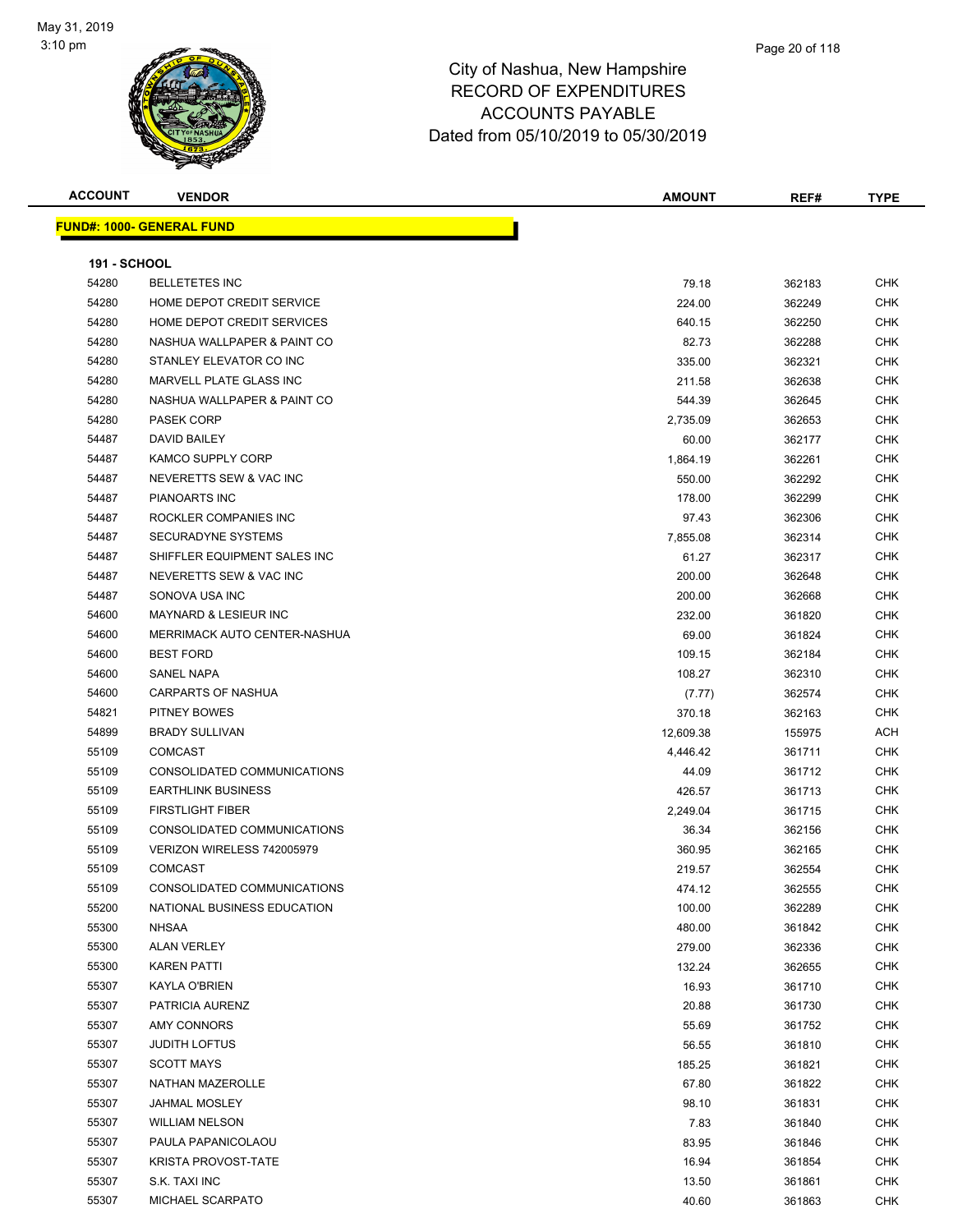

| <b>ACCOUNT</b>      | <b>VENDOR</b>                    | <b>AMOUNT</b> | REF#   | <b>TYPE</b> |
|---------------------|----------------------------------|---------------|--------|-------------|
|                     | <b>FUND#: 1000- GENERAL FUND</b> |               |        |             |
|                     |                                  |               |        |             |
| <b>191 - SCHOOL</b> |                                  |               |        |             |
| 55307               | <b>MEGHAN STAPLES</b>            | 9.28          | 361871 | <b>CHK</b>  |
| 55307               | ANNE ALTMAN                      | 34.22         | 362169 | <b>CHK</b>  |
| 55307               | <b>JAMES BROWN</b>               | 93.96         | 362194 | CHK         |
| 55307               | <b>NATHAN BURNS</b>              | 52.66         | 362197 | CHK         |
| 55307               | <b>MARISA DONATI</b>             | 85.26         | 362223 | CHK         |
| 55307               | DANIEL DONOVAN                   | 15.08         | 362224 | CHK         |
| 55307               | <b>JAMES GRAHAM</b>              | 76.56         | 362240 | <b>CHK</b>  |
| 55307               | MEREDITH JIMENO                  | 11.60         | 362256 | CHK         |
| 55307               | DANIELLE JULIEN                  | 30.56         | 362260 | CHK         |
| 55307               | DONNA LATINA                     | 29.14         | 362268 | CHK         |
| 55307               | <b>ASHLEY MERRILL</b>            | 19.25         | 362279 | CHK         |
| 55307               | <b>JOSEPH PARZYCH</b>            | 345.68        | 362295 | <b>CHK</b>  |
| 55307               | <b>DENISE PETZ</b>               | 28.53         | 362298 | <b>CHK</b>  |
| 55307               | LISA SERARD                      | 35.87         | 362315 | CHK         |
| 55307               | <b>DONALD TESSIER</b>            | 17.98         | 362324 | CHK         |
| 55307               | <b>DENISE TROMBLY</b>            | 63.80         | 362328 | CHK         |
| 55307               | <b>GABRIELE VERNACCHIO</b>       | 8.12          | 362337 | CHK         |
| 55307               | <b>STEVEN WANTE</b>              | 51.15         | 362339 | CHK         |
| 55307               | RICHARD S LOFTUS                 | 10.00         | 362631 | CHK         |
| 55400               | <b>NHAHPERD</b>                  | 90.00         | 361709 | CHK         |
| 55400               | <b>MARIE COLEMAN</b>             | 100.00        | 361751 | CHK         |
| 55400               | <b>MARK LUCAS</b>                | 99.76         | 361811 | CHK         |
| 55400               | <b>NHSAA</b>                     | 1,200.00      | 361842 | <b>CHK</b>  |
| 55400               | STEPHANIE DOUCET                 | 307.50        | 362226 | CHK         |
| 55400               | DANIELLE JULIEN                  | 137.40        | 362260 | CHK         |
| 55400               | DONNA LATINA                     | 51.13         | 362268 | CHK         |
| 55400               | MICHELLE LYNCH                   | 147.00        | 362271 | CHK         |
| 55400               | WB MASON CO INC                  | 47.77         | 362340 | CHK         |
| 55400               | <b>DEB WRIGHT</b>                | 133.40        | 362342 | CHK         |
| 55400               | <b>JOANNE JOHNSON</b>            | 90.00         | 362622 | CHK         |
| 55400               | <b>SHAUNNA O'NEIL</b>            | 189.00        | 362651 | CHK         |
| 55500               | THE LOWELL PUBLISHING COMPANY    | 454.40        | 361566 | CHK         |
| 55500               | UNION LEADER CORPORATION         | 573.70        | 362439 | CHK         |
| 55600               | <b>JOSTENS INC</b>               | 479.56        | 361797 | <b>CHK</b>  |
| 55600               | THE COPY SHOP                    | 122.00        | 362212 | <b>CHK</b>  |
| 55600               | <b>JOSTENS INC</b>               | 20.09         | 362259 | CHK         |
| 55600               | US POSTAL SERVICE                | 40.00         | 362331 | <b>CHK</b>  |
| 55607               | PITNEY BOWES INC                 | 128.55        | 362164 | <b>CHK</b>  |
| 55607               | CMRS-POC                         | 800.00        | 362206 | <b>CHK</b>  |
| 55607               | US POSTAL SERVICE                | 290.00        | 362332 | CHK         |
| 55607               | US POSTAL SERVICE                | 375.00        | 362333 | CHK         |
| 55642               | WILLIAM J DONOVAN                | 68.00         | 361708 | CHK         |
| 55642               | <b>WILLIAM ANDERSON</b>          | 176.00        | 361725 | CHK         |
| 55642               | <b>GREGORY ANDRUSKEVICH</b>      | 68.00         | 361726 | CHK         |
| 55642               | <b>GARY ARCECI</b>               | 68.00         | 361728 | <b>CHK</b>  |
| 55642               | <b>BRADFORD AYERS</b>            | 320.00        | 361731 | <b>CHK</b>  |
| 55642               | ANDREW E BERKELEY                | 68.00         | 361736 | CHK         |
| 55642               | <b>KEVIN BOLDUC</b>              | 68.00         | 361740 | <b>CHK</b>  |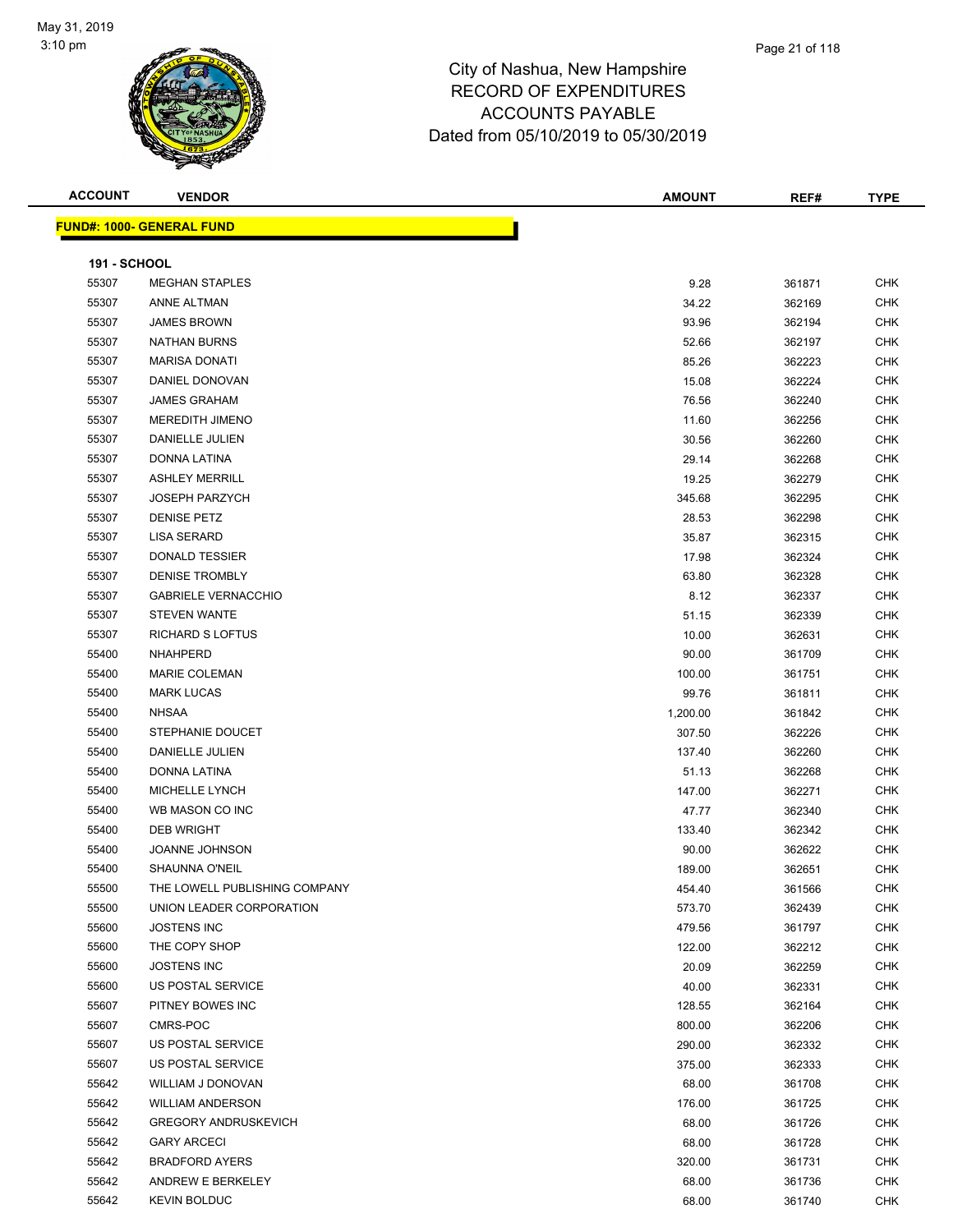

| <b>ACCOUNT</b>      | <b>VENDOR</b>                    | <b>AMOUNT</b> | REF#   | <b>TYPE</b> |
|---------------------|----------------------------------|---------------|--------|-------------|
|                     | <b>FUND#: 1000- GENERAL FUND</b> |               |        |             |
|                     |                                  |               |        |             |
| <b>191 - SCHOOL</b> |                                  |               |        |             |
| 55642               | KENNETH A BOURQUE                | 68.00         | 361741 | <b>CHK</b>  |
| 55642               | ARTHUR T CRAFFEY JR              | 102.00        | 361754 | <b>CHK</b>  |
| 55642               | <b>GORDON K DANIELS</b>          | 88.00         | 361759 | <b>CHK</b>  |
| 55642               | DOUGLAS EDWARD DIXON             | 68.00         | 361760 | <b>CHK</b>  |
| 55642               | <b>STEPHEN DRESCHER</b>          | 88.00         | 361761 | <b>CHK</b>  |
| 55642               | <b>MADDISON DRISCOLL</b>         | 68.00         | 361762 | <b>CHK</b>  |
| 55642               | ROBERT A EARL                    | 68.00         | 361763 | <b>CHK</b>  |
| 55642               | <b>JAMES FLETCHER</b>            | 88.00         | 361768 | <b>CHK</b>  |
| 55642               | <b>SCOTT GABRIEL</b>             | 136.00        | 361771 | <b>CHK</b>  |
| 55642               | ALYSSA GIANOTTI                  | 88.00         | 361775 | <b>CHK</b>  |
| 55642               | <b>MICHAEL HAMILTON</b>          | 88.00         | 361783 | <b>CHK</b>  |
| 55642               | <b>MARK HEMMERLEIN</b>           | 82.00         | 361786 | <b>CHK</b>  |
| 55642               | <b>CHARLES KAJEN</b>             | 68.00         | 361799 | <b>CHK</b>  |
| 55642               | <b>JOSEPH E KELLY</b>            | 204.00        | 361800 | <b>CHK</b>  |
| 55642               | SHARON KELLY-CORSON              | 146.00        | 361801 | <b>CHK</b>  |
| 55642               | MICHAEL LAROCQUE                 | 68.00         | 361804 | <b>CHK</b>  |
| 55642               | <b>TED LEVESQUE</b>              | 88.00         | 361808 | <b>CHK</b>  |
| 55642               | <b>JAMES MAJOR</b>               | 146.00        | 361816 | <b>CHK</b>  |
| 55642               | <b>BARBARA MICHAEL</b>           | 146.00        | 361827 | <b>CHK</b>  |
| 55642               | MICHAEL P COUTURE                | 68.00         | 361828 | <b>CHK</b>  |
| 55642               | <b>THOMAS MORAN</b>              | 176.00        | 361830 | <b>CHK</b>  |
| 55642               | <b>BRIAN MURPHY</b>              | 102.00        | 361835 | <b>CHK</b>  |
| 55642               | DAVID C PAULSON                  | 68.00         | 361847 | <b>CHK</b>  |
| 55642               | DAVID PELLETIER                  | 146.00        | 361849 | <b>CHK</b>  |
| 55642               | <b>BARRETT PFEIFLE</b>           | 88.00         | 361850 | <b>CHK</b>  |
| 55642               | <b>SCOTT REYNOLDS</b>            | 68.00         | 361857 | <b>CHK</b>  |
| 55642               | <b>GERARD ROBICHAUD</b>          | 68.00         | 361860 | <b>CHK</b>  |
| 55642               | <b>NICKY SANDERS</b>             | 68.00         | 361862 | <b>CHK</b>  |
| 55642               | <b>JEFFREY SMELTZER</b>          | 68.00         | 361868 | <b>CHK</b>  |
| 55642               | ROLAND F ST GERMAIN JR           | 68.00         | 361869 | <b>CHK</b>  |
| 55642               | <b>DOUGLAS N STEVENS</b>         | 176.00        | 361872 | CHK         |
| 55642               | <b>KRISTIE TOUPIN</b>            | 102.00        | 361874 | <b>CHK</b>  |
| 55642               | <b>GARY WONG</b>                 | 146.00        | 361881 | <b>CHK</b>  |
| 55642               | <b>GREGORY ANDRUSKEVICH</b>      | 136.00        | 362172 | <b>CHK</b>  |
| 55642               | <b>JOHN C BARON</b>              | 68.00         | 362180 | <b>CHK</b>  |
| 55642               | <b>KENNETH A BOURQUE</b>         | 156.00        | 362192 | <b>CHK</b>  |
| 55642               | <b>MARK BUDA</b>                 | 102.00        | 362196 | <b>CHK</b>  |
| 55642               | <b>GEORGE COFRIN</b>             | 88.00         | 362208 | <b>CHK</b>  |
| 55642               | ARTHUR T CRAFFEY JR              | 68.00         | 362215 | <b>CHK</b>  |
| 55642               | JAMES A DAVALA                   | 68.00         | 362219 | <b>CHK</b>  |
| 55642               | LEONARD DEL GENIO                | 68.00         | 362220 | <b>CHK</b>  |
| 55642               | DOUGLAS EDWARD DIXON             | 68.00         | 362222 | <b>CHK</b>  |
| 55642               | MARGARET DONOVAN                 | 88.00         | 362225 | <b>CHK</b>  |
| 55642               | <b>STEPHEN DRESCHER</b>          | 88.00         | 362228 | <b>CHK</b>  |
| 55642               | ROBERT A EARL                    | 170.00        | 362229 | <b>CHK</b>  |
| 55642               | ROBERT W JOHNSON JR              | 68.00         | 362257 | <b>CHK</b>  |
| 55642               | <b>JOSEPH E KELLY</b>            | 160.00        | 362262 | <b>CHK</b>  |
| 55642               | CARMINE LOCONTE                  | 102.00        | 362270 | <b>CHK</b>  |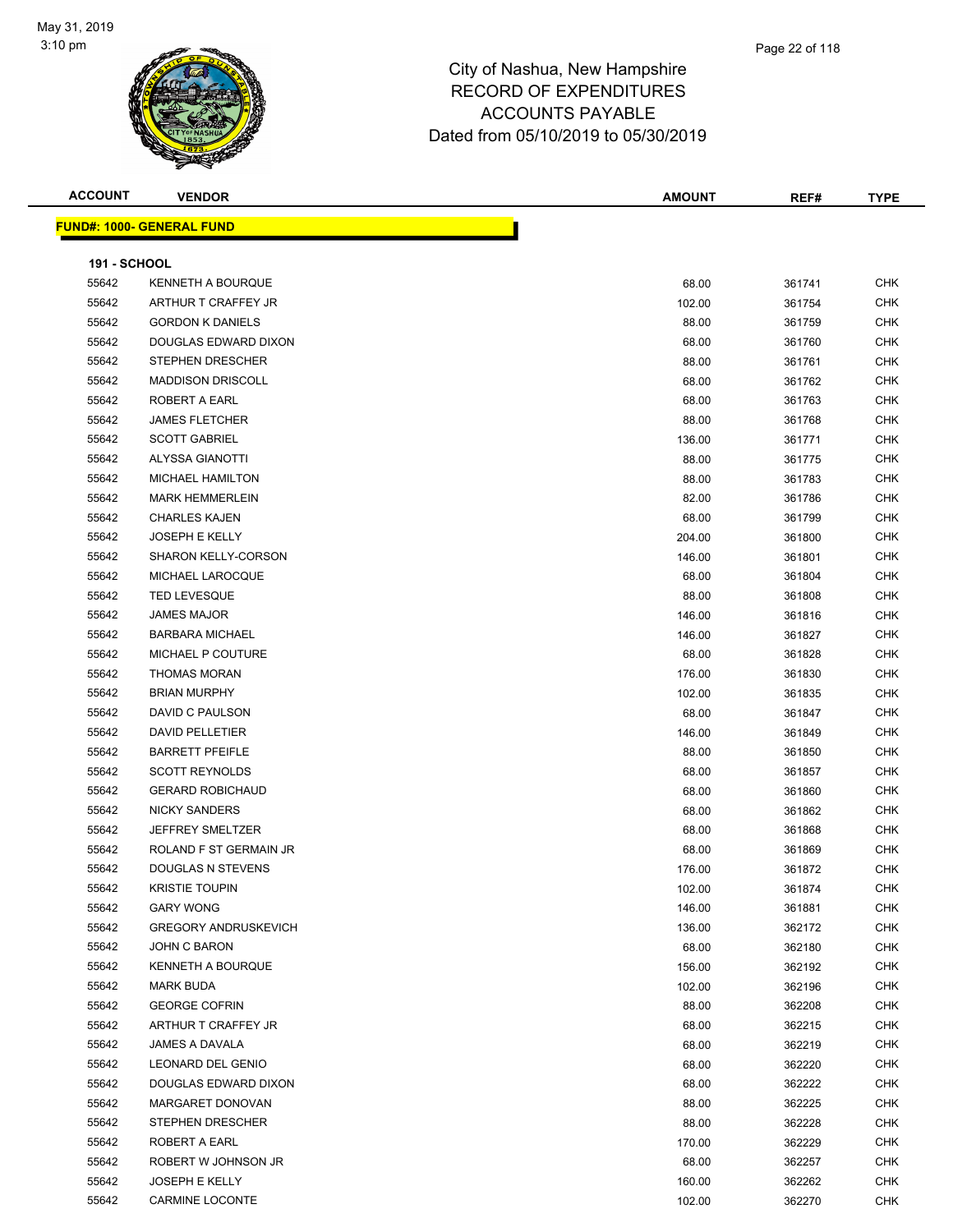

| <b>ACCOUNT</b>      | <b>VENDOR</b>                    | <b>AMOUNT</b> | REF#   | <b>TYPE</b> |
|---------------------|----------------------------------|---------------|--------|-------------|
|                     | <b>FUND#: 1000- GENERAL FUND</b> |               |        |             |
|                     |                                  |               |        |             |
| <b>191 - SCHOOL</b> |                                  |               |        |             |
| 55642               | DON MENSWAR                      | 176.00        | 362278 | <b>CHK</b>  |
| 55642               | <b>MARGARET METZ</b>             | 320.00        | 362280 | <b>CHK</b>  |
| 55642               | <b>RICHARD MILBURN</b>           | 88.00         | 362281 | <b>CHK</b>  |
| 55642               | <b>THOMAS MORAN</b>              | 68.00         | 362283 | <b>CHK</b>  |
| 55642               | <b>BRIAN MURPHY</b>              | 102.00        | 362284 | <b>CHK</b>  |
| 55642               | <b>MARILEE NIHAN</b>             | 68.00         | 362293 | <b>CHK</b>  |
| 55642               | <b>SCOTT REYNOLDS</b>            | 68.00         | 362305 | <b>CHK</b>  |
| 55642               | <b>MARY ALICE RODRIGUES</b>      | 88.00         | 362307 | <b>CHK</b>  |
| 55642               | <b>TROY SALVETTI</b>             | 68.00         | 362309 | <b>CHK</b>  |
| 55642               | <b>JOSEPH SHERWOOD</b>           | 146.00        | 362316 | <b>CHK</b>  |
| 55642               | DALE STEARNS                     | 68.00         | 362322 | <b>CHK</b>  |
| 55642               | DAVID A TOTO                     | 68.00         | 362326 | <b>CHK</b>  |
| 55642               | RAYMOND VALENTE JR               | 88.00         | 362334 | <b>CHK</b>  |
| 55642               | <b>GARY WONG</b>                 | 146.00        | 362341 | <b>CHK</b>  |
| 55642               | <b>DAVE ZWICKER</b>              | 88.00         | 362343 | <b>CHK</b>  |
| 55642               | <b>JONATHAN MOUNCE</b>           | 68.00         | 362553 | <b>CHK</b>  |
| 55642               | <b>DEBRA ACRES</b>               | 146.00        | 362557 | <b>CHK</b>  |
| 55642               | <b>GREGORY ANDRUSKEVICH</b>      | 68.00         | 362558 | <b>CHK</b>  |
| 55642               | ANDREW E BERKELEY                | 68.00         | 362564 | <b>CHK</b>  |
| 55642               | <b>MARK BOLDUC</b>               | 126.00        | 362566 | <b>CHK</b>  |
| 55642               | KATHLEEN CAMPBELL-KELLEY         | 88.00         | 362572 | CHK         |
| 55642               | <b>JOSEPH CERRA</b>              | 68.00         | 362578 | <b>CHK</b>  |
| 55642               | PETER CERRETANI                  | 68.00         | 362579 | <b>CHK</b>  |
| 55642               | PHILIP CLINTON                   | 68.00         | 362582 | <b>CHK</b>  |
| 55642               | PAUL COTSIBAS                    | 68.00         | 362585 | <b>CHK</b>  |
| 55642               | STEVEN L DURRANCE JR             | 204.00        | 362591 | <b>CHK</b>  |
| 55642               | KENNETH F DUSOMBRE JR            | 126.00        | 362592 | <b>CHK</b>  |
| 55642               | EDWARD EMOND JR                  | 88.00         | 362593 | <b>CHK</b>  |
| 55642               | <b>PAUL FLEISNER</b>             | 68.00         | 362599 | <b>CHK</b>  |
| 55642               | <b>DONALD FORTIER</b>            | 316.00        | 362601 | <b>CHK</b>  |
| 55642               | EDWARD R FREITAS                 | 160.00        | 362602 | <b>CHK</b>  |
| 55642               | <b>GERALD GADBOIS</b>            | 204.00        | 362603 | <b>CHK</b>  |
| 55642               | <b>THOMAS GIBSON</b>             | 88.00         | 362605 | <b>CHK</b>  |
| 55642               | JOHN HABIB                       | 68.00         | 362611 | <b>CHK</b>  |
| 55642               | <b>ANDREW HARTERY</b>            | 68.00         | 362613 | <b>CHK</b>  |
| 55642               | <b>BRIAN JACKSON</b>             | 136.00        | 362620 | <b>CHK</b>  |
| 55642               | ROBERT W JOHNSON JR              | 68.00         | 362623 | <b>CHK</b>  |
| 55642               | <b>JOSE BRITO</b>                | 126.00        | 362625 | <b>CHK</b>  |
| 55642               | <b>GARY KUBA</b>                 | 102.00        | 362626 | <b>CHK</b>  |
| 55642               | PHILIP LEVESQUE                  | 88.00         | 362628 | <b>CHK</b>  |
| 55642               | <b>CARMINE LOCONTE</b>           | 126.00        | 362630 | <b>CHK</b>  |
| 55642               | <b>JAMES MAJOR</b>               | 146.00        | 362634 | <b>CHK</b>  |
| 55642               | <b>WILLIAM MAKARAWICZ</b>        | 282.00        | 362635 | <b>CHK</b>  |
| 55642               | PHIL MCCARTHY                    | 176.00        | 362639 | <b>CHK</b>  |
| 55642               | ROBERT ODIERNA                   | 88.00         | 362652 | <b>CHK</b>  |
| 55642               | DAVID C PAULSON                  | 102.00        | 362656 | <b>CHK</b>  |
| 55642               | DAVID PELLETIER                  | 322.00        | 362658 | <b>CHK</b>  |
| 55642               | TIMOTHY PILUNN                   | 234.00        | 362660 | <b>CHK</b>  |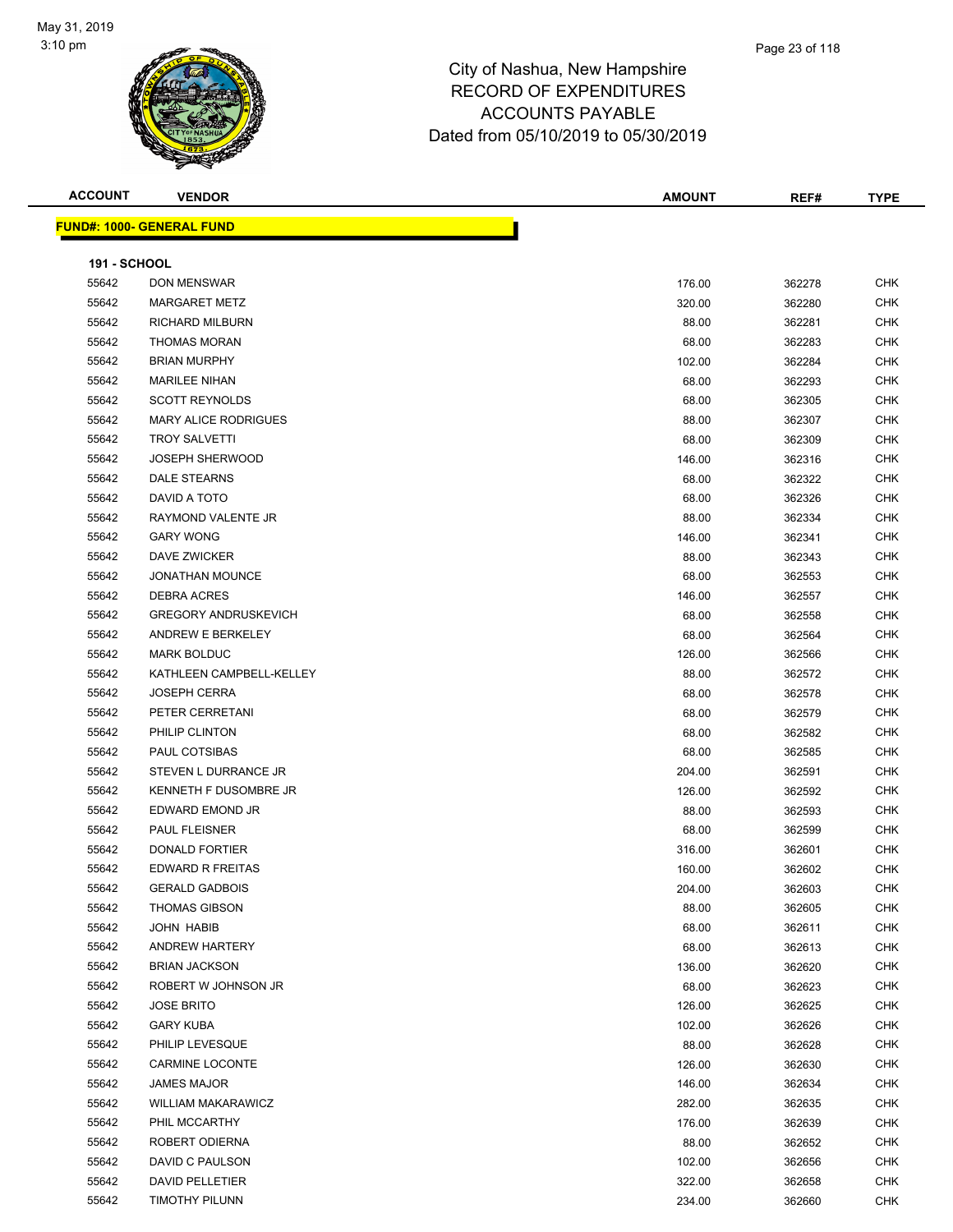

**FUND#: 1000- GENERAL FUND**

| <b>ACCOUNT</b>      | <b>VENDOR</b>                     | <b>AMOUNT</b> | REF#   | <b>TYPE</b> |
|---------------------|-----------------------------------|---------------|--------|-------------|
|                     | <u> IND#: 1000- GENERAL FUND </u> |               |        |             |
| <b>191 - SCHOOL</b> |                                   |               |        |             |
| 55642               | <b>PAUL M POWERS</b>              | 68.00         | 362661 | <b>CHK</b>  |
| 55642               | <b>SCOTT REYNOLDS</b>             | 68.00         | 362663 | <b>CHK</b>  |

| 55642 | <b>SCOTT REYNOLDS</b>               | 68.00     | 362663 | CHK        |
|-------|-------------------------------------|-----------|--------|------------|
| 55642 | <b>HOWARD TITUS</b>                 | 68.00     | 362673 | <b>CHK</b> |
| 55642 | <b>JAMES TUFTS</b>                  | 102.00    | 362674 | <b>CHK</b> |
| 55642 | <b>GERALD M VEILLEUX</b>            | 88.00     | 362676 | CHK        |
| 55642 | <b>PAUL VIENS</b>                   | 88.00     | 362677 | <b>CHK</b> |
| 55642 | <b>KERRY WHITTEN</b>                | 160.00    | 362680 | CHK        |
| 55649 | WILLIAM D BALL                      | 260.00    | 361733 | CHK        |
| 55690 | FIRST STUDENT INC                   | 6,123.57  | 362232 | CHK        |
| 55690 | FIRST STUDENT INC                   | 12,460.64 | 362598 | CHK        |
| 55691 | <b>SIRENA HILBERT</b>               | 241.86    | 361789 | CHK        |
| 55694 | EASTER SEALS OF NEW HAMPSHIRE       | 1,140.00  | 361764 | <b>CHK</b> |
| 55694 | LEARNING SKILLS ACADEMY             | 179.46    | 361806 | CHK        |
| 55694 | MOUNT PROSPECT ACADEMY INC          | 445.98    | 361832 | <b>CHK</b> |
| 55694 | <b>BOOTHBY THERAPY SERVICES LLC</b> | 1,176.00  | 362190 | CHK        |
| 55694 | <b>COMPASS INNOVATIVE BEHAVIOR</b>  | 4,850.00  | 362209 | <b>CHK</b> |
| 55694 | <b>GATEWAYS COMMUNITY SERVICES</b>  | 1,256.31  | 362238 | <b>CHK</b> |
| 55694 | REGIONAL SERVICES & EDUCATION       | 595.00    | 362304 | CHK        |
| 55699 | AUDREY VARGA                        | 420.00    | 361876 | <b>CHK</b> |
| 55699 | <b>JACK A GRUBE</b>                 | 1,160.00  | 362242 | <b>CHK</b> |
| 61100 | AMAZON.COM LLC                      | 143.64    | 155921 | ACH        |
| 61100 | AMAZON.COM LLC                      | 310.16    | 155974 | <b>ACH</b> |
| 61100 | PETTY CASH                          | 1.00      | 361716 | <b>CHK</b> |
| 61100 | <b>JOHN RICHARD</b>                 | 40.68     | 361858 | CHK        |
| 61100 | WB MASON CO INC                     | 563.60    | 361878 | <b>CHK</b> |
| 61100 | PETTY CASH                          | 18.98     | 362160 | CHK        |
| 61100 | KONICA MINOLTA BUSINESS             | 249.49    | 362265 | CHK        |
| 61100 | <b>SCHOOL SPECIALTY</b>             | 172.25    | 362313 | <b>CHK</b> |
| 61100 | WB MASON CO INC                     | 472.42    | 362340 | CHK        |
| 61100 | CEN-COM                             | 516.00    | 362577 | CHK        |
| 61100 | WB MASON CO INC                     | 11,236.17 | 362679 | <b>CHK</b> |
| 61135 | AMAZON.COM LLC                      | 4,678.57  | 155921 | ACH        |
| 61135 | AMAZON.COM LLC                      | 1,902.85  | 155974 | ACH        |
| 61135 | ULINE                               | 221.84    | 155977 | ACH        |
| 61135 | AMAZON.COM LLC                      | 3,955.78  | 156018 | ACH        |
| 61135 | PETTY CASH                          | 125.35    | 361716 | CHK        |
| 61135 | ACADEMIC THERAPY/HIGH NOON BKS      | 154.00    | 361718 | CHK        |
| 61135 | <b>ACP DIRECT</b>                   | 281.45    | 361720 | <b>CHK</b> |
| 61135 | <b>BELLETETES INC</b>               | 125.42    | 361735 | <b>CHK</b> |
| 61135 | <b>BLICK ART MATERIALS</b>          | 249.42    | 361739 | CHK        |
| 61135 | <b>BUYQUEST</b>                     | 125.00    | 361743 | CHK        |
| 61135 | CAROLINA BIOLOGICAL SUPPLY CO       | 398.70    | 361745 | CHK        |
| 61135 | <b>CARPARTS OF NASHUA</b>           | 17.74     | 361746 | <b>CHK</b> |
| 61135 | CARTRIDGE WORLD MANCHESTER          | 58.99     | 361747 | CHK        |
| 61135 | <b>CREATIVE KIDS YOGA</b>           | 60.90     | 361755 | CHK        |
| 61135 | <b>BRENDA CURTIN</b>                | 50.33     | 361757 | CHK        |
| 61135 | <b>KAREN GREEN</b>                  | 275.49    | 361781 | <b>CHK</b> |
| 61135 | <b>HANNAFORD</b>                    | 182.60    | 361785 | CHK        |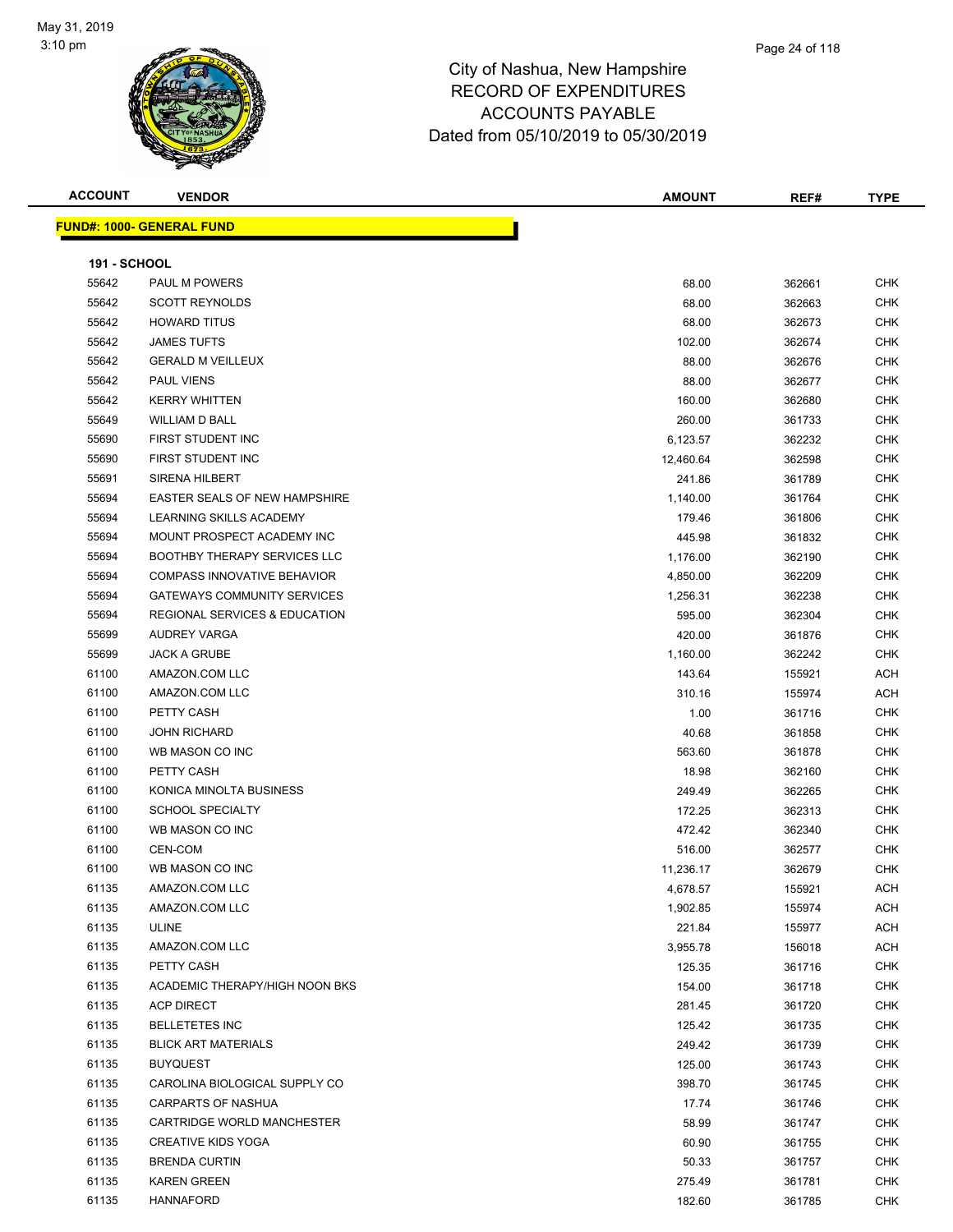

| <b>ACCOUNT</b>      | <b>VENDOR</b>                     | <b>AMOUNT</b> | REF#   | <b>TYPE</b> |
|---------------------|-----------------------------------|---------------|--------|-------------|
|                     | <u> FUND#: 1000- GENERAL FUND</u> |               |        |             |
|                     |                                   |               |        |             |
| <b>191 - SCHOOL</b> |                                   |               |        |             |
| 61135               | HOME DEPOT CREDIT SERVICES        | 167.01        | 361790 | <b>CHK</b>  |
| 61135               | LEARNING A-Z                      | 299.85        | 361805 | <b>CHK</b>  |
| 61135               | ELIZABETH MAFFATTONE              | 73.48         | 361815 | <b>CHK</b>  |
| 61135               | MARKET BASKET ACCT 2589096        | 762.85        | 361817 | <b>CHK</b>  |
| 61135               | NASHUA OUTDOOR POWER EQUIPMENT    | 60.98         | 361837 | <b>CHK</b>  |
| 61135               | PITSCO INC                        | 168.52        | 361851 | <b>CHK</b>  |
| 61135               | <b>KEITH RICHARD</b>              | 72.00         | 361859 | <b>CHK</b>  |
| 61135               | <b>SCHOOL SPECIALTY</b>           | 115.53        | 361866 | <b>CHK</b>  |
| 61135               | <b>WAL-MART</b>                   | 138.74        | 361877 | <b>CHK</b>  |
| 61135               | WB MASON CO INC                   | 489.87        | 361878 | <b>CHK</b>  |
| 61135               | PETTY CASH                        | 190.54        | 362162 | <b>CHK</b>  |
| 61135               | AC MOORE                          | 165.46        | 362166 | <b>CHK</b>  |
| 61135               | <b>RYAN ANDERSON</b>              | 55.00         | 362171 | <b>CHK</b>  |
| 61135               | APPLAUSE LEARNING RESOURCES IN    | 262.13        | 362173 | <b>CHK</b>  |
| 61135               | <b>BAILEY POTTERY EQUIP CORP</b>  | 40.80         | 362178 | <b>CHK</b>  |
| 61135               | <b>BARNES &amp; NOBLE INC</b>     | 95.85         | 362179 | <b>CHK</b>  |
| 61135               | <b>BELLETETES INC</b>             | 325.04        | 362183 | <b>CHK</b>  |
| 61135               | <b>BOND AUTO PARTS</b>            | 222.67        | 362189 | <b>CHK</b>  |
| 61135               | <b>CARLEX INC</b>                 | 328.58        | 362198 | <b>CHK</b>  |
| 61135               | <b>CARPARTS OF NASHUA</b>         | 18.90         | 362200 | <b>CHK</b>  |
| 61135               | CARTRIDGE WORLD MANCHESTER        | 49.99         | 362201 | <b>CHK</b>  |
| 61135               | CEN-COM                           | 513.00        | 362202 | <b>CHK</b>  |
| 61135               | <b>JENNIFER FITZGERALD</b>        | 112.25        | 362233 | <b>CHK</b>  |
| 61135               | <b>HANNAFORD</b>                  | 138.93        | 362244 | <b>CHK</b>  |
| 61135               | HOME DEPOT CREDIT SERVICE         | 1,726.80      | 362249 | <b>CHK</b>  |
| 61135               | <b>INSECT LORE</b>                | 126.44        | 362252 | <b>CHK</b>  |
| 61135               | <b>JW PEPPER &amp; SONS INC</b>   | 378.69        | 362254 | <b>CHK</b>  |
| 61135               | ROBERT LALANCETTE                 | 58.43         | 362267 | <b>CHK</b>  |
| 61135               | M & M ELECTRICAL SUPPLY CO INC    | 892.05        | 362272 | <b>CHK</b>  |
| 61135               | MAP OF THE MONTH                  | 194.00        | 362274 | <b>CHK</b>  |
| 61135               | MARKET BASKET ACCT 2589096        | 448.52        | 362275 | <b>CHK</b>  |
| 61135               | MCINTIRE BUSINESS PRODUCTS INC    | 59.00         | 362277 | <b>CHK</b>  |
| 61135               | <b>NASCO</b>                      | 237.44        | 362285 | CHK         |
| 61135               | NORTHCENTER FOODS                 | 465.73        | 362294 | <b>CHK</b>  |
| 61135               | <b>SCHOOL SPECIALTY</b>           | 5,486.09      | 362313 | <b>CHK</b>  |
| 61135               | <b>KATELYNE SIBLEY</b>            | 69.53         | 362318 | <b>CHK</b>  |
| 61135               | <b>TRIM &amp; TASSELS</b>         | 409.05        | 362327 | <b>CHK</b>  |
| 61135               | WAL-MART                          | 30.92         | 362338 | <b>CHK</b>  |
| 61135               | WB MASON CO INC                   | 5,616.31      | 362340 | <b>CHK</b>  |
| 61135               | <b>B&amp;H PHOTO-VIDEO</b>        | 980.00        | 362560 | <b>CHK</b>  |
| 61135               | ANGELA BARTLETT                   | 140.18        | 362561 | <b>CHK</b>  |
| 61135               | <b>BELLETETES INC</b>             | 31.72         | 362563 | <b>CHK</b>  |
| 61135               | <b>CARPARTS OF NASHUA</b>         | 116.21        | 362574 | <b>CHK</b>  |
| 61135               | CARTRIDGE WORLD MANCHESTER        | 11.00         | 362576 | <b>CHK</b>  |
| 61135               | J W PEPPER & SONS INC             | 298.99        | 362619 | <b>CHK</b>  |
| 61135               | MARKET BASKET ACCT 2589096        | 48.04         | 362637 | <b>CHK</b>  |
| 61135               | MCGRAW-HILL SCHOOL EDUC           | 396.78        | 362640 | <b>CHK</b>  |
| 61135               | DIVYA NAGRI                       | 155.39        | 362643 | <b>CHK</b>  |
|                     |                                   |               |        |             |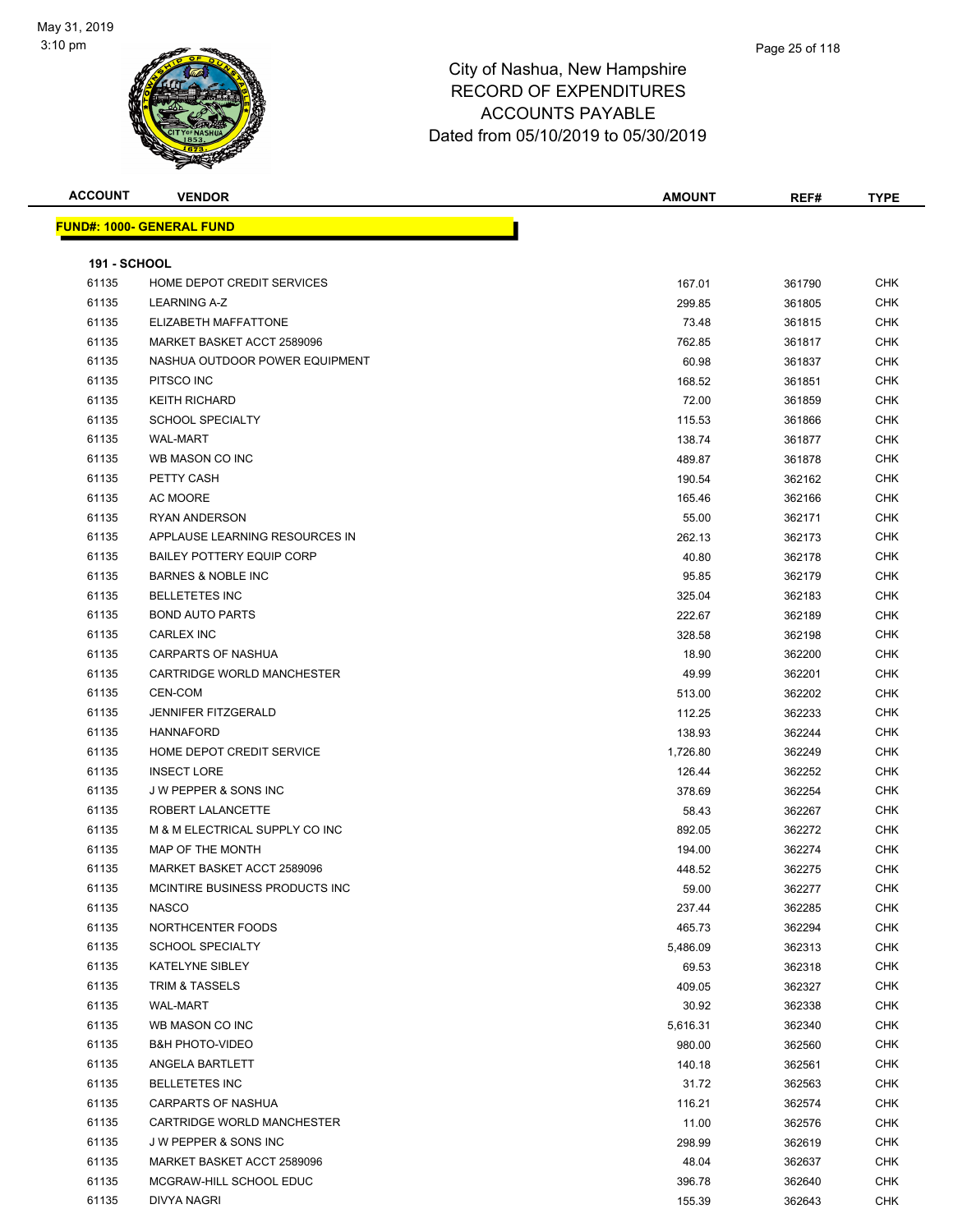

| <b>ACCOUNT</b>      | <b>VENDOR</b>                         | <b>AMOUNT</b> | REF#   | <b>TYPE</b> |
|---------------------|---------------------------------------|---------------|--------|-------------|
|                     | <b>FUND#: 1000- GENERAL FUND</b>      |               |        |             |
|                     |                                       |               |        |             |
| <b>191 - SCHOOL</b> |                                       |               |        |             |
| 61135               | <b>NCS PEARSON</b>                    | 160.50        | 362647 | <b>CHK</b>  |
| 61135               | NORTHCENTER FOODS                     | 15.34         | 362649 | <b>CHK</b>  |
| 61135               | PAXTON PATTERSON                      | 349.95        | 362657 | <b>CHK</b>  |
| 61135               | <b>TERESA ROSSETTI</b>                | 147.40        | 362664 | <b>CHK</b>  |
| 61135               | <b>SARGENT WELCH</b>                  | 301.47        | 362665 | <b>CHK</b>  |
| 61135               | <b>SCHOOL SPECIALTY</b>               | 1,099.51      | 362666 | <b>CHK</b>  |
| 61135               | STARFALL EDUCATION FOUNDATION         | 38.25         | 362669 | <b>CHK</b>  |
| 61135               | US FOODS INC                          | 627.17        | 362675 | <b>CHK</b>  |
| 61135               | WB MASON CO INC                       | 4,709.91      | 362679 | <b>CHK</b>  |
| 61142               | AMAZON.COM LLC                        | 274.13        | 155921 | <b>ACH</b>  |
| 61142               | AMAZON.COM LLC                        | 233.57        | 156018 | <b>ACH</b>  |
| 61142               | PETTY CASH                            | 12.59         | 361716 | <b>CHK</b>  |
| 61142               | ALLIED 100 LLC                        | 154.00        | 361722 | <b>CHK</b>  |
| 61142               | <b>WAL-MART</b>                       | 203.63        | 361877 | <b>CHK</b>  |
| 61142               | WILLIAM V MACGILL & CO                | 1,287.87      | 361879 | <b>CHK</b>  |
| 61142               | <b>SCHOOL HEALTH</b>                  | 83.60         | 362311 | <b>CHK</b>  |
| 61142               | CHANNING BETE CO INC                  | 1,620.93      | 362580 | <b>CHK</b>  |
| 61142               | WB MASON CO INC                       | 24.05         | 362679 | <b>CHK</b>  |
| 61142               | WILLIAM V MACGILL & CO                | 101.92        | 362681 | <b>CHK</b>  |
| 61299               | ARCSOURCE INC                         | 78.00         | 361729 | <b>CHK</b>  |
| 61299               | <b>FASTENAL CO</b>                    | 396.50        | 361766 | <b>CHK</b>  |
| 61299               | <b>WAL-MART</b>                       | 35.87         | 361877 | <b>CHK</b>  |
| 61299               | PETTY CASH                            | 171.20        | 362161 | <b>CHK</b>  |
| 61299               | AMY MCCARTNEY                         | 175.00        | 362170 | <b>CHK</b>  |
| 61299               | ARCSOURCE INC                         | 58.79         | 362175 | <b>CHK</b>  |
| 61299               | <b>BIGRAPHICS INC</b>                 | 112.50        | 362185 | <b>CHK</b>  |
| 61299               | <b>GABRIELE VERNACCHIO</b>            | 34.46         | 362337 | <b>CHK</b>  |
| 61299               | <b>WAL-MART</b>                       | 55.72         | 362338 | <b>CHK</b>  |
| 61299               | TREASURER STATE OF NH                 | 1,005.00      | 362556 | <b>CHK</b>  |
| 61299               | <b>FASTENAL CO</b>                    | 237.02        | 362595 | <b>CHK</b>  |
| 61299               | WB MASON CO INC                       | 29.34         | 362679 | <b>CHK</b>  |
| 61299               | WINDOW REPAIR SYSTEMS, INC            | 1,932.37      | 362682 | <b>CHK</b>  |
| 61407               | REXEL USA INC                         | 50.00         | 155976 | ACH         |
| 61407               | APS LIGHTING SOUND A V                | 404.85        | 361727 | <b>CHK</b>  |
| 61407               | <b>GRAINGER</b>                       | 1,141.67      | 361780 | <b>CHK</b>  |
| 61407               | <b>INTERSTATE ALL BATTERY CENTER</b>  | 276.00        | 361795 | <b>CHK</b>  |
| 61407               | M & M ELECTRICAL SUPPLY CO INC        | 1,762.34      | 361813 | <b>CHK</b>  |
| 61407               | <b>WILLIAMS COMMUNICATIONS SERVIC</b> | 427.50        | 361880 | <b>CHK</b>  |
| 61407               | M & M ELECTRICAL SUPPLY CO INC        | 331.11        | 362272 | <b>CHK</b>  |
| 61407               | <b>VANCE ALARMS</b>                   | 280.00        | 362335 | <b>CHK</b>  |
| 61407               | <b>GRAINGER</b>                       | 772.35        | 362609 | <b>CHK</b>  |
| 61407               | M & M ELECTRICAL SUPPLY CO INC        | 4,170.89      | 362632 | <b>CHK</b>  |
| 61414               | F W WEBB COMPANY                      | 678.88        | 361765 | <b>CHK</b>  |
| 61414               | <b>HAJOCA CORPORATION</b>             | 1,038.05      | 361782 | <b>CHK</b>  |
| 61414               | F W WEBB COMPANY                      | 16.75         | 362231 | <b>CHK</b>  |
| 61414               | <b>GRANITE GROUP</b>                  | 436.52        | 362241 | <b>CHK</b>  |
| 61414               | <b>HAJOCA CORPORATION</b>             | 92.70         | 362243 | <b>CHK</b>  |
| 61414               | F W WEBB COMPANY                      | 461.60        | 362594 | <b>CHK</b>  |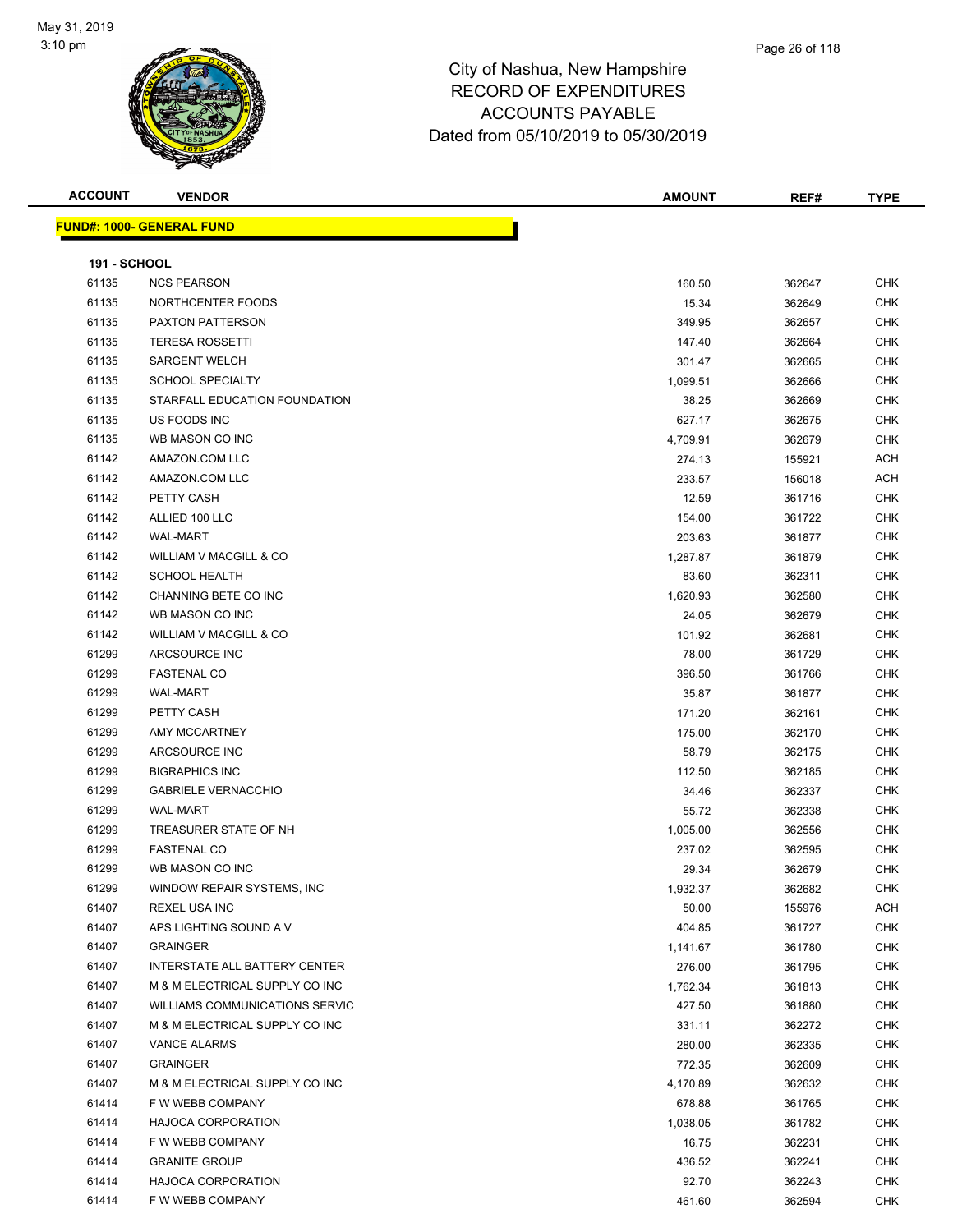

| <b>ACCOUNT</b>      | <b>VENDOR</b>                     | <b>AMOUNT</b> | REF#   | <b>TYPE</b> |
|---------------------|-----------------------------------|---------------|--------|-------------|
|                     | <b>FUND#: 1000- GENERAL FUND</b>  |               |        |             |
|                     |                                   |               |        |             |
| <b>191 - SCHOOL</b> |                                   |               |        |             |
| 61414               | <b>HAJOCA CORPORATION</b>         | 1,468.71      | 362612 | <b>CHK</b>  |
| 61421               | CAPP INC                          | 494.00        | 361744 | <b>CHK</b>  |
| 61421               | JOMAR DISTRIBUTORS INC            | 2,387.25      | 362258 | <b>CHK</b>  |
| 61421               | SIEMENS INDUSTRY INC              | 1,259.00      | 362319 | <b>CHK</b>  |
| 61421               | UNITED REFRIGERATION INC          | 1,700.00      | 362329 | <b>CHK</b>  |
| 61421               | <b>CAPP INC</b>                   | 1,050.00      | 362573 | <b>CHK</b>  |
| 61421               | JOMAR DISTRIBUTORS INC            | 74.19         | 362624 | <b>CHK</b>  |
| 61428               | AMAZON.COM LLC                    | 77.24         | 155974 | ACH         |
| 61428               | CLEAN-O-RAMA                      | 150.62        | 361748 | <b>CHK</b>  |
| 61428               | CLEAN-O-RAMA                      | 411.35        | 362205 | <b>CHK</b>  |
| 61428               | <b>IMPERIAL DADE</b>              | 100.71        | 362251 | <b>CHK</b>  |
| 61428               | NATIONAL CHEMICAL LABS            | 32,238.00     | 362290 | <b>CHK</b>  |
| 61428               | CLEAN-O-RAMA                      | 2,048.10      | 362581 | CHK         |
| 61428               | <b>IMPERIAL DADE</b>              | 5,250.60      | 362615 | <b>CHK</b>  |
| 61599               | AMAZON.COM LLC                    | 93.90         | 155974 | ACH         |
| 61599               | <b>BROX INDUSTRIES INC</b>        | 10.00         | 361742 | CHK         |
| 61599               | <b>BROX INDUSTRIES INC</b>        | 271.20        | 362195 | <b>CHK</b>  |
| 61599               | SITEONE LANDSCAPE SUPPLY LLC      | 6,694.04      | 362320 | <b>CHK</b>  |
| 61599               | COUSINEAU FOREST PRODUCTS         | 3,600.00      | 362586 | <b>CHK</b>  |
| 61607               | AMAZON.COM LLC                    | 320.82        | 155921 | ACH         |
| 61607               | COMPUTER HUT dba IT INSIDERS      | 785.40        | 361796 | <b>CHK</b>  |
| 61607               | CUSTOM COMPUTER SPECIALIST INC    | 2,092.92      | 362217 | <b>CHK</b>  |
| 61607               | COMPUTER HUT dba IT INSIDERS      | 539.45        | 362253 | <b>CHK</b>  |
| 61814               | FOLLETT SCHOOL SOLUTIONS INC      | 535.72        | 361769 | <b>CHK</b>  |
| 61814               | <b>SCHOLASTIC BOOK FAIRS - 14</b> | 547.51        | 361864 | <b>CHK</b>  |
| 61814               | FOLLETT SCHOOL SOLUTIONS INC      | 1,255.52      | 362234 | <b>CHK</b>  |
| 61814               | PERMA-BOUND                       | 381.28        | 362297 | CHK         |
| 61814               | <b>SCHOOL SPECIALTY</b>           | 114.39        | 362313 | <b>CHK</b>  |
| 61814               | FOLLETT SCHOOL SOLUTIONS INC      | 39.25         | 362600 | <b>CHK</b>  |
| 61814               | PERMA-BOUND                       | 1,101.10      | 362659 | <b>CHK</b>  |
| 61875               | AMAZON.COM LLC                    | 25.48         | 156018 | ACH         |
| 61875               | <b>CURRICULUM ASSOCIATES LLC</b>  | 142.46        | 361756 | CHK         |
| 61875               | RITA LEWANDOWSKI                  | 296.87        | 361809 | <b>CHK</b>  |
| 61875               | <b>BARNES &amp; NOBLE INC</b>     | 288.00        | 362179 | <b>CHK</b>  |
| 61875               | HEINEMANN                         | 601.50        | 362246 | <b>CHK</b>  |
| 61875               | <b>REALLY GOOD STUFF LLC</b>      | 106.87        | 362303 | <b>CHK</b>  |
| 71221               | AMAZON.COM LLC                    | 147.96        | 155974 | ACH         |
| 71221               | COMPUTER HUT dba IT INSIDERS      | 749.95        | 362253 | <b>CHK</b>  |
| 71228               | FILTERED NET CAPITAL              | 33,000.00     | 361767 | <b>CHK</b>  |
| 71228               | COSN                              | 1,300.00      | 362213 | <b>CHK</b>  |
| 71228               | <b>CORI HERSOM</b>                | 50.00         | 362248 | <b>CHK</b>  |
| 71999               | AMAZON.COM LLC                    | 267.66        | 155921 | <b>ACH</b>  |
| 71999               | AMAZON.COM LLC                    | 1,277.99      | 155974 | ACH         |
| 71999               | <b>ACP DIRECT</b>                 | 107.20        | 361720 | <b>CHK</b>  |
| 71999               | COMPUTER HUT dba IT INSIDERS      | 3,499.50      | 361796 | <b>CHK</b>  |
| 71999               | HOME DEPOT CREDIT SERVICE         | 517.70        | 362249 | <b>CHK</b>  |
| 71999               | <b>MUSIC &amp; ART CENTERS</b>    | 2,048.03      | 362642 | <b>CHK</b>  |
| 71999               | SCHOOL SPECIALTY                  | 455.42        | 362666 | <b>CHK</b>  |
|                     |                                   |               |        |             |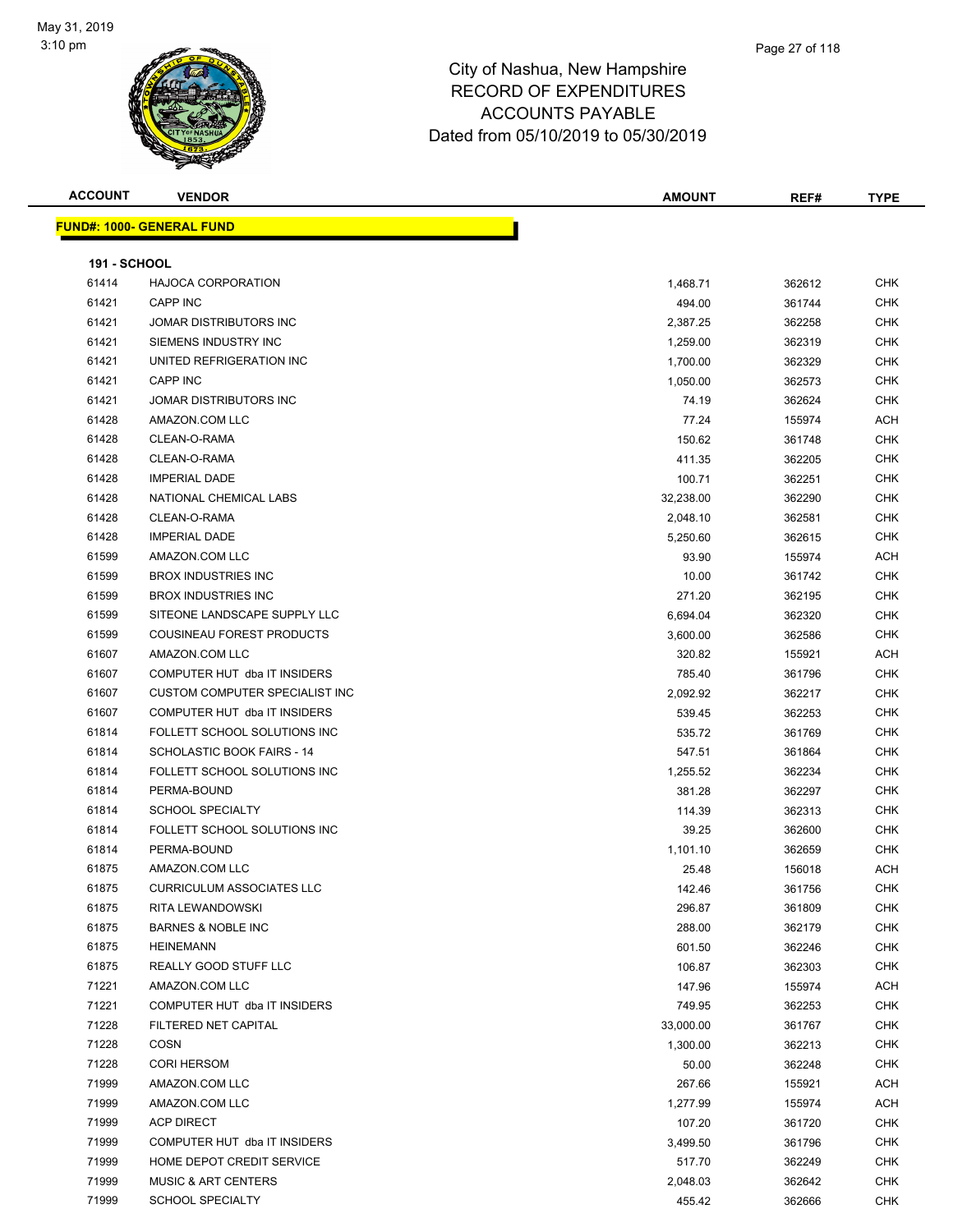| May 31, 2019                                             |                                     |                |             |
|----------------------------------------------------------|-------------------------------------|----------------|-------------|
| 3:10 pm                                                  |                                     | Page 28 of 118 |             |
|                                                          | City of Nashua, New Hampshire       |                |             |
|                                                          | <b>RECORD OF EXPENDITURES</b>       |                |             |
|                                                          | <b>ACCOUNTS PAYABLE</b>             |                |             |
|                                                          | Dated from 05/10/2019 to 05/30/2019 |                |             |
|                                                          |                                     |                |             |
| <b>ACCOUNT</b><br><b>VENDOR</b>                          | <b>AMOUNT</b>                       | REF#           | <b>TYPE</b> |
| <b>FUND#: 1000- GENERAL FUND</b>                         |                                     |                |             |
| <b>TOTAL 191 - SCHOOL</b>                                | \$618,329.16                        |                |             |
|                                                          |                                     |                |             |
| TOTAL FUND 1000 - GENERAL FUND                           | \$4,614,516.44                      |                |             |
| <b>FUND#: 1001- GF-CAPITAL IMPROVEMENTS</b>              |                                     |                |             |
| 161 - STREETS                                            |                                     |                |             |
| 81100<br>HUDSON QUARRY CORP                              | 1,071.52                            | 362083         | <b>CHK</b>  |
| 81100<br>PENWAY SALES & SERVICE                          | 1,704.55                            | 362119         | <b>CHK</b>  |
| <b>TOTAL 161 - STREETS</b>                               | \$2,776.07                          |                |             |
| <b>177 - PARKS &amp; RECREATION</b>                      |                                     |                |             |
| LEE MAKARA DBA GUNITE FINISH S<br>81100                  | 4,024.00                            | 156012         | <b>ACH</b>  |
| TOTAL 177 - PARKS & RECREATION                           | \$4,024.00                          |                |             |
| <b>TOTAL FUND 1001 - GF-CAPITAL IMPROVEMENTS</b>         | \$6,800.07                          |                |             |
|                                                          |                                     |                |             |
| <b>FUND#: 1010- GF-PRIOR YEAR ENC &amp; ESCROWS</b>      |                                     |                |             |
| <b>156 - EMERGENCY MANAGEMENT</b>                        |                                     |                |             |
| <b>JUSTIN KATES</b><br>55421                             | 250.00                              | 361523         | <b>CHK</b>  |
| <b>TOTAL 156 - EMERGENCY MANAGEMENT</b>                  | \$250.00                            |                |             |
| <b>160 - PW-ADMIN &amp; ENGINEERING</b>                  |                                     |                |             |
| 54230<br><b>BURKE STREET NASHUA LLC</b>                  | 1,184.90                            | 361593         | CHK         |
| <b>TOTAL 160 - PW-ADMIN &amp; ENGINEERING</b>            | \$1,184.90                          |                |             |
| 161 - STREETS                                            |                                     |                |             |
| 54275<br>HI WAY SAFETY SYSTEMS INC                       | 96,070.82                           | 361634         | <b>CHK</b>  |
| 54492<br><b>SPRINT</b>                                   | 9,173.70                            | 361564         | <b>CHK</b>  |
| <b>SPRINT</b><br>54492                                   | 2,411.30                            | 362435         | <b>CHK</b>  |
| <b>SPRINT</b><br>71615                                   | 87.90                               | 362435         | <b>CHK</b>  |
| <b>TOTAL 161 - STREETS</b>                               | \$107,743.72                        |                |             |
| <b>183 - ECONOMIC DEVELOPMENT</b>                        |                                     |                |             |
| 53142<br><b>CLEVERLIGHT MEDIA</b>                        | 1,000.00                            | 362049         | CHK         |
| <b>TOTAL 183 - ECONOMIC DEVELOPMENT</b>                  | \$1,000.00                          |                |             |
|                                                          |                                     |                |             |
| <b>TOTAL FUND 1010 - GF-PRIOR YEAR ENC &amp; ESCROWS</b> | \$110,178.62                        |                |             |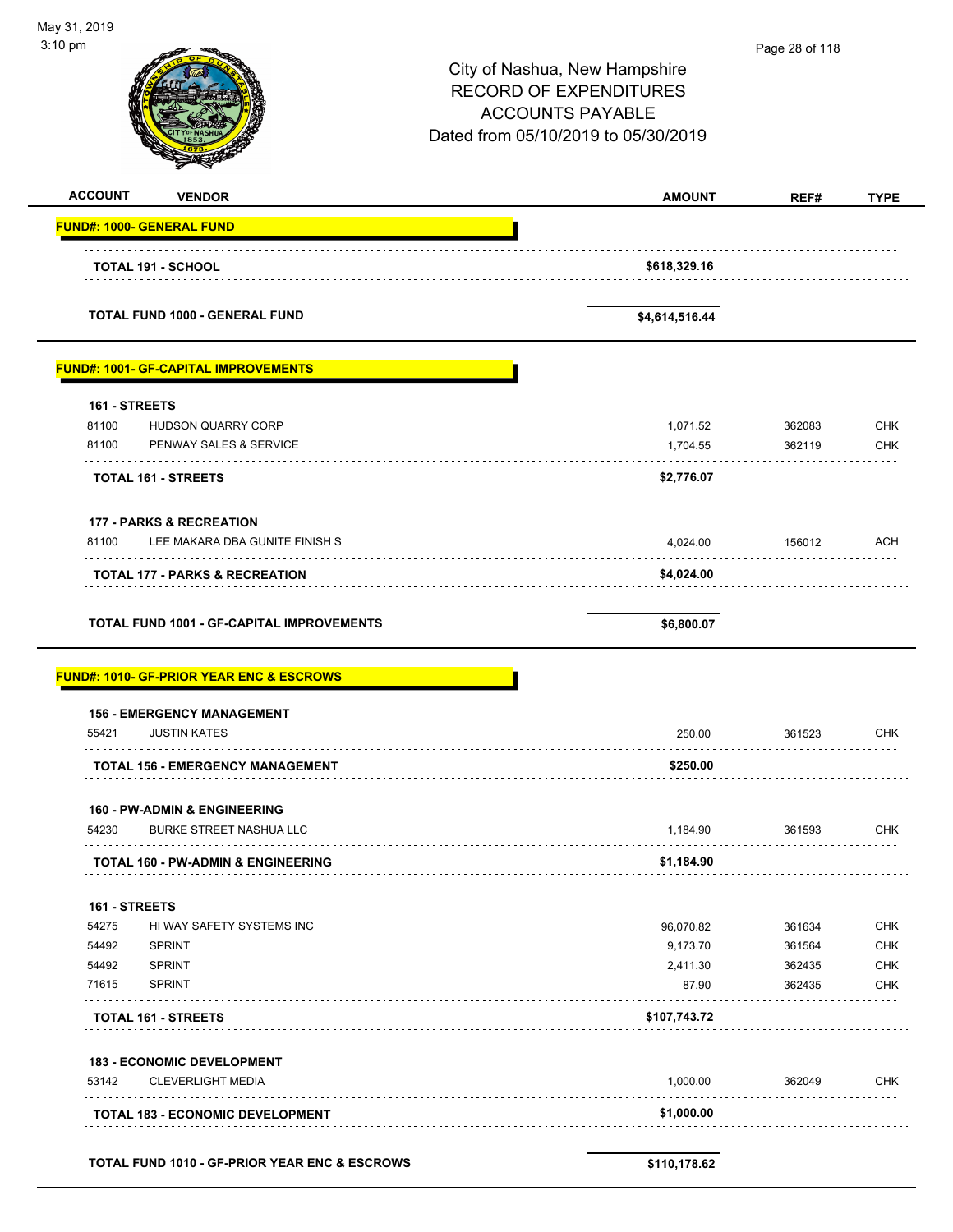

| <b>ACCOUNT</b> | <b>VENDOR</b>                               | <b>AMOUNT</b> | REF#   | <b>TYPE</b> |
|----------------|---------------------------------------------|---------------|--------|-------------|
|                | <b>FUND#: 2100- FOOD SERVICES FUND</b>      |               |        |             |
| 44503          | <b>ELAINE CARMONA</b>                       | 31.05         | 362199 | <b>CHK</b>  |
| 44503          | <b>MARYBETH CURRAN</b>                      | 17.75         | 362216 | <b>CHK</b>  |
| 44503          | <b>JENNIFER SULLIVAN</b>                    | 7.75          | 362323 | <b>CHK</b>  |
| 54487          | PCS REVENUE CONTROL SYSTEMS IN              | 172.85        | 361848 | <b>CHK</b>  |
| 54487          | AFFILIATED HVAC SERVICES LLC                | 3,026.06      | 362168 | <b>CHK</b>  |
| 54487          | <b>BASSETT SERVICES CORPORATION</b>         | 331.73        | 362181 | <b>CHK</b>  |
| 54487          | PCS REVENUE CONTROL SYSTEMS IN              | 197.00        | 362296 | <b>CHK</b>  |
| 55400          | <b>DIANE BOULEY</b>                         | 80.00         | 362191 | <b>CHK</b>  |
| 61100          | DAHLIA DAIGLE                               | 157.80        | 361758 | CHK         |
| 61100          | POSITIVE PROMOTIONS INC                     | 1,275.61      | 361852 | CHK         |
| 61100          | WB MASON CO INC                             | (65.90)       | 362340 | CHK         |
| 61100          | WB MASON CO INC                             | 110.24        | 362679 | CHK         |
| 61214          | BELLAVANCE BEVERAGE CO INC                  | 1,016.40      | 361734 | <b>CHK</b>  |
| 61214          | <b>BIMBO FOODS BAKERIES INC</b>             | 1,764.10      | 361738 | <b>CHK</b>  |
| 61214          | COCA COLA BOTTLING CO                       | 475.25        | 361750 | CHK         |
| 61214          | <b>GARELICK FARMS LLC</b>                   | 7,058.95      | 361772 | <b>CHK</b>  |
| 61214          | GILLS PIZZA CO                              | 3,189.30      | 361776 | <b>CHK</b>  |
| 61214          | <b>HERSHEY'S ICE CREAM</b>                  | 513.75        | 361788 | <b>CHK</b>  |
| 61214          | <b>M SAUNDERS INC</b>                       | 2,961.12      | 361814 | <b>CHK</b>  |
| 61214          | NATIVE MAINE PRODUCE & SPEC                 | 823.51        | 361839 | <b>CHK</b>  |
| 61214          | NORTHCENTER FOODS                           | 26,393.61     | 361843 | <b>CHK</b>  |
| 61214          | BELLAVANCE BEVERAGE CO INC                  | 2,328.85      | 362182 | <b>CHK</b>  |
| 61214          | <b>BIMBO FOODS BAKERIES INC</b>             | 1,312.12      | 362186 | <b>CHK</b>  |
| 61214          | COCA COLA BOTTLING CO                       | 1,321.50      | 362207 | <b>CHK</b>  |
| 61214          | GILLS PIZZA CO                              | 3,915.90      | 362239 | <b>CHK</b>  |
| 61214          | <b>HERSHEY'S ICE CREAM</b>                  | 476.64        | 362247 | CHK         |
| 61214          | M SAUNDERS INC                              | 4,636.25      | 362273 | <b>CHK</b>  |
| 61214          | NATIVE MAINE PRODUCE & SPEC                 | 540.65        | 362291 | <b>CHK</b>  |
| 61214          | NORTHCENTER FOODS                           | 16,707.74     | 362294 | <b>CHK</b>  |
| 61214          | BELLAVANCE BEVERAGE CO INC                  | 890.50        | 362562 | <b>CHK</b>  |
| 61214          | <b>BIMBO FOODS BAKERIES INC</b>             | 78.02         | 362565 | <b>CHK</b>  |
| 61214          | COCA COLA BOTTLING CO                       | 1,055.00      | 362583 | <b>CHK</b>  |
| 61214          | <b>GARELICK FARMS LLC</b>                   | 12,725.94     | 362604 | <b>CHK</b>  |
| 61214          | GILLS PIZZA CO                              | 1,299.60      | 362606 | <b>CHK</b>  |
| 61214          | <b>HERSHEY'S ICE CREAM</b>                  | 469.71        | 362614 | <b>CHK</b>  |
| 61214          | <b>M SAUNDERS INC</b>                       | 574.59        | 362633 | <b>CHK</b>  |
| 61214          | NATIVE MAINE PRODUCE & SPEC                 | 522.77        | 362646 | <b>CHK</b>  |
| 61214          | NORTHCENTER FOODS                           | 12,103.24     | 362649 | <b>CHK</b>  |
| 61299          | <b>IMPERIAL DADE</b>                        | 2,356.28      | 361792 | <b>CHK</b>  |
| 61299          | <b>BLUE RIBBON MAINTENANCE SUPPLI</b>       | 212.97        | 362187 | <b>CHK</b>  |
| 61299          | <b>IMPERIAL DADE</b>                        | 8,938.31      | 362251 | <b>CHK</b>  |
| 71000          | KITTREDGE EQUIPMENT CO - NH                 | 129.47        | 361802 | <b>CHK</b>  |
|                | <b>TOTAL FUND 2100 - FOOD SERVICES FUND</b> | \$122,133.98  |        |             |

**FUND#: 2201- DRIVERS EDUCATION FUND**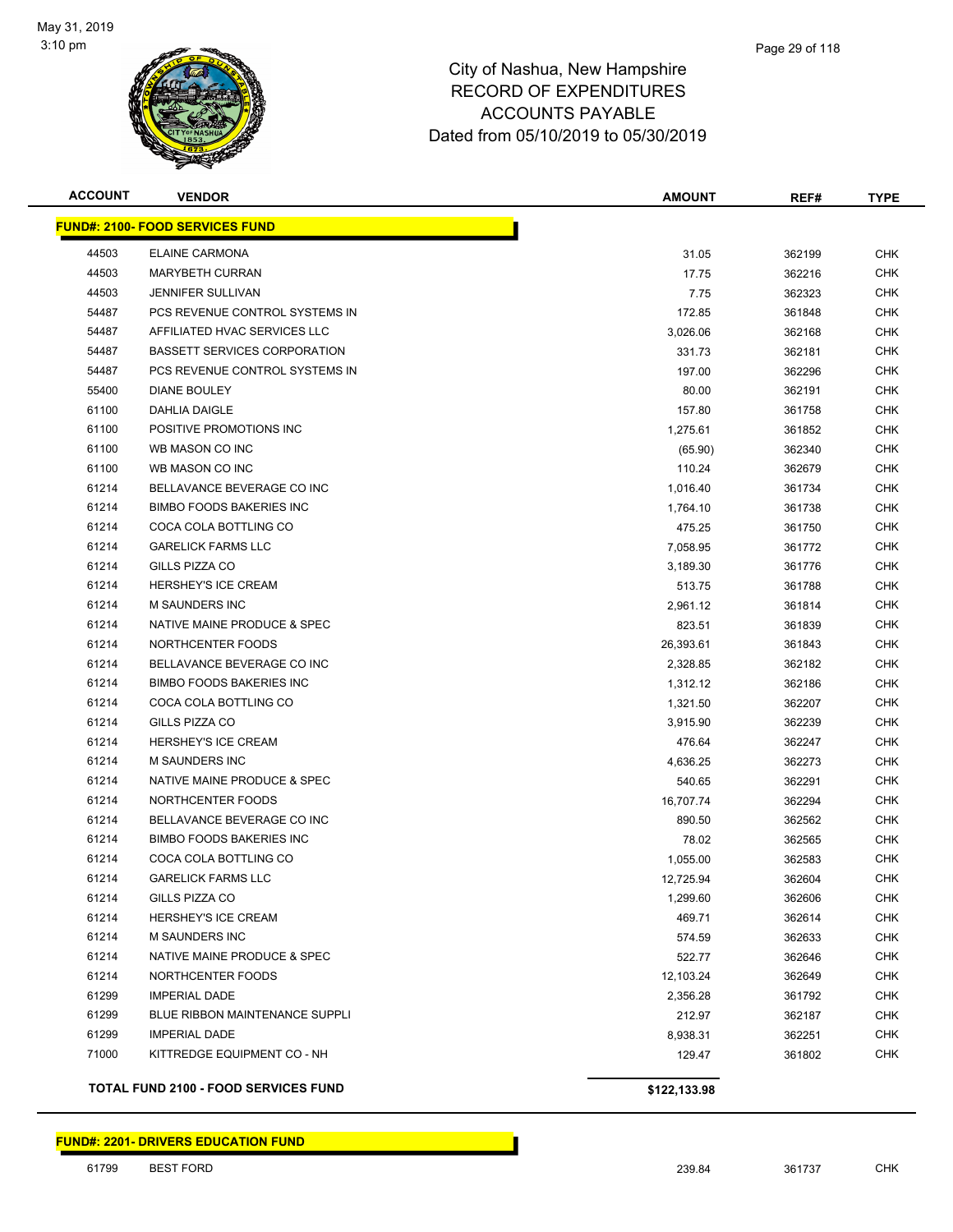| <b>ACCOUNT</b> | <b>VENDOR</b>                                           | <b>AMOUNT</b>        | REF#             | <b>TYPE</b> |
|----------------|---------------------------------------------------------|----------------------|------------------|-------------|
|                | <b>TOTAL FUND 2201 - DRIVERS EDUCATION FUND</b>         | \$239.84             |                  |             |
|                | <b>FUND#: 2207- ADULT ED/CONTINUING ED</b>              |                      |                  |             |
| 44600          | <b>ERICA BAILEY</b>                                     | 100.00               | 361732           | <b>CHK</b>  |
| 55699          | PATRICK CHEETHAM                                        | 250.00               | 362654           | <b>CHK</b>  |
| 71221          | CARTRIDGE WORLD MANCHESTER                              | 549.94               | 361747           | <b>CHK</b>  |
|                | <b>TOTAL FUND 2207 - ADULT ED/CONTINUING ED</b>         | \$899.94             |                  |             |
|                | <b>FUND#: 2212- ATHLETICS REVENUE FUND</b>              |                      |                  |             |
| 61299          | <b>ALLISON LYNN</b>                                     | 10.99                | 361812           | <b>CHK</b>  |
|                | <b>TOTAL FUND 2212 - ATHLETICS REVENUE FUND</b>         | \$10.99              |                  |             |
|                | <b>FUND#: 2222- AFTER SCHOOL PROGRAM</b>                |                      |                  |             |
| 55300          | MILL FALLS AT THE LAKE                                  | 399.22               | 362282           | <b>CHK</b>  |
| 61299          | AC MOORE INC                                            | 113.81               | 361717           | <b>CHK</b>  |
| 61299          | <b>COSTA FRUIT &amp; PRODUCE CO</b>                     | 829.50               | 361753           | <b>CHK</b>  |
| 61299          | <b>GARELICK FARMS LLC</b>                               | 155.57               | 361772           | <b>CHK</b>  |
| 61299          | MARKET BASKET ACCT 2589096                              | 44.74                | 361817           | <b>CHK</b>  |
| 61299          | <b>WAL-MART</b>                                         | 22.36                | 361877           | <b>CHK</b>  |
| 61299          | AC MOORE INC                                            | 19.00                | 362167           | <b>CHK</b>  |
| 61299          | <b>COSTA FRUIT &amp; PRODUCE CO</b>                     | 3,052.25             | 362214           | <b>CHK</b>  |
| 61299          | <b>GARELICK FARMS LLC</b>                               | 153.95               | 362237           | <b>CHK</b>  |
| 61299          | MARKET BASKET ACCT 2589096                              | 25.51                | 362275           | <b>CHK</b>  |
| 61299          | WAL-MART                                                | 62.84                | 362338           | <b>CHK</b>  |
| 61299          | <b>GARELICK FARMS LLC</b>                               | 137.51               | 362604           | <b>CHK</b>  |
|                | <b>TOTAL FUND 2222 - AFTER SCHOOL PROGRAM</b>           | \$5,016.26           |                  |             |
|                | <b>FUND#: 2247- CULINARY ARTS</b>                       |                      |                  |             |
| 61135          | MARKET BASKET ACCT 2589096                              | 3.99                 | 362275           | <b>CHK</b>  |
| 61135          | US FOODS INC                                            | 270.14               | 362330           | <b>CHK</b>  |
|                | <b>TOTAL FUND 2247 - CULINARY ARTS</b>                  | \$274.13             |                  |             |
|                | <b>FUND#: 2501- PUBLIC HEALTH CLIENT FEES FUND</b>      |                      |                  |             |
| 55845          | TREASURER STATE OF NH                                   | 120.00               | 361567           | <b>CHK</b>  |
|                | <b>TOTAL FUND 2501 - PUBLIC HEALTH CLIENT FEES FUND</b> | \$120.00             |                  |             |
|                | <u> FUND#: 2503- PARKS &amp; REC PROGRAMS FUND</u>      |                      |                  |             |
| 55658          | BOSTON CELTICS GROUP SALES                              | 300.00               |                  | <b>CHK</b>  |
| 55658          | THE COACH COMPANY                                       |                      | 361985           | <b>CHK</b>  |
| 61128          | <b>BSN SPORTS LLC</b>                                   | 2,904.12<br>5,056.00 | 362466<br>362041 | <b>CHK</b>  |
|                |                                                         |                      |                  |             |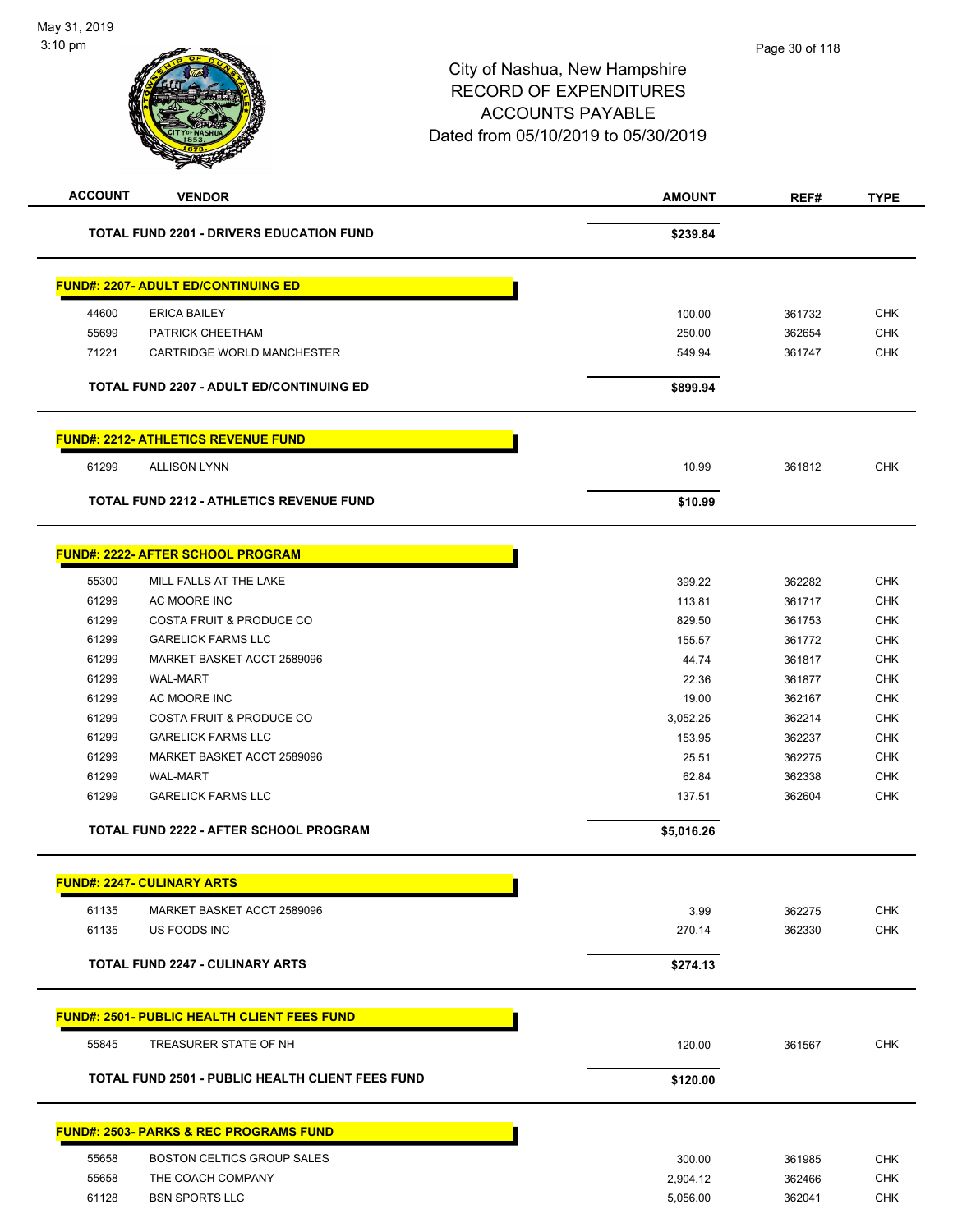| <b>ACCOUNT</b> | <b>VENDOR</b>                                          | <b>AMOUNT</b> | REF#   | <b>TYPE</b> |
|----------------|--------------------------------------------------------|---------------|--------|-------------|
|                | <b>TOTAL FUND 2503 - PARKS &amp; REC PROGRAMS FUND</b> | \$8,260.12    |        |             |
|                | <b>FUND#: 2505- PEG ACCESS CHANNELS FUND</b>           |               |        |             |
| 54100          | <b>EVERSOURCE</b>                                      | 246.52        | 361990 | <b>CHK</b>  |
| 54114          | LIBERTY UTILITIES - NH                                 | 26.71         | 361553 | <b>CHK</b>  |
| 54114          | <b>DIRECT ENERGY BUSINESS</b>                          | 26.29         | 362060 | <b>CHK</b>  |
| 54141          | PENNICHUCK WATER WORKS INC                             | 18.70         | 362011 | <b>CHK</b>  |
| 54487          | ACCESS AV                                              | 647.32        | 362021 | <b>CHK</b>  |
| 55300          | <b>JEFF POEHNERT</b>                                   | 295.80        | 361531 | <b>CHK</b>  |
| 55300          | <b>JEFF POEHNERT</b>                                   | 606.10        | 362409 | <b>CHK</b>  |
| 55699          | J P PEST SERVICES INC                                  | 74.24         | 362503 | <b>CHK</b>  |
|                | <b>TOTAL FUND 2505 - PEG ACCESS CHANNELS FUND</b>      | \$1,941.68    |        |             |
|                | <b>FUND#: 2506- HUNT BLDG FACILITY RENTAL FUND</b>     |               |        |             |
| 53628          | <b>COMCAST</b>                                         | 86.90         | 361986 | <b>CHK</b>  |
| 54100          | <b>EVERSOURCE</b>                                      | 497.99        | 362421 | <b>CHK</b>  |
| 54114          | <b>DIRECT ENERGY BUSINESS</b>                          | 318.28        | 361608 | <b>CHK</b>  |
| 54141          | PENNICHUCK WATER WORKS INC                             | 64.40         | 362011 | <b>CHK</b>  |
| 54200          | <b>MERRY MAIDS</b>                                     | 490.00        | 361656 | <b>CHK</b>  |
| 54236          | PROTECTION ONE ALARM MONTORING                         | 60.09         | 361677 | <b>CHK</b>  |
| 54280          | <b>REXEL USA INC</b>                                   | 39.91         | 155917 | ACH         |
| 54280          | PERSIAN RUG GALLERIES INC                              | 650.00        | 362527 | <b>CHK</b>  |
| 54487          | <b>NELSON PIANO SERVICE</b>                            | 120.00        | 361662 | <b>CHK</b>  |
| 61100          | WB MASON CO INC                                        | 50.05         | 362152 | <b>CHK</b>  |
| 68350          | AMAZON.COM LLC                                         | 15.00         | 155910 | <b>ACH</b>  |
| 68350          | <b>AMY DEROCHE</b>                                     | 188.12        | 361517 | <b>CHK</b>  |
|                | TOTAL FUND 2506 - HUNT BLDG FACILITY RENTAL FUND       | \$2,580.74    |        |             |
|                | <b>FUND#: 2507- FIRE TRAINING FACILITY RENTAL</b>      |               |        |             |
| 54821          | UNITED SITE SERVICES NORTHEAST                         | 88.97         | 362147 | <b>CHK</b>  |
|                | TOTAL FUND 2507 - FIRE TRAINING FACILITY RENTAL        | \$88.97       |        |             |
|                | <b>FUND#: 2511-201 MAIN STREET RENTAL FUND</b>         |               |        |             |
| 54100          | <b>EVERSOURCE</b>                                      | 550.53        | 361544 | <b>CHK</b>  |
| 54141          | PENNICHUCK WATER WORKS INC                             | 332.53        | 362011 | <b>CHK</b>  |
| 54280          | HINCH CROWLEY REALTY ASSOC                             | 1,230.00      | 361635 | <b>CHK</b>  |
| 54280          | HC ADMINISTRATIVE SERVICES LLC                         | 57.00         | 362078 | <b>CHK</b>  |
| 54280          | HC ADMINISTRATIVE SERVICES LLC                         | 71.39         | 362494 | <b>CHK</b>  |
|                | TOTAL FUND 2511 - 201 MAIN STREET RENTAL FUND          | \$2,241.45    |        |             |
|                |                                                        |               |        |             |

#### **FUND#: 3050- POLICE GRANTS FUND**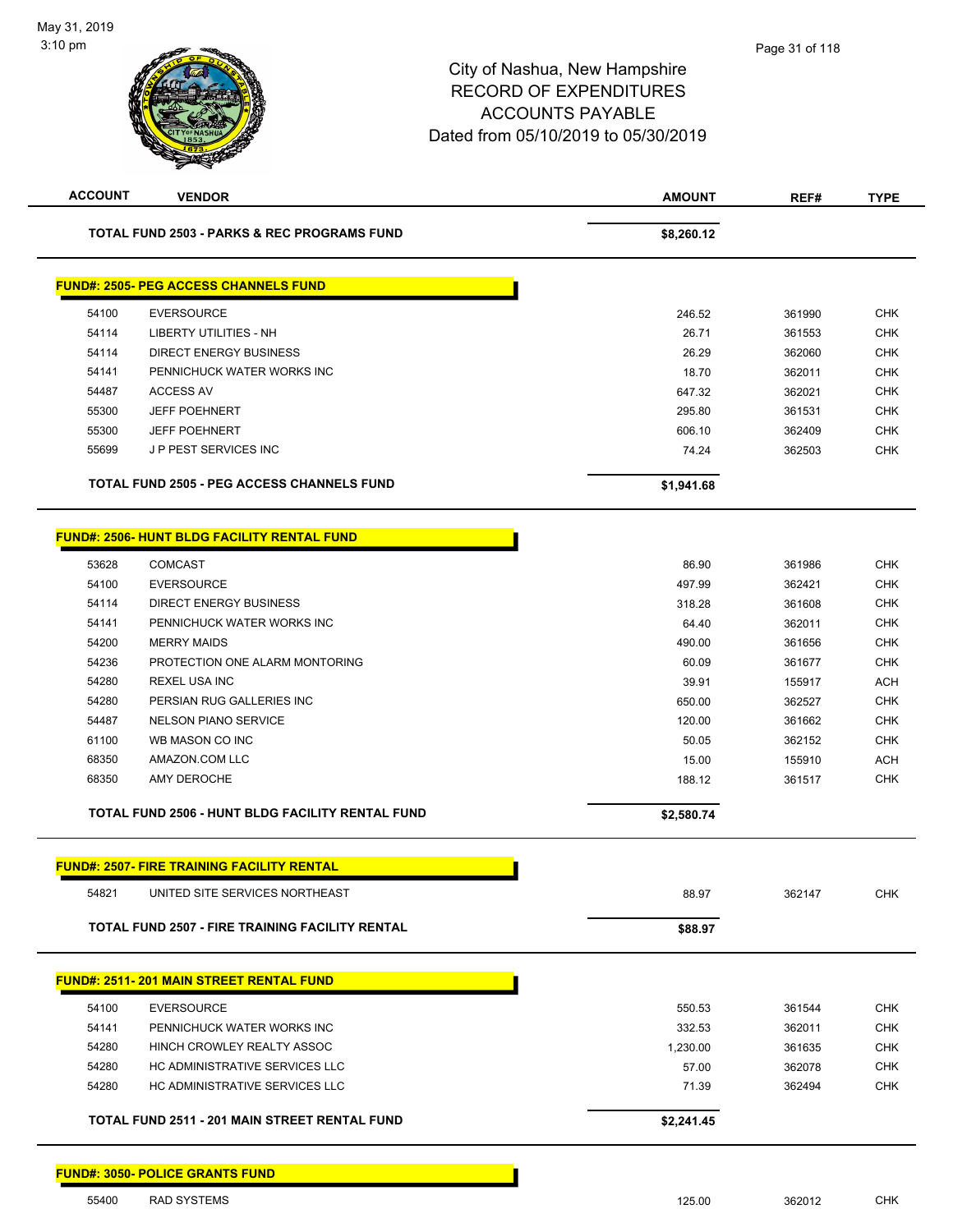| ۸À                                          | <b>ACCOUNTS PAYABLE</b><br>Dated from 05/10/2019 to 05/30/2019 |      |             |
|---------------------------------------------|----------------------------------------------------------------|------|-------------|
| <b>ACCOUNT</b><br><b>VENDOR</b>             | <b>AMOUNT</b>                                                  | REF# | <b>TYPE</b> |
| <b>TOTAL FUND 3050 - POLICE GRANTS FUND</b> | \$125.00                                                       |      |             |

| 53400 | ALTERNATE TRANSIT ADVERTISING    | 800.00    | 362452 | <b>CHK</b> |
|-------|----------------------------------|-----------|--------|------------|
| 55100 | <b>SPRINT</b>                    | 75.98     | 361565 | <b>CHK</b> |
| 55300 | PATRICIA GLASTETTER              | 12.18     | 361964 | CHK        |
| 55300 | ANGELA LUMENELLO                 | 53.48     | 361968 | <b>CHK</b> |
| 55300 | <b>CHELSEA ST GEORGE</b>         | 248.99    | 361978 | <b>CHK</b> |
| 55300 | PATRICIA CROOKER                 | 206.90    | 362394 | <b>CHK</b> |
| 55300 | <b>PATRICIA CROOKER</b>          | 209.90    | 362394 | <b>CHK</b> |
| 55300 | <b>HEIDI PEEK-KUKULKA</b>        | 38.10     | 362407 | <b>CHK</b> |
| 55421 | <b>NACCHO</b>                    | 700.00    | 362428 | <b>CHK</b> |
| 55699 | SOUTHERN NH HIV AIDS             | 6,579.00  | 361687 | <b>CHK</b> |
| 55810 | <b>HARBOR HOMES INC</b>          | 23,018.00 | 361630 | <b>CHK</b> |
| 61100 | WB MASON CO INC                  | 224.60    | 362152 | <b>CHK</b> |
| 61100 | AMAZON.COM LLC                   | 181.06    | 155910 | <b>ACH</b> |
| 61100 | WB MASON CO INC                  | 50.60     | 362152 | <b>CHK</b> |
| 61100 | WB MASON CO INC                  | 72.98     | 362549 | <b>CHK</b> |
| 61100 | AMAZON.COM LLC                   | 64.43     | 155910 | <b>ACH</b> |
| 61100 | AMAZON.COM LLC                   | 35.95     | 156006 | ACH        |
| 61250 | <b>ALPHAGRAPHICS</b>             | 1,024.84  | 361577 | <b>CHK</b> |
| 61250 | <b>VISTAPRINT NETHERLANDS BV</b> | 393.62    | 362150 | <b>CHK</b> |
| 61250 | WB MASON CO INC                  | 95.85     | 362549 | <b>CHK</b> |
| 61917 | PATRICIA CROOKER                 | 25.96     | 362394 | <b>CHK</b> |
| 61917 | COURTYARD BY MARRIOTT NASHUA     | 1,000.00  | 361542 | <b>CHK</b> |
| 61917 | PATRICIA CROOKER                 | 35.64     | 362394 | <b>CHK</b> |
| 61917 | <b>NICOLE VIAU</b>               | 32.68     | 362414 | <b>CHK</b> |
| 61917 | WB MASON CO INC                  | 165.37    | 362549 | <b>CHK</b> |
| 68235 | <b>HARBOR HOMES INC</b>          | 1,636.00  | 361630 | <b>CHK</b> |
| 68235 | SOUTHERN NH HIV AIDS             | 515.00    | 361687 | <b>CHK</b> |
| 68332 | <b>CUSTOM INK</b>                | 353.00    | 362055 | <b>CHK</b> |
| 68332 | <b>CUSTOM INK</b>                | 217.40    | 362471 | <b>CHK</b> |
| 68350 | AMAZON.COM LLC                   | 85.84     | 155910 | <b>ACH</b> |
| 68350 | <b>PATRICIA CROOKER</b>          | 33.55     | 362394 | <b>CHK</b> |
| 68350 | COURTYARD BY MARRIOTT NASHUA     | 1,000.00  | 361542 | <b>CHK</b> |
| 68350 | PATRICIA CROOKER                 | 82.03     | 362394 | <b>CHK</b> |
| 69025 | <b>HARBOR HOMES INC</b>          | 354.00    | 361630 | <b>CHK</b> |
| 69025 | SOUTHERN NH HIV AIDS             | 775.00    | 361687 | <b>CHK</b> |

#### **FUND#: 3070- COMMUNITY HEALTH GRANTS FUND**

| 53400 | ALTERNATE TRANSIT ADVERTISING | 1.660.00 | 362452 | <b>CHK</b> |
|-------|-------------------------------|----------|--------|------------|
| 54221 | STERICYCLE INC                | 184.92   | 362136 | <b>CHK</b> |
| 55300 | SASCHA POTZKA                 | 34.80    | 361533 | <b>CHK</b> |
| 55300 | OMAYRA GUTIERREZ              | 17.40    | 362398 | <b>CHK</b> |
| 55300 | SASCHA POTZKA                 | 59.16    | 361533 | <b>CHK</b> |
| 55300 | SASCHA POTZKA                 | 90.90    | 361533 | CHK        |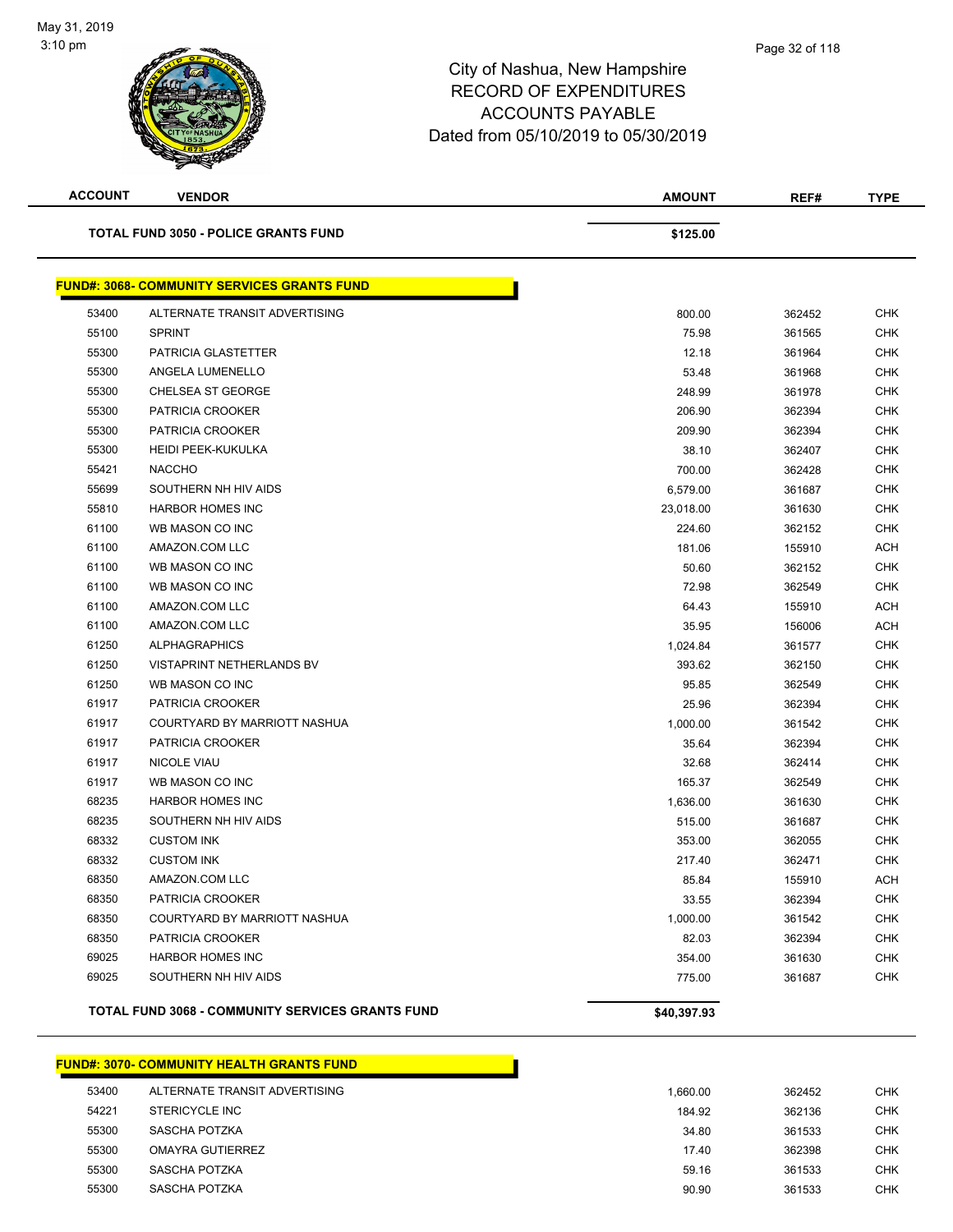

| <b>ACCOUNT</b> | <b>VENDOR</b>                                    | <b>AMOUNT</b> | REF#   | <b>TYPE</b> |
|----------------|--------------------------------------------------|---------------|--------|-------------|
|                | <b>FUND#: 3070- COMMUNITY HEALTH GRANTS FUND</b> |               |        |             |
| 55300          | PATRICIA GLASTETTER                              | 21.81         | 361520 | <b>CHK</b>  |
| 55300          | <b>OMAYRA GUTIERREZ</b>                          | 317.22        | 361522 | <b>CHK</b>  |
| 61100          | AMAZON.COM LLC                                   | 66.21         | 156006 | <b>ACH</b>  |
| 61100          | AMAZON.COM LLC                                   | 27.54         | 155910 | ACH         |
| 61142          | AMAZON.COM LLC                                   | 139.90        | 156006 | <b>ACH</b>  |
| 61149          | AMAZON.COM LLC                                   | 99.53         | 156006 | <b>ACH</b>  |
| 61250          | ALTERNATE TRANSIT ADVERTISING                    | 100.00        | 362452 | <b>CHK</b>  |
| 61250          | ALTERNATE TRANSIT ADVERTISING                    | 375.00        | 362452 | <b>CHK</b>  |
|                | TOTAL FUND 3070 - COMMUNITY HEALTH GRANTS FUND   | \$3,194.39    |        |             |
|                | <b>FUND#: 3080- COMMUNITY DEVELOPMENT GRANTS</b> |               |        |             |
| 54210          | <b>GEORGE R CAIRNS &amp; SONS INC</b>            | 8,852.02      | 362485 | <b>CHK</b>  |
| 54285          | SOLITUDE LAKE MANAGEMENT LLC                     | 1,460.00      | 361686 | <b>CHK</b>  |
|                | TOTAL FUND 3080 - COMMUNITY DEVELOPMENT GRANTS   | \$10,312.02   |        |             |
|                | <b>FUND#: 3090- URBAN PROGRAM GRANTS FUND</b>    |               |        |             |
| 54210          | DAD'S ABATEMENT LLC                              | 18,000.00     | 362396 | <b>CHK</b>  |
| 54210          | DAD'S ABATEMENT LLC                              | 24,000.00     | 362395 | <b>CHK</b>  |
| 54225          | ALCHEMY LEAD MANAGMENT                           | 7,229.00      | 362022 | <b>CHK</b>  |
| 55300          | <b>ELINETH MORE</b>                              | 141.77        | 361971 | <b>CHK</b>  |
| 55300          | CARRIE JOHNSON SCHENA                            | 111.01        | 362412 | <b>CHK</b>  |
| 55307          | <b>CARRIE JOHNSON SCHENA</b>                     | 155.90        | 362412 | <b>CHK</b>  |
| 55400          | <b>NCDA REGION 1</b>                             | 150.00        | 361558 | CHK         |
| 61900          | <b>ELINETH MORE</b>                              | 190.00        | 361971 | <b>CHK</b>  |
| 61900          | <b>CARRIE JOHNSON SCHENA</b>                     | 266.00        | 362412 | <b>CHK</b>  |
| 68345          | KACEY R GOSELIN                                  | 350.00        | 362397 | <b>CHK</b>  |
| 68345          | <b>NIKOLE HAGGETT</b>                            | 350.00        | 362399 | <b>CHK</b>  |
| 68345          | <b>KITTY SASAKI</b>                              | 350.00        | 362411 | <b>CHK</b>  |
| 69010          | LEE MAKARA DBA GUNITE FINISH S                   | 35,976.00     | 156012 | <b>ACH</b>  |
| 69075          | NASHUA POLICE ATHLETIC LEAGUE                    | 2,770.57      | 362109 | <b>CHK</b>  |
| 69075          | GIRLS INC OF NEW HAMPSHIRE                       | 1,020.00      | 361622 | <b>CHK</b>  |
|                | TOTAL FUND 3090 - URBAN PROGRAM GRANTS FUND      | \$91,060.25   |        |             |
|                | <b>FUND#: 3120- TRANSIT GRANTS FUND</b>          |               |        |             |
| 54100          | <b>FVERSOURCE</b>                                | 912 12        | 361990 | <b>CHK</b>  |

| 54100 | <b>EVERSOURCE</b>             | 912.12   | 361990 | <b>CHK</b> |
|-------|-------------------------------|----------|--------|------------|
| 54100 | <b>EVERSOURCE</b>             | 1.001.75 | 362421 | <b>CHK</b> |
| 54100 | <b>EVERSOURCE</b>             | 301.44   | 362421 | <b>CHK</b> |
| 54114 | LIBERTY UTILITIES - NH        | 98.85    | 361553 | <b>CHK</b> |
| 54114 | DIRECT ENERGY BUSINESS        | 97.29    | 362060 | <b>CHK</b> |
| 54114 | LIBERTY UTILITIES - NH        | 277.92   | 361554 | <b>CHK</b> |
| 54114 | <b>DIRECT ENERGY BUSINESS</b> | 277.99   | 362060 | <b>CHK</b> |
| 54114 | DIRECT ENERGY BUSINESS        | 58.61    | 361608 | <b>CHK</b> |
| 54141 | PENNICHUCK WATER WORKS INC    | 68.57    | 362011 | <b>CHK</b> |
|       |                               |          |        |            |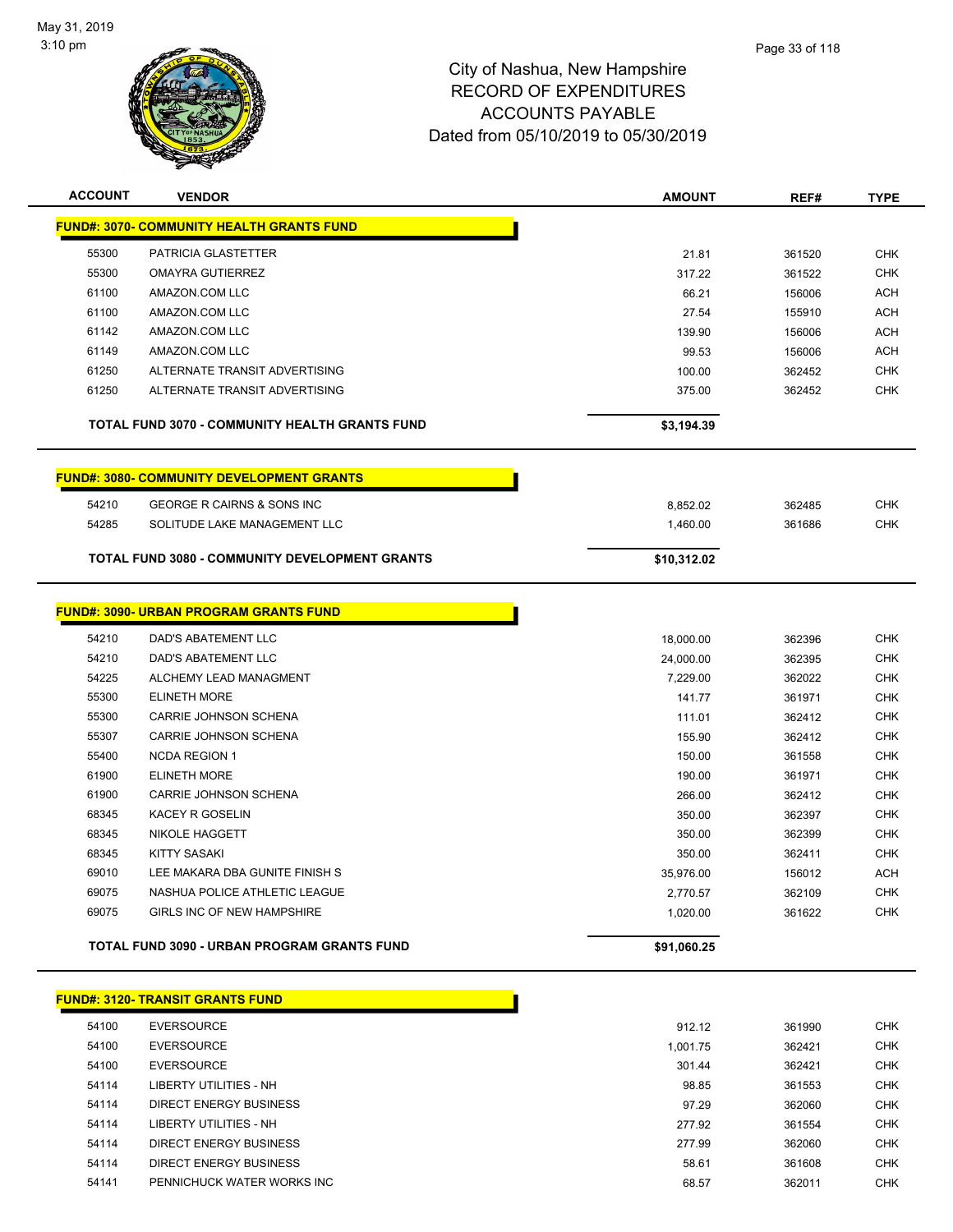

| <b>ACCOUNT</b> | <b>VENDOR</b>                           | <b>AMOUNT</b> | REF#   | <b>TYPE</b> |
|----------------|-----------------------------------------|---------------|--------|-------------|
|                | <b>FUND#: 3120- TRANSIT GRANTS FUND</b> |               |        |             |
| 54141          | PENNICHUCK WATER WORKS INC              | 172.39        | 361560 | <b>CHK</b>  |
| 54141          | PENNICHUCK WATER WORKS INC              | 62.82         | 362011 | <b>CHK</b>  |
| 54225          | ARI PHOENIX INC                         | 1,642.46      | 362027 | <b>CHK</b>  |
| 54280          | AMAZON.COM LLC                          | 33.95         | 155910 | <b>ACH</b>  |
| 54280          | NORTHEAST ELECTRICAL                    | 54.39         | 362113 | <b>CHK</b>  |
| 54280          | <b>FASTENAL CO</b>                      | 23.52         | 362480 | <b>CHK</b>  |
| 54600          | D & R TOWING INC                        | 125.00        | 362056 | <b>CHK</b>  |
| 55100          | VERIZON WIRELESS-842008777              | 333.70        | 362441 | <b>CHK</b>  |
| 55109          | CONSOLIDATED COMMUNICATIONS             | 194.65        | 361541 | <b>CHK</b>  |
| 55118          | <b>SPRINT</b>                           | 21.04         | 361565 | <b>CHK</b>  |
| 55200          | COMMUNITY TRANSPORTATION                | 1,075.00      | 362418 | <b>CHK</b>  |
| 55200          | NEW HAMPSHIRE TRANSIT ASSOC             | 40.00         | 362431 | CHK         |
| 55690          | FIRST TRANSIT INC                       | 35,502.00     | 156010 | <b>ACH</b>  |
| 55690          | FIRST TRANSIT INC                       | 96,143.33     | 156010 | <b>ACH</b>  |
| 55690          | FIRST TRANSIT INC                       | 28,593.00     | 156010 | <b>ACH</b>  |
| 55699          | D & R TOWING INC                        | 125.00        | 361602 | <b>CHK</b>  |
| 55699          | <b>JP PEST SERVICES INC</b>             | 67.00         | 362503 | <b>CHK</b>  |
| 61100          | WB MASON CO INC                         | 192.64        | 361704 | <b>CHK</b>  |
| 61100          | WB MASON CO INC                         | 31.65         | 362549 | <b>CHK</b>  |
| 61299          | <b>BLUE RESERVE WATER</b>               | 63.00         | 361589 | <b>CHK</b>  |
| 61299          | HOME DEPOT CREDIT SERVICE 3065          | 36.38         | 362079 | <b>CHK</b>  |
| 61299          | HOME DEPOT CREDIT SERVICE 3065          | 87.58         | 362495 | <b>CHK</b>  |
| 61299          | AMAZON.COM LLC                          | 59.90         | 155910 | <b>ACH</b>  |
| 61299          | <b>IMPERIAL DADE</b>                    | 180.11        | 362086 | <b>CHK</b>  |
| 61299          | <b>IMPERIAL DADE</b>                    | 177.42        | 362499 | <b>CHK</b>  |
| 61299          | <b>FASTENAL CO</b>                      | 16.51         | 362065 | <b>CHK</b>  |
| 61299          | NASHUA OUTDOOR POWER EQUIPMENT          | 6.99          | 362108 | <b>CHK</b>  |
| 61300          | <b>CITY OF NASHUA</b>                   | 44.56         | 361514 | <b>CHK</b>  |
| 61300          | <b>CITY OF NASHUA</b>                   | 3,580.87      | 361514 | <b>CHK</b>  |
| 61310          | AVSG LP                                 | 17,838.42     | 362453 | <b>CHK</b>  |
| 61705          | PETE'S TIRE BARNS INC                   | 1,264.00      | 362528 | <b>CHK</b>  |
| 61799          | RYDER FLEET PRODUCTS                    | 99.99         | 362129 | <b>CHK</b>  |
| 61799          | <b>NEW ENGLAND KENWORTH</b>             | 78.09         | 362515 | <b>CHK</b>  |
| 61799          | AMAZON.COM LLC                          | 67.54         | 155910 | <b>ACH</b>  |
| 61799          | <b>CAMEROTA TRUCK PARTS</b>             | (750.00)      | 361594 | <b>CHK</b>  |
| 61799          | ALLIANCE BUS GROUP INC                  | 141.83        | 362449 | <b>CHK</b>  |
| 61799          | RYDER FLEET PRODUCTS                    | 73.18         | 361682 | <b>CHK</b>  |
| 61799          | RYDER FLEET PRODUCTS                    | 65.24         | 362129 | <b>CHK</b>  |
| 61799          | <b>CUMMINS NORTHEAST LLC</b>            | 259.11        | 362470 | <b>CHK</b>  |
| 61799          | HOME DEPOT CREDIT SERVICE 3065          | 27.42         | 362079 | <b>CHK</b>  |
| 61799          | HOME DEPOT CREDIT SERVICE 3065          | 23.09         | 362495 | <b>CHK</b>  |
| 61799          | ROGERS RADIATOR INC                     | 550.00        | 362532 | <b>CHK</b>  |
| 68240          | AMAZON.COM LLC                          | 109.32        | 156006 | <b>ACH</b>  |
| 68240          | PETTY CASH                              | 16.00         | 361972 | CHK         |
| 68240          | LOUISE WOODWORTH                        | 45.41         | 361981 | <b>CHK</b>  |
| 68240          | <b>CAMILLE PATTISON</b>                 | 348.95        | 362406 | <b>CHK</b>  |
| 81200          | BRASCO INTERNATIONAL INC                | 36,150.00     | 155911 | <b>ACH</b>  |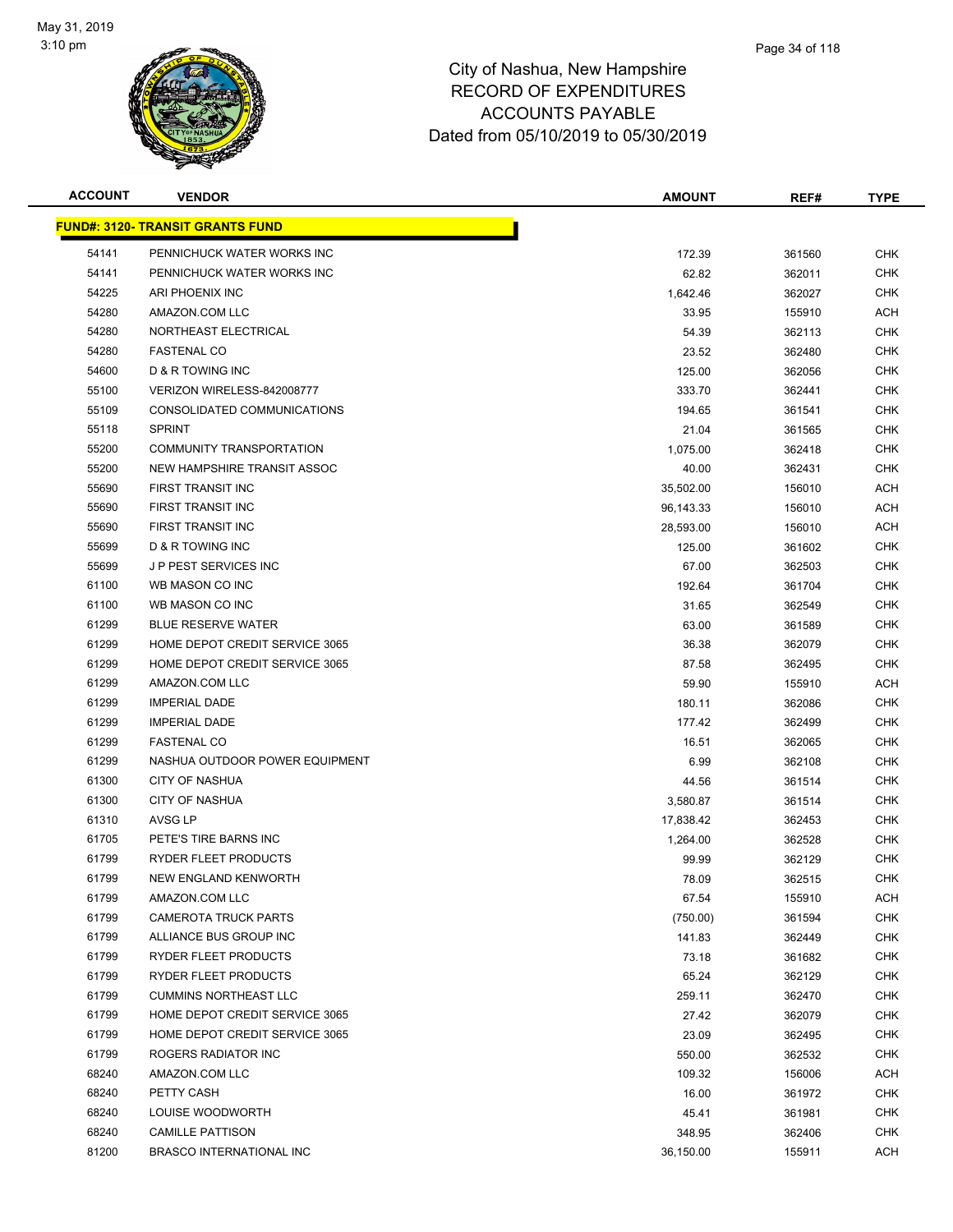

| <b>ACCOUNT</b> | <b>VENDOR</b>                          | <b>AMOUNT</b> | REF#   | TYPE       |
|----------------|----------------------------------------|---------------|--------|------------|
|                | TOTAL FUND 3120 - TRANSIT GRANTS FUND  | \$228,188.99  |        |            |
|                | <b>FUND#: 3800- SCHOOL GRANTS FUND</b> |               |        |            |
| 53600          | ELM STREET MIDDLE SCHOOL               | 15.00         | 362230 | <b>CHK</b> |
| 53600          | LEDGE ST ELEMENTARY SCHOOL             | 10.00         | 362269 | <b>CHK</b> |
| 53600          | NASHUA HIGH NORTH                      | 1,020.00      | 362286 | <b>CHK</b> |
| 53600          | NASHUA HIGH SCHOOL SOUTH               | 405.00        | 362287 | <b>CHK</b> |
| 53614          | <b>GROW NASHUA</b>                     | 5.958.99      | 362610 | <b>CHK</b> |
| 53614          | EXPLORE THE OCEAN WORLD LLC            | 489.00        | 361777 | <b>CHK</b> |
| 53614          | <b>STEVE BLUNT</b>                     | 400.00        | 362188 | <b>CHK</b> |
| 53628          | MANCHESTER SCHOOL DISTRICT             | 242.21        | 362636 | <b>CHK</b> |
| 53628          | INSTITUTE FOR MULTISENSORY ED          | 14,507.14     | 361793 | <b>CHK</b> |
| 53628          | <b>FRANKLIN COVEY CLIENT SALES</b>     | 9,733.50      | 362235 | <b>CHK</b> |
| 53628          | MIKE ANDERSON CONSULTING LLC           | 5,000.00      | 361829 | <b>CHK</b> |
| 53628          | <b>BONNIE HARRIS</b>                   | 800.00        | 362567 | <b>CHK</b> |
| 53628          | KATHERINE S GOLTSOV                    | 25.00         | 361778 | <b>CHK</b> |
| 53628          | KATHERINE S GOLTSOV                    | 25.00         | 362608 | <b>CHK</b> |
| 53628          | <b>INTERIM HEALTH CARE</b>             | 355.25        | 361794 | <b>CHK</b> |
| 53628          | <b>NAMI NH</b>                         | 1,460.76      | 361836 | <b>CHK</b> |
| 53628          | NORTHEAST REHABILITATION HOSP          | 210.18        | 362650 | <b>CHK</b> |
| 53628          | REACH THE TOP TUTORING                 | 100.00        | 362662 | <b>CHK</b> |
| 53628          | ACADEMY FOR SCIENCE AND DESIGN         | 460.00        | 361719 | <b>CHK</b> |
| 53628          | <b>INTERIM HEALTH CARE</b>             | 1,280.00      | 361794 | <b>CHK</b> |
| 53628          | MAXIM HEALTHCARE SERVICES INC          | 5,568.00      | 361819 | <b>CHK</b> |
| 53628          | <b>BOOTHBY THERAPY SERVICES LLC</b>    | 760.00        | 362190 | <b>CHK</b> |
| 53628          | MAXIM HEALTHCARE SERVICES INC          | 696.00        | 362276 | <b>CHK</b> |
| 53628          | <b>BOOTHBY THERAPY SERVICES LLC</b>    | 760.00        | 362569 | <b>CHK</b> |
| 53628          | THE CARROLL CENTER FOR THE BLI         | 4,276.50      | 362575 | <b>CHK</b> |
| 53628          | <b>INTERIM HEALTH CARE</b>             | 1,691.25      | 362617 | <b>CHK</b> |
| 53628          | <b>INTERIM HEALTHCARE</b>              | 355.25        | 362618 | <b>CHK</b> |
| 53628          | LITERACY LEARNING SOLUTIONS            | 2,091.66      | 362629 | <b>CHK</b> |
| 54487          | MCINTIRE BUSINESS PRODUCTS INC         | 389.00        | 361823 | <b>CHK</b> |
| 54807          | <b>FIRST CHURCH</b>                    | 4,006.00      | 362597 | <b>CHK</b> |
| 55200          | <b>WILLIAM DEVEREAUX</b>               | 570.00        | 362590 | <b>CHK</b> |
| 55300          | <b>JACALYN LESSER</b>                  | 169.00        | 361807 | <b>CHK</b> |
| 55300          | THE COPY SHOP                          | 229.00        | 362584 | <b>CHK</b> |
| 55300          | <b>MARTINE CLOUTIER</b>                | 73.08         | 361749 | <b>CHK</b> |
| 55300          | <b>JOHN FINOCCHIARO</b>                | 335.06        | 362596 | <b>CHK</b> |
| 55307          | <b>TAYLOR SMITH</b>                    | 183.62        | 362667 | <b>CHK</b> |
| 55400          | Southern New Hampshire Univers         | 2,025.00      | 362671 | <b>CHK</b> |
| 55400          | <b>KELLIE GABRIEL</b>                  | 75.00         | 362236 | <b>CHK</b> |
| 55400          | <b>NHASP</b>                           | 2,800.00      | 361841 | <b>CHK</b> |
| 55400          | CPI INC                                | 3,249.00      | 362587 | <b>CHK</b> |
| 55690          | FIRST STUDENT INC                      | 225.09        | 362232 | <b>CHK</b> |
| 55690          | <b>MEG DOUCETTE</b>                    | 150.56        | 362227 | <b>CHK</b> |
| 55690          | <b>CYNTHIA PROULX</b>                  | 25.00         | 362301 | <b>CHK</b> |
| 55690          | <b>BOYS &amp; GIRLS CLUB OF</b>        | 4,600.00      | 362193 | <b>CHK</b> |
| 55690          | FIRST STUDENT INC                      | 361.50        | 362232 | <b>CHK</b> |
| 55690          | FIRST STUDENT INC                      | 128.69        | 362598 | <b>CHK</b> |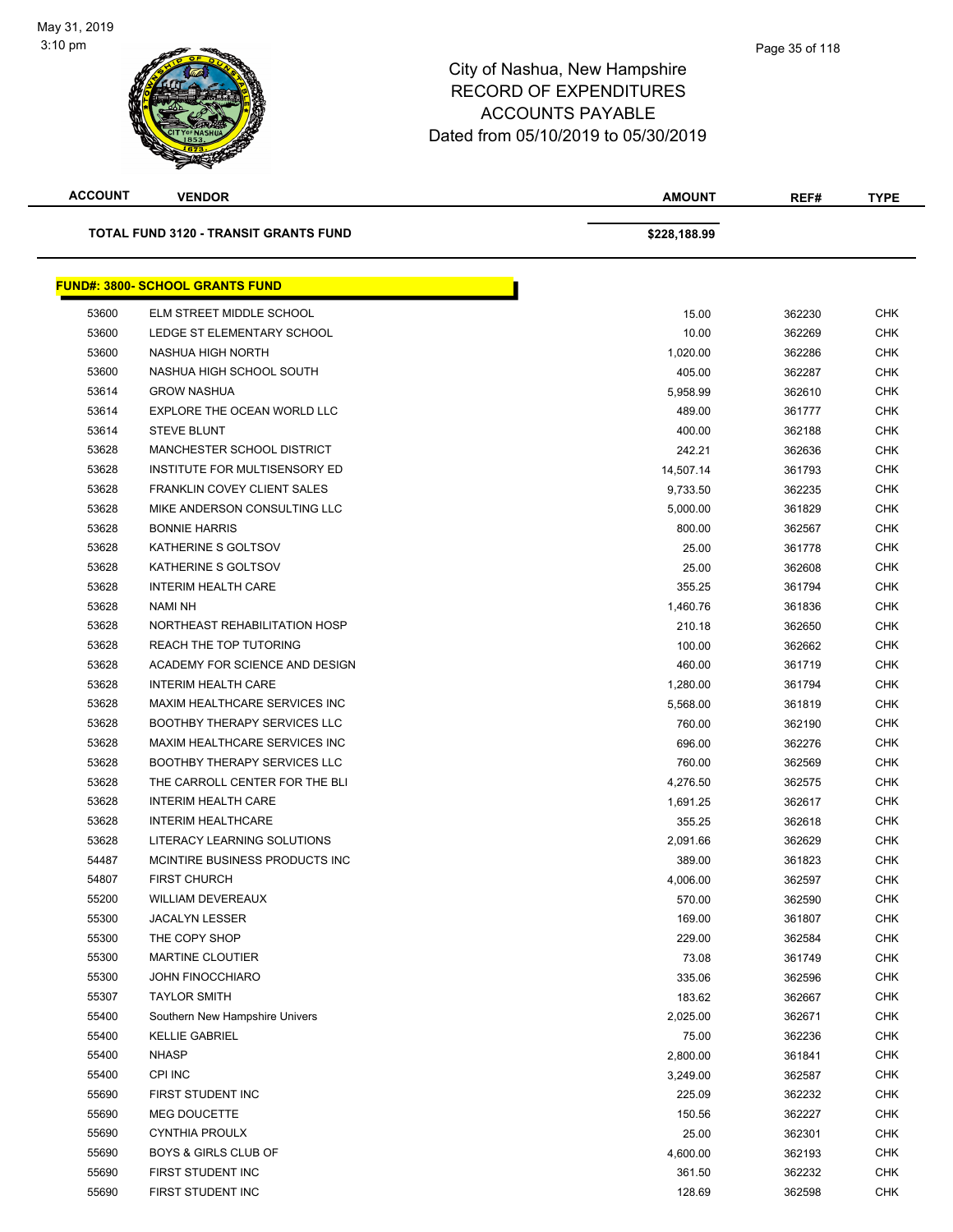

| <b>ACCOUNT</b> | <b>VENDOR</b>                          | <b>AMOUNT</b> | REF#   | <b>TYPE</b> |
|----------------|----------------------------------------|---------------|--------|-------------|
|                | <b>FUND#: 3800- SCHOOL GRANTS FUND</b> |               |        |             |
| 61135          | LAKESHORE LEARNING MATERIALS           | 287.44        | 362266 | <b>CHK</b>  |
| 61135          | REALLY GOOD STUFF LLC                  | 2,932.00      | 362303 | <b>CHK</b>  |
| 61135          | INSTITUTE FOR MULTISENSORY ED          | 2,177.73      | 362616 | <b>CHK</b>  |
| 61135          | REALLY GOOD STUFF LLC                  | 81.51         | 361856 | <b>CHK</b>  |
| 61135          | AMAZON.COM LLC                         | 2,213.76      | 155974 | <b>ACH</b>  |
| 61135          | AMAZON.COM LLC                         | 824.96        | 156018 | <b>ACH</b>  |
| 61135          | <b>SCHOOL SPECIALTY</b>                | 4,085.30      | 362313 | <b>CHK</b>  |
| 61135          | <b>SCHOOL SPECIALTY</b>                | 409.96        | 362313 | <b>CHK</b>  |
| 61135          | LUCIE L CROWDER                        | 162.90        | 362588 | <b>CHK</b>  |
| 61135          | WB MASON CO INC                        | 82.60         | 362679 | CHK         |
| 61135          | WB MASON CO INC                        | 77.33         | 362340 | <b>CHK</b>  |
| 61299          | <b>GIOVANNIS</b>                       | 102.27        | 362607 | <b>CHK</b>  |
| 61299          | WAL-MART                               | 220.20        | 362678 | <b>CHK</b>  |
| 61299          | WAL-MART                               | 61.68         | 362338 | <b>CHK</b>  |
| 61299          | AMAZON.COM LLC                         | 138.47        | 155974 | <b>ACH</b>  |
| 61299          | <b>BRENDA LEMON</b>                    | 41.50         | 362627 | <b>CHK</b>  |
| 61299          | WB MASON CO INC                        | 278.42        | 362340 | <b>CHK</b>  |
| 61299          | NASHUA ADULT LEARNING CENTER           | 200.00        | 361721 | <b>CHK</b>  |
| 61299          | <b>WAL-MART</b>                        | 909.32        | 361877 | <b>CHK</b>  |
| 61299          | AMAZON.COM LLC                         | 444.25        | 155921 | <b>ACH</b>  |
| 61299          | AMAZON.COM LLC                         | 353.46        | 155974 | <b>ACH</b>  |
| 61299          | <b>JUMP AROUND LLC</b>                 | 745.00        | 361798 | <b>CHK</b>  |
| 61299          | KIMBERLY CHIASSON                      | 375.00        | 362264 | <b>CHK</b>  |
| 61299          | <b>JENNIFER BOUDRIEAU</b>              | 192.80        | 362570 | <b>CHK</b>  |
| 61299          | <b>LISA STEMPLER</b>                   | 172.53        | 362670 | <b>CHK</b>  |
| 61299          | REALLY GOOD STUFF LLC                  | 524.89        | 362303 | <b>CHK</b>  |
| 61299          | AMANDA CIRRONE                         | 25.95         | 362203 | <b>CHK</b>  |
| 61299          | PAULA DANEAU                           | 35.00         | 362218 | <b>CHK</b>  |
| 61299          | WB MASON CO INC                        | 84.83         | 361878 | <b>CHK</b>  |
| 61299          | AMAZON.COM LLC                         | 82.42         | 155974 | <b>ACH</b>  |
| 61299          | AMAZON.COM LLC                         | 454.72        | 156018 | <b>ACH</b>  |
| 61299          | AMAZON.COM LLC                         | 31.73         | 155921 | <b>ACH</b>  |
| 61807          | AMAZON.COM LLC                         | 67.88         | 155974 | <b>ACH</b>  |
| 61807          | KIDS DISCOVER                          | 87.78         | 362263 | <b>CHK</b>  |
| 61807          | AMAZON.COM LLC                         | 87.27         | 155921 | <b>ACH</b>  |
| 61807          | AMAZON.COM LLC                         | 523.50        | 155974 | <b>ACH</b>  |
| 61807          | AMAZON.COM LLC                         | (155.91)      | 156018 | <b>ACH</b>  |
| 61875          | LAKESHORE LEARNING MATERIALS           | 1,103.60      | 361803 | <b>CHK</b>  |
| 61875          | ASCD                                   | 415.60        | 362559 | <b>CHK</b>  |
| 61875          | <b>ASCD</b>                            | 1,125.00      | 362559 | <b>CHK</b>  |
| 61875          | FOLLETT SCHOOL SOLUTIONS INC           | 12,476.73     | 361770 | <b>CHK</b>  |
| 61875          | FOLLETT SCHOOL SOLUTIONS INC           | 816.54        | 362234 | <b>CHK</b>  |
| 61875          | AMAZON.COM LLC                         | 201.76        | 155921 | <b>ACH</b>  |
| 61875          | <b>BOOKSOURCE INC</b>                  | 3,187.49      | 362568 | <b>CHK</b>  |
| 61875          | <b>DEBORAH BRITENRIKER</b>             | 74.44         | 362571 | <b>CHK</b>  |
| 71221          | HP INC                                 | 634.00        | 361791 | <b>CHK</b>  |
| 71228          | CARTRIDGE WORLD MANCHESTER             | 259.97        | 361747 | <b>CHK</b>  |
| 71228          | COMPUTER HUT dba IT INSIDERS           | 139.95        | 362253 | <b>CHK</b>  |
| 71228          | CARTRIDGE WORLD MANCHESTER             | 191.76        | 362576 | <b>CHK</b>  |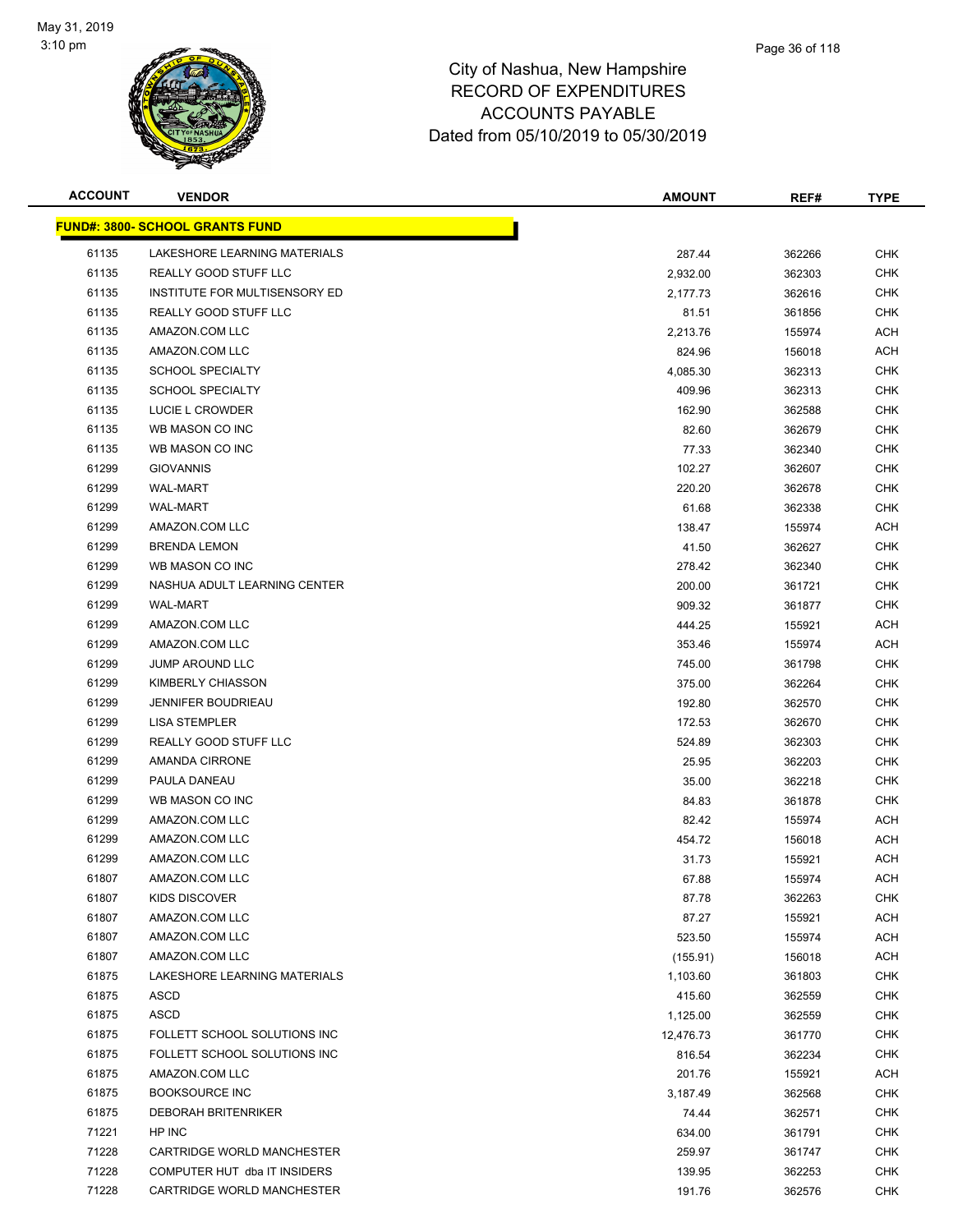

| <b>ACCOUNT</b> | <b>VENDOR</b>                                     | <b>AMOUNT</b> | REF#   | <b>TYPE</b> |
|----------------|---------------------------------------------------|---------------|--------|-------------|
|                | <b>FUND#: 3800- SCHOOL GRANTS FUND</b>            |               |        |             |
| 71228          | NORTHEAST ASC ITC INC                             | 1,000.00      | 361844 | <b>CHK</b>  |
| 71228          | RULE BROADCAST SYSTEMS INC                        | 2,750.00      | 362308 | <b>CHK</b>  |
| 71602          | <b>KAMCO SUPPLY CORP</b>                          | 4,895.81      | 362261 | <b>CHK</b>  |
| 71999          | PRO AV SYSTEMS INC                                | 7,358.00      | 361853 | <b>CHK</b>  |
| 71999          | LAKESHORE LEARNING MATERIALS                      | 3,700.80      | 361803 | <b>CHK</b>  |
| 71999          | <b>WORTHINGTON DIRECT</b>                         | 6,687.85      | 361882 | <b>CHK</b>  |
| 71999          | WB MASON CO INC                                   | 31.92         | 362679 | <b>CHK</b>  |
| 71999          | <b>WORTHINGTON DIRECT</b>                         | 9,818.47      | 361882 | <b>CHK</b>  |
| 71999          | <b>JAR SYSTEMS LLC</b>                            | 1,475.31      | 362255 | <b>CHK</b>  |
| 71999          | HOME DEPOT CREDIT SERVICE                         | (489.60)      | 362249 | <b>CHK</b>  |
| 71999          | M & M ELECTRICAL SUPPLY CO INC                    | 357.60        | 362272 | <b>CHK</b>  |
|                | <b>TOTAL FUND 3800 - SCHOOL GRANTS FUND</b>       | \$155,923.74  |        |             |
|                | <b>FUND#: 3810- FOOD SERVICE GRANTS FUND</b>      |               |        |             |
|                |                                                   |               |        |             |
| 61214          | M SAUNDERS INC                                    | 875.30        | 361814 | <b>CHK</b>  |
| 61214          | M SAUNDERS INC                                    | 133.90        | 362273 | <b>CHK</b>  |
| 61214          | <b>M SAUNDERS INC</b>                             | 439.90        | 362633 | <b>CHK</b>  |
| 61214          | M SAUNDERS INC                                    | 832.10        | 361814 | <b>CHK</b>  |
| 61214          | <b>M SAUNDERS INC</b>                             | 620.92        | 362273 | <b>CHK</b>  |
| 61214          | <b>M SAUNDERS INC</b>                             | 408.40        | 362633 | <b>CHK</b>  |
| 61214          | <b>M SAUNDERS INC</b>                             | 662.05        | 361814 | <b>CHK</b>  |
| 61214          | <b>M SAUNDERS INC</b>                             | 805.35        | 362273 | <b>CHK</b>  |
| 61214          | M SAUNDERS INC                                    | 186.80        | 362633 | <b>CHK</b>  |
| 61214          | <b>M SAUNDERS INC</b>                             | 430.35        | 361814 | <b>CHK</b>  |
| 61214          | M SAUNDERS INC                                    | 721.50        | 362273 | <b>CHK</b>  |
| 61214          | <b>M SAUNDERS INC</b>                             | 134.85        | 362633 | <b>CHK</b>  |
| 61214          | <b>M SAUNDERS INC</b>                             | 455.20        | 361814 | <b>CHK</b>  |
| 61214          | <b>M SAUNDERS INC</b>                             | 437.45        | 362273 | <b>CHK</b>  |
| 61214          | <b>M SAUNDERS INC</b>                             | 896.25        | 362633 | <b>CHK</b>  |
| 61214          | M SAUNDERS INC                                    | 991.05        | 361814 | <b>CHK</b>  |
| 61214          | <b>M SAUNDERS INC</b>                             | 133.90        | 362273 | <b>CHK</b>  |
| 61214          | M SAUNDERS INC                                    | 319.45        | 362633 | <b>CHK</b>  |
| 61214          | M SAUNDERS INC                                    | 401.45        | 361814 | <b>CHK</b>  |
| 61214          | M SAUNDERS INC                                    | 597.80        | 362273 | <b>CHK</b>  |
| 61214          | <b>M SAUNDERS INC</b>                             | 89.90         | 362633 | <b>CHK</b>  |
| 61299          | <b>IMPERIAL DADE</b>                              | 52.36         | 362251 | <b>CHK</b>  |
|                | <b>TOTAL FUND 3810 - FOOD SERVICE GRANTS FUND</b> | \$10,626.23   |        |             |

|       | <b>FUND#: 4005- TRAFFIC VIOLATIONS FUND</b> |          |        |            |
|-------|---------------------------------------------|----------|--------|------------|
| 45400 | MARIA REESMAN                               | 20.00    | 362125 | CHK        |
| 54625 | 1ST PRIORITY TOWING & RECOVERY              | 1.010.00 | 361571 | <b>CHK</b> |
| 54625 | 1ST PRIORITY TOWING & RECOVERY              | 635.00   | 362445 | CHK        |
| 54625 | D & R TOWING INC                            | 1.040.00 | 362473 | CHK        |
| 55100 | <b>SPRINT</b>                               | 297.14   | 361565 | <b>CHK</b> |
| 55607 | <b>MAILINGS UNLIMITED</b>                   | 4.53     | 362097 | <b>CHK</b> |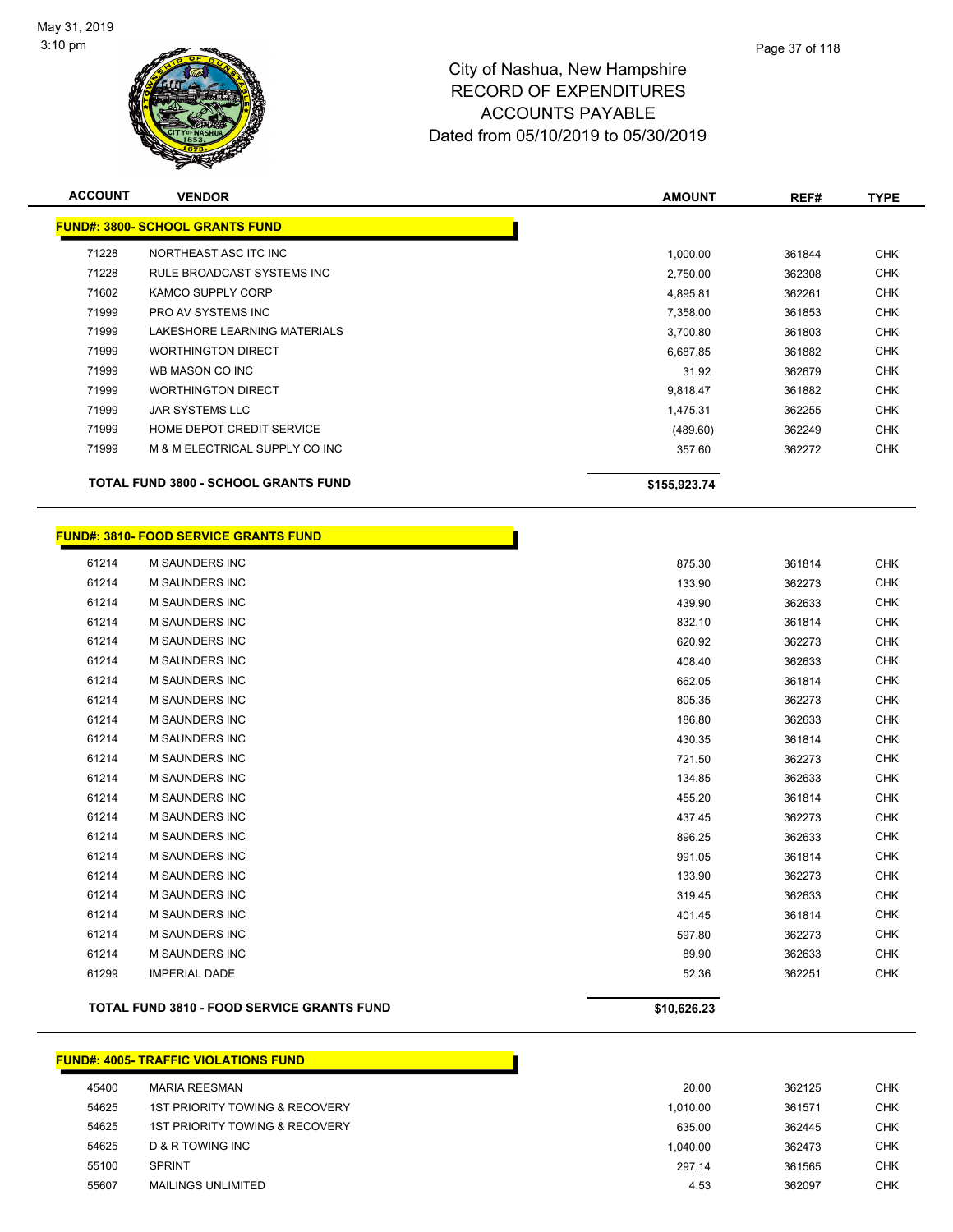| <b>ACCOUNT</b> | <b>VENDOR</b>                                      | <b>AMOUNT</b> | REF#   | <b>TYPE</b> |
|----------------|----------------------------------------------------|---------------|--------|-------------|
|                | <b>FUND#: 4005- TRAFFIC VIOLATIONS FUND</b>        |               |        |             |
| 61100          | PETTY CASH                                         | 40.00         | 361972 | <b>CHK</b>  |
|                | <b>TOTAL FUND 4005 - TRAFFIC VIOLATIONS FUND</b>   | \$3,046.67    |        |             |
|                |                                                    |               |        |             |
|                | <b>FUND#: 4025- DOJ DRUG FORFEITURE FUND</b>       |               |        |             |
| 54899          | LITCHFIELD VANTAGE LLC                             | 1,650.00      | 362095 | <b>CHK</b>  |
| 55118          | VERIZON WIRELESS-785728687                         | 469.52        | 362440 | <b>CHK</b>  |
| 61799          | CARPARTS DISTRIBUTION CENTER,                      | 3.75          | 361596 | <b>CHK</b>  |
| 61799          | NORTHERN FOREIGN CAR PARTS INC                     | 1,005.68      | 361669 | <b>CHK</b>  |
| 61799          | PETTY CASH                                         | 43.13         | 361975 | <b>CHK</b>  |
| 61799          | CARPARTS DISTRIBUTION CENTER,                      | 9.09          | 362044 | <b>CHK</b>  |
| 61799          | FISHER AUTO PARTS INC                              | (18.00)       | 362067 | <b>CHK</b>  |
| 61799          | NORTHERN FOREIGN CAR PARTS INC                     | 699.21        | 362114 | <b>CHK</b>  |
| 61799          | SULLIVAN TIRE COMPANY                              | 1,316.00      | 362138 | <b>CHK</b>  |
| 61799          | <b>TULLEY AUTOMOTIVE GROUP</b>                     | 3,367.13      | 362145 | <b>CHK</b>  |
| 61799          | <b>CARPARTS DISTRIBUTION CENTER.</b>               | 296.32        | 362463 | <b>CHK</b>  |
| 61799          | <b>GRAPPONE AUTOMOTIVE GROUP</b>                   | 858.87        | 362487 | <b>CHK</b>  |
|                | <b>TOTAL FUND 4025 - DOJ DRUG FORFEITURE FUND</b>  | \$9,700.70    |        |             |
|                |                                                    |               |        |             |
|                | <b>FUND#: 4053- FIRE REGIONAL HAZMAT FUND</b>      |               |        |             |
| 71000          | <b>ENMET LLC</b>                                   | 2,800.00      | 156009 | <b>ACH</b>  |
| 71000          | VERIZON WIRELESS-842015493                         | 80.02         | 361569 | <b>CHK</b>  |
| 71000          | ST JOSEPHS BUSINESS & HEALTH                       | 8,373.00      | 362134 | <b>CHK</b>  |
|                | <b>TOTAL FUND 4053 - FIRE REGIONAL HAZMAT FUND</b> | \$11,253.02   |        |             |
|                | <b>FUND#: 4080- NASHUA CONSERVATION FUND</b>       |               |        |             |
|                |                                                    |               |        |             |
| 61299          | <b>GATE CITY MONUMENT INC</b>                      | 3,500.00      | 362070 | <b>CHK</b>  |
|                | <b>TOTAL FUND 4080 - NASHUA CONSERVATION FUND</b>  | \$3,500.00    |        |             |
|                | FUND#: 4090- LIB-LOST/DAMAGED BOOK FINES           |               |        |             |
| 55699          | UNIQUE MANAGEMENT SERVICES INC                     | 116.35        | 362548 | CHK         |
| 61299          | AMAZON.COM LLC                                     | 23.13         | 155910 | <b>ACH</b>  |
| 61299          | <b>DEMCO</b>                                       | 225.55        | 361605 | <b>CHK</b>  |
| 61299          | <b>JENNIFER HOSKING</b>                            | 31.75         | 361967 | <b>CHK</b>  |
| 61299          | THE COPY SHOP                                      | 2,160.00      | 362052 | <b>CHK</b>  |
| 61299          | RHODE ISLAND NOVELTY                               | 10.39         | 362126 | <b>CHK</b>  |
| 61807          | <b>KERSTEN MATERA</b>                              | 10.68         | 361970 | <b>CHK</b>  |
| 61814          | <b>MIDWEST TAPE</b>                                | 54.88         | 362509 | <b>CHK</b>  |
|                | TOTAL FUND 4090 - LIB-LOST/DAMAGED BOOK FINES      | \$2,632.73    |        |             |
|                |                                                    |               |        |             |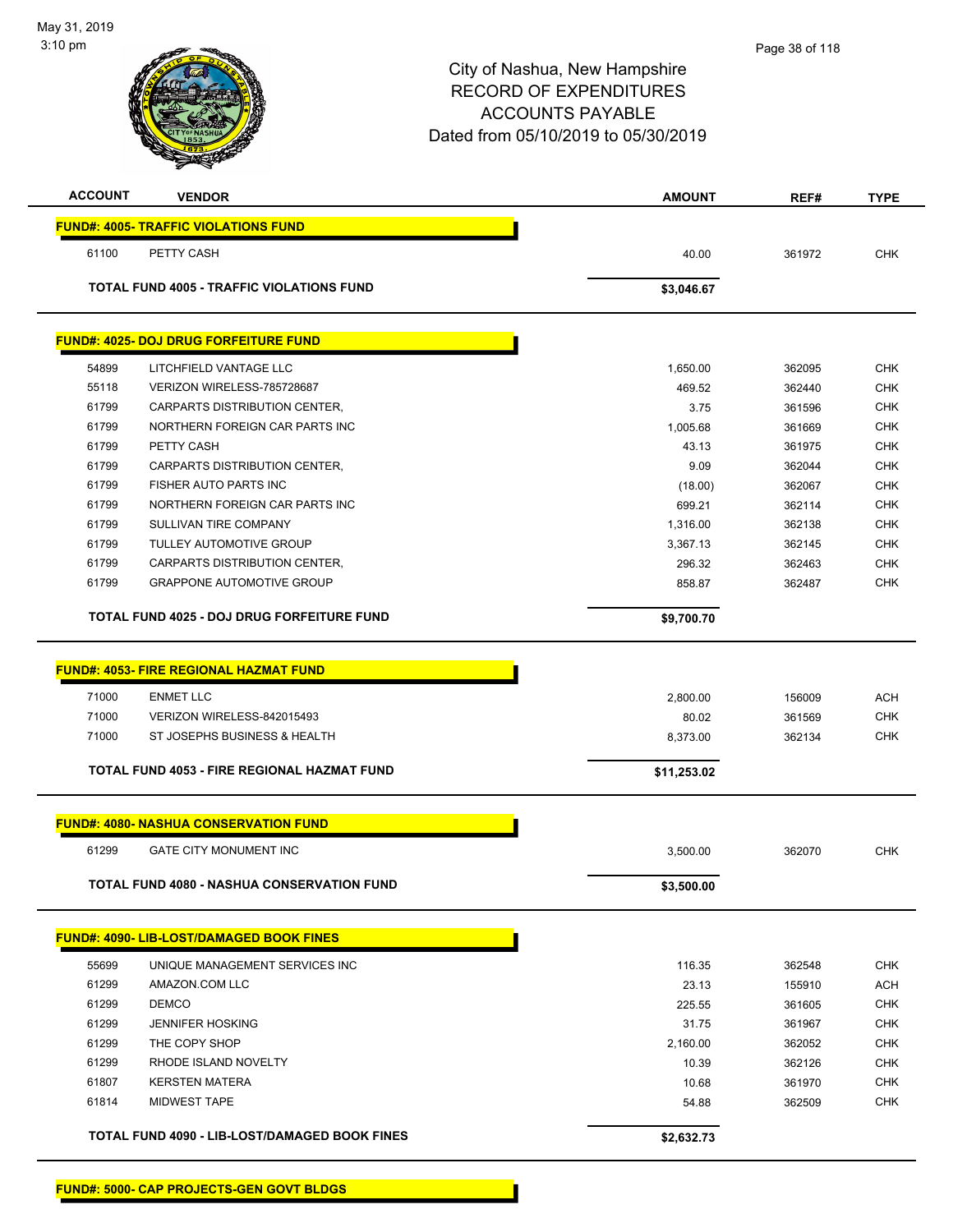

| <b>ACCOUNT</b> | <b>VENDOR</b>                                        | <b>AMOUNT</b> | REF#   | <b>TYPE</b> |
|----------------|------------------------------------------------------|---------------|--------|-------------|
|                | <b>FUND#: 5000- CAP PROJECTS-GEN GOVT BLDGS</b>      |               |        |             |
|                |                                                      |               |        |             |
| 81200          | LAW ENFORCEMENT TARGETS INC                          | 52.07         | 361648 | <b>CHK</b>  |
| 81200          | YEATON ASSOCIATES INC                                | 4,250.00      | 362552 | <b>CHK</b>  |
|                | <b>TOTAL FUND 5000 - CAP PROJECTS-GEN GOVT BLDGS</b> | \$4,302.07    |        |             |
|                |                                                      |               |        |             |
|                | <b>FUND#: 5010- CAP PROJECTS-INFO TECHNOLOGY</b>     |               |        |             |
| 81342          | <b>TYLER TECHNOLOGIES INC</b>                        | 10,800.00     | 362546 | <b>CHK</b>  |
|                |                                                      |               |        |             |
|                | TOTAL FUND 5010 - CAP PROJECTS-INFO TECHNOLOGY       | \$10,800.00   |        |             |
|                | <b>FUND#: 5050- CAP PROJECTS-COMMUNICATIONS</b>      |               |        |             |
| 81300          | <b>TESSCO INC</b>                                    | 4,868.28      | 361693 | <b>CHK</b>  |
|                |                                                      |               |        |             |
|                | TOTAL FUND 5050 - CAP PROJECTS-COMMUNICATIONS        | \$4,868.28    |        |             |
|                | <b>FUND#: 5100- CAP PROJECTS-ECONOMIC DEV</b>        |               |        |             |
|                |                                                      |               |        |             |
| 53107          | <b>ICON ARCHITECTURE INC</b>                         | 244,474.94    | 361640 | <b>CHK</b>  |
|                | <b>TOTAL FUND 5100 - CAP PROJECTS-ECONOMIC DEV</b>   | \$244,474.94  |        |             |
|                |                                                      |               |        |             |
|                | <b>FUND#: 5700- CAP PROJECTS-BROAD ST PARKWAY</b>    |               |        |             |
| 81700          | PENNICHUCK WATER WORKS INC                           | 557.33        | 362011 | <b>CHK</b>  |
| 81700          | HUFF & GAUTHIER INC                                  | 105.00        | 361934 | <b>CHK</b>  |
| 81700          | <b>EVERSOURCE</b>                                    | 1,000.69      | 361544 | <b>CHK</b>  |
| 81700          | PENNICHUCK WATER WORKS INC                           | 53.23         | 362011 | <b>CHK</b>  |
|                | TOTAL FUND 5700 - CAP PROJECTS-BROAD ST PARKWAY      | \$1,716.25    |        |             |
|                |                                                      |               |        |             |
|                | <b>FUND#: 6000- SOLID WASTE FUND</b>                 |               |        |             |
| 53107          | CHEMSERVE ENVIRONMENTAL ANALYS                       | 214.00        | 362465 | <b>CHK</b>  |
| 54100          | <b>EVERSOURCE</b>                                    | 698.21        | 361990 | <b>CHK</b>  |
| 54114          | <b>ENERGY NORTH PROPANE</b>                          | 844.65        | 362419 | <b>CHK</b>  |
| 54141          | PENNICHUCK WATER WORKS INC                           | 246.29        | 361560 | <b>CHK</b>  |
| 54492          | <b>SPRINT</b>                                        | 60.00         | 361565 | <b>CHK</b>  |
| 54600          | <b>MILTON CAT</b>                                    | 304.06        | 361556 | <b>CHK</b>  |
| 54600          | <b>CAMEROTA TRUCK PARTS</b>                          | 6,331.02      | 361594 | <b>CHK</b>  |
| 54600          | CARPARTS DISTRIBUTION CENTER,                        | 64.67         | 361596 | <b>CHK</b>  |
| 54600          | DONOVAN EQUIPMENT CO INC                             | 120.00        | 361609 | <b>CHK</b>  |
| 54600          | DONOVAN SPRING CO INC                                | 280.46        | 361610 | <b>CHK</b>  |
| 54600          | IRVING BLENDING AND PACKAGING                        | 275.20        | 361644 | <b>CHK</b>  |
| 54600          | MCDEVITT TRUCKS INC                                  | 193.47        | 361653 | <b>CHK</b>  |
| 54600          | MCNEILUS TRUCK & MANUFACTURING                       | 572.24        | 361654 | <b>CHK</b>  |
| 54600          | NEW ENGLAND KENWORTH                                 | 33.93         | 361665 | <b>CHK</b>  |
| 54600          | POWERPLAN                                            | 72.58         | 361676 | <b>CHK</b>  |
| 54600          | DONOVAN EQUIPMENT CO INC                             | 268.42        | 362062 | <b>CHK</b>  |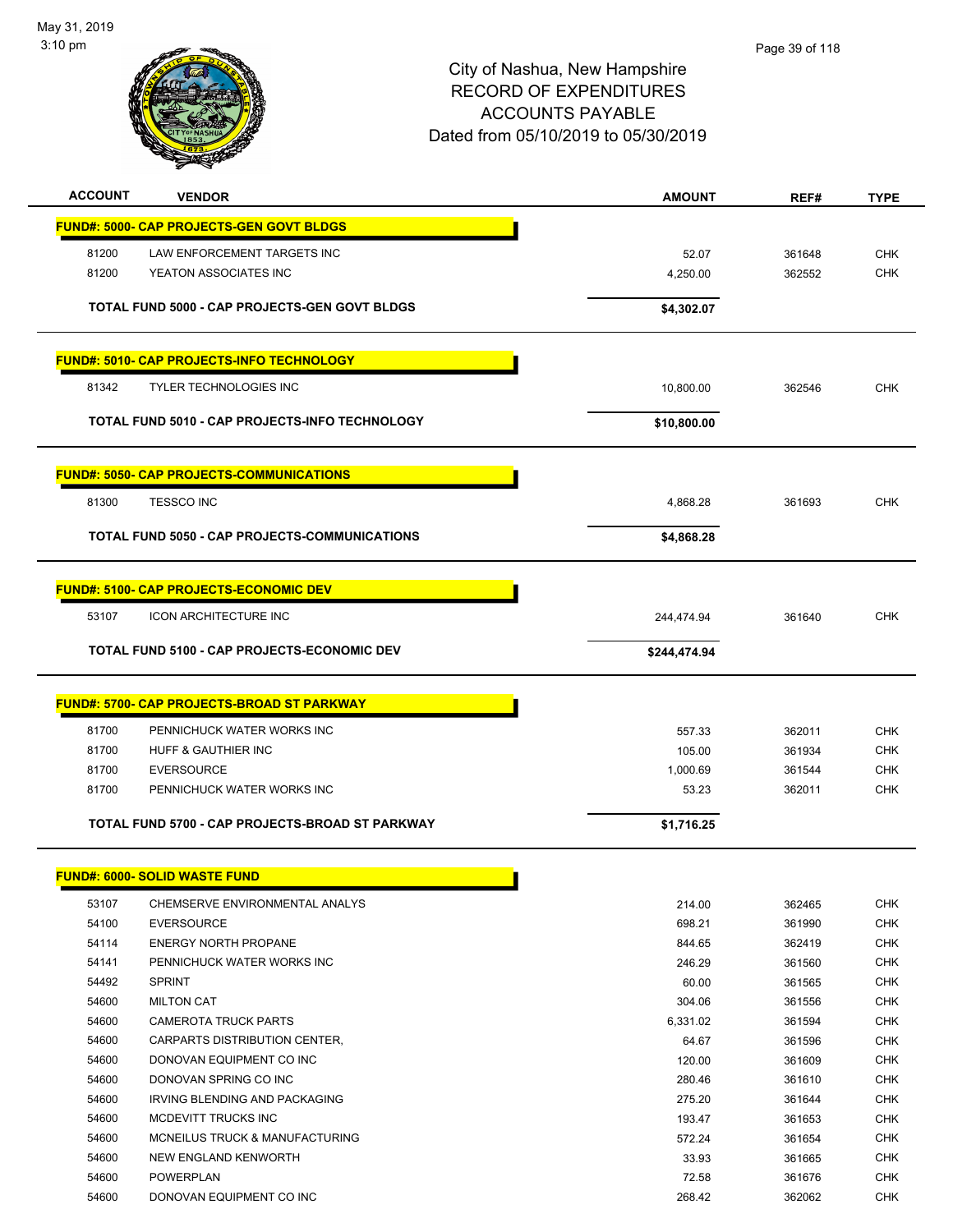

| <b>ACCOUNT</b> | <b>VENDOR</b>                        | <b>AMOUNT</b> | REF#   | <b>TYPE</b> |
|----------------|--------------------------------------|---------------|--------|-------------|
|                | <b>FUND#: 6000- SOLID WASTE FUND</b> |               |        |             |
| 54600          | FREIGHTLINER OF NH INC               | 120.76        | 362068 | <b>CHK</b>  |
| 54600          | IRVING BLENDING AND PACKAGING        | 426.12        | 362089 | <b>CHK</b>  |
| 54600          | MCDEVITT TRUCKS INC                  | 570.55        | 362101 | <b>CHK</b>  |
| 54600          | MCNEILUS TRUCK & MANUFACTURING       | 522.22        | 362102 | <b>CHK</b>  |
| 54600          | BRENNTAG LUBRICANTS NORTHEAST        | 1,139.50      | 362459 | <b>CHK</b>  |
| 54600          | CARPARTS DISTRIBUTION CENTER,        | 68.78         | 362463 | <b>CHK</b>  |
| 54600          | DONOVAN SPRING CO INC                | 5,542.22      | 362477 | <b>CHK</b>  |
| 54600          | ROGERS RADIATOR INC                  | 285.50        | 362532 | <b>CHK</b>  |
| 55109          | CONSOLIDATED COMMUNICATIONS          | 36.34         | 361541 | <b>CHK</b>  |
| 55109          | <b>WINDSTREAM</b>                    | 4.39          | 362443 | <b>CHK</b>  |
| 55118          | VERIZON WIRELESS-542088278           | 40.01         | 362019 | CHK         |
| 55307          | MICHAEL COLE                         | 48.14         | 361526 | CHK         |
| 55307          | <b>KATHY ZILIFIAN</b>                | 51.04         | 361538 | <b>CHK</b>  |
| 55307          | SARAH O HYLAND                       | 24.83         | 362410 | <b>CHK</b>  |
| 55400          | PETTY CASH                           | 30.00         | 361972 | <b>CHK</b>  |
| 55421          | TREASURER STATE OF NH                | 75.00         | 361954 | <b>CHK</b>  |
| 55699          | UNIVERSAL RECYCLING TECH             | 3,294.65      | 361701 | <b>CHK</b>  |
| 55699          | <b>WALLEY'S HEATING &amp;</b>        | 1,320.00      | 361703 | <b>CHK</b>  |
| 55699          | <b>COMCAST</b>                       | 156.30        | 361986 | <b>CHK</b>  |
| 55699          | <b>INTERSTATE REFRIGERANT</b>        | 414.00        | 362088 | <b>CHK</b>  |
| 55699          | <b>QUALITY LOGO PRODUCTS</b>         | 573.58        | 362124 | <b>CHK</b>  |
| 55699          | UNIVERSAL RECYCLING TECH             | 2,804.45      | 362148 | <b>CHK</b>  |
| 55699          | ALS GROUP USA, CORP                  | 912.00        | 362451 | <b>CHK</b>  |
| 55699          | CALLOGIX INC                         | 77.09         | 362462 | <b>CHK</b>  |
| 55699          | CASELLA RECYCLING LLC                | 16,448.28     | 362464 | <b>CHK</b>  |
| 55699          | ORBIS CORPORATION                    | 6,898.00      | 362524 | <b>CHK</b>  |
| 55699          | STANLEY CONVERGENT SECURITY          | 100.11        | 362537 | <b>CHK</b>  |
| 61107          | UNIFIRST CORPORATION                 | 169.16        | 361699 | <b>CHK</b>  |
| 61107          | UNIFIRST CORPORATION                 | 169.16        | 362146 | <b>CHK</b>  |
| 61107          | UNIFIRST CORPORATION                 | 169.16        | 362547 | <b>CHK</b>  |
| 61192          | AIRGAS USA LLC                       | 260.15        | 361575 | CHK         |
| 61307          | SHATTUCK MALONE OIL CO               | 3,083.27      | 361562 | <b>CHK</b>  |
| 61307          | SHATTUCK MALONE OIL CO               | 1,710.23      | 362434 | <b>CHK</b>  |
| 61310          | AVSG LP                              | 14,445.52     | 362453 | <b>CHK</b>  |
| 61560          | HOME DEPOT CREDIT SERVICE 3065       | 60.67         | 361636 | <b>CHK</b>  |
| 61560          | QED ENVIRONMETNAL SYSTEMS INC        | 4,139.06      | 361678 | <b>CHK</b>  |
| 61560          | <b>ISCO INDUSTRIES</b>               | 1,102.50      | 362501 | <b>CHK</b>  |
| 61705          | MAYNARD & LESIEUR INC                | 750.00        | 361651 | <b>CHK</b>  |
| 61705          | MAYNARD & LESIEUR INC                | 110.00        | 361652 | <b>CHK</b>  |
| 71000          | <b>GRAINGER</b>                      | 31.50         | 361625 | <b>CHK</b>  |
| 71228          | <b>CREATIVE INFORMATION SYSTEMS</b>  | 6,257.00      | 362054 | <b>CHK</b>  |
| 81300          | SANBORN HEAD & ASSOC INC             | 6,780.80      | 362534 | <b>CHK</b>  |
| 81650          | CHARTER CONTRACTING COMPANY          | 95,000.00     | 156008 | <b>ACH</b>  |
| 81650          | SANBORN HEAD & ASSOC INC             | 16,206.51     | 362534 | <b>CHK</b>  |
|                |                                      |               |        |             |

**TOTAL FUND 6000 - SOLID WASTE FUND \$203,007.75**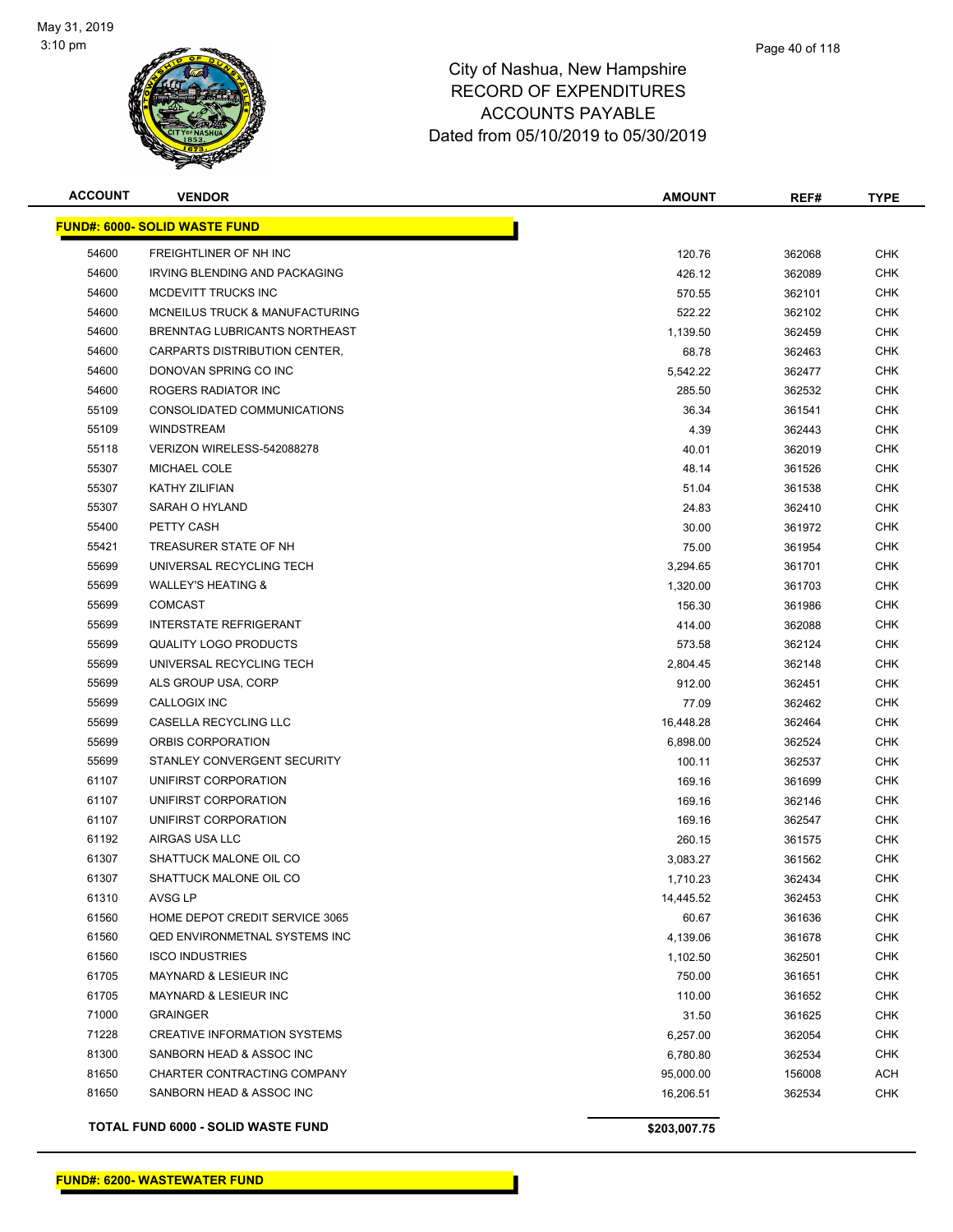

| <b>ACCOUNT</b> | <b>VENDOR</b>                       | <b>AMOUNT</b> | REF#   | <b>TYPE</b> |
|----------------|-------------------------------------|---------------|--------|-------------|
|                | <u>FUND#: 6200- WASTEWATER FUND</u> |               |        |             |
| 21775          | ATTY JAMES KAKLAMANOS               | 53.18         | 361949 | <b>CHK</b>  |
| 21775          | DALTON & FIENGOLD                   | 25.15         | 361950 | <b>CHK</b>  |
| 21775          | ROBERT M PARODI, PLLC               | 60.34         | 361951 | <b>CHK</b>  |
| 21775          | ROBERT VAN DER HEIDE                | 374.22        | 361952 | <b>CHK</b>  |
| 21775          | <b>STEPHEN J TASSINARI</b>          | 14.96         | 361953 | <b>CHK</b>  |
| 21775          | MONIQUE D DONOVAN LAW               | 50.82         | 362347 | <b>CHK</b>  |
| 53107          | CHEMSERVE ENVIRONMENTAL ANALYS      | 406.00        | 361598 | <b>CHK</b>  |
| 53107          | <b>EASTERN ANALYTICAL INC</b>       | 32.50         | 361612 | <b>CHK</b>  |
| 53467          | PENNICHUCK WATER WORKS INC          | 9,771.32      | 361560 | <b>CHK</b>  |
| 53467          | <b>MAILINGS UNLIMITED</b>           | 453.40        | 362097 | <b>CHK</b>  |
| 54100          | <b>EVERSOURCE</b>                   | 461.99        | 361544 | <b>CHK</b>  |
| 54100          | EVERSOUCE-POWER SUPPLY              | 57,404.20     | 361989 | CHK         |
| 54100          | <b>EVERSOURCE</b>                   | 2,175.06      | 361990 | <b>CHK</b>  |
| 54114          | <b>LIBERTY UTILITIES - NH</b>       | 2,825.35      | 361997 | <b>CHK</b>  |
| 54114          | LIBERTY UTILITIES - NH              | 282.64        | 361998 | <b>CHK</b>  |
| 54114          | <b>LIBERTY UTILITIES - NH</b>       | 3,665.33      | 361999 | <b>CHK</b>  |
| 54114          | LIBERTY UTILITIES - NH              | 423.30        | 362000 | <b>CHK</b>  |
| 54114          | LIBERTY UTILITIES - NH              | 199.23        | 362001 | <b>CHK</b>  |
| 54114          | LIBERTY UTILITIES - NH              | 80.70         | 362002 | <b>CHK</b>  |
| 54114          | <b>LIBERTY UTILITIES - NH</b>       | 76.83         | 362003 | <b>CHK</b>  |
| 54114          | <b>DIRECT ENERGY BUSINESS</b>       | 10,996.08     | 362060 | <b>CHK</b>  |
| 54114          | LIBERTY UTILITIES - NH              | 64.77         | 362425 | <b>CHK</b>  |
| 54114          | <b>DIRECT ENERGY BUSINESS</b>       | 1.06          | 362476 | <b>CHK</b>  |
| 54141          | PENNICHUCK WATER WORKS INC          | 119.50        | 361560 | <b>CHK</b>  |
| 54141          | PENNICHUCK WATER WORKS INC          | 3,859.74      | 362011 | <b>CHK</b>  |
| 54221          | CASELLA ORGANICS                    | 24,986.63     | 362045 | <b>CHK</b>  |
| 54280          | MERCIER ELECTRIC COMMUNICATION      | 400.00        | 362103 | <b>CHK</b>  |
| 54300          | <b>BROX INDUSTRIES INC</b>          | 565.76        | 361592 | <b>CHK</b>  |
| 54300          | <b>BROX INDUSTRIES INC</b>          | 403.77        | 362040 | <b>CHK</b>  |
| 54487          | <b>FASTENAL CO</b>                  | 282.01        | 361616 | <b>CHK</b>  |
| 54487          | <b>GRAINGER</b>                     | 59.52         | 361625 | CHK         |
| 54487          | <b>HAJOCA CORPORATION</b>           | 25.46         | 361628 | <b>CHK</b>  |
| 54487          | <b>HAJOCA CORPORATION</b>           | 122.16        | 361629 | <b>CHK</b>  |
| 54487          | M & M ELECTRICAL SUPPLY CO INC      | 1,178.30      | 361649 | <b>CHK</b>  |
| 54487          | <b>MOTION INDUSTRIES INC</b>        | 494.75        | 361660 | <b>CHK</b>  |
| 54487          | XYLEM WATER SOLUTIONS USA INC       | 8,393.07      | 361706 | <b>CHK</b>  |
| 54487          | <b>BELLETETES INC</b>               | 36.60         | 362031 | <b>CHK</b>  |
| 54487          | <b>FASTENAL CO</b>                  | 68.11         | 362065 | <b>CHK</b>  |
| 54487          | PROCESS DISTRIBUTORS INC            | 776.00        | 362122 | <b>CHK</b>  |
| 54487          | <b>FASTENAL CO</b>                  | 370.22        | 362480 | <b>CHK</b>  |
| 54487          | HAJOCA CORPORATION                  | 93.35         | 362489 | CHK         |
| 54600          | CARPARTS DISTRIBUTION CENTER,       | 85.20         | 361596 | <b>CHK</b>  |
| 54600          | M & M ELECTRICAL SUPPLY CO INC      | 1,100.09      | 362507 | CHK         |
| 55109          | <b>FIRSTLIGHT</b>                   | 60.75         | 361545 | <b>CHK</b>  |
| 55109          | CONSOLIDATED COMMUNICATIONS         | 1.88          | 361987 | <b>CHK</b>  |
| 55109          | <b>WINDSTREAM</b>                   | 4.39          | 362443 | CHK         |
| 55118          | <b>SPRINT</b>                       | 94.30         | 361565 | <b>CHK</b>  |
| 55118          | AT & T MOBILITY                     | 139.09        | 361984 | <b>CHK</b>  |
| 55618          | <b>CITIZENS BANK</b>                | 1,604.35      | 155913 | ACH         |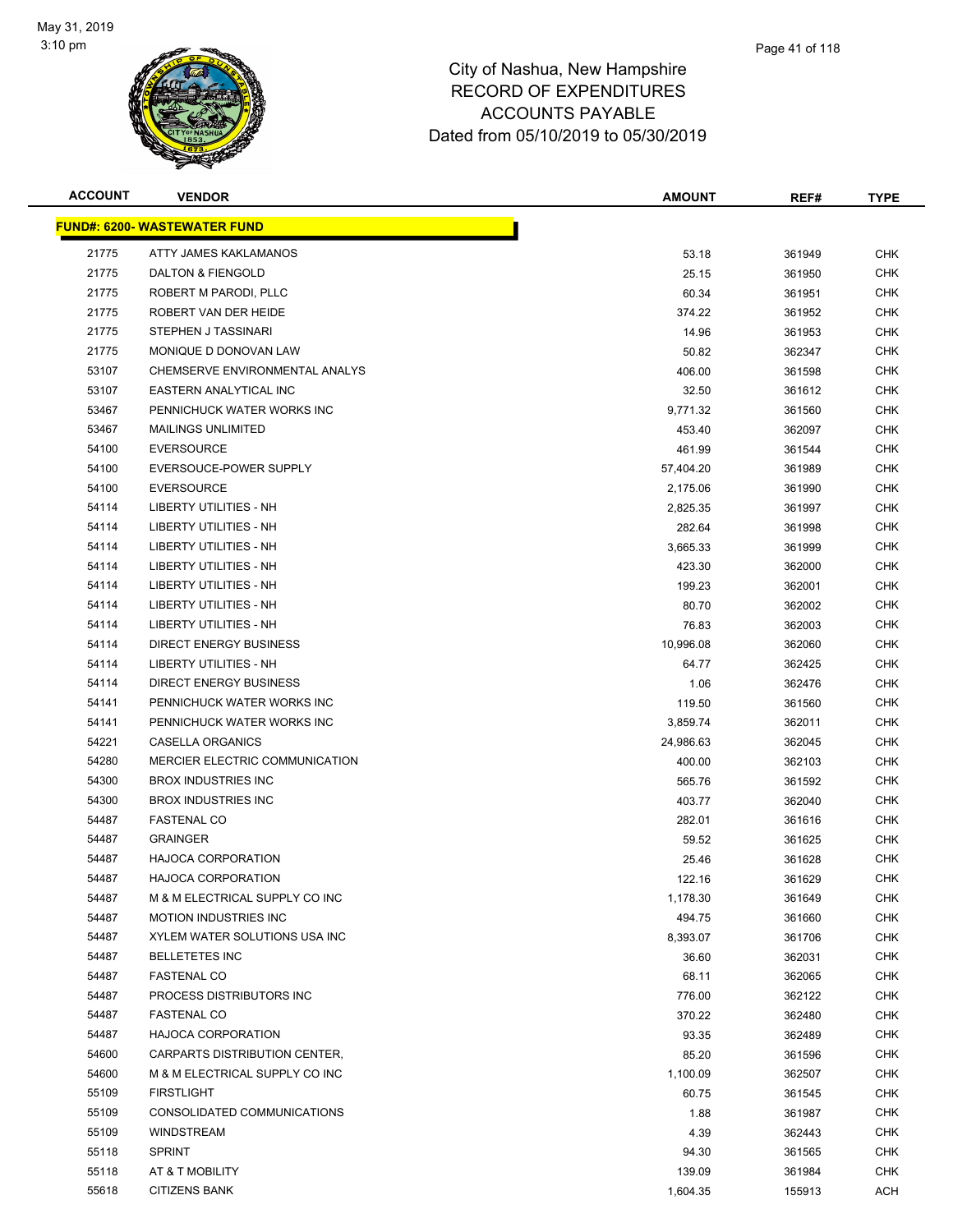

# Page 42 of 118

| <b>ACCOUNT</b> | <b>VENDOR</b>                       | <b>AMOUNT</b> | REF#   | <b>TYPE</b> |
|----------------|-------------------------------------|---------------|--------|-------------|
|                | <b>FUND#: 6200- WASTEWATER FUND</b> |               |        |             |
| 55699          | DTN LLC                             | 3,414.00      | 155967 | <b>ACH</b>  |
| 55699          | <b>BCV SYSTEMS</b>                  | 32,973.00     | 156007 | <b>ACH</b>  |
| 55699          | <b>CERTIFIED LABS</b>               | 366.66        | 361597 | <b>CHK</b>  |
| 55699          | CALLOGIX INC                        | 166.00        | 362462 | <b>CHK</b>  |
| 55699          | FIRST STUDENT INC                   | 385.60        | 362482 | <b>CHK</b>  |
| 55699          | <b>DANIEL TEAGUE</b>                | 1,260.00      | 362539 | <b>CHK</b>  |
| 61100          | WB MASON CO INC                     | 315.30        | 361704 | <b>CHK</b>  |
| 61100          | WB MASON CO INC                     | 24.79         | 362152 | <b>CHK</b>  |
| 61107          | UNIFIRST CORPORATION                | 301.73        | 361699 | <b>CHK</b>  |
| 61107          | UNIFIRST CORPORATION                | 290.79        | 362146 | <b>CHK</b>  |
| 61107          | UNIFIRST CORPORATION                | 295.84        | 362547 | <b>CHK</b>  |
| 61149          | EMD MILLIPORE CORPORATION           | 643.00        | 361614 | <b>CHK</b>  |
| 61149          | <b>TELEDYNE ISCO</b>                | 238.00        | 361691 | <b>CHK</b>  |
| 61149          | <b>VWR INTERNATIONAL</b>            | 395.00        | 362151 | <b>CHK</b>  |
| 61156          | UNIVAR USA INC                      | 3,255.00      | 155919 | <b>ACH</b>  |
| 61156          | UNIVAR USA INC                      | 2,325.00      | 155972 | <b>ACH</b>  |
| 61156          | PVS CHEMICAL SOLUTIONS INC          | 3,915.75      | 156013 | <b>ACH</b>  |
| 61156          | UNIVAR USA INC                      | 3,684.66      | 156017 | <b>ACH</b>  |
| 61156          | POLYDYNE INC                        | 2,713.77      | 362121 | <b>CHK</b>  |
| 61156          | POLYDYNE INC                        | 5,427.54      | 362529 | <b>CHK</b>  |
| 61299          | AMAZON.COM LLC                      | 25.87         | 155966 | <b>ACH</b>  |
| 61299          | <b>GRAINGER</b>                     | 412.56        | 361625 | <b>CHK</b>  |
| 61299          | <b>BELLETETES INC</b>               | 101.25        | 362031 | <b>CHK</b>  |
| 61299          | <b>FASTENAL CO</b>                  | 93.04         | 362065 | <b>CHK</b>  |
| 61299          | <b>MARSHALL SIGNS INC</b>           | 28.00         | 362099 | <b>CHK</b>  |
| 61299          | WB MASON CO INC                     | 213.55        | 362152 | <b>CHK</b>  |
| 61310          | AVSG LP                             | 662.18        | 362453 | <b>CHK</b>  |
| 61428          | <b>ULINE</b>                        | 155.61        | 156016 | <b>ACH</b>  |
| 61428          | <b>IMPERIAL DADE</b>                | (102.70)      | 362086 | <b>CHK</b>  |
| 71000          | <b>CENTRAL NH TRAILERS</b>          | 8,248.00      | 155912 | <b>ACH</b>  |
| 71000          | <b>MOTION INDUSTRIES INC</b>        | 4,047.33      | 362510 | <b>CHK</b>  |
| 71025          | <b>FASTENAL CO</b>                  | (57.42)       | 362065 | <b>CHK</b>  |
| 71025          | M & M ELECTRICAL SUPPLY CO INC      | 125.15        | 362507 | <b>CHK</b>  |
| 71228          | <b>TYLER TECHNOLOGIES INC</b>       | 12,100.00     | 361698 | <b>CHK</b>  |
| 81200          | HORIZON SOLUTIONS LLC               | 1,709.00      | 362081 | <b>CHK</b>  |
| 81200          | WILLIAM P DAVIS EXCAVATION LLC      | 3,693.52      | 362551 | <b>CHK</b>  |
| 81300          | <b>WALDRON ENGINEERING &amp;</b>    | 2,242.29      | 155920 | <b>ACH</b>  |
| 81700          | PARK CONSTRUCTION CORP              | 12,220.29     | 362118 | <b>CHK</b>  |
| 81700          | PARK CONSTRUCTION CORP              | 5,560.00      | 362118 | <b>CHK</b>  |
| 81700          | PARK CONSTRUCTION CORP              | 2,399.70      | 362118 | <b>CHK</b>  |
| 81700          | NEWPORT CONSTRUCTION CORP           | 169,579.50    | 155915 | <b>ACH</b>  |
| 81700          | NORTHEAST EARTH MECHANICS INC       | 25,730.00     | 155971 | <b>ACH</b>  |
| 81700          | CRISP CONTRACTING LLC               | 8,000.00      | 361515 | <b>CHK</b>  |
| 81700          | <b>HAZEN &amp; SAWYER PC</b>        | 55,498.29     | 361633 | <b>CHK</b>  |
| 81700          | METHUEN CONSTRUCTION CO INC         | 81,222.52     | 362104 | <b>CHK</b>  |
|                | TOTAL FUND 6200 - WASTEWATER FUND   | \$591,522.39  |        |             |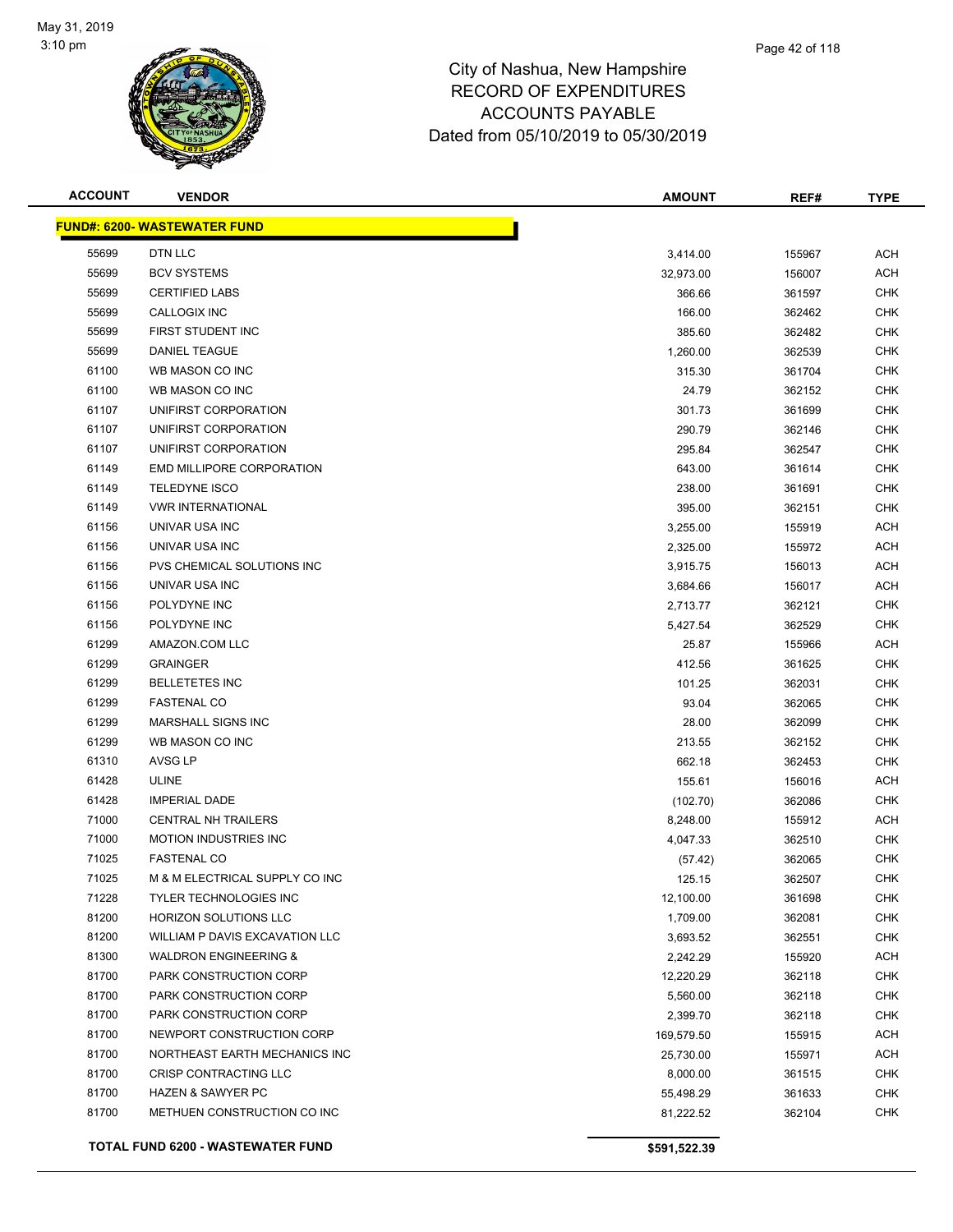

| <b>ACCOUNT</b> | <b>VENDOR</b>                                    | <b>AMOUNT</b> | REF#   | <b>TYPE</b> |
|----------------|--------------------------------------------------|---------------|--------|-------------|
|                | <b>FUND#: 6500- PROPERTY &amp; CASUALTY FUND</b> |               |        |             |
| 54267          | TREASURER STATE OF NH                            | 300.00        | 362014 | <b>CHK</b>  |
| 54267          | TREASURER STATE OF NH                            | 50.00         | 362437 | <b>CHK</b>  |
| 59207          | CENTER FOR DIAGNOSTIC IMAGING                    | 2,935.74      | 361893 | <b>CHK</b>  |
| 59207          | DARTMOUTH HITCHCOCK CLINIC                       | 4,032.88      | 361894 | CHK         |
| 59207          | <b>SCANSTAT TECHNOLOGIES</b>                     | 16.90         | 361896 | <b>CHK</b>  |
| 59207          | APPLE NASHUA LLC                                 | 3,366.40      | 361897 | <b>CHK</b>  |
| 59207          | DARTMOUTH HITCHCOCK CLINIC                       | 1,118.52      | 361899 | <b>CHK</b>  |
| 59207          | DEVINE MILLIMET & BRANCH PA                      | 825.51        | 361900 | <b>CHK</b>  |
| 59207          | ELLIOT HOSPITAL                                  | 558.00        | 361901 | <b>CHK</b>  |
| 59207          | ELLIOT PROFESSIONAL SERVICES                     | 217.00        | 361902 | CHK         |
| 59207          | <b>ENGLANDER CHIROPRATIC</b>                     | 186.00        | 361903 | CHK         |
| 59207          | FOUNDATION MEDICAL PARTNERS                      | 78.00         | 361904 | CHK         |
| 59207          | FOUR SEASONS ORTHOPEDIC CENTER                   | 289.50        | 361905 | <b>CHK</b>  |
| 59207          | <b>HEALTHLIFE PHARMACY SERVICES</b>              | 24.91         | 361907 | <b>CHK</b>  |
| 59207          | HERNER CHIROPRACTIC                              | 165.00        | 361908 | CHK         |
| 59207          | INJURED WORKERS PHARMACY LLC                     | 273.16        | 361910 | <b>CHK</b>  |
| 59207          | <b>INTEGRATED PAIN CARE</b>                      | 232.00        | 361911 | <b>CHK</b>  |
| 59207          | LEWIS PHYSICAL MEDICINE ASSOC                    | 125.00        | 361913 | <b>CHK</b>  |
| 59207          | <b>KEVIN S MORIARTY DC</b>                       | 156.00        | 361916 | <b>CHK</b>  |
| 59207          | MR CONNECT LLC                                   | 394.62        | 361917 | <b>CHK</b>  |
| 59207          | NASHUA RADIOLOGY PA                              | 25.00         | 361918 | <b>CHK</b>  |
| 59207          | NEW ENGLAND BAPTIST MEDICAL                      | 207.00        | 361919 | CHK         |
| 59207          | ORTHOCARE MEDICAL EQUIPMENT LL                   | 120.13        | 361920 | <b>CHK</b>  |
| 59207          | ORTHOPEDIC PHYSICAL THERAPY                      | 760.00        | 361921 | <b>CHK</b>  |
| 59207          | ORTHOPEDIC SURGICAL ASSOCIATES                   | 4,692.00      | 361922 | <b>CHK</b>  |
| 59207          | PAIN SOLUTIONS PLLC                              | 700.00        | 361923 | CHK         |
| 59207          | PERFORMANCE REHAB INC                            | 705.00        | 361924 | <b>CHK</b>  |
| 59207          | DR KENNETH D POLIVY, MDPC                        | 1,095.00      | 361925 | CHK         |
| 59207          | <b>SCOTT RICARD</b>                              | 62.64         | 361926 | <b>CHK</b>  |
| 59207          | SANG-GIL LEE MD                                  | 1,120.00      | 361927 | <b>CHK</b>  |
| 59207          | SO NH REGIONAL MEDICAL CENTER                    | 1,410.49      | 361928 | <b>CHK</b>  |
| 59207          | ST JOSEPH HOSPITAL                               | 1,982.20      | 361929 | <b>CHK</b>  |
| 59207          | STONERIVER PHARMACY SOLUTIONS                    | 288.35        | 361930 | <b>CHK</b>  |
| 59207          | VRS DISABILITY MANAGEMENT                        | 1,327.08      | 361931 | <b>CHK</b>  |
| 59207          | FOUNDATION MEDICAL PARTNERS                      | 236.00        | 362371 | <b>CHK</b>  |
| 59207          | ST JOSEPH HOSPITAL                               | 5,971.90      | 362701 | <b>CHK</b>  |
| 59207          | APPLE NASHUA LLC                                 | 2,841.30      | 362702 | CHK         |
| 59207          | <b>WILLIAM ATKINSON</b>                          | 221.56        | 362703 | <b>CHK</b>  |
| 59207          | <b>BRIGHAM &amp; WOMENS PHYSICIANS</b>           | 45.00         | 362704 | CHK         |
| 59207          | CONCORD ORTHOPEDICS PA                           | 148.00        | 362705 | <b>CHK</b>  |
| 59207          | <b>CONVENIENTMD LLC</b>                          | 143.34        | 362706 | <b>CHK</b>  |
| 59207          | FLEISCHER SPINE PLLC                             | 2,234.13      | 362708 | CHK         |
| 59207          | FOUNDATION MEDICAL PARTNERS                      | 380.00        | 362709 | <b>CHK</b>  |
| 59207          | FOUR SEASONS ORTHOPEDIC CENTER                   | 2,253.75      | 362710 | CHK         |
| 59207          | HERNER CHIROPRACTIC                              | 165.00        | 362711 | CHK         |
| 59207          | INJURED WORKERS PHARMACY LLC                     | 178.04        | 362712 | CHK         |
| 59207          | <b>JAMES FOLEY</b>                               | 58.00         | 362713 | CHK         |
| 59207          | KING MEDICAL ASSOCIATES                          | 280.00        | 362714 | CHK         |
| 59207          | <b>KEVIN S MORIARTY DC</b>                       | 401.00        | 362716 | <b>CHK</b>  |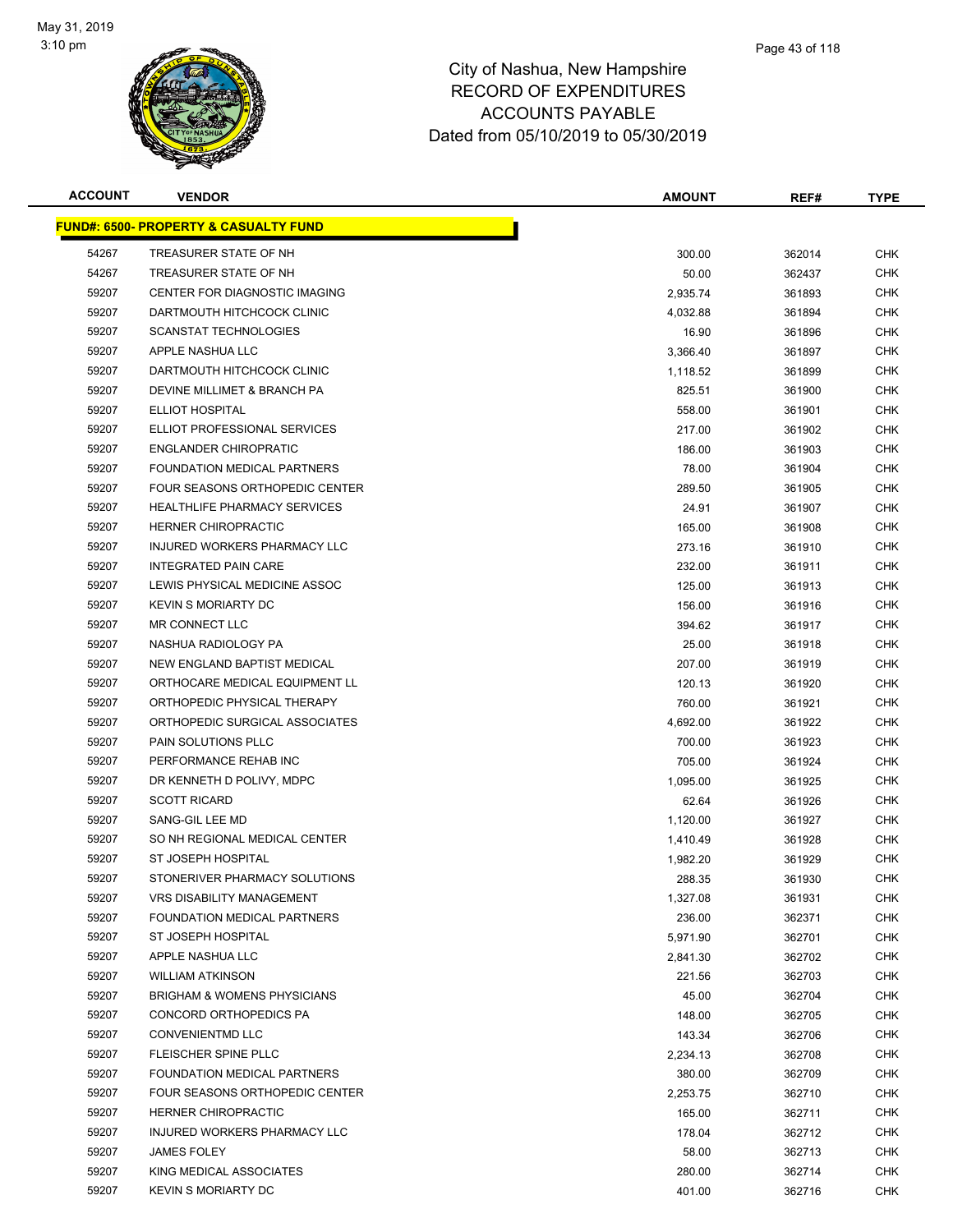

| <b>ACCOUNT</b> | <b>VENDOR</b>                                         | <b>AMOUNT</b> | REF#   | <b>TYPE</b> |
|----------------|-------------------------------------------------------|---------------|--------|-------------|
|                | <b>FUND#: 6500- PROPERTY &amp; CASUALTY FUND</b>      |               |        |             |
| 59207          | OCCUPATIONAL HEALTH CTRS SOUTH                        | 284.00        | 362717 | <b>CHK</b>  |
| 59207          | ORTHOPEDIC PHYSICAL THERAPY                           | 380.00        | 362718 | <b>CHK</b>  |
| 59207          | PERFORMANCE REHAB INC                                 | 805.00        | 362719 | <b>CHK</b>  |
| 59207          | SO NH REGIONAL MEDICAL CENTER                         | 1,280.24      | 362720 | <b>CHK</b>  |
| 59207          | ST JOSEPH BUSINESS & HEALTH                           | 308.00        | 362721 | <b>CHK</b>  |
| 59207          | ST JOSEPH HOSPITAL                                    | 1.263.20      | 362722 | <b>CHK</b>  |
| 59225          | <b>CULLENCOLLIMORE PLLC</b>                           | 52.50         | 361898 | <b>CHK</b>  |
| 59250          | UNION METAL INDUSTRIES CORP                           | 3,975.00      | 155978 | <b>ACH</b>  |
| 59250          | DEMPRO CONSTRUCTION LLC                               | 5,800.00      | 361895 | <b>CHK</b>  |
| 59250          | MARVELL PLATE GLASS INC                               | 278.61        | 361914 | <b>CHK</b>  |
| 59250          | <b>MARVELL PLATE GLASS INC</b>                        | 189.50        | 362373 | <b>CHK</b>  |
| 59250          | <b>RC WELDING LLC</b>                                 | 15,350.00     | 362374 | <b>CHK</b>  |
| 59275          | <b>EVERSOURCE</b>                                     | 2,381.06      | 361892 | <b>CHK</b>  |
| 59275          | <b>GILLIG LLC</b>                                     | 5,332.22      | 361906 | <b>CHK</b>  |
| 59275          | <b>ILLG AUTOMOTIVE CORP</b>                           | 3,609.19      | 361909 | <b>CHK</b>  |
| 59275          | <b>CHAPIN JOHNSON</b>                                 | 4,050.00      | 361912 | <b>CHK</b>  |
| 59275          | METROPOLITAN APPRAISAL                                | 355.00        | 361915 | <b>CHK</b>  |
| 59275          | ST LAURENT COLLISION CENTER                           | 1,890.41      | 362370 | <b>CHK</b>  |
| 59275          | <b>GILLIG LLC</b>                                     | 122.89        | 362372 | <b>CHK</b>  |
| 59275          | <b>1ST PRIORITY TOWING &amp; RECOVERY</b>             | 1,257.50      | 362376 | <b>CHK</b>  |
| 59275          | <b>MATTHEW CAGGIULA</b>                               | 3,795.00      | 362378 | <b>CHK</b>  |
| 59275          | <b>EVERSOURCE</b>                                     | 124.20        | 362699 | <b>CHK</b>  |
| 59275          | <b>ALMA CIRASO</b>                                    | 1,239.47      | 362700 | <b>CHK</b>  |
| 59275          | <b>CUSTOM COACH</b>                                   | 2,334.58      | 362707 | <b>CHK</b>  |
| 59275          | <b>METROPOLITAN APPRAISAL</b>                         | 95.00         | 362715 | <b>CHK</b>  |
| 61100          | <b>JENNIFER DESHAIES</b>                              | 76.00         | 361960 | <b>CHK</b>  |
| 68360          | JOHNSONS ELECTRIC INC                                 | 2,795.00      | 361645 | <b>CHK</b>  |
|                | <b>TOTAL FUND 6500 - PROPERTY &amp; CASUALTY FUND</b> | \$104,820.62  |        |             |

|       | <u> FUND#: 6600- BENEFITS SELF INSURANCE FUND</u> |            |        |
|-------|---------------------------------------------------|------------|--------|
| 21500 | <b>ITT HARTFORD</b>                               | 37,773.19  | 155983 |
| 21503 | <b>ITT HARTFORD</b>                               | 8,805.36   | 155983 |
| 21504 | <b>ITT HARTFORD</b>                               | 2,806.38   | 155983 |
| 21520 | COLONIAL LIFE AND ACCIDENT INS                    | 1,252.55   | 155892 |
| 21520 | COLONIAL LIFE AND ACCIDENT INS                    | 2,105.75   | 155934 |
| 21520 | COLONIAL LIFE AND ACCIDENT INS                    | 1,241.59   | 155988 |
| 21553 | ANTHEM BLUE CROSS /BLUE SHIELD                    | 460,999.27 | 155925 |
| 21585 | <b>VISION SERVICE PLAN NH</b>                     | 21,570.94  | 362149 |
| 21990 | <b>DENNIS DANIELS</b>                             | 7.38       | 361603 |
| 52809 | <b>GLAXOSMITHKLINE PHARMACEUTICAL</b>             | 4,215.00   | 362072 |
| 53452 | <b>CAREER CONNECTIONS</b>                         | 300.80     | 362043 |
| 53999 | <b>BENEFIT STRATEGIES (ADMIN)</b>                 | 4,017.15   | 155883 |
| 59500 | ANTHEM BCBS OF NE                                 | 66,312.18  | 155887 |
| 59500 | <b>HEALTH PLANS INC</b>                           | 11,264.00  | 155968 |
| 59507 | ANTHEM BCBS OF NE                                 | 117,022.75 | 155887 |
| 59507 | ANTHEM BCBS OF NE                                 | 192,339.08 | 155927 |
| 59507 | ANTHEM BCBS OF NE                                 | 175,316.03 | 155982 |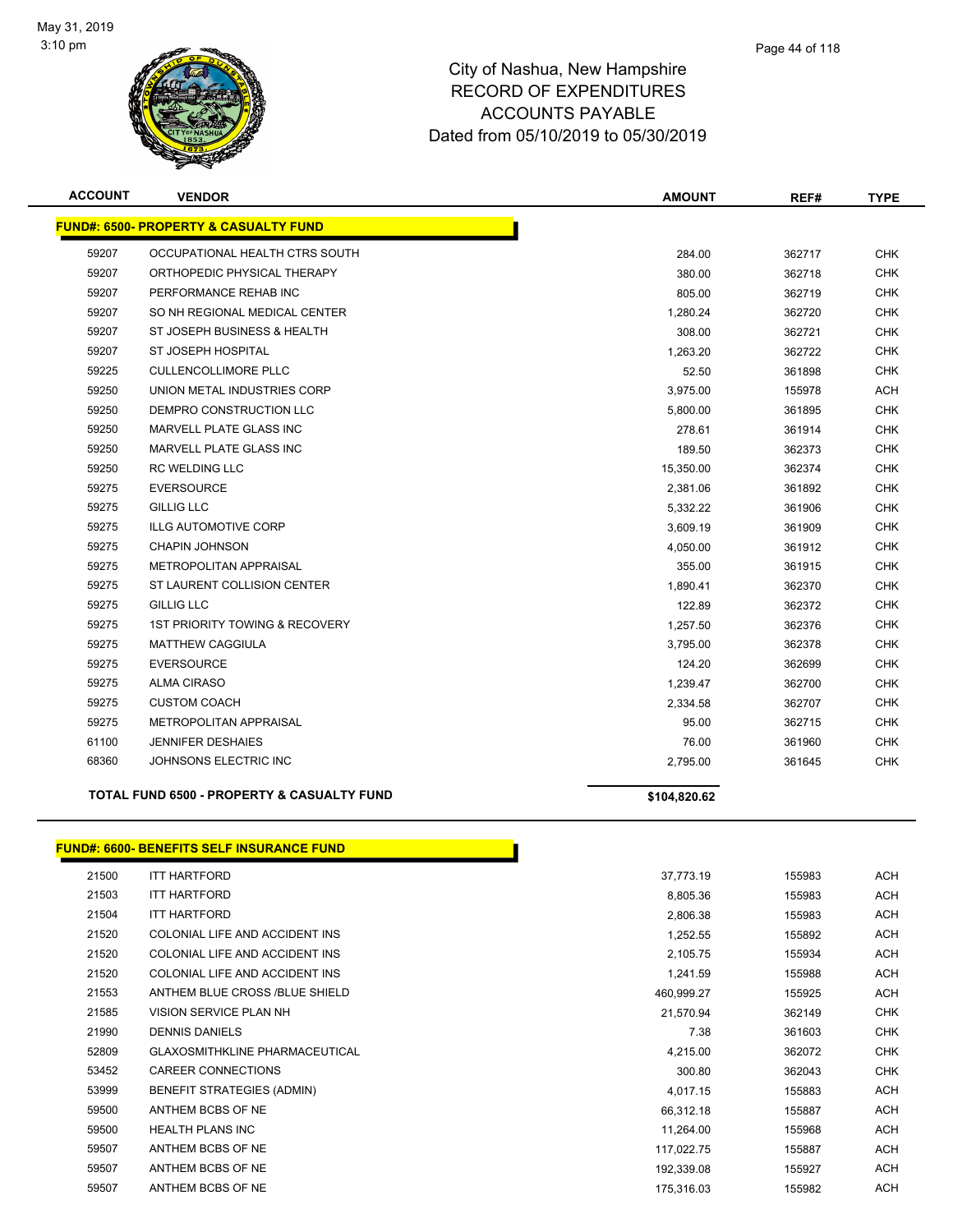

| <b>ACCOUNT</b> | <b>VENDOR</b>                                      | <b>AMOUNT</b>      | REF#             | <b>TYPE</b>       |
|----------------|----------------------------------------------------|--------------------|------------------|-------------------|
|                | <b>FUND#: 6600- BENEFITS SELF INSURANCE FUND</b>   |                    |                  |                   |
| 59507          | ANTHEM BCBS OF NE                                  | 452,632.36         | 155887           | <b>ACH</b>        |
| 59507          | ANTHEM BCBS OF NE                                  | 472,354.67         | 155927           | <b>ACH</b>        |
| 59507          | ANTHEM BCBS OF NE                                  | 751,605.78         | 155982           | <b>ACH</b>        |
| 59507          | ANTHEM BCBS OF NE                                  | 40,052.65          | 155887           | <b>ACH</b>        |
| 59507          | ANTHEM BCBS OF NE                                  | 45, 177. 45        | 155927           | <b>ACH</b>        |
| 59507          | ANTHEM BCBS OF NE                                  | 30,763.36          | 155982           | <b>ACH</b>        |
| 59507          | <b>HEALTH PLANS INC</b>                            | 95,159.92          | 155884           | <b>ACH</b>        |
| 59507          | <b>HEALTH PLANS INC</b>                            | 44, 141. 55        | 155923           | <b>ACH</b>        |
| 59507          | <b>HEALTH PLANS INC</b>                            | 128,603.77         | 155980           | <b>ACH</b>        |
| 59525          | NORTHEAST DELTA DENTAL                             | 66,089.23          | 155888           | <b>ACH</b>        |
| 59525          | NORTHEAST DELTA DENTAL                             | 70,056.92          | 155929           | <b>ACH</b>        |
| 59525          | NORTHEAST DELTA DENTAL                             | 72,376.40          | 155984           | <b>ACH</b>        |
|                | TOTAL FUND 6600 - BENEFITS SELF INSURANCE FUND     | \$3,376,363.46     |                  |                   |
|                | <b>FUND#: 7050- HOLMAN STADIUM IMPROVEMNTS ETF</b> |                    |                  |                   |
| 54280          | GATE CITY FENCE CO INC                             | 4,990.00           | 361621           | <b>CHK</b>        |
| 54280          | HAJOCA CORPORATION                                 | 107.49             | 361627           | <b>CHK</b>        |
| 54280          | JOHNSON CONTROLS FIRE                              | 600.00             | 361992           | <b>CHK</b>        |
| 54280          | GATE CITY FENCE CO INC                             | 1,305.00           | 362069           | <b>CHK</b>        |
| 54280          | SITEONE LANDSCAPE SUPPLY LLC                       | 1,511.20           | 362536           | <b>CHK</b>        |
| 61299          | UNITED SITE SERVICES NORTHEAST                     | 109.94             | 361700           | <b>CHK</b>        |
|                | TOTAL FUND 7050 - HOLMAN STADIUM IMPROVEMNTS ETF   | \$8,623.63         |                  |                   |
|                | FUND#: 7052- MINE FALLS PARK ETF                   |                    |                  |                   |
| 54280          | CAROLINA EASTERN VAIL INC                          | 4,248.61           | 361595           | <b>CHK</b>        |
| 54280          | PENNICHUCK WATER WORKS INC                         | 135.88             | 362011           | <b>CHK</b>        |
| 71000          | FOLD-A-GOAL                                        | 4,311.00           | 362483           | <b>CHK</b>        |
|                | <b>TOTAL FUND 7052 - MINE FALLS PARK ETF</b>       |                    |                  |                   |
|                |                                                    | \$8,695.49         |                  |                   |
|                | <b>FUND#: 7504- ETF CONTRIB EDGEWOOD-DEED FUND</b> |                    |                  |                   |
| 45121          | <b>ANTONIO G RIZZO</b>                             | 100.00             | 362127           | CHK               |
|                | TOTAL FUND 7504 - ETF CONTRIB EDGEWOOD-DEED FUND   | \$100.00           |                  |                   |
|                | <b>FUND#: 7506- ETF CONTRIB-WOODLAWN CEMETERY</b>  |                    |                  |                   |
|                |                                                    |                    |                  |                   |
| 54280<br>61299 | THE KMB GROUP<br><b>HARDY DORIC INC</b>            | 2,593.50<br>585.00 | 362402           | CHK<br><b>CHK</b> |
| 61299          | HARDY DORIC INC                                    | 585.00             | 361631<br>362077 | <b>CHK</b>        |
|                |                                                    |                    |                  |                   |
|                | TOTAL FUND 7506 - ETF CONTRIB-WOODLAWN CEMETERY    | \$3,763.50         |                  |                   |
|                |                                                    |                    |                  |                   |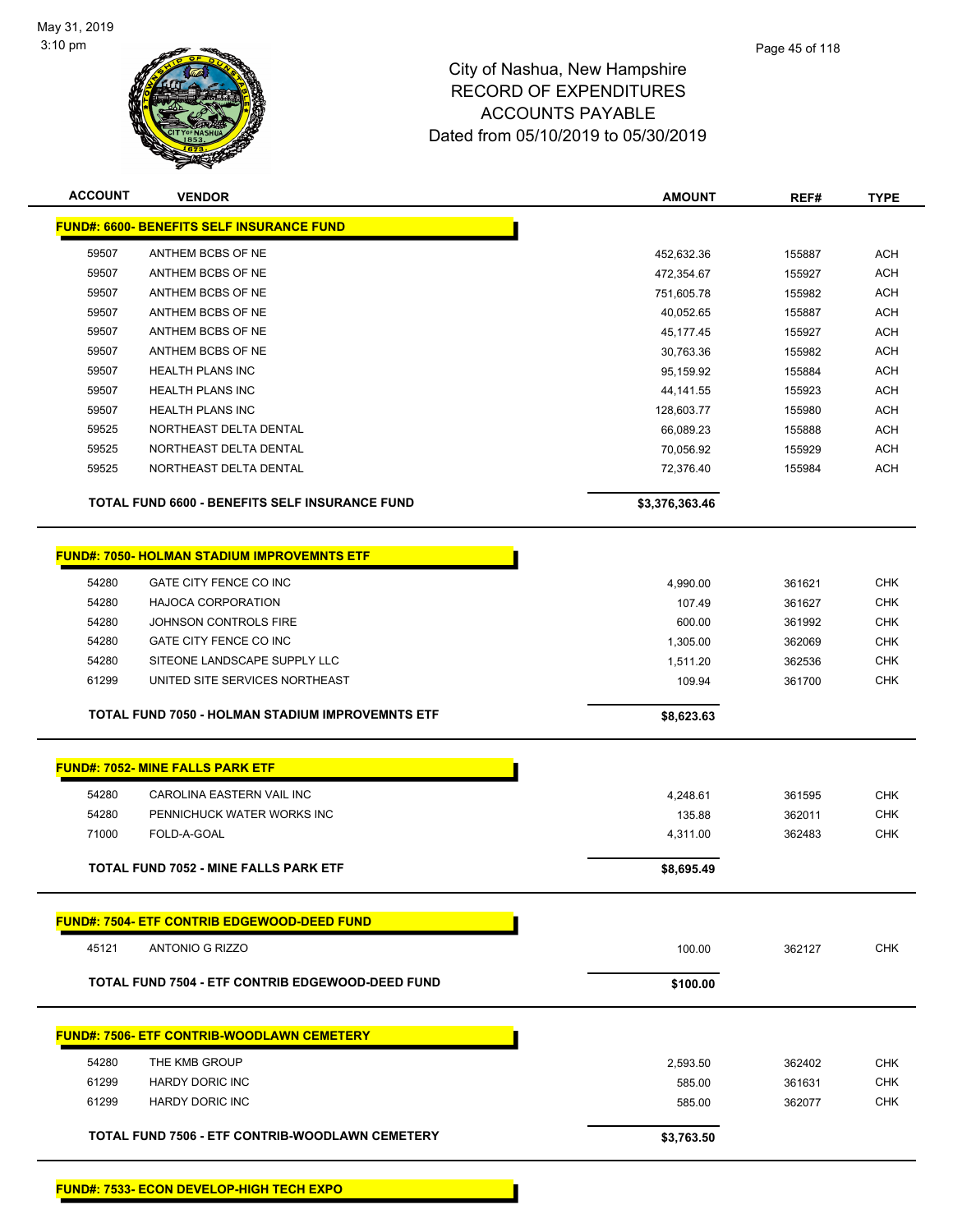

| <b>ACCOUNT</b> | <b>VENDOR</b>                                         | <b>AMOUNT</b> | REF#   | <b>TYPE</b>              |
|----------------|-------------------------------------------------------|---------------|--------|--------------------------|
|                | FUND#: 7533- ECON DEVELOP-HIGH TECH EXPO              |               |        |                          |
|                |                                                       |               |        |                          |
| 55699          | TIM CUMMINGS                                          | 354.13        | 361516 | <b>CHK</b>               |
|                | TOTAL FUND 7533 - ECON DEVELOP-HIGH TECH EXPO         | \$354.13      |        |                          |
|                |                                                       |               |        |                          |
|                |                                                       |               |        |                          |
|                | <b>FUND#: 7546- LIB-VIRGINIA CARR BLOOMFIELD</b>      |               |        |                          |
| 55699          | <b>BIGRAPHICS INC</b>                                 | 738.50        | 362034 | <b>CHK</b>               |
|                | <b>TOTAL FUND 7546 - LIB-VIRGINIA CARR BLOOMFIELD</b> | \$738.50      |        |                          |
|                |                                                       |               |        |                          |
|                | <b>FUND#: 7551- P&amp;R-SUMMERFUN</b>                 |               |        |                          |
|                |                                                       |               |        |                          |
| 68322<br>68322 | AMAZON.COM LLC<br><b>ALPHAGRAPHICS</b>                | 431.08        | 155966 | <b>ACH</b><br><b>CHK</b> |
|                |                                                       | 737.83        | 362024 |                          |
|                | TOTAL FUND 7551 - P&R-SUMMERFUN                       | \$1,168.91    |        |                          |
|                |                                                       |               |        |                          |
|                | <b>FUND#: 7565- SCHOOL RELATED PROGRAMS-ETF</b>       |               |        |                          |
| 53628          | <b>GROW NASHUA</b>                                    | 377.57        | 362610 | <b>CHK</b>               |
| 53628          | <b>ANDREW L MORIN</b>                                 | 377.57        | 362641 | <b>CHK</b>               |
| 61135          | <b>GROW NASHUA</b>                                    | 742.66        | 362610 | <b>CHK</b>               |
| 71221          | APPLE INC                                             | 299.00        | 362174 | <b>CHK</b>               |
| 71999          | SCHOOL OUTFITTERS, LLC                                | 4,347.30      | 361865 | <b>CHK</b>               |
| 71999          | HOME DEPOT CREDIT SERVICE                             | (1,528.00)    | 362249 | <b>CHK</b>               |
| 71999          | SCHOOL OUTFITTERS, LLC                                | 561.97        | 362312 | <b>CHK</b>               |
|                | TOTAL FUND 7565 - SCHOOL RELATED PROGRAMS-ETF         | \$5,178.07    |        |                          |
|                |                                                       |               |        |                          |
|                | <b>FUND#: 7575- ROTARY COMMON-ART WALL P/M</b>        |               |        |                          |
| 61299          | A W EMBOSS LLC                                        | 60.00         | 361572 | <b>CHK</b>               |
| 61299          | YVONNE DUNETZ                                         | 108.46        | 362153 | <b>CHK</b>               |
|                | TOTAL FUND 7575 - ROTARY COMMON-ART WALL P/M          | \$168.46      |        |                          |
|                |                                                       |               |        |                          |
|                | <b>FUND#: 8007- EDGEWOOD CEMETERY PERP-CARE</b>       |               |        |                          |
| 44338          | <b>ANTONIO G RIZZO</b>                                | 500.00        | 362127 | <b>CHK</b>               |
|                |                                                       |               |        |                          |
|                | TOTAL FUND 8007 - EDGEWOOD CEMETERY PERP-CARE         | \$500.00      |        |                          |
|                |                                                       |               |        |                          |
|                | <b>FUND#: 8063- LIBRARY-HENRY STEARNS FUND</b>        |               |        |                          |
| 61807          | AMAZON.COM LLC                                        | 734.51        | 155966 | <b>ACH</b>               |
| 61807          | AMAZON.COM LLC                                        | (27.96)       | 156006 | <b>ACH</b>               |
| 61807          | <b>BAKER &amp; TAYLOR</b>                             | 390.26        | 361584 | <b>CHK</b>               |
| 61807          | <b>BAKER &amp; TAYLOR</b>                             | 1,492.07      | 362030 | <b>CHK</b>               |
| 61807          | <b>BAKER &amp; TAYLOR</b>                             | 151.16        | 362454 | <b>CHK</b>               |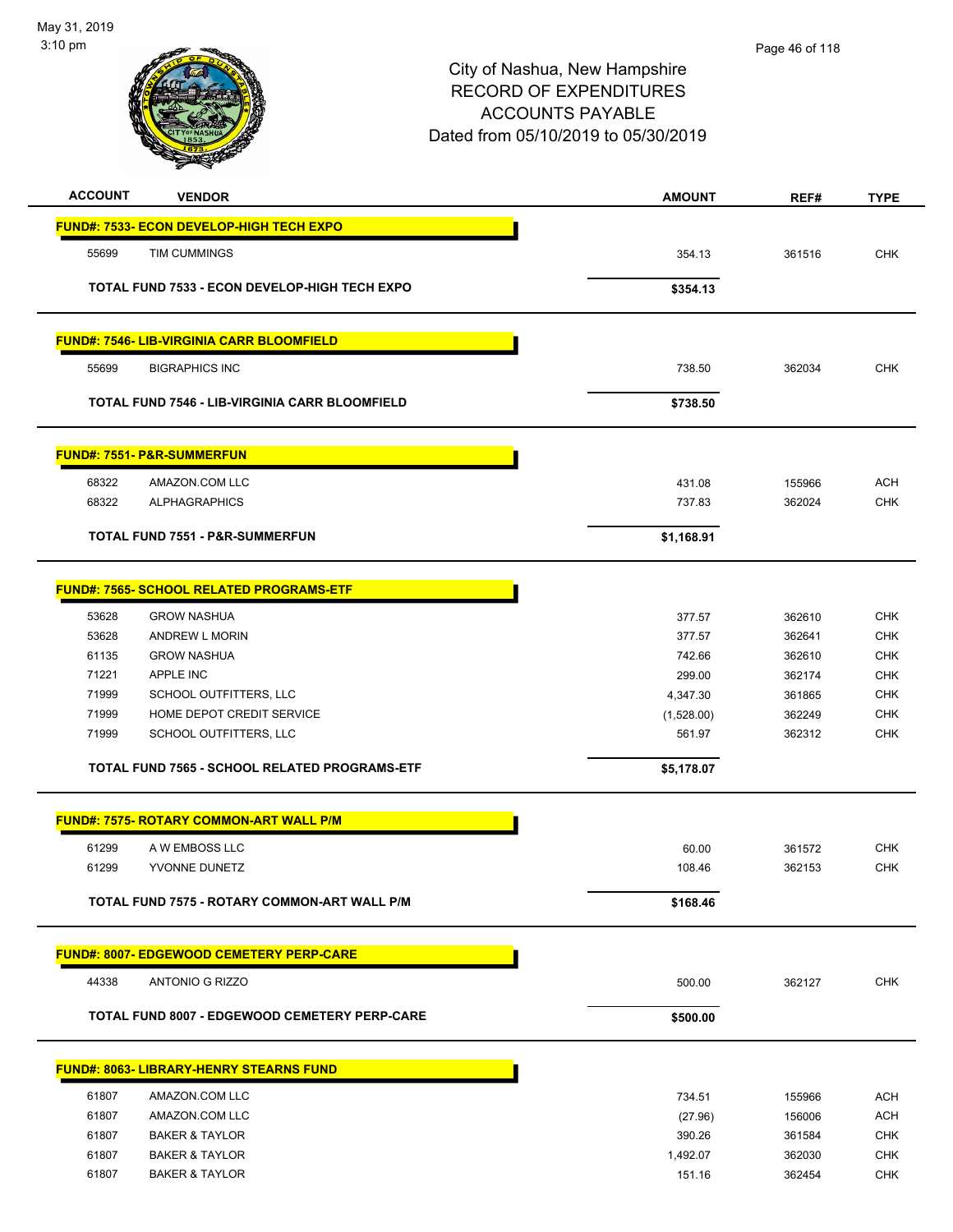| $\,$<br>-                                            |               |        |             |
|------------------------------------------------------|---------------|--------|-------------|
| <b>ACCOUNT</b><br><b>VENDOR</b>                      | <b>AMOUNT</b> | REF#   | <b>TYPE</b> |
| <b>TOTAL FUND 8063 - LIBRARY-HENRY STEARNS FUND</b>  | \$2,740.04    |        |             |
| <b>FUND#: 8400- AGENCY-DEVELOPER ESCROWS</b>         |               |        |             |
| 21730<br>ALLEN J MELLO SR                            | 6,029.00      | 362404 | <b>CHK</b>  |
| <b>TOTAL FUND 8400 - AGENCY-DEVELOPER ESCROWS</b>    | \$6,029.00    |        |             |
| <b>FUND#: 8638- NTC BAKESHOP ED SCHOLARSHIP</b>      |               |        |             |
| 68370<br><b>GRACE ANGULAS</b>                        | 2,000.00      | 361932 | <b>CHK</b>  |
| <b>TOTAL FUND 8638 - NTC BAKESHOP ED SCHOLARSHIP</b> | \$2,000.00    |        |             |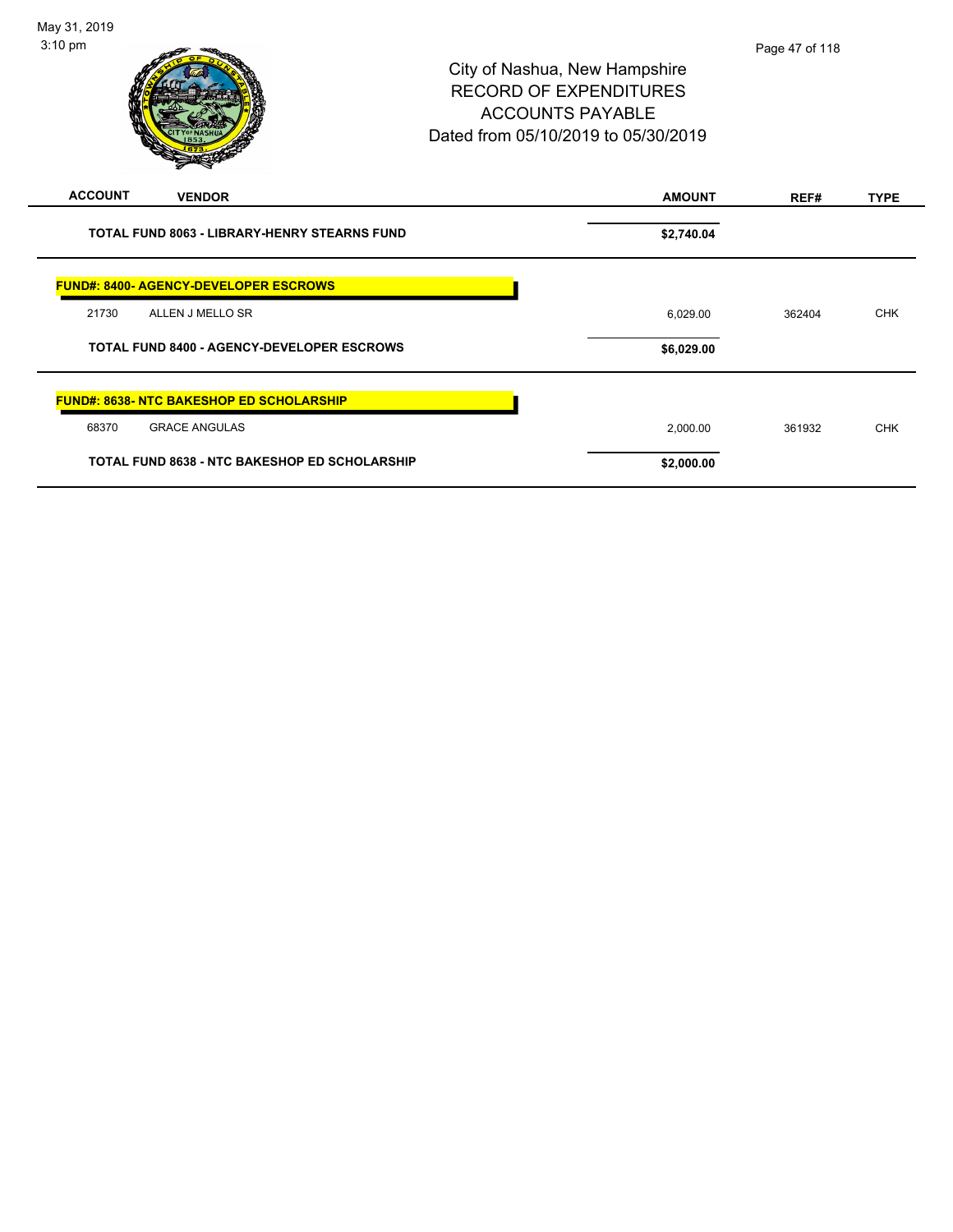

| <b>ACCOUNT</b> | <b>VENDOR</b> |                                        | <b>AMOUNT</b><br>REF# | <b>TYPE</b> |
|----------------|---------------|----------------------------------------|-----------------------|-------------|
|                |               | <b>EXPENDITURE SUMMARY BY FUND</b>     | <b>AMOUNT</b>         |             |
|                | 1000          | <b>GENERAL FUND</b>                    | 4,614,516.44          |             |
|                | 1001          | <b>GF-CAPITAL IMPROVEMENTS</b>         | 6,800.07              |             |
|                | 1010          | <b>GF-PRIOR YEAR ENC &amp; ESCROWS</b> | 110,178.62            |             |
|                | 2100          | <b>FOOD SERVICES FUND</b>              | 122,133.98            |             |
|                | 2201          | DRIVERS EDUCATION FUND                 | 239.84                |             |
|                | 2207          | ADULT ED/CONTINUING ED                 | 899.94                |             |
|                | 2212          | ATHLETICS REVENUE FUND                 | 10.99                 |             |
|                | 2222          | AFTER SCHOOL PROGRAM                   | 5,016.26              |             |
|                | 2247          | <b>CULINARY ARTS</b>                   | 274.13                |             |
|                | 2501          | PUBLIC HEALTH CLIENT FEES FUND         | 120.00                |             |
|                | 2503          | <b>PARKS &amp; REC PROGRAMS FUND</b>   | 8,260.12              |             |
|                | 2505          | PEG ACCESS CHANNELS FUND               | 1,941.68              |             |
|                | 2506          | HUNT BLDG FACILITY RENTAL FUND         | 2,580.74              |             |
|                | 2507          | FIRE TRAINING FACILITY RENTAL          | 88.97                 |             |
|                | 2511          | 201 MAIN STREET RENTAL FUND            | 2,241.45              |             |
|                | 3050          | POLICE GRANTS FUND                     | 125.00                |             |
|                | 3068          | COMMUNITY SERVICES GRANTS FUND         | 40,397.93             |             |
|                | 3070          | <b>COMMUNITY HEALTH GRANTS FUND</b>    | 3,194.39              |             |
|                | 3080          | COMMUNITY DEVELOPMENT GRANTS           | 10,312.02             |             |
|                | 3090          | URBAN PROGRAM GRANTS FUND              | 91,060.25             |             |
|                | 3120          | TRANSIT GRANTS FUND                    | 228,188.99            |             |
|                | 3800          | SCHOOL GRANTS FUND                     | 155,923.74            |             |
|                | 3810          | FOOD SERVICE GRANTS FUND               | 10,626.23             |             |
|                | 4005          | TRAFFIC VIOLATIONS FUND                | 3,046.67              |             |
|                | 4025          | DOJ DRUG FORFEITURE FUND               | 9,700.70              |             |
|                | 4053          | FIRE REGIONAL HAZMAT FUND              | 11,253.02             |             |
|                | 4080          | NASHUA CONSERVATION FUND               | 3,500.00              |             |
|                | 4090          | LIB-LOST/DAMAGED BOOK FINES            | 2,632.73              |             |
|                | 5000          | CAP PROJECTS-GEN GOVT BLDGS            | 4,302.07              |             |
|                | 5010          | CAP PROJECTS-INFO TECHNOLOGY           | 10,800.00             |             |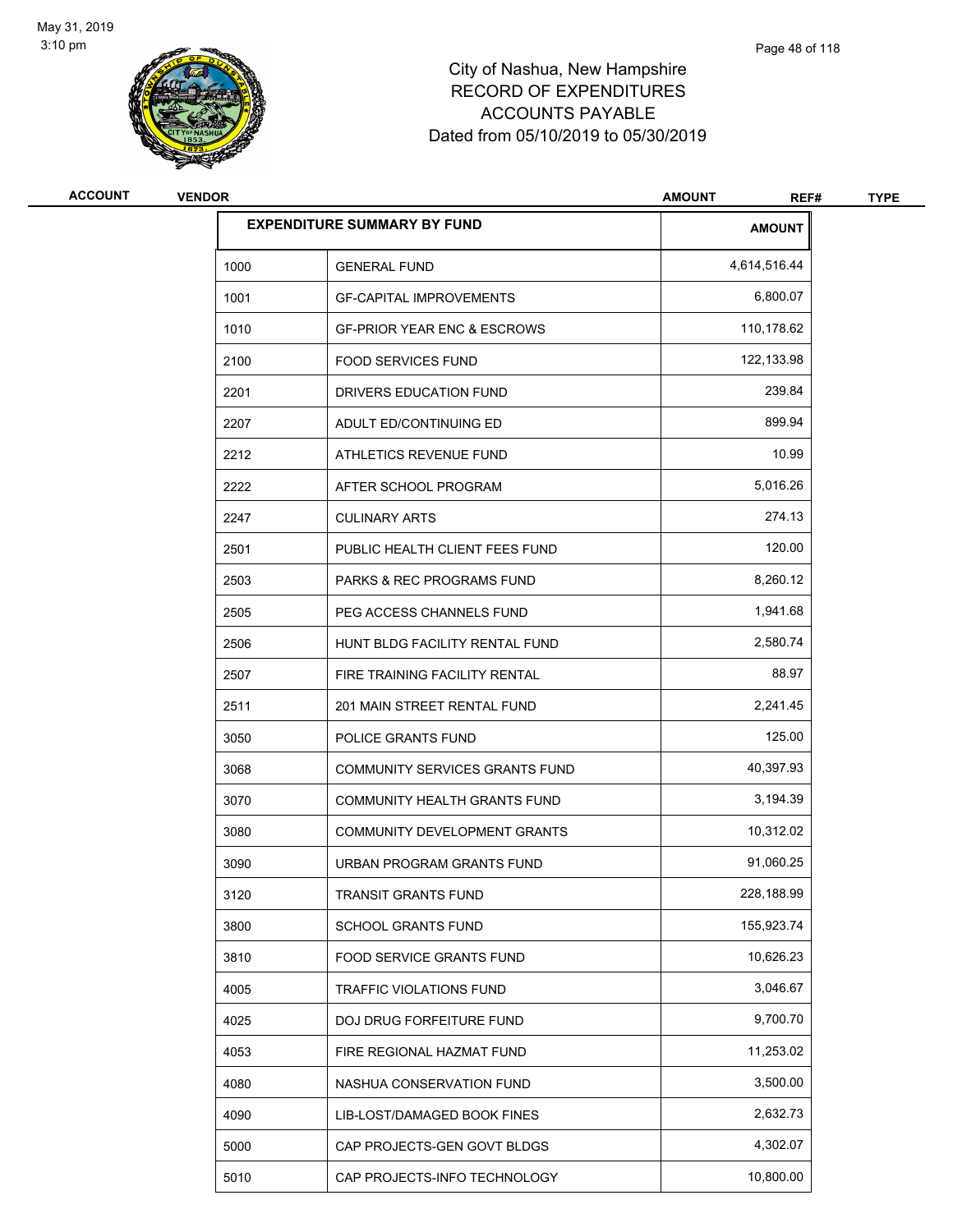

| <b>VENDOR</b> |                                       | <b>AMOUNT</b><br>REF# |
|---------------|---------------------------------------|-----------------------|
|               |                                       | <b>AMOUNT</b>         |
| 5050          | CAP PROJECTS-COMMUNICATIONS           | 4,868.28              |
| 5100          | CAP PROJECTS-ECONOMIC DEV             | 244,474.94            |
| 5700          | CAP PROJECTS-BROAD ST PARKWAY         | 1,716.25              |
| 6000          | SOLID WASTE FUND                      | 203,007.75            |
| 6200          | <b>WASTEWATER FUND</b>                | 591,522.39            |
| 6500          | PROPERTY & CASUALTY FUND              | 104,820.62            |
| 6600          | BENEFITS SELF INSURANCE FUND          | 3,376,363.46          |
| 7050          | <b>HOLMAN STADIUM IMPROVEMNTS ETF</b> | 8,623.63              |
| 7052          | MINE FALLS PARK ETF                   | 8,695.49              |
| 7504          | ETF CONTRIB EDGEWOOD-DEED FUND        | 100.00                |
| 7506          | ETF CONTRIB-WOODLAWN CEMETERY         | 3,763.50              |
| 7533          | ECON DEVELOP-HIGH TECH EXPO           | 354.13                |
| 7546          | LIB-VIRGINIA CARR BLOOMFIELD          | 738.50                |
| 7551          | P&R-SUMMERFUN                         | 1,168.91              |
| 7565          | SCHOOL RELATED PROGRAMS-ETF           | 5,178.07              |
| 7575          | ROTARY COMMON-ART WALL P/M            | 168.46                |
| 8007          | EDGEWOOD CEMETERY PERP-CARE           | 500.00                |
| 8063          | LIBRARY-HENRY STEARNS FUND            | 2,740.04              |
| 8400          | AGENCY-DEVELOPER ESCROWS              | 6,029.00              |
| 8638          | NTC BAKESHOP ED SCHOLARSHIP           | 2,000.00              |
| <b>TOTAL:</b> |                                       | 10,027,200.39         |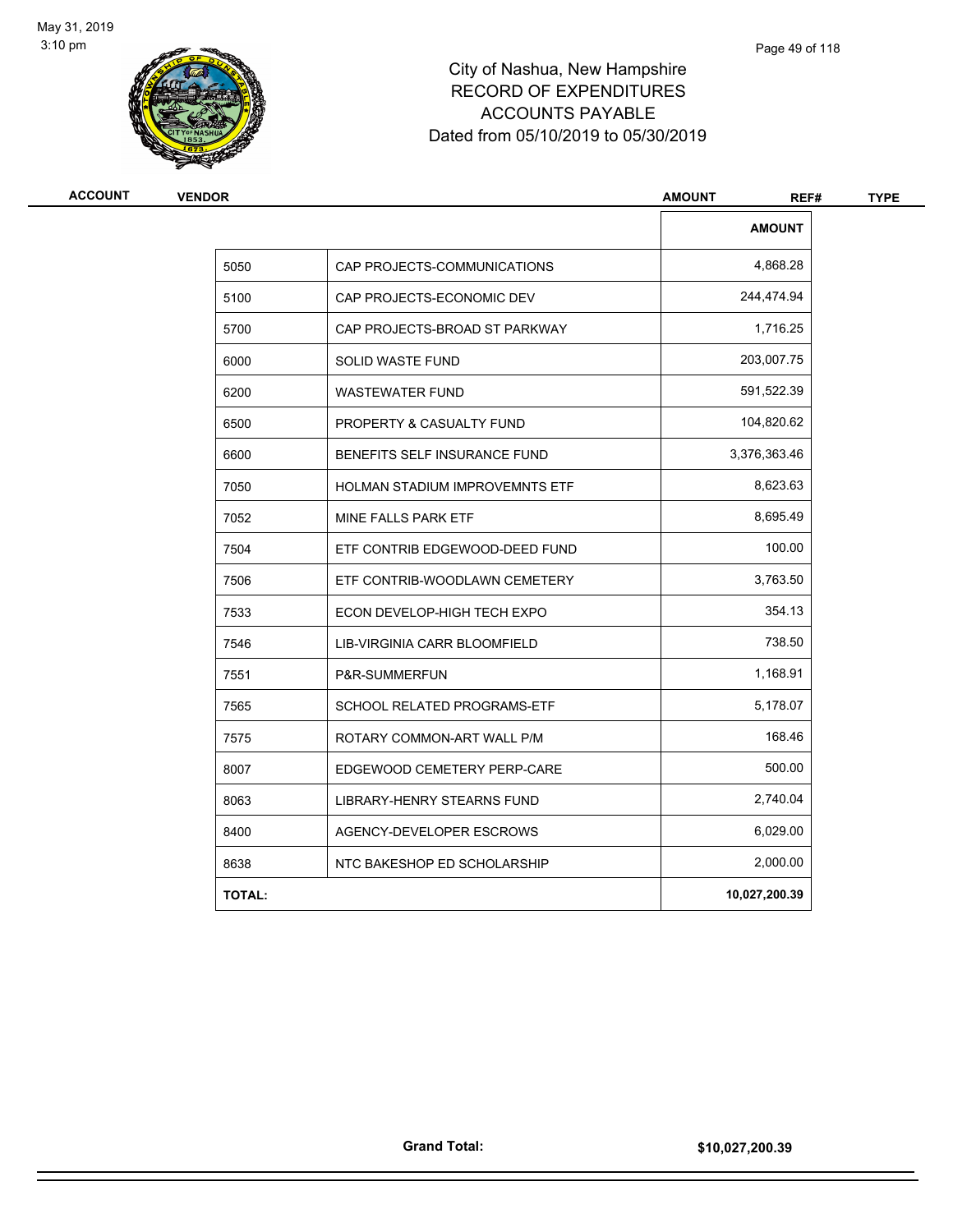

| <b>SANGRA</b> | <b>PAY DATE</b>                   | <b>ACCOUNT</b>                       | <b>DESCRIPTION</b>                       | <b>AMOUNT</b> |
|---------------|-----------------------------------|--------------------------------------|------------------------------------------|---------------|
|               | <b>FUND#: 1000 - GENERAL FUND</b> |                                      |                                          |               |
| 101           | <b>MAYOR</b>                      |                                      |                                          |               |
|               | 5/16/19                           | 51100                                | ADMINISTRATIVE ASSISTANT II              | 668.00        |
|               | 5/23/19                           | 51100                                | ADMINISTRATIVE ASSISTANT II              | 668.00        |
|               | 5/30/19                           | 51100                                | ADMINISTRATIVE ASSISTANT II              | 668.00        |
|               | 5/16/19                           | 51100                                | COMMUNICATIONS & SPECIAL PRJ COORDINATOR | 837.70        |
|               | 5/23/19                           | 51100                                | COMMUNICATIONS & SPECIAL PRJ COORDINATOR | 837.70        |
|               | 5/30/19                           | 51100                                | COMMUNICATIONS & SPECIAL PRJ COORDINATOR | 837.70        |
|               | 5/16/19                           | 51100                                | CONSTITUENT SERVICES COORDINATOR         | 837.70        |
|               | 5/23/19                           | 51100                                | CONSTITUENT SERVICES COORDINATOR         | 837.70        |
|               | 5/30/19                           | 51100                                | CONSTITUENT SERVICES COORDINATOR         | 837.70        |
|               | 5/16/19                           | 51300                                | <b>OVERTIME</b>                          | 12.53         |
|               | 5/16/19                           | 51500                                | <b>MAYOR</b>                             | 2,252.50      |
|               | 5/23/19                           | 51500                                | <b>MAYOR</b>                             | 2,252.50      |
|               | 5/30/19                           | 51500                                | MAYOR                                    | 2,252.50      |
|               | 5/30/19                           | 55118                                | TELEPHONE-CELLULAR                       | 50.00         |
|               | <b>TOTAL 101 - MAYOR</b>          |                                      |                                          | \$13,850.23   |
| 102           | <b>BOARD OF ALDERMEN</b>          |                                      |                                          |               |
|               | 5/16/19                           | 51100                                | LEGISLATIVE AFFAIRS MANAGER              | 1,656.55      |
|               | 5/23/19                           | 51100                                | LEGISLATIVE AFFAIRS MANAGER              | 1,656.55      |
|               | 5/30/19                           | 51100                                | LEGISLATIVE AFFAIRS MANAGER              | 1,656.55      |
|               | 5/16/19                           | 51200                                | LEGISLATIVE TRANSCRIPTION SPEC           | 409.82        |
|               | 5/23/19                           | 51200                                | LEGISLATIVE TRANSCRIPTION SPEC           | 476.73        |
|               | 5/30/19                           | 51200                                | LEGISLATIVE TRANSCRIPTION SPEC           | 334.55        |
|               |                                   | <b>TOTAL 102 - BOARD OF ALDERMEN</b> |                                          | \$6,190.75    |
| 103           | <b>LEGAL</b>                      |                                      |                                          |               |
|               | 5/16/19                           | 51100                                | <b>CORPORATION COUNSEL</b>               | 2,421.70      |
|               | 5/23/19                           | 51100                                | <b>CORPORATION COUNSEL</b>               | 2,421.70      |
|               | 5/30/19                           | 51100                                | <b>CORPORATION COUNSEL</b>               | 2,421.70      |
|               | 5/16/19                           | 51100                                | DEPUTY CORPORATION COUNSEL               | 4,203.30      |
|               | 5/23/19                           | 51100                                | DEPUTY CORPORATION COUNSEL               | 4,203.30      |
|               | 5/30/19                           | 51100                                | DEPUTY CORPORATION COUNSEL               | 4,203.30      |
|               | 5/16/19                           | 51100                                | <b>LEGAL ASSISTANT</b>                   | 1,994.26      |
|               | 5/23/19                           | 51100                                | <b>LEGAL ASSISTANT</b>                   | 1,994.25      |
|               | 5/30/19                           | 51100                                | <b>LEGAL ASSISTANT</b>                   | 1,994.25      |
|               | 5/16/19                           | 51300                                | <b>OVERTIME</b>                          | 10.01         |
|               | 5/30/19                           | 55118                                | TELEPHONE-CELLULAR                       | 100.00        |
|               | <b>TOTAL 103 - LEGAL</b>          |                                      |                                          | \$25,967.77   |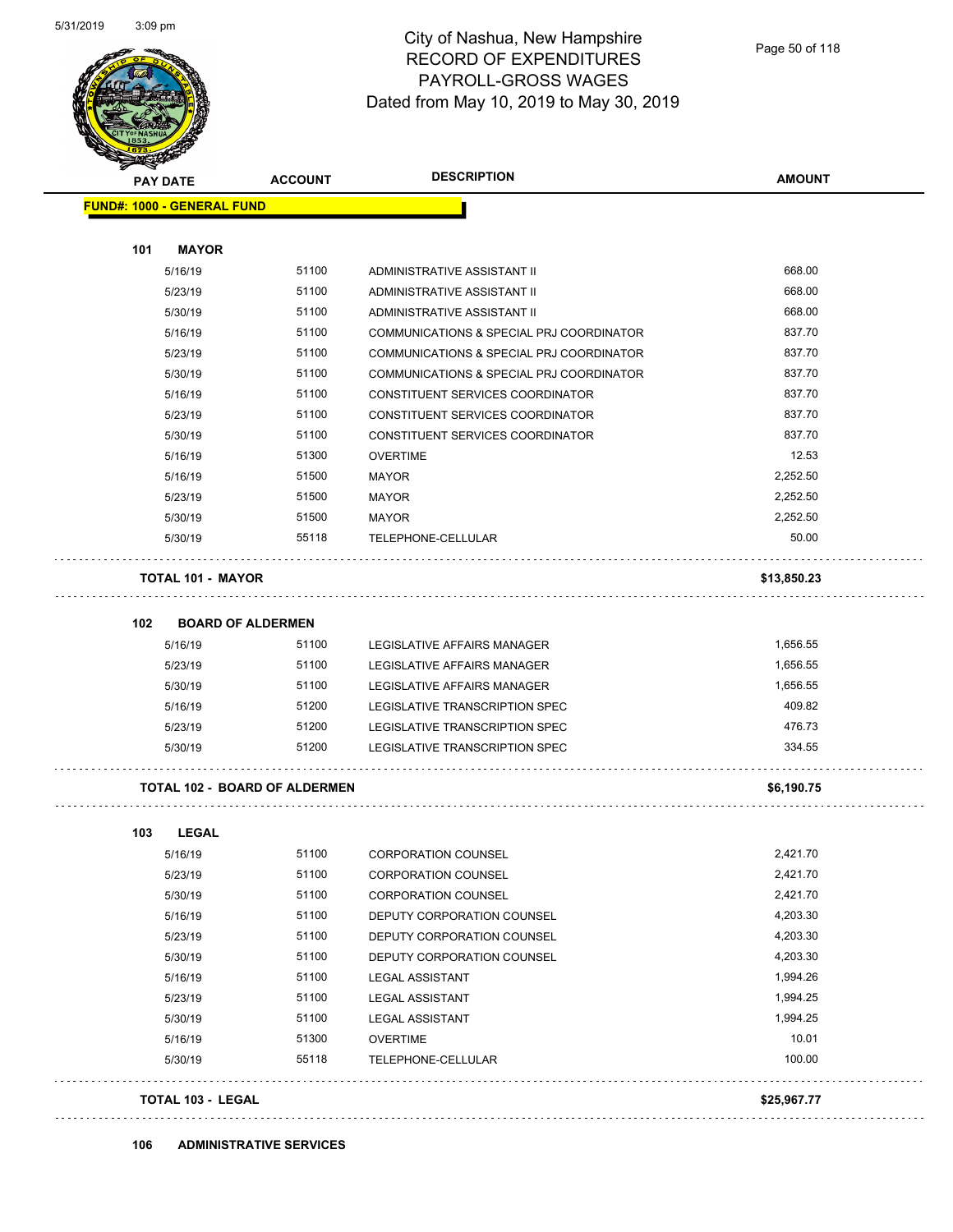Page 51 of 118

| <b>PAY DATE</b>                   |                               | <b>ACCOUNT</b>                             | <b>DESCRIPTION</b>               | <b>AMOUNT</b> |
|-----------------------------------|-------------------------------|--------------------------------------------|----------------------------------|---------------|
| <b>FUND#: 1000 - GENERAL FUND</b> |                               |                                            |                                  |               |
| 106                               |                               | <b>ADMINISTRATIVE SERVICES</b>             |                                  |               |
|                                   | 5/16/19                       | 51100                                      | ADMINISTRATIVE SERVICES DIRECTOR | 2,023.90      |
|                                   | 5/23/19                       | 51100                                      | ADMINISTRATIVE SERVICES DIRECTOR | 2,023.90      |
|                                   | 5/30/19                       | 51100                                      | ADMINISTRATIVE SERVICES DIRECTOR | 2,023.90      |
|                                   | 5/30/19                       | 55118                                      | TELEPHONE-CELLULAR               | 50.00         |
|                                   |                               | <b>TOTAL 106 - ADMINISTRATIVE SERVICES</b> |                                  | \$6,121.70    |
|                                   |                               |                                            |                                  |               |
| 107                               | <b>CITY CLERK</b>             |                                            |                                  |               |
|                                   | 5/16/19                       | 51100                                      | <b>CITY CLERK</b>                | 1,804.30      |
|                                   | 5/23/19                       | 51100                                      | <b>CITY CLERK</b>                | 1,804.30      |
|                                   | 5/30/19                       | 51100                                      | <b>CITY CLERK</b>                | 1,804.30      |
|                                   | 5/16/19                       | 51100                                      | <b>CLERK VITAL RECORDS II</b>    | 1,836.57      |
|                                   | 5/23/19                       | 51100                                      | <b>CLERK VITAL RECORDS II</b>    | 1,832.77      |
|                                   | 5/30/19                       | 51100                                      | <b>CLERK VITAL RECORDS II</b>    | 1,840.38      |
|                                   | 5/16/19                       | 51100                                      | DEPARTMENT COORDINATOR, CC       | 744.20        |
|                                   | 5/23/19                       | 51100                                      | DEPARTMENT COORDINATOR, CC       | 744.20        |
|                                   | 5/30/19                       | 51100                                      | DEPARTMENT COORDINATOR, CC       | 744.20        |
|                                   | 5/16/19                       | 51100                                      | DEPUTY CITY CLERK                | 1,279.50      |
|                                   | 5/23/19                       | 51100                                      | DEPUTY CITY CLERK                | 1,279.50      |
|                                   | 5/30/19                       | 51100                                      | DEPUTY CITY CLERK                | 1,279.50      |
|                                   | 5/16/19                       | 51300                                      | <b>OVERTIME</b>                  | 27.90         |
|                                   | <b>TOTAL 107 - CITY CLERK</b> |                                            |                                  | \$17,021.62   |
|                                   |                               |                                            |                                  |               |
| 111                               | <b>HUMAN RESOURCES</b>        |                                            |                                  |               |
|                                   | 5/16/19                       | 51100                                      | HR SPEC                          | 927.05        |
|                                   | 5/23/19                       | 51100                                      | HR SPEC                          | 927.06        |
|                                   | 5/30/19                       | 51100                                      | HR SPEC                          | 927.05        |
|                                   | 5/16/19                       | 51100                                      | HRIS & PAYROLL ANALYST           | 1,172.20      |
|                                   | 5/23/19                       | 51100                                      | HRIS & PAYROLL ANALYST           | 1,172.20      |
|                                   | 5/30/19                       | 51100                                      | HRIS & PAYROLL ANALYST           | 1,172.20      |
|                                   | 5/16/19                       | 51100                                      | HUMAN RESOURCES DIRECTOR         | 1,803.30      |
|                                   | 5/23/19                       | 51100                                      | HUMAN RESOURCES DIRECTOR         | 1,803.30      |
|                                   | 5/30/19                       | 51100                                      | HUMAN RESOURCES DIRECTOR         | 1,803.30      |
|                                   | 5/16/19                       | 51100                                      | HUMAN RESOURCES MANAGER          | 1,242.65      |
|                                   | 5/23/19                       | 51100                                      | HUMAN RESOURCES MANAGER          | 1,242.65      |
|                                   | 5/30/19                       | 51100                                      | HUMAN RESOURCES MANAGER          | 1,242.65      |
|                                   | 5/16/19                       | 51100                                      | PAYROLL ANALYST                  | 2,223.25      |
|                                   | 5/23/19                       | 51100                                      | PAYROLL ANALYST                  | 2,223.26      |
|                                   | 5/30/19                       | 51100                                      | PAYROLL ANALYST                  | 2,223.26      |
|                                   | 5/16/19                       | 51100                                      | PAYROLL MANAGER                  | 1,562.35      |
|                                   | 5/23/19                       | 51100                                      | PAYROLL MANAGER                  | 1,562.35      |
|                                   | 5/30/19                       | 51100                                      | PAYROLL MANAGER                  | 1,562.35      |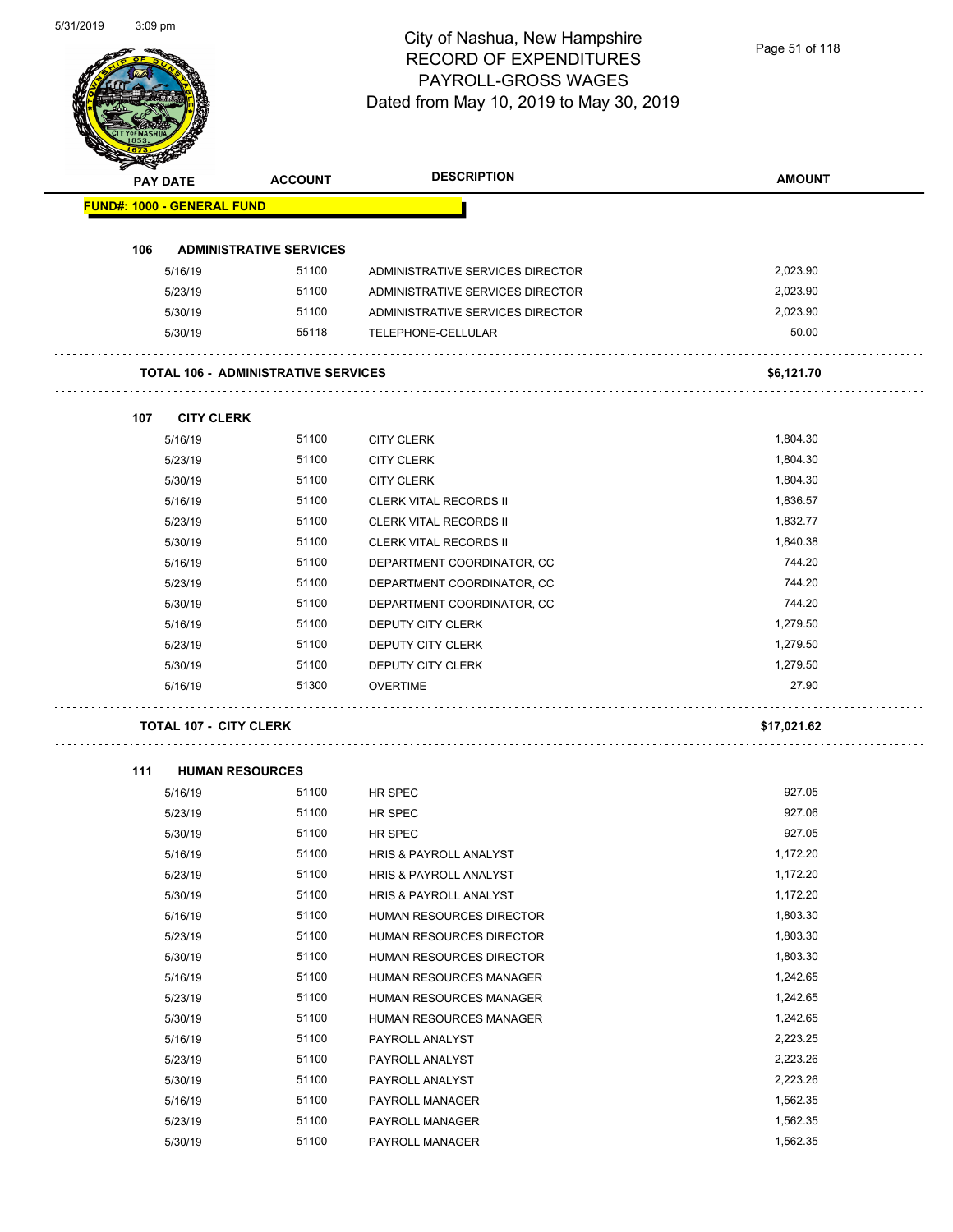

Page 52 of 118

|     | <b>PAY DATE</b>                   | <b>ACCOUNT</b>                        | <b>DESCRIPTION</b>                       | <b>AMOUNT</b> |
|-----|-----------------------------------|---------------------------------------|------------------------------------------|---------------|
|     | <b>FUND#: 1000 - GENERAL FUND</b> |                                       |                                          |               |
| 111 |                                   | <b>HUMAN RESOURCES</b>                |                                          |               |
|     | 5/16/19                           | 51200                                 | ADMINISTRATIVE ASSISTANT I               | 395.05        |
|     | 5/23/19                           | 51200                                 | ADMINISTRATIVE ASSISTANT I               | 383.54        |
|     | 5/30/19                           | 51200                                 | ADMINISTRATIVE ASSISTANT I               | 368.20        |
|     | 5/23/19                           | 51300                                 | <b>OVERTIME</b>                          | 10.27         |
|     |                                   | 51300                                 |                                          | 10.27         |
|     | 5/30/19<br>5/30/19                | 55118                                 | <b>OVERTIME</b><br>TELEPHONE-CELLULAR    | 100.00        |
|     |                                   |                                       |                                          |               |
|     |                                   | <b>TOTAL 111 - HUMAN RESOURCES</b>    |                                          | \$28,059.76   |
| 120 |                                   | <b>TELECOMMUNICATIONS</b>             |                                          |               |
|     | 5/30/19                           | 55109                                 | TELEPHONE-VOICE                          | 50.00         |
|     |                                   |                                       |                                          |               |
|     |                                   | <b>TOTAL 120 - TELECOMMUNICATIONS</b> |                                          | \$50.00       |
|     |                                   |                                       |                                          |               |
| 122 |                                   | <b>INFORMATION TECHNOLOGY</b>         |                                          |               |
|     | 5/16/19                           | 51100                                 | ADMIN ASSISTANT III                      | 801.90        |
|     | 5/23/19                           | 51100                                 | ADMIN ASSISTANT III                      | 801.90        |
|     | 5/30/19                           | 51100                                 | ADMIN ASSISTANT III                      | 801.90        |
|     | 5/16/19                           | 51100                                 | <b>ENTERPRISE SYS ADMINISTRATOR</b>      | 1,562.35      |
|     | 5/23/19                           | 51100                                 | <b>ENTERPRISE SYS ADMINISTRATOR</b>      | 1,562.35      |
|     | 5/30/19                           | 51100                                 | ENTERPRISE SYS ADMINISTRATOR             | 1,562.35      |
|     | 5/16/19                           | 51100                                 | ERP SYSTEM ADMIN DBA                     | 1,913.25      |
|     | 5/23/19                           | 51100                                 | ERP SYSTEM ADMIN DBA                     | 1,913.25      |
|     | 5/30/19                           | 51100                                 | ERP SYSTEM ADMIN DBA                     | 1,913.25      |
|     | 5/16/19                           | 51100                                 | IT APPLICATIONS ANALYST                  | 1,414.95      |
|     | 5/23/19                           | 51100                                 | IT APPLICATIONS ANALYST                  | 1,414.95      |
|     | 5/30/19                           | 51100                                 | IT APPLICATIONS ANALYST                  | 1,414.95      |
|     | 5/16/19                           | 51100                                 | IT DIVISION DIRECTOR                     | 2,294.79      |
|     | 5/23/19                           | 51100                                 | IT DIVISION DIRECTOR                     | 2,294.79      |
|     | 5/30/19                           | 51100                                 | IT DIVISION DIRECTOR                     | 2,294.80      |
|     | 5/16/19                           | 51100                                 | IT INFRASTRUCTURE ANALYST                | 1,306.00      |
|     | 5/23/19                           | 51100                                 | IT INFRASTRUCTURE ANALYST                | 1,306.00      |
|     | 5/30/19                           | 51100                                 | IT INFRASTRUCTURE ANALYST                | 1,306.00      |
|     | 5/16/19                           | 51100                                 | IT MANAGER, INFRASTRUCTURE               | 2,059.95      |
|     | 5/23/19                           | 51100                                 | IT MANAGER, INFRASTRUCTURE               | 2,059.95      |
|     | 5/30/19                           | 51100                                 | IT MANAGER, INFRASTRUCTURE               | 2,059.95      |
|     | 5/16/19                           | 51100                                 | IT MANAGER, PROJECT/DEVELOPMENT SERVICES | 1,593.40      |
|     | 5/23/19                           | 51100                                 | IT MANAGER, PROJECT/DEVELOPMENT SERVICES | 1,593.40      |
|     | 5/30/19                           | 51100                                 | IT MANAGER, PROJECT/DEVELOPMENT SERVICES | 1,414.14      |
|     | 5/16/19                           | 51100                                 | IT MANAGER, TECHNICAL SERVICES           | 1,620.45      |
|     | 5/23/19                           | 51100                                 | IT MANAGER, TECHNICAL SERVICES           | 1,620.45      |
|     | 5/30/19                           | 51100                                 | IT MANAGER, TECHNICAL SERVICES           | 1,620.45      |
|     | 5/16/19                           | 51100                                 | SYSTEMS ADM DATABASE ADM                 | 1,810.10      |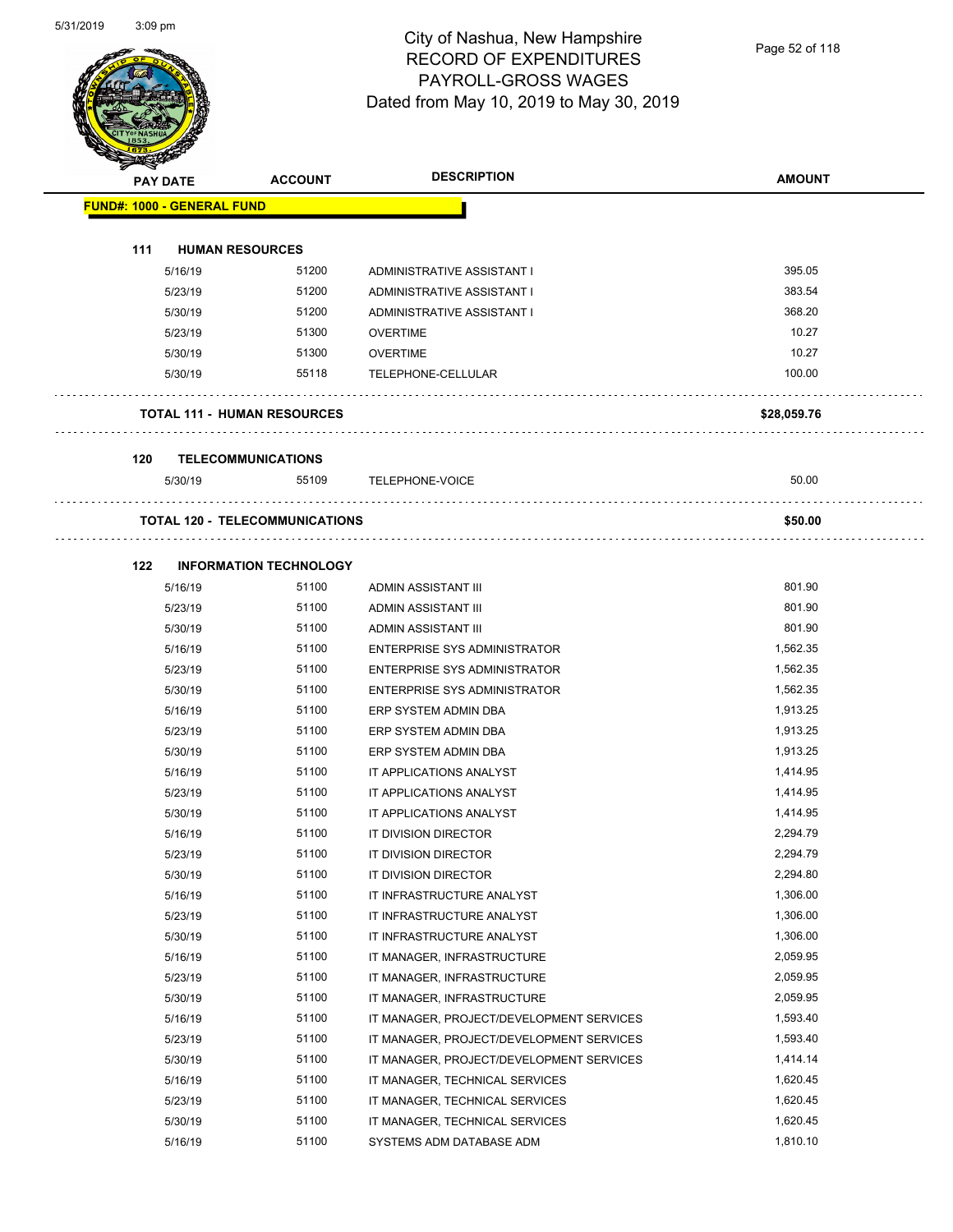$\hat{\mathcal{L}}$  .



### City of Nashua, New Hampshire RECORD OF EXPENDITURES PAYROLL-GROSS WAGES Dated from May 10, 2019 to May 30, 2019

|                                   |         |                                           | <b>DESCRIPTION</b>                 |               |
|-----------------------------------|---------|-------------------------------------------|------------------------------------|---------------|
| <b>PAY DATE</b>                   |         | <b>ACCOUNT</b>                            |                                    | <b>AMOUNT</b> |
| <b>FUND#: 1000 - GENERAL FUND</b> |         |                                           |                                    |               |
|                                   |         |                                           |                                    |               |
| 122                               |         | <b>INFORMATION TECHNOLOGY</b>             |                                    |               |
|                                   | 5/23/19 | 51100                                     | SYSTEMS ADM DATABASE ADM           | 1,810.10      |
|                                   | 5/30/19 | 51100                                     | SYSTEMS ADM DATABASE ADM           | 1,810.10      |
|                                   | 5/16/19 | 51100                                     | TECHNICAL SPEC II NET SUPPORT      | 1,246.35      |
|                                   | 5/23/19 | 51100                                     | TECHNICAL SPEC II NET SUPPORT      | 1,246.35      |
|                                   | 5/30/19 | 51100                                     | TECHNICAL SPEC II NET SUPPORT      | 1,246.35      |
|                                   | 5/16/19 | 51100                                     | <b>TECHNICAL SPECIALIST I</b>      | 870.15        |
|                                   | 5/23/19 | 51100                                     | <b>TECHNICAL SPECIALIST I</b>      | 870.15        |
|                                   | 5/30/19 | 51100                                     | <b>TECHNICAL SPECIALIST I</b>      | 870.15        |
|                                   | 5/16/19 | 51100                                     | WEB ADMINISTRATOR/GRAPHIC DESINGER | 962.70        |
|                                   | 5/23/19 | 51100                                     | WEB ADMINISTRATOR/GRAPHIC DESINGER | 962.70        |
|                                   | 5/30/19 | 51100                                     | WEB ADMINISTRATOR/GRAPHIC DESINGER | 962.70        |
|                                   | 5/30/19 | 51300                                     | <b>OVERTIME</b>                    | 228.41        |
|                                   | 5/30/19 | 55118                                     | TELEPHONE-CELLULAR                 | 234.00        |
|                                   |         | <b>TOTAL 122 - INFORMATION TECHNOLOGY</b> |                                    | \$58,652.18   |

| 126 | <b>FINANCIAL SERVICES</b> |       |                              |            |
|-----|---------------------------|-------|------------------------------|------------|
|     | 5/16/19                   | 51100 | <b>ACCOUNTANT</b>            | 1,060.70   |
|     | 5/23/19                   | 51100 | <b>ACCOUNTANT</b>            | 1,060.70   |
|     | 5/30/19                   | 51100 | <b>ACCOUNTANT</b>            | 1,060.70   |
|     | 5/16/19                   | 51100 | ACCOUNTS PAYABLE COORDINATOR | 2,308.66   |
|     | 5/23/19                   | 51100 | ACCOUNTS PAYABLE COORDINATOR | 2,308.66   |
|     | 5/30/19                   | 51100 | ACCOUNTS PAYABLE COORDINATOR | 2,308.65   |
|     | 5/16/19                   | 51100 | <b>ACCOUNTS PAYABLE SUPV</b> | 1,095.90   |
|     | 5/23/19                   | 51100 | <b>ACCOUNTS PAYABLE SUPV</b> | 1,095.89   |
|     | 5/30/19                   | 51100 | ACCOUNTS PAYABLE SUPV        | 1,095.90   |
|     | 5/16/19                   | 51100 | <b>ASSISTANT TREASURER</b>   | 1,466.05   |
|     | 5/23/19                   | 51100 | <b>ASSISTANT TREASURER</b>   | 1,466.06   |
|     | 5/30/19                   | 51100 | <b>ASSISTANT TREASURER</b>   | 1,466.06   |
|     | 5/16/19                   | 51100 | <b>CFO COMPTROLLER</b>       | 2,518.65   |
|     | 5/23/19                   | 51100 | <b>CFO COMPTROLLER</b>       | 2,518.65   |
|     | 5/30/19                   | 51100 | <b>CFO COMPTROLLER</b>       | 2,518.65   |
|     | 5/16/19                   | 51100 | DEP TREASURER TAX COLLECTOR  | 1,222.45   |
|     | 5/23/19                   | 51100 | DEP TREASURER TAX COLLECTOR  | 1,222.45   |
|     | 5/30/19                   | 51100 | DEP TREASURER TAX COLLECTOR  | 1,222.45   |
|     | 5/16/19                   | 51100 | FINANCE AND ADMIN MANAGER    | 873.15     |
|     | 5/23/19                   | 51100 | FINANCE AND ADMIN MANAGER    | 873.15     |
|     | 5/30/19                   | 51100 | FINANCE AND ADMIN MANAGER    | 873.15     |
|     | 5/16/19                   | 51100 | <b>MVR CLERK I</b>           | 585.75     |
|     | 5/23/19                   | 51100 | <b>MVR CLERK I</b>           | 585.75     |
|     | 5/30/19                   | 51100 | <b>MVR CLERK I</b>           | 585.75     |
|     | 5/16/19                   | 51100 | <b>MVR CLERK II</b>          | (7,780.80) |
|     | 5/23/19                   | 51100 | <b>MVR CLERK II</b>          | 2,463.46   |

5/30/19 51100 MVR CLERK II 2,463.45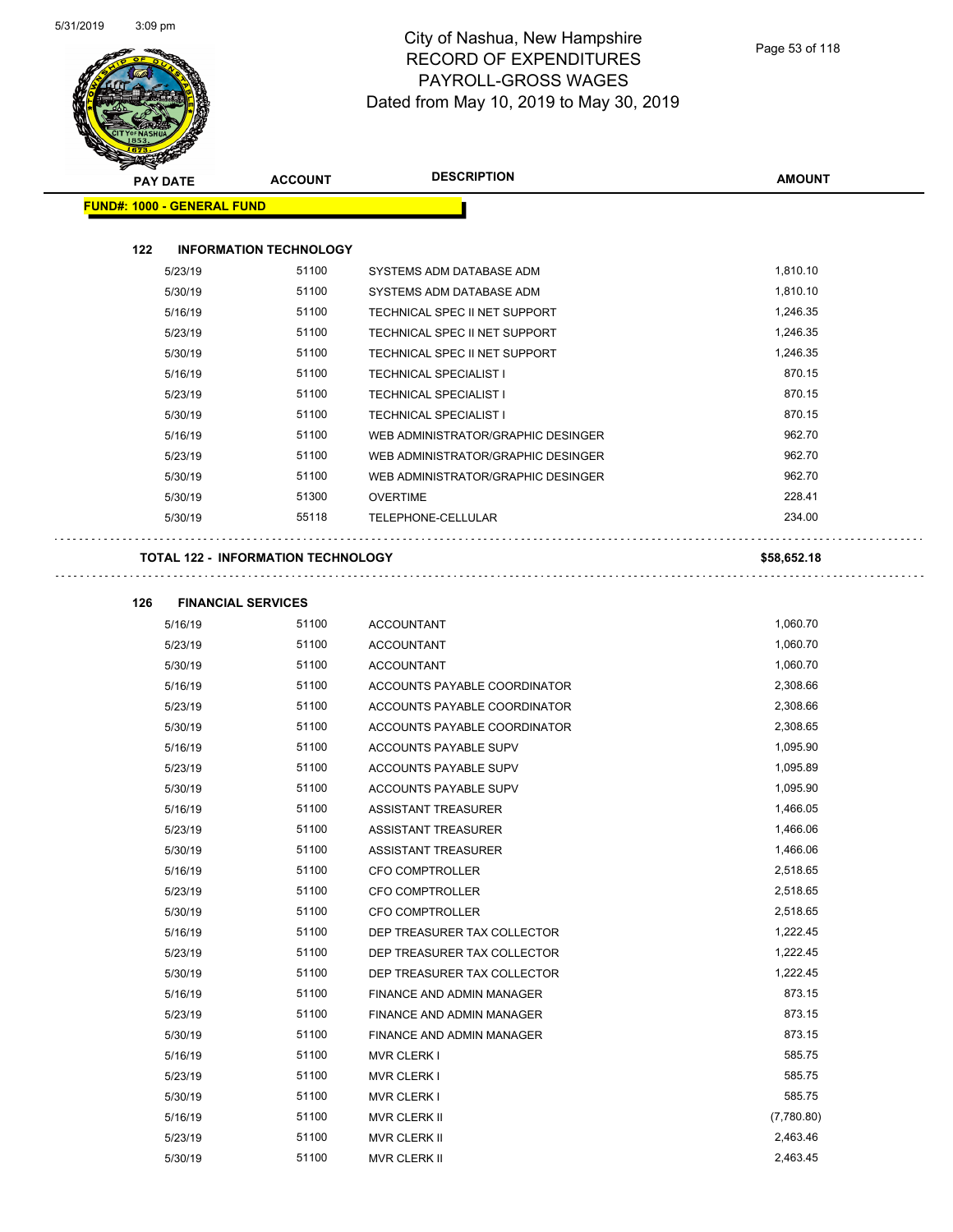

| <b>PAY DATE</b>                   | <b>ACCOUNT</b>            | <b>DESCRIPTION</b>               | <b>AMOUNT</b> |
|-----------------------------------|---------------------------|----------------------------------|---------------|
| <b>FUND#: 1000 - GENERAL FUND</b> |                           |                                  |               |
|                                   |                           |                                  |               |
| 126                               | <b>FINANCIAL SERVICES</b> |                                  |               |
| 5/16/19                           | 51100                     | MVR CLERK III                    | 1,529.90      |
| 5/23/19                           | 51100                     | MVR CLERK III                    | 1,529.90      |
| 5/30/19                           | 51100                     | MVR CLERK III                    | 1,529.90      |
| 5/16/19                           | 51100                     | ORDINANCE VIOLATIONS COORDINATOR | 291.81        |
| 5/23/19                           | 51100                     | ORDINANCE VIOLATIONS COORDINATOR | 291.80        |
| 5/30/19                           | 51100                     | ORDINANCE VIOLATIONS COORDINATOR | 291.80        |
| 5/16/19                           | 51100                     | REVENUE ACCOUNTS SPEC            | 896.70        |
| 5/23/19                           | 51100                     | REVENUE ACCOUNTS SPEC            | 896.70        |
| 5/30/19                           | 51100                     | REVENUE ACCOUNTS SPEC            | 896.69        |
| 5/16/19                           | 51100                     | <b>REVENUE COORDINATOR</b>       | 1,080.35      |
| 5/23/19                           | 51100                     | <b>REVENUE COORDINATOR</b>       | 1,080.35      |
| 5/30/19                           | 51100                     | REVENUE COORDINATOR              | 1,080.35      |
| 5/16/19                           | 51100                     | <b>SENIOR FINANCE MANAGER</b>    | 1,705.80      |
| 5/23/19                           | 51100                     | <b>SENIOR FINANCE MANAGER</b>    | 1,705.80      |
| 5/30/19                           | 51100                     | <b>SENIOR FINANCE MANAGER</b>    | 1,705.80      |
| 5/16/19                           | 51100                     | SENIOR FINANCIAL ANALYST         | 1,240.50      |
| 5/23/19                           | 51100                     | SENIOR FINANCIAL ANALYST         | 1,240.50      |
| 5/30/19                           | 51100                     | SENIOR FINANCIAL ANALYST         | 1,240.50      |
| 5/16/19                           | 51100                     | SR MGR ACCT FIN REPORTING        | 1,339.30      |
| 5/23/19                           | 51100                     | SR MGR ACCT FIN REPORTING        | 1,339.30      |
| 5/30/19                           | 51100                     | SR MGR ACCT FIN REPORTING        | 1,339.30      |
| 5/16/19                           | 51100                     | SUPV VEHICLE REGISTRATION        | 1,214.70      |
| 5/23/19                           | 51100                     | <b>SUPV VEHICLE REGISTRATION</b> | 1,214.70      |
| 5/30/19                           | 51100                     | <b>SUPV VEHICLE REGISTRATION</b> | 1,214.70      |
| 5/16/19                           | 51100                     | TREASURER TAX COLLECTOR          | 2,059.95      |
| 5/23/19                           | 51100                     | TREASURER TAX COLLECTOR          | 2,059.95      |
| 5/30/19                           | 51100                     | <b>TREASURER TAX COLLECTOR</b>   | 2,059.95      |
| 5/16/19                           | 51200                     | TRUST ACCOUNTANT PT              | 756.21        |
| 5/23/19                           | 51200                     | TRUST ACCOUNTANT PT              | 756.20        |
| 5/30/19                           | 51200                     | TRUST ACCOUNTANT PT              | 756.20        |
| 5/16/19                           | 51300                     | <b>OVERTIME</b>                  | 105.13        |
| 5/19/19                           | 51300                     | <b>OVERTIME</b>                  | 163.94        |
| 5/30/19                           | 51300                     | <b>OVERTIME</b>                  | 199.05        |
| 5/30/19                           | 55118                     | TELEPHONE-CELLULAR               | 50.00         |

### **TOTAL 126 - FINANCIAL SERVICES \$67,403.77**

| 129 | <b>CITY BUILDINGS</b> |       |                         |          |
|-----|-----------------------|-------|-------------------------|----------|
|     | 5/16/19               | 51100 | <b>BUILDING MANAGER</b> | 1,234.85 |
|     | 5/23/19               | 51100 | <b>BUILDING MANAGER</b> | 1.234.85 |
|     | 5/30/19               | 51100 | <b>BUILDING MANAGER</b> | 1.234.85 |
|     | 5/16/19               | 51100 | CUSTODIAN I             | 1,255.68 |
|     | 5/23/19               | 51100 | <b>CUSTODIAN I</b>      | 1.255.69 |
|     | 5/30/19               | 51100 | <b>CUSTODIAN I</b>      | 1.255.69 |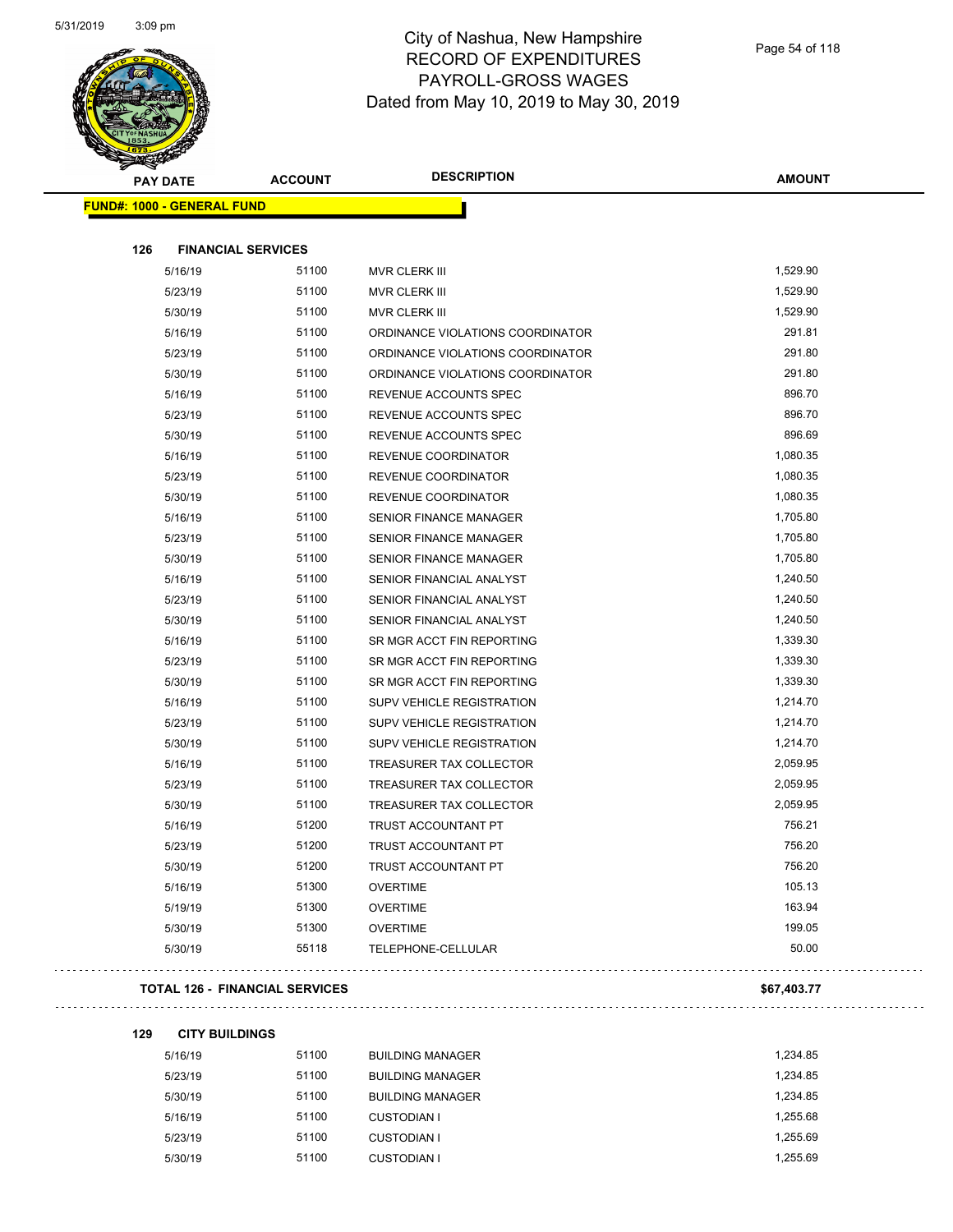

Page 55 of 118

| <b>THE CARD</b> |                                   |                | <b>DESCRIPTION</b>             |                  |
|-----------------|-----------------------------------|----------------|--------------------------------|------------------|
|                 | <b>PAY DATE</b>                   | <b>ACCOUNT</b> |                                | <b>AMOUNT</b>    |
|                 | FUND#: 1000 - GENERAL FUND        |                |                                |                  |
|                 |                                   |                |                                |                  |
| 129             | <b>CITY BUILDINGS</b>             |                |                                |                  |
|                 | 5/16/19                           | 51100          | <b>MAINTENANCE SPEC</b>        | 735.00<br>735.00 |
|                 | 5/23/19                           | 51100          | MAINTENANCE SPEC               |                  |
|                 | 5/30/19                           | 51100          | MAINTENANCE SPEC               | 735.00           |
|                 | 5/16/19                           | 51200          | <b>CUSTODIAN I</b>             | 355.10           |
|                 | 5/23/19                           | 51200          | <b>CUSTODIAN I</b>             | 365.76           |
|                 | 5/30/19                           | 51200          | <b>CUSTODIAN I</b>             | 348.01           |
|                 | 5/16/19                           | 51300          | <b>OVERTIME</b>                | 110.81           |
|                 | 5/30/19                           | 51300          | <b>OVERTIME</b>                | 137.81           |
|                 | 5/30/19                           | 55118          | TELEPHONE-CELLULAR             | 50.00            |
|                 | <b>TOTAL 129 - CITY BUILDINGS</b> |                |                                | \$11,044.10      |
| 130             | <b>PURCHASING</b>                 |                |                                |                  |
|                 | 5/16/19                           | 51100          | PURCHASING AGENT I             | 756.10           |
|                 | 5/23/19                           | 51100          | PURCHASING AGENT I             | 756.10           |
|                 | 5/30/19                           | 51100          | PURCHASING AGENT I             | 756.11           |
|                 | 5/16/19                           | 51100          | PURCHASING AGENT II            | 930.12           |
|                 | 5/23/19                           | 51100          | PURCHASING AGENT II            | 941.90           |
|                 | 5/30/19                           | 51100          | PURCHASING AGENT II            | 941.90           |
|                 | 5/16/19                           | 51100          | PURCHASING MANAGER             | 1,746.35         |
|                 | 5/23/19                           | 51100          | PURCHASING MANAGER             | 1,746.35         |
|                 | 5/30/19                           | 51100          | PURCHASING MANAGER             | 1,746.35         |
|                 | 5/16/19                           | 51200          | MESSENGER MAIL DISTRIBUTION CL | 371.90           |
|                 | 5/23/19                           | 51200          | MESSENGER MAIL DISTRIBUTION CL | 323.91           |
|                 | 5/30/19                           | 51200          | MESSENGER MAIL DISTRIBUTION CL | 319.90           |
|                 | 5/30/19                           | 51300          | <b>OVERTIME</b>                | 24.75            |
|                 | <b>TOTAL 130 - PURCHASING</b>     |                |                                | \$11,361.74      |
|                 |                                   |                |                                |                  |
| 131             | <b>HUNT BUILDING</b>              |                |                                |                  |
|                 | 5/16/19                           | 51100          | HUNT MEMORIAL BLDG & ARTS ADM  | 372.91           |
|                 | 5/23/19                           | 51100          | HUNT MEMORIAL BLDG & ARTS ADM  | 372.90           |
|                 | 5/30/19                           | 51100          | HUNT MEMORIAL BLDG & ARTS ADM  | 372.90           |
|                 | <b>TOTAL 131 - HUNT BUILDING</b>  |                |                                | \$1,118.71       |
| 132             | <b>ASSESSING</b>                  |                |                                |                  |
|                 | 5/16/19                           | 51100          | <b>APPRAISER I</b>             | 796.30           |
|                 | 5/23/19                           | 51100          | <b>APPRAISER I</b>             | 796.30           |
|                 | 5/30/19                           | 51100          | <b>APPRAISER I</b>             | 796.30           |
|                 | 5/16/19                           | 51100          | <b>APPRAISER II</b>            | 1,146.50         |
|                 | 5/23/19                           | 51100          | <b>APPRAISER II</b>            | 1,146.49         |

5/30/19 51100 APPRAISER II 1,146.49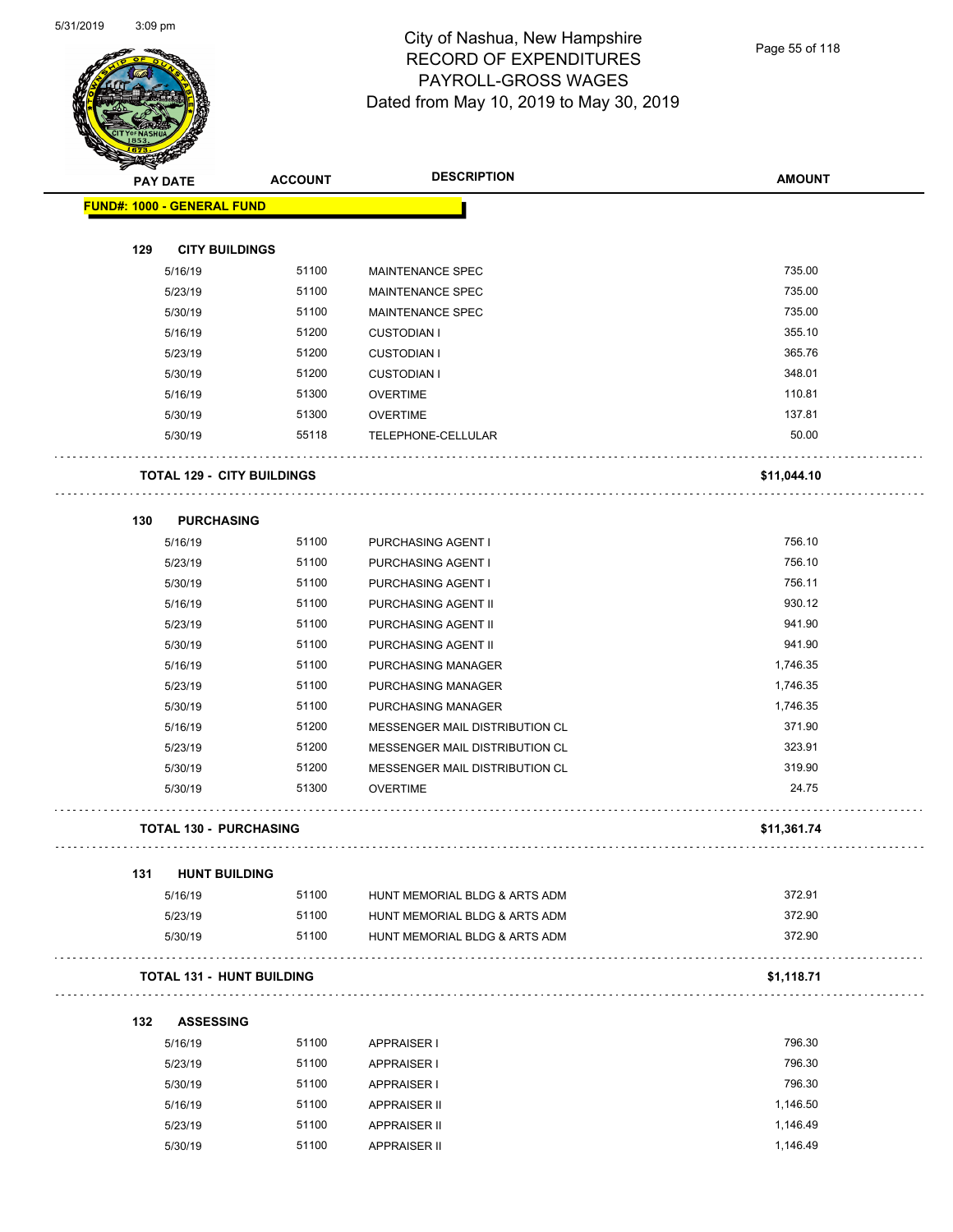

Page 56 of 118

|                                   | <b>PAY DATE</b>              | <b>ACCOUNT</b>                       | <b>DESCRIPTION</b>               | <b>AMOUNT</b> |
|-----------------------------------|------------------------------|--------------------------------------|----------------------------------|---------------|
| <b>FUND#: 1000 - GENERAL FUND</b> |                              |                                      |                                  |               |
| 132                               | <b>ASSESSING</b>             |                                      |                                  |               |
|                                   | 5/16/19                      | 51100                                | <b>APPRAISER III</b>             | 2,465.70      |
|                                   | 5/23/19                      | 51100                                | <b>APPRAISER III</b>             | 2,465.70      |
|                                   | 5/30/19                      | 51100                                | <b>APPRAISER III</b>             | 2,465.70      |
|                                   | 5/16/19                      | 51100                                | ASSESSING ADMIN SPEC I CSR       | 654.95        |
|                                   | 5/23/19                      | 51100                                | ASSESSING ADMIN SPEC I CSR       | 654.95        |
|                                   | 5/30/19                      | 51100                                | ASSESSING ADMIN SPEC I CSR       | 654.95        |
|                                   | 5/16/19                      | 51100                                | ASSESSING ADMIN SPEC II CSR      | 715.30        |
|                                   | 5/23/19                      | 51100                                | ASSESSING ADMIN SPEC II CSR      | 715.30        |
|                                   | 5/30/19                      | 51100                                | ASSESSING ADMIN SPEC II CSR      | 715.30        |
|                                   | 5/16/19                      | 51100                                | ASSESSING ADMIN SPEC III CSR     | 998.55        |
|                                   | 5/23/19                      | 51100                                | ASSESSING ADMIN SPEC III CSR     | 998.55        |
|                                   | 5/30/19                      | 51100                                | ASSESSING ADMIN SPEC III CSR     | 998.55        |
|                                   | 5/16/19                      | 51100                                | DEPARTMENT COORDINATOR           | 948.25        |
|                                   | 5/23/19                      | 51100                                | DEPARTMENT COORDINATOR           | 948.25        |
|                                   | 5/30/19                      | 51100                                | DEPARTMENT COORDINATOR           | 948.25        |
|                                   | 5/30/19                      | 51512                                | <b>WAGES APPOINTED OFFICIALS</b> | 375.00        |
|                                   | <b>TOTAL 132 - ASSESSING</b> |                                      |                                  | \$23,551.63   |
|                                   |                              |                                      |                                  |               |
| 134                               | <b>GIS</b>                   |                                      |                                  |               |
|                                   | 5/16/19                      | 51100                                | <b>GIS TECHNICIAN II</b>         | 1,174.40      |
|                                   | 5/23/19                      | 51100                                | <b>GIS TECHNICIAN II</b>         | 1,174.40      |
|                                   | 5/30/19                      | 51100                                | <b>GIS TECHNICIAN II</b>         | 1,174.40      |
|                                   | <b>TOTAL 134 - GIS</b>       |                                      |                                  | \$3,523.20    |
| 140                               |                              | <b>PINEWOOD CEMETERY</b>             |                                  |               |
|                                   | 5/16/19                      | 51400                                | <b>WAGES TEMPORARY/SEASONAL</b>  | 936.00        |
|                                   | 5/30/19                      | 51400                                | WAGES TEMPORARY/SEASONAL         | 932.75        |
|                                   | 5/23/19                      | 51700                                | <b>STIPENDS</b>                  | 1,000.00      |
|                                   | 5/30/19                      | 55314                                | FIXED RATE MILEAGE ALLOWANCE     | 100.00        |
|                                   |                              | <b>TOTAL 140 - PINEWOOD CEMETERY</b> |                                  | \$2,968.75    |
| 142                               |                              | <b>WOODLAWN CEMETERY</b>             |                                  |               |
|                                   | 5/16/19                      | 51100                                | <b>GROUNDSKEEPER CEMETERY</b>    | 1,455.30      |
|                                   | 5/23/19                      | 51100                                | <b>GROUNDSKEEPER CEMETERY</b>    | 1,455.30      |
|                                   | 5/30/19                      | 51100                                | <b>GROUNDSKEEPER CEMETERY</b>    | 1,455.30      |
|                                   | 5/16/19                      | 51100                                | SUBFOREMAN CEMETERY              | 852.10        |
|                                   | 5/23/19                      | 51100                                | SUBFOREMAN CEMETERY              | 852.10        |
|                                   | 5/30/19                      | 51100                                | SUBFOREMAN CEMETERY              | 852.10        |
|                                   | 5/16/19                      | 51100                                | SUPERINTENDENT CEMETERY I        | 1,195.60      |
|                                   | 5/23/19                      | 51100                                | SUPERINTENDENT CEMETERY I        | 1,195.60      |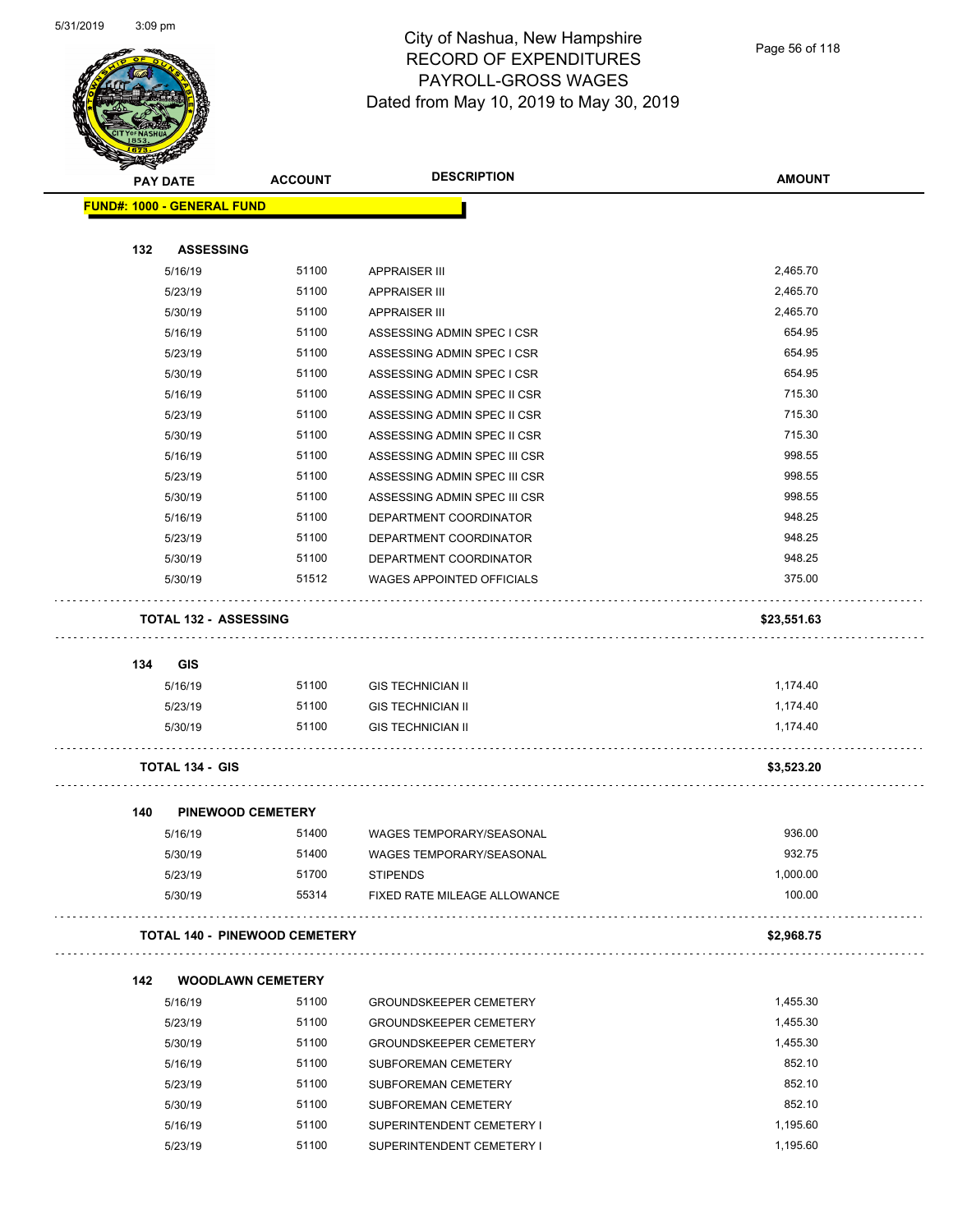Page 57 of 118

| <b>PAY DATE</b>                   |                          | <b>ACCOUNT</b>                                        | <b>DESCRIPTION</b>                     | <b>AMOUNT</b>        |
|-----------------------------------|--------------------------|-------------------------------------------------------|----------------------------------------|----------------------|
| <b>FUND#: 1000 - GENERAL FUND</b> |                          |                                                       |                                        |                      |
|                                   |                          |                                                       |                                        |                      |
| 142                               |                          | <b>WOODLAWN CEMETERY</b><br>51100                     |                                        | 1,195.60             |
|                                   | 5/30/19                  | 51300                                                 | SUPERINTENDENT CEMETERY I              | 6.82                 |
|                                   | 5/16/19                  | 51300                                                 | <b>OVERTIME</b><br><b>OVERTIME</b>     | 207.61               |
|                                   | 5/23/19                  | 51300                                                 | <b>OVERTIME</b>                        | 170.54               |
|                                   | 5/30/19                  | 51400                                                 |                                        | 958.75               |
|                                   | 5/23/19                  |                                                       | <b>WAGES TEMPORARY/SEASONAL</b>        |                      |
|                                   |                          | <b>TOTAL 142 - WOODLAWN CEMETERY</b>                  |                                        | \$11,852.72          |
| 144                               |                          | <b>EDGEWOOD &amp; SUBURBAN CEMETERIES</b>             |                                        |                      |
|                                   | 5/16/19                  | 51100                                                 | <b>GROUNDSKEEPER CEMETERY</b>          | 1,216.91             |
|                                   | 5/23/19                  | 51100                                                 | <b>GROUNDSKEEPER CEMETERY</b>          | 1,216.90             |
|                                   | 5/30/19                  | 51100                                                 | <b>GROUNDSKEEPER CEMETERY</b>          | 1,216.90             |
|                                   | 5/16/19                  | 51100                                                 | <b>SUBFOREMAN CEMETERY</b>             | 736.70               |
|                                   | 5/23/19                  | 51100                                                 | SUBFOREMAN CEMETERY                    | 736.69               |
|                                   | 5/30/19                  | 51100                                                 | <b>SUBFOREMAN CEMETERY</b>             | 736.70               |
|                                   | 5/16/19                  | 51100                                                 | SUPERINTENDENT CEMETERY II             | 1,261.25             |
|                                   | 5/23/19                  | 51100                                                 | SUPERINTENDENT CEMETERY II             | 1,261.25             |
|                                   | 5/30/19                  | 51100                                                 | SUPERINTENDENT CEMETERY II             | 1,261.25             |
|                                   | 5/23/19                  | 51300                                                 | <b>OVERTIME</b>                        | 233.59               |
|                                   | 5/30/19                  | 51300                                                 | <b>OVERTIME</b>                        | 404.28               |
|                                   | 5/16/19                  | 51400                                                 | <b>WAGES TEMPORARY/SEASONAL</b>        | 728.00               |
|                                   | 5/23/19                  | 51400                                                 | <b>WAGES TEMPORARY/SEASONAL</b>        | 1,352.00             |
|                                   | 5/30/19                  | 51400                                                 | <b>WAGES TEMPORARY/SEASONAL</b>        | 1,976.00             |
|                                   | 5/23/19                  | 51412                                                 | <b>WAGES PER DIEM</b>                  | (1,000.00)           |
|                                   | 5/30/19                  | 55314                                                 | FIXED RATE MILEAGE ALLOWANCE           | 100.00               |
|                                   |                          | <b>TOTAL 144 - EDGEWOOD &amp; SUBURBAN CEMETERIES</b> |                                        | \$13,438.42          |
|                                   |                          |                                                       |                                        |                      |
| 150                               | <b>POLICE</b><br>5/16/19 | 51100                                                 | <b>1ST YEAR OFFICERS</b>               | 3,065.25             |
|                                   | 5/23/19                  | 51100                                                 | <b>1ST YEAR OFFICERS</b>               | 3,065.25             |
|                                   | 5/30/19                  | 51100                                                 | <b>1ST YEAR OFFICERS</b>               | 3,065.25             |
|                                   | 5/16/19                  | 51100                                                 | 1ST YR OFFICERS CERTIFIED SPEC         | 2,135.70             |
|                                   | 5/23/19                  | 51100                                                 | 1ST YR OFFICERS CERTIFIED SPEC         | 2,135.70             |
|                                   | 5/30/19                  | 51100                                                 | 1ST YR OFFICERS CERTIFIED SPEC         | 2,135.70             |
|                                   | 5/16/19                  | 51100                                                 | 1st YR SPECIAL OFFICER CERTIFIED II    | 1,388.40             |
|                                   | 5/23/19                  | 51100                                                 | 1st YR SPECIAL OFFICER CERTIFIED II    | 1,388.40             |
|                                   |                          | 51100                                                 | 1st YR SPECIAL OFFICER CERTIFIED II    | 1,388.40             |
|                                   |                          |                                                       |                                        |                      |
|                                   | 5/30/19                  |                                                       |                                        |                      |
|                                   | 5/16/19                  | 51100                                                 | <b>ACCOUNT CLERK III</b>               | 1,575.30             |
|                                   | 5/23/19<br>5/30/19       | 51100<br>51100                                        | ACCOUNT CLERK III<br>ACCOUNT CLERK III | 1,575.30<br>1,575.30 |

5/23/19 51100 ADMINISTRATIVE PROJECT SPEC 1,428.35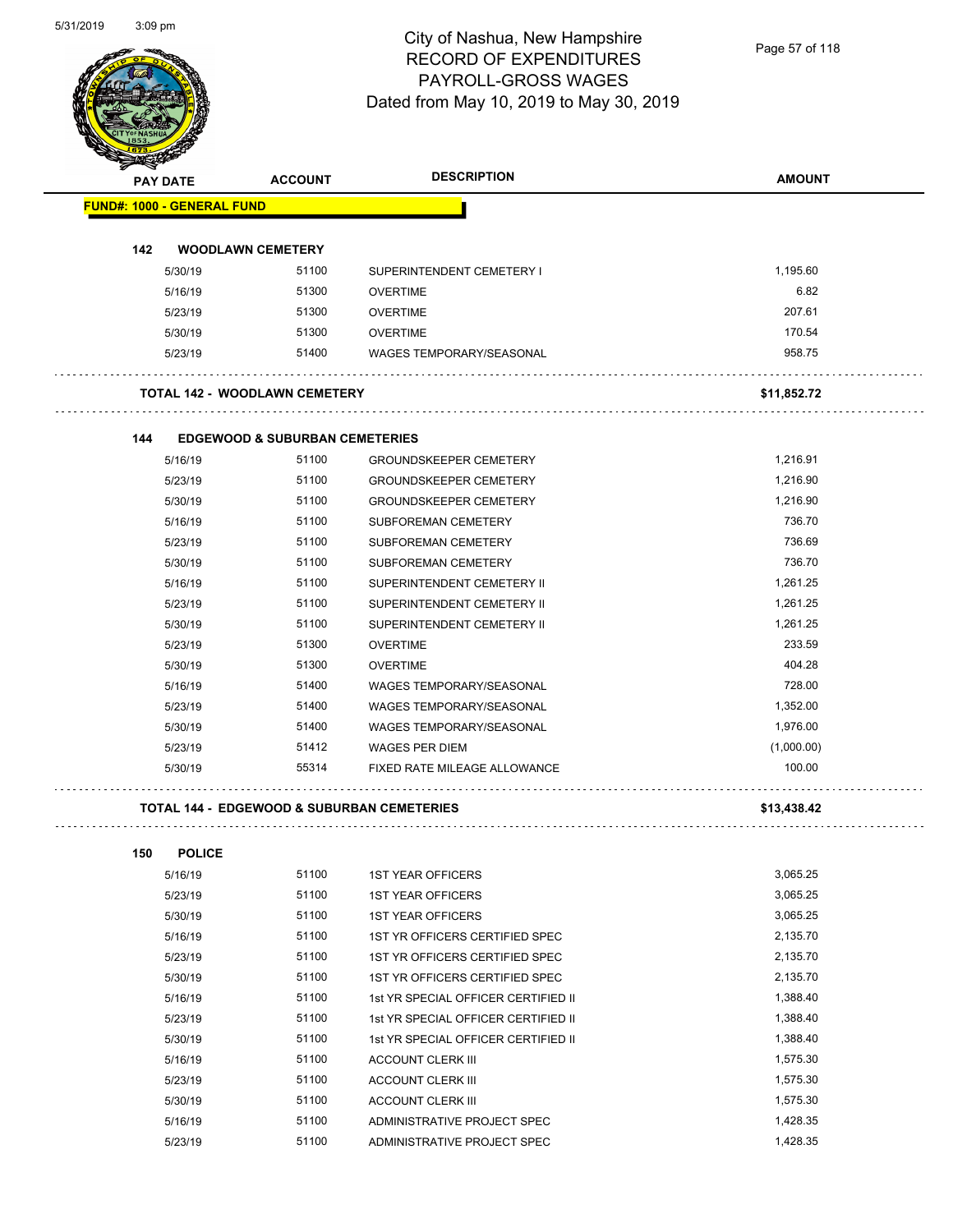

| <u>a ba</u> | <b>PAY DATE</b>                   | <b>ACCOUNT</b> | <b>DESCRIPTION</b>               | <b>AMOUNT</b> |
|-------------|-----------------------------------|----------------|----------------------------------|---------------|
|             | <b>FUND#: 1000 - GENERAL FUND</b> |                |                                  |               |
|             |                                   |                |                                  |               |
| 150         | <b>POLICE</b>                     |                |                                  |               |
|             | 5/30/19                           | 51100          | ADMINISTRATIVE PROJECT SPEC      | 1,428.35      |
|             | 5/16/19                           | 51100          | ANIMAL CONTROL OFFICER           | 998.95        |
|             | 5/23/19                           | 51100          | ANIMAL CONTROL OFFICER           | 998.95        |
|             | 5/30/19                           | 51100          | ANIMAL CONTROL OFFICER           | 998.95        |
|             | 5/16/19                           | 51100          | ASSISTANT RECORDS MANAGER        | 1,028.25      |
|             | 5/23/19                           | 51100          | ASSISTANT RECORDS MANAGER        | 1,028.25      |
|             | 5/30/19                           | 51100          | ASSISTANT RECORDS MANAGER        | 1,028.25      |
|             | 5/16/19                           | 51100          | AUTO MECHANIC 1ST CLASS          | 1,720.80      |
|             | 5/23/19                           | 51100          | AUTO MECHANIC 1ST CLASS          | 1,720.80      |
|             | 5/30/19                           | 51100          | AUTO MECHANIC 1ST CLASS          | 1,720.80      |
|             | 5/16/19                           | 51100          | <b>BUILDING MAINTENANCE SUPV</b> | 1,028.25      |
|             | 5/23/19                           | 51100          | <b>BUILDING MAINTENANCE SUPV</b> | 1,028.25      |
|             | 5/30/19                           | 51100          | <b>BUILDING MAINTENANCE SUPV</b> | 1,028.24      |
|             | 5/16/19                           | 51100          | <b>CAPTAIN</b>                   | 16,153.55     |
|             | 5/23/19                           | 51100          | <b>CAPTAIN</b>                   | 16,153.55     |
|             | 5/30/19                           | 51100          | <b>CAPTAIN</b>                   | 16,153.55     |
|             | 5/16/19                           | 51100          | CHIEF OF POLICE                  | 2,843.35      |
|             | 5/23/19                           | 51100          | CHIEF OF POLICE                  | 2,843.35      |
|             | 5/30/19                           | 51100          | CHIEF OF POLICE                  | 2,843.35      |
|             | 5/16/19                           | 51100          | COMM TECH ALL DESIGNATIONS       | 9,290.01      |
|             | 5/23/19                           | 51100          | COMM TECH ALL DESIGNATIONS       | 9,290.03      |
|             | 5/30/19                           | 51100          | COMM TECH ALL DESIGNATIONS       | 9,290.02      |
|             | 5/16/19                           | 51100          | COMMUNITY POLICE COORD CEMD      | 1,354.20      |
|             | 5/23/19                           | 51100          | COMMUNITY POLICE COORD CEMD      | 1,354.20      |
|             | 5/30/19                           | 51100          | COMMUNITY POLICE COORD CEMD      | 1,354.20      |
|             | 5/16/19                           | 51100          | <b>CRIME ANALYST</b>             | 1,075.20      |
|             | 5/23/19                           | 51100          | <b>CRIME ANALYST</b>             | 1,075.20      |
|             | 5/30/19                           | 51100          | <b>CRIME ANALYST</b>             | 1,075.20      |
|             | 5/16/19                           | 51100          | <b>CUSTODIAN III</b>             | 2,337.80      |
|             | 5/23/19                           | 51100          | <b>CUSTODIAN III</b>             | 2,337.81      |
|             | 5/30/19                           | 51100          | <b>CUSTODIAN III</b>             | 2,337.79      |
|             | 5/16/19                           | 51100          | DEPUTY CHIEF OF POLICE           | 5,153.20      |
|             | 5/23/19                           | 51100          | DEPUTY CHIEF OF POLICE           | 5,153.20      |
|             | 5/30/19                           | 51100          | DEPUTY CHIEF OF POLICE           | 5,153.20      |
|             | 5/16/19                           | 51100          | <b>DETENTION SPEC</b>            | 2,665.95      |
|             | 5/23/19                           | 51100          | DETENTION SPEC                   | 2,665.95      |
|             | 5/30/19                           | 51100          | DETENTION SPEC                   | 2,665.95      |
|             | 5/16/19                           | 51100          | DISPATCHERS ALL DESIGNATIONS     | 3,883.29      |
|             | 5/23/19                           | 51100          | DISPATCHERS ALL DESIGNATIONS     | 3,883.32      |
|             | 5/30/19                           | 51100          | DISPATCHERS ALL DESIGNATIONS     | 3,883.32      |
|             | 5/16/19                           | 51100          | FLEET MAINTENANCE ASST SUPV      | 963.20        |
|             | 5/23/19                           | 51100          | FLEET MAINTENANCE ASST SUPV      | 963.20        |
|             | 5/30/19                           | 51100          | FLEET MAINTENANCE ASST SUPV      | 963.20        |
|             | 5/16/19                           | 51100          | IT MANAGER/SOFTWARE SPECIALIST   | 1,728.00      |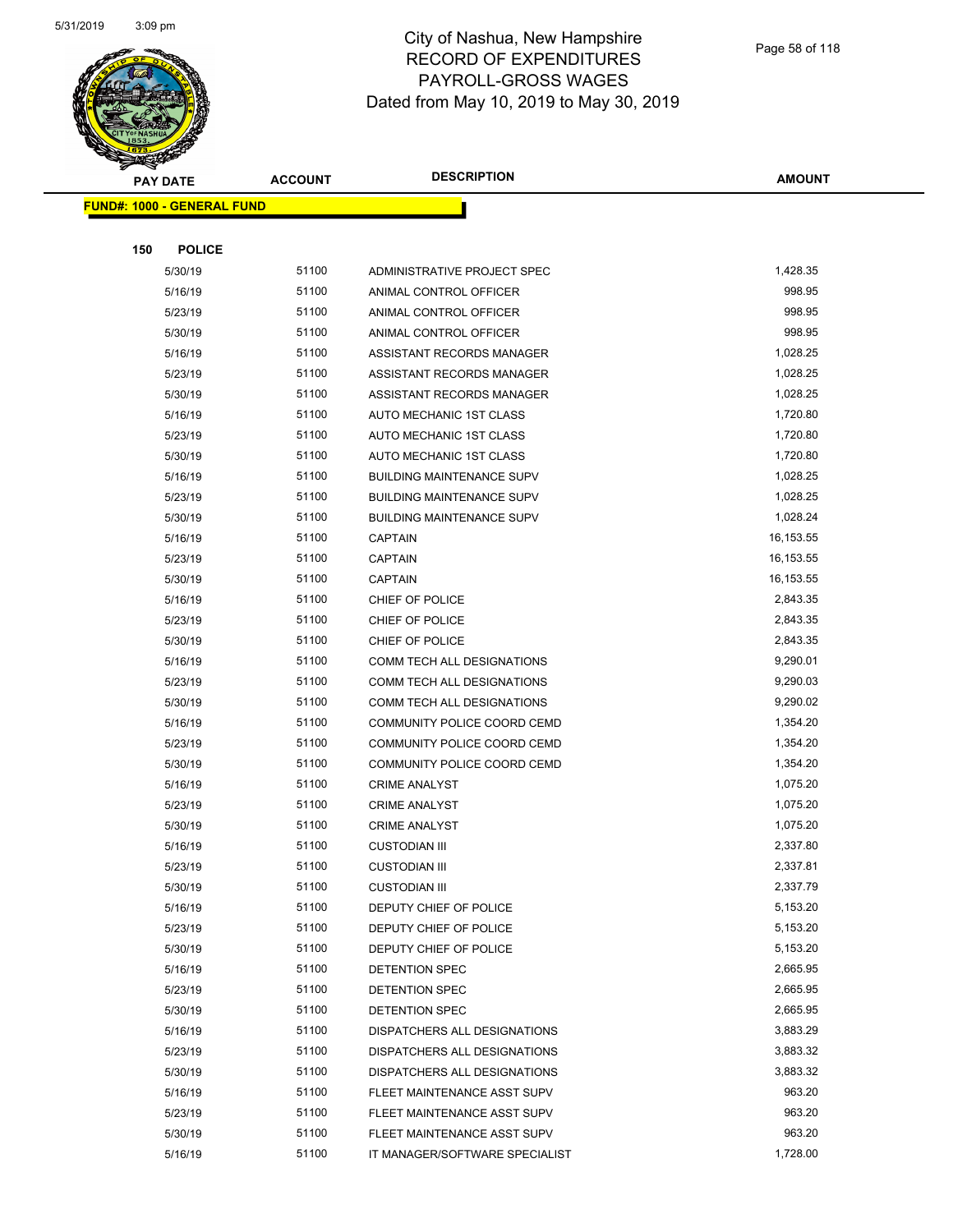

| $\sim$ | <b>PAY DATE</b>                   | <b>ACCOUNT</b> | <b>DESCRIPTION</b>                      | <b>AMOUNT</b> |
|--------|-----------------------------------|----------------|-----------------------------------------|---------------|
|        |                                   |                |                                         |               |
|        | <b>FUND#: 1000 - GENERAL FUND</b> |                |                                         |               |
| 150    | <b>POLICE</b>                     |                |                                         |               |
|        | 5/23/19                           | 51100          | IT MANAGER/SOFTWARE SPECIALIST          | 1,728.00      |
|        | 5/30/19                           | 51100          | IT MANAGER/SOFTWARE SPECIALIST          | 1,728.00      |
|        | 5/16/19                           | 51100          | IT PROGRAMS ADMIN & INSTRUCTOR          | 1,081.50      |
|        | 5/23/19                           | 51100          | IT PROGRAMS ADMIN & INSTRUCTOR          | 1,081.50      |
|        | 5/30/19                           | 51100          | IT PROGRAMS ADMIN & INSTRUCTOR          | 1,081.50      |
|        | 5/16/19                           | 51100          | LEGAL SECRETARY                         | 768.85        |
|        | 5/23/19                           | 51100          | LEGAL SECRETARY                         | 768.85        |
|        | 5/30/19                           | 51100          | <b>LEGAL SECRETARY</b>                  | 768.85        |
|        | 5/16/19                           | 51100          | LIEUTENANT                              | 17,763.26     |
|        | 5/23/19                           | 51100          | LIEUTENANT                              | 17,763.26     |
|        | 5/30/19                           | 51100          | LIEUTENANT                              | 17,763.26     |
|        | 5/16/19                           | 51100          | NPD BUSINESS COORDINATOR                | 1,080.60      |
|        | 5/23/19                           | 51100          | NPD BUSINESS COORDINATOR                | 1,080.60      |
|        | 5/30/19                           | 51100          | NPD BUSINESS COORDINATOR                | 1,080.60      |
|        | 5/16/19                           | 51100          | NPD BUSINESS MANAGER                    | 1,802.00      |
|        | 5/23/19                           | 51100          | <b>NPD BUSINESS MANAGER</b>             | 1,802.00      |
|        | 5/30/19                           | 51100          | <b>NPD BUSINESS MANAGER</b>             | 1,802.00      |
|        | 5/16/19                           | 51100          | NPD NETWORK ADMINISTRATOR               | 1,377.50      |
|        | 5/23/19                           | 51100          | NPD NETWORK ADMINISTRATOR               | 1,377.50      |
|        | 5/30/19                           | 51100          | NPD NETWORK ADMINISTRATOR               | 1,377.50      |
|        | 5/16/19                           | 51100          | PARALEGAL                               | 854.00        |
|        | 5/23/19                           | 51100          | PARALEGAL                               | 854.00        |
|        | 5/30/19                           | 51100          | PARALEGAL                               | 854.00        |
|        | 5/16/19                           | 51100          | PATROLMAN ALL RANKS                     | 175,474.42    |
|        | 5/23/19                           | 51100          | PATROLMAN ALL RANKS                     | 175,424.67    |
|        | 5/30/19                           | 51100          | PATROLMAN ALL RANKS                     | 175,163.11    |
|        | 5/16/19                           | 51100          | POLICE ATTORNEY                         | 2,942.33      |
|        | 5/23/19                           | 51100          | POLICE ATTORNEY                         | 2,942.33      |
|        | 5/30/19                           | 51100          | POLICE ATTORNEY                         | 2,942.33      |
|        | 5/16/19                           | 51100          | RECORDS & COMMUNICATIONS MGR            | 1,589.40      |
|        | 5/23/19                           | 51100          | <b>RECORDS &amp; COMMUNICATIONS MGR</b> | 1,589.40      |
|        | 5/30/19                           | 51100          | <b>RECORDS &amp; COMMUNICATIONS MGR</b> | 1,589.40      |
|        | 5/16/19                           | 51100          | <b>RECORDS TECHNICIAN I</b>             | 1,371.35      |
|        | 5/23/19                           | 51100          | <b>RECORDS TECHNICIAN I</b>             | 1,371.35      |
|        | 5/30/19                           | 51100          | <b>RECORDS TECHNICIAN I</b>             | 1,371.35      |
|        | 5/16/19                           | 51100          | RECORDS TECHNICIAN II                   | 1,676.30      |
|        | 5/23/19                           | 51100          | RECORDS TECHNICIAN II                   | 1,676.30      |
|        | 5/30/19                           | 51100          | RECORDS TECHNICIAN II                   | 1,676.31      |
|        | 5/16/19                           | 51100          | SEC DOMESTIC VIOLENCE UNIT              | 758.90        |
|        | 5/23/19                           | 51100          | SEC DOMESTIC VIOLENCE UNIT              | 758.90        |
|        | 5/30/19                           | 51100          | SEC DOMESTIC VIOLENCE UNIT              | 758.90        |
|        | 5/16/19                           | 51100          | SECRETARIAL SUPV DET BUREAU             | 943.95        |
|        | 5/23/19                           | 51100          | SECRETARIAL SUPV DET BUREAU             | 943.95        |
|        | 5/30/19                           | 51100          | SECRETARIAL SUPV DET BUREAU             | 943.95        |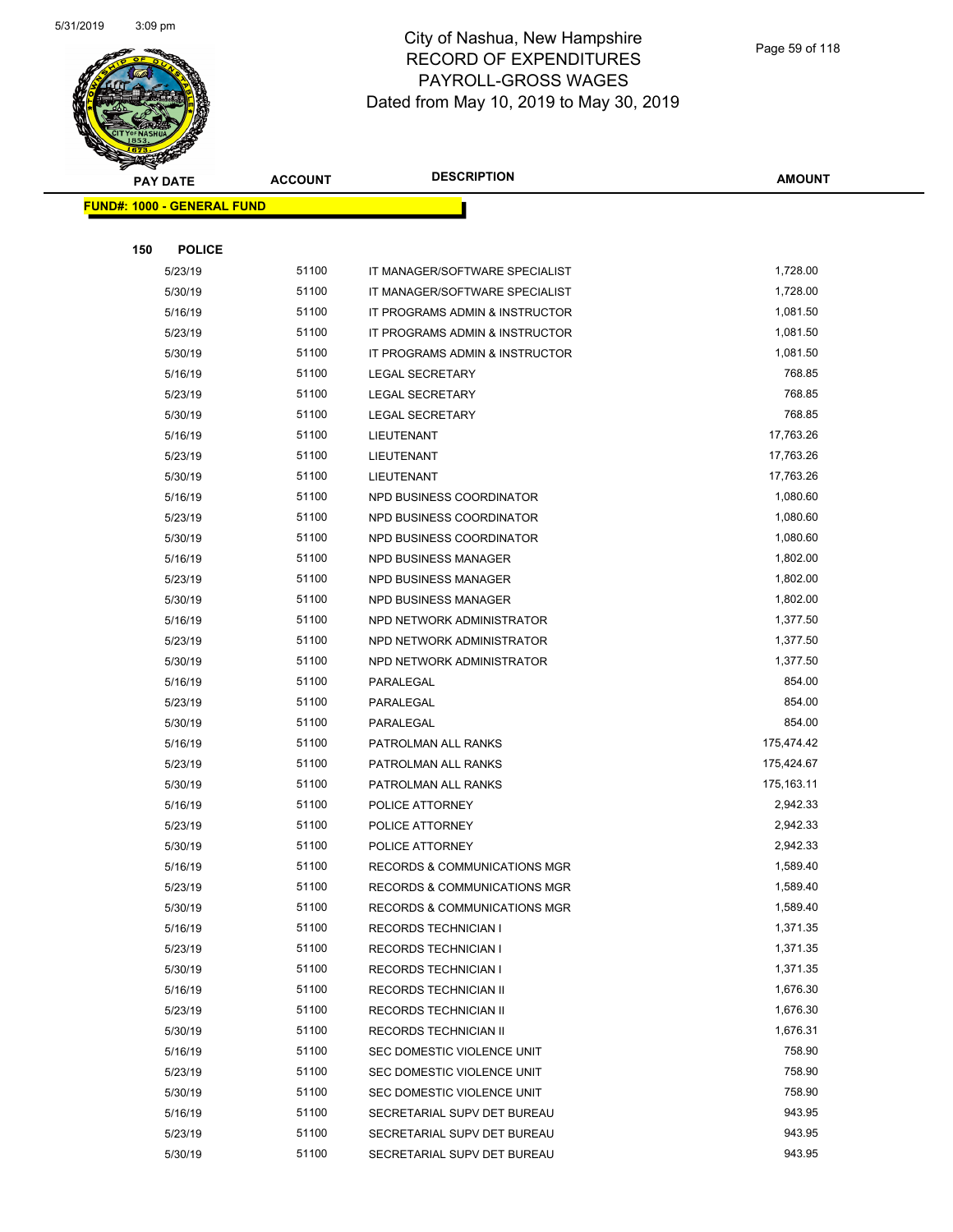

Page 60 of 118

|     | <b>PAY DATE</b>                    | <b>ACCOUNT</b> | <b>DESCRIPTION</b>           | <b>AMOUNT</b> |
|-----|------------------------------------|----------------|------------------------------|---------------|
|     | <u> FUND#: 1000 - GENERAL FUND</u> |                |                              |               |
|     |                                    |                |                              |               |
| 150 | <b>POLICE</b>                      |                |                              |               |
|     | 5/16/19                            | 51100          | <b>SECRETARY III</b>         | 2,911.51      |
|     | 5/23/19                            | 51100          | <b>SECRETARY III</b>         | 2,911.52      |
|     | 5/30/19                            | 51100          | <b>SECRETARY III</b>         | 2,147.25      |
|     | 5/16/19                            | 51100          | <b>SECRETARY V</b>           | 1,758.70      |
|     | 5/23/19                            | 51100          | SECRETARY V                  | 1,758.70      |
|     | 5/30/19                            | 51100          | SECRETARY V                  | 1,758.69      |
|     | 5/16/19                            | 51100          | <b>SECRETARY VI</b>          | 836.30        |
|     | 5/23/19                            | 51100          | <b>SECRETARY VI</b>          | 836.30        |
|     | 5/30/19                            | 51100          | <b>SECRETARY VI</b>          | 836.30        |
|     | 5/16/19                            | 51100          | <b>SERGEANT</b>              | 41,492.82     |
|     | 5/23/19                            | 51100          | <b>SERGEANT</b>              | 41,552.45     |
|     | 5/30/19                            | 51100          | <b>SERGEANT</b>              | 41,552.45     |
|     | 5/16/19                            | 51100          | SHIFT LEADER                 | 2,185.00      |
|     | 5/23/19                            | 51100          | <b>SHIFT LEADER</b>          | 2,185.00      |
|     | 5/30/19                            | 51100          | <b>SHIFT LEADER</b>          | 2,185.00      |
|     | 5/16/19                            | 51100          | SUPV POLICE FLEET            | 1,306.35      |
|     | 5/23/19                            | 51100          | <b>SUPV POLICE FLEET</b>     | 1,306.35      |
|     | 5/30/19                            | 51100          | <b>SUPV POLICE FLEET</b>     | 1,306.35      |
|     | 5/16/19                            | 51200          | <b>ACCREDITATION MANAGER</b> | 1,129.28      |
|     | 5/23/19                            | 51200          | <b>ACCREDITATION MANAGER</b> | 1,129.28      |
|     | 5/30/19                            | 51200          | <b>ACCREDITATION MANAGER</b> | 1,129.28      |
|     | 5/16/19                            | 51200          | SENIOR RELATIONS SPECIALIST  | 725.40        |
|     | 5/23/19                            | 51200          | SENIOR RELATIONS SPECIALIST  | 725.40        |
|     | 5/30/19                            | 51200          | SENIOR RELATIONS SPECIALIST  | 725.40        |
|     | 5/16/19                            | 51300          | <b>OVERTIME</b>              | 4,515.77      |
|     | 5/23/19                            | 51300          | <b>OVERTIME</b>              | 9,311.56      |
|     | 5/30/19                            | 51300          | <b>OVERTIME</b>              | 4,041.57      |
|     | 5/16/19                            | 51309          | <b>OVERTIME-TRAINING</b>     | 1,127.86      |
|     | 5/23/19                            | 51309          | <b>OVERTIME-TRAINING</b>     | 3,984.21      |
|     | 5/30/19                            | 51309          | OVERTIME-TRAINING            | 1,025.33      |
|     | 5/16/19                            | 51315          | OVERTIME-WITNESS             | 753.47        |
|     | 5/23/19                            | 51315          | <b>OVERTIME-WITNESS</b>      | 435.18        |
|     | 5/30/19                            | 51315          | <b>OVERTIME-WITNESS</b>      | 692.87        |
|     | 5/16/19                            | 51322          | OVERTIME-INVESTIGATIVE       | 10,217.56     |
|     | 5/23/19                            | 51322          | OVERTIME-INVESTIGATIVE       | 4,894.62      |
|     | 5/30/19                            | 51322          | OVERTIME-INVESTIGATIVE       | 7,561.87      |
|     | 5/16/19                            | 51330          | OVERTIME-COVERAGE            | 25,311.09     |
|     | 5/23/19                            | 51330          | OVERTIME-COVERAGE            | 36,159.84     |
|     | 5/30/19                            | 51330          | OVERTIME-COVERAGE            | 26,884.33     |
|     | 5/16/19                            | 51412          | <b>WAGES PER DIEM</b>        | 399.48        |
|     | 5/30/19                            | 51412          | WAGES PER DIEM               | 199.74        |
|     | 5/30/19                            | 51600          | <b>LONGEVITY</b>             | 1,000.00      |
|     | 5/16/19                            | 51700          | <b>STIPENDS</b>              | 716.95        |
|     | 5/23/19                            | 51700          | <b>STIPENDS</b>              | 253.35        |
|     |                                    |                |                              |               |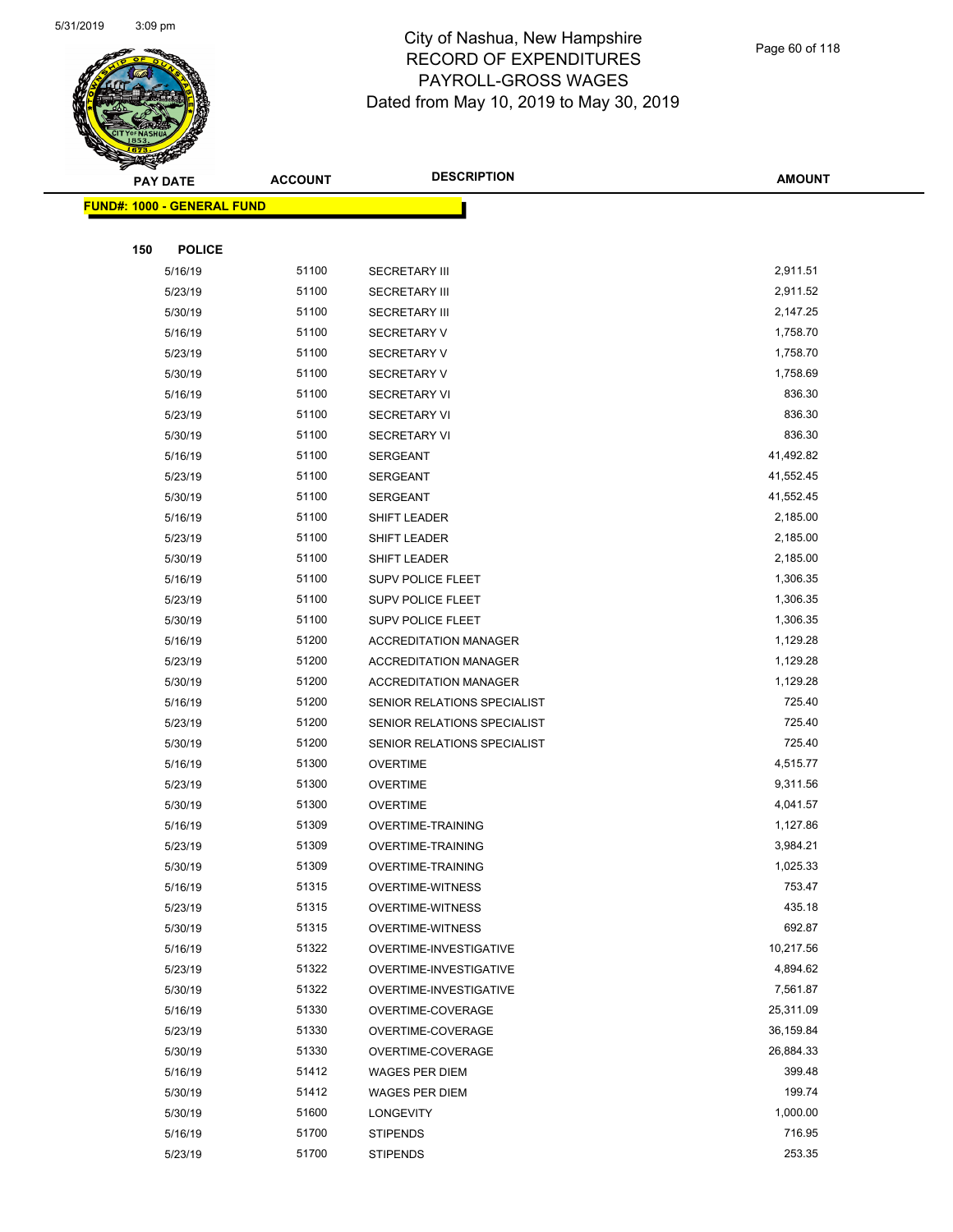

Page 61 of 118

| <b>PAY DATE</b>                   | <b>ACCOUNT</b> | <b>DESCRIPTION</b>                     | <b>AMOUNT</b>  |
|-----------------------------------|----------------|----------------------------------------|----------------|
| <b>FUND#: 1000 - GENERAL FUND</b> |                |                                        |                |
|                                   |                |                                        |                |
| 150<br><b>POLICE</b>              |                |                                        |                |
| 5/30/19                           | 51700          | <b>STIPENDS</b>                        | 748.32         |
| 5/16/19                           | 51750          | <b>RETIREMENT &amp; SEPARATION PAY</b> | 858.74         |
| 5/23/19                           | 51750          | <b>RETIREMENT &amp; SEPARATION PAY</b> | 3,152.47       |
| 5/16/19                           | 52800          | EDUCATIONAL ASSISTANCE                 | 900.00         |
| 5/16/19                           | 52809          | <b>WELLNESS PROGRAM</b>                | 1,588.99       |
| 5/23/19                           | 52809          | <b>WELLNESS PROGRAM</b>                | 1,607.45       |
| 5/30/19                           | 52809          | <b>WELLNESS PROGRAM</b>                | 200.00         |
| 5/30/19                           | 55118          | TELEPHONE-CELLULAR                     | 150.00         |
| 5/16/19                           | 61107          | <b>CLOTHING &amp; UNIFORMS</b>         | 1,129.94       |
| 5/23/19                           | 61107          | <b>CLOTHING &amp; UNIFORMS</b>         | 1,423.60       |
| 5/30/19                           | 61107          | <b>CLOTHING &amp; UNIFORMS</b>         | 774.26         |
|                                   |                |                                        |                |
| <b>TOTAL 150 - POLICE</b>         |                |                                        | \$1,121,954.61 |
| 152<br><b>FIRE</b>                |                |                                        |                |
| 5/16/19                           | 51100          | ADMINISTRATIVE ASSISTANT II            | 2,320.60       |
| 5/23/19                           | 51100          | ADMINISTRATIVE ASSISTANT II            | 2,320.60       |
| 5/30/19                           | 51100          | ADMINISTRATIVE ASSISTANT II            | 2,447.30       |
| 5/16/19                           | 51100          | <b>ASST FIRE CHIEF</b>                 | 2,409.56       |
| 5/23/19                           | 51100          | <b>ASST FIRE CHIEF</b>                 | 2,409.56       |
| 5/30/19                           | 51100          | <b>ASST FIRE CHIEF</b>                 | 2,409.56       |
| 5/16/19                           | 51100          | ASST SUPERINTENDENT FIRE ALARM         | 1,645.88       |
| 5/23/19                           | 51100          | ASST SUPERINTENDENT FIRE ALARM         | 1,645.88       |
| 5/30/19                           | 51100          | ASST SUPERINTENDENT FIRE ALARM         | 1,645.88       |
| 5/16/19                           | 51100          | ASST SUPERINTENDENT FIRE FLEET         | 1,645.88       |
| 5/23/19                           | 51100          | ASST SUPERINTENDENT FIRE FLEET         | 1,645.88       |
| 5/30/19                           | 51100          | ASST SUPERINTENDENT FIRE FLEET         | 1,645.88       |
| 5/16/19                           | 51100          | ASST SUPERINTENDENT PREVENTION         | 1,645.88       |
| 5/23/19                           | 51100          | ASST SUPERINTENDENT PREVENTION         | 1,645.88       |
| 5/30/19                           | 51100          | ASST SUPERINTENDENT PREVENTION         | 1,645.88       |
| 5/16/19                           | 51100          | <b>CAPTAIN</b>                         | 11,623.21      |
| 5/23/19                           | 51100          | <b>CAPTAIN</b>                         | 11,623.22      |
| 5/30/19                           | 51100          | <b>CAPTAIN</b>                         | 11,623.22      |
| 5/16/19                           | 51100          | CAPTAIN FIRE TRAINING SAFETY           | 1,799.56       |
| 5/23/19                           | 51100          | CAPTAIN FIRE TRAINING SAFETY           | 1,799.56       |
| 5/30/19                           | 51100          | CAPTAIN FIRE TRAINING SAFETY           | 1,799.56       |
| 5/16/19                           | 51100          | DEPUTY FIRE CHIEF                      | 8,596.22       |
| 5/23/19                           | 51100          | DEPUTY FIRE CHIEF                      | 8,596.22       |
| 5/30/19                           | 51100          | DEPUTY FIRE CHIEF                      | 8,596.21       |
| 5/16/19                           | 51100          | <b>EXEC ASST BUSINESS COORD</b>        | 868.70         |
| 5/23/19                           | 51100          | <b>EXEC ASST BUSINESS COORD</b>        | 868.70         |
| 5/30/19                           | 51100          | <b>EXEC ASST BUSINESS COORD</b>        | 868.70         |
| 5/16/19                           | 51100          | FIRE CHIEF                             | 2,635.48       |
| 5/23/19                           | 51100          | FIRE CHIEF                             | 2,635.48       |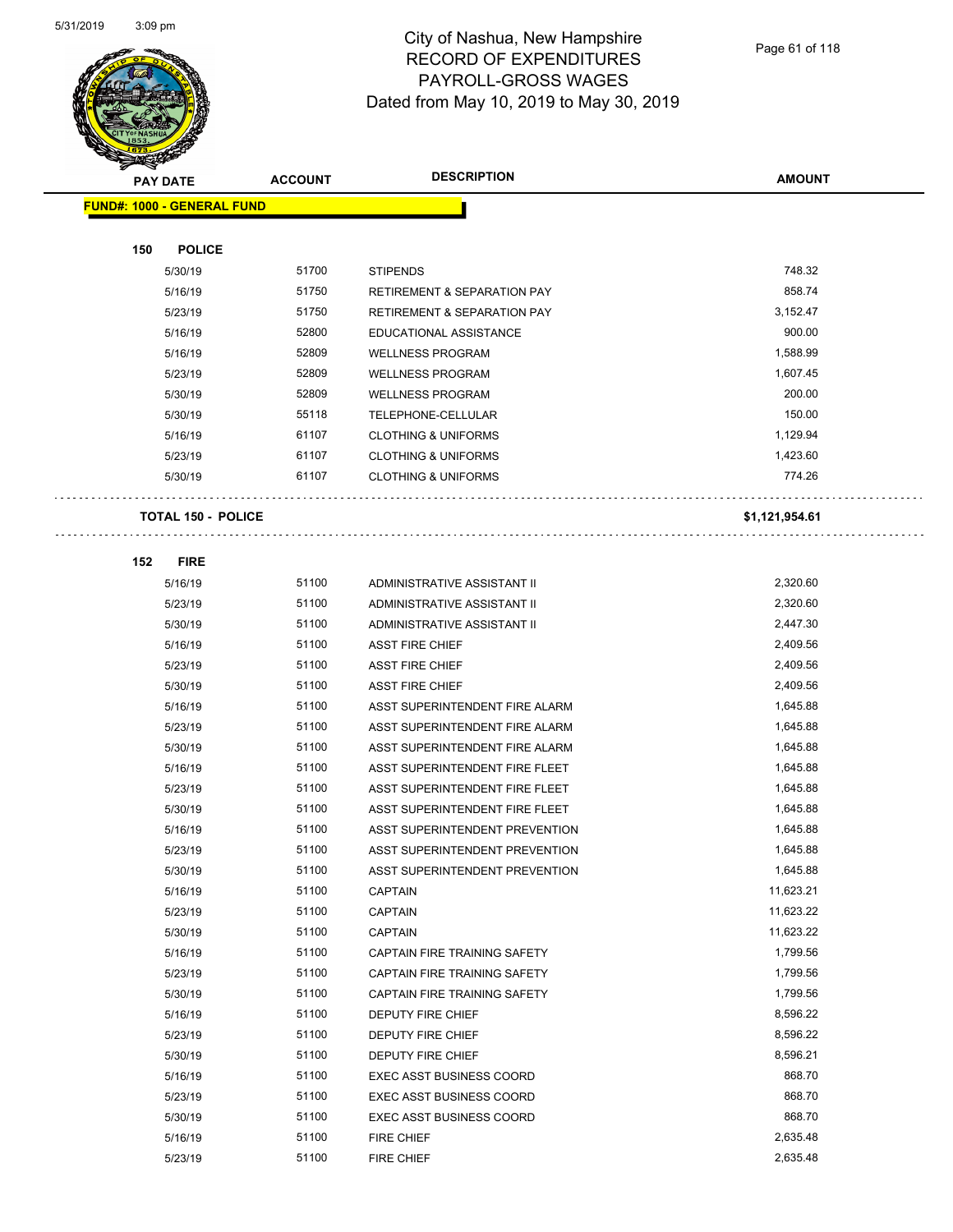

| $\sim$<br><b>PAY DATE</b>         | <b>ACCOUNT</b> | <b>DESCRIPTION</b>             | <b>AMOUNT</b> |
|-----------------------------------|----------------|--------------------------------|---------------|
| <b>FUND#: 1000 - GENERAL FUND</b> |                |                                |               |
|                                   |                |                                |               |
| 152<br><b>FIRE</b>                |                |                                |               |
| 5/30/19                           | 51100          | FIRE CHIEF                     | 2,635.48      |
| 5/16/19                           | 51100          | FIRE DISPATCH ALL RANKS        | 11,292.00     |
| 5/23/19                           | 51100          | FIRE DISPATCH ALL RANKS        | 11,830.35     |
| 5/30/19                           | 51100          | FIRE DISPATCH ALL RANKS        | 11,636.72     |
| 5/16/19                           | 51100          | FIRE DISPATCHER CLERK TRAINER  | 1,682.42      |
| 5/23/19                           | 51100          | FIRE DISPATCHER CLERK TRAINER  | 1,191.71      |
| 5/30/19                           | 51100          | FIRE DISPATCHER CLERK TRAINER  | 1,331.92      |
| 5/16/19                           | 51100          | FIRE LIEUTENANT                | 42,765.74     |
| 5/23/19                           | 51100          | FIRE LIEUTENANT                | 42,045.92     |
| 5/30/19                           | 51100          | FIRE LIEUTENANT                | 42,957.72     |
| 5/16/19                           | 51100          | <b>FIRE MECHANIC</b>           | 1,368.04      |
| 5/23/19                           | 51100          | <b>FIRE MECHANIC</b>           | 1,368.04      |
| 5/30/19                           | 51100          | <b>FIRE MECHANIC</b>           | 1,368.04      |
| 5/16/19                           | 51100          | FIRE TRAINING OFFICER          | 1,645.88      |
| 5/23/19                           | 51100          | <b>FIRE TRAINING OFFICER</b>   | 1,645.88      |
| 5/30/19                           | 51100          | FIRE TRAINING OFFICER          | 1,645.88      |
| 5/16/19                           | 51100          | <b>FIREFIGHTERS ALL RANKS</b>  | 132,309.75    |
| 5/23/19                           | 51100          | <b>FIREFIGHTERS ALL RANKS</b>  | 132,254.92    |
| 5/30/19                           | 51100          | <b>FIREFIGHTERS ALL RANKS</b>  | 133,427.52    |
| 5/16/19                           | 51100          | SUPERINTENDENT FIRE ALARM      | 1,835.72      |
| 5/23/19                           | 51100          | SUPERINTENDENT FIRE ALARM      | 1,835.72      |
| 5/30/19                           | 51100          | SUPERINTENDENT FIRE ALARM      | 1,835.72      |
| 5/16/19                           | 51100          | SUPERINTENDENT FIRE FLEET      | 1,799.56      |
| 5/23/19                           | 51100          | SUPERINTENDENT FIRE FLEET      | 1,799.56      |
| 5/30/19                           | 51100          | SUPERINTENDENT FIRE FLEET      | 1,799.56      |
| 5/16/19                           | 51100          | SUPERINTENDENT FIRE PREVENTION | 1,817.56      |
| 5/23/19                           | 51100          | SUPERINTENDENT FIRE PREVENTION | 1,817.56      |
| 5/30/19                           | 51100          | SUPERINTENDENT FIRE PREVENTION | 1,817.56      |
| 5/23/19                           | 51300          | <b>OVERTIME</b>                | 92.06         |
| 5/30/19                           | 51300          | <b>OVERTIME</b>                | 727.53        |
| 5/16/19                           | 51330          | OVERTIME-COVERAGE              | 16,497.62     |
| 5/23/19                           | 51330          | OVERTIME-COVERAGE              | 13,919.34     |
| 5/30/19                           | 51330          | OVERTIME-COVERAGE              | 12,548.25     |
| 5/16/19                           | 51650          | <b>ADDITIONAL HOURS</b>        | 40,017.48     |
| 5/23/19                           | 51650          | <b>ADDITIONAL HOURS</b>        | 32,613.38     |
| 5/30/19                           | 51650          | ADDITIONAL HOURS               | 30,413.42     |
| 5/16/19                           | 51700          | <b>STIPENDS</b>                | 4,739.43      |
| 5/23/19                           | 51700          | <b>STIPENDS</b>                | 4,739.43      |
| 5/30/19                           | 51700          | <b>STIPENDS</b>                | 4,894.42      |
| 5/16/19                           | 52800          | EDUCATIONAL ASSISTANCE         | 1,230.00      |
| 5/23/19                           | 52800          | EDUCATIONAL ASSISTANCE         | 850.00        |
| 5/30/19                           | 55118          | TELEPHONE-CELLULAR             | 584.00        |
| 5/23/19                           | 61107          | <b>CLOTHING &amp; UNIFORMS</b> | 250.00        |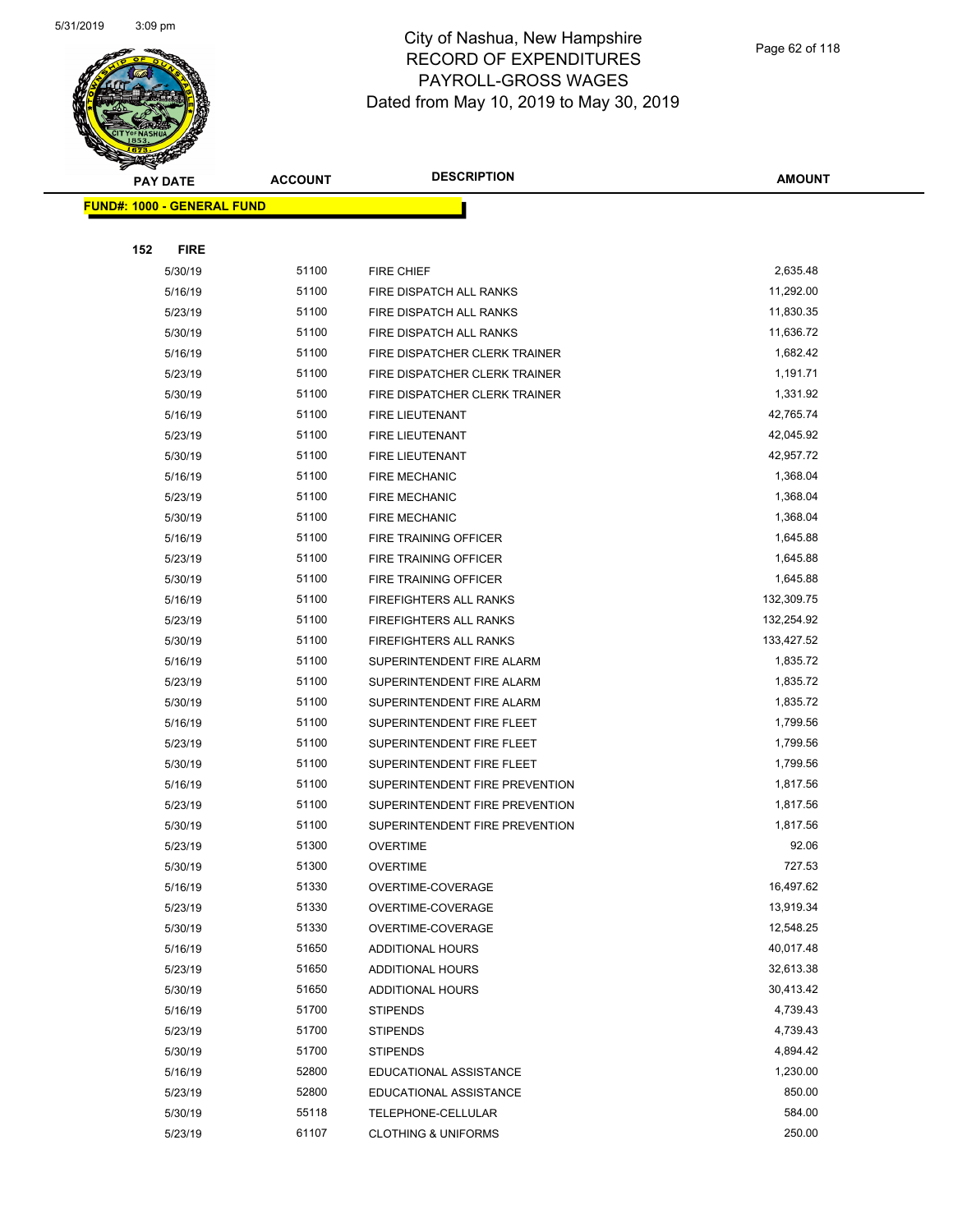

Page 63 of 118

| <b>PAY DATE</b>                   | <b>ACCOUNT</b>                         | <b>DESCRIPTION</b>                    | <b>AMOUNT</b> |
|-----------------------------------|----------------------------------------|---------------------------------------|---------------|
| <b>FUND#: 1000 - GENERAL FUND</b> |                                        |                                       |               |
| <b>TOTAL 152 - FIRE</b>           |                                        |                                       | \$859,942.95  |
| 153                               | <b>BUILDING INSPECTION</b>             |                                       |               |
| 5/16/19                           | 51100                                  | <b>BLD INSP ASST PLANS EXAMINER</b>   | 1,046.84      |
| 5/23/19                           | 51100                                  | <b>BLD INSP ASST PLANS EXAMINER</b>   | 1,046.85      |
| 5/30/19                           | 51100                                  | <b>BLD INSP ASST PLANS EXAMINER</b>   | 1,046.85      |
| 5/16/19                           | 51100                                  | <b>BUILDING AND UTILITIES INSPCTR</b> | 3,635.40      |
| 5/23/19                           | 51100                                  | <b>BUILDING AND UTILITIES INSPCTR</b> | 3,635.41      |
| 5/30/19                           | 51100                                  | <b>BUILDING AND UTILITIES INSPCTR</b> | 3,635.40      |
| 5/16/19                           | 51100                                  | <b>BUILDING DEPARTMENT MANAGER</b>    | 1,612.75      |
| 5/23/19                           | 51100                                  | <b>BUILDING DEPARTMENT MANAGER</b>    | 1,612.75      |
| 5/30/19                           | 51100                                  | <b>BUILDING DEPARTMENT MANAGER</b>    | 1,612.75      |
| 5/16/19                           | 51100                                  | PERMIT TECHNICIAN I                   | 1,287.45      |
| 5/23/19                           | 51100                                  | PERMIT TECHNICIAN I                   | 1,272.21      |
| 5/30/19                           | 51100                                  | PERMIT TECHNICIAN I                   | 1,279.83      |
| 5/16/19                           | 51100                                  | <b>PLANS EXAMINER</b>                 | 1,271.25      |
| 5/23/19                           | 51100                                  | <b>PLANS EXAMINER</b>                 | 1,271.25      |
| 5/30/19                           | 51100                                  | <b>PLANS EXAMINER</b>                 | 1,271.25      |
| 5/23/19                           | 51300                                  | <b>OVERTIME</b>                       | 22.86         |
| 5/30/19                           | 51300                                  | <b>OVERTIME</b>                       | 11.43         |
|                                   | <b>TOTAL 153 - BUILDING INSPECTION</b> |                                       | \$26,572.53   |
| 155                               | <b>CODE ENFORCEMENT</b>                |                                       |               |
| 5/16/19                           | 51100                                  | CODE ENFORCEMENT OFFICER II           | 2,675.70      |
| 5/23/19                           | 51100                                  | <b>CODE ENFORCEMENT OFFICER II</b>    | 2,773.40      |
| 5/30/19                           | 51100                                  | CODE ENFORCEMENT OFFICER II           | 2,773.40      |
| 5/16/19                           | 51100                                  | MGR CODE ENFORCEMENT DEPT             | 1,521.05      |
| 5/23/19                           | 51100                                  | MGR CODE ENFORCEMENT DEPT             | 1,521.04      |
| 5/30/19                           | 51100                                  | MGR CODE ENFORCEMENT DEPT             | 1,521.05      |
| 5/30/19                           | 55118                                  | TELEPHONE-CELLULAR                    | 42.50         |
|                                   | <b>TOTAL 155 - CODE ENFORCEMENT</b>    |                                       | \$12,828.14   |
| 156                               | <b>EMERGENCY MANAGEMENT</b>            |                                       |               |
| 5/16/19                           | 51100                                  | <b>EMERGENCY MANAGEMENT DIRECTOR</b>  | 1,701.60      |
| 5/23/19                           | 51100                                  | EMERGENCY MANAGEMENT DIRECTOR         | 1,701.60      |
| 5/30/19                           | 51100                                  | EMERGENCY MANAGEMENT DIRECTOR         | 1,701.60      |
| 5/23/19                           | 51200                                  | EMERGENCY MANAGEMENT COORDINAT        | (718.17)      |
| 5/30/19                           | 55118                                  | TELEPHONE-CELLULAR                    | 100.00        |
|                                   |                                        |                                       |               |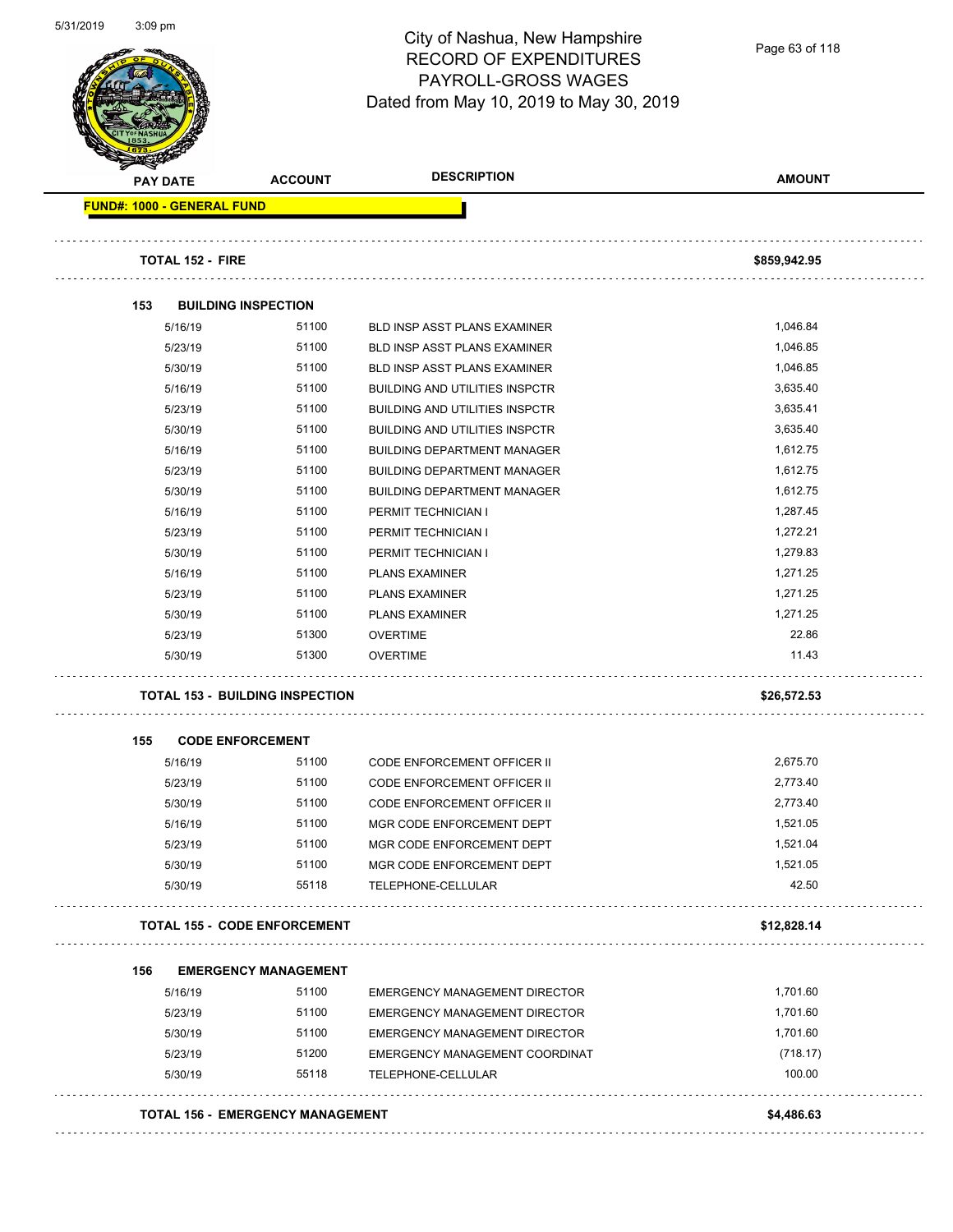

Page 64 of 118

| <b>PAY DATE</b>                   | <b>ACCOUNT</b>                             | <b>DESCRIPTION</b>                                                    | <b>AMOUNT</b>    |
|-----------------------------------|--------------------------------------------|-----------------------------------------------------------------------|------------------|
| <b>FUND#: 1000 - GENERAL FUND</b> |                                            |                                                                       |                  |
|                                   |                                            |                                                                       |                  |
| 157                               | <b>CITYWIDE COMMUNICATIONS</b>             |                                                                       |                  |
| 5/16/19                           | 51100                                      | <b>COMM SYS ENGR TECH</b>                                             | 1,616.80         |
| 5/23/19                           | 51100                                      | <b>COMM SYS ENGR TECH</b>                                             | 1,616.80         |
| 5/30/19                           | 51100                                      | <b>COMM SYS ENGR TECH</b>                                             | 1,616.80         |
| 5/16/19                           | 51200                                      | RADIO SYSTEMS MANAGER                                                 | 1,371.96         |
| 5/23/19                           | 51200                                      | RADIO SYSTEMS MANAGER                                                 | 1,371.96         |
| 5/30/19                           | 51200                                      | <b>RADIO SYSTEMS MANAGER</b>                                          | 1,371.96         |
| 5/30/19                           | 55118                                      | TELEPHONE-CELLULAR                                                    | 100.00           |
|                                   |                                            |                                                                       |                  |
|                                   | <b>TOTAL 157 - CITYWIDE COMMUNICATIONS</b> |                                                                       | \$9,066.28       |
|                                   |                                            |                                                                       |                  |
| 160                               | <b>PW-ADMIN &amp; ENGINEERING</b>          |                                                                       |                  |
| 5/16/19                           | 51100                                      | ADMINISTRATIVE ASSISTANT II                                           | 766.50           |
| 5/23/19                           | 51100                                      | ADMINISTRATIVE ASSISTANT II                                           | 766.49           |
| 5/30/19                           | 51100                                      | ADMINISTRATIVE ASSISTANT II                                           | 766.50           |
| 5/16/19                           | 51100<br>51100                             | ASSISTANT CONSTRUCTION ENGINEER                                       | 938.30<br>938.30 |
| 5/23/19                           | 51100                                      | ASSISTANT CONSTRUCTION ENGINEER                                       | 938.30           |
| 5/30/19<br>5/16/19                | 51100                                      | ASSISTANT CONSTRUCTION ENGINEER<br>ASSISTANT DIRECTOR OF PUBLIC WORKS | 1,619.05         |
| 5/23/19                           | 51100                                      | ASSISTANT DIRECTOR OF PUBLIC WORKS                                    | 1,619.05         |
| 5/30/19                           | 51100                                      | ASSISTANT DIRECTOR OF PUBLIC WORKS                                    | 1,619.05         |
| 5/16/19                           | 51100                                      | <b>CITY ENGINEER</b>                                                  | 1,144.74         |
| 5/23/19                           | 51100                                      | <b>CITY ENGINEER</b>                                                  | 1,144.75         |
| 5/30/19                           | 51100                                      | <b>CITY ENGINEER</b>                                                  | 1,144.75         |
| 5/16/19                           | 51100                                      | <b>CITY SURVEYOR</b>                                                  | 1,230.70         |
| 5/23/19                           | 51100                                      | <b>CITY SURVEYOR</b>                                                  | 1,230.70         |
| 5/30/19                           | 51100                                      | <b>CITY SURVEYOR</b>                                                  | 1,230.70         |
| 5/16/19                           | 51100                                      | <b>DEPUTY CITY ENGINEER</b>                                           | 738.35           |
| 5/23/19                           | 51100                                      | DEPUTY CITY ENGINEER                                                  | 738.35           |
| 5/30/19                           | 51100                                      | DEPUTY CITY ENGINEER                                                  | 738.35           |
| 5/16/19                           | 51100                                      | <b>DIRECTOR PUBLIC WORKS</b>                                          | 1,828.35         |
| 5/23/19                           | 51100                                      | <b>DIRECTOR PUBLIC WORKS</b>                                          | 1,828.36         |
| 5/30/19                           | 51100                                      | DIRECTOR PUBLIC WORKS                                                 | 1,828.35         |
| 5/16/19                           | 51100                                      | DIVISION OPERATIONS MANAGER                                           | 1,463.05         |
| 5/23/19                           | 51100                                      | DIVISION OPERATIONS MANAGER                                           | 1,463.04         |
| 5/30/19                           | 51100                                      | DIVISION OPERATIONS MANAGER                                           | 1,463.05         |
| 5/16/19                           | 51100                                      | DPW CONTRACT ADMINISTRATOR                                            | 365.00           |
| 5/23/19                           | 51100                                      | DPW CONTRACT ADMINISTRATOR                                            | 365.01           |
| 5/30/19                           | 51100                                      | DPW CONTRACT ADMINISTRATOR                                            | 365.00           |
| 5/16/19                           | 51100                                      | <b>ENGINEERING INSPECTOR</b>                                          | 2,049.65         |
| 5/23/19                           | 51100                                      | <b>ENGINEERING INSPECTOR</b>                                          | 2,049.65         |
| 5/30/19                           | 51100                                      | <b>ENGINEERING INSPECTOR</b>                                          | 2,049.66         |
| 5/16/19                           | 51100                                      | <b>EXECUTIVE ASSISTANT</b>                                            | 767.15           |

5/23/19 51100 EXECUTIVE ASSISTANT 5123/19 767.15 5/30/19 51100 EXECUTIVE ASSISTANT 767.15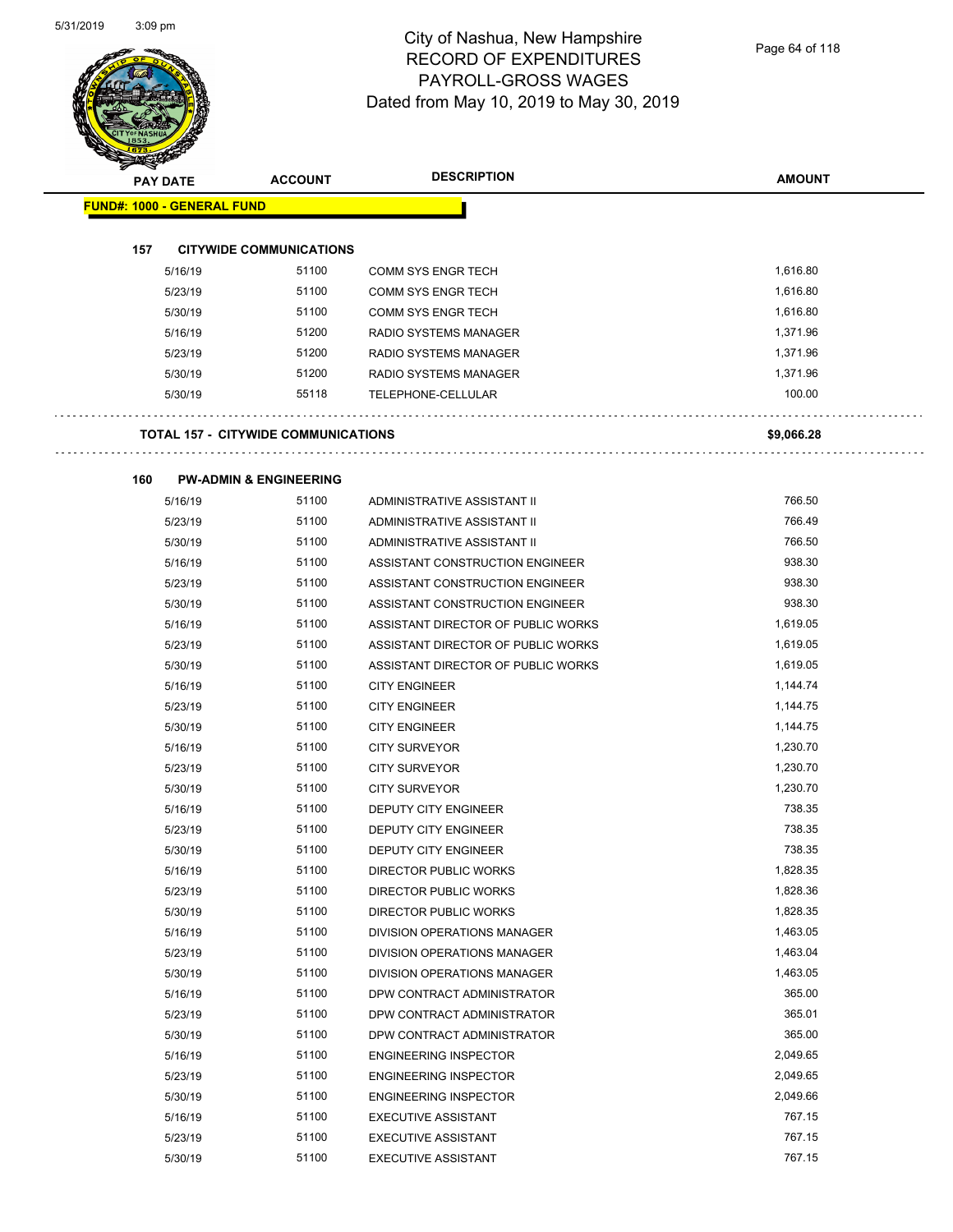

| <b>PAY DATE</b>                               | <b>ACCOUNT</b>                    | <b>DESCRIPTION</b>             | <b>AMOUNT</b> |
|-----------------------------------------------|-----------------------------------|--------------------------------|---------------|
| <b>FUND#: 1000 - GENERAL FUND</b>             |                                   |                                |               |
|                                               |                                   |                                |               |
| 160                                           | <b>PW-ADMIN &amp; ENGINEERING</b> |                                |               |
| 5/16/19                                       | 51100                             | PUBLIC RELATIONS ADMINISTRATOR | 712.35        |
| 5/23/19                                       | 51100                             | PUBLIC RELATIONS ADMINISTRATOR | 712.35        |
| 5/30/19                                       | 51100                             | PUBLIC RELATIONS ADMINISTRATOR | 712.35        |
| 5/16/19                                       | 51100                             | <b>SENIOR STAFF ENGINEER</b>   | 1,131.86      |
| 5/23/19                                       | 51100                             | SENIOR STAFF ENGINEER          | 1,131.85      |
| 5/30/19                                       | 51100                             | <b>SENIOR STAFF ENGINEER</b>   | 1,131.86      |
| 5/16/19                                       | 51100                             | SENIOR TRAFFIC ENGINEER        | 1,746.36      |
| 5/23/19                                       | 51100                             | SENIOR TRAFFIC ENGINEER        | 1,746.36      |
| 5/30/19                                       | 51100                             | SENIOR TRAFFIC ENGINEER        | 1,746.36      |
| 5/16/19                                       | 51100                             | <b>STAFF ENGINEER</b>          | 1,064.00      |
| 5/23/19                                       | 51100                             | <b>STAFF ENGINEER</b>          | 1,064.00      |
| 5/30/19                                       | 51100                             | <b>STAFF ENGINEER</b>          | 1,064.00      |
| 5/16/19                                       | 51100                             | STREET CONSTRUCTION ENGINEER   | 1,455.30      |
| 5/23/19                                       | 51100                             | STREET CONSTRUCTION ENGINEER   | 1,455.30      |
| 5/30/19                                       | 51100                             | STREET CONSTRUCTION ENGINEER   | 1,455.30      |
| 5/16/19                                       | 51300                             | <b>OVERTIME</b>                | 76.11         |
| 5/23/19                                       | 51300                             | <b>OVERTIME</b>                | 380.52        |
| 5/30/19                                       | 51300                             | <b>OVERTIME</b>                | 77.63         |
| 5/30/19                                       | 55118                             | TELEPHONE-CELLULAR             | 318.75        |
|                                               |                                   |                                |               |
| <b>TOTAL 160 - PW-ADMIN &amp; ENGINEERING</b> |                                   |                                | \$57,915.16   |
|                                               |                                   |                                |               |
| 161<br><b>STREETS</b>                         |                                   |                                |               |
| 5/16/19                                       | 51100                             | ADMINISTRATIVE ASSISTANT II    | 821.65        |
| 5/23/19                                       | 51100                             | ADMINISTRATIVE ASSISTANT II    | 821.65        |
| 5/30/19                                       | 51100                             | ADMINISTRATIVE ASSISTANT II    | 821.65        |
| 5/16/19                                       | 51100                             | AUTO MECH 1ST CLASS NIGHTS     | 4,353.61      |
| 5/23/19                                       | 51100                             | AUTO MECH 1ST CLASS NIGHTS     | 4,353.60      |
| 5/30/19                                       | 51100                             | AUTO MECH 1ST CLASS NIGHTS     | 4,351.20      |
| 5/16/19                                       | 51100                             | AUTO MECH 2ND CLASS            | 2,017.28      |
| 5/23/19                                       | 51100                             | AUTO MECH 2ND CLASS            | 2,075.36      |
| 5/30/19                                       | 51100                             | AUTO MECH 2ND CLASS            | 1,959.20      |
| 5/16/19                                       | 51100                             | AUTO MECHANIC 1ST CLASS        | 3,229.20      |
| 5/23/19                                       | 51100                             | AUTO MECHANIC 1ST CLASS        | 3,229.20      |
| 5/30/19                                       | 51100                             | AUTO MECHANIC 1ST CLASS        | 3,229.22      |
| 5/16/19                                       | 51100                             | EQUIP OPR STREET REPAIR        | 7,917.01      |
| 5/23/19                                       | 51100                             | EQUIP OPR STREET REPAIR        | 7,854.80      |
| 5/30/19                                       | 51100                             | <b>EQUIP OPR STREET REPAIR</b> | 7,854.80      |
| 5/16/19                                       | 51100                             | FLEET MAINTENANCE FOREMAN      | 1,296.65      |
| 5/23/19                                       | 51100                             | FLEET MAINTENANCE FOREMAN      | 1,296.65      |
| 5/30/19                                       | 51100                             | FLEET MAINTENANCE FOREMAN      | 1,296.66      |
| 5/16/19                                       | 51100                             | FLEET MANAGER STREET DEPT      | 1,187.55      |
| 5/23/19                                       | 51100                             | FLEET MANAGER STREET DEPT      | 1,187.55      |
| 5/30/19                                       | 51100                             | FLEET MANAGER STREET DEPT      | 1,187.54      |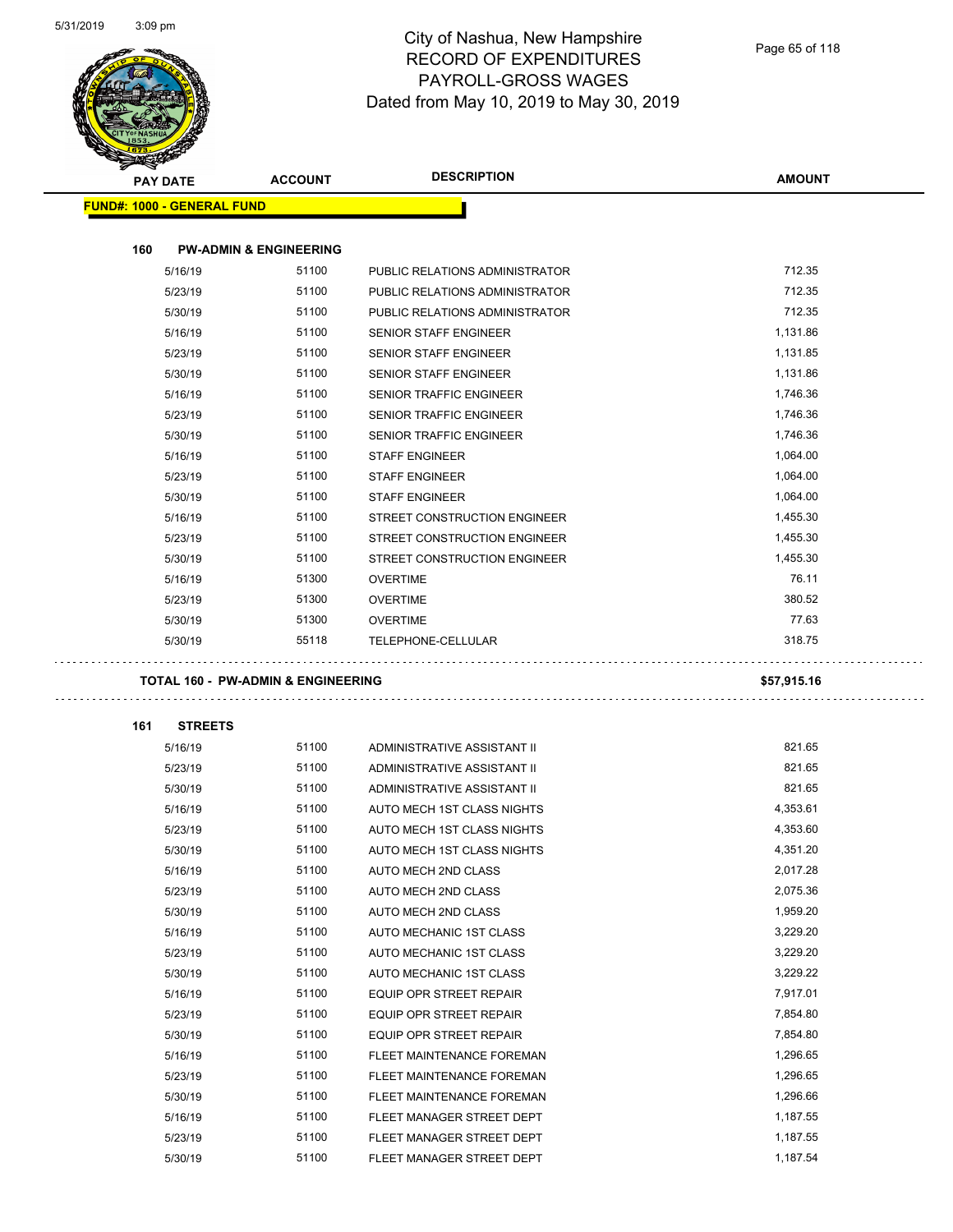

Page 66 of 118

| B.  | <b>PAY DATE</b>                   | <b>ACCOUNT</b> | <b>DESCRIPTION</b>                     | <b>AMOUNT</b> |
|-----|-----------------------------------|----------------|----------------------------------------|---------------|
|     | <b>FUND#: 1000 - GENERAL FUND</b> |                |                                        |               |
|     |                                   |                |                                        |               |
| 161 | <b>STREETS</b>                    |                |                                        |               |
|     | 5/16/19                           | 51100          | <b>FOREMAN LABOR STREET</b>            | 2,567.90      |
|     | 5/23/19                           | 51100          | FOREMAN LABOR STREET                   | 2,567.90      |
|     | 5/30/19                           | 51100          | <b>FOREMAN LABOR STREET</b>            | 2,567.90      |
|     | 5/16/19                           | 51100          | <b>MASON PIPELAYER</b>                 | 3,759.20      |
|     | 5/23/19                           | 51100          | <b>MASON PIPELAYER</b>                 | 3,759.20      |
|     | 5/30/19                           | 51100          | <b>MASON PIPELAYER</b>                 | 3,759.20      |
|     | 5/16/19                           | 51100          | OPERATIONS SUPERVISOR                  | 1,092.80      |
|     | 5/23/19                           | 51100          | OPERATIONS SUPERVISOR                  | 1,092.80      |
|     | 5/30/19                           | 51100          | OPERATIONS SUPERVISOR                  | 1,092.80      |
|     | 5/16/19                           | 51100          | <b>RETIREE DPW</b>                     | 927.20        |
|     | 5/16/19                           | 51100          | <b>SIGN MAINTENANCE</b>                | 1,864.80      |
|     | 5/23/19                           | 51100          | <b>SIGN MAINTENANCE</b>                | 1,864.80      |
|     | 5/30/19                           | 51100          | <b>SIGN MAINTENANCE</b>                | 1,864.80      |
|     | 5/16/19                           | 51100          | STOREKEEPER PWD                        | 1,006.30      |
|     | 5/23/19                           | 51100          | STOREKEEPER PWD                        | 1,006.30      |
|     | 5/30/19                           | 51100          | STOREKEEPER PWD                        | 1,006.30      |
|     | 5/16/19                           | 51100          | <b>STREET FOREMAN</b>                  | 2,593.31      |
|     | 5/23/19                           | 51100          | <b>STREET FOREMAN</b>                  | 2,593.30      |
|     | 5/30/19                           | 51100          | <b>STREET FOREMAN</b>                  | 2,593.31      |
|     | 5/16/19                           | 51100          | SUPERINTENDENT OF STREETS              | 1,940.40      |
|     | 5/23/19                           | 51100          | SUPERINTENDENT OF STREETS              | 1,940.40      |
|     | 5/30/19                           | 51100          | SUPERINTENDENT OF STREETS              | 1,940.40      |
|     | 5/16/19                           | 51100          | <b>TRAFFIC FOREMAN</b>                 | 1,322.60      |
|     | 5/23/19                           | 51100          | <b>TRAFFIC FOREMAN</b>                 | 1,322.61      |
|     | 5/30/19                           | 51100          | <b>TRAFFIC FOREMAN</b>                 | 1,322.60      |
|     | 5/16/19                           | 51100          | <b>TRAFFIC TECHNICIAN I</b>            | 1,115.60      |
|     | 5/23/19                           | 51100          | TRAFFIC TECHNICIAN I                   | 1,115.60      |
|     | 5/30/19                           | 51100          | <b>TRAFFIC TECHNICIAN I</b>            | 2,231.20      |
|     | 5/16/19                           | 51100          | TRUCK DRIVER STREET REPAIR             | 13,558.50     |
|     | 5/23/19                           | 51100          | TRUCK DRIVER STREET REPAIR             | 14,274.46     |
|     | 5/30/19                           | 51100          | TRUCK DRIVER STREET REPAIR             | 15,407.98     |
|     | 5/16/19                           | 51100          | <b>WELDER FIRST CLASS</b>              | 1,060.80      |
|     | 5/23/19                           | 51100          | <b>WELDER FIRST CLASS</b>              | 1,060.80      |
|     | 5/30/19                           | 51100          | <b>WELDER FIRST CLASS</b>              | 1,060.80      |
|     | 5/16/19                           | 51300          | <b>OVERTIME</b>                        | 2,664.55      |
|     | 5/23/19                           | 51300          | <b>OVERTIME</b>                        | 783.72        |
|     | 5/30/19                           | 51300          | <b>OVERTIME</b>                        | 1,278.12      |
|     | 5/16/19                           | 51600          | LONGEVITY                              | 1,200.00      |
|     | 5/16/19                           | 51750          | <b>RETIREMENT &amp; SEPARATION PAY</b> | 5,264.64      |
|     | 5/30/19                           | 55118          | TELEPHONE-CELLULAR                     | 84.00         |
|     |                                   |                |                                        |               |

### **TOTAL 161 - STREETS \$173,871.93**

 $\bar{z}$  ,  $\bar{z}$  ,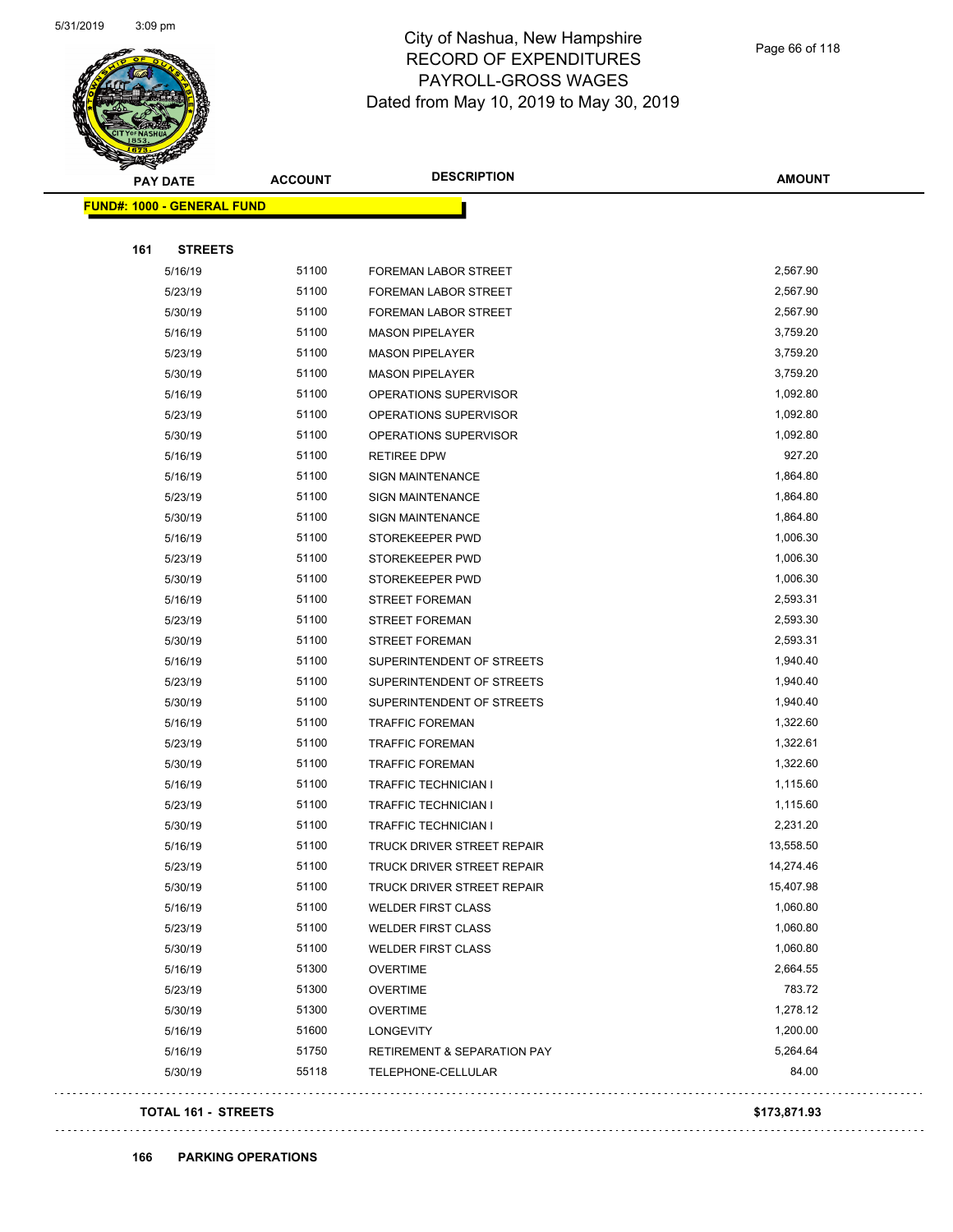

Page 67 of 118

|     |                                   | <b>ACCOUNT</b>                        | <b>DESCRIPTION</b>             | <b>AMOUNT</b> |
|-----|-----------------------------------|---------------------------------------|--------------------------------|---------------|
|     | <b>PAY DATE</b>                   |                                       |                                |               |
|     | <b>FUND#: 1000 - GENERAL FUND</b> |                                       |                                |               |
| 166 |                                   | <b>PARKING OPERATIONS</b>             |                                |               |
|     | 5/16/19                           | 51100                                 | PARKING MAINTENANCE            | 1,375.40      |
|     | 5/23/19                           | 51100                                 | PARKING MAINTENANCE            | 1,375.40      |
|     | 5/30/19                           | 51100                                 | PARKING MAINTENANCE            | 1,371.36      |
|     | 5/16/19                           | 51100                                 | PARKING MANAGER                | 896.45        |
|     | 5/23/19                           | 51100                                 | PARKING MANAGER                | 896.45        |
|     | 5/30/19                           | 51100                                 | PARKING MANAGER                | 896.45        |
|     | 5/30/19                           | 55118                                 | TELEPHONE-CELLULAR             | 84.00         |
|     | 5/23/19                           | 61107                                 | <b>CLOTHING &amp; UNIFORMS</b> | 59.76         |
|     |                                   | <b>TOTAL 166 - PARKING OPERATIONS</b> |                                | \$6,955.27    |
|     |                                   |                                       |                                |               |
| 171 |                                   | <b>COMMUNITY SERVICES</b>             |                                |               |
|     | 5/16/19                           | 51100                                 | DIRECTOR HEALTH AND COMM SVS   | 1,920.95      |
|     | 5/23/19                           | 51100                                 | DIRECTOR HEALTH AND COMM SVS   | 1,920.95      |
|     | 5/30/19                           | 51100                                 | DIRECTOR HEALTH AND COMM SVS   | 1,920.94      |
|     | 5/16/19                           | 51100                                 | <b>EPIDEMIOLOGIST</b>          | 1,025.70      |
|     | 5/23/19                           | 51100                                 | <b>EPIDEMIOLOGIST</b>          | 1,025.70      |
|     | 5/30/19                           | 51100                                 | <b>EPIDEMIOLOGIST</b>          | 1,025.70      |
|     | 5/16/19                           | 51100                                 | <b>HEALTH PROMOTION SPEC</b>   | 975.35        |
|     | 5/23/19                           | 51100                                 | <b>HEALTH PROMOTION SPEC</b>   | 975.35        |
|     | 5/30/19                           | 51100                                 | <b>HEALTH PROMOTION SPEC</b>   | 975.35        |
|     | 5/30/19                           | 55118                                 | TELEPHONE-CELLULAR             | 67.00         |
|     |                                   | <b>TOTAL 171 - COMMUNITY SERVICES</b> |                                | \$11,832.99   |
| 172 |                                   | <b>COMMUNITY HEALTH</b>               |                                |               |
|     | 5/16/19                           | 51100                                 | ADMINISTRATIVE ASSISTANT II    | 797.26        |
|     | 5/23/19                           | 51100                                 | ADMINISTRATIVE ASSISTANT II    | 747.43        |
|     | 5/30/19                           | 51100                                 | ADMINISTRATIVE ASSISTANT II    | 797.27        |
|     | 5/16/19                           | 51100                                 | BILINGUAL COMM HEALTH WORKER   | 92.13         |
|     | 5/23/19                           | 51100                                 | BILINGUAL COMM HEALTH WORKER   | 92.15         |
|     | 5/30/19                           | 51100                                 | BILINGUAL COMM HEALTH WORKER   | 88.10         |

| 5/16/19 | 51100 | BILINGUAL COMM HEALTH WORKER     | 92.13    |
|---------|-------|----------------------------------|----------|
| 5/23/19 | 51100 | BILINGUAL COMM HEALTH WORKER     | 92.15    |
| 5/30/19 | 51100 | BILINGUAL COMM HEALTH WORKER     | 88.10    |
| 5/16/19 | 51100 | <b>BILINGUAL OUTREACH WORKER</b> | 874.70   |
| 5/23/19 | 51100 | <b>BILINGUAL OUTREACH WORKER</b> | 874.70   |
| 5/30/19 | 51100 | <b>BILINGUAL OUTREACH WORKER</b> | 874.70   |
| 5/23/19 | 51100 | CHIEF PUBLIC HEALTH NURSE        | 1,524.78 |
| 5/16/19 | 51100 | PUB HEALTH NURSE                 | 3,520.80 |
| 5/23/19 | 51100 | PUB HEALTH NURSE                 | 3,520.80 |
| 5/30/19 | 51100 | PUB HEALTH NURSE                 | 3,520.81 |
| 5/16/19 | 51300 | <b>OVERTIME</b>                  | 79.82    |
| 5/23/19 | 51300 | <b>OVERTIME</b>                  | 49.20    |
| 5/30/19 | 51300 | <b>OVERTIME</b>                  | 108.99   |

5/16/19 51412 WAGES PER DIEM 233.40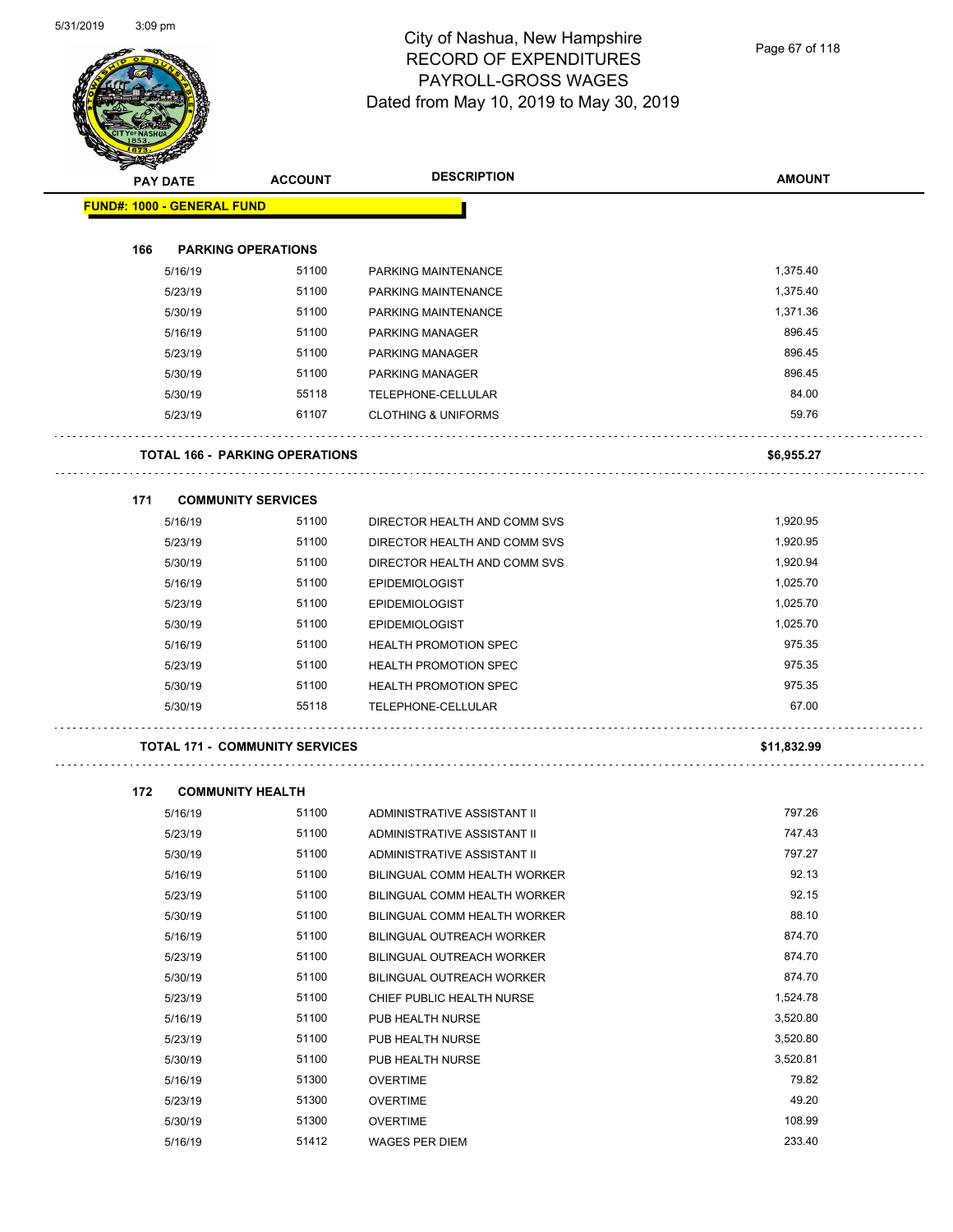

Page 68 of 118

| <b>PAY DATE</b>                   | <b>ACCOUNT</b>                          | <b>DESCRIPTION</b>                                                 | <b>AMOUNT</b>        |
|-----------------------------------|-----------------------------------------|--------------------------------------------------------------------|----------------------|
| <b>FUND#: 1000 - GENERAL FUND</b> |                                         |                                                                    |                      |
| 172                               | <b>COMMUNITY HEALTH</b>                 |                                                                    |                      |
| 5/23/19                           | 51412                                   | <b>WAGES PER DIEM</b>                                              | 301.95               |
| 5/30/19                           | 51412                                   | <b>WAGES PER DIEM</b>                                              | 92.40                |
| 5/30/19                           | 55118                                   | TELEPHONE-CELLULAR                                                 | 50.00                |
|                                   | <b>TOTAL 172 - COMMUNITY HEALTH</b>     |                                                                    | \$18,241.39          |
|                                   |                                         |                                                                    |                      |
| 173                               | <b>ENVIRONMENTAL HEALTH</b>             |                                                                    |                      |
| 5/16/19<br>5/23/19                | 51100<br>51100                          | DEP HEALTH OFFICER/LAB DIRECTOR<br>DEP HEALTH OFFICER/LAB DIRECTOR | 1,172.20             |
| 5/30/19                           | 51100                                   | DEP HEALTH OFFICER/LAB DIRECTOR                                    | 1,172.20<br>1,172.20 |
| 5/16/19                           | 51100                                   | ENVIRONMENTAL HEALTH SPEC                                          | 1,807.96             |
| 5/23/19                           | 51100                                   | ENVIRONMENTAL HEALTH SPEC                                          | 1,807.96             |
| 5/30/19                           | 51100                                   | ENVIRONMENTAL HEALTH SPEC                                          | 1,807.96             |
| 5/16/19                           | 51100                                   | ENVIRONMENTAL TECH OFFICE MGR                                      | 1,067.20             |
| 5/23/19                           | 51100                                   | ENVIRONMENTAL TECH OFFICE MGR                                      | 1,067.20             |
| 5/30/19                           | 51100                                   | ENVIRONMENTAL TECH OFFICE MGR                                      | 1,067.20             |
| 5/16/19                           | 51100                                   | MANAGER ENVIRONMENTAL HEALTH                                       | 1,649.35             |
| 5/23/19                           | 51100                                   | MANAGER ENVIRONMENTAL HEALTH                                       | 1,649.35             |
| 5/30/19                           | 51100                                   | MANAGER ENVIRONMENTAL HEALTH                                       | 1,649.35             |
| 5/23/19                           | 51300                                   | <b>OVERTIME</b>                                                    | 18.42                |
| 5/30/19                           | 51300                                   | <b>OVERTIME</b>                                                    | 319.21               |
| 5/30/19                           | 55118                                   | TELEPHONE-CELLULAR                                                 | 67.00                |
|                                   | <b>TOTAL 173 - ENVIRONMENTAL HEALTH</b> |                                                                    | \$17,494.76          |
| 174                               | <b>WELFARE ADMINISTRATION</b>           |                                                                    |                      |
| 5/16/19                           | 51100                                   | CASE TECHNICIAN WELFARE                                            | 2,522.00             |
| 5/23/19                           | 51100                                   | CASE TECHNICIAN WELFARE                                            | 2,522.00             |
| 5/30/19                           | 51100                                   | CASE TECHNICIAN WELFARE                                            | 2,522.00             |
| 5/16/19                           | 51100                                   | <b>INTAKE WORKER</b>                                               | 803.60               |
| 5/23/19                           | 51100                                   | <b>INTAKE WORKER</b>                                               | 803.60               |
| 5/30/19                           | 51100                                   | <b>INTAKE WORKER</b>                                               | 803.60               |
| 5/16/19                           | 51100                                   | SENIOR CASE TECHNICIAN                                             | 1,034.85             |
| 5/23/19                           | 51100                                   | SENIOR CASE TECHNICIAN                                             | 1,034.85             |
| 5/30/19                           | 51100                                   | SENIOR CASE TECHNICIAN                                             | 1,034.85             |
| 5/16/19                           | 51100                                   | <b>WELFARE OFFICER</b>                                             | 1,705.81             |
| 5/23/19                           | 51100                                   | <b>WELFARE OFFICER</b>                                             | 1,705.80             |
| 5/30/19                           | 51100                                   | <b>WELFARE OFFICER</b>                                             | 1,705.80             |
| 5/30/19                           | 55118                                   | TELEPHONE-CELLULAR                                                 | 50.00                |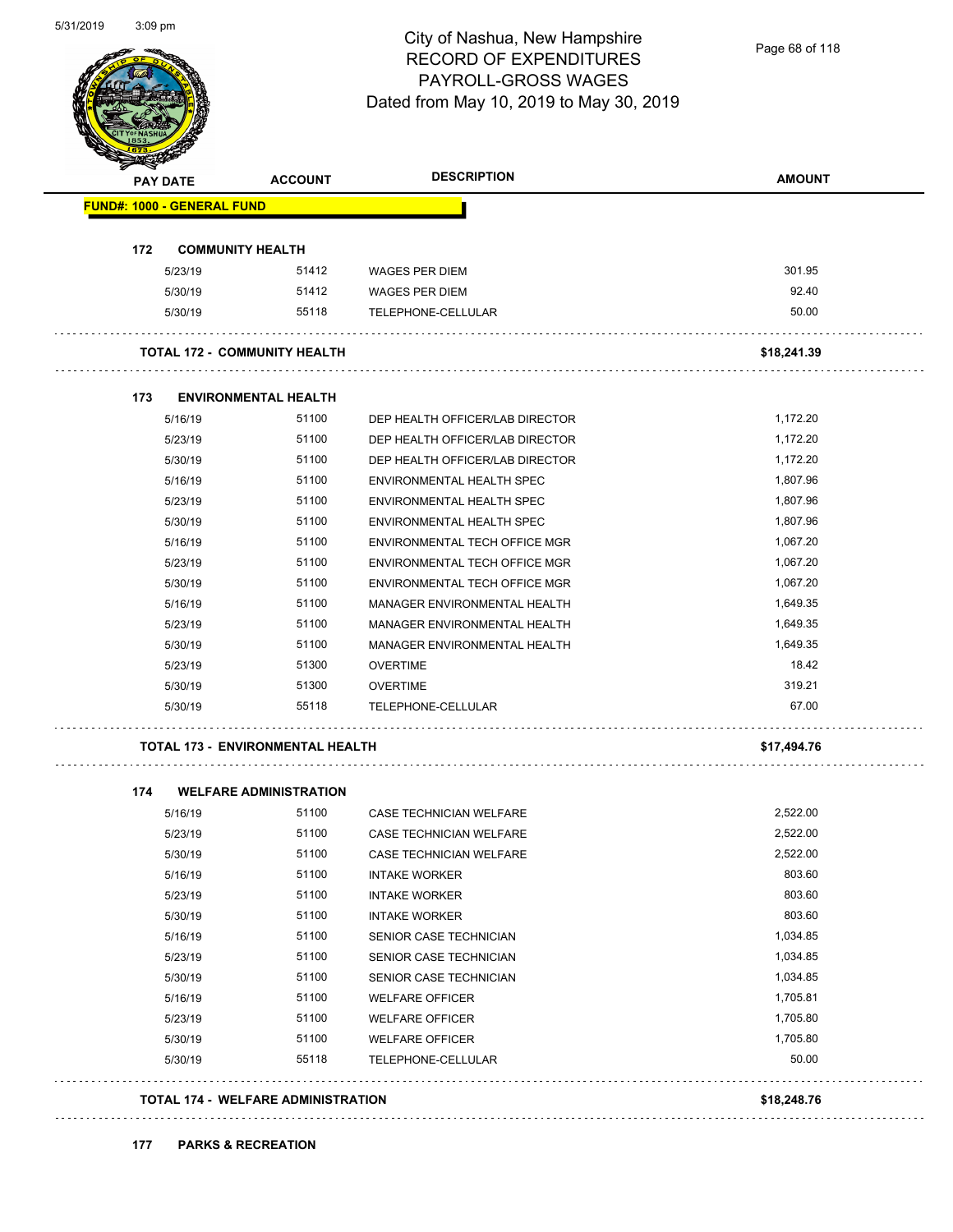

| <b>PARTIES</b> |                                   |                |                                   |               |
|----------------|-----------------------------------|----------------|-----------------------------------|---------------|
|                | <b>PAY DATE</b>                   | <b>ACCOUNT</b> | <b>DESCRIPTION</b>                | <b>AMOUNT</b> |
|                | <b>FUND#: 1000 - GENERAL FUND</b> |                |                                   |               |
|                |                                   |                |                                   |               |
| 177            | <b>PARKS &amp; RECREATION</b>     |                |                                   |               |
|                | 5/16/19                           | 51100          | ADMINISTRATIVE ASSISTANT II       | 842.05        |
|                | 5/23/19                           | 51100          | ADMINISTRATIVE ASSISTANT II       | 842.05        |
|                | 5/30/19                           | 51100          | ADMINISTRATIVE ASSISTANT II       | 842.05        |
|                | 5/16/19                           | 51100          | EQUIPMENT OPERATOR, PARKS         | 979.60        |
|                | 5/23/19                           | 51100          | EQUIPMENT OPERATOR, PARKS         | 979.60        |
|                | 5/30/19                           | 51100          | EQUIPMENT OPERATOR, PARKS         | 979.60        |
|                | 5/16/19                           | 51100          | FOREMAN LABOR PARK                | 3,889.97      |
|                | 5/23/19                           | 51100          | FOREMAN LABOR PARK                | 3,889.95      |
|                | 5/30/19                           | 51100          | FOREMAN LABOR PARK                | 3,881.86      |
|                | 5/16/19                           | 51100          | <b>GROUNDSKEEPER MAINTENANCE</b>  | 7,226.90      |
|                | 5/23/19                           | 51100          | <b>GROUNDSKEEPER MAINTENANCE</b>  | 7,114.80      |
|                | 5/30/19                           | 51100          | <b>GROUNDSKEEPER MAINTENANCE</b>  | 7,114.80      |
|                | 5/16/19                           | 51100          | <b>GROUNDSMAN I</b>               | 5,931.84      |
|                | 5/23/19                           | 51100          | <b>GROUNDSMAN I</b>               | 5,897.28      |
|                | 5/30/19                           | 51100          | <b>GROUNDSMAN I</b>               | 5,931.84      |
|                | 5/16/19                           | 51100          | <b>GROUNDSMAN II</b>              | 882.00        |
|                | 5/23/19                           | 51100          | <b>GROUNDSMAN II</b>              | 882.00        |
|                | 5/30/19                           | 51100          | <b>GROUNDSMAN II</b>              | 859.95        |
|                | 5/16/19                           | 51100          | <b>LEAD GROUNDSMAN</b>            | 1,981.60      |
|                | 5/23/19                           | 51100          | <b>LEAD GROUNDSMAN</b>            | 1,981.61      |
|                | 5/30/19                           | 51100          | <b>LEAD GROUNDSMAN</b>            | 1,981.61      |
|                | 5/16/19                           | 51100          | PROGRAM COORDINATOR               | 382.70        |
|                | 5/23/19                           | 51100          | PROGRAM COORDINATOR               | 382.70        |
|                | 5/30/19                           | 51100          | PROGRAM COORDINATOR               | 382.70        |
|                | 5/16/19                           | 51100          | <b>RECREATION PROGRAM MANAGER</b> | 1,033.85      |
|                | 5/23/19                           | 51100          | <b>RECREATION PROGRAM MANAGER</b> | 1,033.85      |
|                | 5/30/19                           | 51100          | <b>RECREATION PROGRAM MANAGER</b> | 1,033.85      |
|                | 5/16/19                           | 51100          | STELLOS STADIUM ATTENDANT         | 979.60        |
|                | 5/23/19                           | 51100          | STELLOS STADIUM ATTENDANT         | 979.60        |
|                | 5/30/19                           | 51100          | STELLOS STADIUM ATTENDANT         | 979.60        |
|                | 5/16/19                           | 51100          | SUPERINTENDENT OF PARKS RECR      | 1,940.40      |
|                | 5/23/19                           | 51100          | SUPERINTENDENT OF PARKS RECR      | 1,940.40      |
|                | 5/30/19                           | 51100          | SUPERINTENDENT OF PARKS RECR      | 1,940.40      |
|                | 5/16/19                           | 51300          | <b>OVERTIME</b>                   | 7,313.98      |
|                | 5/23/19                           | 51300          | <b>OVERTIME</b>                   | 7,914.77      |
|                | 5/30/19                           | 51300          | OVERTIME                          | 5,038.96      |
|                | 5/16/19                           | 51400          | <b>WAGES TEMPORARY/SEASONAL</b>   | 2,184.75      |
|                | 5/23/19                           | 51400          | WAGES TEMPORARY/SEASONAL          | 4,814.00      |
|                | 5/30/19                           | 51400          | WAGES TEMPORARY/SEASONAL          | 6,867.00      |
|                | 5/16/19                           | 51420          | <b>WAGES-GAME OFFICIALS</b>       | 250.00        |
|                | 5/23/19                           | 51420          | <b>WAGES-GAME OFFICIALS</b>       | 250.00        |
|                | 5/30/19                           | 51420          | <b>WAGES-GAME OFFICIALS</b>       | 862.50        |
|                | 5/16/19                           | 51600          | <b>LONGEVITY</b>                  | 400.00        |
|                | 5/23/19                           | 51600          | <b>LONGEVITY</b>                  | 1,200.00      |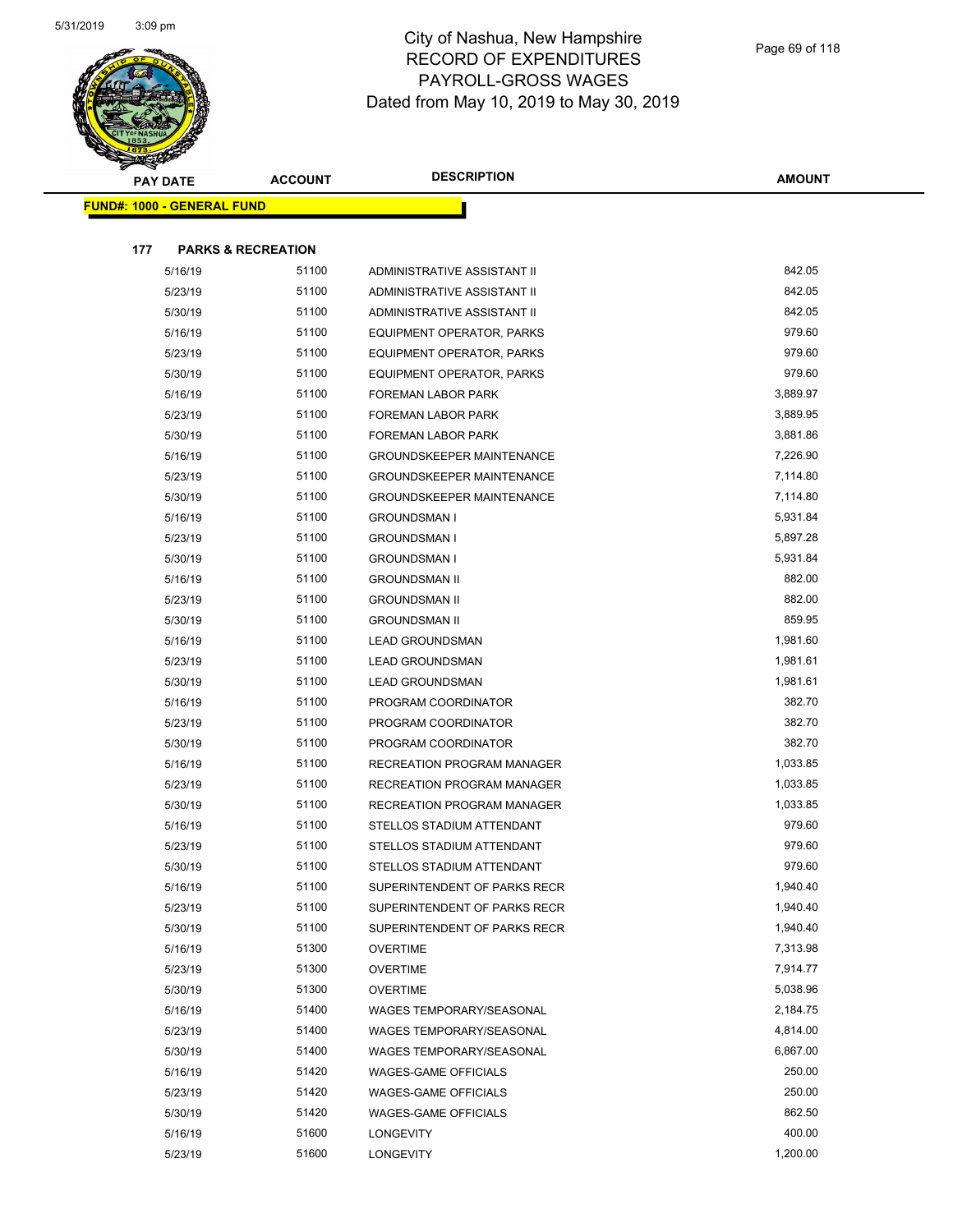Page 70 of 118

| <b>PAY DATE</b><br><b>FUND#: 1000 - GENERAL FUND</b><br><b>PARKS &amp; RECREATION</b><br>177<br>5/30/19<br>5/16/19<br><b>TOTAL 177 - PARKS &amp; RECREATION</b><br>179<br><b>LIBRARY</b><br>5/16/19<br>5/23/19<br>5/30/19<br>5/16/19<br>5/23/19<br>5/30/19<br>5/16/19<br>5/23/19 | <b>ACCOUNT</b><br>55118<br>61107<br>51100<br>51100<br>51100<br>51100<br>51100<br>51100<br>51100 | TELEPHONE-CELLULAR<br><b>CLOTHING &amp; UNIFORMS</b><br>ASSISTANT DIRECTOR LIBRARY<br>ASSISTANT DIRECTOR LIBRARY<br>ASSISTANT DIRECTOR LIBRARY<br>ASSISTANT LIBRARIAN CIRCULATIO | 67.00<br>107.50<br>\$115,193.07<br>1,566.20<br>1,566.20<br>1,566.20 |
|----------------------------------------------------------------------------------------------------------------------------------------------------------------------------------------------------------------------------------------------------------------------------------|-------------------------------------------------------------------------------------------------|----------------------------------------------------------------------------------------------------------------------------------------------------------------------------------|---------------------------------------------------------------------|
|                                                                                                                                                                                                                                                                                  |                                                                                                 |                                                                                                                                                                                  |                                                                     |
|                                                                                                                                                                                                                                                                                  |                                                                                                 |                                                                                                                                                                                  |                                                                     |
|                                                                                                                                                                                                                                                                                  |                                                                                                 |                                                                                                                                                                                  |                                                                     |
|                                                                                                                                                                                                                                                                                  |                                                                                                 |                                                                                                                                                                                  |                                                                     |
|                                                                                                                                                                                                                                                                                  |                                                                                                 |                                                                                                                                                                                  |                                                                     |
|                                                                                                                                                                                                                                                                                  |                                                                                                 |                                                                                                                                                                                  |                                                                     |
|                                                                                                                                                                                                                                                                                  |                                                                                                 |                                                                                                                                                                                  |                                                                     |
|                                                                                                                                                                                                                                                                                  |                                                                                                 |                                                                                                                                                                                  |                                                                     |
|                                                                                                                                                                                                                                                                                  |                                                                                                 |                                                                                                                                                                                  |                                                                     |
|                                                                                                                                                                                                                                                                                  |                                                                                                 |                                                                                                                                                                                  |                                                                     |
|                                                                                                                                                                                                                                                                                  |                                                                                                 |                                                                                                                                                                                  | 1,061.30                                                            |
|                                                                                                                                                                                                                                                                                  |                                                                                                 | ASSISTANT LIBRARIAN CIRCULATIO                                                                                                                                                   | 1,061.30                                                            |
|                                                                                                                                                                                                                                                                                  |                                                                                                 | ASSISTANT LIBRARIAN CIRCULATIO                                                                                                                                                   | 1,061.30                                                            |
|                                                                                                                                                                                                                                                                                  |                                                                                                 | ASSISTANT LIBRARIAN TECH SVS                                                                                                                                                     | 802.25                                                              |
|                                                                                                                                                                                                                                                                                  | 51100                                                                                           | ASSISTANT LIBRARIAN TECH SVS                                                                                                                                                     | 802.26                                                              |
| 5/30/19                                                                                                                                                                                                                                                                          | 51100                                                                                           | ASSISTANT LIBRARIAN TECH SVS                                                                                                                                                     | 802.25                                                              |
| 5/16/19                                                                                                                                                                                                                                                                          | 51100                                                                                           | ASSISTANT LIBRARIAN YOUTH SERV                                                                                                                                                   | 850.63                                                              |
| 5/23/19                                                                                                                                                                                                                                                                          | 51100                                                                                           | ASSISTANT LIBRARIAN YOUTH SERV                                                                                                                                                   | 850.64                                                              |
| 5/30/19                                                                                                                                                                                                                                                                          | 51100                                                                                           | ASSISTANT LIBRARIAN YOUTH SERV                                                                                                                                                   | 850.65                                                              |
| 5/16/19                                                                                                                                                                                                                                                                          | 51100                                                                                           | <b>DIRECTOR LIBRARY</b>                                                                                                                                                          | 2,160.15                                                            |
| 5/23/19                                                                                                                                                                                                                                                                          | 51100                                                                                           | <b>DIRECTOR LIBRARY</b>                                                                                                                                                          | 2,160.15                                                            |
| 5/30/19                                                                                                                                                                                                                                                                          | 51100                                                                                           | <b>DIRECTOR LIBRARY</b>                                                                                                                                                          | 2,160.15                                                            |
| 5/16/19                                                                                                                                                                                                                                                                          | 51100                                                                                           | EXECUTIVE ASST OFFICE MANAGER                                                                                                                                                    | 982.60                                                              |
| 5/23/19                                                                                                                                                                                                                                                                          | 51100                                                                                           | EXECUTIVE ASST OFFICE MANAGER                                                                                                                                                    | 982.60                                                              |
| 5/30/19                                                                                                                                                                                                                                                                          | 51100                                                                                           | EXECUTIVE ASST OFFICE MANAGER                                                                                                                                                    | 982.60                                                              |
| 5/16/19                                                                                                                                                                                                                                                                          | 51100                                                                                           | IT COORDINATOR                                                                                                                                                                   | 942.65                                                              |
| 5/23/19                                                                                                                                                                                                                                                                          | 51100                                                                                           | IT COORDINATOR                                                                                                                                                                   | 942.66                                                              |
| 5/30/19                                                                                                                                                                                                                                                                          | 51100                                                                                           | IT COORDINATOR                                                                                                                                                                   | 942.65                                                              |
| 5/16/19                                                                                                                                                                                                                                                                          | 51100                                                                                           | <b>JANITOR</b>                                                                                                                                                                   | 552.00                                                              |
| 5/23/19                                                                                                                                                                                                                                                                          | 51100                                                                                           | <b>JANITOR</b>                                                                                                                                                                   | 427.80                                                              |
| 5/30/19                                                                                                                                                                                                                                                                          | 51100                                                                                           | <b>JANITOR</b>                                                                                                                                                                   | 548.55                                                              |
| 5/16/19                                                                                                                                                                                                                                                                          | 51100                                                                                           | <b>LIBRARIAN ADULT SERVICES</b>                                                                                                                                                  | 902.55                                                              |
| 5/23/19                                                                                                                                                                                                                                                                          | 51100                                                                                           | <b>LIBRARIAN ADULT SERVICES</b>                                                                                                                                                  | 902.55                                                              |
| 5/30/19                                                                                                                                                                                                                                                                          | 51100                                                                                           | LIBRARIAN ADULT SERVICES                                                                                                                                                         | 902.55                                                              |
| 5/16/19                                                                                                                                                                                                                                                                          | 51100                                                                                           | <b>LIBRARIAN CIRCULATION</b>                                                                                                                                                     | 1,093.85                                                            |
| 5/23/19                                                                                                                                                                                                                                                                          | 51100                                                                                           | <b>LIBRARIAN CIRCULATION</b>                                                                                                                                                     | 1,093.85                                                            |
| 5/30/19                                                                                                                                                                                                                                                                          | 51100                                                                                           | LIBRARIAN CIRCULATION                                                                                                                                                            | 1,093.84                                                            |
| 5/16/19                                                                                                                                                                                                                                                                          | 51100                                                                                           | LIBRARIAN OUTREACH SVS                                                                                                                                                           | 1,089.66                                                            |
| 5/23/19                                                                                                                                                                                                                                                                          | 51100                                                                                           | <b>LIBRARIAN OUTREACH SVS</b>                                                                                                                                                    | 1,089.67                                                            |
| 5/30/19                                                                                                                                                                                                                                                                          | 51100                                                                                           | LIBRARIAN OUTREACH SVS                                                                                                                                                           | 1,089.65                                                            |
| 5/16/19                                                                                                                                                                                                                                                                          | 51100                                                                                           | <b>LIBRARIAN TECH SERVICES</b>                                                                                                                                                   | 1,131.00                                                            |
| 5/23/19                                                                                                                                                                                                                                                                          | 51100                                                                                           | <b>LIBRARIAN TECH SERVICES</b>                                                                                                                                                   | 1,130.99                                                            |
| 5/30/19                                                                                                                                                                                                                                                                          | 51100                                                                                           | <b>LIBRARIAN TECH SERVICES</b>                                                                                                                                                   | 1,130.99                                                            |
| 5/16/19                                                                                                                                                                                                                                                                          | 51100                                                                                           | LIBRARIAN YOUTH SERVICES                                                                                                                                                         | 2,444.40                                                            |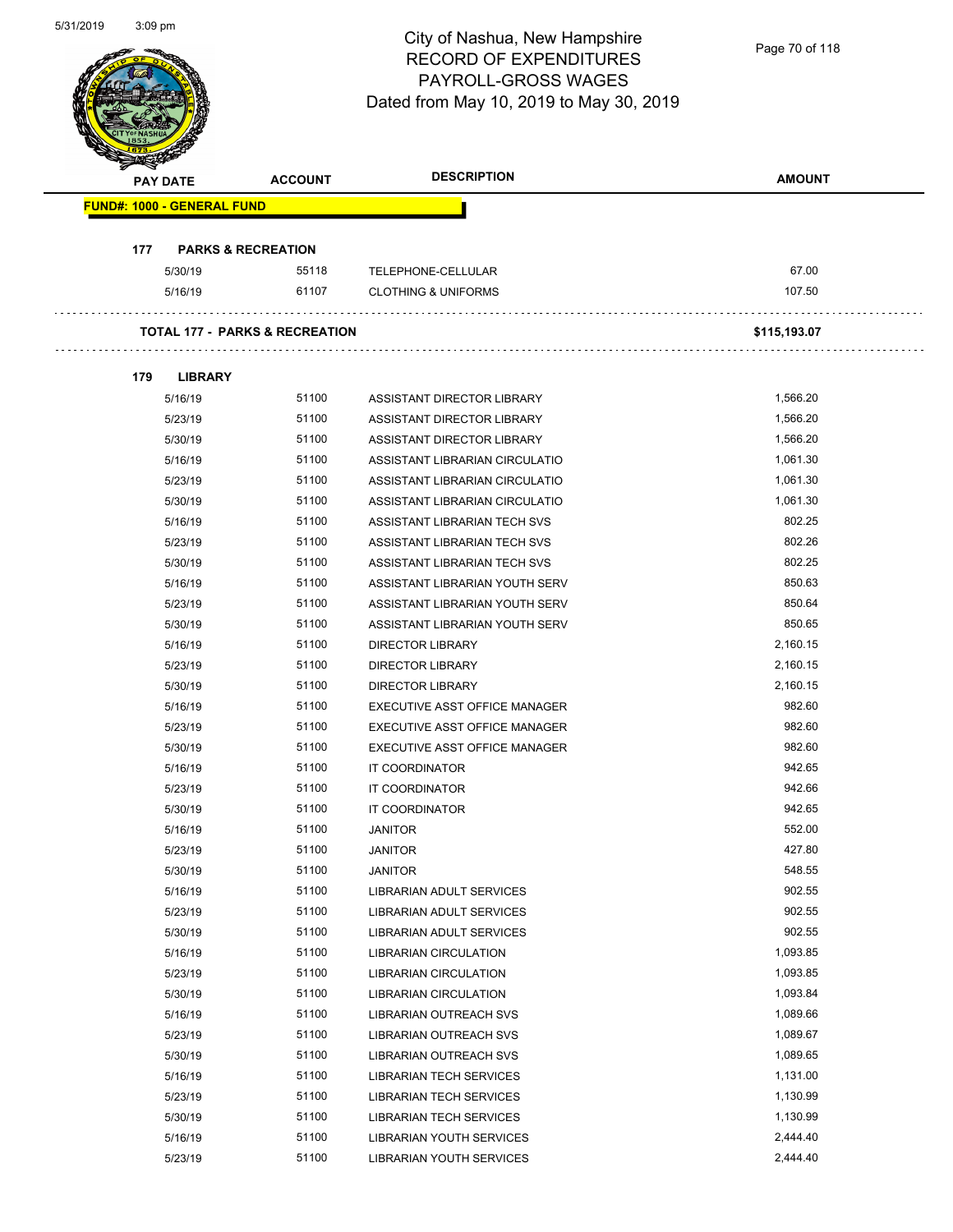

|     | <b>PAY DATE</b>                    | <b>ACCOUNT</b> | <b>DESCRIPTION</b>                    | <b>AMOUNT</b> |
|-----|------------------------------------|----------------|---------------------------------------|---------------|
|     | <u> FUND#: 1000 - GENERAL FUND</u> |                |                                       |               |
|     |                                    |                |                                       |               |
| 179 | <b>LIBRARY</b>                     |                |                                       |               |
|     | 5/30/19                            | 51100          | LIBRARIAN YOUTH SERVICES              | 2,444.40      |
|     | 5/16/19                            | 51100          | LIBRARY ASSISTANT CIRCULATION         | 6,428.56      |
|     | 5/23/19                            | 51100          | LIBRARY ASSISTANT CIRCULATION         | 6,428.55      |
|     | 5/30/19                            | 51100          | LIBRARY ASSISTANT CIRCULATION         | 6,428.55      |
|     | 5/16/19                            | 51100          | LIBRARY ASSISTANT MEDIA SERVIC        | 770.95        |
|     | 5/23/19                            | 51100          | <b>LIBRARY ASSISTANT MEDIA SERVIC</b> | 770.95        |
|     | 5/30/19                            | 51100          | <b>LIBRARY ASSISTANT MEDIA SERVIC</b> | 770.95        |
|     | 5/16/19                            | 51100          | <b>LIBRARY ASSISTANT TECH SVS</b>     | 770.95        |
|     | 5/23/19                            | 51100          | <b>LIBRARY ASSISTANT TECH SVS</b>     | 770.95        |
|     | 5/30/19                            | 51100          | <b>LIBRARY ASSISTANT TECH SVS</b>     | 770.95        |
|     | 5/16/19                            | 51100          | LIBRARY ASSISTANT YOUTH SERVIC        | 2,139.70      |
|     | 5/23/19                            | 51100          | LIBRARY ASSISTANT YOUTH SERVIC        | 2,139.70      |
|     | 5/30/19                            | 51100          | LIBRARY ASSISTANT YOUTH SERVIC        | 2,139.68      |
|     | 5/16/19                            | 51100          | MAINTENANCE SUPV                      | 929.50        |
|     | 5/23/19                            | 51100          | <b>MAINTENANCE SUPV</b>               | 929.50        |
|     | 5/30/19                            | 51100          | <b>MAINTENANCE SUPV</b>               | 929.50        |
|     | 5/16/19                            | 51100          | PAGE & COLLECTION COORDINATOR         | 916.14        |
|     | 5/23/19                            | 51100          | PAGE & COLLECTION COORDINATOR         | 916.14        |
|     | 5/30/19                            | 51100          | PAGE & COLLECTION COORDINATOR         | 916.12        |
|     | 5/16/19                            | 51100          | REFERENCE LIBRARIAN ADULT SERV        | 3,265.85      |
|     | 5/23/19                            | 51100          | REFERENCE LIBRARIAN ADULT SERV        | 3,223.05      |
|     | 5/30/19                            | 51100          | REFERENCE LIBRARIAN ADULT SERV        | 3,228.40      |
|     | 5/16/19                            | 51100          | REFERENCE LIBRARIAN TECH SVS          | 824.76        |
|     | 5/23/19                            | 51100          | REFERENCE LIBRARIAN TECH SVS          | 824.75        |
|     | 5/30/19                            | 51100          | REFERENCE LIBRARIAN TECH SVS          | 824.75        |
|     | 5/16/19                            | 51100          | <b>SECURITY LIBRARY</b>               | 669.57        |
|     | 5/23/19                            | 51100          | <b>SECURITY LIBRARY</b>               | 661.22        |
|     | 5/30/19                            | 51100          | <b>SECURITY LIBRARY</b>               | 648.66        |
|     | 5/16/19                            | 51200          | <b>JANITOR</b>                        | 250.01        |
|     | 5/23/19                            | 51200          | <b>JANITOR</b>                        | 250.02        |
|     | 5/30/19                            | 51200          | <b>JANITOR</b>                        | 250.00        |
|     | 5/16/19                            | 51200          | <b>LIBRARY ASSISTANT TECH SVS</b>     | 453.15        |
|     | 5/23/19                            | 51200          | LIBRARY ASSISTANT TECH SVS            | 453.15        |
|     | 5/30/19                            | 51200          | LIBRARY ASSISTANT TECH SVS            | 453.17        |
|     | 5/16/19                            | 51200          | <b>LIBRARY PAGE</b>                   | 1,283.09      |
|     | 5/23/19                            | 51200          | <b>LIBRARY PAGE</b>                   | 1,313.41      |
|     | 5/30/19                            | 51200          | <b>LIBRARY PAGE</b>                   | 1,042.02      |
|     | 5/16/19                            | 51200          | RECEPTIONIST/DATA ENTRY SPECIALIST    | 438.50        |
|     | 5/23/19                            | 51200          | RECEPTIONIST/DATA ENTRY SPECIALIST    | 438.50        |
|     | 5/30/19                            | 51200          | RECEPTIONIST/DATA ENTRY SPECIALIST    | 438.50        |
|     | 5/16/19                            | 51200          | REFERENCE LIBRARIAN ADULT SERV        | 753.12        |
|     | 5/23/19                            | 51200          | REFERENCE LIBRARIAN ADULT SERV        | 743.92        |
|     | 5/30/19                            | 51200          | REFERENCE LIBRARIAN ADULT SERV        | 743.92        |
|     | 5/16/19                            | 51200          | <b>SECURITY LIBRARY</b>               | 390.00        |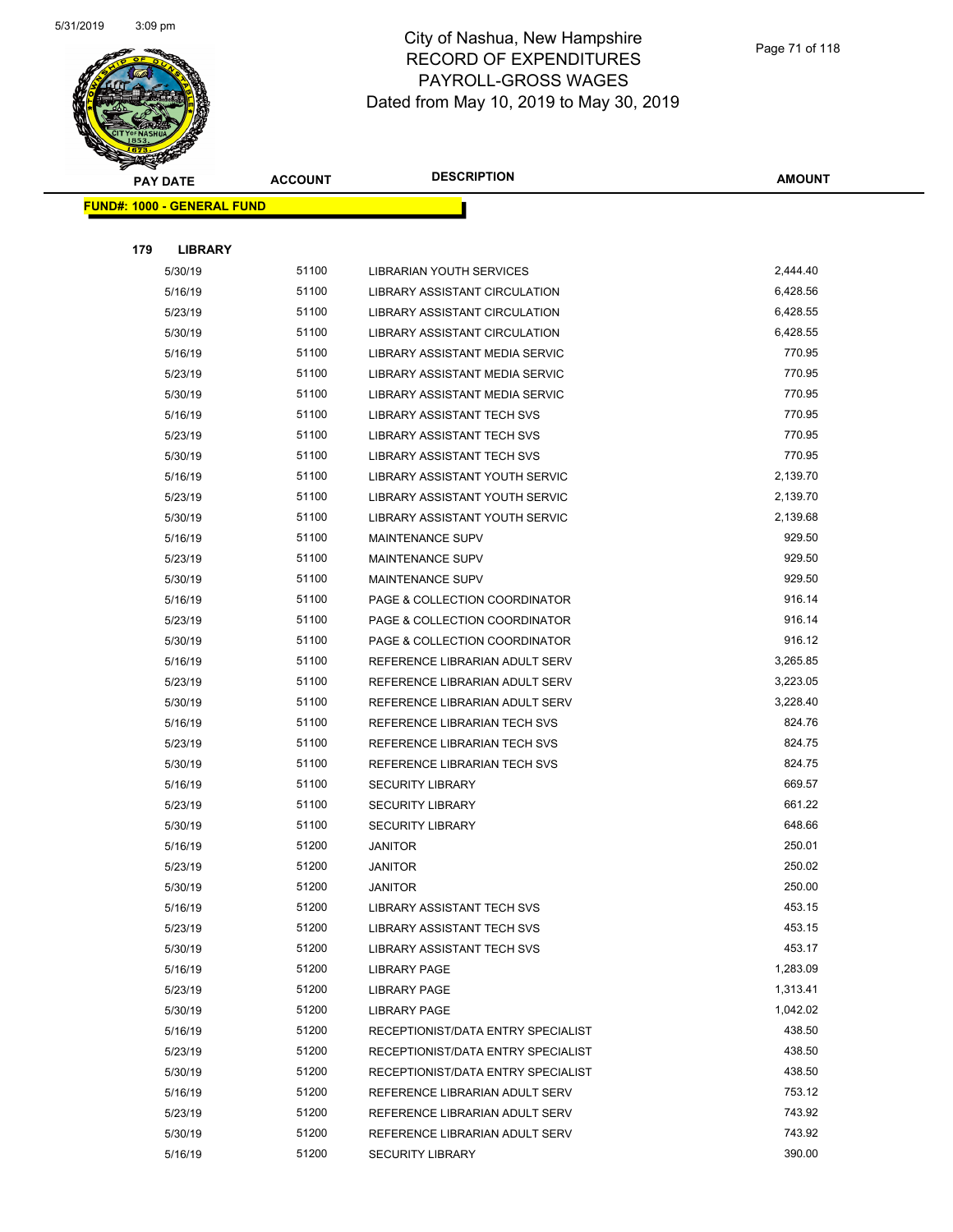$\overline{\phantom{0}}$ 



### City of Nashua, New Hampshire RECORD OF EXPENDITURES PAYROLL-GROSS WAGES Dated from May 10, 2019 to May 30, 2019

Page 72 of 118

| <b>PAY DATE</b>                   | <b>ACCOUNT</b>                           | <b>DESCRIPTION</b>              | <b>AMOUNT</b> |
|-----------------------------------|------------------------------------------|---------------------------------|---------------|
| <b>FUND#: 1000 - GENERAL FUND</b> |                                          |                                 |               |
| 179<br><b>LIBRARY</b>             |                                          |                                 |               |
| 5/23/19                           | 51200                                    | <b>SECURITY LIBRARY</b>         | 385.94        |
| 5/30/19                           | 51200                                    | <b>SECURITY LIBRARY</b>         | 385.95        |
| 5/16/19                           | 51300                                    | <b>OVERTIME</b>                 | 846.26        |
| 5/23/19                           | 51300                                    | <b>OVERTIME</b>                 | 914.50        |
| 5/30/19                           | 51300                                    | <b>OVERTIME</b>                 | 1,193.26      |
| <b>TOTAL 179 - LIBRARY</b>        |                                          |                                 | \$110,068.83  |
| 181                               | <b>COMMUNITY DEVELOPMENT</b>             |                                 |               |
| 5/16/19                           | 51100                                    | ADMINISTRATIVE ASSISTANT II     | 766.50        |
| 5/23/19                           | 51100                                    | ADMINISTRATIVE ASSISTANT II     | 766.50        |
| 5/30/19                           | 51100                                    | ADMINISTRATIVE ASSISTANT II     | 766.49        |
| 5/16/19                           | 51100                                    | DIRECTOR COMMUNITY DEVELOPMENT  | 2,294.80      |
| 5/23/19                           | 51100                                    | DIRECTOR COMMUNITY DEVELOPMENT  | 2,294.80      |
| 5/30/19                           | 51100                                    | DIRECTOR COMMUNITY DEVELOPMENT  | 2,294.80      |
| 5/16/19                           | 51100                                    | <b>TRANSPORTATION PLANNER</b>   | 1,285.65      |
| 5/23/19                           | 51100                                    | <b>TRANSPORTATION PLANNER</b>   | 1,285.65      |
| 5/30/19                           | 51100                                    | <b>TRANSPORTATION PLANNER</b>   | 1,285.65      |
| 5/16/19                           | 51100                                    | <b>WATERWAYS MANAGER</b>        | 1,524.75      |
| 5/23/19                           | 51100                                    | <b>WATERWAYS MANAGER</b>        | 1,524.75      |
| 5/30/19                           | 51100                                    | <b>WATERWAYS MANAGER</b>        | 1,524.75      |
| 5/16/19                           | 51200                                    | ADMINISTRATIVE ASSISTANT I      | 382.40        |
| 5/23/19                           | 51200                                    | ADMINISTRATIVE ASSISTANT I      | 382.40        |
| 5/30/19                           | 51200                                    | ADMINISTRATIVE ASSISTANT I      | 382.40        |
| 5/16/19                           | 51400                                    | <b>WAGES TEMPORARY/SEASONAL</b> | 100.00        |
| 5/23/19                           | 51400                                    | <b>WAGES TEMPORARY/SEASONAL</b> | 100.00        |
| 5/30/19                           | 51400                                    | WAGES TEMPORARY/SEASONAL        | 100.00        |
| 5/23/19                           | 51412                                    | <b>WAGES PER DIEM</b>           | 40.00         |
| 5/30/19                           | 55118                                    | TELEPHONE-CELLULAR              | 50.00         |
|                                   | <b>TOTAL 181 - COMMUNITY DEVELOPMENT</b> |                                 | \$19,152.29   |
| 182                               | <b>PLANNING AND ZONING</b>               |                                 |               |
| 5/16/19                           | 51100                                    | DEPARTMENT COORDINATOR          | 1,026.40      |
| 5/23/19                           | 51100                                    | DEPARTMENT COORDINATOR          | 1,026.40      |
| 5/30/19                           | 51100                                    | DEPARTMENT COORDINATOR          | 1,026.40      |
| 5/16/19                           | 51100                                    | DEPUTY PLANNING MANAGER         | 2,800.80      |
| 5/23/19                           | 51100                                    | DEPUTY PLANNING MANAGER         | 2,800.80      |
| 5/30/19                           | 51100                                    | DEPUTY PLANNING MANAGER         | 2,800.80      |
| 5/16/19                           | 51100                                    | MANAGER PLANNING DEPT           | 2,151.45      |
| 5/23/19                           | 51100                                    | MANAGER PLANNING DEPT           | 2,151.45      |
| 5/30/19                           | 51100                                    | MANAGER PLANNING DEPT           | 2,151.44      |
| 5/16/19                           | 51100                                    | PLANNER I                       | 1,877.70      |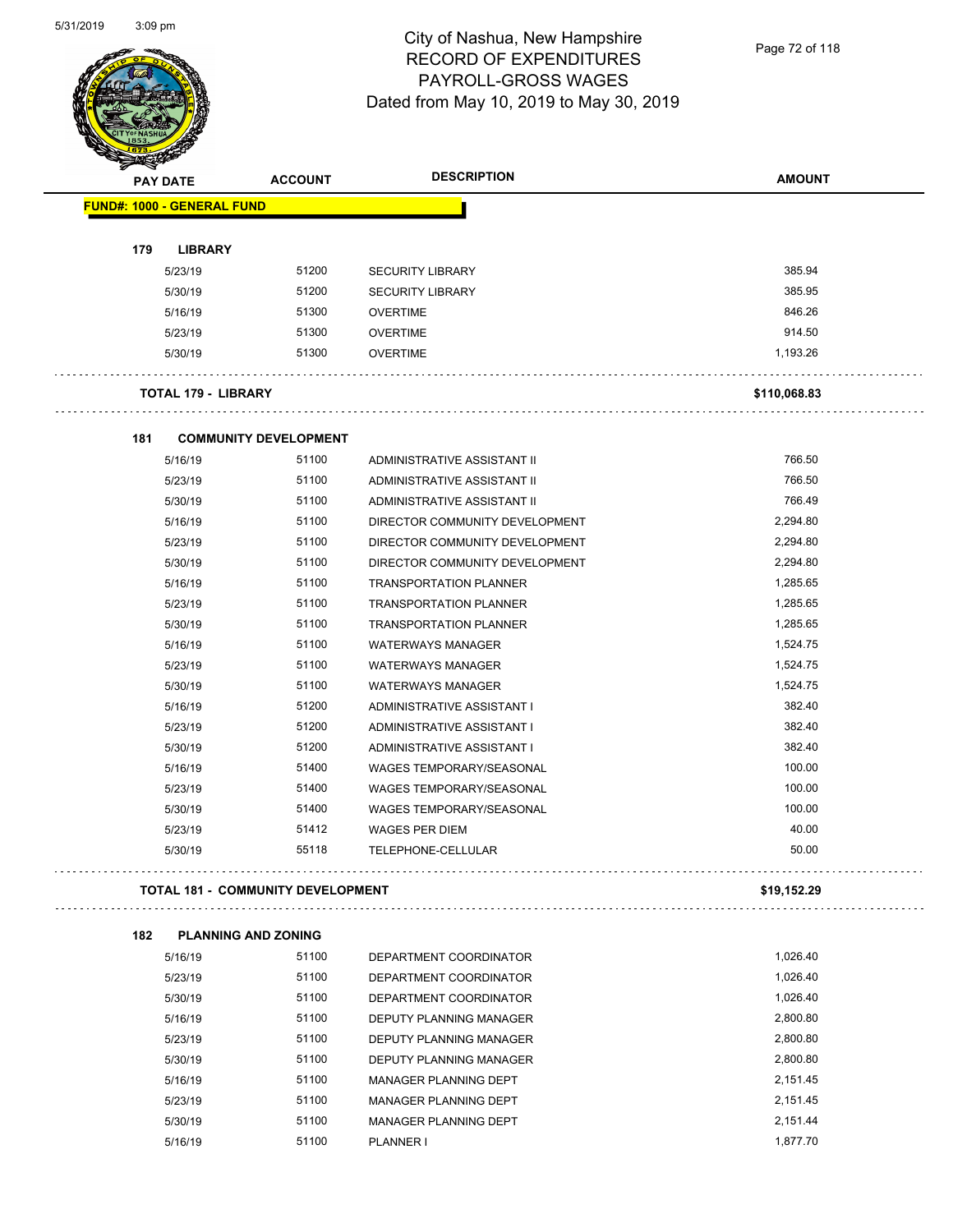

Page 73 of 118

| <b>STARTING CARD</b>              |                                         |                                |               |
|-----------------------------------|-----------------------------------------|--------------------------------|---------------|
| <b>PAY DATE</b>                   | <b>ACCOUNT</b>                          | <b>DESCRIPTION</b>             | <b>AMOUNT</b> |
| <b>FUND#: 1000 - GENERAL FUND</b> |                                         |                                |               |
|                                   |                                         |                                |               |
| 182                               | <b>PLANNING AND ZONING</b>              |                                |               |
| 5/23/19                           | 51100                                   | PLANNER I                      | 1,877.70      |
| 5/30/19                           | 51100                                   | PLANNER I                      | 1,877.70      |
| 5/16/19                           | 51100                                   | ZONING COORDINATOR             | 821.65        |
| 5/23/19                           | 51100                                   | <b>ZONING COORDINATOR</b>      | 821.65        |
| 5/30/19                           | 51100                                   | <b>ZONING COORDINATOR</b>      | 821.65        |
| 5/23/19                           | 53428                                   | STENOGRAPHIC SERVICES          | 250.00        |
| 5/30/19                           | 53428                                   | STENOGRAPHIC SERVICES          | 250.00        |
| 5/30/19                           | 55118                                   | TELEPHONE-CELLULAR             | 17.00         |
|                                   | TOTAL 182 - PLANNING AND ZONING         |                                | \$26,550.99   |
| 183                               | <b>ECONOMIC DEVELOPMENT</b>             |                                |               |
| 5/16/19                           | 51100                                   | DWNTWN SPCLST & OED PGRM COOR  | 996.05        |
| 5/23/19                           | 51100                                   | DWNTWN SPCLST & OED PGRM COOR  | 996.05        |
| 5/30/19                           | 51100                                   | DWNTWN SPCLST & OED PGRM COOR  | 996.05        |
| 5/16/19                           | 51100                                   | <b>ECONOMIC DEV DIRECTOR</b>   | 2,084.05      |
| 5/23/19                           | 51100                                   | <b>ECONOMIC DEV DIRECTOR</b>   | 2,084.05      |
| 5/30/19                           | 51100                                   | ECONOMIC DEV DIRECTOR          | 2,084.05      |
| 5/16/19                           | 51100                                   | HUNT MEMORIAL BLDG & ARTS ADM  | 372.95        |
| 5/23/19                           | 51100                                   | HUNT MEMORIAL BLDG & ARTS ADM  | 372.95        |
| 5/30/19                           | 51100                                   | HUNT MEMORIAL BLDG & ARTS ADM  | 372.98        |
| 5/30/19                           | 55118                                   | TELEPHONE-CELLULAR             | 50.00         |
|                                   | <b>TOTAL 183 - ECONOMIC DEVELOPMENT</b> |                                | \$10,409.18   |
| 191<br><b>SCHOOL</b>              |                                         |                                |               |
| 5/16/19                           | 51100                                   | 21 CENTURY ELEM MFAM RES COORD | 1,477.28      |
| 5/23/19                           | 51100                                   | 21 CENTURY ELEM MFAM RES COORD | 1,477.27      |
| 5/16/19                           | 51100                                   | 7PAR CTE NHN                   | 633.75        |
| 5/23/19                           | 51100                                   | <b>7PAR CTE NHN</b>            | 633.75        |
| 5/30/19                           | 51100                                   | <b>7PAR CTE NHN</b>            | 633.75        |
| 5/23/19                           | 51100                                   | ASSISTANT PRINCIPAL AMH        | 1,469.60      |
| 5/23/19                           | 51100                                   | ASSISTANT PRINCIPAL BIC        | 3,350.20      |
| 5/23/19                           | 51100                                   | ASSISTANT PRINCIPAL BIR        | 1,655.50      |
| 5/23/19                           | 51100                                   | ASSISTANT PRINCIPAL BRO        | 1,659.60      |
| 5/23/19                           | 51100                                   | ASSISTANT PRINCIPAL CHARL      | 3,228.20      |
| 5/23/19                           | 51100                                   | ASSISTANT PRINCIPAL DR CRSP    | 1,614.10      |
| 5/23/19                           | 51100                                   | ASSISTANT PRINCIPAL ELM        | 7,224.40      |
| 5/23/19                           | 51100                                   | ASSISTANT PRINCIPAL FES        | 3,201.00      |
| 5/23/19                           | 51100                                   | ASSISTANT PRINCIPAL FMS        | 3,882.70      |
| 5/23/19                           | 51100                                   | ASSISTANT PRINCIPAL LEDGE      | 3,228.20      |
| 5/23/19                           | 51100                                   | ASSISTANT PRINCIPAL MDE        | 3,067.30      |

5/23/19 51100 ASSISTANT PRINCIPAL MTP 1,413.50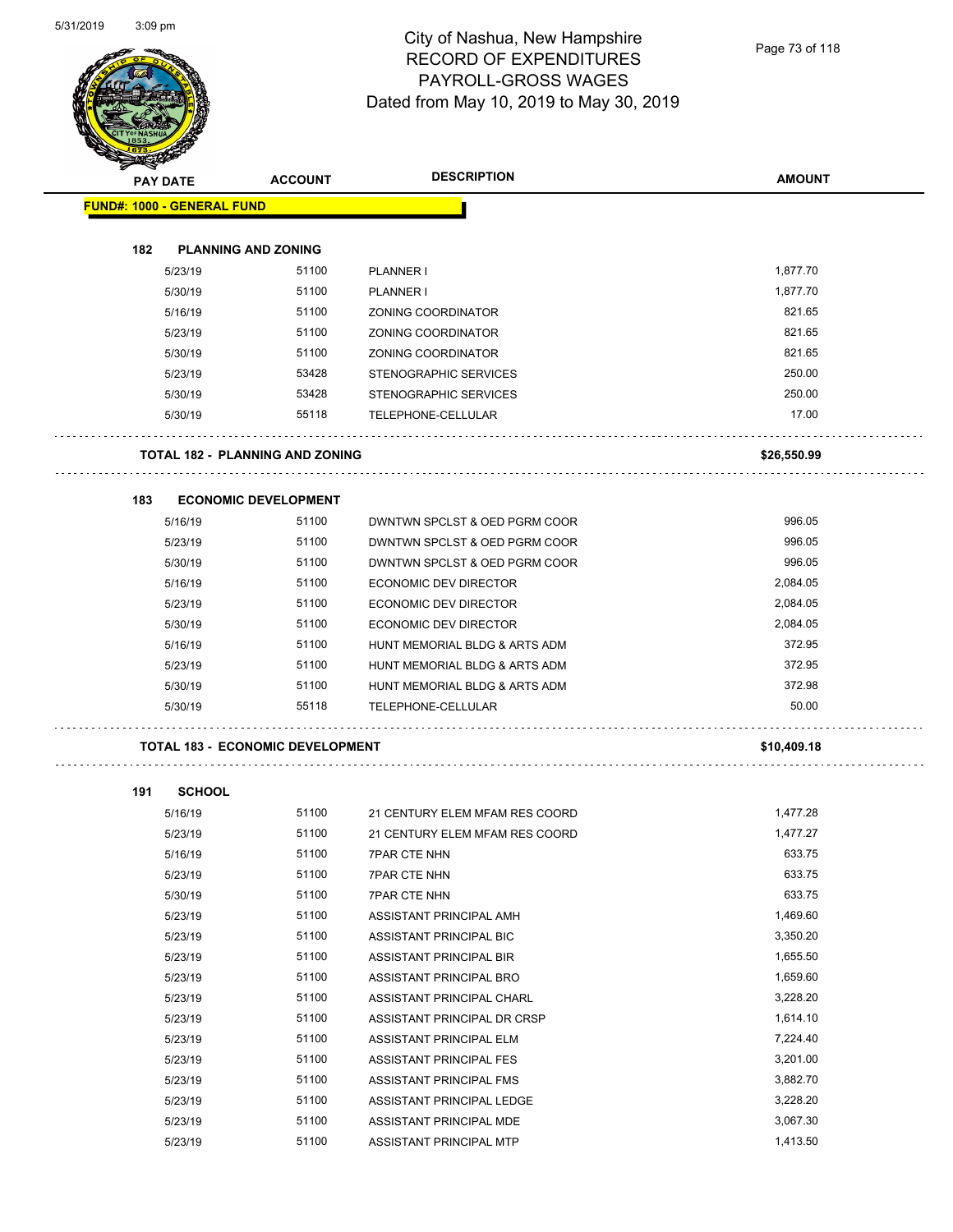

Page 74 of 118

|                                   | <b>PAY DATE</b> | <b>ACCOUNT</b> | <b>DESCRIPTION</b>             | <b>AMOUNT</b> |  |  |
|-----------------------------------|-----------------|----------------|--------------------------------|---------------|--|--|
| <b>FUND#: 1000 - GENERAL FUND</b> |                 |                |                                |               |  |  |
|                                   |                 |                |                                |               |  |  |
| 191                               | <b>SCHOOL</b>   |                |                                |               |  |  |
|                                   | 5/23/19         | 51100          | ASSISTANT PRINCIPAL NHN        | 14,249.20     |  |  |
|                                   | 5/23/19         | 51100          | ASSISTANT PRINCIPAL NHS        | 13,615.40     |  |  |
|                                   | 5/23/19         | 51100          | ASSISTANT PRINCIPAL PMS        | 3,261.40      |  |  |
|                                   | 5/23/19         | 51100          | ASSISTANT PRINCIPAL SHE        | 1,437.50      |  |  |
|                                   | 5/23/19         | 51100          | ASSISTANT SUPERINTENDENT       | 8,830.90      |  |  |
|                                   | 5/23/19         | 51100          | ASST DIRECTOR PLANT OPS        | 2,689.30      |  |  |
|                                   | 5/23/19         | 51100          | <b>ASST DIRECTOR SPED</b>      | 6,448.10      |  |  |
|                                   | 5/23/19         | 51100          | ASST SYSTEMS ADMIN FULL YEAR   | 15,302.10     |  |  |
|                                   | 5/16/19         | 51100          | ASST SYSTEMS ADMIN SCH YEAR    | 799.05        |  |  |
|                                   | 5/23/19         | 51100          | ASST SYSTEMS ADMIN SCH YEAR    | 1,473.02      |  |  |
|                                   | 5/30/19         | 51100          | ASST SYSTEMS ADMIN SCH YEAR    | 799.05        |  |  |
|                                   | 5/23/19         | 51100          | <b>ATTENDANCE OFFICER</b>      | 2,481.80      |  |  |
|                                   | 5/23/19         | 51100          | CAREER CENTER COORD NHN        | 1,348.90      |  |  |
|                                   | 5/23/19         | 51100          | CHIEF OPERATING OFFICER        | 4,323.70      |  |  |
|                                   | 5/16/19         | 51100          | CLERICAL ACADEMY NHN           | 3,064.86      |  |  |
|                                   | 5/23/19         | 51100          | CLERICAL ACADEMY NHN           | 3,070.19      |  |  |
|                                   | 5/30/19         | 51100          | CLERICAL ACADEMY NHN           | 3,070.18      |  |  |
|                                   | 5/16/19         | 51100          | CLERICAL ACADEMY NHS           | 2,979.76      |  |  |
|                                   | 5/23/19         | 51100          | CLERICAL ACADEMY NHS           | 3,022.42      |  |  |
|                                   | 5/30/19         | 51100          | CLERICAL ACADEMY NHS           | 2,985.09      |  |  |
|                                   | 5/16/19         | 51100          | <b>CLERICAL ASST SUPER SUP</b> | 1,384.07      |  |  |
|                                   | 5/23/19         | 51100          | <b>CLERICAL ASST SUPER SUP</b> | 1,174.05      |  |  |
|                                   | 5/30/19         | 51100          | CLERICAL ASST SUPER SUP        | 1,389.27      |  |  |
|                                   | 5/16/19         | 51100          | CLERICAL ATHLETIC NHN          | 799.90        |  |  |
|                                   | 5/23/19         | 51100          | CLERICAL ATHLETIC NHN          | 799.90        |  |  |
|                                   | 5/30/19         | 51100          | CLERICAL ATHLETIC NHN          | 735.91        |  |  |
|                                   | 5/16/19         | 51100          | <b>CLERICAL ATHLETIC NHS</b>   | 707.09        |  |  |
|                                   | 5/23/19         | 51100          | <b>CLERICAL ATHLETIC NHS</b>   | 716.65        |  |  |
|                                   | 5/30/19         | 51100          | CLERICAL ATHLETIC NHS          | 716.65        |  |  |
|                                   | 5/16/19         | 51100          | <b>CLERICAL BUSINESS</b>       | 3,217.19      |  |  |
|                                   | 5/23/19         | 51100          | <b>CLERICAL BUSINESS</b>       | 3,217.20      |  |  |
|                                   | 5/30/19         | 51100          | <b>CLERICAL BUSINESS</b>       | 3,217.20      |  |  |
|                                   | 5/16/19         | 51100          | CLERICAL CHIEF OP OFFICER SUP  | 738.25        |  |  |
|                                   | 5/23/19         | 51100          | CLERICAL CHIEF OP OFFICER SUP  | 738.25        |  |  |
|                                   | 5/30/19         | 51100          | CLERICAL CHIEF OP OFFICER SUP  | 738.25        |  |  |
|                                   | 5/16/19         | 51100          | <b>CLERICAL CTE NHN</b>        | 681.75        |  |  |
|                                   | 5/23/19         | 51100          | <b>CLERICAL CTE NHN</b>        | 681.75        |  |  |
|                                   | 5/30/19         | 51100          | CLERICAL CTE NHN               | 681.75        |  |  |
|                                   | 5/16/19         | 51100          | <b>CLERICAL CTE NHS</b>        | 799.90        |  |  |
|                                   | 5/23/19         | 51100          | <b>CLERICAL CTE NHS</b>        | 799.90        |  |  |
|                                   | 5/30/19         | 51100          | <b>CLERICAL CTE NHS</b>        | 799.90        |  |  |
|                                   | 5/16/19         | 51100          | <b>CLERICAL GUIDANCE ELM</b>   | 799.90        |  |  |
|                                   | 5/23/19         | 51100          | <b>CLERICAL GUIDANCE ELM</b>   | 778.56        |  |  |
|                                   | 5/30/19         | 51100          | <b>CLERICAL GUIDANCE ELM</b>   | 794.56        |  |  |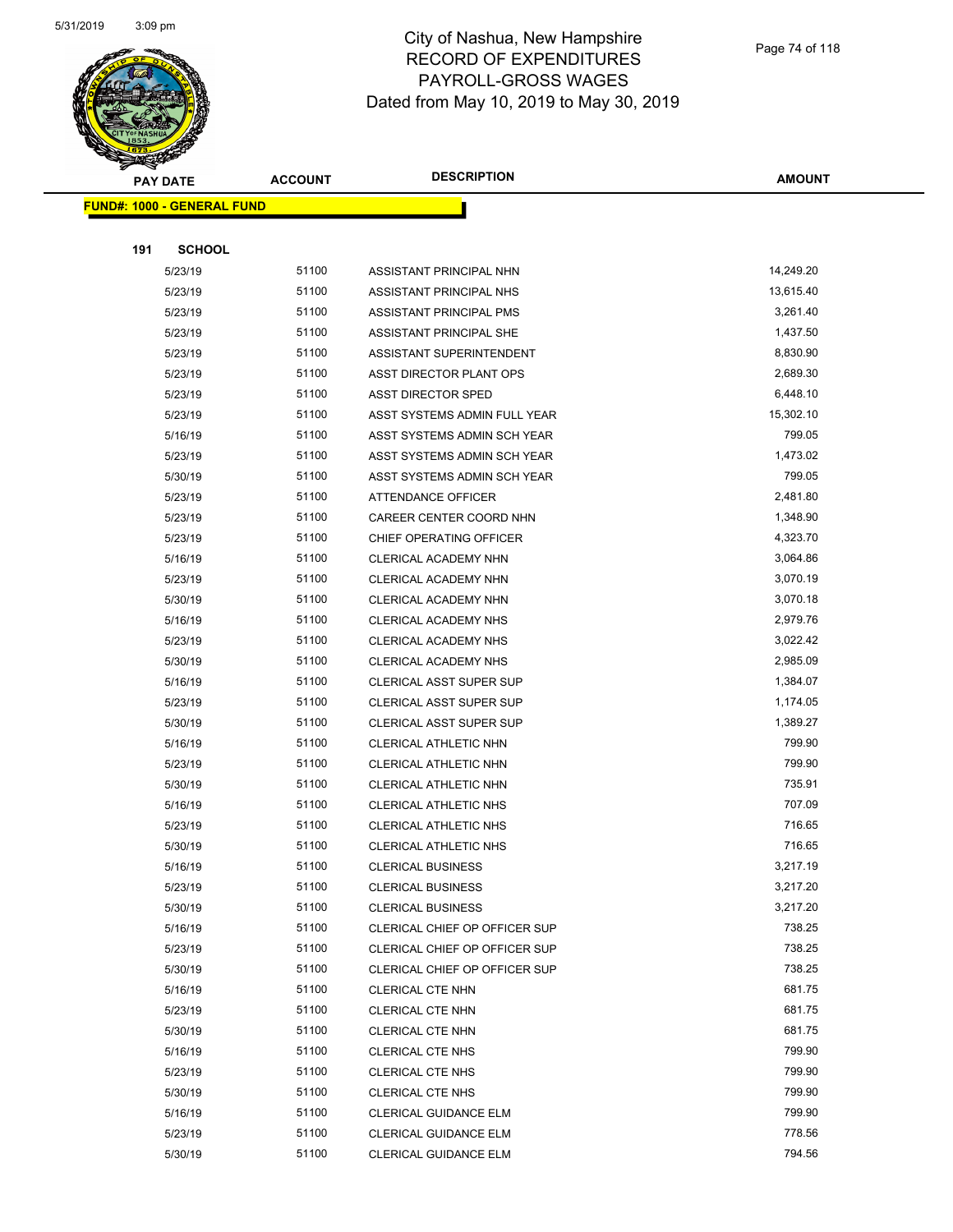

|     | <b>PAY DATE</b>                    | <b>ACCOUNT</b> | <b>DESCRIPTION</b>              | <b>AMOUNT</b> |
|-----|------------------------------------|----------------|---------------------------------|---------------|
|     | <u> FUND#: 1000 - GENERAL FUND</u> |                |                                 |               |
|     |                                    |                |                                 |               |
| 191 | <b>SCHOOL</b>                      |                |                                 |               |
|     | 5/16/19                            | 51100          | <b>CLERICAL GUIDANCE NHN</b>    | 2,027.05      |
|     | 5/23/19                            | 51100          | CLERICAL GUIDANCE NHN           | 2,027.05      |
|     | 5/30/19                            | 51100          | CLERICAL GUIDANCE NHN           | 2,017.97      |
|     | 5/16/19                            | 51100          | <b>CLERICAL GUIDANCE NHS</b>    | 1,953.51      |
|     | 5/23/19                            | 51100          | CLERICAL GUIDANCE NHS           | 1,812.61      |
|     | 5/30/19                            | 51100          | CLERICAL GUIDANCE NHS           | 1,830.80      |
|     | 5/16/19                            | 51100          | <b>CLERICAL HUMAN RESOURCES</b> | 2,027.07      |
|     | 5/23/19                            | 51100          | <b>CLERICAL HUMAN RESOURCES</b> | 2,017.99      |
|     | 5/30/19                            | 51100          | <b>CLERICAL HUMAN RESOURCES</b> | 2,045.28      |
|     | 5/16/19                            | 51100          | <b>CLERICAL PAYROLL SUP</b>     | 1,502.30      |
|     | 5/23/19                            | 51100          | CLERICAL PAYROLL SUP            | 1,502.30      |
|     | 5/30/19                            | 51100          | <b>CLERICAL PAYROLL SUP</b>     | 1,502.29      |
|     | 5/16/19                            | 51100          | <b>CLERICAL PLANT OPS</b>       | 751.15        |
|     | 5/23/19                            | 51100          | <b>CLERICAL PLANT OPS</b>       | 751.15        |
|     | 5/30/19                            | 51100          | <b>CLERICAL PLANT OPS</b>       | 751.15        |
|     | 5/16/19                            | 51100          | CLERICAL PRINCIPAL AMH          | 1,385.52      |
|     | 5/23/19                            | 51100          | CLERICAL PRINCIPAL AMH          | 1,438.07      |
|     | 5/30/19                            | 51100          | CLERICAL PRINCIPAL AMH          | 1,433.30      |
|     | 5/16/19                            | 51100          | <b>CLERICAL PRINCIPAL BIC</b>   | 1,516.55      |
|     | 5/23/19                            | 51100          | CLERICAL PRINCIPAL BIC          | 1,521.88      |
|     | 5/30/19                            | 51100          | CLERICAL PRINCIPAL BIC          | 1,516.54      |
|     | 5/16/19                            | 51100          | <b>CLERICAL PRINCIPAL BIR</b>   | 1,599.79      |
|     | 5/23/19                            | 51100          | <b>CLERICAL PRINCIPAL BIR</b>   | 1,583.80      |
|     | 5/30/19                            | 51100          | <b>CLERICAL PRINCIPAL BIR</b>   | 1,599.80      |
|     | 5/16/19                            | 51100          | CLERICAL PRINCIPAL BRO          | 1,495.22      |
|     | 5/23/19                            | 51100          | CLERICAL PRINCIPAL BRO          | 1,409.90      |
|     | 5/30/19                            | 51100          | <b>CLERICAL PRINCIPAL BRO</b>   | 1,516.55      |
|     | 5/16/19                            | 51100          | CLERICAL PRINCIPAL CHA          | 1,502.30      |
|     | 5/23/19                            | 51100          | CLERICAL PRINCIPAL CHA          | 1,462.24      |
|     | 5/30/19                            | 51100          | CLERICAL PRINCIPAL CHA          | 1,402.15      |
|     | 5/16/19                            | 51100          | CLERICAL PRINCIPAL DRC          | 1,455.33      |
|     | 5/23/19                            | 51100          | CLERICAL PRINCIPAL DRC          | 1,445.53      |
|     | 5/30/19                            | 51100          | CLERICAL PRINCIPAL DRC          | 1,452.22      |
|     | 5/16/19                            | 51100          | <b>CLERICAL PRINCIPAL ELM</b>   | 2,710.05      |
|     | 5/23/19                            | 51100          | CLERICAL PRINCIPAL ELM          | 2,728.22      |
|     | 5/30/19                            | 51100          | CLERICAL PRINCIPAL ELM          | 2,691.40      |
|     | 5/16/19                            | 51100          | <b>CLERICAL PRINCIPAL FES</b>   | 1,470.40      |
|     | 5/23/19                            | 51100          | <b>CLERICAL PRINCIPAL FES</b>   | 1,423.08      |
|     | 5/30/19                            | 51100          | <b>CLERICAL PRINCIPAL FES</b>   | 1,423.08      |
|     | 5/16/19                            | 51100          | <b>CLERICAL PRINCIPAL FMS</b>   | 2,305.20      |
|     | 5/23/19                            | 51100          | <b>CLERICAL PRINCIPAL FMS</b>   | 2,305.20      |
|     | 5/30/19                            | 51100          | <b>CLERICAL PRINCIPAL FMS</b>   | 2,305.20      |
|     | 5/16/19                            | 51100          | CLERICAL PRINCIPAL LDG          | 1,432.91      |
|     | 5/23/19                            | 51100          | CLERICAL PRINCIPAL LDG          | 1,432.89      |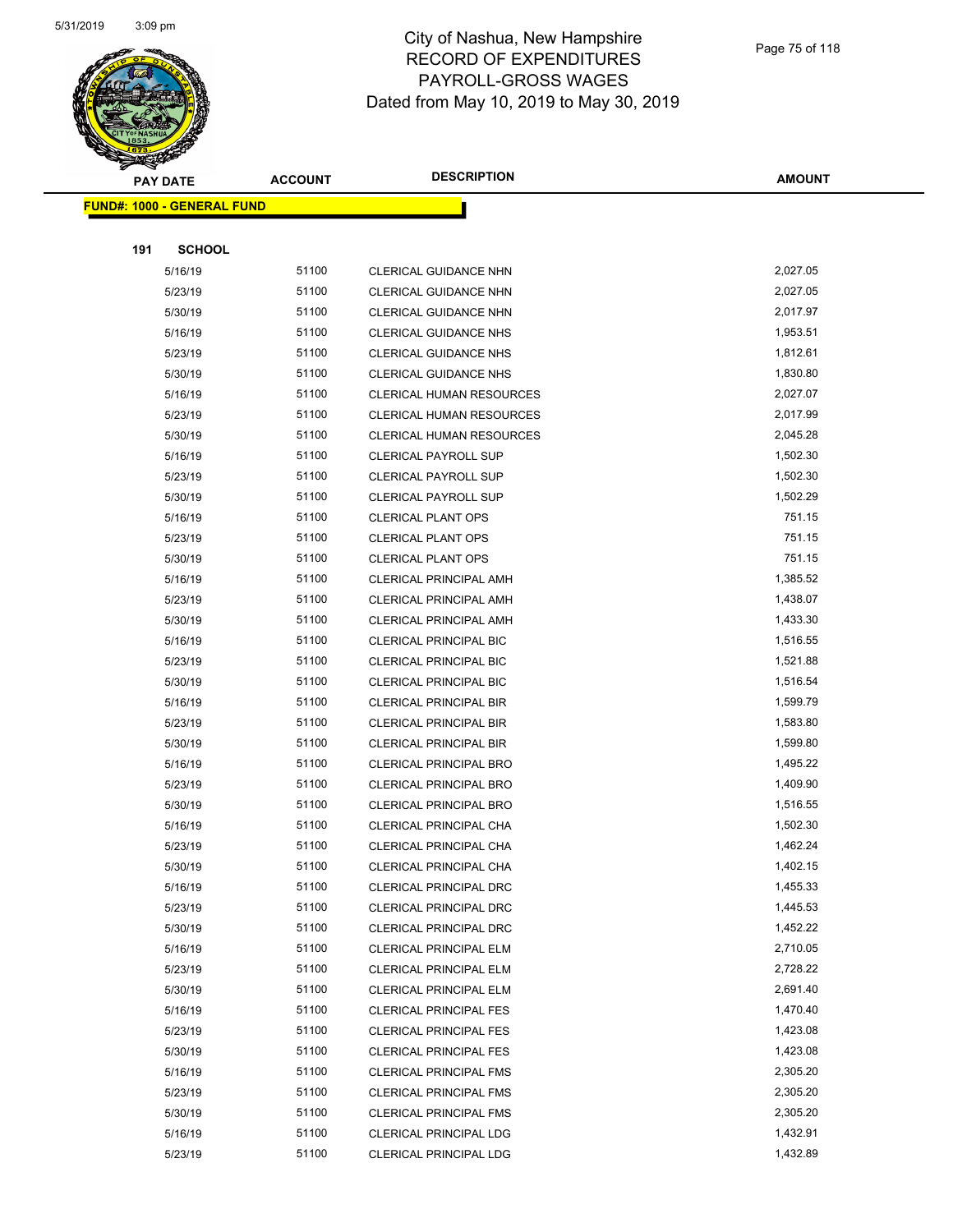

|     | <b>PAY DATE</b>                   | <b>ACCOUNT</b> | <b>DESCRIPTION</b>               | <b>AMOUNT</b>    |
|-----|-----------------------------------|----------------|----------------------------------|------------------|
|     | <b>FUND#: 1000 - GENERAL FUND</b> |                |                                  |                  |
|     |                                   |                |                                  |                  |
| 191 | <b>SCHOOL</b>                     |                |                                  |                  |
|     | 5/30/19                           | 51100          | <b>CLERICAL PRINCIPAL LDG</b>    | 1,432.89         |
|     | 5/16/19                           | 51100          | CLERICAL PRINCIPAL MDE           | 1,539.80         |
|     | 5/23/19                           | 51100          | CLERICAL PRINCIPAL MDE           | 1,539.80         |
|     | 5/30/19                           | 51100          | CLERICAL PRINCIPAL MDE           | 1,539.80         |
|     | 5/16/19                           | 51100          | <b>CLERICAL PRINCIPAL MTP</b>    | 1,505.30         |
|     | 5/23/19                           | 51100          | CLERICAL PRINCIPAL MTP           | 1,505.30         |
|     | 5/30/19                           | 51100          | <b>CLERICAL PRINCIPAL MTP</b>    | 1,505.30         |
|     | 5/16/19                           | 51100          | CLERICAL PRINCIPAL NHN           | 1,433.30         |
|     | 5/23/19                           | 51100          | CLERICAL PRINCIPAL NHN           | 1,433.29         |
|     | 5/30/19                           | 51100          | CLERICAL PRINCIPAL NHN           | 1,433.30         |
|     | 5/16/19                           | 51100          | <b>CLERICAL PRINCIPAL NHS</b>    | 1,955.79         |
|     | 5/23/19                           | 51100          | <b>CLERICAL PRINCIPAL NHS</b>    | 1,915.58         |
|     | 5/30/19                           | 51100          | <b>CLERICAL PRINCIPAL NHS</b>    | 1,960.57         |
|     | 5/16/19                           | 51100          | <b>CLERICAL PRINCIPAL NSE</b>    | 1,588.55         |
|     | 5/23/19                           | 51100          | <b>CLERICAL PRINCIPAL NSE</b>    | 1,588.55         |
|     | 5/30/19                           | 51100          | <b>CLERICAL PRINCIPAL NSE</b>    | 1,481.90         |
|     | 5/16/19                           | 51100          | CLERICAL PRINCIPAL PMS           | 1,393.86         |
|     | 5/23/19                           | 51100          | CLERICAL PRINCIPAL PMS           | 1,389.31         |
|     | 5/30/19                           | 51100          | <b>CLERICAL PRINCIPAL PMS</b>    | 1,393.86         |
|     | 5/16/19                           | 51100          | <b>CLERICAL PRINCIPAL SHE</b>    | 1,511.21         |
|     | 5/23/19                           | 51100          | <b>CLERICAL PRINCIPAL SHE</b>    | 1,511.21         |
|     | 5/30/19                           | 51100          | <b>CLERICAL PRINCIPAL SHE</b>    | 1,516.54         |
|     | 5/16/19                           | 51100          | CLERICAL RECEPTIONIST NHN        | 799.89           |
|     | 5/23/19                           | 51100          | CLERICAL RECEPTIONIST NHN        | 778.57           |
|     | 5/30/19                           | 51100          | CLERICAL RECEPTIONIST NHN        | 799.90           |
|     | 5/16/19                           | 51100          | CLERICAL RECEPTIONIST NHS        | 677.21           |
|     | 5/23/19                           | 51100          | CLERICAL RECEPTIONIST NHS        | 677.22           |
|     | 5/30/19                           | 51100          | CLERICAL RECEPTIONIST NHS        | 672.67           |
|     | 5/16/19                           | 51100          | CLERICAL SPECIAL ED NHN          | 672.66           |
|     | 5/23/19                           | 51100          | CLERICAL SPECIAL ED NHN          | 681.76           |
|     | 5/30/19                           | 51100          | CLERICAL SPECIAL ED NHN          | 677.21           |
|     | 5/16/19                           | 51100          | CLERICAL SPECIAL ED NHS          | 716.65           |
|     | 5/23/19                           | 51100          | CLERICAL SPECIAL ED NHS          | 716.65           |
|     | 5/30/19                           | 51100          | CLERICAL SPECIAL ED NHS          | 716.65           |
|     | 5/16/19                           | 51100          | CLERICAL SPECIAL ED SUP          | 1,363.50         |
|     | 5/23/19                           | 51100          | CLERICAL SPECIAL ED SUP          | 1,358.96         |
|     | 5/30/19                           | 51100          | CLERICAL SPECIAL ED SUP          | 1,363.50         |
|     | 5/16/19                           | 51100          | CLERICAL STUDENT SERV SUP        | 822.75<br>833.74 |
|     | 5/23/19                           | 51100          | <b>CLERICAL STUDENT SERV SUP</b> | 822.76           |
|     | 5/30/19                           | 51100<br>51100 | <b>CLERICAL STUDENT SERV SUP</b> | 779.63           |
|     | 5/16/19                           | 51100          | CLERICAL SUPERINTENDANT HRLY     | 779.63           |
|     | 5/23/19                           | 51100          | CLERICAL SUPERINTENDANT HRLY     | 779.62           |
|     | 5/30/19                           |                | CLERICAL SUPERINTENDANT HRLY     | 1,848.30         |
|     | 5/23/19                           | 51100          | CLERICAL SUPERINTENDANT SUP      |                  |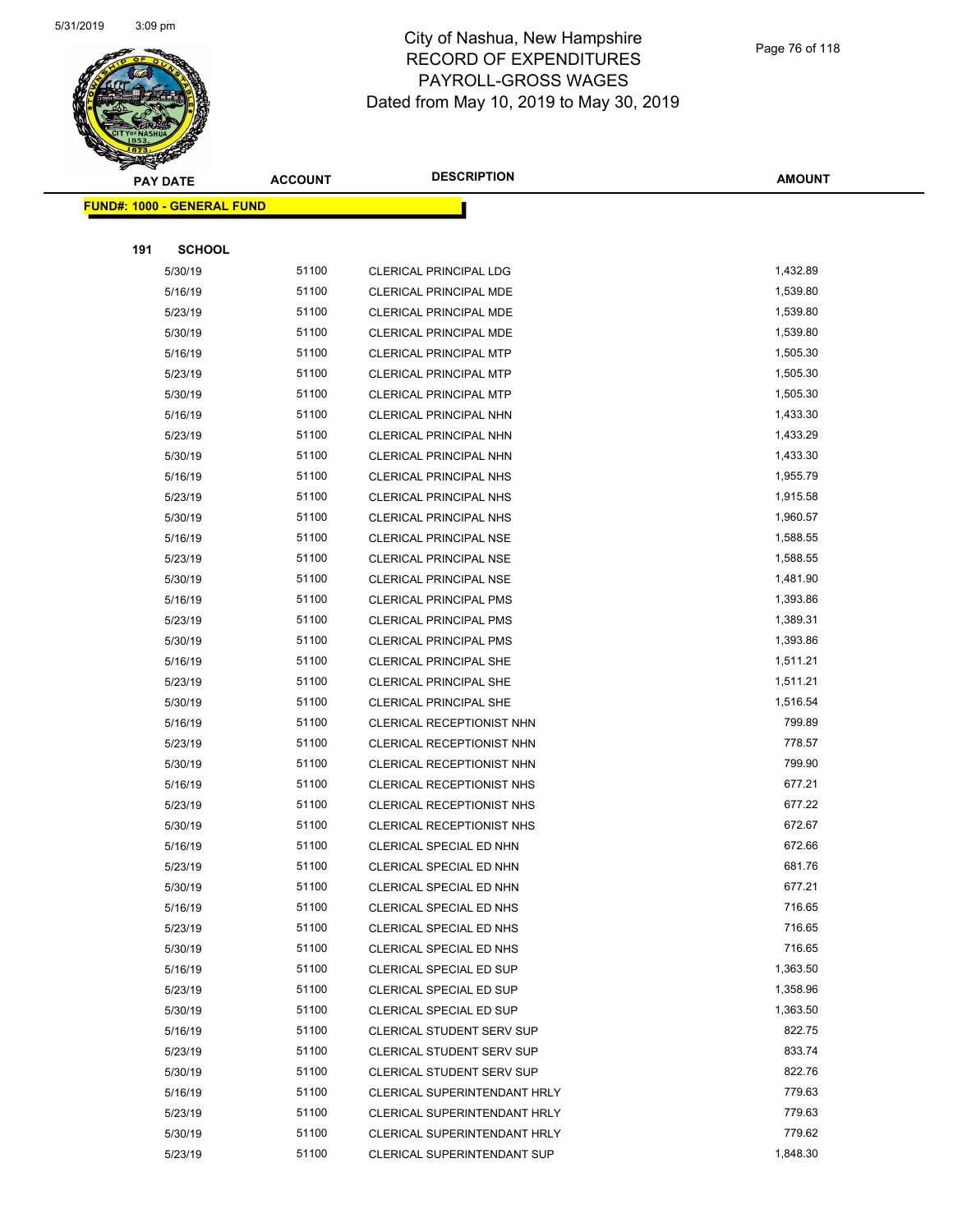

|     | <b>PAY DATE</b>                   | <b>ACCOUNT</b> | <b>DESCRIPTION</b>             | <b>AMOUNT</b> |
|-----|-----------------------------------|----------------|--------------------------------|---------------|
|     | <b>FUND#: 1000 - GENERAL FUND</b> |                |                                |               |
|     |                                   |                |                                |               |
| 191 | <b>SCHOOL</b>                     |                |                                |               |
|     | 5/16/19                           | 51100          | <b>CUSTODIAN AMH</b>           | 1,389.60      |
|     | 5/23/19                           | 51100          | <b>CUSTODIAN AMH</b>           | 1,389.60      |
|     | 5/30/19                           | 51100          | <b>CUSTODIAN AMH</b>           | 1,389.60      |
|     | 5/16/19                           | 51100          | <b>CUSTODIAN ASST HEAD ELM</b> | 829.76        |
|     | 5/23/19                           | 51100          | <b>CUSTODIAN ASST HEAD ELM</b> | 791.20        |
|     | 5/30/19                           | 51100          | <b>CUSTODIAN ASST HEAD ELM</b> | 791.20        |
|     | 5/16/19                           | 51100          | <b>CUSTODIAN ASST HEAD FMS</b> | 791.20        |
|     | 5/23/19                           | 51100          | <b>CUSTODIAN ASST HEAD FMS</b> | 791.20        |
|     | 5/30/19                           | 51100          | <b>CUSTODIAN ASST HEAD FMS</b> | 791.20        |
|     | 5/16/19                           | 51100          | <b>CUSTODIAN ASST HEAD NHN</b> | 1,590.40      |
|     | 5/23/19                           | 51100          | <b>CUSTODIAN ASST HEAD NHN</b> | 1,590.41      |
|     | 5/30/19                           | 51100          | <b>CUSTODIAN ASST HEAD NHN</b> | 1,590.40      |
|     | 5/16/19                           | 51100          | <b>CUSTODIAN ASST HEAD NHS</b> | 1,582.40      |
|     | 5/23/19                           | 51100          | <b>CUSTODIAN ASST HEAD NHS</b> | 1,582.40      |
|     | 5/30/19                           | 51100          | <b>CUSTODIAN ASST HEAD NHS</b> | 1,582.40      |
|     | 5/16/19                           | 51100          | <b>CUSTODIAN ASST HEAD PMS</b> | 791.20        |
|     | 5/23/19                           | 51100          | <b>CUSTODIAN ASST HEAD PMS</b> | 791.20        |
|     | 5/30/19                           | 51100          | <b>CUSTODIAN ASST HEAD PMS</b> | 791.20        |
|     | 5/16/19                           | 51100          | <b>CUSTODIAN BIC</b>           | 1,389.60      |
|     | 5/23/19                           | 51100          | <b>CUSTODIAN BIC</b>           | 1,389.60      |
|     | 5/30/19                           | 51100          | <b>CUSTODIAN BIC</b>           | 1,389.60      |
|     | 5/16/19                           | 51100          | <b>CUSTODIAN BIR</b>           | 1,389.60      |
|     | 5/23/19                           | 51100          | <b>CUSTODIAN BIR</b>           | 1,406.97      |
|     | 5/30/19                           | 51100          | <b>CUSTODIAN BIR</b>           | 1,389.60      |
|     | 5/16/19                           | 51100          | <b>CUSTODIAN BRO</b>           | 1,389.60      |
|     | 5/23/19                           | 51100          | <b>CUSTODIAN BRO</b>           | 1,389.60      |
|     | 5/30/19                           | 51100          | <b>CUSTODIAN BRO</b>           | 1,389.60      |
|     | 5/16/19                           | 51100          | <b>CUSTODIAN CHA</b>           | 1,428.16      |
|     | 5/23/19                           | 51100          | <b>CUSTODIAN CHA</b>           | 1,486.00      |
|     | 5/30/19                           | 51100          | <b>CUSTODIAN CHA</b>           | 1,486.00      |
|     | 5/16/19                           | 51100          | <b>CUSTODIAN DRC</b>           | 1,389.60      |
|     | 5/23/19                           | 51100          | <b>CUSTODIAN DRC</b>           | 1,389.60      |
|     | 5/30/19                           | 51100          | <b>CUSTODIAN DRC</b>           | 1,389.60      |
|     | 5/16/19                           | 51100          | <b>CUSTODIAN ELM</b>           | 5,053.10      |
|     | 5/23/19                           | 51100          | <b>CUSTODIAN ELM</b>           | 4,953.20      |
|     | 5/30/19                           | 51100          | <b>CUSTODIAN ELM</b>           | 4,953.21      |
|     | 5/16/19                           | 51100          | <b>CUSTODIAN FES</b>           | 1,389.60      |
|     | 5/23/19                           | 51100          | <b>CUSTODIAN FES</b>           | 1,389.60      |
|     | 5/30/19                           | 51100          | <b>CUSTODIAN FES</b>           | 1,389.60      |
|     | 5/16/19                           | 51100          | <b>CUSTODIAN FMS</b>           | 2,876.33      |
|     | 5/23/19                           | 51100          | <b>CUSTODIAN FMS</b>           | 2,924.88      |
|     | 5/30/19                           | 51100          | <b>CUSTODIAN FMS</b>           | 2,779.20      |
|     | 5/16/19                           | 51100          | <b>CUSTODIAN HEAD AMH</b>      | 791.20        |
|     | 5/23/19                           | 51100          | <b>CUSTODIAN HEAD AMH</b>      | 791.20        |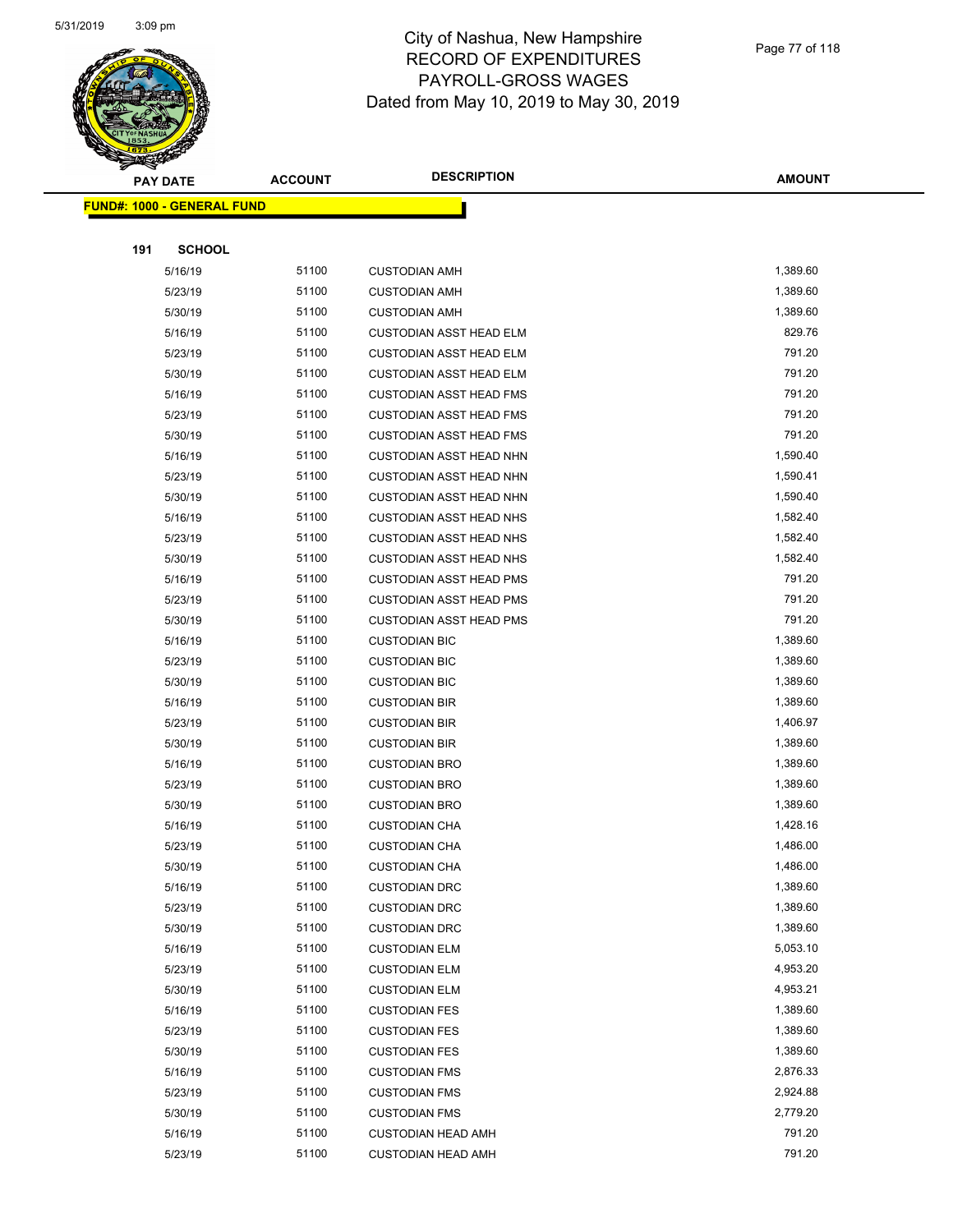

|     | <b>PAY DATE</b>                   | <b>ACCOUNT</b> | <b>DESCRIPTION</b>        | <b>AMOUNT</b> |
|-----|-----------------------------------|----------------|---------------------------|---------------|
|     | <b>FUND#: 1000 - GENERAL FUND</b> |                |                           |               |
|     |                                   |                |                           |               |
| 191 | <b>SCHOOL</b>                     |                |                           |               |
|     | 5/30/19                           | 51100          | <b>CUSTODIAN HEAD AMH</b> | 791.21        |
|     | 5/16/19                           | 51100          | <b>CUSTODIAN HEAD BIC</b> | 791.20        |
|     | 5/23/19                           | 51100          | <b>CUSTODIAN HEAD BIC</b> | 791.20        |
|     | 5/30/19                           | 51100          | <b>CUSTODIAN HEAD BIC</b> | 791.20        |
|     | 5/16/19                           | 51100          | <b>CUSTODIAN HEAD BIR</b> | 791.20        |
|     | 5/23/19                           | 51100          | <b>CUSTODIAN HEAD BIR</b> | 791.20        |
|     | 5/30/19                           | 51100          | <b>CUSTODIAN HEAD BIR</b> | 791.20        |
|     | 5/16/19                           | 51100          | <b>CUSTODIAN HEAD BRO</b> | 791.20        |
|     | 5/23/19                           | 51100          | <b>CUSTODIAN HEAD BRO</b> | 791.20        |
|     | 5/30/19                           | 51100          | <b>CUSTODIAN HEAD BRO</b> | 810.98        |
|     | 5/16/19                           | 51100          | <b>CUSTODIAN HEAD CHA</b> | 791.21        |
|     | 5/23/19                           | 51100          | <b>CUSTODIAN HEAD CHA</b> | 791.20        |
|     | 5/30/19                           | 51100          | <b>CUSTODIAN HEAD CHA</b> | 791.20        |
|     | 5/16/19                           | 51100          | <b>CUSTODIAN HEAD DRC</b> | 791.20        |
|     | 5/23/19                           | 51100          | <b>CUSTODIAN HEAD DRC</b> | 791.20        |
|     | 5/30/19                           | 51100          | <b>CUSTODIAN HEAD DRC</b> | 791.20        |
|     | 5/16/19                           | 51100          | <b>CUSTODIAN HEAD ELM</b> | 949.32        |
|     | 5/23/19                           | 51100          | <b>CUSTODIAN HEAD ELM</b> | 937.60        |
|     | 5/30/19                           | 51100          | <b>CUSTODIAN HEAD ELM</b> | 937.60        |
|     | 5/16/19                           | 51100          | <b>CUSTODIAN HEAD FES</b> | 791.20        |
|     | 5/23/19                           | 51100          | <b>CUSTODIAN HEAD FES</b> | 791.20        |
|     | 5/30/19                           | 51100          | <b>CUSTODIAN HEAD FES</b> | 791.20        |
|     | 5/16/19                           | 51100          | <b>CUSTODIAN HEAD FMS</b> | 937.60        |
|     | 5/23/19                           | 51100          | <b>CUSTODIAN HEAD FMS</b> | 937.60        |
|     | 5/30/19                           | 51100          | <b>CUSTODIAN HEAD FMS</b> | 597.95        |
|     | 5/16/19                           | 51100          | <b>CUSTODIAN HEAD LDG</b> | 791.20        |
|     | 5/23/19                           | 51100          | <b>CUSTODIAN HEAD LDG</b> | 791.20        |
|     | 5/30/19                           | 51100          | <b>CUSTODIAN HEAD LDG</b> | 791.20        |
|     | 5/16/19                           | 51100          | <b>CUSTODIAN HEAD MDE</b> | 791.20        |
|     | 5/23/19                           | 51100          | <b>CUSTODIAN HEAD MDE</b> | 791.21        |
|     | 5/30/19                           | 51100          | <b>CUSTODIAN HEAD MDE</b> | 791.20        |
|     | 5/16/19                           | 51100          | <b>CUSTODIAN HEAD MTP</b> | 791.21        |
|     | 5/23/19                           | 51100          | <b>CUSTODIAN HEAD MTP</b> | 791.20        |
|     | 5/30/19                           | 51100          | <b>CUSTODIAN HEAD MTP</b> | 791.20        |
|     | 5/16/19                           | 51100          | <b>CUSTODIAN HEAD NHN</b> | 943.20        |
|     | 5/23/19                           | 51100          | <b>CUSTODIAN HEAD NHN</b> | 943.20        |
|     | 5/30/19                           | 51100          | <b>CUSTODIAN HEAD NHN</b> | 943.20        |
|     | 5/16/19                           | 51100          | <b>CUSTODIAN HEAD NHS</b> | 943.20        |
|     | 5/23/19                           | 51100          | <b>CUSTODIAN HEAD NHS</b> | 943.20        |
|     | 5/30/19                           | 51100          | <b>CUSTODIAN HEAD NHS</b> | 943.20        |
|     | 5/16/19                           | 51100          | <b>CUSTODIAN HEAD NSE</b> | 791.20        |
|     | 5/23/19                           | 51100          | <b>CUSTODIAN HEAD NSE</b> | 791.20        |
|     | 5/30/19                           | 51100          | <b>CUSTODIAN HEAD NSE</b> | 791.20        |
|     | 5/16/19                           | 51100          | <b>CUSTODIAN HEAD PMS</b> | 937.60        |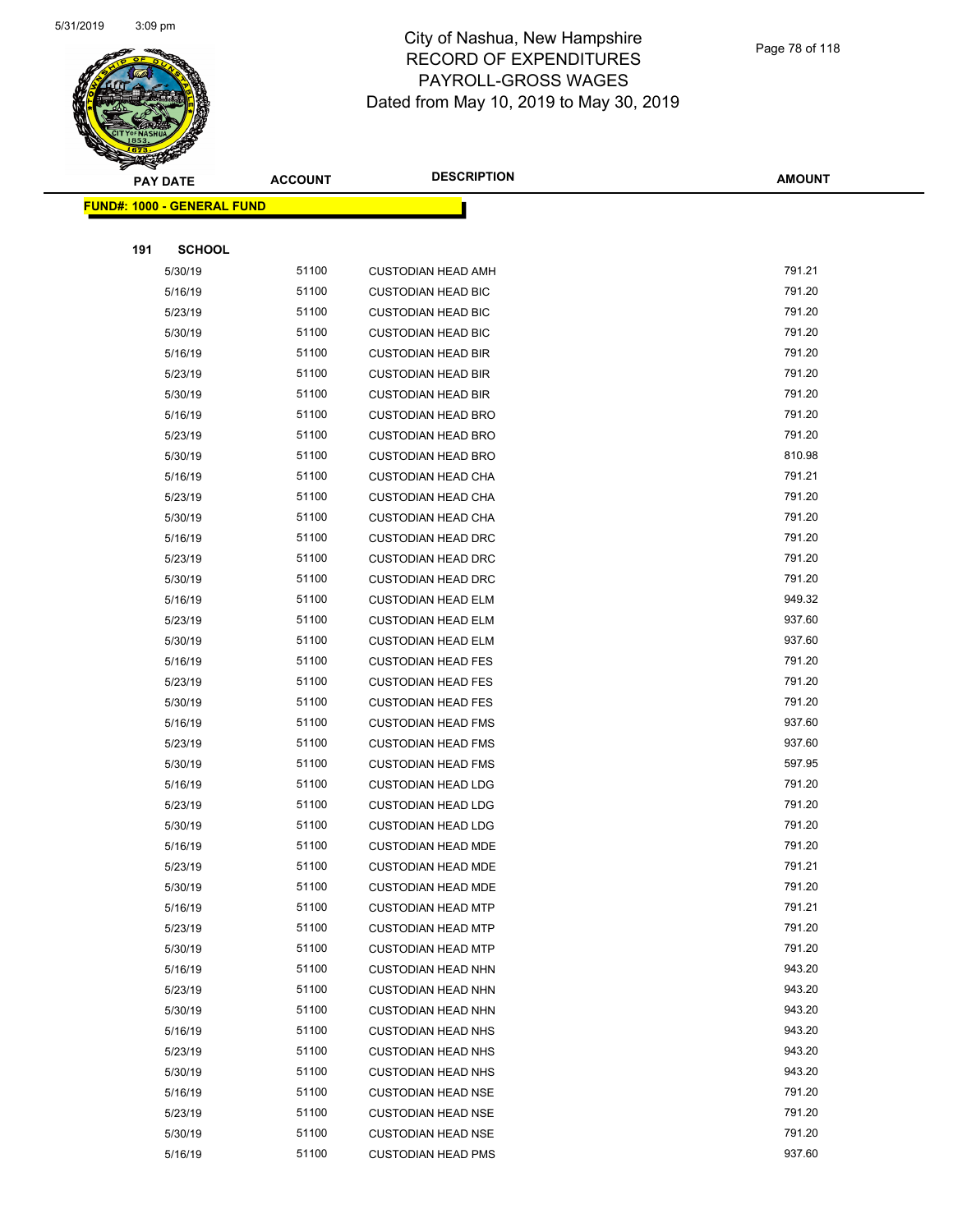

|     | <b>PAY DATE</b>                   | <b>ACCOUNT</b> | <b>DESCRIPTION</b>        | <b>AMOUNT</b> |
|-----|-----------------------------------|----------------|---------------------------|---------------|
|     | <b>FUND#: 1000 - GENERAL FUND</b> |                |                           |               |
|     |                                   |                |                           |               |
| 191 | <b>SCHOOL</b>                     |                |                           |               |
|     | 5/23/19                           | 51100          | <b>CUSTODIAN HEAD PMS</b> | 937.60        |
|     | 5/30/19                           | 51100          | <b>CUSTODIAN HEAD PMS</b> | 937.60        |
|     | 5/16/19                           | 51100          | <b>CUSTODIAN HEAD SHE</b> | 791.20        |
|     | 5/23/19                           | 51100          | <b>CUSTODIAN HEAD SHE</b> | 791.20        |
|     | 5/30/19                           | 51100          | <b>CUSTODIAN HEAD SHE</b> | 791.20        |
|     | 5/16/19                           | 51100          | <b>CUSTODIAN LDG</b>      | 1,354.80      |
|     | 5/23/19                           | 51100          | <b>CUSTODIAN LDG</b>      | 1,354.80      |
|     | 5/30/19                           | 51100          | <b>CUSTODIAN LDG</b>      | 1,317.68      |
|     | 5/16/19                           | 51100          | <b>CUSTODIAN MDE</b>      | 1,389.60      |
|     | 5/23/19                           | 51100          | <b>CUSTODIAN MDE</b>      | 1,389.60      |
|     | 5/30/19                           | 51100          | <b>CUSTODIAN MDE</b>      | 1,389.60      |
|     | 5/16/19                           | 51100          | <b>CUSTODIAN MTP</b>      | 1,455.65      |
|     | 5/23/19                           | 51100          | <b>CUSTODIAN MTP</b>      | 1,436.37      |
|     | 5/30/19                           | 51100          | <b>CUSTODIAN MTP</b>      | 1,389.60      |
|     | 5/16/19                           | 51100          | <b>CUSTODIAN NHN</b>      | 8,131.69      |
|     | 5/23/19                           | 51100          | <b>CUSTODIAN NHN</b>      | 7,907.67      |
|     | 5/30/19                           | 51100          | <b>CUSTODIAN NHN</b>      | 8,152.85      |
|     | 5/16/19                           | 51100          | <b>CUSTODIAN NHS</b>      | 9,092.16      |
|     | 5/23/19                           | 51100          | <b>CUSTODIAN NHS</b>      | 9,092.12      |
|     | 5/30/19                           | 51100          | <b>CUSTODIAN NHS</b>      | 9,096.49      |
|     | 5/16/19                           | 51100          | <b>CUSTODIAN NSE</b>      | 1,389.60      |
|     | 5/23/19                           | 51100          | <b>CUSTODIAN NSE</b>      | 1,389.60      |
|     | 5/30/19                           | 51100          | <b>CUSTODIAN NSE</b>      | 1,389.60      |
|     | 5/16/19                           | 51100          | <b>CUSTODIAN PMS</b>      | 2,084.40      |
|     | 5/23/19                           | 51100          | <b>CUSTODIAN PMS</b>      | 2,084.40      |
|     | 5/30/19                           | 51100          | <b>CUSTODIAN PMS</b>      | 2,084.40      |
|     | 5/16/19                           | 51100          | <b>CUSTODIAN SHE</b>      | 1,389.60      |
|     | 5/23/19                           | 51100          | <b>CUSTODIAN SHE</b>      | 1,389.60      |
|     | 5/30/19                           | 51100          | <b>CUSTODIAN SHE</b>      | 1,389.60      |
|     | 5/23/19                           | 51100          | CUSTODIAN SUPERVISOR WPO  | 6,116.60      |
|     | 5/16/19                           | 51100          | <b>CUSTODIAN WID</b>      | 1,320.00      |
|     | 5/23/19                           | 51100          | <b>CUSTODIAN WID</b>      | 1,320.00      |
|     | 5/30/19                           | 51100          | <b>CUSTODIAN WID</b>      | 1,320.00      |
|     | 5/23/19                           | 51100          | DATA ANALYST              | 3,226.80      |
|     | 5/23/19                           | 51100          | <b>DIRECTOR ATHLETICS</b> | 3,761.50      |
|     | 5/23/19                           | 51100          | DIRECTOR COM GRANTS       | 1,644.69      |
|     | 5/23/19                           | 51100          | DIRECTOR GUIDANCE         | 6,640.00      |
|     | 5/23/19                           | 51100          | DIRECTOR HUMAN RESOURCES  | 3,422.50      |
|     | 5/23/19                           | 51100          | DIRECTOR PLANT OPS        | 3,904.60      |
|     | 5/23/19                           | 51100          | DIRECTOR SPECIAL ED       | 3,670.60      |
|     | 5/23/19                           | 51100          | DIRECTOR STUDENT SERVICES | 3,429.60      |
|     | 5/23/19                           | 51100          | DIRECTOR TECHNOLOGY       | 4,319.90      |
|     | 5/23/19                           | 51100          | DIRECTOR TRANSPORTATION   | 3,264.80      |
|     | 5/23/19                           | 51100          | DIRECTOR VOCATIONAL       | 6,774.70      |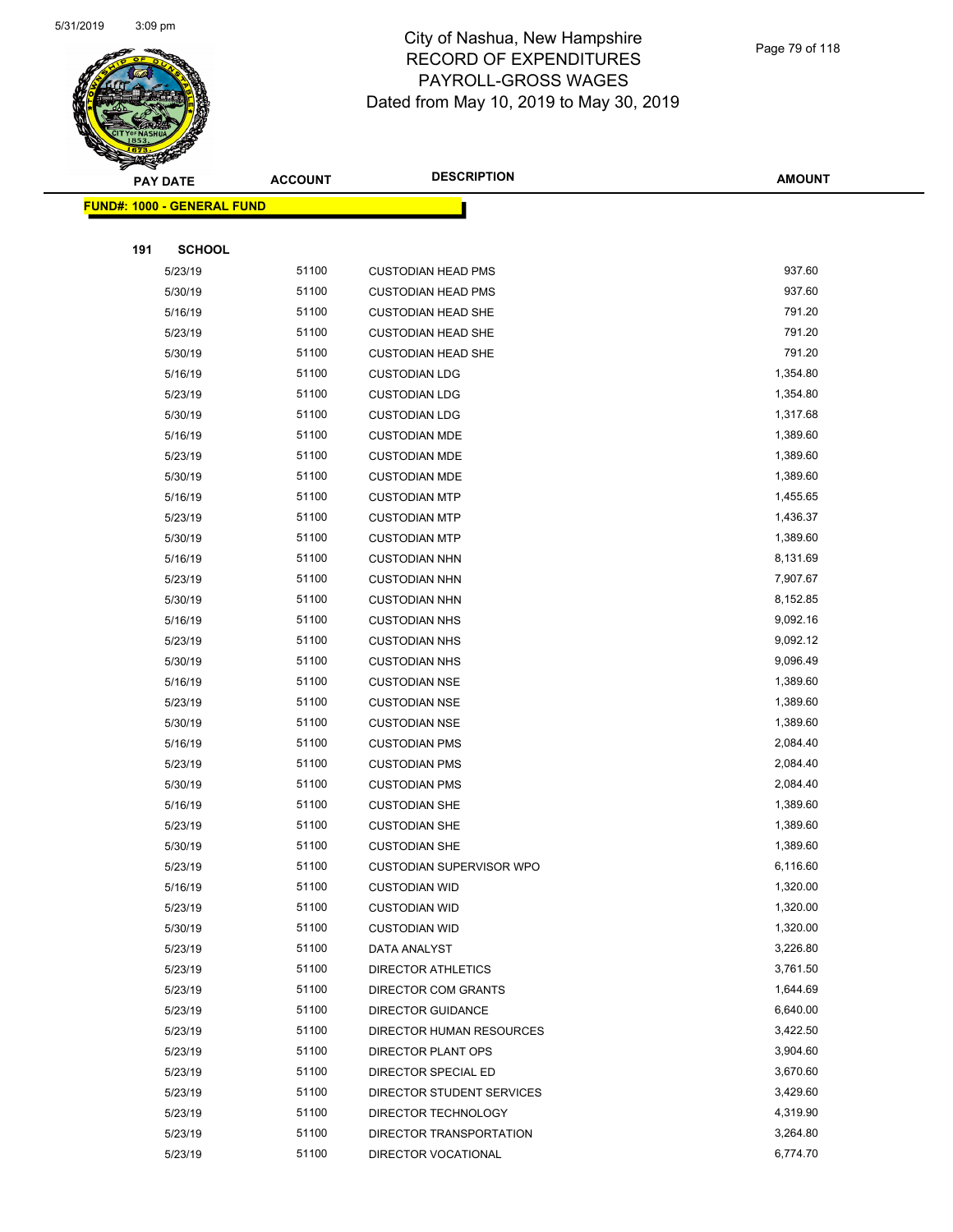

|     | <b>PAY DATE</b>                   | <b>ACCOUNT</b> | <b>DESCRIPTION</b>            | <b>AMOUNT</b> |
|-----|-----------------------------------|----------------|-------------------------------|---------------|
|     | <b>FUND#: 1000 - GENERAL FUND</b> |                |                               |               |
|     |                                   |                |                               |               |
| 191 | <b>SCHOOL</b>                     |                |                               |               |
|     | 5/23/19                           | 51100          | DW TECHNOLOGY PEER COACH      | 1,785.80      |
|     | 5/16/19                           | 51100          | E-BLOCK TECHNICAL PARA        | 669.34        |
|     | 5/23/19                           | 51100          | E-BLOCK TECHNICAL PARA        | 694.31        |
|     | 5/30/19                           | 51100          | E-BLOCK TECHNICAL PARA        | 679.33        |
|     | 5/23/19                           | 51100          | ELL OUTREACH WORKER           | 1,723.00      |
|     | 5/23/19                           | 51100          | GUIDANCE COUNSELOR AMH        | 2,358.11      |
|     | 5/23/19                           | 51100          | <b>GUIDANCE COUNSELOR BIC</b> | 2,026.30      |
|     | 5/23/19                           | 51100          | <b>GUIDANCE COUNSELOR BIR</b> | 2,977.30      |
|     | 5/23/19                           | 51100          | GUIDANCE COUNSELOR BRO        | 1,942.00      |
|     | 5/23/19                           | 51100          | GUIDANCE COUNSELOR CHA        | 2,977.30      |
|     | 5/23/19                           | 51100          | GUIDANCE COUNSELOR DRC        | 2,885.20      |
|     | 5/23/19                           | 51100          | <b>GUIDANCE COUNSELOR ELM</b> | 12,761.22     |
|     | 5/23/19                           | 51100          | <b>GUIDANCE COUNSELOR FES</b> | 2,885.20      |
|     | 5/23/19                           | 51100          | <b>GUIDANCE COUNSELOR FMS</b> | 5,545.30      |
|     | 5/23/19                           | 51100          | <b>GUIDANCE COUNSELOR LDG</b> | 2,977.30      |
|     | 5/23/19                           | 51100          | <b>GUIDANCE COUNSELOR MDE</b> | 2,856.70      |
|     | 5/23/19                           | 51100          | <b>GUIDANCE COUNSELOR MTP</b> | 2,885.20      |
|     | 5/23/19                           | 51100          | GUIDANCE COUNSELOR NHN        | 16,971.95     |
|     | 5/23/19                           | 51100          | GUIDANCE COUNSELOR NHS        | 18,800.21     |
|     | 5/23/19                           | 51100          | <b>GUIDANCE COUNSELOR NSE</b> | 2,885.20      |
|     | 5/23/19                           | 51100          | <b>GUIDANCE COUNSELOR PMS</b> | 8,876.70      |
|     | 5/23/19                           | 51100          | <b>GUIDANCE COUNSELOR SHE</b> | 2,885.20      |
|     | 5/23/19                           | 51100          | JOB DEVELOPER SPED NHN        | 2,977.30      |
|     | 5/23/19                           | 51100          | LIBRARIAN AMH                 | 1,951.10      |
|     | 5/23/19                           | 51100          | <b>LIBRARIAN BIC</b>          | 1,792.40      |
|     | 5/23/19                           | 51100          | <b>LIBRARIAN BIR</b>          | 2,110.20      |
|     | 5/23/19                           | 51100          | <b>LIBRARIAN BRO</b>          | 2,048.10      |
|     | 5/23/19                           | 51100          | <b>LIBRARIAN CHA</b>          | 2,977.30      |
|     | 5/23/19                           | 51100          | <b>LIBRARIAN DRC</b>          | 2,205.00      |
|     | 5/23/19                           | 51100          | LIBRARIAN ELM                 | 2,001.60      |
|     | 5/23/19                           | 51100          | <b>LIBRARIAN FES</b>          | 2,885.20      |
|     | 5/23/19                           | 51100          | <b>LIBRARIAN FMS</b>          | 2,885.20      |
|     | 5/23/19                           | 51100          | <b>LIBRARIAN LDG</b>          | 2,257.00      |
|     | 5/23/19                           | 51100          | <b>LIBRARIAN MDE</b>          | 2,856.70      |
|     | 5/23/19                           | 51100          | <b>LIBRARIAN MTP</b>          | 1,629.00      |
|     | 5/23/19                           | 51100          | LIBRARIAN NHN                 | 4,811.40      |
|     | 5/23/19                           | 51100          | <b>LIBRARIAN NHS</b>          | 5,900.80      |
|     | 5/23/19                           | 51100          | <b>LIBRARIAN NSE</b>          | 2,856.70      |
|     | 5/23/19                           | 51100          | <b>LIBRARIAN PMS</b>          | 2,001.60      |
|     | 5/23/19                           | 51100          | <b>LIBRARIAN SHE</b>          | 2,885.20      |
|     | 5/23/19                           | 51100          | LICENSED PRACTICAL NURSE ELM  | 1,414.60      |
|     | 5/23/19                           | 51100          | LICENSED PRACTICAL NURSE FMS  | 1,545.50      |
|     | 5/16/19                           | 51100          | MAINTENANCE ALARM WPO         | 998.80        |
|     | 5/23/19                           | 51100          | MAINTENANCE ALARM WPO         | 998.80        |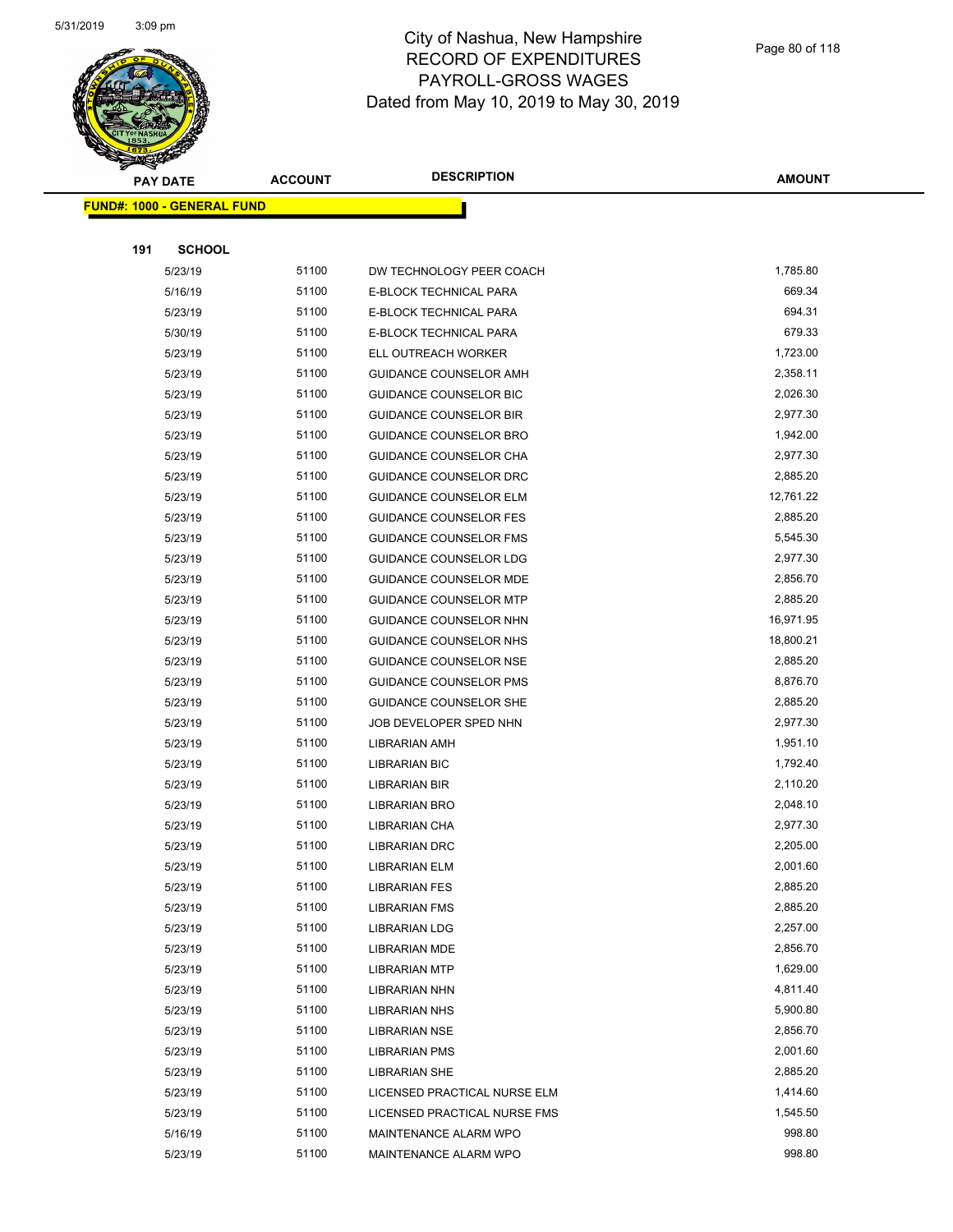

|                                   | <b>PAY DATE</b> | <b>ACCOUNT</b> | <b>DESCRIPTION</b>            | <b>AMOUNT</b> |
|-----------------------------------|-----------------|----------------|-------------------------------|---------------|
| <b>FUND#: 1000 - GENERAL FUND</b> |                 |                |                               |               |
|                                   |                 |                |                               |               |
| 191                               | <b>SCHOOL</b>   |                |                               |               |
|                                   | 5/30/19         | 51100          | MAINTENANCE ALARM WPO         | 998.80        |
|                                   | 5/16/19         | 51100          | MAINTENANCE CARPENTER WPO     | 975.60        |
|                                   | 5/23/19         | 51100          | MAINTENANCE CARPENTER WPO     | 975.60        |
|                                   | 5/30/19         | 51100          | MAINTENANCE CARPENTER WPO     | 975.60        |
|                                   | 5/16/19         | 51100          | MAINTENANCE ELECTRICIAN WPO   | 1,947.60      |
|                                   | 5/23/19         | 51100          | MAINTENANCE ELECTRICIAN WPO   | 1,997.60      |
|                                   | 5/30/19         | 51100          | MAINTENANCE ELECTRICIAN WPO   | 1,997.60      |
|                                   | 5/16/19         | 51100          | MAINTENANCE GRDS FORMEN WPO   | 975.60        |
|                                   | 5/23/19         | 51100          | MAINTENANCE GRDS FORMEN WPO   | 975.60        |
|                                   | 5/30/19         | 51100          | MAINTENANCE GRDS FORMEN WPO   | 975.60        |
|                                   | 5/16/19         | 51100          | MAINTENANCE GROUNDS WPO       | 4,157.20      |
|                                   | 5/23/19         | 51100          | MAINTENANCE GROUNDS WPO       | 4,100.40      |
|                                   | 5/30/19         | 51100          | MAINTENANCE GROUNDS WPO       | 4,100.40      |
|                                   | 5/16/19         | 51100          | <b>MAINTENANCE HVAC WPO</b>   | 5,869.60      |
|                                   | 5/23/19         | 51100          | MAINTENANCE HVAC WPO          | 5,869.61      |
|                                   | 5/30/19         | 51100          | MAINTENANCE HVAC WPO          | 5,869.60      |
|                                   | 5/16/19         | 51100          | MAINTENANCE MESSENGER WPO     | 937.60        |
|                                   | 5/23/19         | 51100          | MAINTENANCE MESSENGER WPO     | 937.60        |
|                                   | 5/30/19         | 51100          | MAINTENANCE MESSENGER WPO     | 937.60        |
|                                   | 5/16/19         | 51100          | MAINTENANCE PLUMBER WPO       | 1,002.80      |
|                                   | 5/23/19         | 51100          | MAINTENANCE PLUMBER WPO       | 1,002.80      |
|                                   | 5/30/19         | 51100          | MAINTENANCE PLUMBER WPO       | 1,002.80      |
|                                   | 5/16/19         | 51100          | <b>MAINTENANCE TRADES WPO</b> | 2,946.00      |
|                                   | 5/23/19         | 51100          | MAINTENANCE TRADES WPO        | 2,946.00      |
|                                   | 5/30/19         | 51100          | MAINTENANCE TRADES WPO        | 2,946.00      |
|                                   | 5/23/19         | 51100          | <b>MARKETING TEACHER NHS</b>  | 2,799.90      |
|                                   | 5/23/19         | 51100          | <b>NURSE AMH</b>              | 2,701.20      |
|                                   | 5/23/19         | 51100          | <b>NURSE BIC</b>              | 2,701.20      |
|                                   | 5/23/19         | 51100          | <b>NURSE BIR</b>              | 2,674.40      |
|                                   | 5/23/19         | 51100          | NURSE BRO                     | 2,701.20      |
|                                   | 5/23/19         | 51100          | <b>NURSE CHA</b>              | 2,701.20      |
|                                   | 5/23/19         | 51100          | <b>NURSE DRC</b>              | 2,701.20      |
|                                   | 5/23/19         | 51100          | <b>NURSE ELM</b>              | 3,192.30      |
|                                   | 5/23/19         | 51100          | <b>NURSE FES</b>              | 709.94        |
|                                   | 5/23/19         | 51100          | <b>NURSE FMS</b>              | 3,942.56      |
|                                   | 5/23/19         | 51100          | NURSE LDG                     | 2,555.80      |
|                                   | 5/23/19         | 51100          | <b>NURSE MDE</b>              | 2,208.00      |
|                                   | 5/23/19         | 51100          | <b>NURSE MTP</b>              | 1,819.70      |
|                                   | 5/23/19         | 51100          | <b>NURSE NHN</b>              | 3,460.80      |
|                                   | 5/23/19         | 51100          | <b>NURSE NHS</b>              | 3,400.70      |
|                                   | 5/23/19         | 51100          | <b>NURSE NSE</b>              | 2,701.20      |
|                                   | 5/23/19         | 51100          | <b>NURSE PMS</b>              | 1,561.40      |
|                                   | 5/23/19         | 51100          | NURSE SHE                     | 1,794.50      |
|                                   | 5/23/19         | 51100          | OFFICE MANAGER BUSINESS       | 2,655.20      |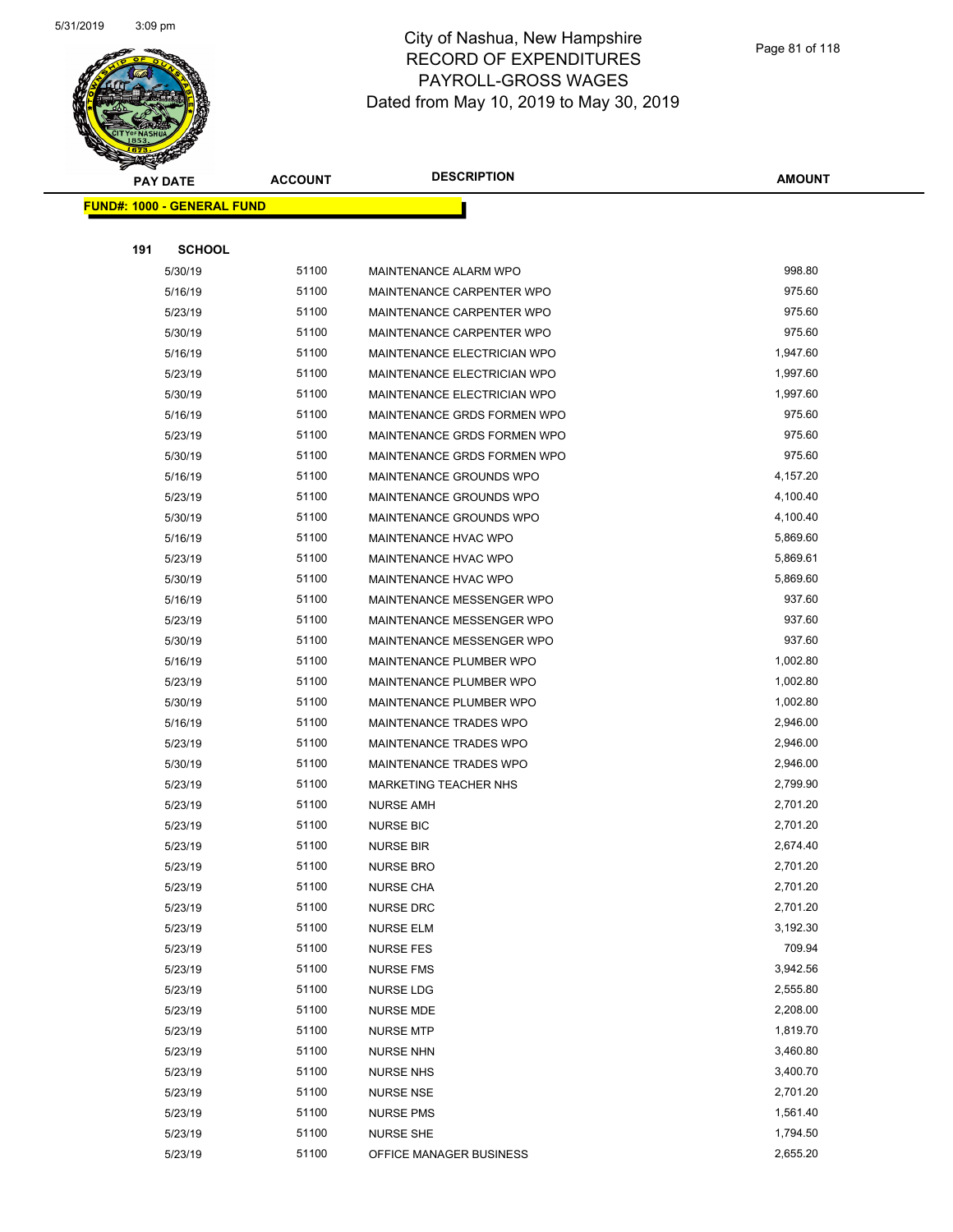

| <b>STATERS</b> |                                   |                |                                 |               |
|----------------|-----------------------------------|----------------|---------------------------------|---------------|
|                | <b>PAY DATE</b>                   | <b>ACCOUNT</b> | <b>DESCRIPTION</b>              | <b>AMOUNT</b> |
|                | <b>FUND#: 1000 - GENERAL FUND</b> |                |                                 |               |
|                |                                   |                |                                 |               |
| 191            | <b>SCHOOL</b>                     |                |                                 |               |
|                | 5/23/19                           | 51100          | OFFICE MANAGER HUMAN RESOURCES  | 1,900.50      |
|                | 5/23/19                           | 51100          | OFFICE MANAGER SPED             | 2,002.10      |
|                | 5/23/19                           | 51100          | <b>OUT DISTRICT COORDINATOR</b> | 3,059.80      |
|                | 5/16/19                           | 51100          | PARA PRE SCHOOL BIR             | 1,262.68      |
|                | 5/23/19                           | 51100          | PARA PRE SCHOOL BIR             | 1,157.53      |
|                | 5/30/19                           | 51100          | PARA PRE SCHOOL BIR             | 930.97        |
|                | 5/16/19                           | 51100          | PARA ALT AMH                    | 654.03        |
|                | 5/23/19                           | 51100          | PARA ALT AMH                    | 542.49        |
|                | 5/30/19                           | 51100          | PARA ALT AMH                    | 654.03        |
|                | 5/16/19                           | 51100          | PARA ALT FMS                    | 634.39        |
|                | 5/23/19                           | 51100          | PARA ALT FMS                    | 634.39        |
|                | 5/30/19                           | 51100          | PARA ALT FMS                    | 634.39        |
|                | 5/16/19                           | 51100          | PARA ALT LDG                    | 456.96        |
|                | 5/23/19                           | 51100          | PARA ALT LDG                    | 372.60        |
|                | 5/16/19                           | 51100          | PARA ALT MTP                    | 369.10        |
|                | 5/23/19                           | 51100          | PARA ALT MTP                    | 351.50        |
|                | 5/30/19                           | 51100          | PARA ALT MTP                    | 432.36        |
|                | 5/16/19                           | 51100          | PARA ALT PMS                    | 333.95        |
|                | 5/23/19                           | 51100          | PARA ALT PMS                    | 439.40        |
|                | 5/30/19                           | 51100          | PARA ALT PMS                    | 428.84        |
|                | 5/16/19                           | 51100          | PARA DW SPEC ED AMH             | 11,369.98     |
|                | 5/23/19                           | 51100          | PARA DW SPEC ED AMH             | 11,086.95     |
|                | 5/30/19                           | 51100          | PARA DW SPEC ED AMH             | 11,218.73     |
|                | 5/16/19                           | 51100          | PARA DW SPEC ED BIC             | 436.81        |
|                | 5/23/19                           | 51100          | PARA DW SPEC ED BIC             | 436.81        |
|                | 5/30/19                           | 51100          | PARA DW SPEC ED BIC             | 436.81        |
|                | 5/16/19                           | 51100          | PARA DW SPEC ED BIR             | 2,853.37      |
|                | 5/23/19                           | 51100          | PARA DW SPEC ED BIR             | 2,784.72      |
|                | 5/30/19                           | 51100          | PARA DW SPEC ED BIR             | 2,857.58      |
|                | 5/16/19                           | 51100          | PARA DW SPEC ED BRO             | 5,180.25      |
|                | 5/23/19                           | 51100          | PARA DW SPEC ED BRO             | 5,268.04      |
|                | 5/30/19                           | 51100          | PARA DW SPEC ED BRO             | 5,273.38      |
|                | 5/16/19                           | 51100          | PARA DW SPEC ED CHA             | 10,849.41     |
|                | 5/23/19                           | 51100          | PARA DW SPEC ED CHA             | 10,883.98     |
|                | 5/30/19                           | 51100          | PARA DW SPEC ED CHA             | 10,945.47     |
|                | 5/16/19                           | 51100          | PARA DW SPEC ED DRC             | 506.60        |
|                | 5/23/19                           | 51100          | PARA DW SPEC ED DRC             | 506.60        |
|                | 5/30/19                           | 51100          | PARA DW SPEC ED DRC             | 510.75        |
|                | 5/16/19                           | 51100          | PARA DW SPEC ED FMS             | 8,659.10      |
|                | 5/23/19                           | 51100          | PARA DW SPEC ED FMS             | 8,502.56      |
|                | 5/30/19                           | 51100          | PARA DW SPEC ED FMS             | 8,078.27      |
|                | 5/16/19                           | 51100          | PARA DW SPEC ED MDE             | 9,484.63      |
|                | 5/23/19                           | 51100          | PARA DW SPEC ED MDE             | 9,540.74      |
|                | 5/30/19                           | 51100          | PARA DW SPEC ED MDE             | 9,561.69      |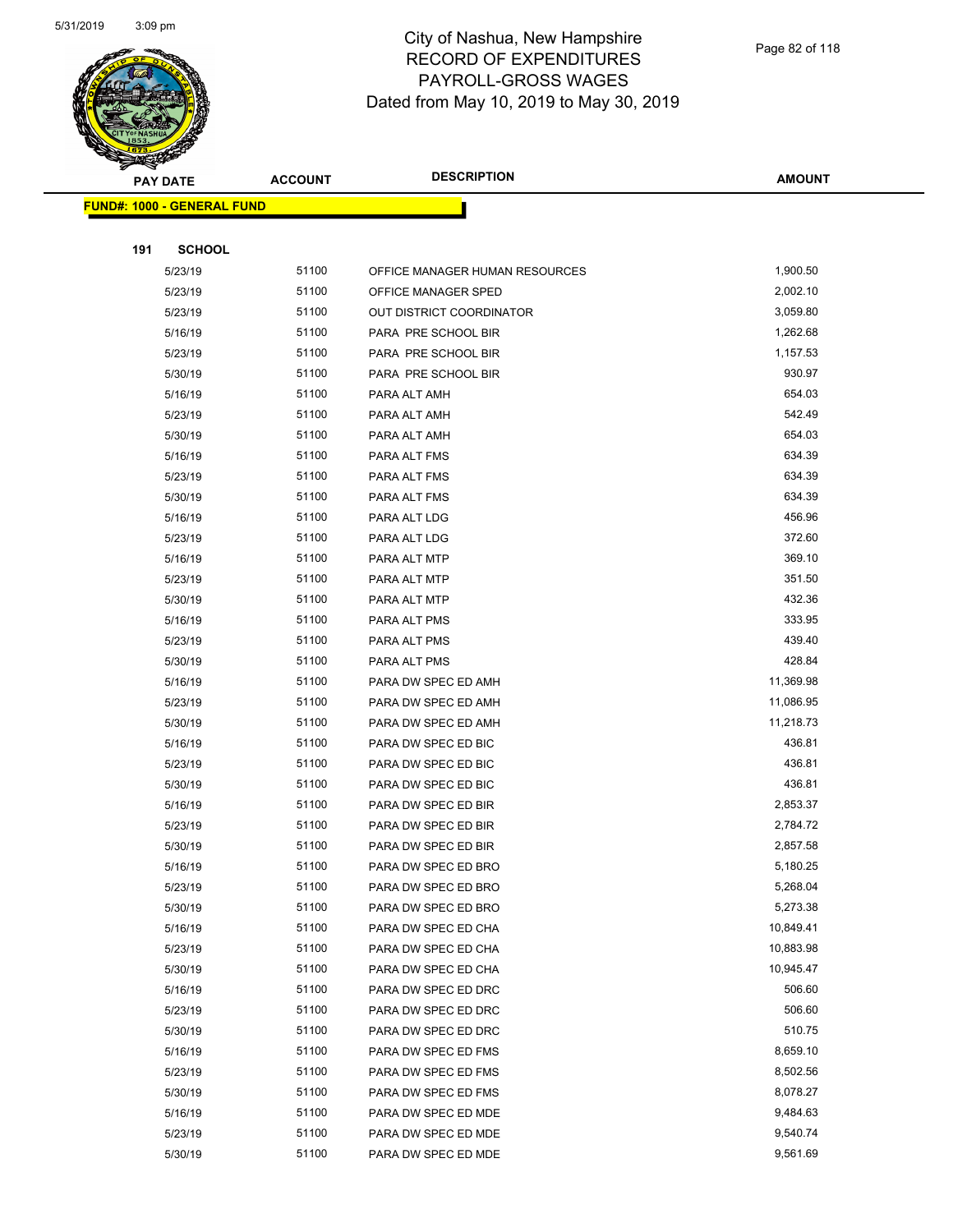

|     | ॼ<br><b>PAY DATE</b>               | <b>ACCOUNT</b> | <b>DESCRIPTION</b>  | <b>AMOUNT</b> |
|-----|------------------------------------|----------------|---------------------|---------------|
|     | <u> FUND#: 1000 - GENERAL FUND</u> |                |                     |               |
|     |                                    |                |                     |               |
| 191 | <b>SCHOOL</b>                      |                |                     |               |
|     | 5/16/19                            | 51100          | PARA DW SPEC ED MTP | 473.85        |
|     | 5/23/19                            | 51100          | PARA DW SPEC ED MTP | 471.24        |
|     | 5/30/19                            | 51100          | PARA DW SPEC ED MTP | 473.85        |
|     | 5/16/19                            | 51100          | PARA DW SPEC ED NHN | 4,539.02      |
|     | 5/23/19                            | 51100          | PARA DW SPEC ED NHN | 4,274.66      |
|     | 5/30/19                            | 51100          | PARA DW SPEC ED NHN | 4,535.20      |
|     | 5/16/19                            | 51100          | PARA DW SPEC ED NHS | 6,395.00      |
|     | 5/23/19                            | 51100          | PARA DW SPEC ED NHS | 6,272.74      |
|     | 5/30/19                            | 51100          | PARA DW SPEC ED NHS | 6,100.05      |
|     | 5/16/19                            | 51100          | PARA DW SPEC ED NSE | 3,874.57      |
|     | 5/23/19                            | 51100          | PARA DW SPEC ED NSE | 3,749.89      |
|     | 5/30/19                            | 51100          | PARA DW SPEC ED NSE | 3,711.38      |
|     | 5/16/19                            | 51100          | PARA DW SPEC ED PMS | 1,584.22      |
|     | 5/23/19                            | 51100          | PARA DW SPEC ED PMS | 1,710.13      |
|     | 5/30/19                            | 51100          | PARA DW SPEC ED PMS | 1,720.36      |
|     | 5/16/19                            | 51100          | PARA DW SPEC ED SHE | 12,228.12     |
|     | 5/23/19                            | 51100          | PARA DW SPEC ED SHE | 12,397.58     |
|     | 5/30/19                            | 51100          | PARA DW SPEC ED SHE | 12,295.13     |
|     | 5/16/19                            | 51100          | PARA DW SPEC ED WID | 1,053.76      |
|     | 5/23/19                            | 51100          | PARA DW SPEC ED WID | 1,017.81      |
|     | 5/30/19                            | 51100          | PARA DW SPEC ED WID | 1,047.83      |
|     | 5/16/19                            | 51100          | PARA DW SPEC ELM    | 8,677.36      |
|     | 5/23/19                            | 51100          | PARA DW SPEC ELM    | 8,917.42      |
|     | 5/30/19                            | 51100          | PARA DW SPEC ELM    | 8,684.19      |
|     | 5/16/19                            | 51100          | PARA ELL BIR        | 586.20        |
|     | 5/23/19                            | 51100          | PARA ELL BIR        | 586.20        |
|     | 5/30/19                            | 51100          | PARA ELL BIR        | 586.20        |
|     | 5/16/19                            | 51100          | PARA ELL DRC        | 567.90        |
|     | 5/23/19                            | 51100          | PARA ELL DRC        | 577.36        |
|     | 5/30/19                            | 51100          | PARA ELL DRC        | 577.37        |
|     | 5/16/19                            | 51100          | PARA ELL ELM        | 864.73        |
|     | 5/23/19                            | 51100          | PARA ELL ELM        | 854.47        |
|     | 5/30/19                            | 51100          | PARA ELL ELM        | 857.89        |
|     | 5/16/19                            | 51100          | PARA ELL FES        | 528.60        |
|     | 5/23/19                            | 51100          | PARA ELL FES        | 532.90        |
|     | 5/30/19                            | 51100          | PARA ELL FES        | 532.90        |
|     | 5/16/19                            | 51100          | PARA ELL FMS        | 259.35        |
|     | 5/23/19                            | 51100          | PARA ELL FMS        | 440.23        |
|     | 5/30/19                            | 51100          | PARA ELL FMS        | 436.81        |
|     | 5/16/19                            | 51100          | PARA ELL LDG        | 1,172.40      |
|     | 5/23/19                            | 51100          | PARA ELL LDG        | 1,172.40      |
|     | 5/30/19                            | 51100          | PARA ELL LDG        | 1,172.40      |
|     | 5/16/19                            | 51100          | PARA ELL MTP        | 436.80        |
|     | 5/23/19                            | 51100          | PARA ELL MTP        | 462.28        |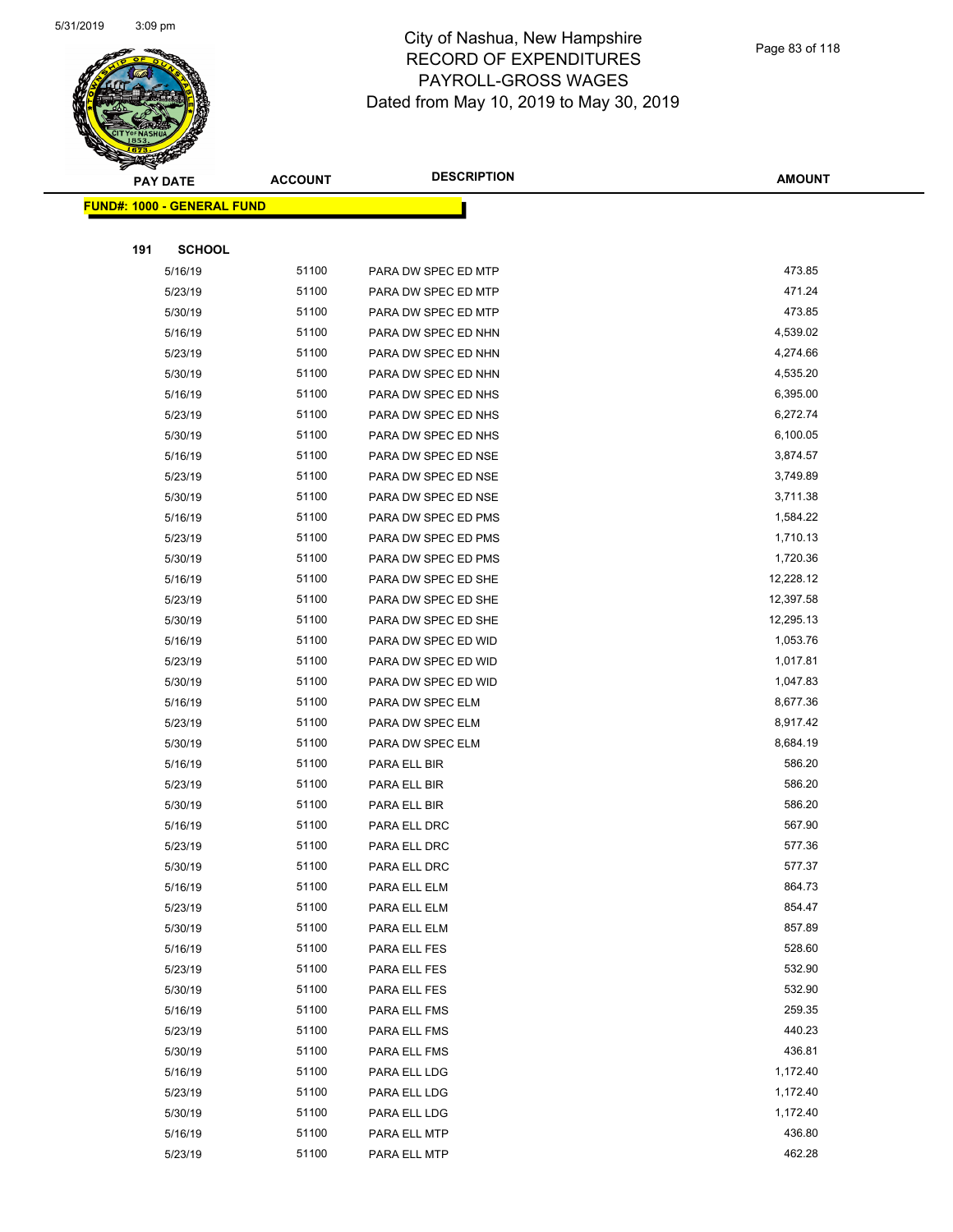

|     | <b>PAY DATE</b>                   | <b>ACCOUNT</b> | <b>DESCRIPTION</b> | <b>AMOUNT</b> |
|-----|-----------------------------------|----------------|--------------------|---------------|
|     | <b>FUND#: 1000 - GENERAL FUND</b> |                |                    |               |
|     |                                   |                |                    |               |
| 191 | <b>SCHOOL</b>                     |                |                    |               |
|     | 5/30/19                           | 51100          | PARA ELL MTP       | 429.52        |
|     | 5/16/19                           | 51100          | PARA ELL PMS       | 426.55        |
|     | 5/23/19                           | 51100          | PARA ELL PMS       | 429.97        |
|     | 5/30/19                           | 51100          | PARA ELL PMS       | 426.55        |
|     | 5/16/19                           | 51100          | PARA ELL SHE       | 644.83        |
|     | 5/23/19                           | 51100          | PARA ELL SHE       | 635.06        |
|     | 5/30/19                           | 51100          | PARA ELL SHE       | 639.94        |
|     | 5/16/19                           | 51100          | PARA INST AMH      | 2,707.07      |
|     | 5/23/19                           | 51100          | PARA INST AMH      | 2,466.19      |
|     | 5/30/19                           | 51100          | PARA INST AMH      | 2,639.29      |
|     | 5/16/19                           | 51100          | PARA INST BIC      | 6,718.09      |
|     | 5/23/19                           | 51100          | PARA INST BIC      | 6,897.76      |
|     | 5/30/19                           | 51100          | PARA INST BIC      | 6,780.22      |
|     | 5/16/19                           | 51100          | PARA INST BIR      | 3,914.76      |
|     | 5/23/19                           | 51100          | PARA INST BIR      | 3,822.52      |
|     | 5/30/19                           | 51100          | PARA INST BIR      | 3,953.52      |
|     | 5/16/19                           | 51100          | PARA INST BRO      | 3,503.08      |
|     | 5/23/19                           | 51100          | PARA INST BRO      | 3,504.83      |
|     | 5/30/19                           | 51100          | PARA INST BRO      | 3,456.37      |
|     | 5/16/19                           | 51100          | PARA INST CHA      | 4,106.58      |
|     | 5/23/19                           | 51100          | PARA INST CHA      | 4,100.28      |
|     | 5/30/19                           | 51100          | PARA INST CHA      | 4,148.39      |
|     | 5/16/19                           | 51100          | PARA INST DRC      | 3,205.74      |
|     | 5/23/19                           | 51100          | PARA INST DRC      | 3,384.02      |
|     | 5/30/19                           | 51100          | PARA INST DRC      | 3,896.29      |
|     | 5/16/19                           | 51100          | PARA INST ELM      | 5,165.94      |
|     | 5/23/19                           | 51100          | PARA INST ELM      | 5,183.15      |
|     | 5/30/19                           | 51100          | PARA INST ELM      | 5,194.17      |
|     | 5/16/19                           | 51100          | PARA INST FES      | 6,519.68      |
|     | 5/23/19                           | 51100          | PARA INST FES      | 6,548.29      |
|     | 5/30/19                           | 51100          | PARA INST FES      | 6,496.47      |
|     | 5/16/19                           | 51100          | PARA INST FMS      | 4,911.63      |
|     | 5/23/19                           | 51100          | PARA INST FMS      | 4,853.42      |
|     | 5/30/19                           | 51100          | PARA INST FMS      | 4,726.35      |
|     | 5/16/19                           | 51100          | PARA INST LDG      | 5,883.40      |
|     | 5/23/19                           | 51100          | PARA INST LDG      | 5,972.87      |
|     | 5/30/19                           | 51100          | PARA INST LDG      | 5,986.38      |
|     | 5/16/19                           | 51100          | PARA INST MDE      | 3,812.12      |
|     | 5/23/19                           | 51100          | PARA INST MDE      | 3,924.67      |
|     | 5/30/19                           | 51100          | PARA INST MDE      | 3,790.04      |
|     | 5/16/19                           | 51100          | PARA INST MTP      | 2,099.84      |
|     | 5/23/19                           | 51100          | PARA INST MTP      | 2,281.07      |
|     | 5/30/19                           | 51100          | PARA INST MTP      | 1,975.60      |
|     | 5/16/19                           | 51100          | PARA INST NHN      | 2,319.10      |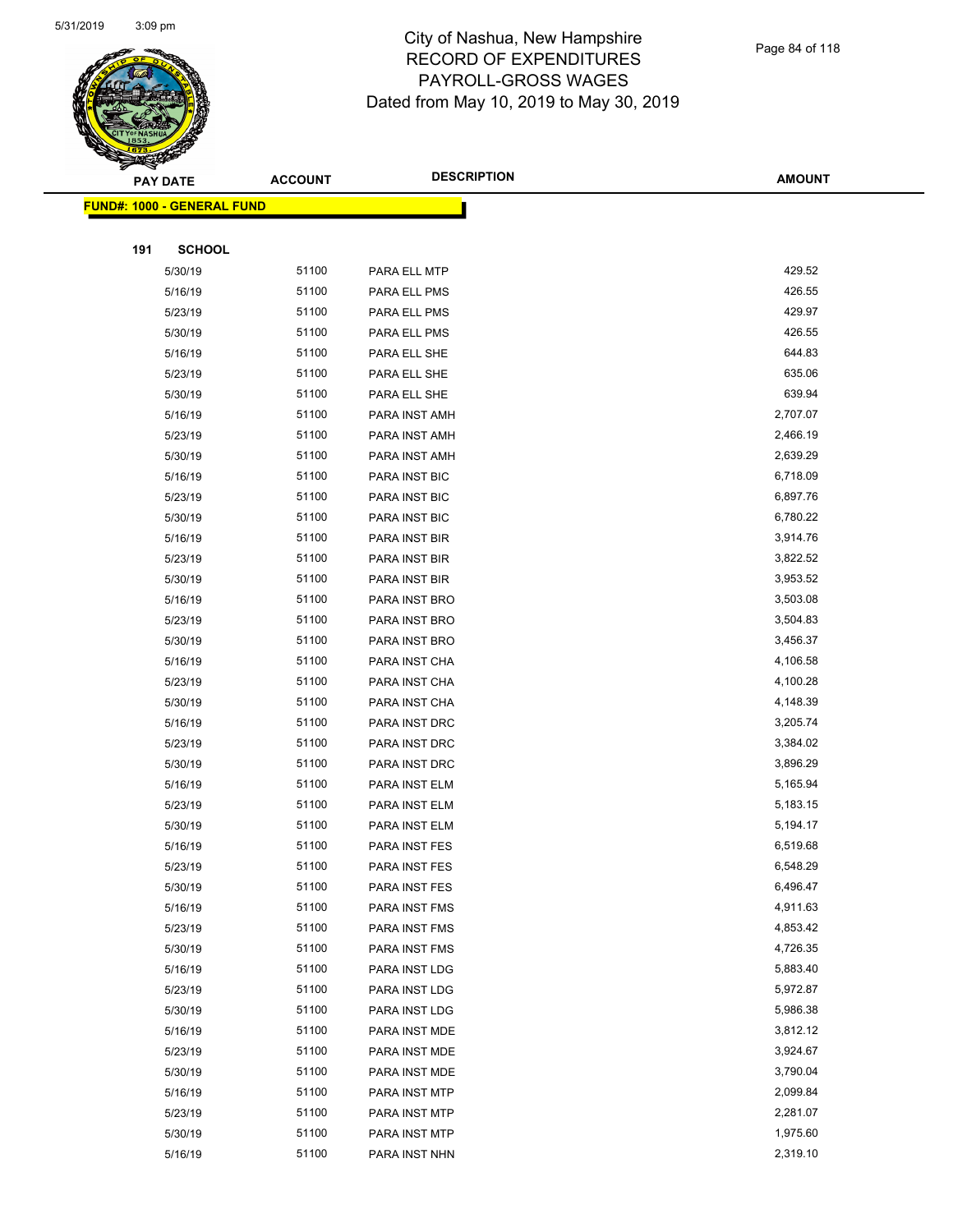

|     | <b>PAY DATE</b>                    | <b>ACCOUNT</b> | <b>DESCRIPTION</b> | <b>AMOUNT</b> |  |
|-----|------------------------------------|----------------|--------------------|---------------|--|
|     | <u> FUND#: 1000 - GENERAL FUND</u> |                |                    |               |  |
|     |                                    |                |                    |               |  |
| 191 | <b>SCHOOL</b>                      |                |                    |               |  |
|     | 5/23/19                            | 51100          | PARA INST NHN      | 1,786.63      |  |
|     | 5/30/19                            | 51100          | PARA INST NHN      | 1,908.75      |  |
|     | 5/16/19                            | 51100          | PARA INST NHS      | 2,292.06      |  |
|     | 5/23/19                            | 51100          | PARA INST NHS      | 2,257.87      |  |
|     | 5/30/19                            | 51100          | PARA INST NHS      | 2,192.28      |  |
|     | 5/16/19                            | 51100          | PARA INST NSE      | 4,626.35      |  |
|     | 5/23/19                            | 51100          | PARA INST NSE      | 4,347.62      |  |
|     | 5/30/19                            | 51100          | PARA INST NSE      | 4,547.74      |  |
|     | 5/16/19                            | 51100          | PARA INST PMS      | 4,913.14      |  |
|     | 5/23/19                            | 51100          | PARA INST PMS      | 4,927.10      |  |
|     | 5/30/19                            | 51100          | PARA INST PMS      | 5,313.44      |  |
|     | 5/16/19                            | 51100          | PARA INST SHE      | 3,190.14      |  |
|     | 5/23/19                            | 51100          | PARA INST SHE      | 3,216.43      |  |
|     | 5/30/19                            | 51100          | PARA INST SHE      | 3,202.24      |  |
|     | 5/16/19                            | 51100          | PARA JOB COACH     | 175.75        |  |
|     | 5/16/19                            | 51100          | PARA KIND AMH      | 1,100.79      |  |
|     | 5/23/19                            | 51100          | PARA KIND AMH      | 1,087.20      |  |
|     | 5/30/19                            | 51100          | PARA KIND AMH      | 1,104.62      |  |
|     | 5/16/19                            | 51100          | PARA KIND BIC      | 416.33        |  |
|     | 5/23/19                            | 51100          | PARA KIND BIC      | 429.97        |  |
|     | 5/30/19                            | 51100          | PARA KIND BIC      | 416.33        |  |
|     | 5/16/19                            | 51100          | PARA KIND BIR      | 591.09        |  |
|     | 5/23/19                            | 51100          | PARA KIND BIR      | 586.20        |  |
|     | 5/30/19                            | 51100          | PARA KIND BIR      | 586.20        |  |
|     | 5/16/19                            | 51100          | PARA KIND BRO      | 586.20        |  |
|     | 5/23/19                            | 51100          | PARA KIND BRO      | 610.65        |  |
|     | 5/30/19                            | 51100          | PARA KIND BRO      | 595.98        |  |
|     | 5/16/19                            | 51100          | PARA KIND CHA      | 416.32        |  |
|     | 5/23/19                            | 51100          | PARA KIND CHA      | 416.32        |  |
|     | 5/30/19                            | 51100          | PARA KIND CHA      | 412.91        |  |
|     | 5/16/19                            | 51100          | PARA KIND DRC      | 582.00        |  |
|     | 5/23/19                            | 51100          | PARA KIND DRC      | 601.40        |  |
|     | 5/30/19                            | 51100          | PARA KIND DRC      | 582.00        |  |
|     | 5/16/19                            | 51100          | PARA KIND FES      | 978.45        |  |
|     | 5/23/19                            | 51100          | PARA KIND FES      | 882.09        |  |
|     | 5/30/19                            | 51100          | PARA KIND FES      | 874.05        |  |
|     | 5/16/19                            | 51100          | PARA KIND LDG      | 1,011.70      |  |
|     | 5/23/19                            | 51100          | PARA KIND LDG      | 1,015.20      |  |
|     | 5/30/19                            | 51100          | PARA KIND LDG      | 1,006.85      |  |
|     | 5/16/19                            | 51100          | PARA KIND MDE      | 591.09        |  |
|     | 5/23/19                            | 51100          | PARA KIND MDE      | 595.98        |  |
|     | 5/30/19                            | 51100          | PARA KIND MDE      | 591.09        |  |
|     | 5/16/19                            | 51100          | PARA KIND MTP      | 832.89        |  |
|     | 5/23/19                            | 51100          | PARA KIND MTP      | 882.73        |  |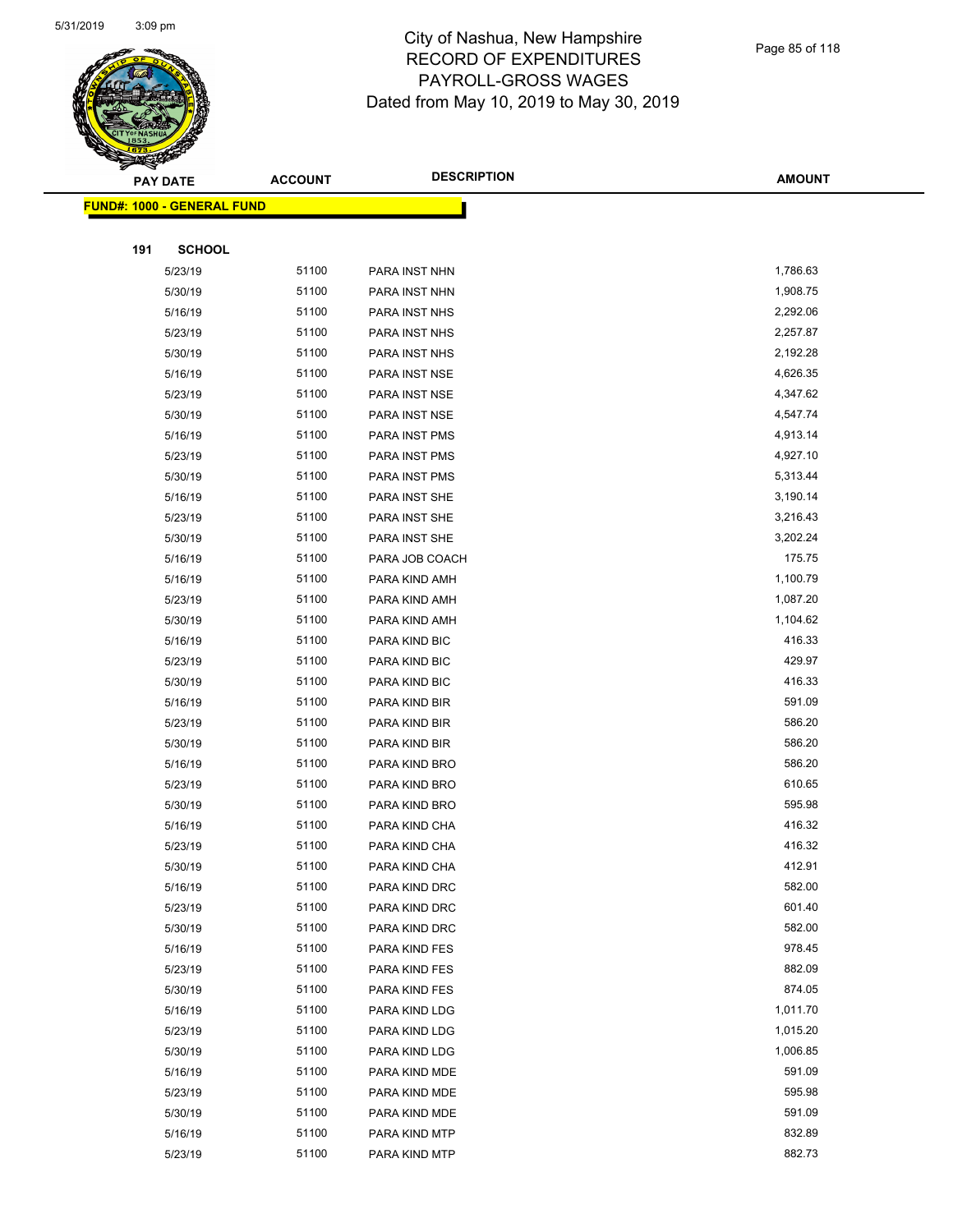

|     | <b>PAY DATE</b>                    | <b>ACCOUNT</b> | <b>DESCRIPTION</b> | <b>AMOUNT</b> |  |
|-----|------------------------------------|----------------|--------------------|---------------|--|
|     | <u> FUND#: 1000 - GENERAL FUND</u> |                |                    |               |  |
|     |                                    |                |                    |               |  |
| 191 | <b>SCHOOL</b>                      |                |                    |               |  |
|     | 5/30/19                            | 51100          | PARA KIND MTP      | 850.29        |  |
|     | 5/16/19                            | 51100          | PARA KIND NSE      | 600.87        |  |
|     | 5/23/19                            | 51100          | PARA KIND NSE      | 610.63        |  |
|     | 5/30/19                            | 51100          | PARA KIND NSE      | 630.18        |  |
|     | 5/16/19                            | 51100          | PARA KIND SHE      | 527.60        |  |
|     | 5/23/19                            | 51100          | PARA KIND SHE      | 659.50        |  |
|     | 5/30/19                            | 51100          | PARA KIND SHE      | 664.38        |  |
|     | 5/16/19                            | 51100          | PARA LIB NHN       | 297.45        |  |
|     | 5/23/19                            | 51100          | PARA LIB NHN       | 297.45        |  |
|     | 5/30/19                            | 51100          | PARA LIB NHN       | 297.45        |  |
|     | 5/16/19                            | 51100          | PARA LIB NHS       | 204.77        |  |
|     | 5/23/19                            | 51100          | PARA LIB NHS       | 204.77        |  |
|     | 5/30/19                            | 51100          | PARA LIB NHS       | 204.77        |  |
|     | 5/16/19                            | 51100          | PARA MEDIA NHN     | 674.35        |  |
|     | 5/23/19                            | 51100          | PARA MEDIA NHN     | 674.35        |  |
|     | 5/30/19                            | 51100          | PARA MEDIA NHN     | 674.35        |  |
|     | 5/16/19                            | 51100          | PARA MEDIA NHS     | 1,068.69      |  |
|     | 5/23/19                            | 51100          | PARA MEDIA NHS     | 1,076.64      |  |
|     | 5/30/19                            | 51100          | PARA MEDIA NHS     | 1,082.02      |  |
|     | 5/16/19                            | 51100          | PARA PRE SCH BIC   | 740.64        |  |
|     | 5/23/19                            | 51100          | PARA PRE SCH BIC   | 862.08        |  |
|     | 5/30/19                            | 51100          | PARA PRE SCH BIC   | 854.40        |  |
|     | 5/16/19                            | 51100          | PARA PRE SCH BRO   | 5,610.40      |  |
|     | 5/23/19                            | 51100          | PARA PRE SCH BRO   | 5,446.74      |  |
|     | 5/30/19                            | 51100          | PARA PRE SCH BRO   | 5,603.56      |  |
|     | 5/16/19                            | 51100          | PARA PRE SCH MTP   | 350.17        |  |
|     | 5/23/19                            | 51100          | PARA PRE SCH MTP   | 342.95        |  |
|     | 5/30/19                            | 51100          | PARA PRE SCH MTP   | 339.34        |  |
|     | 5/16/19                            | 51100          | PARA PRE SCH NSE   | 1,487.40      |  |
|     | 5/23/19                            | 51100          | PARA PRE SCH NSE   | 1,465.92      |  |
|     | 5/30/19                            | 51100          | PARA PRE SCH NSE   | 1,535.95      |  |
|     | 5/16/19                            | 51100          | PARA READ ELM      | 620.41        |  |
|     | 5/23/19                            | 51100          | PARA READ ELM      | 610.65        |  |
|     | 5/30/19                            | 51100          | PARA READ ELM      | 610.65        |  |
|     | 5/16/19                            | 51100          | PARA SCI NHN       | 624.40        |  |
|     | 5/23/19                            | 51100          | PARA SCI NHN       | 629.39        |  |
|     | 5/30/19                            | 51100          | PARA SCI NHN       | 634.39        |  |
|     | 5/16/19                            | 51100          | PARA SCI NHS       | 619.70        |  |
|     | 5/23/19                            | 51100          | PARA SCI NHS       | 619.70        |  |
|     | 5/30/19                            | 51100          | PARA SCI NHS       | 619.70        |  |
|     | 5/23/19                            | 51100          | PEER COACH         | 5,862.50      |  |
|     | 5/23/19                            | 51100          | PRINCIPAL AMH      | 3,767.30      |  |
|     | 5/23/19                            | 51100          | PRINCIPAL BIC      | 3,727.50      |  |
|     | 5/23/19                            | 51100          | PRINCIPAL BIR      | 3,855.80      |  |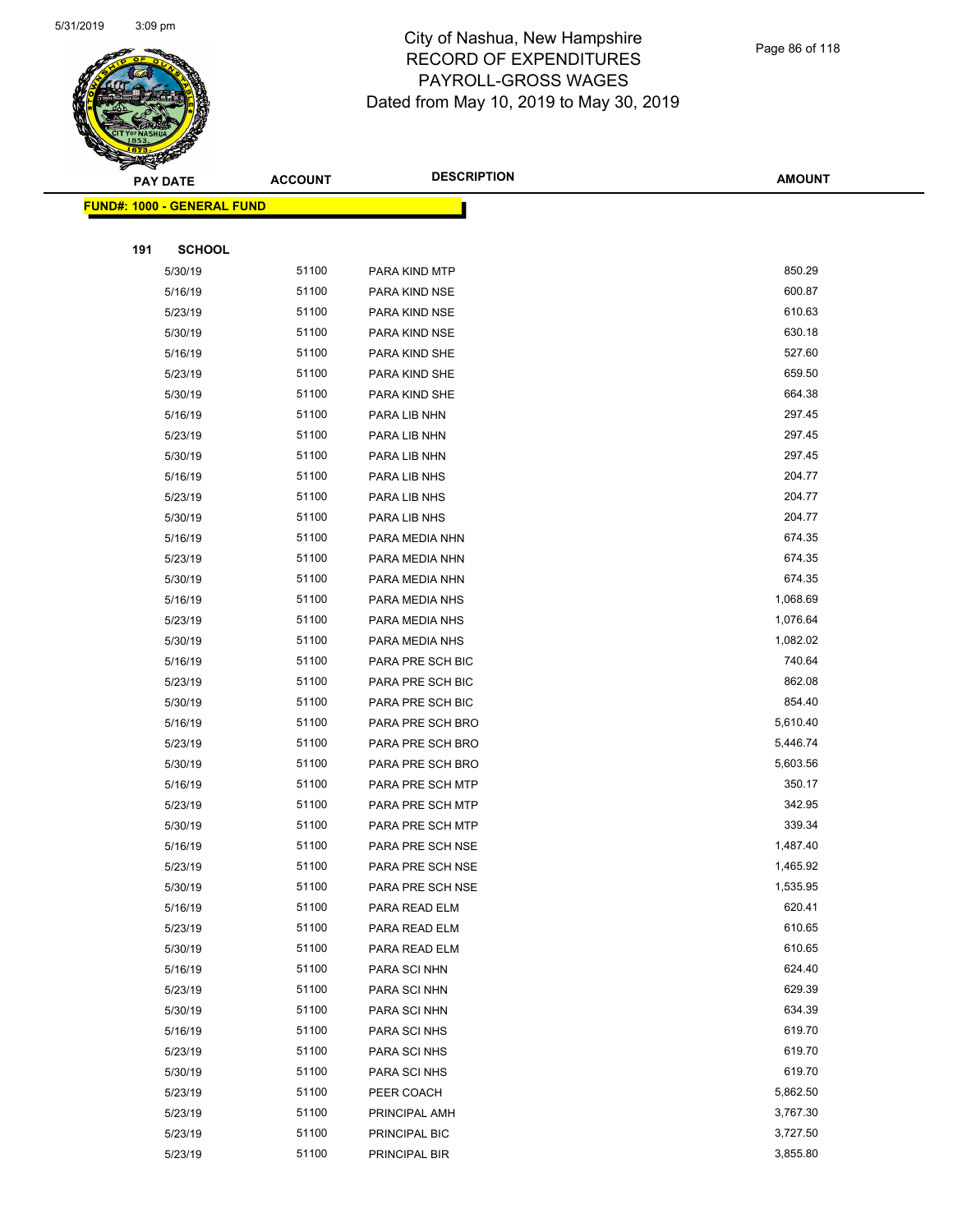

|     | <b>PAY DATE</b>                   | <b>ACCOUNT</b> | <b>DESCRIPTION</b>             | <b>AMOUNT</b>        |
|-----|-----------------------------------|----------------|--------------------------------|----------------------|
|     | <b>FUND#: 1000 - GENERAL FUND</b> |                |                                |                      |
|     |                                   |                |                                |                      |
| 191 | <b>SCHOOL</b>                     |                |                                |                      |
|     | 5/23/19                           | 51100          | PRINCIPAL BRO                  | 3,621.80             |
|     | 5/23/19                           | 51100          | PRINCIPAL CHA                  | 3,802.60             |
|     | 5/23/19                           | 51100          | PRINCIPAL DRC                  | 3,745.20             |
|     | 5/23/19                           | 51100          | PRINCIPAL ELM                  | 3,785.30             |
|     | 5/23/19                           | 51100          | PRINCIPAL FES                  | 3,740.40             |
|     | 5/23/19                           | 51100          | <b>PRINCIPAL FMS</b>           | 3,902.50             |
|     | 5/23/19                           | 51100          | PRINCIPAL LDG                  | 3,973.10             |
|     | 5/23/19                           | 51100          | PRINCIPAL MDE                  | 3,775.60             |
|     | 5/23/19                           | 51100          | PRINCIPAL MTP                  | 3,851.00             |
|     | 5/23/19                           | 51100          | PRINCIPAL NHN                  | 4,000.00             |
|     | 5/23/19                           | 51100          | PRINCIPAL NHS                  | 4,245.20             |
|     | 5/23/19                           | 51100          | PRINCIPAL NSE                  | 3,933.30             |
|     | 5/23/19                           | 51100          | PRINCIPAL PMS                  | 3,838.30             |
|     | 5/23/19                           | 51100          | PRINCIPAL SHE                  | 3,639.40             |
|     | 5/23/19                           | 51100          | SCHOOL PSYCHOLOGIST WID        | 35,616.21            |
|     | 5/23/19                           | 51100          | SCHOOL PSYCHOLOGY INTERN       | 590.90               |
|     | 5/23/19                           | 51100          | SEASONAL                       | 3,312.71             |
|     | 5/16/19                           | 51100          | SECURITY MONITOR NHN           | 2,058.37             |
|     | 5/23/19                           | 51100          | SECURITY MONITOR NHN           | 2,084.40             |
|     | 5/30/19                           | 51100          | SECURITY MONITOR NHN           | 2,084.41             |
|     | 5/16/19                           | 51100          | <b>SECURITY MONITOR NHS</b>    | 2,779.20             |
|     | 5/23/19                           | 51100          | SECURITY MONITOR NHS           | 2,753.15             |
|     | 5/30/19                           | 51100          | SECURITY MONITOR NHS           | 2,779.20             |
|     | 5/16/19                           | 51100          | SIGN LANGUAGE INTERPRETER      | 7,164.41             |
|     | 5/23/19                           | 51100          | SIGN LANGUAGE INTERPRETER      | 6,586.11             |
|     | 5/30/19                           | 51100          | SIGN LANGUAGE INTERPRETER      | 6,918.03             |
|     | 5/23/19                           | 51100          | SOCIAL WORKER                  | 1,927.80             |
|     | 5/23/19                           | 51100          | SOCIAL WORKER FMS              | 2,026.30             |
|     | 5/23/19                           | 51100          | SPECIAL SERVICES ADMINISTRATOR | 5,154.70             |
|     | 5/23/19                           | 51100          | SPEECH LANG PATHOLOGIST WID    | 61,123.13            |
|     | 5/16/19                           | 51100          | SPEECH LANGUAGE ASST           | 721.66               |
|     | 5/23/19                           | 51100          | SPEECH LANGUAGE ASST           | 727.17               |
|     | 5/30/19                           | 51100          | SPEECH LANGUAGE ASST           | 721.66               |
|     | 5/23/19                           | 51100          | STUDENT ACTIVITY COORD NHN     | 1,093.00             |
|     | 5/23/19                           | 51100          | SUPERINTENDENT                 | 6,166.80             |
|     | 5/23/19                           | 51100          | SYSTEMS ADMIN FULL YEAR        | 10,377.10            |
|     | 5/23/19                           | 51100          | <b>TEACHER ART AMH</b>         | 2,701.20             |
|     | 5/23/19                           | 51100          | TEACHER ART BIC                | 2,110.20             |
|     | 5/23/19                           | 51100          | TEACHER ART BIR                | 2,701.20             |
|     | 5/23/19                           | 51100          | TEACHER ART BRO                | 3,518.70<br>2,085.00 |
|     | 5/23/19                           | 51100          | <b>TEACHER ART CHA</b>         |                      |
|     | 5/23/19                           | 51100          | TEACHER ART DRC                | 2,026.30<br>4,827.20 |
|     | 5/23/19                           | 51100          | TEACHER ART ELM                |                      |
|     | 5/23/19                           | 51100          | <b>TEACHER ART FES</b>         | 1,670.30             |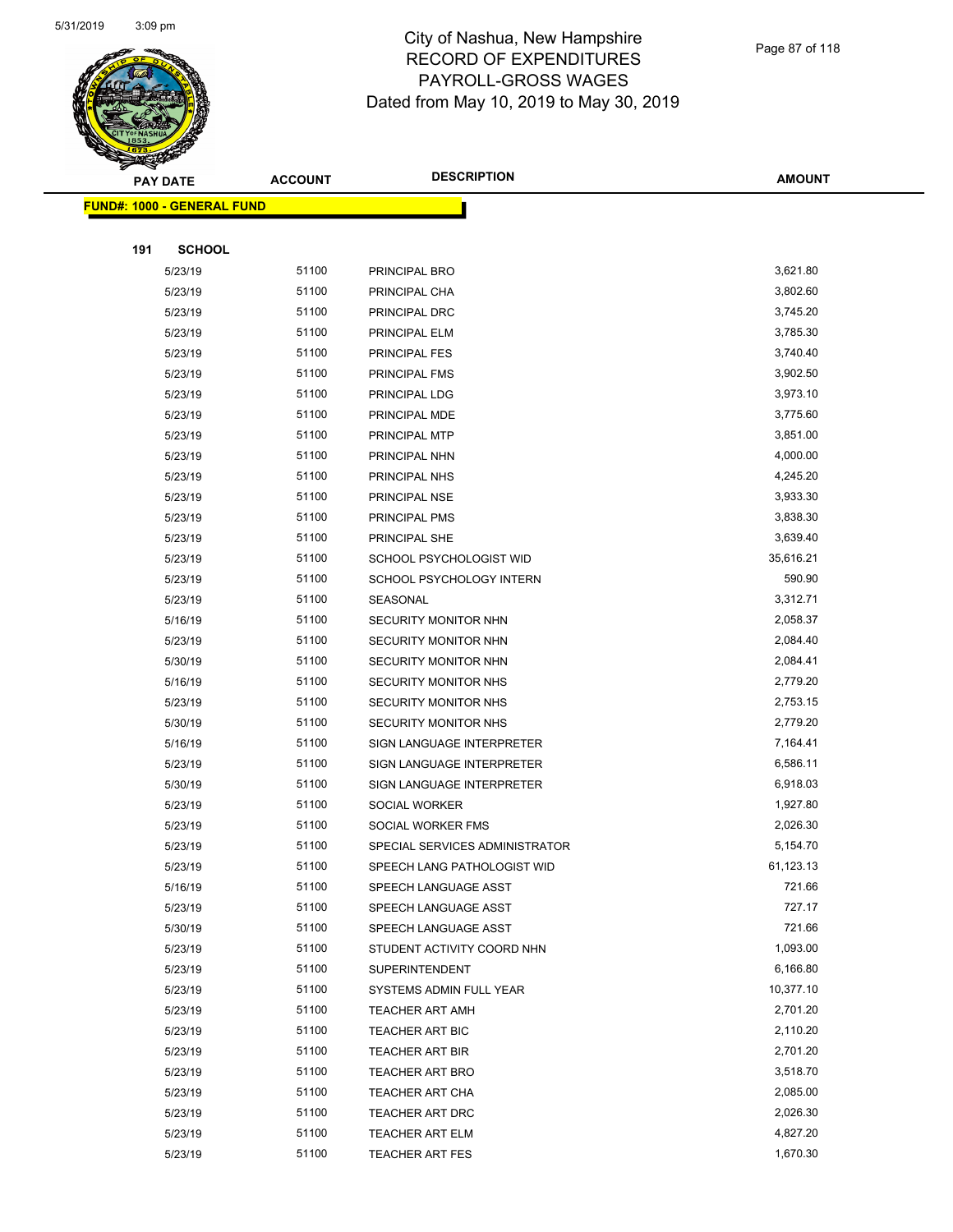

|     | <b>PAY DATE</b>                    | <b>ACCOUNT</b> | <b>DESCRIPTION</b>               | <b>AMOUNT</b> |
|-----|------------------------------------|----------------|----------------------------------|---------------|
|     | <u> FUND#: 1000 - GENERAL FUND</u> |                |                                  |               |
|     |                                    |                |                                  |               |
| 191 | <b>SCHOOL</b>                      |                |                                  |               |
|     | 5/23/19                            | 51100          | <b>TEACHER ART LDG</b>           | 2,701.20      |
|     | 5/23/19                            | 51100          | <b>TEACHER ART MDE</b>           | 2,026.30      |
|     | 5/23/19                            | 51100          | <b>TEACHER ART NHN</b>           | 10,610.08     |
|     | 5/23/19                            | 51100          | <b>TEACHER ART NHS</b>           | 10,418.00     |
|     | 5/23/19                            | 51100          | <b>TEACHER ART NSE</b>           | 2,977.30      |
|     | 5/23/19                            | 51100          | TEACHER ART PMS                  | 3,412.84      |
|     | 5/23/19                            | 51100          | <b>TEACHER ART SHE</b>           | 2,194.66      |
|     | 5/23/19                            | 51100          | <b>TEACHER AUTO NHN</b>          | 2,701.20      |
|     | 5/23/19                            | 51100          | <b>TEACHER BEHAVIOR SPEC WID</b> | 5,770.40      |
|     | 5/23/19                            | 51100          | TEACHER BIO TEC NHN              | 2,453.30      |
|     | 5/23/19                            | 51100          | TEACHER BUILD CONST NHS          | 2,701.20      |
|     | 5/23/19                            | 51100          | TEACHER BUSINESS NHN             | 8,552.80      |
|     | 5/23/19                            | 51100          | <b>TEACHER BUSINESS NHS</b>      | 8,754.50      |
|     | 5/23/19                            | 51100          | <b>TEACHER COMPUTER ELM</b>      | 3,587.70      |
|     | 5/23/19                            | 51100          | TEACHER COMPUTER FMS             | 5,322.70      |
|     | 5/23/19                            | 51100          | TEACHER COMPUTER NHN             | 5,293.80      |
|     | 5/23/19                            | 51100          | TEACHER COMPUTER NHS             | 1,561.40      |
|     | 5/23/19                            | 51100          | TEACHER COMPUTER PMS             | 6,077.50      |
|     | 5/23/19                            | 51100          | TEACHER COSMETOLOGY NHN          | 4,495.70      |
|     | 5/23/19                            | 51100          | <b>TEACHER CULINARY NHN</b>      | 5,466.70      |
|     | 5/23/19                            | 51100          | <b>TEACHER DEAF NSE</b>          | 5,314.69      |
|     | 5/23/19                            | 51100          | TEACHER DEAF WID                 | 5,770.40      |
|     | 5/23/19                            | 51100          | <b>TEACHER DWSE AMH</b>          | 5,093.80      |
|     | 5/23/19                            | 51100          | <b>TEACHER DWSE BIR</b>          | 4,727.50      |
|     | 5/23/19                            | 51100          | TEACHER DWSE BRO                 | 2,977.30      |
|     | 5/23/19                            | 51100          | TEACHER DWSE CHA                 | 1,737.00      |
|     | 5/23/19                            | 51100          | <b>TEACHER DWSE ELM</b>          | 14,770.90     |
|     | 5/23/19                            | 51100          | TEACHER DWSE FMS                 | 4,974.10      |
|     | 5/23/19                            | 51100          | <b>TEACHER DWSE MDE</b>          | 4,836.30      |
|     | 5/23/19                            | 51100          | TEACHER DWSE NHS                 | 2,777.40      |
|     | 5/23/19                            | 51100          | <b>TEACHER DWSE SHE</b>          | 5,871.60      |
|     | 5/23/19                            | 51100          | TEACHER ECE NHS                  | 5,770.40      |
|     | 5/23/19                            | 51100          | TEACHER ELECTRICAL NHS           | 2,701.20      |
|     | 5/23/19                            | 51100          | <b>TEACHER ELL AMH</b>           | 2,178.30      |
|     | 5/23/19                            | 51100          | TEACHER ELL BIC                  | 1,927.80      |
|     | 5/23/19                            | 51100          | TEACHER ELL BIR                  | 2,885.20      |
|     | 5/23/19                            | 51100          | <b>TEACHER ELL DRC</b>           | 5,678.40      |
|     | 5/23/19                            | 51100          | TEACHER ELL ELM                  | 4,778.10      |
|     | 5/23/19                            | 51100          | TEACHER ELL FES                  | 7,567.60      |
|     | 5/23/19                            | 51100          | TEACHER ELL FMS                  | 1,865.80      |
|     | 5/23/19                            | 51100          | <b>TEACHER ELL LDG</b>           | 6,069.20      |
|     | 5/23/19                            | 51100          | <b>TEACHER ELL MTP</b>           | 2,885.20      |
|     | 5/23/19                            | 51100          | TEACHER ELL NHN                  | 5,665.59      |
|     | 5/23/19                            | 51100          | TEACHER ELL NHS                  | 11,188.91     |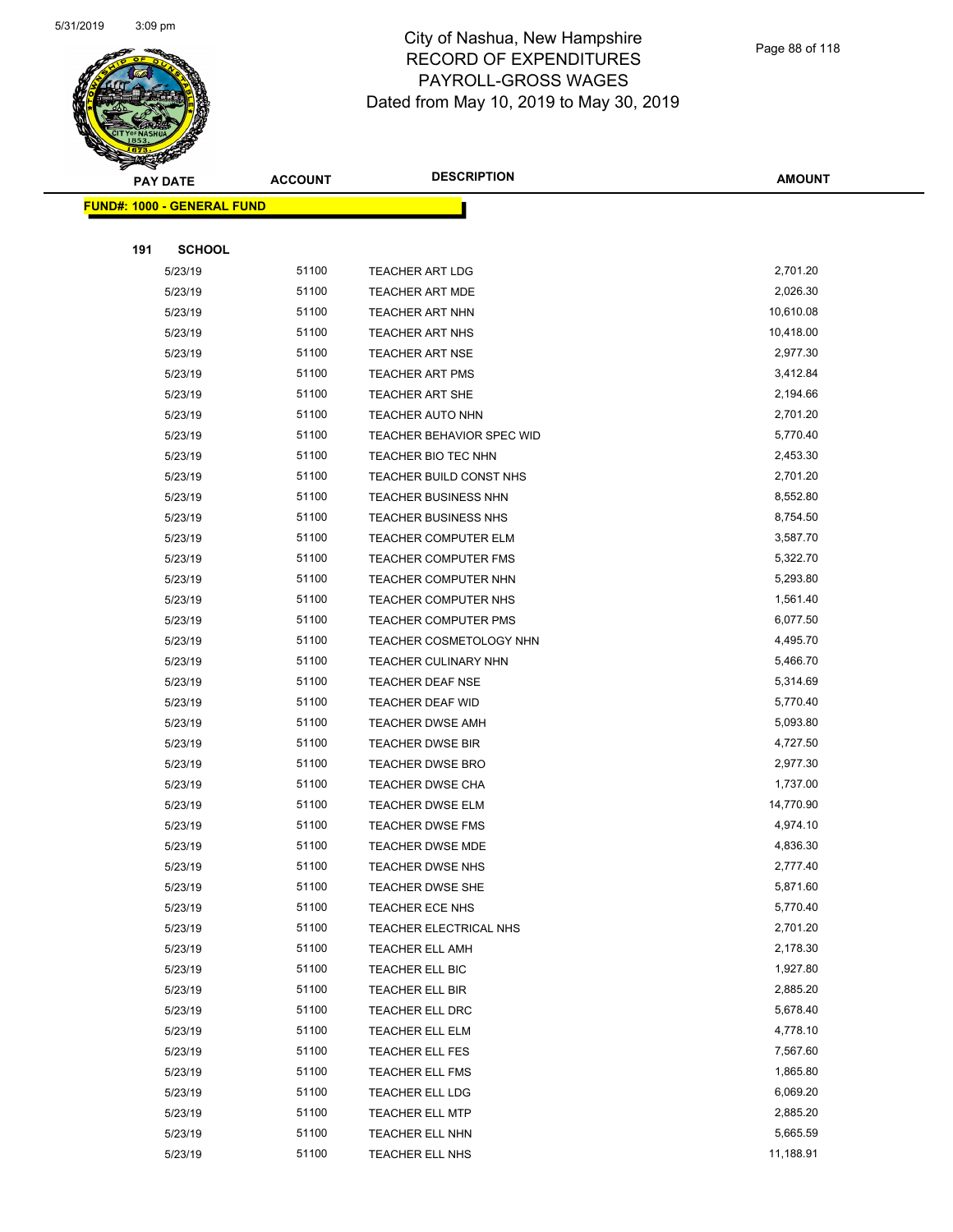

|     | <b>PAY DATE</b>                   | <b>ACCOUNT</b> | <b>DESCRIPTION</b>              | <b>AMOUNT</b> |
|-----|-----------------------------------|----------------|---------------------------------|---------------|
|     | <b>FUND#: 1000 - GENERAL FUND</b> |                |                                 |               |
|     |                                   |                |                                 |               |
| 191 | <b>SCHOOL</b>                     |                |                                 |               |
|     | 5/23/19                           | 51100          | <b>TEACHER ELL PMS</b>          | 2,110.20      |
|     | 5/23/19                           | 51100          | TEACHER ELL SHE                 | 2,016.90      |
|     | 5/23/19                           | 51100          | <b>TEACHER ENGLISH ELM</b>      | 25,408.99     |
|     | 5/23/19                           | 51100          | <b>TEACHER ENGLISH FMS</b>      | 16,511.70     |
|     | 5/23/19                           | 51100          | TEACHER ENGLISH NHN             | 44,137.10     |
|     | 5/23/19                           | 51100          | <b>TEACHER ENGLISH NHS</b>      | 48,068.20     |
|     | 5/23/19                           | 51100          | <b>TEACHER ENGLISH PMS</b>      | 16,727.72     |
|     | 5/23/19                           | 51100          | <b>TEACHER FACS ELM</b>         | 2,048.10      |
|     | 5/23/19                           | 51100          | <b>TEACHER FACS FMS</b>         | 4,679.70      |
|     | 5/23/19                           | 51100          | <b>TEACHER FACS NHN</b>         | 6,610.70      |
|     | 5/23/19                           | 51100          | TEACHER FACS NHS                | 8,689.70      |
|     | 5/23/19                           | 51100          | <b>TEACHER FACS PMS</b>         | 3,190.40      |
|     | 5/23/19                           | 51100          | <b>TEACHER FOREIGN LANG ELM</b> | 5,954.60      |
|     | 5/23/19                           | 51100          | TEACHER FOREIGN LANG FMS        | 2,885.20      |
|     | 5/23/19                           | 51100          | TEACHER FOREIGN LANG NHN        | 13,378.83     |
|     | 5/23/19                           | 51100          | TEACHER FOREIGN LANG NHS        | 18,091.73     |
|     | 5/23/19                           | 51100          | <b>TEACHER FOREIGN LANG PMS</b> | 5,305.10      |
|     | 5/23/19                           | 51100          | <b>TEACHER GR1 AMH</b>          | 8,886.20      |
|     | 5/23/19                           | 51100          | <b>TEACHER GR1 BIC</b>          | 9,509.90      |
|     | 5/23/19                           | 51100          | <b>TEACHER GR1 BIR</b>          | 10,270.30     |
|     | 5/23/19                           | 51100          | <b>TEACHER GR1 BRO</b>          | 7,816.60      |
|     | 5/23/19                           | 51100          | <b>TEACHER GR1 CHA</b>          | 8,103.60      |
|     | 5/23/19                           | 51100          | <b>TEACHER GR1 DRC</b>          | 5,593.20      |
|     | 5/23/19                           | 51100          | <b>TEACHER GR1 FES</b>          | 8,889.90      |
|     | 5/23/19                           | 51100          | <b>TEACHER GR1 LDG</b>          | 7,101.90      |
|     | 5/23/19                           | 51100          | TEACHER GR1 MDE                 | 8,842.20      |
|     | 5/23/19                           | 51100          | <b>TEACHER GR1 MTP</b>          | 6,543.40      |
|     | 5/23/19                           | 51100          | <b>TEACHER GR1 NSE</b>          | 7,536.40      |
|     | 5/23/19                           | 51100          | <b>TEACHER GR1 SHE</b>          | 8,561.80      |
|     | 5/23/19                           | 51100          | TEACHER GR2 AMH                 | 5,812.00      |
|     | 5/23/19                           | 51100          | TEACHER GR2 BIC                 | 11,015.20     |
|     | 5/23/19                           | 51100          | <b>TEACHER GR2 BIR</b>          | 7,445.81      |
|     | 5/23/19                           | 51100          | <b>TEACHER GR2 BRO</b>          | 5,586.40      |
|     | 5/23/19                           | 51100          | TEACHER GR2 CHA                 | 5,980.10      |
|     | 5/23/19                           | 51100          | TEACHER GR2 DRC                 | 4,807.80      |
|     | 5/23/19                           | 51100          | TEACHER GR2 FES                 | 10,898.90     |
|     | 5/23/19                           | 51100          | <b>TEACHER GR2 LDG</b>          | 9,789.40      |
|     | 5/23/19                           | 51100          | TEACHER GR2 MDE                 | 9,945.80      |
|     | 5/23/19                           | 51100          | <b>TEACHER GR2 MTP</b>          | 7,021.70      |
|     | 5/23/19                           | 51100          | <b>TEACHER GR2 NSE</b>          | 6,951.80      |
|     | 5/23/19                           | 51100          | TEACHER GR2 SHE                 | 6,669.50      |
|     | 5/23/19                           | 51100          | <b>TEACHER GR3 AMH</b>          | 5,678.50      |
|     | 5/23/19                           | 51100          | TEACHER GR3 BIC                 | 5,266.10      |
|     | 5/23/19                           | 51100          | <b>TEACHER GR3 BIR</b>          | 8,803.70      |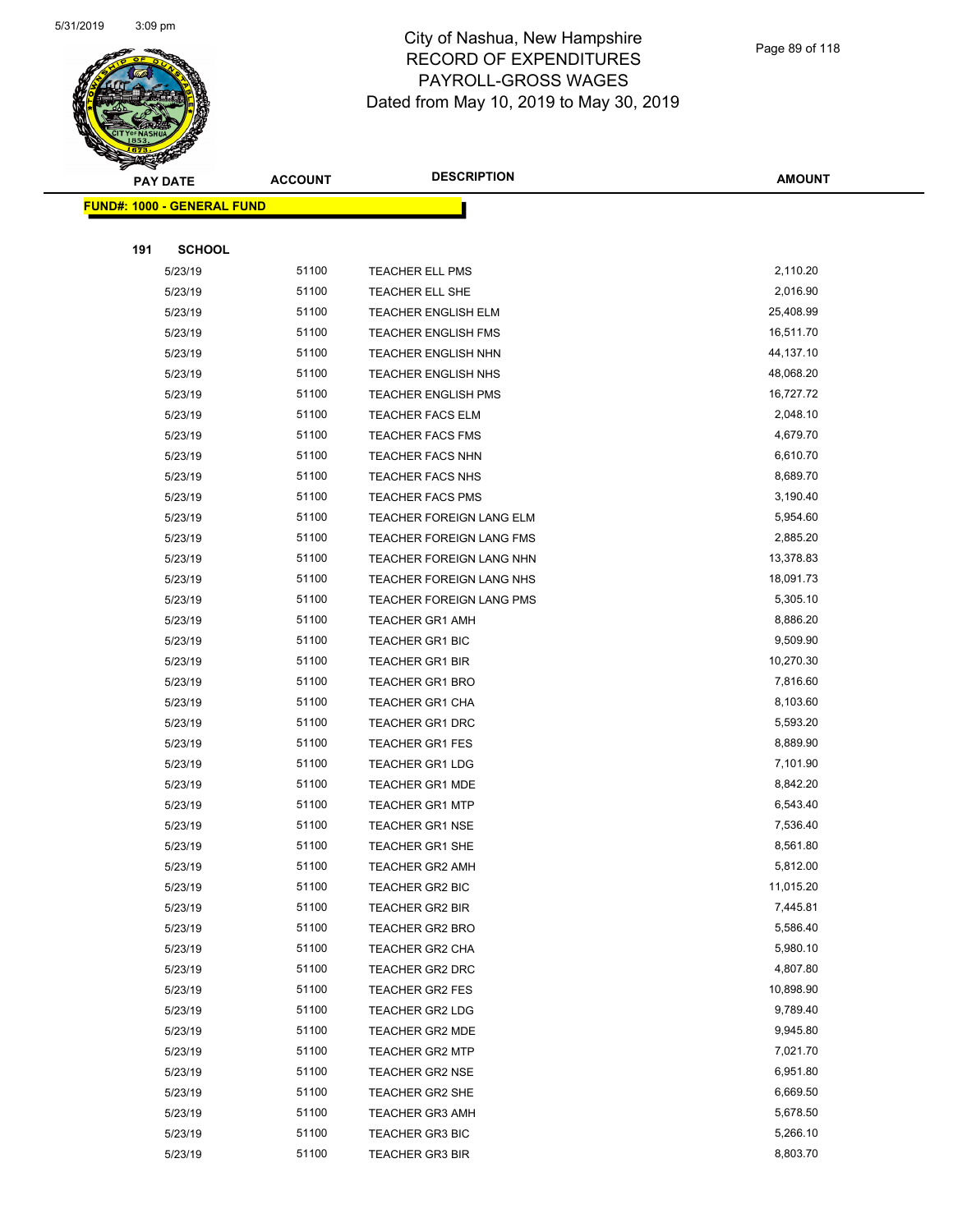

|     | <b>PAY DATE</b>                   | <b>ACCOUNT</b> | <b>DESCRIPTION</b>            | <b>AMOUNT</b> |
|-----|-----------------------------------|----------------|-------------------------------|---------------|
|     | <b>FUND#: 1000 - GENERAL FUND</b> |                |                               |               |
|     |                                   |                |                               |               |
| 191 | <b>SCHOOL</b>                     |                |                               |               |
|     | 5/23/19                           | 51100          | TEACHER GR3 BRO               | 5,586.40      |
|     | 5/23/19                           | 51100          | <b>TEACHER GR3 CHA</b>        | 9,153.70      |
|     | 5/23/19                           | 51100          | <b>TEACHER GR3 DRC</b>        | 8,663.10      |
|     | 5/23/19                           | 51100          | <b>TEACHER GR3 FES</b>        | 9,365.80      |
|     | 5/23/19                           | 51100          | <b>TEACHER GR3 LDG</b>        | 10,370.90     |
|     | 5/23/19                           | 51100          | <b>TEACHER GR3 MDE</b>        | 10,005.20     |
|     | 5/23/19                           | 51100          | <b>TEACHER GR3 MTP</b>        | 6,195.40      |
|     | 5/23/19                           | 51100          | <b>TEACHER GR3 NSE</b>        | 7,576.90      |
|     | 5/23/19                           | 51100          | <b>TEACHER GR3 SHE</b>        | 7,000.10      |
|     | 5/23/19                           | 51100          | <b>TEACHER GR4 AMH</b>        | 4,052.20      |
|     | 5/23/19                           | 51100          | <b>TEACHER GR4 BIC</b>        | 11,154.20     |
|     | 5/23/19                           | 51100          | <b>TEACHER GR4 BIR</b>        | 7,832.10      |
|     | 5/23/19                           | 51100          | <b>TEACHER GR4 BRO</b>        | 5,192.20      |
|     | 5/23/19                           | 51100          | <b>TEACHER GR4 CHA</b>        | 10,653.50     |
|     | 5/23/19                           | 51100          | <b>TEACHER GR4 DRC</b>        | 5,372.10      |
|     | 5/23/19                           | 51100          | <b>TEACHER GR4 FES</b>        | 8,239.70      |
|     | 5/23/19                           | 51100          | <b>TEACHER GR4 LDG</b>        | 8,412.80      |
|     | 5/23/19                           | 51100          | <b>TEACHER GR4 MDE</b>        | 9,998.90      |
|     | 5/23/19                           | 51100          | <b>TEACHER GR4 MTP</b>        | 6,846.90      |
|     | 5/23/19                           | 51100          | <b>TEACHER GR4 NSE</b>        | 6,863.10      |
|     | 5/23/19                           | 51100          | TEACHER GR4 SHE               | 4,754.00      |
|     | 5/23/19                           | 51100          | <b>TEACHER GR5 AMH</b>        | 7,535.60      |
|     | 5/23/19                           | 51100          | <b>TEACHER GR5 BIC</b>        | 12,730.00     |
|     | 5/23/19                           | 51100          | <b>TEACHER GR5 BIR</b>        | 7,904.60      |
|     | 5/23/19                           | 51100          | <b>TEACHER GR5 BRO</b>        | 5,770.40      |
|     | 5/23/19                           | 51100          | <b>TEACHER GR5 CHA</b>        | 10,903.25     |
|     | 5/23/19                           | 51100          | <b>TEACHER GR5 DRC</b>        | 7,078.30      |
|     | 5/23/19                           | 51100          | <b>TEACHER GR5 FES</b>        | 9,874.50      |
|     | 5/23/19                           | 51100          | <b>TEACHER GR5 LDG</b>        | 10,528.50     |
|     | 5/23/19                           | 51100          | TEACHER GR5 MDE               | 11,538.50     |
|     | 5/23/19                           | 51100          | <b>TEACHER GR5 MTP</b>        | 6,845.40      |
|     | 5/23/19                           | 51100          | <b>TEACHER GR5 NSE</b>        | 8,563.60      |
|     | 5/23/19                           | 51100          | <b>TEACHER GR5 SHE</b>        | 8,506.00      |
|     | 5/23/19                           | 51100          | <b>TEACHER GR6 ELM</b>        | 37,840.60     |
|     | 5/23/19                           | 51100          | <b>TEACHER GR6 FMS</b>        | 23,668.40     |
|     | 5/23/19                           | 51100          | <b>TEACHER GR6 PMS</b>        | 19,384.70     |
|     | 5/23/19                           | 51100          | <b>TEACHER GRAPH NHS</b>      | 3,475.80      |
|     | 5/23/19                           | 51100          | <b>TEACHER GRAPHICS NHN</b>   | 5,893.50      |
|     | 5/23/19                           | 51100          | TEACHER HEALTH NHN            | 3,518.70      |
|     | 5/23/19                           | 51100          | <b>TEACHER HEALTH NHS</b>     | 2,701.20      |
|     | 5/23/19                           | 51100          | TEACHER HEALTHOC NHS          | 5,058.40      |
|     | 5/23/19                           | 51100          | TEACHER HVAC NHS              | 1,951.10      |
|     | 5/23/19                           | 51100          | TEACHER IN SCH SUSPENSION ELM | 1,805.70      |
|     | 5/23/19                           | 51100          | TEACHER IN SCH SUSPENSION NHN | 2,885.20      |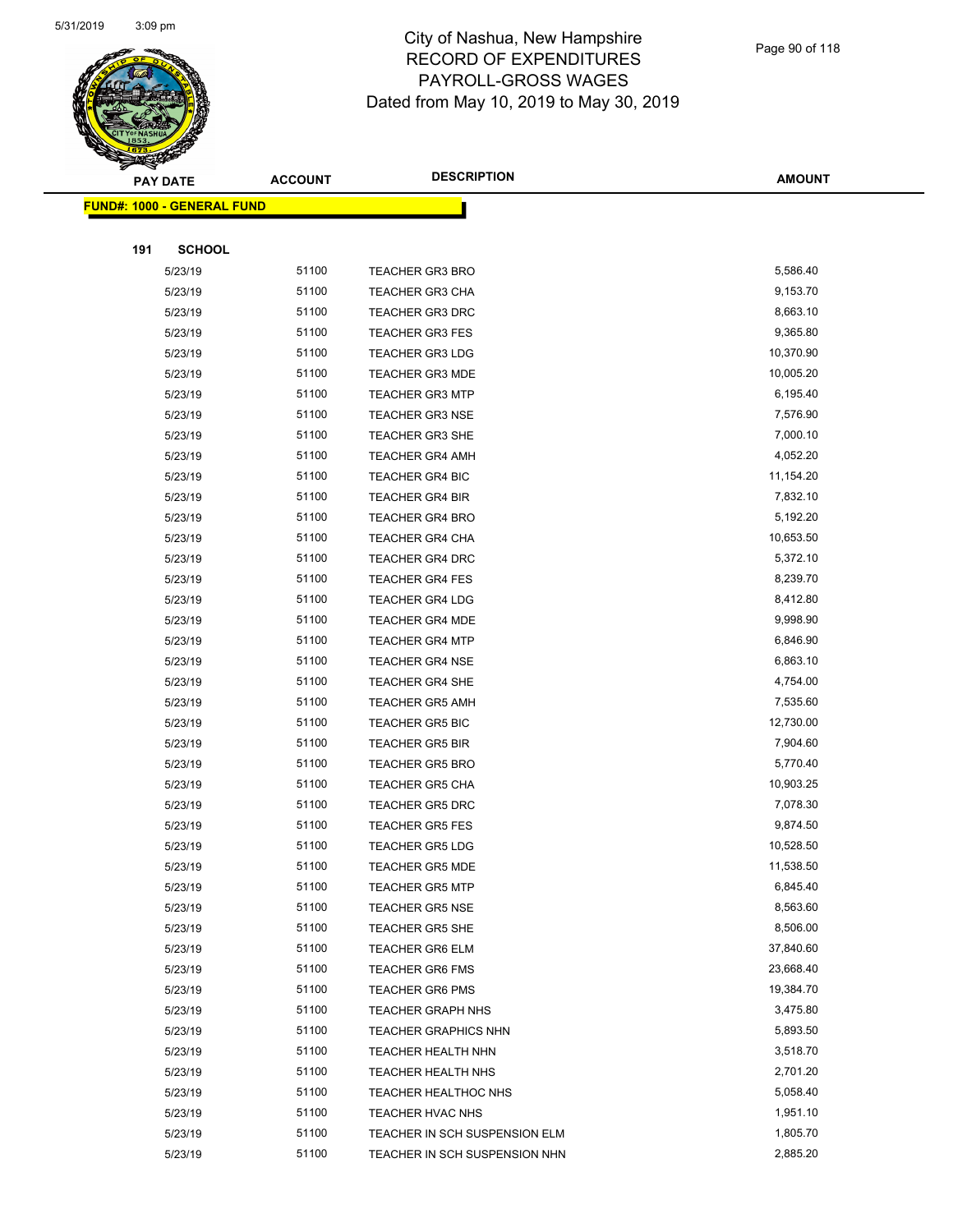

| $\tilde{\phantom{a}}$ | <b>PAY DATE</b>                   | <b>ACCOUNT</b> | <b>DESCRIPTION</b>            | <b>AMOUNT</b> |
|-----------------------|-----------------------------------|----------------|-------------------------------|---------------|
|                       | <b>FUND#: 1000 - GENERAL FUND</b> |                |                               |               |
|                       |                                   |                |                               |               |
| 191                   | <b>SCHOOL</b>                     |                |                               |               |
|                       | 5/23/19                           | 51100          | TEACHER IN SCH SUSPENSION NHS | 1,582.70      |
|                       | 5/23/19                           | 51100          | TEACHER INST SPED WID         | 2,885.20      |
|                       | 5/23/19                           | 51100          | <b>TEACHER KIND AMH</b>       | 5,770.40      |
|                       | 5/23/19                           | 51100          | <b>TEACHER KIND BIC</b>       | 10,337.40     |
|                       | 5/23/19                           | 51100          | <b>TEACHER KIND BIR</b>       | 7,070.00      |
|                       | 5/23/19                           | 51100          | <b>TEACHER KIND BRO</b>       | 5,678.50      |
|                       | 5/23/19                           | 51100          | <b>TEACHER KIND CHA</b>       | 8,691.90      |
|                       | 5/23/19                           | 51100          | <b>TEACHER KIND DRC</b>       | 9,615.80      |
|                       | 5/23/19                           | 51100          | <b>TEACHER KIND FES</b>       | 10,360.10     |
|                       | 5/23/19                           | 51100          | <b>TEACHER KIND LDG</b>       | 10,682.70     |
|                       | 5/23/19                           | 51100          | <b>TEACHER KIND MDE</b>       | 8,719.20      |
|                       | 5/23/19                           | 51100          | <b>TEACHER KIND MTP</b>       | 6,034.40      |
|                       | 5/23/19                           | 51100          | <b>TEACHER KIND NSE</b>       | 5,064.60      |
|                       | 5/23/19                           | 51100          | <b>TEACHER KIND SHE</b>       | 6,897.00      |
|                       | 5/23/19                           | 51100          | <b>TEACHER MATH ELM</b>       | 21,342.40     |
|                       | 5/23/19                           | 51100          | <b>TEACHER MATH FMS</b>       | 14,605.60     |
|                       | 5/23/19                           | 51100          | <b>TEACHER MATH NHN</b>       | 38,272.00     |
|                       | 5/23/19                           | 51100          | <b>TEACHER MATH NHS</b>       | 48,306.13     |
|                       | 5/23/19                           | 51100          | <b>TEACHER MATH PMS</b>       | 13,915.60     |
|                       | 5/23/19                           | 51100          | <b>TEACHER MUSIC AMH</b>      | 1,819.70      |
|                       | 5/23/19                           | 51100          | <b>TEACHER MUSIC BIC</b>      | 2,701.20      |
|                       | 5/23/19                           | 51100          | <b>TEACHER MUSIC BIR</b>      | 1,730.40      |
|                       | 5/23/19                           | 51100          | <b>TEACHER MUSIC BRO</b>      | 1,602.80      |
|                       | 5/23/19                           | 51100          | <b>TEACHER MUSIC CHA</b>      | 2,885.20      |
|                       | 5/23/19                           | 51100          | <b>TEACHER MUSIC DRC</b>      | 2,793.20      |
|                       | 5/23/19                           | 51100          | <b>TEACHER MUSIC ELM</b>      | 4,615.60      |
|                       | 5/23/19                           | 51100          | <b>TEACHER MUSIC FES</b>      | 1,670.30      |
|                       | 5/23/19                           | 51100          | <b>TEACHER MUSIC FMS</b>      | 5,770.40      |
|                       | 5/23/19                           | 51100          | <b>TEACHER MUSIC MDE</b>      | 2,110.20      |
|                       | 5/23/19                           | 51100          | TEACHER MUSIC NHN             | 4,690.90      |
|                       | 5/23/19                           | 51100          | <b>TEACHER MUSIC NHS</b>      | 5,402.40      |
|                       | 5/23/19                           | 51100          | <b>TEACHER MUSIC NSE</b>      | 2,626.80      |
|                       | 5/23/19                           | 51100          | <b>TEACHER MUSIC PMS</b>      | 4,250.60      |
|                       | 5/23/19                           | 51100          | <b>TEACHER MUSIC SHE</b>      | 2,701.20      |
|                       | 5/23/19                           | 51100          | TEACHER PE BIC                | 2,491.00      |
|                       | 5/23/19                           | 51100          | TEACHER PE BIR                | 2,977.30      |
|                       | 5/23/19                           | 51100          | TEACHER PE BRO                | 2,793.20      |
|                       | 5/23/19                           | 51100          | TEACHER PE CHA                | 2,674.40      |
|                       | 5/23/19                           | 51100          | TEACHER PE DRC                | 2,885.20      |
|                       | 5/23/19                           | 51100          | TEACHER PE ELM                | 9,290.20      |
|                       | 5/23/19                           | 51100          | TEACHER PE FES                | 1,730.40      |
|                       | 5/23/19                           | 51100          | TEACHER PE FMS                | 5,402.40      |
|                       | 5/23/19                           | 51100          | TEACHER PE LDG                | 1,974.30      |
|                       | 5/23/19                           | 51100          | <b>TEACHER PE MDE</b>         | 2,977.30      |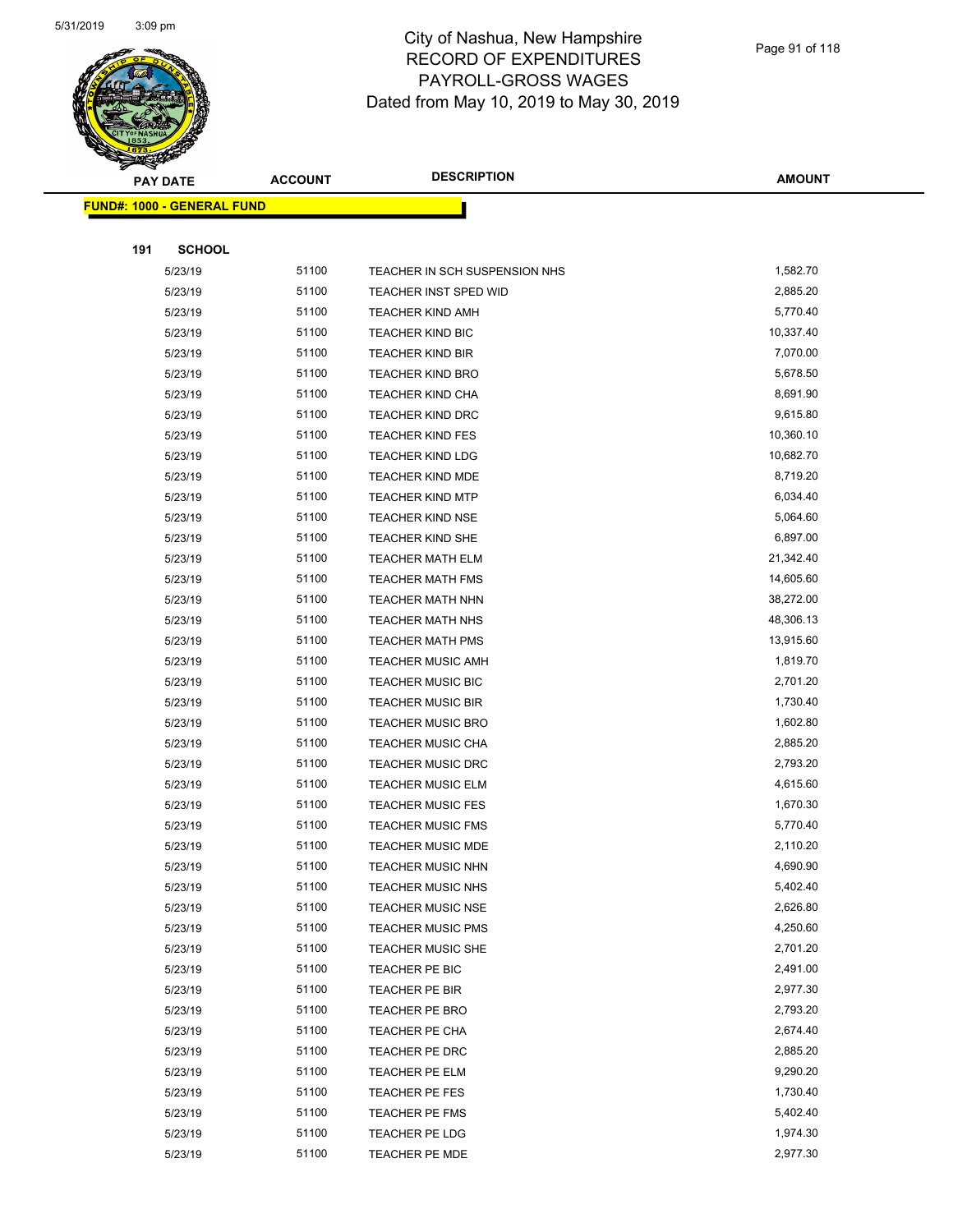

|     | <b>PAY DATE</b>                    | <b>ACCOUNT</b> | <b>DESCRIPTION</b>           | <b>AMOUNT</b> |
|-----|------------------------------------|----------------|------------------------------|---------------|
|     | <u> FUND#: 1000 - GENERAL FUND</u> |                |                              |               |
|     |                                    |                |                              |               |
| 191 | <b>SCHOOL</b>                      |                |                              |               |
|     | 5/23/19                            | 51100          | TEACHER PE MTP               | 1,607.10      |
|     | 5/23/19                            | 51100          | TEACHER PE NHN               | 10,585.70     |
|     | 5/23/19                            | 51100          | TEACHER PE NHS               | 9,542.20      |
|     | 5/23/19                            | 51100          | <b>TEACHER PE NSE</b>        | 2,943.90      |
|     | 5/23/19                            | 51100          | TEACHER PE PMS               | 3,597.50      |
|     | 5/23/19                            | 51100          | TEACHER PE SHE               | 2,735.60      |
|     | 5/23/19                            | 51100          | TEACHER PRE SCHOOL BIR       | 4,570.00      |
|     | 5/23/19                            | 51100          | <b>TEACHER PRESCHOOL BIC</b> | 5,678.40      |
|     | 5/23/19                            | 51100          | <b>TEACHER PRESCHOOL BRO</b> | 11,635.80     |
|     | 5/23/19                            | 51100          | TEACHER PRESCHOOL MTP        | 1,730.40      |
|     | 5/23/19                            | 51100          | TEACHER PRESCHOOL NHS        | 802.30        |
|     | 5/23/19                            | 51100          | <b>TEACHER PRESCHOOL NSE</b> | 9,028.00      |
|     | 5/23/19                            | 51100          | <b>TEACHER READ AMH</b>      | 2,977.30      |
|     | 5/23/19                            | 51100          | TEACHER READ BIC             | 2,885.20      |
|     | 5/23/19                            | 51100          | <b>TEACHER READ BIR</b>      | 2,885.20      |
|     | 5/23/19                            | 51100          | TEACHER READ BRO             | 2,885.20      |
|     | 5/23/19                            | 51100          | <b>TEACHER READ CHA</b>      | 2,085.00      |
|     | 5/23/19                            | 51100          | <b>TEACHER READ DRC</b>      | 2,977.30      |
|     | 5/23/19                            | 51100          | <b>TEACHER READ ELM</b>      | 5,862.51      |
|     | 5/23/19                            | 51100          | <b>TEACHER READ FES</b>      | 2,885.20      |
|     | 5/23/19                            | 51100          | <b>TEACHER READ FMS</b>      | 2,885.20      |
|     | 5/23/19                            | 51100          | <b>TEACHER READ LDG</b>      | 3,518.70      |
|     | 5/23/19                            | 51100          | <b>TEACHER READ MDE</b>      | 2,885.20      |
|     | 5/23/19                            | 51100          | <b>TEACHER READ MTP</b>      | 2,257.00      |
|     | 5/23/19                            | 51100          | TEACHER READ NHN             | 1,951.10      |
|     | 5/23/19                            | 51100          | TEACHER READ NHS             | 2,885.20      |
|     | 5/23/19                            | 51100          | <b>TEACHER READ NSE</b>      | 2,885.20      |
|     | 5/23/19                            | 51100          | <b>TEACHER READ PMS</b>      | 2,885.20      |
|     | 5/23/19                            | 51100          | TEACHER READ SHE             | 2,625.20      |
|     | 5/23/19                            | 51100          | <b>TEACHER ROTC NHN</b>      | 4,904.80      |
|     | 5/23/19                            | 51100          | <b>TEACHER SCIENCE ELM</b>   | 20,056.01     |
|     | 5/23/19                            | 51100          | <b>TEACHER SCIENCE FMS</b>   | 12,144.40     |
|     | 5/23/19                            | 51100          | <b>TEACHER SCIENCE NHN</b>   | 30,772.70     |
|     | 5/23/19                            | 51100          | <b>TEACHER SCIENCE NHS</b>   | 35,832.35     |
|     | 5/23/19                            | 51100          | <b>TEACHER SCIENCE PMS</b>   | 11,368.10     |
|     | 5/23/19                            | 51100          | TEACHER SOCIAL STUDIES ELM   | 16,957.30     |
|     | 5/23/19                            | 51100          | TEACHER SOCIAL STUDIES FMS   | 12,469.90     |
|     | 5/23/19                            | 51100          | TEACHER SOCIAL STUDIES NHN   | 32,652.62     |
|     | 5/23/19                            | 51100          | TEACHER SOCIAL STUDIES NHS   | 41,708.26     |
|     | 5/23/19                            | 51100          | TEACHER SOCIAL STUDIES PMS   | 13,227.80     |
|     | 5/23/19                            | 51100          | <b>TEACHER SPED AMH</b>      | 6,310.70      |
|     | 5/23/19                            | 51100          | <b>TEACHER SPED BIC</b>      | 5,483.50      |
|     | 5/23/19                            | 51100          | <b>TEACHER SPED BIR</b>      | 5,586.40      |
|     | 5/23/19                            | 51100          | <b>TEACHER SPED BRO</b>      | 6,445.20      |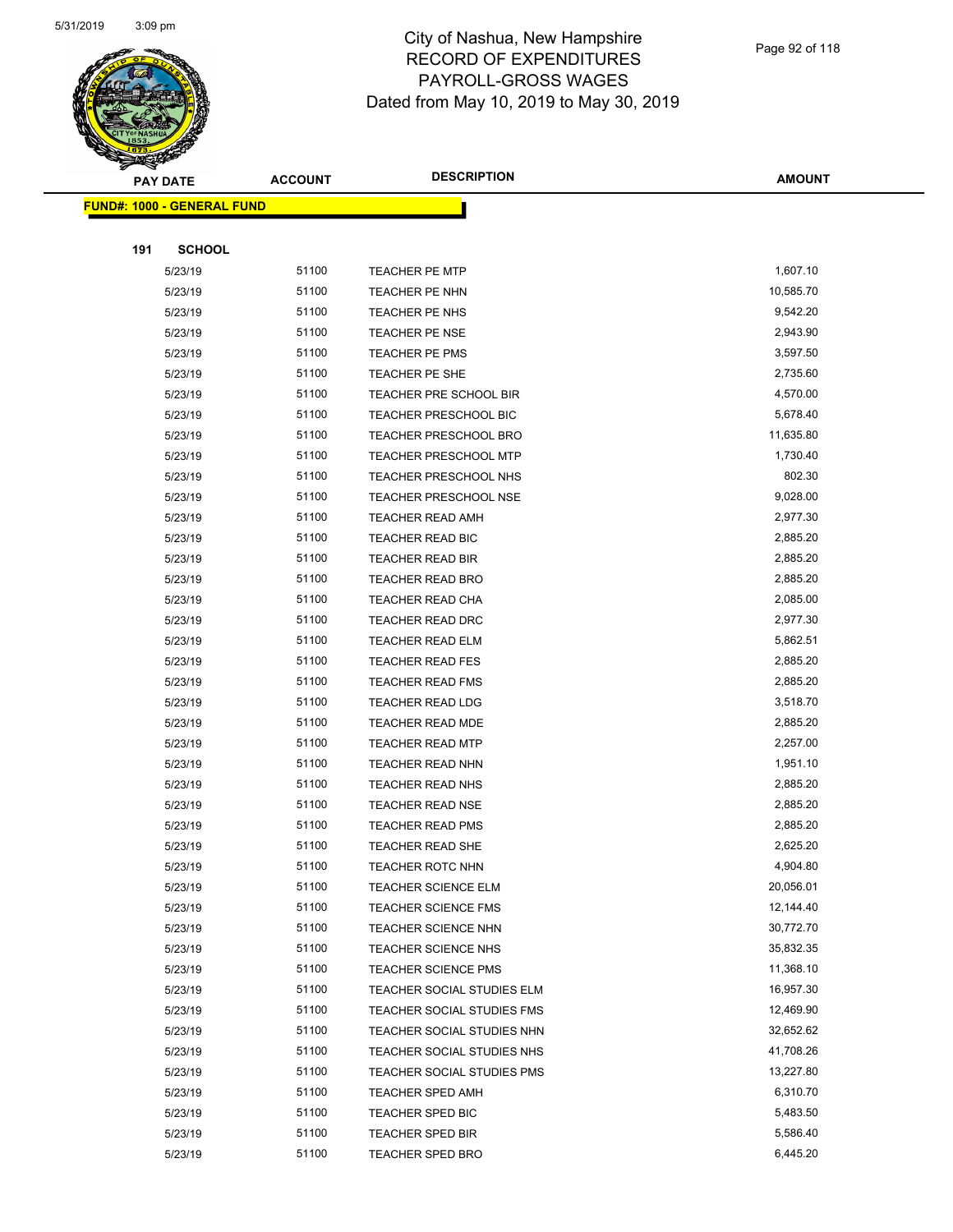

Page 93 of 118

|     | <b>PAY DATE</b>                    | <b>ACCOUNT</b> | <b>DESCRIPTION</b>                | <b>AMOUNT</b> |
|-----|------------------------------------|----------------|-----------------------------------|---------------|
|     | <u> FUND#: 1000 - GENERAL FUND</u> |                |                                   |               |
|     |                                    |                |                                   |               |
| 191 | <b>SCHOOL</b>                      |                |                                   |               |
|     | 5/23/19                            | 51100          | <b>TEACHER SPED CHA</b>           | 7,958.20      |
|     | 5/23/19                            | 51100          | <b>TEACHER SPED DRC</b>           | 5,483.40      |
|     | 5/23/19                            | 51100          | <b>TEACHER SPED ELM</b>           | 15,709.60     |
|     | 5/23/19                            | 51100          | <b>TEACHER SPED FES</b>           | 5,247.10      |
|     | 5/23/19                            | 51100          | <b>TEACHER SPED FMS</b>           | 12,682.41     |
|     | 5/23/19                            | 51100          | <b>TEACHER SPED LDG</b>           | 6,428.60      |
|     | 5/23/19                            | 51100          | <b>TEACHER SPED MDE</b>           | 4,727.70      |
|     | 5/23/19                            | 51100          | <b>TEACHER SPED MTP</b>           | 3,870.40      |
|     | 5/23/19                            | 51100          | <b>TEACHER SPED NHN</b>           | 23,809.50     |
|     | 5/23/19                            | 51100          | <b>TEACHER SPED NHS</b>           | 35,534.44     |
|     | 5/23/19                            | 51100          | <b>TEACHER SPED PMS</b>           | 12,668.10     |
|     | 5/23/19                            | 51100          | <b>TEACHER SPED SHE</b>           | 7,020.50      |
|     | 5/23/19                            | 51100          | <b>TEACHER TECHED ELM</b>         | 8,536.90      |
|     | 5/23/19                            | 51100          | <b>TEACHER TECHED FMS</b>         | 3,532.20      |
|     | 5/23/19                            | 51100          | TEACHER TECHED NHN                | 6,844.00      |
|     | 5/23/19                            | 51100          | TEACHER TECHED NHS                | 11,264.90     |
|     | 5/23/19                            | 51100          | <b>TEACHER TECHED PMS</b>         | 5,770.40      |
|     | 5/23/19                            | 51100          | TEACHER TV PROD NHS               | 2,885.20      |
|     | 5/23/19                            | 51100          | <b>TEACHER VISION WID</b>         | 5,324.40      |
|     | 5/16/19                            | 51100          | TECH INTERGRATION ASST AMH        | 677.35        |
|     | 5/23/19                            | 51100          | TECH INTERGRATION ASST AMH        | 688.19        |
|     | 5/30/19                            | 51100          | TECH INTERGRATION ASST AMH        | 682.77        |
|     | 5/16/19                            | 51100          | TECH INTERGRATION ASST BIC        | 568.06        |
|     | 5/23/19                            | 51100          | TECH INTERGRATION ASST BIC        | 572.73        |
|     | 5/30/19                            | 51100          | TECH INTERGRATION ASST BIC        | 586.70        |
|     | 5/16/19                            | 51100          | TECH INTERGRATION ASST CHA        | 540.00        |
|     | 5/23/19                            | 51100          | TECH INTERGRATION ASST CHA        | 540.00        |
|     | 5/30/19                            | 51100          | TECH INTERGRATION ASST CHA        | 540.00        |
|     | 5/16/19                            | 51100          | TECH INTERGRATION ASST FES        | 597.73        |
|     | 5/23/19                            | 51100          | TECH INTERGRATION ASST FES        | 607.37        |
|     | 5/30/19                            | 51100          | TECH INTERGRATION ASST FES        | 602.55        |
|     | 5/16/19                            | 51100          | <b>TECH INTERGRATION ASST LDG</b> | 552.37        |
|     | 5/23/19                            | 51100          | TECH INTERGRATION ASST LDG        | 556.93        |
|     | 5/30/19                            | 51100          | TECH INTERGRATION ASST LDG        | 547.80        |
|     | 5/16/19                            | 51100          | TECH INTERGRATION ASST MDE        | 540.00        |
|     | 5/23/19                            | 51100          | TECH INTERGRATION ASST MDE        | 540.00        |
|     | 5/30/19                            | 51100          | TECH INTERGRATION ASST MDE        | 540.00        |
|     | 5/16/19                            | 51100          | TECH INTERGRATION ASST MTP        | 491.12        |
|     | 5/23/19                            | 51100          | TECH INTERGRATION ASST MTP        | 600.26        |
|     | 5/30/19                            | 51100          | <b>TECH INTERGRATION ASST MTP</b> | 605.22        |
|     | 5/16/19                            | 51100          | TECH INTERGRATION ASST SHE        | 496.52        |
|     | 5/23/19                            | 51100          | TECH INTERGRATION ASST SHE        | 668.86        |
|     | 5/30/19                            | 51100          | TECH INTERGRATION ASST SHE        | 583.45        |
|     | 5/16/19                            | 51100          | TITLE ONE PARA FES                | 447.60        |
|     |                                    |                |                                   |               |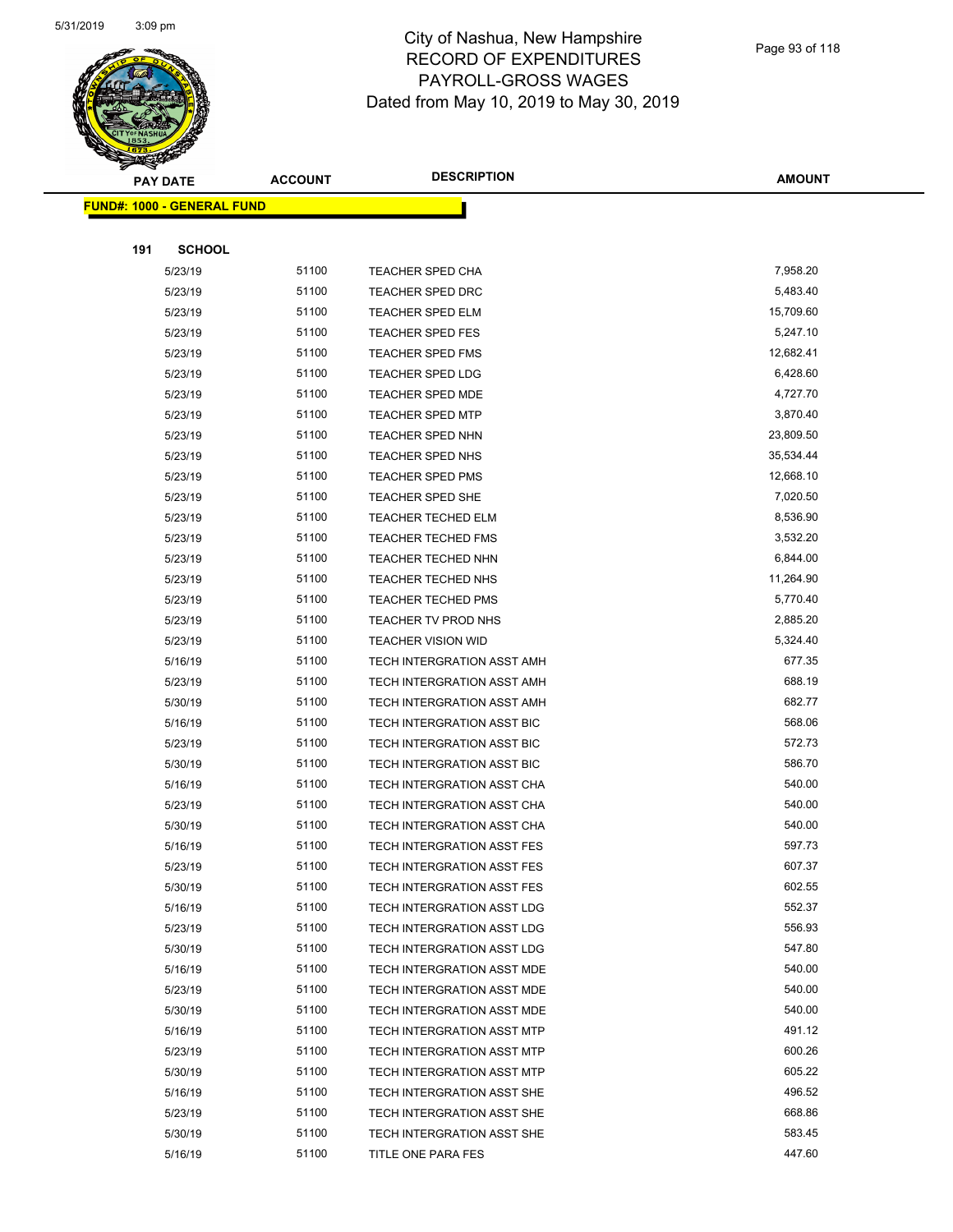

|     | <b>PAY DATE</b>                    | <b>ACCOUNT</b> | <b>DESCRIPTION</b>                     | <b>AMOUNT</b>   |
|-----|------------------------------------|----------------|----------------------------------------|-----------------|
|     | <u> FUND#: 1000 - GENERAL FUND</u> |                |                                        |                 |
|     |                                    |                |                                        |                 |
| 191 | <b>SCHOOL</b>                      |                |                                        |                 |
|     | 5/23/19                            | 51100          | TITLE ONE PARA FES                     | 440.14          |
|     | 5/30/19                            | 51100          | TITLE ONE PARA FES                     | 451.33          |
|     | 5/30/19                            | 51200          | ATHLETIC TRAINER NHN                   | 75.00           |
|     | 5/16/19                            | 51200          | CLERICAL BOARD OF ED SUP               | 703.24          |
|     | 5/23/19                            | 51200          | CLERICAL BOARD OF ED SUP               | 708.93          |
|     | 5/30/19                            | 51200          | CLERICAL BOARD OF ED SUP               | 708.91          |
|     | 5/23/19                            | 51200          | <b>CLERICAL PRINCIPAL ELM</b>          | 510.00          |
|     | 5/16/19                            | 51200          | <b>CROSSING GUARD WPO</b>              | 2,235.60        |
|     | 5/23/19                            | 51200          | <b>CROSSING GUARD WPO</b>              | 2,518.71        |
|     | 5/30/19                            | 51200          | <b>CROSSING GUARD WPO</b>              | 2,373.09        |
|     | 5/30/19                            | 51200          | <b>CUSTODIAN ASST HEAD NHN</b>         | 89.91           |
|     | 5/23/19                            | 51200          | <b>CUSTODIAN BRO</b>                   | 31.18           |
|     | 5/16/19                            | 51200          | <b>CUSTODIAN HEAD BRO</b>              | 93.54           |
|     | 5/23/19                            | 51200          | <b>CUSTODIAN HEAD BRO</b>              | 124.72          |
|     | 5/30/19                            | 51200          | <b>CUSTODIAN HEAD BRO</b>              | 77.95           |
|     | 5/16/19                            | 51200          | <b>CUSTODIAN HEAD DRC</b>              | 15.59           |
|     | 5/23/19                            | 51200          | <b>CUSTODIAN HEAD MDE</b>              | 50.00           |
|     | 5/16/19                            | 51200          | <b>CUSTODIAN MTP</b>                   | 77.95           |
|     | 5/23/19                            | 51200          | <b>CUSTODIAN MTP</b>                   | 31.18           |
|     | 5/30/19                            | 51200          | <b>CUSTODIAN MTP</b>                   | 62.36           |
|     | 5/23/19                            | 51200          | DIRECTOR ADULT ED                      | 2,658.30        |
|     | 5/16/19                            | 51200          | ELL OUTREACH WORKER HOURLY             | 375.00          |
|     | 5/23/19                            | 51200          | ELL OUTREACH WORKER HOURLY             | 375.00          |
|     | 5/30/19                            | 51200          | ELL OUTREACH WORKER HOURLY             | 375.00          |
|     | 5/16/19                            | 51200          | FOOD SERVICE ASST PT AMH               | 50.00           |
|     | 5/23/19                            | 51200          | FOOD SERVICE ASST PT AMH               | 40.00           |
|     | 5/30/19                            | 51200          | FOOD SERVICE ASST PT AMH               | 50.00           |
|     | 5/16/19                            | 51200          | FOOD SERVICE ASST PT CHA               | 50.00           |
|     | 5/30/19                            | 51200          | FOOD SERVICE ASST PT CHA               | 100.00          |
|     | 5/16/19                            | 51200          | FOOD SERVICE ASST PT MDE               | 12.50           |
|     | 5/23/19                            | 51200          | FOOD SERVICE ASST PT MDE               | 12.50           |
|     | 5/30/19                            | 51200          | FOOD SERVICE ASST PT MDE               | 12.50           |
|     | 5/16/19                            | 51200          | FOOD SERVICE ASST PT NHS               | 97.44           |
|     | 5/23/19                            | 51200          | FOOD SERVICE ASST PT NHS               | 97.44           |
|     | 5/30/19                            | 51200<br>51200 | FOOD SERVICE ASST PT NHS               | 36.17<br>224.00 |
|     | 5/23/19                            | 51200          | <b>GAME OFFICIALS</b>                  | 1,704.90        |
|     | 5/23/19                            | 51200          | GUIDANCE COUNSELOR NHS                 | 662.50          |
|     | 5/16/19                            | 51200          | <b>INSTRUMENTAL MUSIC</b>              | 485.09          |
|     | 5/16/19<br>5/23/19                 | 51200          | LUNCH MONITOR AMH<br>LUNCH MONITOR AMH | 438.88          |
|     | 5/30/19                            | 51200          | LUNCH MONITOR AMH                      | 479.30          |
|     | 5/16/19                            | 51200          | LUNCH MONITOR BIC                      | 666.96          |
|     | 5/23/19                            | 51200          | LUNCH MONITOR BIC                      | 600.58          |
|     | 5/30/19                            | 51200          | LUNCH MONITOR BIC                      | 762.24          |
|     |                                    |                |                                        |                 |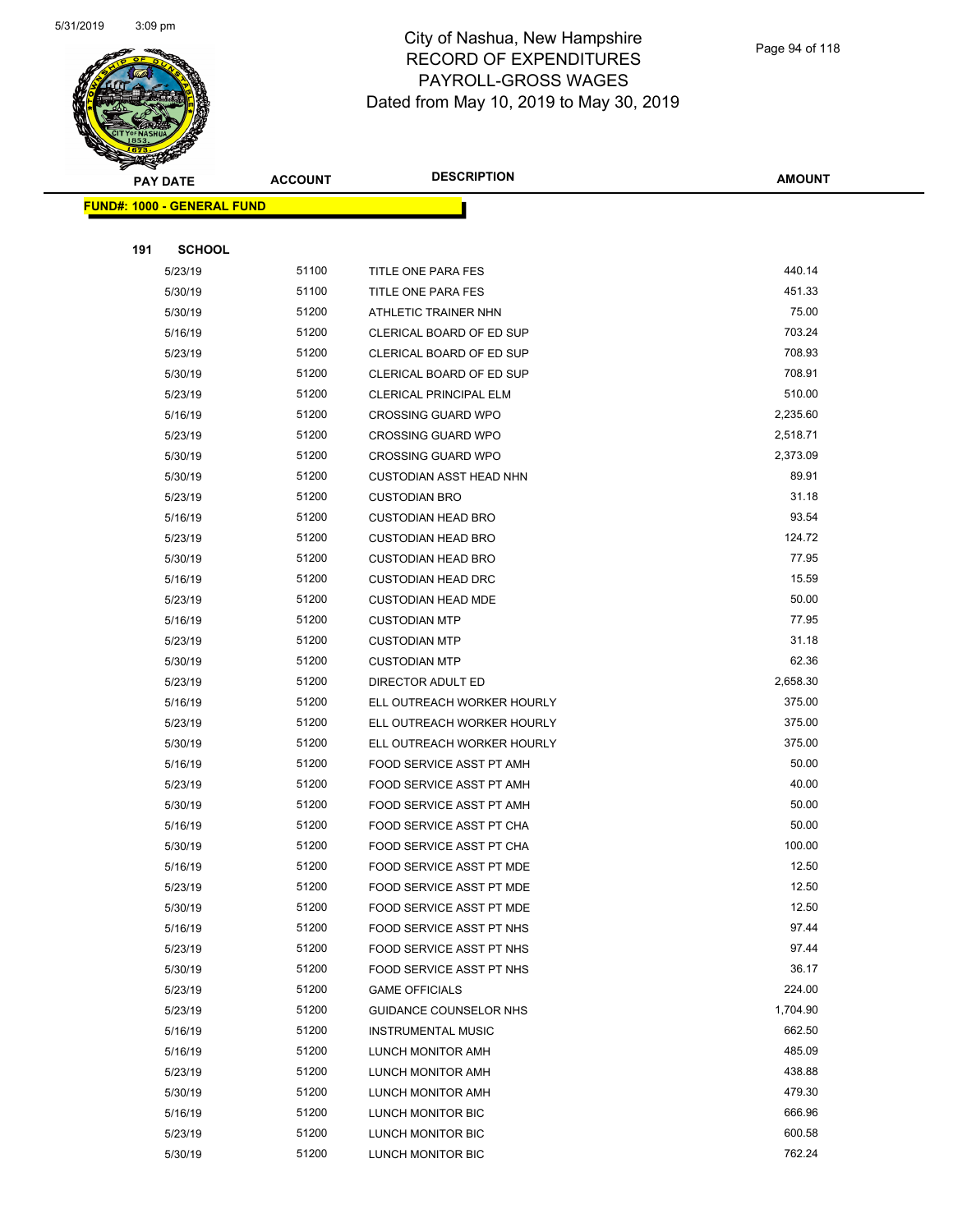

|     | <b>PAY DATE</b>                    | <b>ACCOUNT</b> | <b>DESCRIPTION</b>       | <b>AMOUNT</b> |
|-----|------------------------------------|----------------|--------------------------|---------------|
|     | <u> FUND#: 1000 - GENERAL FUND</u> |                |                          |               |
|     |                                    |                |                          |               |
| 191 | <b>SCHOOL</b>                      |                |                          |               |
|     | 5/16/19                            | 51200          | LUNCH MONITOR BIR        | 495.06        |
|     | 5/23/19                            | 51200          | LUNCH MONITOR BIR        | 491.13        |
|     | 5/30/19                            | 51200          | LUNCH MONITOR BIR        | 551.88        |
|     | 5/16/19                            | 51200          | LUNCH MONITOR BRO        | 458.90        |
|     | 5/23/19                            | 51200          | LUNCH MONITOR BRO        | 529.00        |
|     | 5/30/19                            | 51200          | LUNCH MONITOR BRO        | 452.08        |
|     | 5/16/19                            | 51200          | LUNCH MONITOR CHA        | 822.93        |
|     | 5/23/19                            | 51200          | LUNCH MONITOR CHA        | 887.40        |
|     | 5/30/19                            | 51200          | LUNCH MONITOR CHA        | 807.59        |
|     | 5/16/19                            | 51200          | LUNCH MONITOR DRC        | 380.83        |
|     | 5/23/19                            | 51200          | LUNCH MONITOR DRC        | 399.99        |
|     | 5/30/19                            | 51200          | LUNCH MONITOR DRC        | 407.74        |
|     | 5/16/19                            | 51200          | LUNCH MONITOR ELM        | 158.80        |
|     | 5/23/19                            | 51200          | LUNCH MONITOR ELM        | 158.80        |
|     | 5/30/19                            | 51200          | LUNCH MONITOR ELM        | 155.92        |
|     | 5/16/19                            | 51200          | LUNCH MONITOR FES        | 412.88        |
|     | 5/23/19                            | 51200          | LUNCH MONITOR FES        | 389.79        |
|     | 5/30/19                            | 51200          | LUNCH MONITOR FES        | 473.52        |
|     | 5/16/19                            | 51200          | LUNCH MONITOR FMS        | 212.04        |
|     | 5/23/19                            | 51200          | LUNCH MONITOR FMS        | 262.16        |
|     | 5/30/19                            | 51200          | LUNCH MONITOR FMS        | 270.83        |
|     | 5/16/19                            | 51200          | LUNCH MONITOR LDG        | 655.39        |
|     | 5/23/19                            | 51200          | <b>LUNCH MONITOR LDG</b> | 916.11        |
|     | 5/30/19                            | 51200          | LUNCH MONITOR LDG        | 1,034.33      |
|     | 5/16/19                            | 51200          | LUNCH MONITOR MDE        | 762.24        |
|     | 5/23/19                            | 51200          | LUNCH MONITOR MDE        | 762.27        |
|     | 5/30/19                            | 51200          | LUNCH MONITOR MDE        | 794.00        |
|     | 5/16/19                            | 51200          | <b>LUNCH MONITOR MTP</b> | 231.00        |
|     | 5/23/19                            | 51200          | <b>LUNCH MONITOR MTP</b> | 225.23        |
|     | 5/30/19                            | 51200          | LUNCH MONITOR MTP        | 207.90        |
|     | 5/16/19                            | 51200          | LUNCH MONITOR NHN        | 433.20        |
|     | 5/23/19                            | 51200          | LUNCH MONITOR NHN        | 424.53        |
|     | 5/30/19                            | 51200          | LUNCH MONITOR NHN        | 433.20        |
|     | 5/16/19                            | 51200          | LUNCH MONITOR NHS        | 176.12        |
|     | 5/23/19                            | 51200          | LUNCH MONITOR NHS        | 268.53        |
|     | 5/30/19                            | 51200          | LUNCH MONITOR NHS        | 98.18         |
|     | 5/16/19                            | 51200          | LUNCH MONITOR NSE        | 419.27        |
|     | 5/23/19                            | 51200          | LUNCH MONITOR NSE        | 530.99        |
|     | 5/30/19                            | 51200          | LUNCH MONITOR NSE        | 557.90        |
|     | 5/16/19                            | 51200          | LUNCH MONITOR PMS        | 326.30        |
|     | 5/23/19                            | 51200          | LUNCH MONITOR PMS        | 326.30        |
|     | 5/30/19                            | 51200          | LUNCH MONITOR PMS        | 326.30        |
|     | 5/16/19                            | 51200          | LUNCH MONITOR SHE        | 497.25        |
|     | 5/23/19                            | 51200          | LUNCH MONITOR SHE        | 530.99        |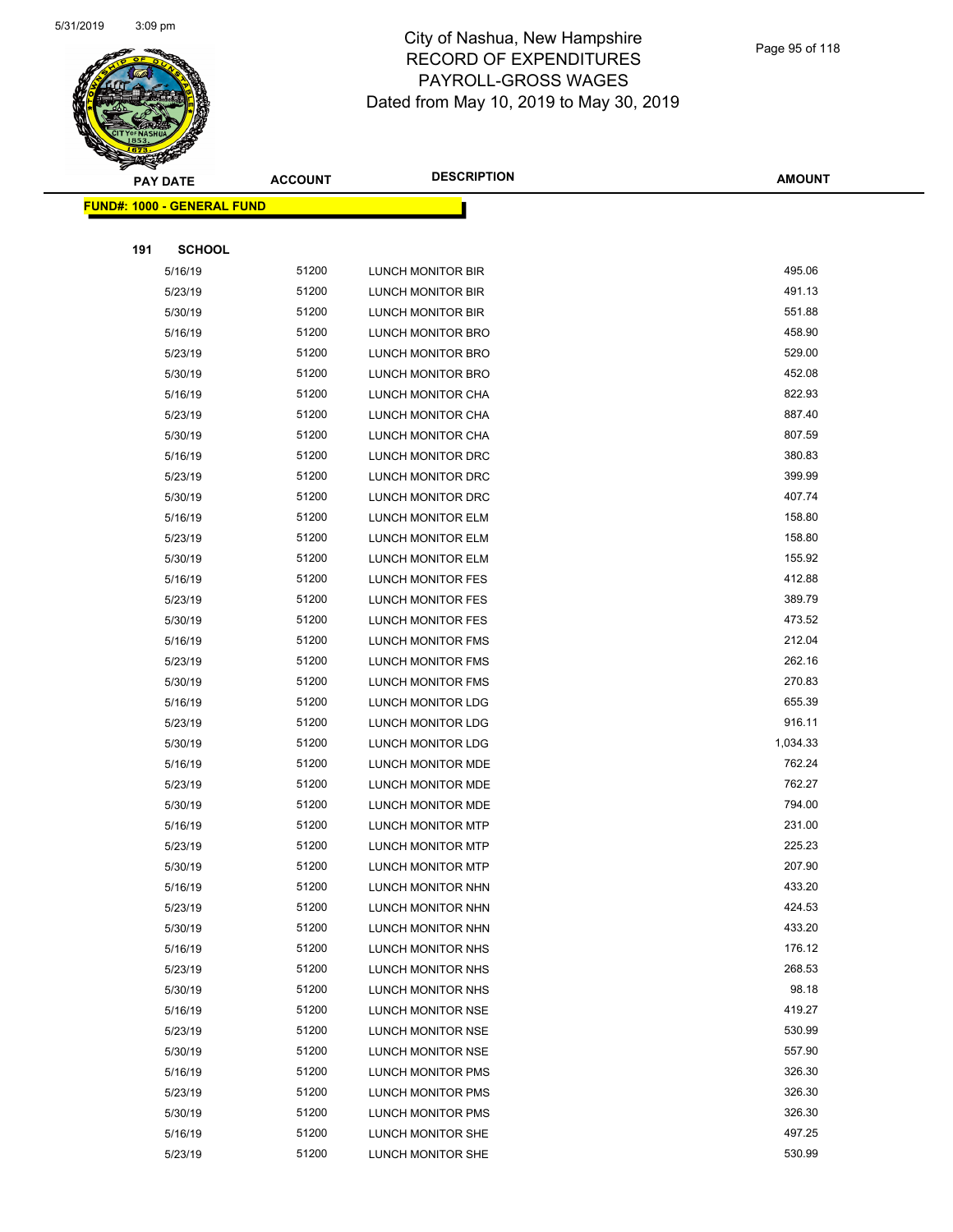

|     | <b>PAY DATE</b>                    | <b>ACCOUNT</b> | <b>DESCRIPTION</b>   | <b>AMOUNT</b> |
|-----|------------------------------------|----------------|----------------------|---------------|
|     | <u> FUND#: 1000 - GENERAL FUND</u> |                |                      |               |
|     |                                    |                |                      |               |
| 191 | <b>SCHOOL</b>                      |                |                      |               |
|     | 5/30/19                            | 51200          | LUNCH MONITOR SHE    | 557.90        |
|     | 5/16/19                            | 51200          | PARA PRE SCHOOL BIR  | 539.98        |
|     | 5/23/19                            | 51200          | PARA PRE SCHOOL BIR  | 605.18        |
|     | 5/30/19                            | 51200          | PARA PRE SCHOOL BIR  | 655.03        |
|     | 5/16/19                            | 51200          | PARA DW SPEC ED BIR  | 952.40        |
|     | 5/23/19                            | 51200          | PARA DW SPEC ED BIR  | 981.74        |
|     | 5/30/19                            | 51200          | PARA DW SPEC ED BIR  | 914.00        |
|     | 5/16/19                            | 51200          | PARA DW SPEC ED MDE  | 216.60        |
|     | 5/23/19                            | 51200          | PARA DW SPEC ED MDE  | 216.60        |
|     | 5/30/19                            | 51200          | PARA DW SPEC ED MDE  | 176.89        |
|     | 5/16/19                            | 51200          | PARA ELL FES         | 37.50         |
|     | 5/23/19                            | 51200          | PARA ELL FES         | 37.50         |
|     | 5/30/19                            | 51200          | PARA ELL FES         | 30.00         |
|     | 5/16/19                            | 51200          | PARA INST AMH        | 951.01        |
|     | 5/23/19                            | 51200          | PARA INST AMH        | 931.13        |
|     | 5/30/19                            | 51200          | PARA INST AMH        | 838.66        |
|     | 5/16/19                            | 51200          | PARA INST BIC        | 766.29        |
|     | 5/23/19                            | 51200          | PARA INST BIC        | 600.84        |
|     | 5/30/19                            | 51200          | PARA INST BIC        | 835.03        |
|     | 5/16/19                            | 51200          | PARA INST BIR        | 25.00         |
|     | 5/23/19                            | 51200          | PARA INST BIR        | 25.00         |
|     | 5/30/19                            | 51200          | PARA INST BIR        | 25.00         |
|     | 5/16/19                            | 51200          | PARA INST DRC        | 63.00         |
|     | 5/23/19                            | 51200          | PARA INST DRC        | 70.00         |
|     | 5/30/19                            | 51200          | PARA INST DRC        | 63.00         |
|     | 5/16/19                            | 51200          | PARA INST FES        | 37.50         |
|     | 5/23/19                            | 51200          | PARA INST FES        | 37.50         |
|     | 5/30/19                            | 51200          | PARA INST FES        | 37.50         |
|     | 5/16/19                            | 51200          | <b>PARA INST FMS</b> | 20.00         |
|     | 5/23/19                            | 51200          | PARA INST FMS        | 25.00         |
|     | 5/30/19                            | 51200          | PARA INST FMS        | 25.00         |
|     | 5/16/19                            | 51200          | PARA INST LDG        | 12.50         |
|     | 5/23/19                            | 51200          | PARA INST LDG        | 12.50         |
|     | 5/30/19                            | 51200          | PARA INST LDG        | 12.50         |
|     | 5/16/19                            | 51200          | PARA INST MTP        | 368.85        |
|     | 5/23/19                            | 51200          | PARA INST MTP        | 368.85        |
|     | 5/30/19                            | 51200          | PARA INST MTP        | 353.97        |
|     | 5/16/19                            | 51200          | PARA INST NHN        | 310.40        |
|     | 5/23/19                            | 51200          | PARA INST NHN        | 310.40        |
|     | 5/30/19                            | 51200          | PARA INST NHN        | 310.40        |
|     | 5/16/19                            | 51200          | PARA INST NSE        | 25.00         |
|     | 5/23/19                            | 51200          | PARA INST NSE        | 25.00         |
|     | 5/30/19                            | 51200          | PARA INST NSE        | 25.00         |
|     | 5/16/19                            | 51200          | PARA INST PMS        | 80.85         |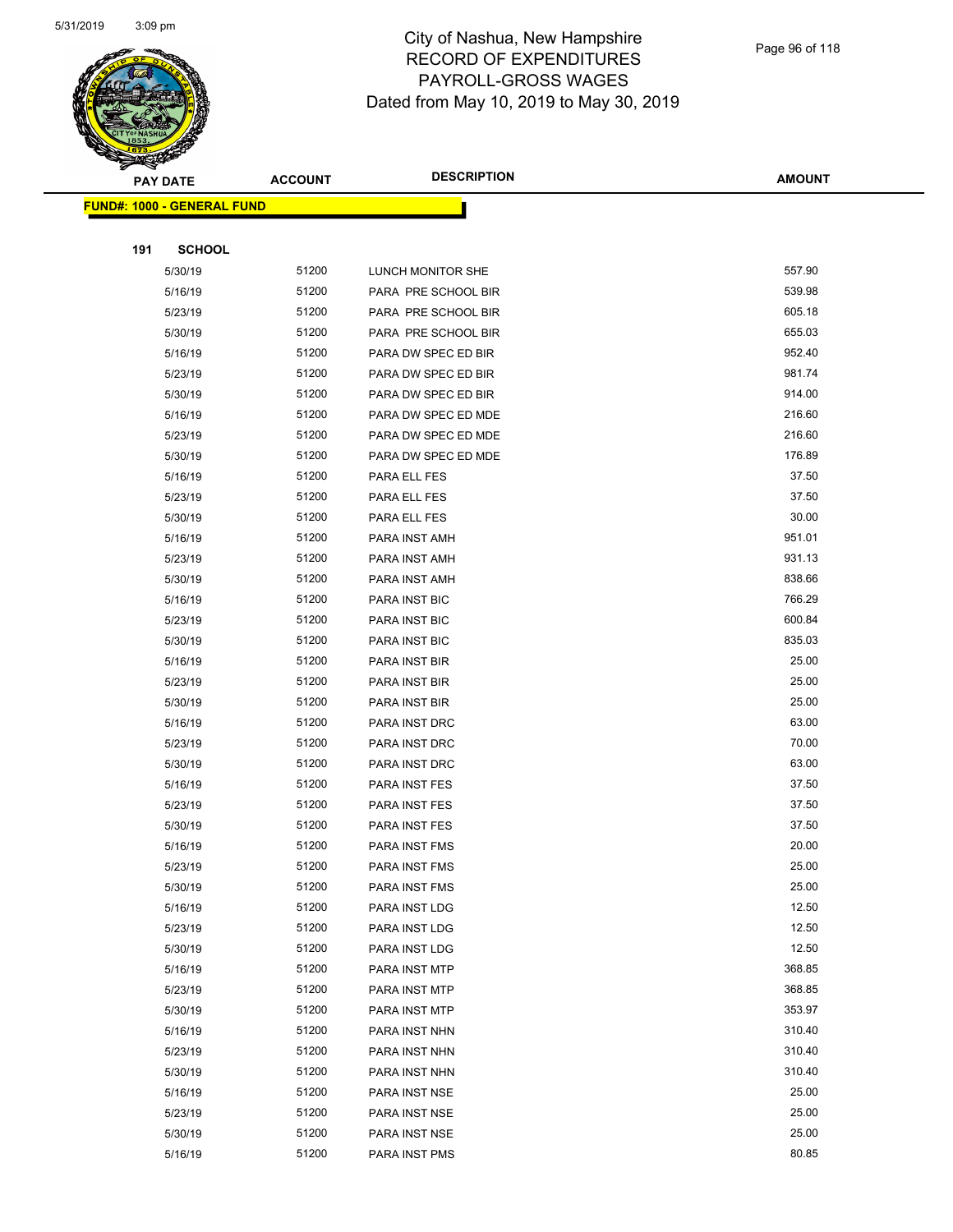

|     | <b>PAY DATE</b>                    | <b>ACCOUNT</b> | <b>DESCRIPTION</b>              | <b>AMOUNT</b>      |
|-----|------------------------------------|----------------|---------------------------------|--------------------|
|     | <u> FUND#: 1000 - GENERAL FUND</u> |                |                                 |                    |
|     |                                    |                |                                 |                    |
| 191 | <b>SCHOOL</b>                      |                |                                 |                    |
|     | 5/23/19                            | 51200          | PARA INST PMS                   | 80.85              |
|     | 5/30/19                            | 51200          | PARA INST PMS                   | 80.85              |
|     | 5/16/19                            | 51200          | PARA INST SHE                   | 416.46             |
|     | 5/23/19                            | 51200          | PARA INST SHE                   | 274.49             |
|     | 5/30/19                            | 51200          | PARA INST SHE                   | 359.67             |
|     | 5/16/19                            | 51200          | PARA LIB PMS                    | 307.99             |
|     | 5/23/19                            | 51200          | PARA LIB PMS                    | 312.05             |
|     | 5/30/19                            | 51200          | PARA LIB PMS                    | 308.00             |
|     | 5/16/19                            | 51200          | PARA PRE SCH BIC                | 1,629.42           |
|     | 5/23/19                            | 51200          | PARA PRE SCH BIC                | 1,528.42           |
|     | 5/30/19                            | 51200          | PARA PRE SCH BIC                | 1,633.12           |
|     | 5/16/19                            | 51200          | PARA PRE SCH BRO                | 2,690.45           |
|     | 5/23/19                            | 51200          | PARA PRE SCH BRO                | 2,829.98           |
|     | 5/30/19                            | 51200          | PARA PRE SCH BRO                | 2,754.44           |
|     | 5/16/19                            | 51200          | PARA PRE SCH MTP                | 741.66             |
|     | 5/23/19                            | 51200          | PARA PRE SCH MTP                | 734.08             |
|     | 5/30/19                            | 51200          | PARA PRE SCH MTP                | 737.96             |
|     | 5/16/19                            | 51200          | PARA PRE SCH NSE                | 5,094.31           |
|     | 5/23/19                            | 51200          | PARA PRE SCH NSE                | 4,931.05           |
|     | 5/30/19                            | 51200          | PARA PRE SCH NSE                | 5,112.99           |
|     | 5/23/19                            | 51200          | PARA SCI NHS                    | 136.00             |
|     | 5/30/19                            | 51200          | PARA SCI NHS                    | 68.00              |
|     | 5/16/19                            | 51200          | PARA TTI LDG                    | 77.95              |
|     | 5/23/19                            | 51200          | PARA TTI LDG                    | 77.95              |
|     | 5/30/19                            | 51200          | PARA TTI LDG                    | 62.36              |
|     | 5/23/19                            | 51200          | SCHOOL PSYCHOLOGIST WID         | 3,880.01           |
|     | 5/23/19                            | 51200          | SPEECH LANG PATHOLOGIST WID     | 7,110.02           |
|     | 5/23/19                            | 51200          | STUDENT ACTIVITY COORD NHS      | 1,066.40           |
|     | 5/16/19                            | 51200          | <b>SUB CLERICAL</b>             | 383.36             |
|     | 5/23/19                            | 51200          | SUB CLERICAL                    | 383.36             |
|     | 5/30/19                            | 51200          | <b>SUB CLERICAL</b>             | 443.26             |
|     | 5/16/19                            | 51200          | <b>SUB CROSSING GUARD</b>       | 77.95              |
|     | 5/23/19                            | 51200          | <b>SUB CROSSING GUARD</b>       | 77.95              |
|     | 5/30/19                            | 51200          | SUB CROSSING GUARD              | 85.75              |
|     | 5/16/19                            | 51200          | <b>SUB TEACHER</b>              | 225.00             |
|     | 5/23/19                            | 51200          | <b>TEACHER ART FMS</b>          | 2,846.09           |
|     | 5/23/19                            | 51200          | <b>TEACHER ART NHS</b>          | 975.50             |
|     | 5/23/19                            | 51200          | TEACHER BIO TEC NHN             | 551.29             |
|     | 5/23/19                            | 51200          | <b>TEACHER ENGLISH NHN</b>      | 875.00             |
|     | 5/23/19                            | 51200          | <b>TEACHER FACS NHN</b>         | 162.50<br>1,165.20 |
|     | 5/23/19                            | 51200<br>51200 | <b>TEACHER FOREIGN LANG FMS</b> | 88.00              |
|     | 5/23/19                            | 51200          | <b>TEACHER GR5 CHA</b>          | 25.00              |
|     | 5/23/19                            | 51200          | <b>TEACHER MUSIC AMH</b>        | 175.00             |
|     | 5/23/19                            |                | TEACHER MUSIC DRC               |                    |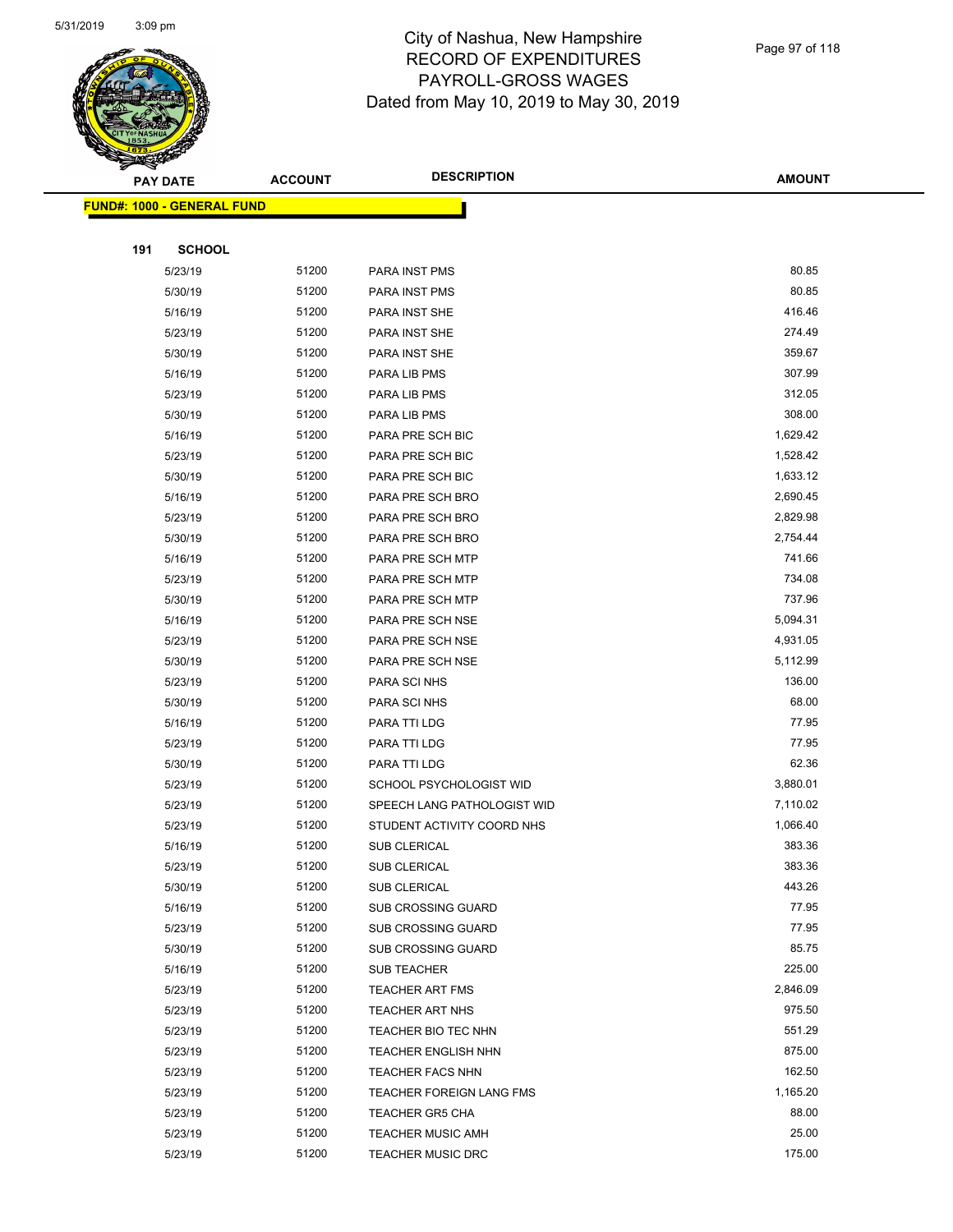

Page 98 of 118

|     | <b>PAY DATE</b>                   | <b>ACCOUNT</b> | <b>DESCRIPTION</b>                     | <b>AMOUNT</b>  |
|-----|-----------------------------------|----------------|----------------------------------------|----------------|
|     | <b>FUND#: 1000 - GENERAL FUND</b> |                |                                        |                |
|     |                                   |                |                                        |                |
| 191 | <b>SCHOOL</b>                     |                |                                        |                |
|     | 5/23/19                           | 51200          | <b>TEACHER MUSIC ELM</b>               | 1,934.40       |
|     | 5/23/19                           | 51200          | <b>TEACHER MUSIC MTP</b>               | 1,620.69       |
|     | 5/23/19                           | 51200          | TEACHER PE FMS                         | 68.00          |
|     | 5/23/19                           | 51200          | <b>TEACHER READ ELM</b>                | 1,704.90       |
|     | 5/23/19                           | 51200          | <b>TEACHER SCIENCE ELM</b>             | 156.25         |
|     | 5/23/19                           | 51200          | <b>TEACHER SCIENCE NHS</b>             | 774.70         |
|     | 5/23/19                           | 51200          | TEACHER SOCIAL STUDIES NHN             | 1,018.75       |
|     | 5/23/19                           | 51200          | <b>TEACHER SPED NHN</b>                | 1,786.40       |
|     | 5/23/19                           | 51200          | TEACHER SPED NHS                       | 1,655.10       |
|     | 5/23/19                           | 51200          | <b>TEACHER VISION WID</b>              | 802.29         |
|     | 5/23/19                           | 51200          | <b>TICKETSELLER</b>                    | 88.00          |
|     | 5/16/19                           | 51300          | <b>OVERTIME</b>                        | 9,929.62       |
|     | 5/23/19                           | 51300          | <b>OVERTIME</b>                        | 9,099.08       |
|     | 5/30/19                           | 51300          | <b>OVERTIME</b>                        | 8,264.22       |
|     | 5/16/19                           | 51400          | <b>WAGES TEMPORARY/SEASONAL</b>        | 1,180.00       |
|     | 5/23/19                           | 51400          | <b>WAGES TEMPORARY/SEASONAL</b>        | 3,015.20       |
|     | 5/30/19                           | 51400          | <b>WAGES TEMPORARY/SEASONAL</b>        | 2,500.00       |
|     | 5/16/19                           | 51412          | <b>WAGES PER DIEM</b>                  | 30,428.32      |
|     | 5/23/19                           | 51412          | <b>WAGES PER DIEM</b>                  | 32,853.22      |
|     | 5/30/19                           | 51412          | <b>WAGES PER DIEM</b>                  | 35,304.20      |
|     | 5/16/19                           | 51650          | ADDITIONAL HOURS                       | 1,719.39       |
|     | 5/23/19                           | 51650          | ADDITIONAL HOURS                       | 3,963.53       |
|     | 5/30/19                           | 51650          | ADDITIONAL HOURS                       | 2,567.70       |
|     | 5/23/19                           | 51700          | <b>STIPENDS</b>                        | 2,536.37       |
|     | 5/16/19                           | 51750          | <b>RETIREMENT &amp; SEPARATION PAY</b> | 18,239.62      |
|     | 5/23/19                           | 52800          | EDUCATIONAL ASSISTANCE                 | 10,824.80      |
|     | 5/30/19                           | 52800          | EDUCATIONAL ASSISTANCE                 | 564.00         |
|     | 5/23/19                           | 55118          | TELEPHONE-CELLULAR                     | 2,480.00       |
|     | TOTAL 191 - SCHOOL                |                |                                        | \$3,837,996.18 |
|     |                                   |                |                                        |                |

**TOTAL FUND 1000 - GENERAL FUND \$6,760,958.99** 

v.

 $\sim$   $\sim$ 

#### **FUND#: 2100 - FOOD SERVICES FUND**

| 5/16/19 | 51100 | CLERICAL FOOD SERVICE NHS    | 788.65 |
|---------|-------|------------------------------|--------|
| 5/23/19 | 51100 | CLERICAL FOOD SERVICE NHS    | 788.65 |
| 5/30/19 | 51100 | CLERICAL FOOD SERVICE NHS    | 788.65 |
| 5/16/19 | 51100 | CUSTODIAN ASST HEAD NHN      | 89.91  |
| 5/16/19 | 51100 | DELIVERY DRIVER FOOD SERVICE | 734.40 |
| 5/23/19 | 51100 | DELIVERY DRIVER FOOD SERVICE | 729.81 |
| 5/30/19 | 51100 | DELIVERY DRIVER FOOD SERVICE | 734.40 |
|         |       |                              |        |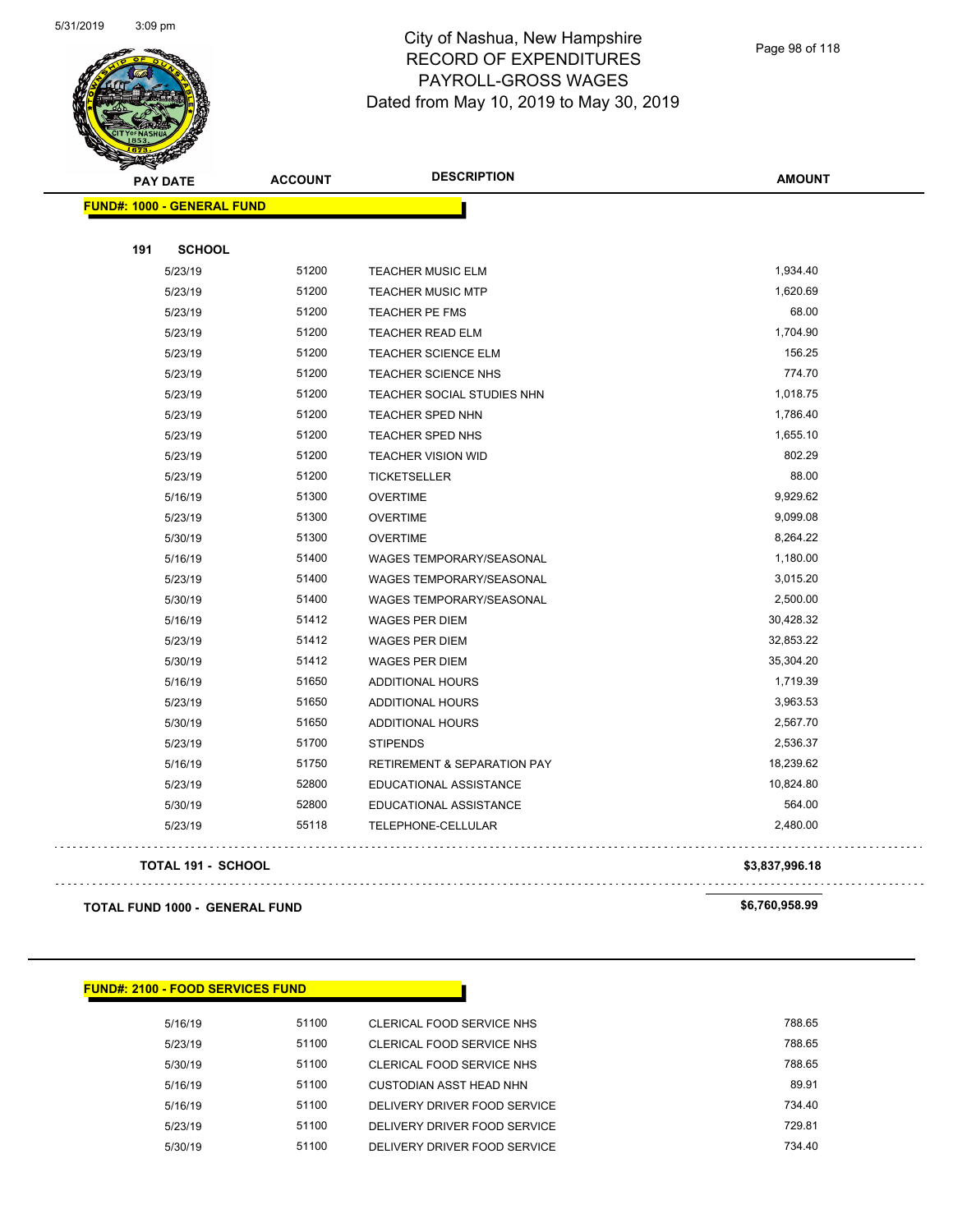

| <b>PAY DATE</b>                          | <b>ACCOUNT</b> | <b>DESCRIPTION</b>                                            | <b>AMOUNT</b> |
|------------------------------------------|----------------|---------------------------------------------------------------|---------------|
| <u> FUND#: 2100 - FOOD SERVICES FUND</u> |                |                                                               |               |
|                                          | 51100          |                                                               | 2,925.80      |
| 5/23/19<br>5/23/19                       | 51100          | DIRECTOR FOOD SERVICE<br><b>FOOD SERVICE BUSINESS MANAGER</b> | 2,219.70      |
|                                          | 51100          | FOOD SERVICE COOK AMH                                         | 505.75        |
| 5/16/19                                  | 51100          | FOOD SERVICE COOK AMH                                         | 494.91        |
| 5/23/19                                  | 51100          |                                                               | 505.75        |
| 5/30/19                                  |                | FOOD SERVICE COOK AMH                                         |               |
| 5/16/19                                  | 51100          | FOOD SERVICE COOK BIC<br><b>FOOD SERVICE COOK BIC</b>         | 518.35        |
| 5/23/19                                  | 51100          |                                                               | 514.65        |
| 5/30/19                                  | 51100          | FOOD SERVICE COOK BIC                                         | 518.35        |
| 5/16/19                                  | 51100          | FOOD SERVICE COOK BIR                                         | 523.25        |
| 5/23/19                                  | 51100          | FOOD SERVICE COOK BIR                                         | 523.25        |
| 5/30/19                                  | 51100          | FOOD SERVICE COOK BIR                                         | 515.78        |
| 5/16/19                                  | 51100          | FOOD SERVICE COOK BRO                                         | 518.35        |
| 5/23/19                                  | 51100          | FOOD SERVICE COOK BRO                                         | 518.35        |
| 5/30/19                                  | 51100          | FOOD SERVICE COOK BRO                                         | 518.35        |
| 5/16/19                                  | 51100          | FOOD SERVICE COOK CHA                                         | 519.51        |
| 5/23/19                                  | 51100          | FOOD SERVICE COOK CHA                                         | 515.78        |
| 5/30/19                                  | 51100          | FOOD SERVICE COOK CHA                                         | 523.25        |
| 5/16/19                                  | 51100          | <b>FOOD SERVICE COOK DRC</b>                                  | 523.25        |
| 5/23/19                                  | 51100          | FOOD SERVICE COOK DRC                                         | 523.25        |
| 5/30/19                                  | 51100          | FOOD SERVICE COOK DRC                                         | 523.25        |
| 5/16/19                                  | 51100          | FOOD SERVICE COOK ELM                                         | 1,002.05      |
| 5/23/19                                  | 51100          | FOOD SERVICE COOK ELM                                         | 1,002.05      |
| 5/30/19                                  | 51100          | FOOD SERVICE COOK ELM                                         | 1,002.05      |
| 5/16/19                                  | 51100          | FOOD SERVICE COOK FES                                         | 523.25        |
| 5/23/19                                  | 51100          | FOOD SERVICE COOK FES                                         | 512.04        |
| 5/30/19                                  | 51100          | FOOD SERVICE COOK FES                                         | 523.25        |
| 5/16/19                                  | 51100          | <b>FOOD SERVICE COOK FMS</b>                                  | 511.70        |
| 5/23/19                                  | 51100          | <b>FOOD SERVICE COOK FMS</b>                                  | 511.70        |
| 5/30/19                                  | 51100          | FOOD SERVICE COOK FMS                                         | 511.70        |
| 5/16/19                                  | 51100          | FOOD SERVICE COOK LDG                                         | 500.85        |
| 5/23/19                                  | 51100          | FOOD SERVICE COOK LDG                                         | 493.70        |
| 5/30/19                                  | 51100          | FOOD SERVICE COOK LDG                                         | 500.85        |
| 5/16/19                                  | 51100          | <b>FOOD SERVICE COOK MDE</b>                                  | 505.75        |
| 5/23/19                                  | 51100          | FOOD SERVICE COOK MDE                                         | 505.75        |
| 5/30/19                                  | 51100          | FOOD SERVICE COOK MDE                                         | 505.75        |
| 5/16/19                                  | 51100          | FOOD SERVICE COOK NHN                                         | 1,119.30      |
| 5/23/19                                  | 51100          | FOOD SERVICE COOK NHN                                         | 1,119.30      |
| 5/30/19                                  | 51100          | FOOD SERVICE COOK NHN                                         | 1,115.49      |
| 5/16/19                                  | 51100          | FOOD SERVICE COOK NHS                                         | 1,064.33      |
| 5/23/19                                  | 51100          | FOOD SERVICE COOK NHS                                         | 1,044.78      |
| 5/30/19                                  | 51100          | FOOD SERVICE COOK NHS                                         | 1,048.25      |
| 5/16/19                                  | 51100          | FOOD SERVICE COOK NSE                                         | 518.35        |
| 5/23/19                                  | 51100          | FOOD SERVICE COOK NSE                                         | 518.35        |
| 5/30/19                                  | 51100          | FOOD SERVICE COOK NSE                                         | 518.35        |
| 5/16/19                                  | 51100          | FOOD SERVICE COOK PMS                                         | 530.29        |
|                                          |                |                                                               |               |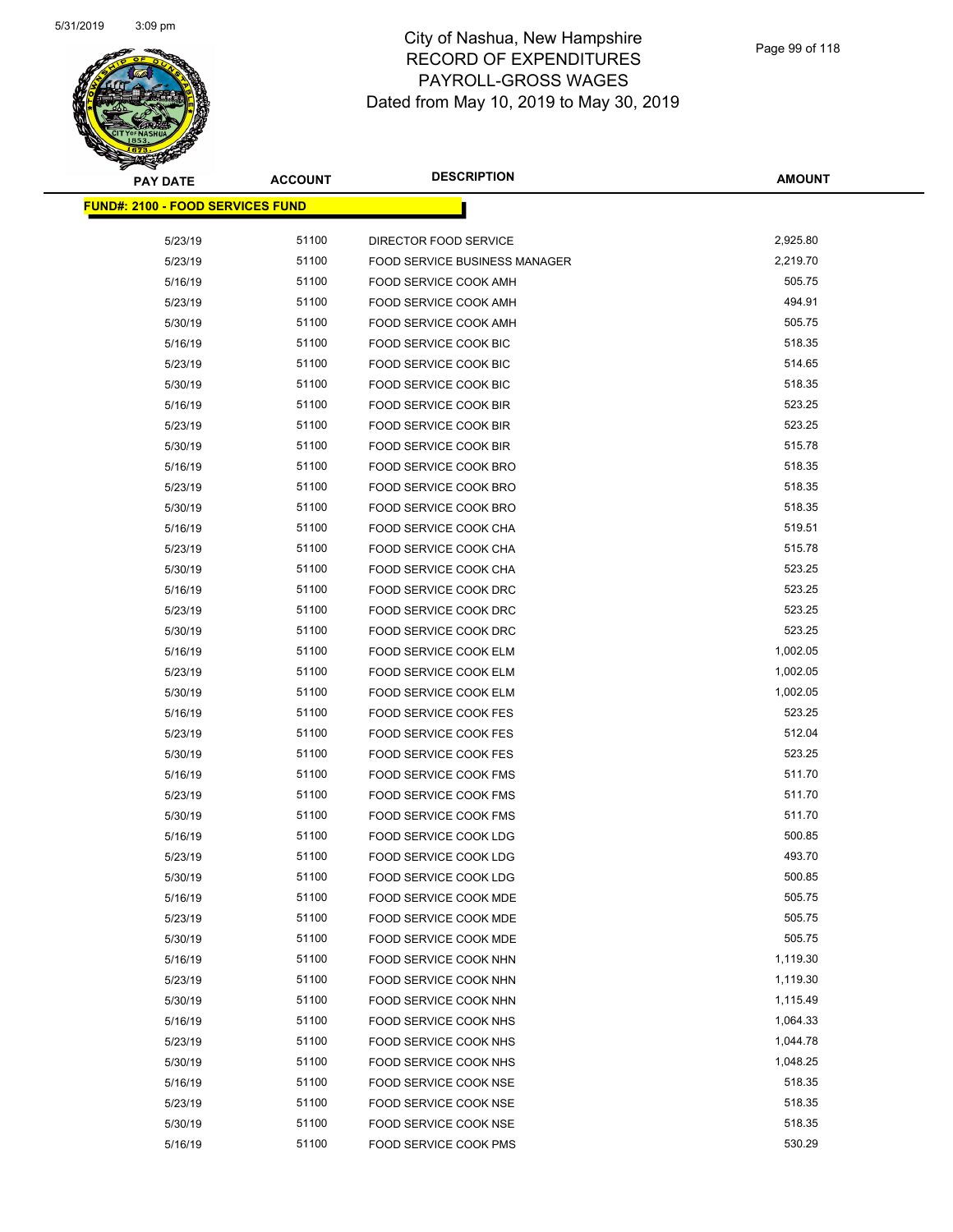

| <b>PAY DATE</b>                          | <b>ACCOUNT</b> | <b>DESCRIPTION</b>              | <b>AMOUNT</b> |
|------------------------------------------|----------------|---------------------------------|---------------|
| <u> FUND#: 2100 - FOOD SERVICES FUND</u> |                |                                 |               |
|                                          |                |                                 |               |
| 5/23/19                                  | 51100          | <b>FOOD SERVICE COOK PMS</b>    | 534.10        |
| 5/30/19                                  | 51100          | <b>FOOD SERVICE COOK PMS</b>    | 534.10        |
| 5/16/19                                  | 51100          | FOOD SERVICE COOK SHE           | 505.75        |
| 5/23/19                                  | 51100          | FOOD SERVICE COOK SHE           | 505.75        |
| 5/30/19                                  | 51100          | FOOD SERVICE COOK SHE           | 505.75        |
| 5/23/19                                  | 51100          | <b>FOOD SERVICE SITE CORD</b>   | 12,176.50     |
| 5/16/19                                  | 51100          | <b>FOOD SERVICECOOK MTP</b>     | 500.85        |
| 5/23/19                                  | 51100          | FOOD SERVICECOOK MTP            | 500.85        |
| 5/30/19                                  | 51100          | <b>FOOD SERVICECOOK MTP</b>     | 500.85        |
| 5/16/19                                  | 51200          | FOOD SERVICE ASST PT AMH        | 607.04        |
| 5/23/19                                  | 51200          | FOOD SERVICE ASST PT AMH        | 607.05        |
| 5/30/19                                  | 51200          | FOOD SERVICE ASST PT AMH        | 607.05        |
| 5/16/19                                  | 51200          | FOOD SERVICE ASST PT BIC        | 548.35        |
| 5/23/19                                  | 51200          | <b>FOOD SERVICE ASST PT BIC</b> | 548.35        |
| 5/30/19                                  | 51200          | <b>FOOD SERVICE ASST PT BIC</b> | 548.35        |
| 5/16/19                                  | 51200          | <b>FOOD SERVICE ASST PT BIR</b> | 546.45        |
| 5/23/19                                  | 51200          | FOOD SERVICE ASST PT BIR        | 549.45        |
| 5/30/19                                  | 51200          | <b>FOOD SERVICE ASST PT BIR</b> | 534.35        |
| 5/16/19                                  | 51200          | FOOD SERVICE ASST PT BRO        | 374.70        |
| 5/23/19                                  | 51200          | FOOD SERVICE ASST PT BRO        | 407.52        |
| 5/30/19                                  | 51200          | FOOD SERVICE ASST PT BRO        | 374.70        |
| 5/16/19                                  | 51200          | FOOD SERVICE ASST PT CHA        | 392.95        |
| 5/23/19                                  | 51200          | FOOD SERVICE ASST PT CHA        | 379.96        |
| 5/30/19                                  | 51200          | FOOD SERVICE ASST PT CHA        | 386.45        |
| 5/16/19                                  | 51200          | FOOD SERVICE ASST PT DRC        | 914.28        |
| 5/23/19                                  | 51200          | FOOD SERVICE ASST PT DRC        | 974.08        |
| 5/30/19                                  | 51200          | FOOD SERVICE ASST PT DRC        | 944.25        |
| 5/16/19                                  | 51200          | FOOD SERVICE ASST PT ELM        | 2,432.71      |
| 5/23/19                                  | 51200          | <b>FOOD SERVICE ASST PT ELM</b> | 2,422.23      |
| 5/30/19                                  | 51200          | <b>FOOD SERVICE ASST PT ELM</b> | 2,383.96      |
| 5/16/19                                  | 51200          | <b>FOOD SERVICE ASST PT FES</b> | 929.20        |
| 5/23/19                                  | 51200          | <b>FOOD SERVICE ASST PT FES</b> | 926.21        |
| 5/30/19                                  | 51200          | <b>FOOD SERVICE ASST PT FES</b> | 860.26        |
| 5/16/19                                  | 51200          | FOOD SERVICE ASST PT FMS        | 2,944.28      |
| 5/23/19                                  | 51200          | FOOD SERVICE ASST PT FMS        | 3,082.15      |
| 5/30/19                                  | 51200          | FOOD SERVICE ASST PT FMS        | 3,046.18      |
| 5/16/19                                  | 51200          | FOOD SERVICE ASST PT LDG        | 898.48        |
| 5/23/19                                  | 51200          | FOOD SERVICE ASST PT LDG        | 864.55        |
| 5/30/19                                  | 51200          | FOOD SERVICE ASST PT LDG        | 961.06        |
| 5/16/19                                  | 51200          | FOOD SERVICE ASST PT MDE        | 582.67        |
| 5/23/19                                  | 51200          | FOOD SERVICE ASST PT MDE        | 626.51        |
| 5/30/19                                  | 51200          | FOOD SERVICE ASST PT MDE        | 592.17        |
| 5/16/19                                  | 51200          | FOOD SERVICE ASST PT MTP        | 548.55        |
| 5/23/19                                  | 51200          | FOOD SERVICE ASST PT MTP        | 554.55        |
| 5/30/19                                  | 51200          | FOOD SERVICE ASST PT MTP        | 554.55        |
|                                          |                |                                 |               |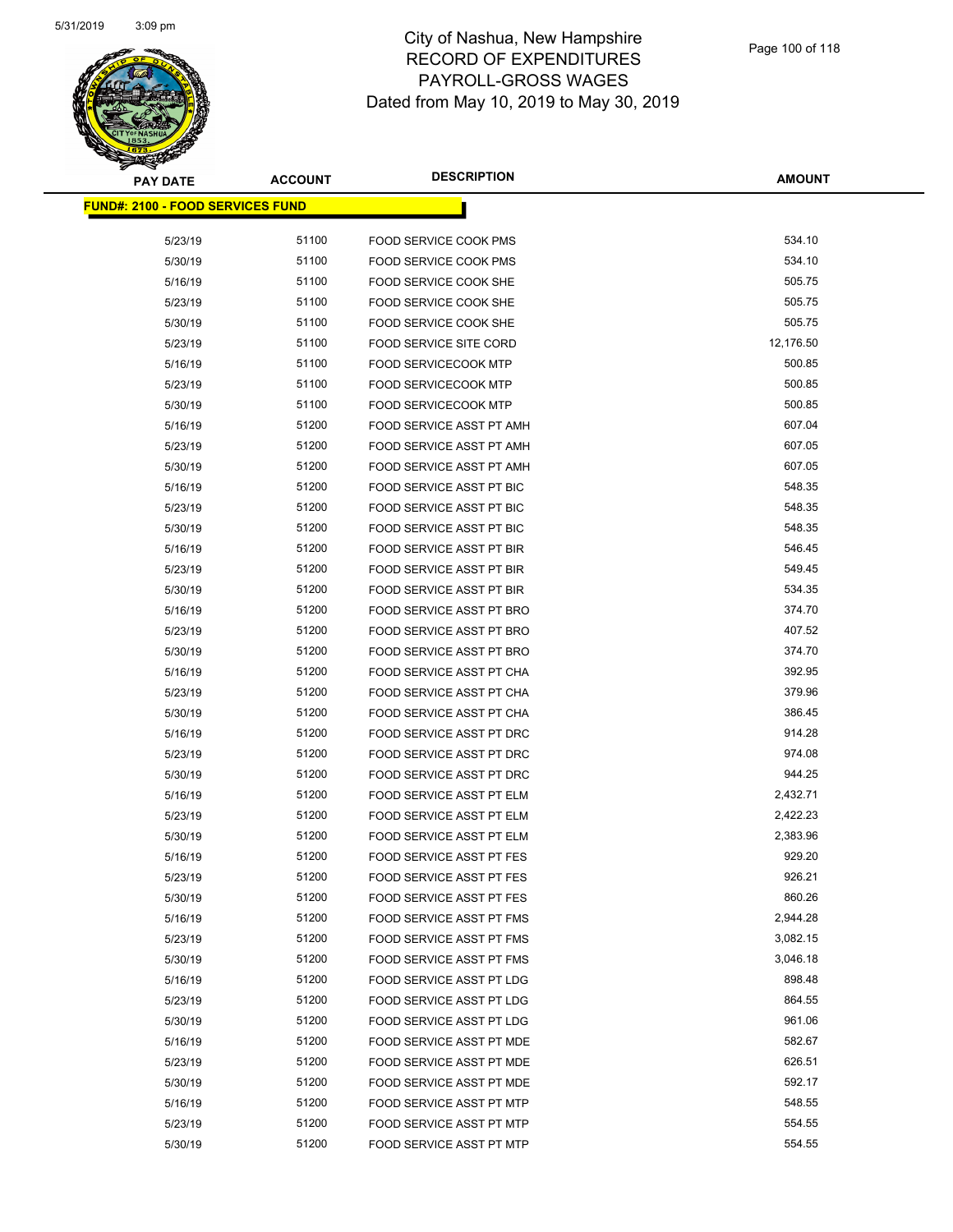

| <b>PAY DATE</b>                             | <b>ACCOUNT</b> | <b>DESCRIPTION</b>              | <b>AMOUNT</b> |
|---------------------------------------------|----------------|---------------------------------|---------------|
| <b>FUND#: 2100 - FOOD SERVICES FUND</b>     |                |                                 |               |
| 5/16/19                                     | 51200          | FOOD SERVICE ASST PT NHN        | 4,289.02      |
| 5/23/19                                     | 51200          | FOOD SERVICE ASST PT NHN        | 4,548.63      |
| 5/30/19                                     | 51200          | FOOD SERVICE ASST PT NHN        | 4,142.08      |
| 5/16/19                                     | 51200          | <b>FOOD SERVICE ASST PT NHS</b> | 4,601.32      |
| 5/23/19                                     | 51200          | <b>FOOD SERVICE ASST PT NHS</b> | 4,615.51      |
| 5/30/19                                     | 51200          | <b>FOOD SERVICE ASST PT NHS</b> | 4,965.49      |
| 5/16/19                                     | 51200          | FOOD SERVICE ASST PT NSE        | 320.79        |
| 5/23/19                                     | 51200          | FOOD SERVICE ASST PT NSE        | 333.00        |
| 5/30/19                                     | 51200          | FOOD SERVICE ASST PT NSE        | 299.39        |
| 5/16/19                                     | 51200          | <b>FOOD SERVICE ASST PT PMS</b> | 2,669.63      |
| 5/23/19                                     | 51200          | FOOD SERVICE ASST PT PMS        | 2,570.00      |
| 5/30/19                                     | 51200          | <b>FOOD SERVICE ASST PT PMS</b> | 2,515.25      |
| 5/16/19                                     | 51200          | FOOD SERVICE ASST PT SHE        | 537.09        |
| 5/23/19                                     | 51200          | FOOD SERVICE ASST PT SHE        | 540.21        |
| 5/30/19                                     | 51200          | FOOD SERVICE ASST PT SHE        | 619.07        |
| 5/16/19                                     | 51300          | <b>OVERTIME</b>                 | 325.70        |
| 5/23/19                                     | 51300          | <b>OVERTIME</b>                 | 132.65        |
| 5/30/19                                     | 51300          | <b>OVERTIME</b>                 | 1,345.70      |
| 5/16/19                                     | 51412          | <b>WAGES PER DIEM</b>           | 1,229.04      |
| 5/23/19                                     | 51412          | <b>WAGES PER DIEM</b>           | 1,172.93      |
| 5/30/19                                     | 51412          | <b>WAGES PER DIEM</b>           | 1,012.06      |
| 5/23/19                                     | 55118          | TELEPHONE-CELLULAR              | 80.00         |
| <b>TOTAL FUND 2100 - FOOD SERVICES FUND</b> | \$131,397.24   |                                 |               |

| <b>FUND#: 2201 - DRIVERS EDUCATION FUND</b>     |            |                           |          |
|-------------------------------------------------|------------|---------------------------|----------|
|                                                 |            |                           |          |
| 5/16/19                                         | 51200      | <b>DRIVER INSTRUCTOR</b>  | 1,520.00 |
| 5/23/19                                         | 51200      | DRIVER INSTRUCTOR         | 1,820.00 |
| 5/30/19                                         | 51200      | DRIVER INSTRUCTOR         | 1,470.00 |
| 5/30/19                                         | 51200      | <b>ELL TUTOR</b>          | 50.00    |
| 5/23/19                                         | 51200      | <b>TEACHER ELL FES</b>    | 210.00   |
| 5/23/19                                         | 51200      | <b>TEACHER TECHED ELM</b> | 560.00   |
| 5/23/19                                         | 51200      | <b>TEACHER TECHED PMS</b> | 350.00   |
| 5/16/19                                         | 51300      | <b>OVERTIME</b>           | 31.55    |
| <b>TOTAL FUND 2201 - DRIVERS EDUCATION FUND</b> | \$6,011.55 |                           |          |

| <b>FUND#: 2207 - ADULT ED/CONTINUING ED</b> |       |                       |        |
|---------------------------------------------|-------|-----------------------|--------|
| 5/16/19                                     | 51100 | CLERICAL ADULT ED NHN | 783.63 |
| 5/23/19                                     | 51100 | CLERICAL ADULT ED NHN | 772.12 |
| 5/30/19                                     | 51100 | CLERICAL ADULT ED NHN | 667.10 |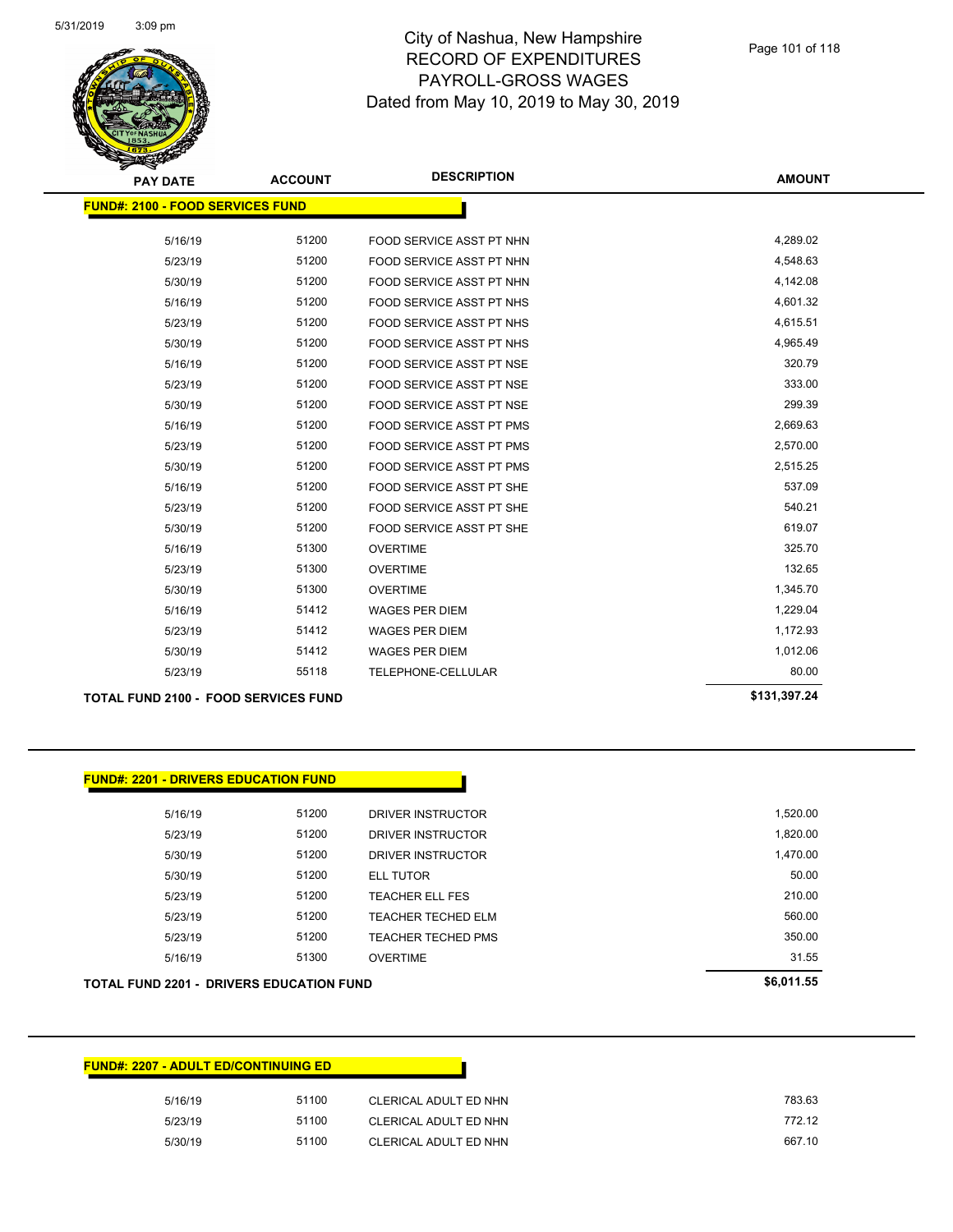

| $\mathcal{F}$ $\mathcal{F}$<br><b>PAY DATE</b> | <b>ACCOUNT</b> | <b>DESCRIPTION</b>          | <b>AMOUNT</b> |
|------------------------------------------------|----------------|-----------------------------|---------------|
| <b>FUND#: 2207 - ADULT ED/CONTINUING ED</b>    |                |                             |               |
| 5/16/19                                        | 51200          | ADULT ED ENRICHMENT INST    | 175.00        |
| 5/23/19                                        | 51200          | ADULT ED ENRICHMENT INST    | 200.00        |
| 5/30/19                                        | 51200          | ADULT ED ENRICHMENT INST    | 200.00        |
| 5/16/19                                        | 51200          | ADULT ED ENRICHMENT TEACHER | 50.00         |
| 5/23/19                                        | 51200          | ADULT ED ENRICHMENT TEACHER | 50.00         |
| 5/30/19                                        | 51200          | ADULT ED ENRICHMENT TEACHER | 50.00         |
| 5/16/19                                        | 51200          | ADULT ED INSTRUCTOR         | 75.00         |
| 5/23/19                                        | 51200          | ADULT ED INSTRUCTOR         | 75.00         |
| 5/30/19                                        | 51200          | ADULT ED INSTRUCTOR         | 75.00         |
| 5/16/19                                        | 51200          | <b>SUB TEACHER</b>          | 100.00        |
| 5/23/19                                        | 51200          | <b>SUB TEACHER</b>          | 125.00        |
| 5/30/19                                        | 51200          | <b>SUB TEACHER</b>          | 125.00        |
| 5/23/19                                        | 51200          | <b>TEACHER ART NHN</b>      | 375.00        |
| 5/23/19                                        | 51200          | <b>TEACHER BUSINESS NHS</b> | 200.00        |
| 5/23/19                                        | 51200          | <b>TEACHER ELL NHS</b>      | 100.00        |
| TOTAL FUND 2207 - ADULT ED/CONTINUING ED       |                |                             | \$4,197.85    |

| 5/23/19 | 51100 | 21 CENTURY COORDINATOR | 2,322.00 |
|---------|-------|------------------------|----------|
| 5/23/19 | 55118 | TELEPHONE-CELLULAR     | 40.00    |

| <b>FUND#: 2252 - DAY CARE</b>     |       |                            |            |
|-----------------------------------|-------|----------------------------|------------|
| 5/23/19                           | 51100 | PANTHER PRESCHOOL DIRECTOR | 1,096.20   |
| <b>TOTAL FUND 2252 - DAY CARE</b> |       |                            | \$1,096.20 |

| <b>FUND#: 2257 - SPECIAL ED LOCAL</b> |       |                      |        |
|---------------------------------------|-------|----------------------|--------|
| 5/16/19                               | 51100 | PARA DW SPEC ED NHS  | 444.03 |
| 5/23/19                               | 51100 | PARA DW SPEC ED NHS  | 447.64 |
| 5/30/19                               | 51100 | PARA DW SPEC ED NHS  | 400.71 |
| 5/16/19                               | 51100 | PARA DW SPEC ED WID  | 472.91 |
| 5/23/19                               | 51100 | PARA DW SPEC ED WID  | 469.30 |
| 5/30/19                               | 51100 | PARA DW SPEC ED WID  | 465.69 |
| 5/16/19                               | 51100 | PARA INST SHE        | 625.29 |
| 5/23/19                               | 51100 | PARA INST SHE        | 620.41 |
| 5/30/19                               | 51100 | <b>PARA INST SHE</b> | 654.60 |
|                                       |       |                      |        |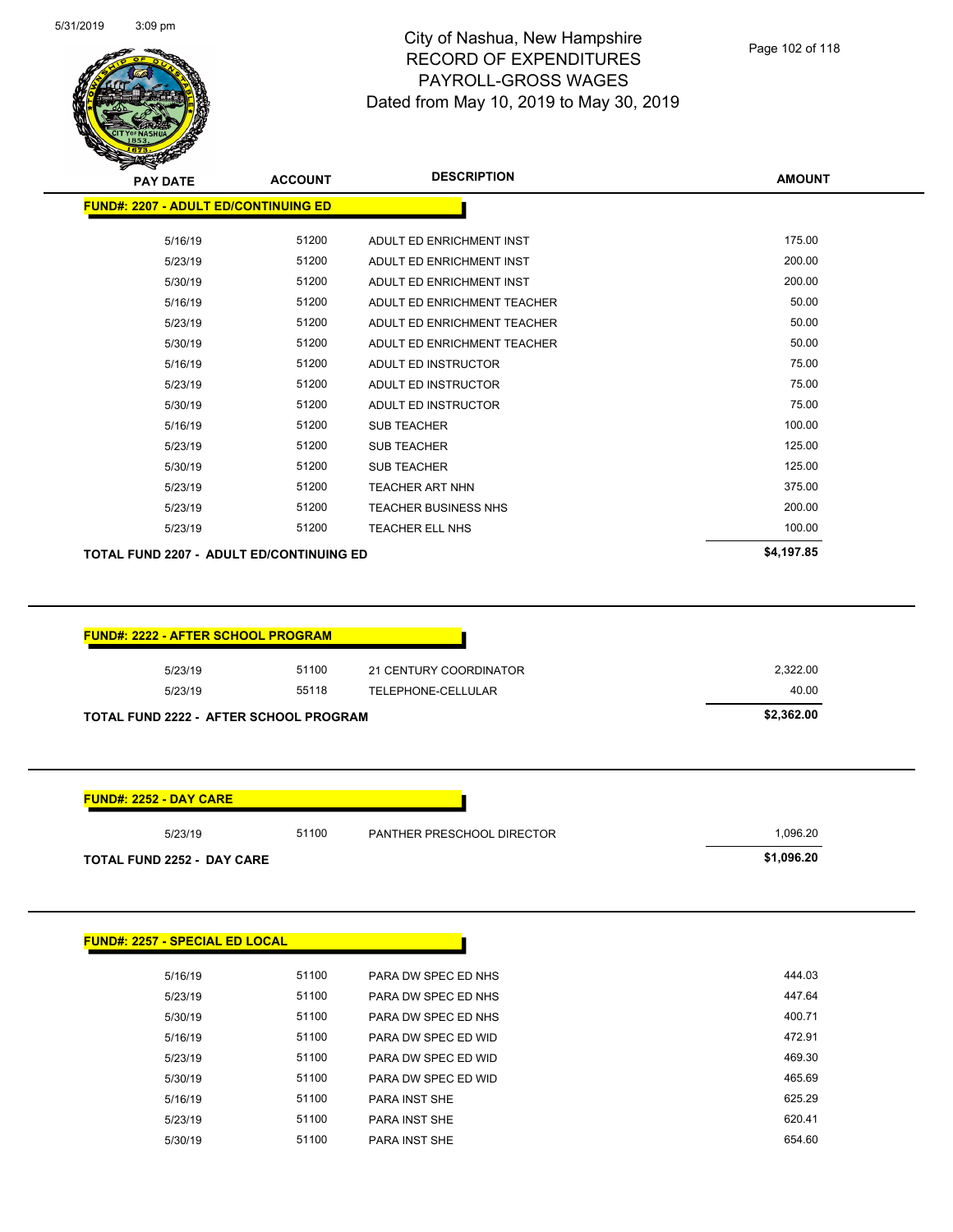$\overline{\phantom{a}}$ 



# City of Nashua, New Hampshire RECORD OF EXPENDITURES PAYROLL-GROSS WAGES Dated from May 10, 2019 to May 30, 2019

Page 103 of 118

| <b>FUND#: 2257 - SPECIAL ED LOCAL</b>     |       |                       |            |
|-------------------------------------------|-------|-----------------------|------------|
| 5/30/19                                   | 51412 | <b>WAGES PER DIEM</b> | 24.00      |
| <b>TOTAL FUND 2257 - SPECIAL ED LOCAL</b> |       |                       | \$4,624.58 |

#### **FUND#: 2503 - PARKS & REC PROGRAMS FUND**

| TOTAL FUND 2503 - PARKS & REC PROGRAMS FUND |       |                     | \$1,176.81 |
|---------------------------------------------|-------|---------------------|------------|
| 5/23/19                                     | 51300 | OVERTIME            | 28.71      |
| 5/30/19                                     | 51100 | PROGRAM COORDINATOR | 382.70     |
| 5/23/19                                     | 51100 | PROGRAM COORDINATOR | 382.70     |
| 5/16/19                                     | 51100 | PROGRAM COORDINATOR | 382.70     |
|                                             |       |                     |            |

 $\blacksquare$ 

| <b>FUND#: 2505 - PEG ACCESS CHANNELS FUND</b> |
|-----------------------------------------------|
|                                               |

|         | <b>TOTAL FUND 2505 - PEG ACCESS CHANNELS FUND</b> |                               | \$9,367.74 |
|---------|---------------------------------------------------|-------------------------------|------------|
| 5/30/19 | 55118                                             | TELEPHONE-CELLULAR            | 100.00     |
| 5/30/19 | 51200                                             | <b>VIDEOGRAPHER</b>           | 480.00     |
| 5/23/19 | 51200                                             | <b>VIDEOGRAPHER</b>           | 1,008.75   |
| 5/16/19 | 51200                                             | <b>VIDEOGRAPHER</b>           | 442.50     |
| 5/23/19 | 51200                                             | <b>TEACHER PE NHN</b>         | 60.00      |
| 5/30/19 | 51100                                             | PEG PROGRAM MANAGER           | 1,261.25   |
| 5/23/19 | 51100                                             | PEG PROGRAM MANAGER           | 1,261.25   |
| 5/16/19 | 51100                                             | PEG PROGRAM MANAGER           | 1,261.24   |
| 5/30/19 | 51100                                             | ECHANNEL ACCESS ADMINISTRATOR | 1,164.25   |
| 5/23/19 | 51100                                             | ECHANNEL ACCESS ADMINISTRATOR | 1,164.25   |
| 5/16/19 | 51100                                             | ECHANNEL ACCESS ADMINISTRATOR | 1,164.25   |
|         |                                                   |                               |            |

| 5/30/19 | 55118 | TELEPHONE-CELLULAR | 17.00 |
|---------|-------|--------------------|-------|
|---------|-------|--------------------|-------|

| <b>FUND#: 3030 - EMERGENCY MGMT GRANTS FUND</b> |       |                                |
|-------------------------------------------------|-------|--------------------------------|
| 5/16/19                                         | 51200 | EMERGENCY MANAGEMENT COORDINAT |
| 5/23/19                                         | 51200 | EMERGENCY MANAGEMENT COORDINAT |
| 5/30/19                                         | 51200 | EMERGENCY MANAGEMENT COORDINAT |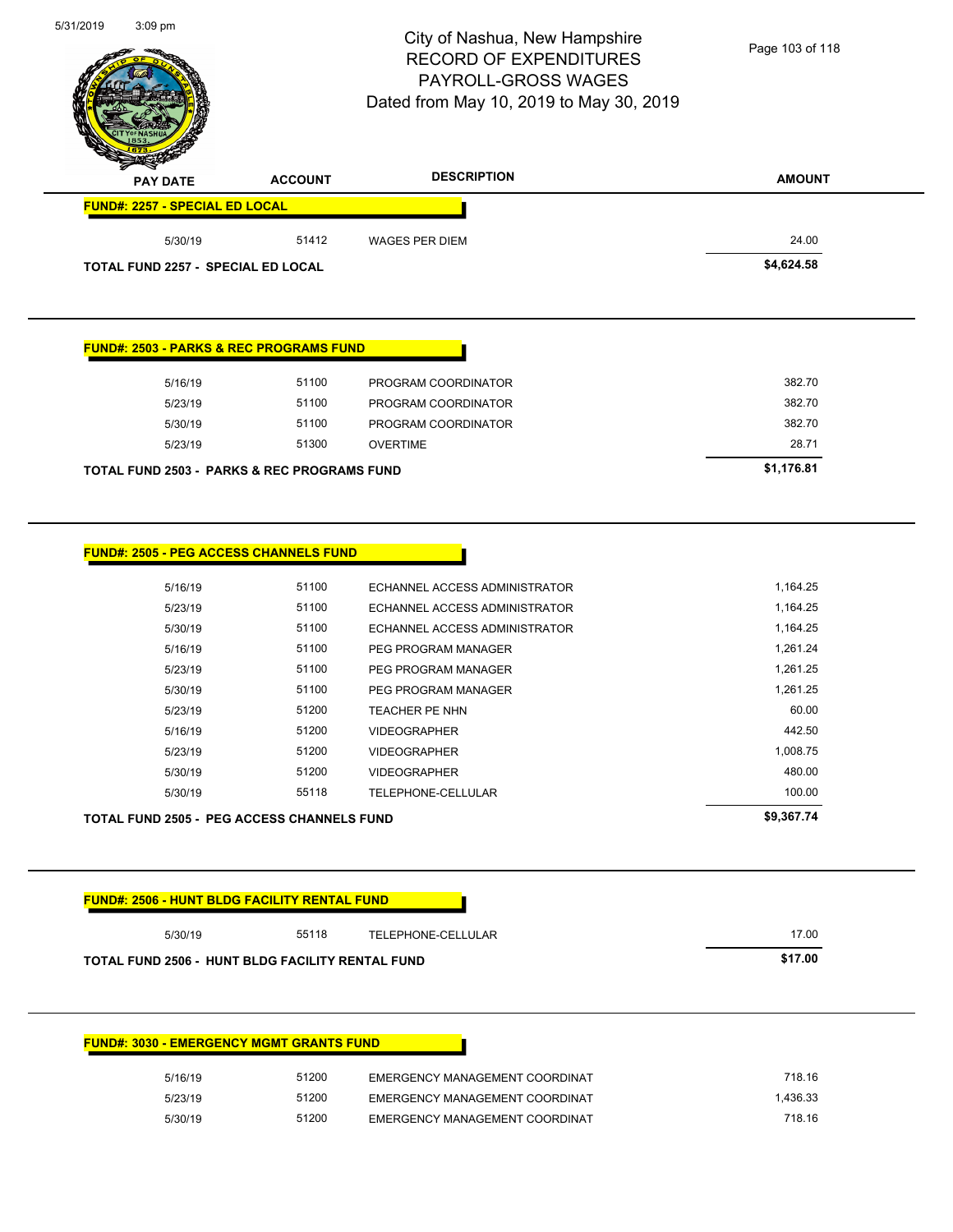| <b>PAY DATE</b>                                     | <b>ACCOUNT</b> | <b>DESCRIPTION</b>         | <b>AMOUNT</b> |
|-----------------------------------------------------|----------------|----------------------------|---------------|
| <b>TOTAL FUND 3030 - EMERGENCY MGMT GRANTS FUND</b> |                |                            | \$2,872.65    |
|                                                     |                |                            |               |
|                                                     |                |                            |               |
| <b>FUND#: 3050 - POLICE GRANTS FUND</b>             |                |                            |               |
| 5/16/19                                             | 51100          | DOMESTIC VIOLENCE ADVOCATE | 882.25        |
| 5/23/19                                             | 51100          | DOMESTIC VIOLENCE ADVOCATE | 882.25        |
| 5/30/19                                             | 51100          | DOMESTIC VIOLENCE ADVOCATE | 882.25        |
| 5/16/19                                             | 51100          | PATROLMAN ALL RANKS        | 1,399.00      |
| 5/23/19                                             | 51100          | PATROLMAN ALL RANKS        | 1,399.00      |
| 5/30/19                                             | 51100          | PATROLMAN ALL RANKS        | 1,399.00      |
| 5/16/19                                             | 51300          | <b>OVERTIME</b>            | 4,517.89      |
| 5/23/19                                             | 51300          | <b>OVERTIME</b>            | 207.99        |
| 5/30/19                                             | 51300          | <b>OVERTIME</b>            | 173.42        |
|                                                     |                |                            |               |

| <b>FUND#: 3060 - FIRE GRANTS FUND</b>     |       |                               |            |
|-------------------------------------------|-------|-------------------------------|------------|
| 5/30/19                                   | 51100 | <b>FIRE LIEUTENANT</b>        | 708.00     |
| 5/30/19                                   | 51100 | <b>FIREFIGHTERS ALL RANKS</b> | 594.29     |
| 5/30/19                                   | 51309 | OVERTIME-TRAINING             | 7,086.96   |
| <b>TOTAL FUND 3060 - FIRE GRANTS FUND</b> |       |                               | \$8,389.25 |

#### **FUND#: 3068 - COMMUNITY SERVICES GRANTS FUND**

| 5/16/19 | 51100 | <b>EPIDEMIOLOGIST</b>              | 146.50   |
|---------|-------|------------------------------------|----------|
| 5/23/19 | 51100 | <b>EPIDEMIOLOGIST</b>              | 146.50   |
| 5/30/19 | 51100 | <b>EPIDEMIOLOGIST</b>              | 146.50   |
| 5/16/19 | 51100 | PHNS PROGRAM ASSISTANT             | 807.65   |
| 5/23/19 | 51100 | PHNS PROGRAM ASSISTANT             | 807.66   |
| 5/30/19 | 51100 | PHNS PROGRAM ASSISTANT             | 807.65   |
| 5/16/19 | 51100 | PROGRAM ASSISTANT COMMUNITY HEALTH | 211.80   |
| 5/23/19 | 51100 | PROGRAM ASSISTANT COMMUNITY HEALTH | 211.81   |
| 5/30/19 | 51100 | PROGRAM ASSISTANT COMMUNITY HEALTH | 211.80   |
| 5/16/19 | 51100 | PUB HEALTH NET SVS COORD           | 1,317.40 |
| 5/23/19 | 51100 | PUB HEALTH NET SVS COORD           | 1,317.40 |
| 5/30/19 | 51100 | PUB HEALTH NET SVS COORD           | 1,317.40 |
| 5/16/19 | 51100 | PUB HEALTH NURSE                   | 224.20   |
| 5/23/19 | 51100 | PUB HEALTH NURSE                   | 224.20   |
| 5/30/19 | 51100 | PUB HEALTH NURSE                   | 224.20   |
| 5/16/19 | 51100 | PUB HEALTH PREPAREDNESS COORD      | 1,033.40 |
| 5/23/19 | 51100 | PUB HEALTH PREPAREDNESS COORD      | 1,033.40 |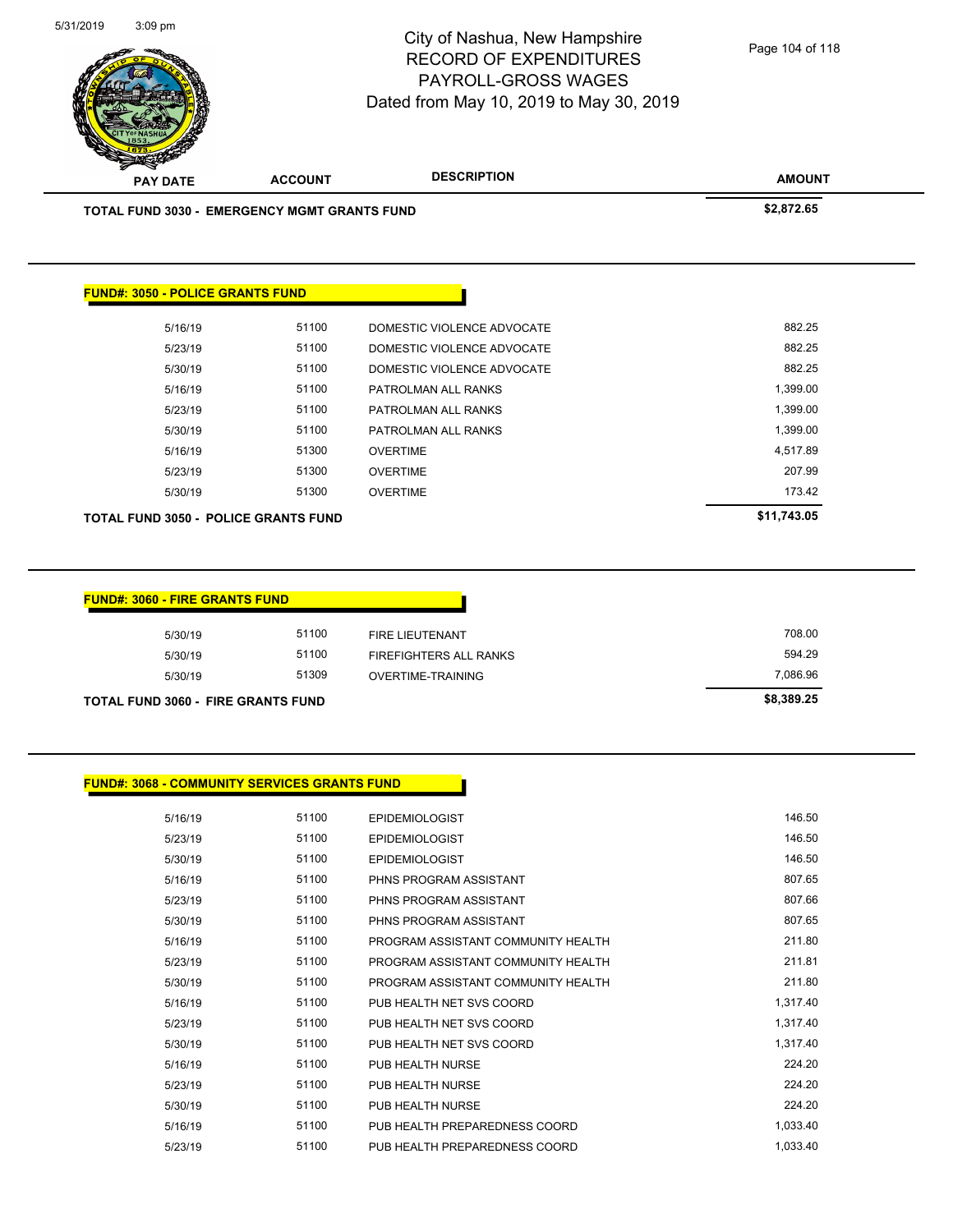

| $\boldsymbol{z}$<br>◅<br><b>PAY DATE</b>                | <b>ACCOUNT</b> | <b>DESCRIPTION</b>            | <b>AMOUNT</b> |
|---------------------------------------------------------|----------------|-------------------------------|---------------|
| <b>FUND#: 3068 - COMMUNITY SERVICES GRANTS FUND</b>     |                |                               |               |
| 5/30/19                                                 | 51100          | PUB HEALTH PREPAREDNESS COORD | 1.033.40      |
| 5/16/19                                                 | 51100          | SMP PROGRAM COORDINATOR       | 975.35        |
| 5/23/19                                                 | 51100          | SMP PROGRAM COORDINATOR       | 975.35        |
| 5/30/19                                                 | 51100          | SMP PROGRAM COORDINATOR       | 975.35        |
| 5/30/19                                                 | 51700          | <b>STIPENDS</b>               | 384.25        |
| 5/30/19                                                 | 55118          | TELEPHONE-CELLULAR            | 100.00        |
| <b>TOTAL FUND 3068 - COMMUNITY SERVICES GRANTS FUND</b> |                |                               | \$14,633.17   |

#### **FUND#: 3070 - COMMUNITY HEALTH GRANTS FUND**

**TOTAL FUND 3070 - COMMUNITY HEALTH GRANTS FUND \$6,831.45** 

#### **FUND#: 3090 - URBAN PROGRAM GRANTS FUND**

| 5/16/19 | 51100 | ARLINGTON ST COMMUNITY CENTER DIRECTOR | 986.60   |
|---------|-------|----------------------------------------|----------|
| 5/23/19 | 51100 | ARLINGTON ST COMMUNITY CENTER DIRECTOR | 986.60   |
| 5/30/19 | 51100 | ARLINGTON ST COMMUNITY CENTER DIRECTOR | 986.60   |
| 5/16/19 | 51100 | CODE ENFORCEMENT OFFICER II            | 390.80   |
| 5/23/19 | 51100 | CODE ENFORCEMENT OFFICER II            | 488.50   |
| 5/30/19 | 51100 | <b>CODE ENFORCEMENT OFFICER II</b>     | 488.50   |
| 5/16/19 | 51100 | <b>GRANT MGMT SPECIALIST</b>           | 1,080.35 |
| 5/23/19 | 51100 | <b>GRANT MGMT SPECIALIST</b>           | 1,080.35 |
| 5/30/19 | 51100 | <b>GRANT MGMT SPECIALIST</b>           | 1,080.35 |
| 5/16/19 | 51100 | <b>MANAGER URBAN PROGRAMS</b>          | 1,649.35 |
| 5/23/19 | 51100 | <b>MANAGER URBAN PROGRAMS</b>          | 1,649.35 |
| 5/30/19 | 51100 | <b>MANAGER URBAN PROGRAMS</b>          | 1,649.35 |
| 5/16/19 | 51100 | PROGRAM COORDINATOR LP&HH              | 1.255.30 |
| 5/23/19 | 51100 | PROGRAM COORDINATOR LP&HH              | 1,255.30 |
| 5/30/19 | 51100 | PROGRAM COORDINATOR LP&HH              | 1,255.30 |
| 5/16/19 | 51100 | PROJECT ADMINISTRATOR                  | 1,306.00 |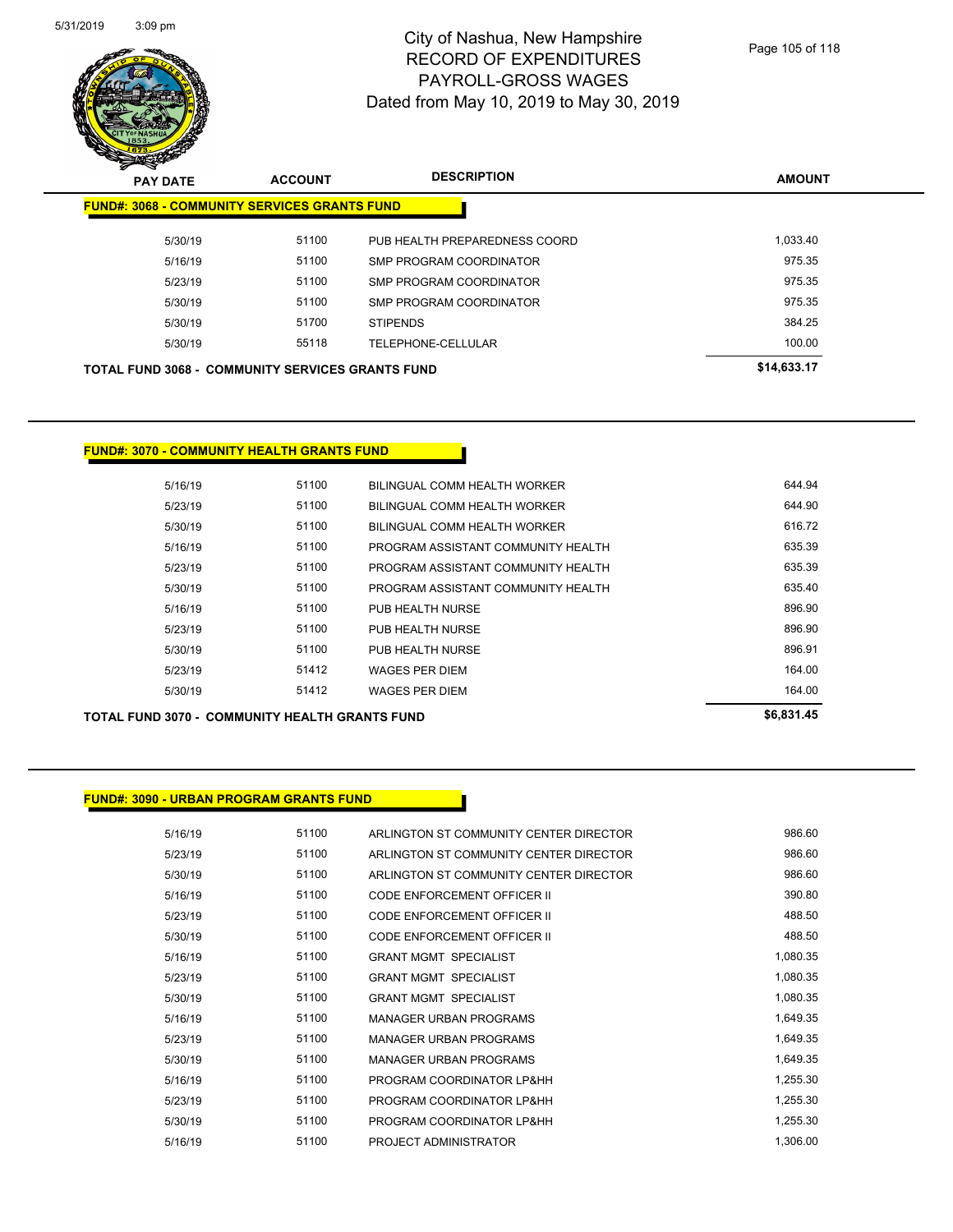

| <b>PAY DATE</b>                                | <b>ACCOUNT</b> | <b>DESCRIPTION</b>             | <b>AMOUNT</b> |  |  |  |
|------------------------------------------------|----------------|--------------------------------|---------------|--|--|--|
| <b>FUND#: 3090 - URBAN PROGRAM GRANTS FUND</b> |                |                                |               |  |  |  |
| 5/23/19                                        | 51100          | PROJECT ADMINISTRATOR          | 1,306.00      |  |  |  |
| 5/30/19                                        | 51100          | PROJECT ADMINISTRATOR          | 1,306.00      |  |  |  |
| 5/16/19                                        | 51100          | PROJECT ADMINISTRATOR LP&HH    | 1,230.70      |  |  |  |
| 5/23/19                                        | 51100          | PROJECT ADMINISTRATOR LP&HH    | 1,230.70      |  |  |  |
| 5/30/19                                        | 51100          | PROJECT ADMINISTRATOR LP&HH    | 1,230.70      |  |  |  |
| 5/16/19                                        | 51100          | PROJECT SPECIALIST URBAN PROGR | 1,171.10      |  |  |  |
| 5/23/19                                        | 51100          | PROJECT SPECIALIST URBAN PROGR | 1,171.10      |  |  |  |
| 5/30/19                                        | 51100          | PROJECT SPECIALIST URBAN PROGR | 1,171.10      |  |  |  |
| 5/30/19                                        | 55118          | <b>TELEPHONE-CELLULAR</b>      | 192.50        |  |  |  |
| TOTAL FUND 3090 - URBAN PROGRAM GRANTS FUND    | \$27,598.50    |                                |               |  |  |  |

#### **FUND#: 3120 - TRANSIT GRANTS FUND**

| 5/16/19 | 51100 | <b>COMMUNICATION SPEC</b>             | 996.55   |
|---------|-------|---------------------------------------|----------|
| 5/23/19 | 51100 | COMMUNICATION SPEC                    | 996.55   |
| 5/30/19 | 51100 | <b>COMMUNICATION SPEC</b>             | 996.55   |
| 5/16/19 | 51100 | <b>TRANSIT FINANCE COORDINATOR</b>    | 1,280.40 |
| 5/23/19 | 51100 | <b>TRANSIT FINANCE COORDINATOR</b>    | 1,280.40 |
| 5/30/19 | 51100 | <b>TRANSIT FINANCE COORDINATOR</b>    | 1,280.41 |
| 5/16/19 | 51100 | <b>TRANSIT FLEET FACILITIES SUPV</b>  | 1,080.35 |
| 5/23/19 | 51100 | <b>TRANSIT FLEET FACILITIES SUPV</b>  | 1,080.35 |
| 5/30/19 | 51100 | <b>TRANSIT FLEET FACILITIES SUPV</b>  | 1,080.35 |
| 5/16/19 | 51100 | <b>TRANSIT MECHANICS</b>              | 1,959.40 |
| 5/23/19 | 51100 | <b>TRANSIT MECHANICS</b>              | 1,959.40 |
| 5/30/19 | 51100 | <b>TRANSIT MECHANICS</b>              | 1,959.40 |
| 5/16/19 | 51100 | <b>TRANSIT OPERATIONS COORDINATOR</b> | 970.01   |
| 5/23/19 | 51100 | <b>TRANSIT OPERATIONS COORDINATOR</b> | 970.00   |
| 5/30/19 | 51100 | <b>TRANSIT OPERATIONS COORDINATOR</b> | 970.00   |
| 5/16/19 | 51100 | <b>TRANSIT OPERATIONS SUPERVISOR</b>  | 1,161.20 |
| 5/23/19 | 51100 | <b>TRANSIT OPERATIONS SUPERVISOR</b>  | 1,161.20 |
| 5/30/19 | 51100 | <b>TRANSIT OPERATIONS SUPERVISOR</b>  | 1,161.20 |
| 5/16/19 | 51100 | <b>TRANSIT UTILITY SERVICE WORKER</b> | 1,442.65 |
| 5/23/19 | 51100 | <b>TRANSIT UTILITY SERVICE WORKER</b> | 1,442.65 |
| 5/30/19 | 51100 | <b>TRANSIT UTILITY SERVICE WORKER</b> | 1,442.65 |
| 5/16/19 | 51100 | <b>TRANSPORTATION DEPT MANAGER</b>    | 1,746.35 |
| 5/23/19 | 51100 | <b>TRANSPORTATION DEPT MANAGER</b>    | 1,746.35 |
| 5/30/19 | 51100 | <b>TRANSPORTATION DEPT MANAGER</b>    | 1,746.35 |
| 5/16/19 | 51300 | <b>OVERTIME</b>                       | 46.38    |
| 5/30/19 | 51300 | <b>OVERTIME</b>                       | 214.00   |
| 5/30/19 | 55118 | <b>TELEPHONE-CELLULAR</b>             | 67.00    |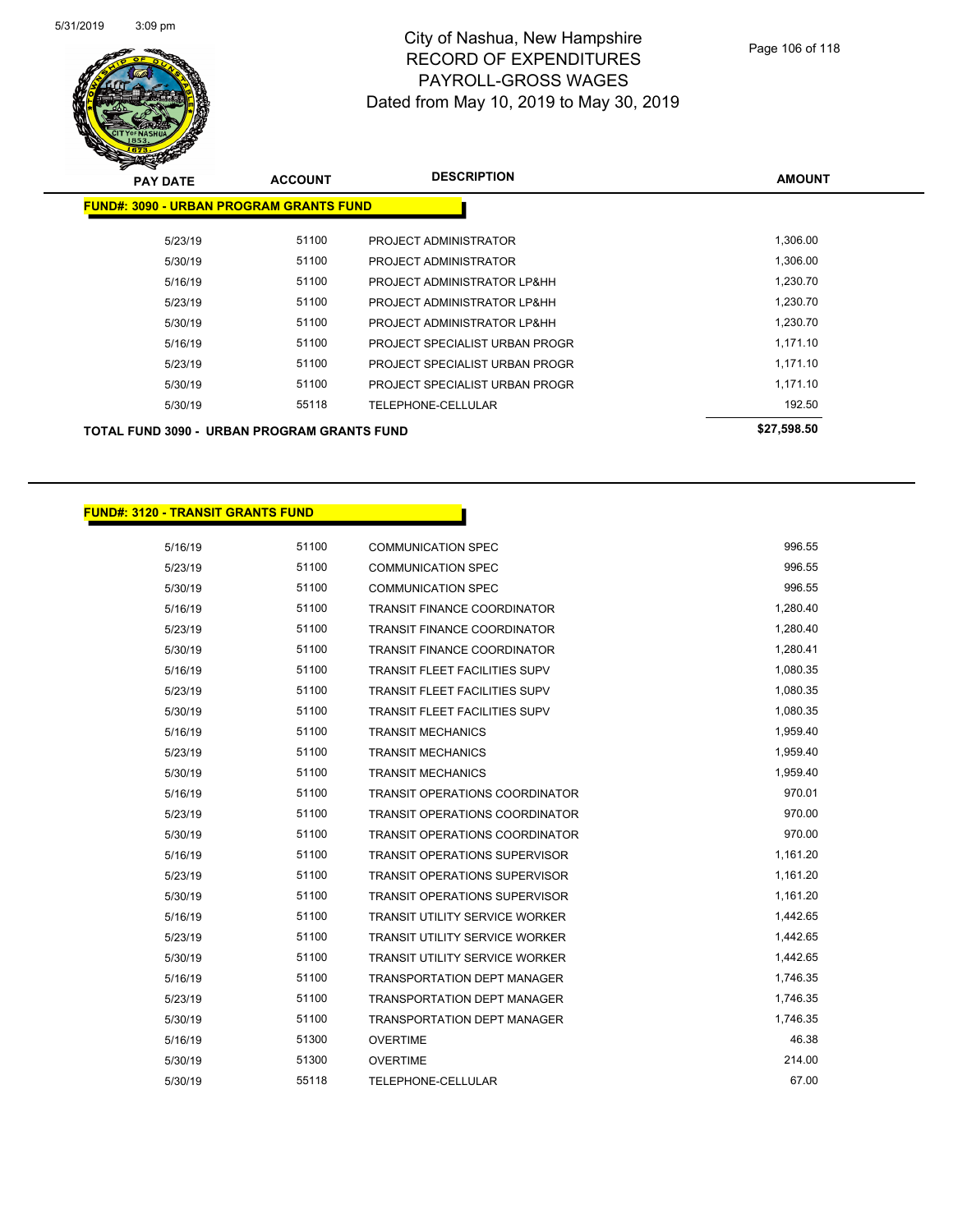

| <b>PAY DATE</b>                              | <b>ACCOUNT</b> | <b>DESCRIPTION</b>             | <b>AMOUNT</b> |
|----------------------------------------------|----------------|--------------------------------|---------------|
| <b>TOTAL FUND 3120 - TRANSIT GRANTS FUND</b> |                |                                | \$32,238.10   |
|                                              |                |                                |               |
|                                              |                |                                |               |
| <b>FUND#: 3800 - SCHOOL GRANTS FUND</b>      |                |                                |               |
| 5/23/19                                      | 51100          | 21 CENTURY ELEM MFAM RES COORD | 5,417.10      |
| 5/23/19                                      | 51100          | ASSISTANT PRINCIPAL AMH        | 1,469.50      |

| 0.20110 |       |                                |          |
|---------|-------|--------------------------------|----------|
| 5/23/19 | 51100 | ASSISTANT PRINCIPAL BRO        | 1,659.60 |
| 5/23/19 | 51100 | ASSISTANT PRINCIPAL DR CRSP    | 1,614.10 |
| 5/23/19 | 51100 | ASSISTANT PRINCIPAL MTP        | 1,413.40 |
| 5/23/19 | 51100 | ASSISTANT PRINCIPAL SHE        | 1,437.50 |
| 5/16/19 | 51100 | CLERICAL 21 CENTURY            | 788.64   |
| 5/23/19 | 51100 | CLERICAL 21 CENTURY            | 746.59   |
| 5/30/19 | 51100 | CLERICAL 21 CENTURY            | 788.65   |
| 5/23/19 | 51100 | <b>DIRECTOR TITLE 1</b>        | 3,248.20 |
| 5/23/19 | 51100 | DW TECHNOLOGY PEER COACH       | 3,068.80 |
| 5/16/19 | 51100 | ELL OUTREACH WORKER HOURLY     | 781.25   |
| 5/23/19 | 51100 | ELL OUTREACH WORKER HOURLY     | 737.50   |
| 5/30/19 | 51100 | ELL OUTREACH WORKER HOURLY     | 756.25   |
| 5/16/19 | 51100 | <b>HOMELESS LIASION</b>        | 1,484.96 |
| 5/23/19 | 51100 | <b>HOMELESS LIASION</b>        | 1,475.31 |
| 5/30/19 | 51100 | <b>HOMELESS LIASION</b>        | 1,446.40 |
| 5/23/19 | 51100 | <b>INTRUCTIONAL LEADER FES</b> | 2,999.40 |
| 5/23/19 | 51100 | OFFICE MANAGER TITLE 1         | 1,619.30 |
| 5/16/19 | 51100 | PARA INST MTP                  | 433.39   |
| 5/23/19 | 51100 | PARA INST MTP                  | 409.50   |
| 5/30/19 | 51100 | PARA INST MTP                  | 423.15   |
| 5/16/19 | 51100 | PARA TTI AMH                   | 1,153.23 |
| 5/23/19 | 51100 | PARA TTI AMH                   | 1,177.32 |
| 5/30/19 | 51100 | PARA TTI AMH                   | 1,163.48 |
| 5/16/19 | 51100 | PARA TTI DRC                   | 2,048.26 |
| 5/23/19 | 51100 | PARA TTI DRC                   | 1,890.16 |
| 5/30/19 | 51100 | PARA TTI DRC                   | 1,959.01 |
| 5/16/19 | 51100 | PARA TTI LDG                   | 2,957.47 |
| 5/23/19 | 51100 | PARA TTI LDG                   | 2,956.73 |
| 5/30/19 | 51100 | PARA TTI LDG                   | 2,849.23 |
| 5/16/19 | 51100 | PARA TTI MTP                   | 1,918.52 |
| 5/23/19 | 51100 | PARA TTI MTP                   | 1,908.55 |
| 5/30/19 | 51100 | PARA TTI MTP                   | 2,096.24 |
| 5/16/19 | 51100 | PARA TTI NURSERY               | 823.77   |
| 5/23/19 | 51100 | PARA TTI NURSERY               | 744.65   |
| 5/30/19 | 51100 | PARA TTI NURSERY               | 801.11   |
| 5/23/19 | 51100 | PEER COACH                     | 4,956.90 |
| 5/23/19 | 51100 | SIGN LANGUAGE INTERPRETER      | 533.51   |
| 5/30/19 | 51100 | SIGN LANGUAGE INTERPRETER      | 572.74   |
|         |       |                                |          |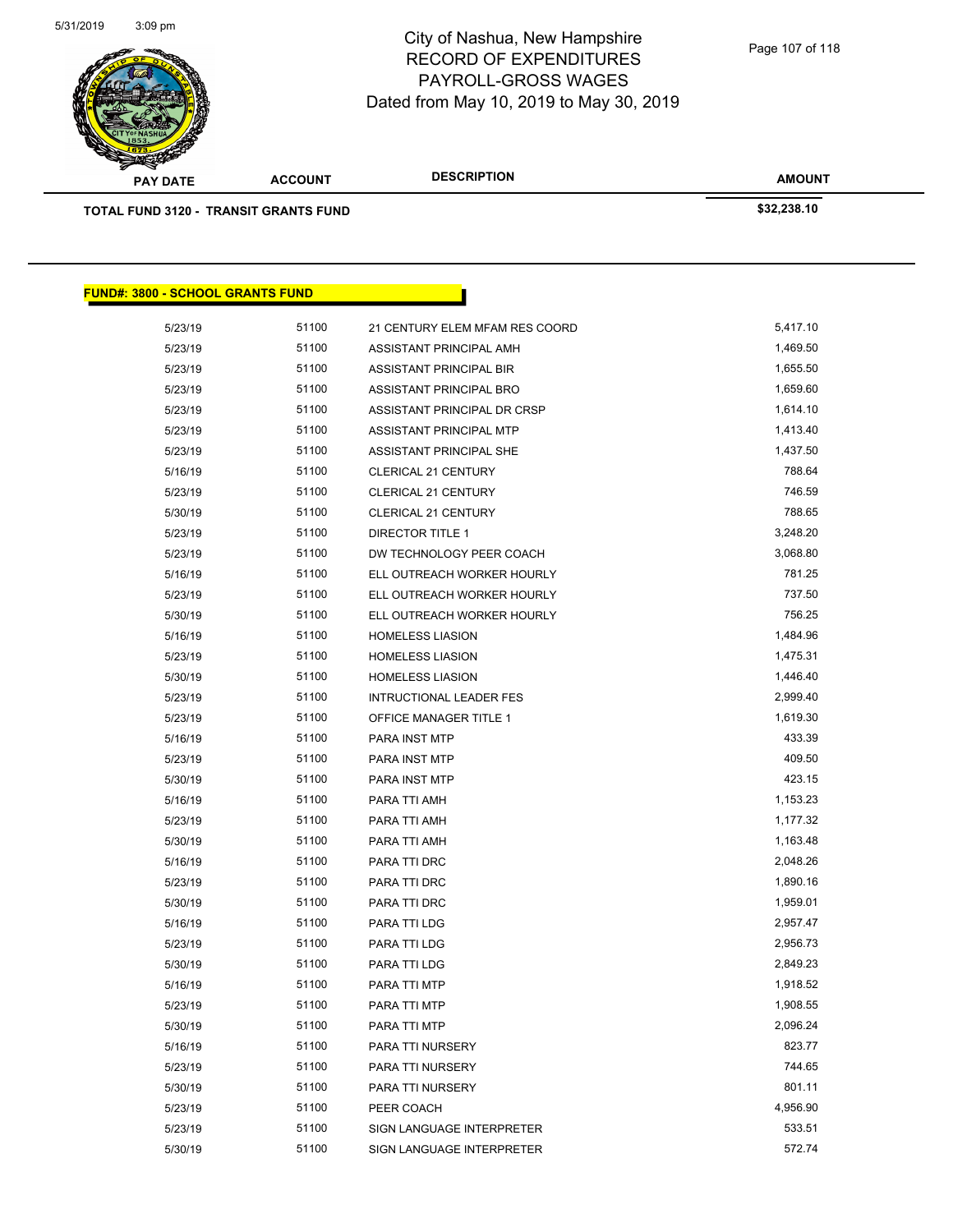

| <b>PAY DATE</b>                          | <b>ACCOUNT</b> | <b>DESCRIPTION</b>            | AMOUNT   |
|------------------------------------------|----------------|-------------------------------|----------|
| <u> FUND#: 3800 - SCHOOL GRANTS FUND</u> |                |                               |          |
|                                          |                |                               |          |
| 5/23/19                                  | 51100          | SOCIAL WORKER                 | 4,564.60 |
| 5/23/19                                  | 51100          | <b>TEACHER DWSE BRO</b>       | 1,794.50 |
| 5/23/19                                  | 51100          | <b>TEACHER DWSE CHA</b>       | 3,976.00 |
| 5/23/19                                  | 51100          | <b>TEACHER DWSE ELM</b>       | 1,877.39 |
| 5/23/19                                  | 51100          | TEACHER DWSE NHS              | 2,674.40 |
| 5/23/19                                  | 51100          | TEACHER PRESCHOOL NHS         | 1,872.10 |
| 5/23/19                                  | 51100          | <b>TEACHER SPED AMH</b>       | 2,085.00 |
| 5/23/19                                  | 51100          | TEACHER SPED BIC              | 1,949.20 |
| 5/23/19                                  | 51100          | <b>TEACHER SPED BRO</b>       | 1,698.30 |
| 5/23/19                                  | 51100          | <b>TEACHER SPED DRC</b>       | 1,805.70 |
| 5/23/19                                  | 51100          | TEACHER SPED ELM              | 1,737.50 |
| 5/23/19                                  | 51100          | <b>TEACHER SPED FES</b>       | 1,561.40 |
| 5/23/19                                  | 51100          | <b>TEACHER SPED FMS</b>       | 2,007.10 |
| 5/23/19                                  | 51100          | <b>TEACHER SPED LDG</b>       | 1,797.20 |
| 5/23/19                                  | 51100          | TEACHER SPED MDE              | 3,954.10 |
| 5/23/19                                  | 51100          | TEACHER SPED NHN              | 9,724.50 |
| 5/23/19                                  | 51100          | TEACHER SPED NHS              | 4,684.80 |
| 5/23/19                                  | 51100          | <b>TEACHER SPED NSE</b>       | 6,713.00 |
| 5/23/19                                  | 51100          | <b>TEACHER SPED PMS</b>       | 3,537.20 |
| 5/16/19                                  | 51100          | TITLE ONE PARA FES            | 2,024.07 |
| 5/23/19                                  | 51100          | TITLE ONE PARA FES            | 2,015.71 |
| 5/30/19                                  | 51100          | TITLE ONE PARA FES            | 2,025.23 |
| 5/16/19                                  | 51200          | 21 CENTURY PROGRAM ASSISTANT  | 1,810.00 |
| 5/23/19                                  | 51200          | 21 CENTURY PROGRAM ASSISTANT  | 1,390.00 |
| 5/30/19                                  | 51200          | 21 CENTURY PROGRAM ASSISTANT  | 1,991.70 |
| 5/16/19                                  | 51200          | 21ST CENTURY INSTRUCTOR       | 692.50   |
| 5/23/19                                  | 51200          | 21ST CENTURY INSTRUCTOR       | 590.00   |
| 5/30/19                                  | 51200          | 21ST CENTURY INSTRUCTOR       | 629.25   |
| 5/16/19                                  | 51200          | <b>FAMILY LIAISON</b>         | 375.00   |
| 5/23/19                                  | 51200          | <b>FAMILY LIAISON</b>         | 368.75   |
| 5/30/19                                  | 51200          | <b>FAMILY LIAISON</b>         | 375.00   |
| 5/23/19                                  | 51200          | <b>GUIDANCE COUNSELOR FES</b> | 150.00   |
| 5/16/19                                  | 51200          | HOME SCHOOL CORD TTI          | 4,254.21 |
| 5/23/19                                  | 51200          | HOME SCHOOL CORD TTI          | 3,994.05 |
| 5/30/19                                  | 51200          | HOME SCHOOL CORD TTI          | 4,330.51 |
| 5/16/19                                  | 51200          | <b>INTERPRETER</b>            | 70.00    |
| 5/23/19                                  | 51200          | <b>INTERPRETER</b>            | 150.00   |
| 5/16/19                                  | 51200          | LUNCH MONITOR DRC             | 175.00   |
| 5/23/19                                  | 51200          | LUNCH MONITOR DRC             | 140.00   |
| 5/30/19                                  | 51200          | LUNCH MONITOR DRC             | 175.00   |
| 5/16/19                                  | 51200          | LUNCH MONITOR NHN             | 25.00    |
| 5/16/19                                  | 51200          | PARA DW SPEC ED AMH           | 214.53   |
| 5/23/19                                  | 51200          | PARA DW SPEC ED AMH           | 12.05    |
| 5/30/19                                  | 51200          | PARA DW SPEC ED AMH           | 119.43   |
| 5/16/19                                  | 51200          | PARA DW SPEC ED BIR           | 16.07    |
|                                          |                |                               |          |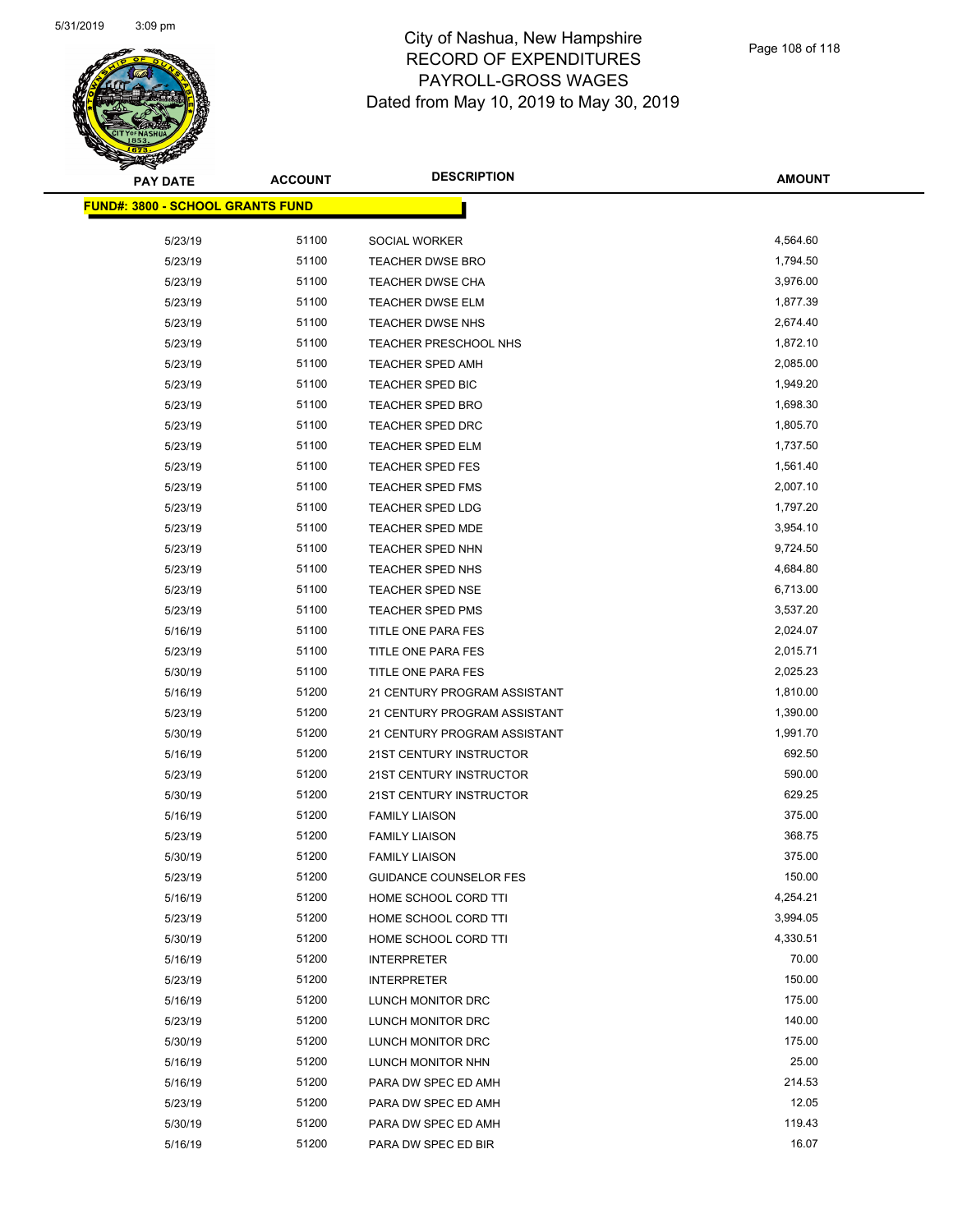

 $\overline{\phantom{0}}$ 

| <b>PAY DATE</b>                          | <b>ACCOUNT</b> | <b>DESCRIPTION</b>      | <b>AMOUNT</b> |
|------------------------------------------|----------------|-------------------------|---------------|
| <u> FUND#: 3800 - SCHOOL GRANTS FUND</u> |                |                         |               |
|                                          |                |                         |               |
| 5/16/19                                  | 51200          | PARA DW SPEC ED SHE     | 60.72         |
| 5/23/19                                  | 51200          | PARA DW SPEC ED SHE     | 60.72         |
| 5/23/19                                  | 51200          | PARA ELL PMS            | 54.60         |
| 5/16/19                                  | 51200          | PARA INST AMH           | 190.04        |
| 5/30/19                                  | 51200          | PARA INST AMH           | 82.76         |
| 5/23/19                                  | 51200          | PARA INST BIC           | 64.84         |
| 5/16/19                                  | 51200          | PARA INST BIR           | 97.09         |
| 5/16/19                                  | 51200          | PARA INST CHA           | 43.97         |
| 5/23/19                                  | 51200          | PARA INST CHA           | 87.93         |
| 5/30/19                                  | 51200          | PARA INST CHA           | 87.93         |
| 5/23/19                                  | 51200          | PARA INST FES           | 136.78        |
| 5/16/19                                  | 51200          | PARA INST PMS           | 17.50         |
| 5/23/19                                  | 51200          | PARA INST PMS           | 17.50         |
| 5/30/19                                  | 51200          | PARA INST PMS           | 17.50         |
| 5/16/19                                  | 51200          | PARA INST SHE           | 118.11        |
| 5/23/19                                  | 51200          | PARA INST SHE           | 118.11        |
| 5/16/19                                  | 51200          | SPECIAL EDUCATION TUTOR | 500.00        |
| 5/23/19                                  | 51200          | SPECIAL EDUCATION TUTOR | 418.75        |
| 5/30/19                                  | 51200          | SPECIAL EDUCATION TUTOR | 487.50        |
| 5/23/19                                  | 51200          | TEACHER ELL BIC         | 100.00        |
| 5/23/19                                  | 51200          | <b>TEACHER ELL ELM</b>  | 200.00        |
| 5/23/19                                  | 51200          | <b>TEACHER ELL FMS</b>  | 125.00        |
| 5/23/19                                  | 51200          | TEACHER ELL LDG         | 525.00        |
| 5/23/19                                  | 51200          | TEACHER ELL NHN         | 62.50         |
| 5/23/19                                  | 51200          | TEACHER ELL PMS         | 75.00         |
| 5/23/19                                  | 51200          | TEACHER ELL SHE         | 150.00        |
| 5/23/19                                  | 51200          | <b>TEACHER GR1 DRC</b>  | 150.00        |
| 5/23/19                                  | 51200          | <b>TEACHER GR1 FES</b>  | 325.00        |
| 5/23/19                                  | 51200          | <b>TEACHER GR1 LDG</b>  | 50.00         |
| 5/23/19                                  | 51200          | <b>TEACHER GR2 AMH</b>  | 375.00        |
| 5/23/19                                  | 51200          | <b>TEACHER GR2 FES</b>  | 50.00         |
| 5/23/19                                  | 51200          | <b>TEACHER GR3 AMH</b>  | 250.00        |
| 5/23/19                                  | 51200          | <b>TEACHER GR3 CHA</b>  | 168.75        |
| 5/23/19                                  | 51200          | <b>TEACHER GR3 DRC</b>  | 325.00        |
| 5/23/19                                  | 51200          | <b>TEACHER GR3 LDG</b>  | 50.00         |
| 5/23/19                                  | 51200          | <b>TEACHER GR4 AMH</b>  | 250.00        |
| 5/23/19                                  | 51200          | <b>TEACHER GR4 BIC</b>  | 100.00        |
| 5/23/19                                  | 51200          | <b>TEACHER GR4 BIR</b>  | 25.00         |
| 5/23/19                                  | 51200          | <b>TEACHER GR4 DRC</b>  | 250.00        |
| 5/23/19                                  | 51200          | <b>TEACHER GR4 SHE</b>  | 150.00        |
| 5/23/19                                  | 51200          | <b>TEACHER GR5 AMH</b>  | 300.00        |
| 5/23/19                                  | 51200          | <b>TEACHER GR5 BIC</b>  | 50.00         |
| 5/23/19                                  | 51200          | <b>TEACHER GR5 DRC</b>  | 600.00        |
| 5/23/19                                  | 51200          | <b>TEACHER GR5 LDG</b>  | 200.00        |
| 5/23/19                                  | 51200          | TEACHER KIND AMH        | 100.00        |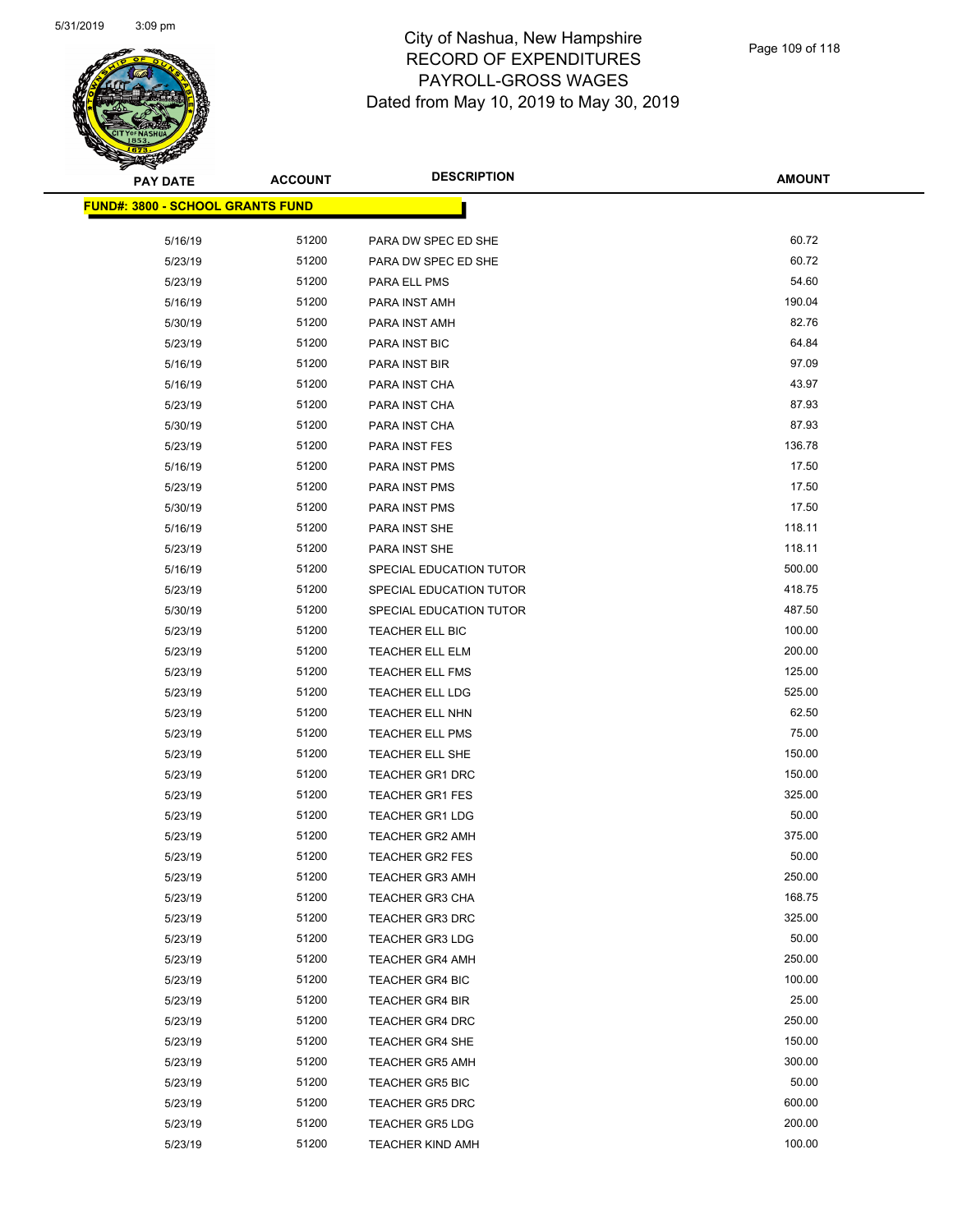

| <b>PAY DATE</b>                         | <b>ACCOUNT</b> | <b>DESCRIPTION</b>         | <b>AMOUNT</b> |
|-----------------------------------------|----------------|----------------------------|---------------|
| <b>FUND#: 3800 - SCHOOL GRANTS FUND</b> |                |                            |               |
| 5/23/19                                 | 51200          | <b>TEACHER KIND LDG</b>    | 150.00        |
| 5/23/19                                 | 51200          | <b>TEACHER MATH FMS</b>    | 150.00        |
| 5/23/19                                 | 51200          | <b>TEACHER MATH NHN</b>    | 150.00        |
| 5/23/19                                 | 51200          | TEACHER SPED AMH           | 225.00        |
| 5/23/19                                 | 51200          | TEACHER SPED NHS           | 112.50        |
| 5/23/19                                 | 51200          | TEACHER TECHED NHN         | 717.10        |
| 5/23/19                                 | 51200          | TEACHER TTI AMH            | 12,679.70     |
| 5/23/19                                 | 51200          | <b>TEACHER TTI FES</b>     | 2,308.20      |
| 5/23/19                                 | 51200          | <b>TEACHER TTI LDG</b>     | 8,744.39      |
| 5/23/19                                 | 51200          | <b>TEACHER TTI MTP</b>     | 7,254.89      |
| 5/23/19                                 | 51200          | <b>TEACHER TTI NURSERY</b> | 4,887.11      |
| 5/23/19                                 | 51200          | <b>TEACHER TTIDRC</b>      | 6,107.59      |
| 5/23/19                                 | 51200          | TITLE ONE PARA FES         | 150.15        |
| 5/16/19                                 | 51200          | TITLE ONE TUTOR            | 1,125.00      |
| 5/23/19                                 | 51200          | TITLE ONE TUTOR            | 1,187.50      |
| 5/30/19                                 | 51200          | TITLE ONE TUTOR            | 1,075.00      |
| 5/16/19                                 | 51412          | <b>WAGES PER DIEM</b>      | 282.33        |
| 5/23/19                                 | 51412          | <b>WAGES PER DIEM</b>      | 325.40        |
| 5/30/19                                 | 51412          | <b>WAGES PER DIEM</b>      | 215.33        |
| 5/16/19                                 | 51650          | ADDITIONAL HOURS           | 1,183.51      |
| 5/23/19                                 | 51650          | ADDITIONAL HOURS           | 18,909.87     |
| 5/30/19                                 | 51650          | <b>ADDITIONAL HOURS</b>    | 1,065.57      |
|                                         |                |                            |               |

**TOTAL FUND 3800 - SCHOOL GRANTS FUND \$233,186.66** 

|  |  | <b>FUND#: 3810 - FOOD SERVICE GRANTS FUND</b> |  |
|--|--|-----------------------------------------------|--|
|  |  |                                               |  |

| TOTAL FUND 3810 - FOOD SERVICE GRANTS FUND |       |                 | \$2,185.96 |
|--------------------------------------------|-------|-----------------|------------|
| 5/30/19                                    | 51300 | OVERTIME        | 650.02     |
| 5/23/19                                    | 51300 | <b>OVERTIME</b> | 931.41     |
| 5/16/19                                    | 51300 | <b>OVERTIME</b> | 604.53     |
|                                            |       |                 |            |

| <b>FUND#: 4005 - TRAFFIC VIOLATIONS FUND</b> |       |                                  |        |  |  |
|----------------------------------------------|-------|----------------------------------|--------|--|--|
| 5/16/19                                      | 51100 | <b>MVR CLERK II</b>              | 320.50 |  |  |
| 5/23/19                                      | 51100 | <b>MVR CLERK II</b>              | 320.50 |  |  |
| 5/30/19                                      | 51100 | <b>MVR CLERK II</b>              | 320.50 |  |  |
| 5/16/19                                      | 51100 | ORDINANCE VIOLATIONS COORDINATOR | 437.70 |  |  |
| 5/23/19                                      | 51100 | ORDINANCE VIOLATIONS COORDINATOR | 437.70 |  |  |
| 5/30/19                                      | 51100 | ORDINANCE VIOLATIONS COORDINATOR | 437.71 |  |  |
| 5/16/19                                      | 51100 | <b>PARKING MANAGER</b>           | 298.80 |  |  |
| 5/23/19                                      | 51100 | <b>PARKING MANAGER</b>           | 298.80 |  |  |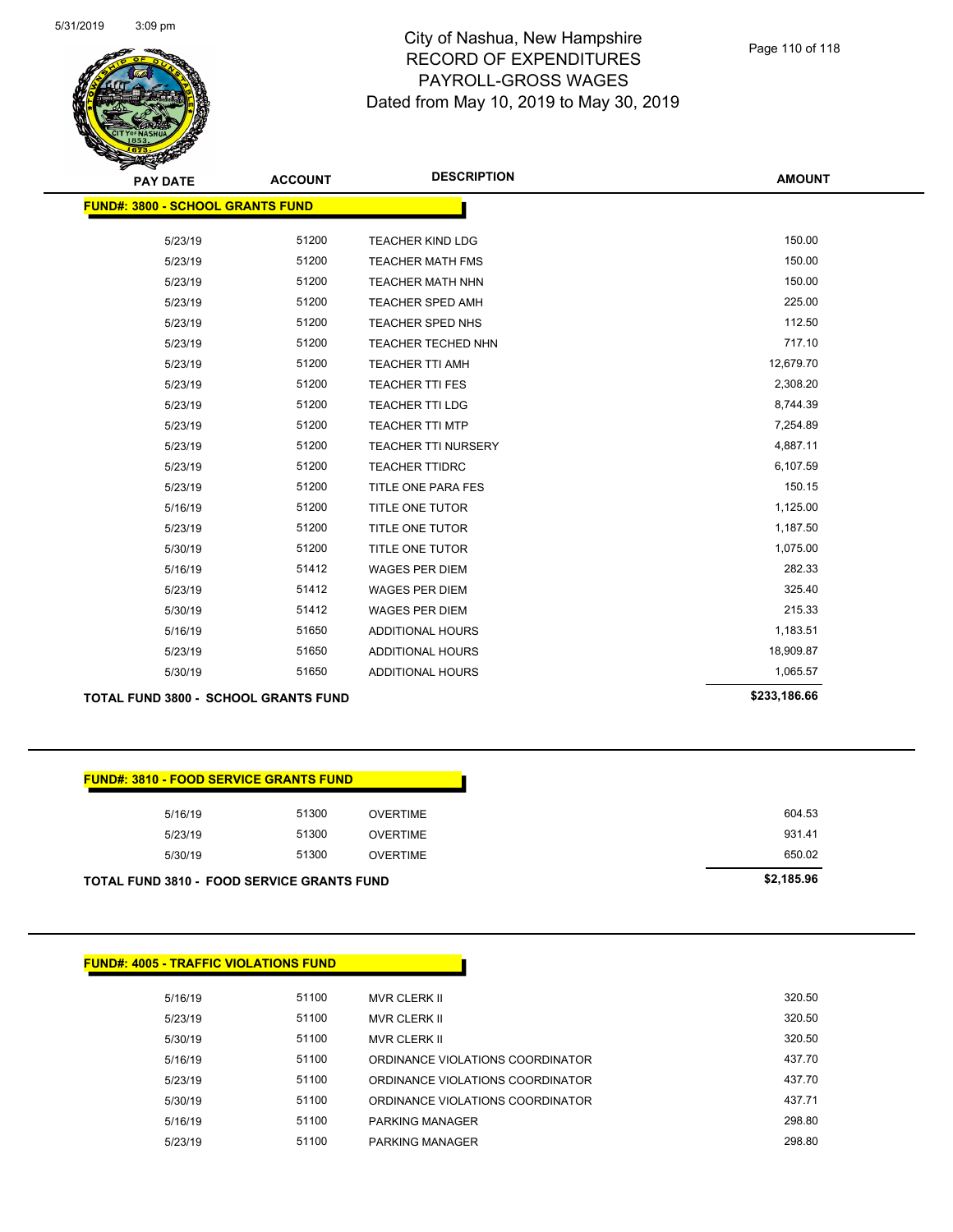

| <b>PAY DATE</b>                                  | <b>ACCOUNT</b> | <b>DESCRIPTION</b>             | <b>AMOUNT</b> |
|--------------------------------------------------|----------------|--------------------------------|---------------|
| <b>FUND#: 4005 - TRAFFIC VIOLATIONS FUND</b>     |                |                                |               |
| 5/30/19                                          | 51100          | <b>PARKING MANAGER</b>         | 298.80        |
| 5/16/19                                          | 51200          | <b>MVR CLERK I</b>             | 289.22        |
| 5/23/19                                          | 51200          | <b>MVR CLERK I</b>             | 366.09        |
| 5/30/19                                          | 51200          | <b>MVR CLERK I</b>             | 366.10        |
| 5/16/19                                          | 51200          | PARKING ENFORCEMENT SPECIALIST | 736.63        |
| 5/23/19                                          | 51200          | PARKING ENFORCEMENT SPECIALIST | 704.28        |
| 5/30/19                                          | 51200          | PARKING ENFORCEMENT SPECIALIST | 808.50        |
| 5/16/19                                          | 51300          | <b>OVERTIME</b>                | 24.63         |
| 5/23/19                                          | 51300          | <b>OVERTIME</b>                | 26.54         |
| 5/30/19                                          | 51300          | <b>OVERTIME</b>                | 16.41         |
| <b>TOTAL FUND 4005 - TRAFFIC VIOLATIONS FUND</b> |                |                                | \$6,509.41    |

#### **FUND#: 4010 - MOTOR VEHICLE ADMIN FUND**

| <b>TOTAL FUND 4010 - MOTOR VEHICLE ADMIN FUND</b> |       |                     | \$11,242.73 |
|---------------------------------------------------|-------|---------------------|-------------|
| 5/30/19                                           | 51300 | <b>OVERTIME</b>     | 8.55        |
| 5/19/19                                           | 51300 | <b>OVERTIME</b>     | 76.75       |
| 5/30/19                                           | 51100 | <b>MVR CLERK II</b> | 304.40      |
| 5/23/19                                           | 51100 | <b>MVR CLERK II</b> | 304.40      |
| 5/17/19                                           | 51100 | <b>MVR CLERK II</b> | 10,548.63   |
|                                                   |       |                     |             |

### **FUND#: 4030 - POLICE SPECIAL DETAILS FUND**

|         | <b>TOTAL FUND 4030 - POLICE SPECIAL DETAILS FUND</b> |                                | \$54.960.11 |
|---------|------------------------------------------------------|--------------------------------|-------------|
| 5/30/19 | 51712                                                | SPECIAL DETAIL-PENSIONABLE     | 4.823.95    |
| 5/23/19 | 51712                                                | SPECIAL DETAIL-PENSIONABLE     | 5.778.44    |
| 5/16/19 | 51712                                                | SPECIAL DETAIL-PENSIONABLE     | 7.642.86    |
| 5/30/19 | 51710                                                | SPECIAL DETAIL-NON PENSIONABLE | 11.823.17   |
| 5/23/19 | 51710                                                | SPECIAL DETAIL-NON PENSIONABLE | 13.839.45   |
| 5/16/19 | 51710                                                | SPECIAL DETAIL-NON PENSIONABLE | 11.052.24   |
|         |                                                      |                                |             |

### **FUND#: 4035 - POLICE OVERTIME BILLING FUND**

| 5/16/19 | 51300<br><b>OVERTIME</b> |
|---------|--------------------------|
| 5/23/19 | 51300<br>OVERTIME        |
| 5/30/19 | 51300<br>OVERTIME        |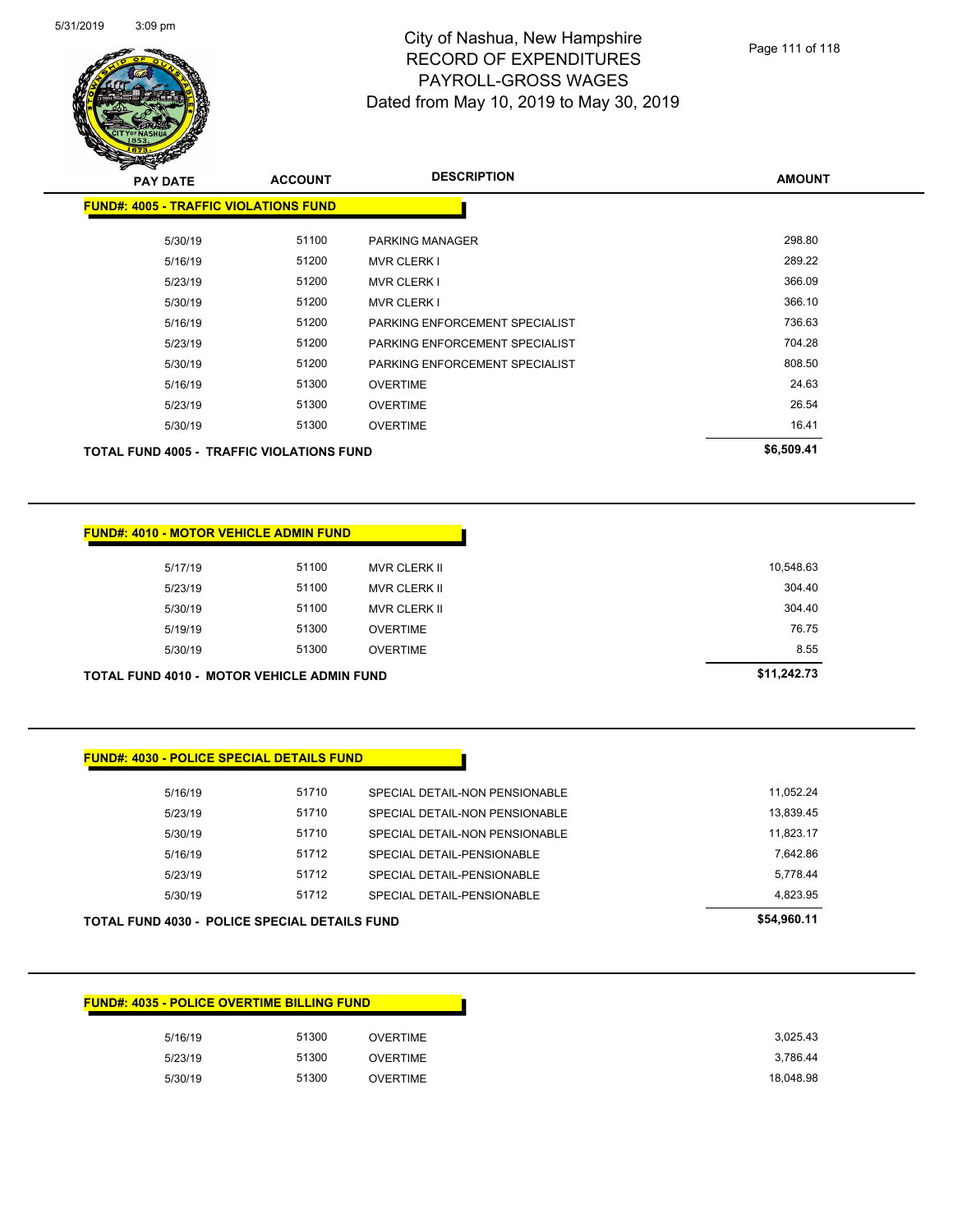| 5/31/2019<br>$3:09$ pm                                       |                | City of Nashua, New Hampshire<br><b>RECORD OF EXPENDITURES</b><br>PAYROLL-GROSS WAGES<br>Dated from May 10, 2019 to May 30, 2019 | Page 112 of 118    |
|--------------------------------------------------------------|----------------|----------------------------------------------------------------------------------------------------------------------------------|--------------------|
| <b>PAY DATE</b>                                              | <b>ACCOUNT</b> | <b>DESCRIPTION</b>                                                                                                               | <b>AMOUNT</b>      |
| <b>TOTAL FUND 4035 - POLICE OVERTIME BILLING FUND</b>        |                |                                                                                                                                  | \$24,860.85        |
| <b>FUND#: 4065 - FIRE WATCHGUARDS FUND</b>                   |                |                                                                                                                                  |                    |
| 5/30/19                                                      | 51712          | SPECIAL DETAIL-PENSIONABLE                                                                                                       | 437.71             |
| <b>TOTAL FUND 4065 - FIRE WATCHGUARDS FUND</b>               |                |                                                                                                                                  | \$437.71           |
| FUND#: 4600 - ECON DEV-GREATER NASHUA RLF                    |                |                                                                                                                                  |                    |
| 5/16/19                                                      | 51100          | DWNTWN SPCLST & OED PGRM COOR                                                                                                    | 142.30             |
| 5/23/19                                                      | 51100          | DWNTWN SPCLST & OED PGRM COOR                                                                                                    | 142.30             |
| 5/30/19                                                      | 51100          | DWNTWN SPCLST & OED PGRM COOR                                                                                                    | 142.30             |
|                                                              |                |                                                                                                                                  |                    |
| TOTAL FUND 4600 - ECON DEV-GREATER NASHUA RLF                |                |                                                                                                                                  | \$426.90           |
| FUND#: 4610 - ECON DEV-BROWNFIELDS RLF<br>5/16/19<br>5/23/19 | 51100<br>51100 | DWNTWN SPCLST & OED PGRM COOR<br>DWNTWN SPCLST & OED PGRM COOR                                                                   | 155.25<br>155.25   |
| 5/30/19                                                      | 51100          | DWNTWN SPCLST & OED PGRM COOR                                                                                                    | 155.25             |
| TOTAL FUND 4610 - ECON DEV-BROWNFIELDS RLF                   |                |                                                                                                                                  | \$465.75           |
| <b>FUND#: 6000 - SOLID WASTE FUND</b><br>5/16/19             | 51100          | ADMINISTRATIVE ASSISTANT II                                                                                                      | 858.88             |
| 5/23/19                                                      | 51100          | ADMINISTRATIVE ASSISTANT II                                                                                                      | 858.87             |
| 5/30/19                                                      | 51100          | ADMINISTRATIVE ASSISTANT II                                                                                                      | 858.87             |
| 5/16/19                                                      | 51100          | ASSISTANT DIRECTOR OF PUBLIC WORKS                                                                                               | 202.40             |
| 5/23/19                                                      | 51100          | ASSISTANT DIRECTOR OF PUBLIC WORKS                                                                                               | 202.40             |
| 5/30/19                                                      | 51100          | ASSISTANT DIRECTOR OF PUBLIC WORKS                                                                                               | 202.40             |
| 5/16/19                                                      | 51100          | AUTOMATED TRASH COLLECTION OPR                                                                                                   | 4,898.00           |
| 5/23/19                                                      | 51100          | AUTOMATED TRASH COLLECTION OPR                                                                                                   | 4,898.00           |
| 5/30/19                                                      | 51100          | AUTOMATED TRASH COLLECTION OPR                                                                                                   | 4,898.00           |
| 5/16/19                                                      | 51100          | <b>CITY ENGINEER</b>                                                                                                             | 343.40             |
| 5/23/19                                                      | 51100          | <b>CITY ENGINEER</b>                                                                                                             | 343.40             |
| 5/30/19                                                      | 51100          | <b>CITY ENGINEER</b>                                                                                                             | 343.40             |
| 5/16/19                                                      | 51100          | <b>COLLECTION EQUIP OPR</b>                                                                                                      | 8,337.60           |
| 5/23/19                                                      | 51100          | <b>COLLECTION EQUIP OPR</b>                                                                                                      | 8,359.16           |
| 5/30/19                                                      | 51100          | <b>COLLECTION EQUIP OPR</b>                                                                                                      | 8,369.52<br>970.42 |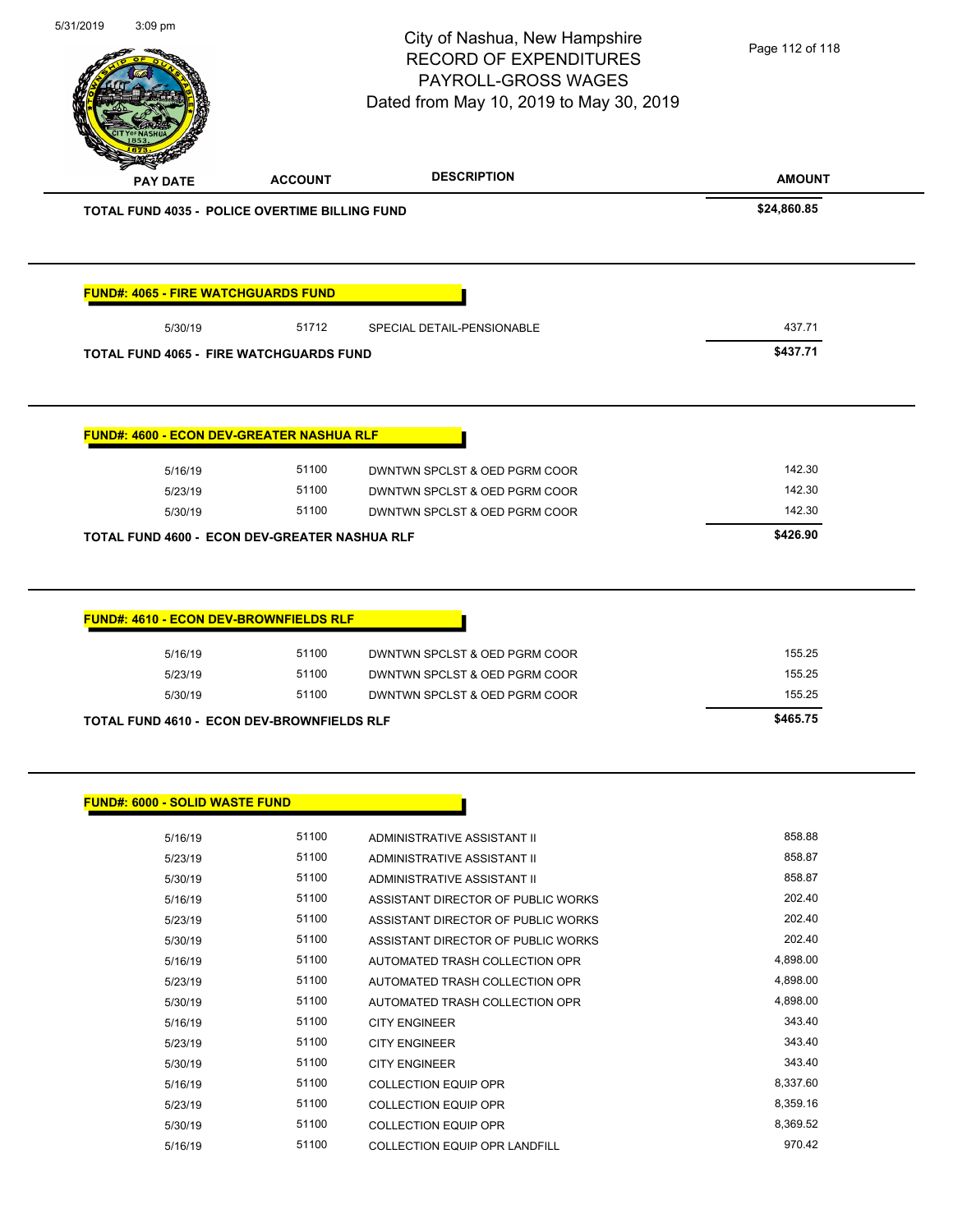

| PAY DATE                               | <b>ACCOUNT</b> | <b>DESCRIPTION</b>                   | <b>AMOUNT</b> |
|----------------------------------------|----------------|--------------------------------------|---------------|
| <u> FUND#: 6000 - SOLID WASTE FUND</u> |                |                                      |               |
|                                        |                |                                      |               |
| 5/23/19                                | 51100          | <b>COLLECTION EQUIP OPR LANDFILL</b> | 964.34        |
| 5/30/19                                | 51100          | <b>COLLECTION EQUIP OPR LANDFILL</b> | 970.40        |
| 5/16/19                                | 51100          | DEP TREASURER TAX COLLECTOR          | 261.95        |
| 5/23/19                                | 51100          | DEP TREASURER TAX COLLECTOR          | 261.95        |
| 5/30/19                                | 51100          | DEP TREASURER TAX COLLECTOR          | 261.95        |
| 5/16/19                                | 51100          | DEPUTY CITY ENGINEER                 | 82.05         |
| 5/23/19                                | 51100          | <b>DEPUTY CITY ENGINEER</b>          | 82.05         |
| 5/30/19                                | 51100          | DEPUTY CITY ENGINEER                 | 82.05         |
| 5/16/19                                | 51100          | DIRECTOR PUBLIC WORKS                | 261.20        |
| 5/23/19                                | 51100          | <b>DIRECTOR PUBLIC WORKS</b>         | 261.20        |
| 5/30/19                                | 51100          | <b>DIRECTOR PUBLIC WORKS</b>         | 261.20        |
| 5/16/19                                | 51100          | DPW BILLING ACCOUNTANT               | 499.05        |
| 5/23/19                                | 51100          | DPW BILLING ACCOUNTANT               | 499.05        |
| 5/30/19                                | 51100          | DPW BILLING ACCOUNTANT               | 499.05        |
| 5/16/19                                | 51100          | DPW COLLECTIONS SPEC III             | 406.05        |
| 5/23/19                                | 51100          | DPW COLLECTIONS SPEC III             | 406.05        |
| 5/30/19                                | 51100          | DPW COLLECTIONS SPEC III             | 406.06        |
| 5/16/19                                | 51100          | DPW CONTRACT ADMINISTRATOR           | 121.65        |
| 5/23/19                                | 51100          | DPW CONTRACT ADMINISTRATOR           | 121.63        |
| 5/30/19                                | 51100          | DPW CONTRACT ADMINISTRATOR           | 121.66        |
| 5/16/19                                | 51100          | <b>ENVIRONMENTAL ENGINEER</b>        | 1,480.85      |
| 5/23/19                                | 51100          | <b>ENVIRONMENTAL ENGINEER</b>        | 1,480.85      |
| 5/30/19                                | 51100          | <b>ENVIRONMENTAL ENGINEER</b>        | 1,480.85      |
| 5/16/19                                | 51100          | EQUIPMENT OPR LANDFILL               | 4,904.85      |
| 5/23/19                                | 51100          | <b>EQUIPMENT OPR LANDFILL</b>        | 4,932.00      |
| 5/30/19                                | 51100          | <b>EQUIPMENT OPR LANDFILL</b>        | 5,916.00      |
| 5/16/19                                | 51100          | <b>EXECUTIVE ASSISTANT</b>           | 164.35        |
| 5/23/19                                | 51100          | <b>EXECUTIVE ASSISTANT</b>           | 164.35        |
| 5/30/19                                | 51100          | <b>EXECUTIVE ASSISTANT</b>           | 164.35        |
| 5/16/19                                | 51100          | <b>FINANCE AND ADMIN MANAGER</b>     | 436.60        |
| 5/23/19                                | 51100          | <b>FINANCE AND ADMIN MANAGER</b>     | 436.60        |
| 5/30/19                                | 51100          | FINANCE AND ADMIN MANAGER            | 436.60        |
| 5/16/19                                | 51100          | FLEET MANAGER STREET DEPT            | 346.35        |
| 5/23/19                                | 51100          | FLEET MANAGER STREET DEPT            | 346.35        |
| 5/30/19                                | 51100          | FLEET MANAGER STREET DEPT            | 346.34        |
| 5/16/19                                | 51100          | LICENSED SCALE OPERATOR              | 870.35        |
| 5/23/19                                | 51100          | LICENSED SCALE OPERATOR              | 870.35        |
| 5/30/19                                | 51100          | LICENSED SCALE OPERATOR              | 870.35        |
| 5/16/19                                | 51100          | PUBLIC RELATIONS ADMINISTRATOR       | 164.40        |
| 5/23/19                                | 51100          | PUBLIC RELATIONS ADMINISTRATOR       | 164.40        |
| 5/30/19                                | 51100          | PUBLIC RELATIONS ADMINISTRATOR       | 164.40        |
| 5/16/19                                | 51100          | RECYCLING COORDINATOR                | 1,192.80      |
| 5/23/19                                | 51100          | RECYCLING COORDINATOR                | 1,192.80      |
| 5/30/19                                | 51100          | RECYCLING COORDINATOR                | 1,192.80      |
| 5/16/19                                | 51100          | SENIOR STAFF ENGINEER                | 143.80        |
|                                        |                |                                      |               |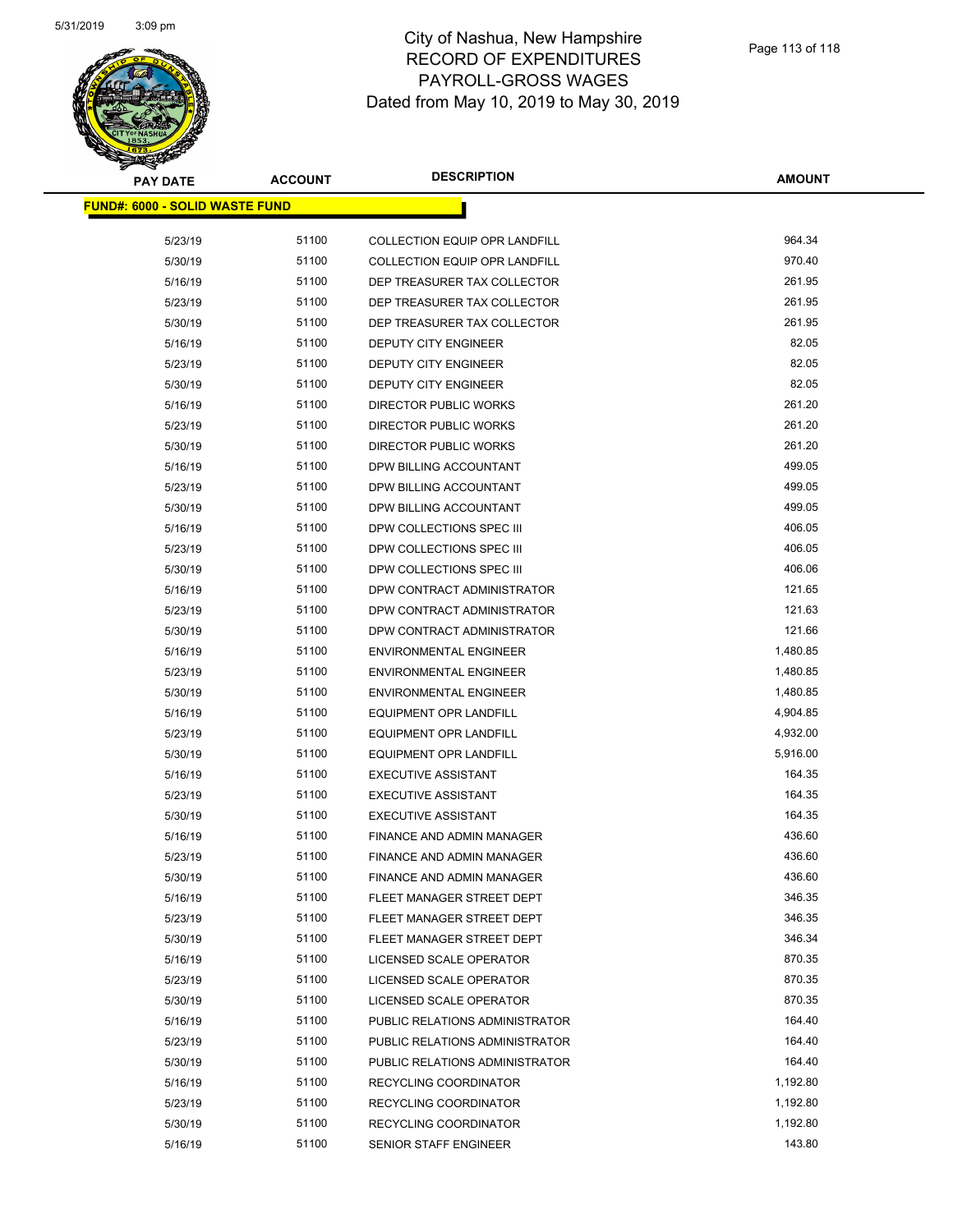

| <b>PAY DATE</b>                       | <b>ACCOUNT</b> | <b>DESCRIPTION</b>                 | <b>AMOUNT</b> |
|---------------------------------------|----------------|------------------------------------|---------------|
| <b>FUND#: 6000 - SOLID WASTE FUND</b> |                |                                    |               |
| 5/23/19                               | 51100          | SENIOR STAFF ENGINEER              | 143.81        |
| 5/30/19                               | 51100          | <b>SENIOR STAFF ENGINEER</b>       | 143.80        |
| 5/16/19                               | 51100          | SOLID WASTE FOREMAN                | 2,593.30      |
| 5/23/19                               | 51100          | <b>SOLID WASTE FOREMAN</b>         | 2,593.30      |
| 5/30/19                               | 51100          | <b>SOLID WASTE FOREMAN</b>         | 2,593.31      |
| 5/16/19                               | 51100          | SOLID WASTE TECHNICIAN             | 1,128.30      |
| 5/23/19                               | 51100          | SOLID WASTE TECHNICIAN             | 1,128.30      |
| 5/30/19                               | 51100          | SOLID WASTE TECHNICIAN             | 1,128.30      |
| 5/16/19                               | 51100          | SR MGR ACCT FIN REPORTING          | 191.25        |
| 5/23/19                               | 51100          | SR MGR ACCT FIN REPORTING          | 191.25        |
| 5/30/19                               | 51100          | SR MGR ACCT FIN REPORTING          | 191.25        |
| 5/16/19                               | 51100          | SUPERINTENDENT OF SOLID WASTE      | 1,804.30      |
| 5/23/19                               | 51100          | SUPERINTENDENT OF SOLID WASTE      | 1,804.30      |
| 5/30/19                               | 51100          | SUPERINTENDENT OF SOLID WASTE      | 1,804.30      |
| 5/23/19                               | 51100          | <b>TEMPORARY RUBBISH COLLECTOR</b> | 120.00        |
| 5/16/19                               | 51300          | <b>OVERTIME</b>                    | 2,510.47      |
| 5/23/19                               | 51300          | <b>OVERTIME</b>                    | 6,277.41      |
| 5/30/19                               | 51300          | <b>OVERTIME</b>                    | 7,365.15      |
| 5/16/19                               | 51400          | WAGES TEMPORARY/SEASONAL           | 4,072.50      |
| 5/23/19                               | 51400          | <b>WAGES TEMPORARY/SEASONAL</b>    | 4,665.00      |
| 5/30/19                               | 51400          | WAGES TEMPORARY/SEASONAL           | 5,096.25      |
| 5/16/19                               | 51600          | <b>LONGEVITY</b>                   | 1,200.00      |
| 5/30/19                               | 51600          | <b>LONGEVITY</b>                   | 800.00        |
| 5/30/19                               | 55118          | TELEPHONE-CELLULAR                 | 128.00        |

**TOTAL FUND 6000 - SOLID WASTE FUND \$131,312.90** 

#### **FUND#: 6200 - WASTEWATER FUND**

| 5/16/19 | 51100 | ADMINISTRATIVE ASSISTANT II        | 744.20   |
|---------|-------|------------------------------------|----------|
| 5/23/19 | 51100 | ADMINISTRATIVE ASSISTANT II        | 744.20   |
| 5/30/19 | 51100 | ADMINISTRATIVE ASSISTANT II        | 744.20   |
| 5/16/19 | 51100 | ANALYTICAL CHEMIST                 | 861.95   |
| 5/23/19 | 51100 | ANALYTICAL CHEMIST                 | 861.94   |
| 5/30/19 | 51100 | ANALYTICAL CHEMIST                 | 861.95   |
| 5/16/19 | 51100 | ASSISTANT CONSTRUCTION ENGINEER    | 1,339.75 |
| 5/23/19 | 51100 | ASSISTANT CONSTRUCTION ENGINEER    | 1,339.75 |
| 5/30/19 | 51100 | ASSISTANT CONSTRUCTION ENGINEER    | 1,339.75 |
| 5/16/19 | 51100 | ASSISTANT DIRECTOR OF PUBLIC WORKS | 202.35   |
| 5/23/19 | 51100 | ASSISTANT DIRECTOR OF PUBLIC WORKS | 202.35   |
| 5/30/19 | 51100 | ASSISTANT DIRECTOR OF PUBLIC WORKS | 202.35   |
| 5/16/19 | 51100 | <b>CITY ENGINEER</b>               | 801.30   |
| 5/23/19 | 51100 | <b>CITY ENGINEER</b>               | 801.30   |
| 5/30/19 | 51100 | <b>CITY ENGINEER</b>               | 801.30   |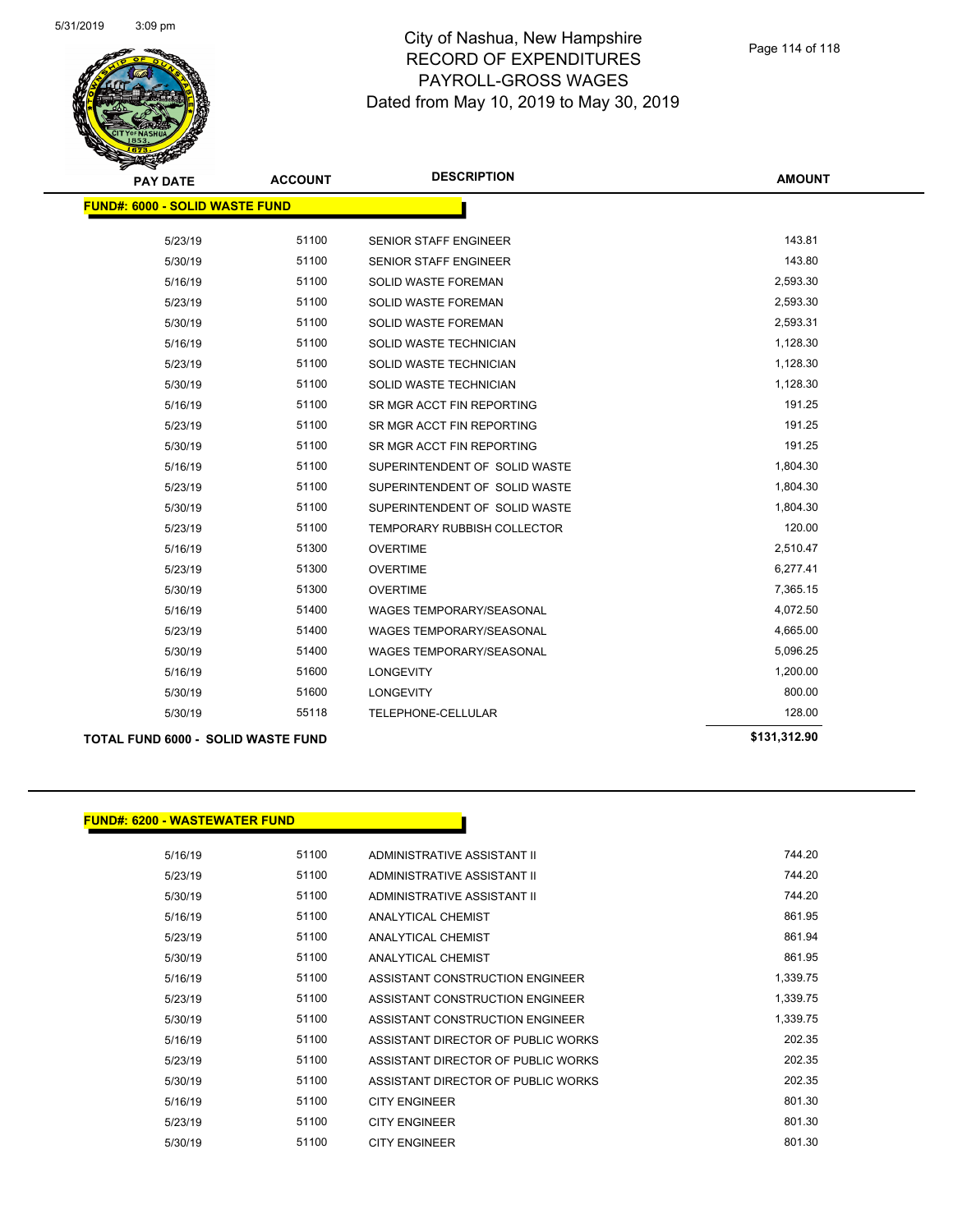

| PAY DATE                              | <b>ACCOUNT</b> | <b>DESCRIPTION</b>                   | <b>AMOUNT</b> |
|---------------------------------------|----------------|--------------------------------------|---------------|
| <u> FUND#: 6200 - WASTEWATER FUND</u> |                |                                      |               |
|                                       |                |                                      |               |
| 5/16/19                               | 51100          | <b>COLLECTION SYSTEMS OPERATOR</b>   | 1,988.00      |
| 5/23/19                               | 51100          | <b>COLLECTION SYSTEMS OPERATOR</b>   | 2,106.15      |
| 5/30/19                               | 51100          | <b>COLLECTION SYSTEMS OPERATOR</b>   | 2,112.27      |
| 5/16/19                               | 51100          | COLLECTION SYSTEMS TECHNICIAN        | 2,103.21      |
| 5/23/19                               | 51100          | COLLECTION SYSTEMS TECHNICIAN        | 2,103.20      |
| 5/30/19                               | 51100          | <b>COLLECTION SYSTEMS TECHNICIAN</b> | 2,103.21      |
| 5/16/19                               | 51100          | DEP TREASURER TAX COLLECTOR          | 261.95        |
| 5/23/19                               | 51100          | DEP TREASURER TAX COLLECTOR          | 261.95        |
| 5/30/19                               | 51100          | DEP TREASURER TAX COLLECTOR          | 261.95        |
| 5/16/19                               | 51100          | DEPUTY CITY ENGINEER                 | 820.35        |
| 5/23/19                               | 51100          | <b>DEPUTY CITY ENGINEER</b>          | 820.35        |
| 5/30/19                               | 51100          | DEPUTY CITY ENGINEER                 | 820.35        |
| 5/16/19                               | 51100          | <b>DIRECTOR PUBLIC WORKS</b>         | 522.40        |
| 5/23/19                               | 51100          | DIRECTOR PUBLIC WORKS                | 522.40        |
| 5/30/19                               | 51100          | DIRECTOR PUBLIC WORKS                | 522.40        |
| 5/16/19                               | 51100          | DPW BILLING ACCOUNTANT               | 499.05        |
| 5/23/19                               | 51100          | DPW BILLING ACCOUNTANT               | 499.05        |
| 5/30/19                               | 51100          | DPW BILLING ACCOUNTANT               | 499.04        |
| 5/16/19                               | 51100          | DPW COLLECTIONS SPEC III             | 406.10        |
| 5/23/19                               | 51100          | DPW COLLECTIONS SPEC III             | 406.10        |
| 5/30/19                               | 51100          | DPW COLLECTIONS SPEC III             | 406.10        |
| 5/16/19                               | 51100          | DPW CONTRACT ADMINISTRATOR           | 730.00        |
| 5/23/19                               | 51100          | DPW CONTRACT ADMINISTRATOR           | 730.02        |
| 5/30/19                               | 51100          | DPW CONTRACT ADMINISTRATOR           | 730.00        |
| 5/16/19                               | 51100          | ELECTRICAL DIAGNOSTIC TECH I         | 1,120.00      |
| 5/23/19                               | 51100          | ELECTRICAL DIAGNOSTIC TECH I         | 1,120.00      |
| 5/30/19                               | 51100          | ELECTRICAL DIAGNOSTIC TECH I         | 1,120.00      |
| 5/16/19                               | 51100          | <b>EXECUTIVE ASSISTANT</b>           | 164.40        |
| 5/23/19                               | 51100          | <b>EXECUTIVE ASSISTANT</b>           | 164.40        |
| 5/30/19                               | 51100          | <b>EXECUTIVE ASSISTANT</b>           | 164.40        |
| 5/16/19                               | 51100          | <b>FINANCE AND ADMIN MANAGER</b>     | 436.60        |
| 5/23/19                               | 51100          | FINANCE AND ADMIN MANAGER            | 436.60        |
| 5/30/19                               | 51100          | FINANCE AND ADMIN MANAGER            | 436.60        |
| 5/16/19                               | 51100          | FLEET MANAGER STREET DEPT            | 115.45        |
| 5/23/19                               | 51100          | FLEET MANAGER STREET DEPT            | 115.45        |
| 5/30/19                               | 51100          | FLEET MANAGER STREET DEPT            | 115.46        |
| 5/16/19                               | 51100          | MECHANIC WWTP 1ST CLASS              | 4,315.21      |
| 5/23/19                               | 51100          | MECHANIC WWTP 1ST CLASS              | 4,315.22      |
| 5/30/19                               | 51100          | MECHANIC WWTP 1ST CLASS              | 4,193.84      |
| 5/16/19                               | 51100          | OPERATOR II WWTP 1st                 | 3,219.20      |
| 5/23/19                               | 51100          | OPERATOR II WWTP 1st                 | 3,219.20      |
| 5/30/19                               | 51100          | OPERATOR II WWTP 1st                 | 3,219.20      |
| 5/16/19                               | 51100          | OPERATOR II WWTP 2nd                 | 2,172.80      |
| 5/23/19                               | 51100          | OPERATOR II WWTP 2nd                 | 2,172.80      |
| 5/30/19                               | 51100          | OPERATOR II WWTP 2nd                 | 2,172.80      |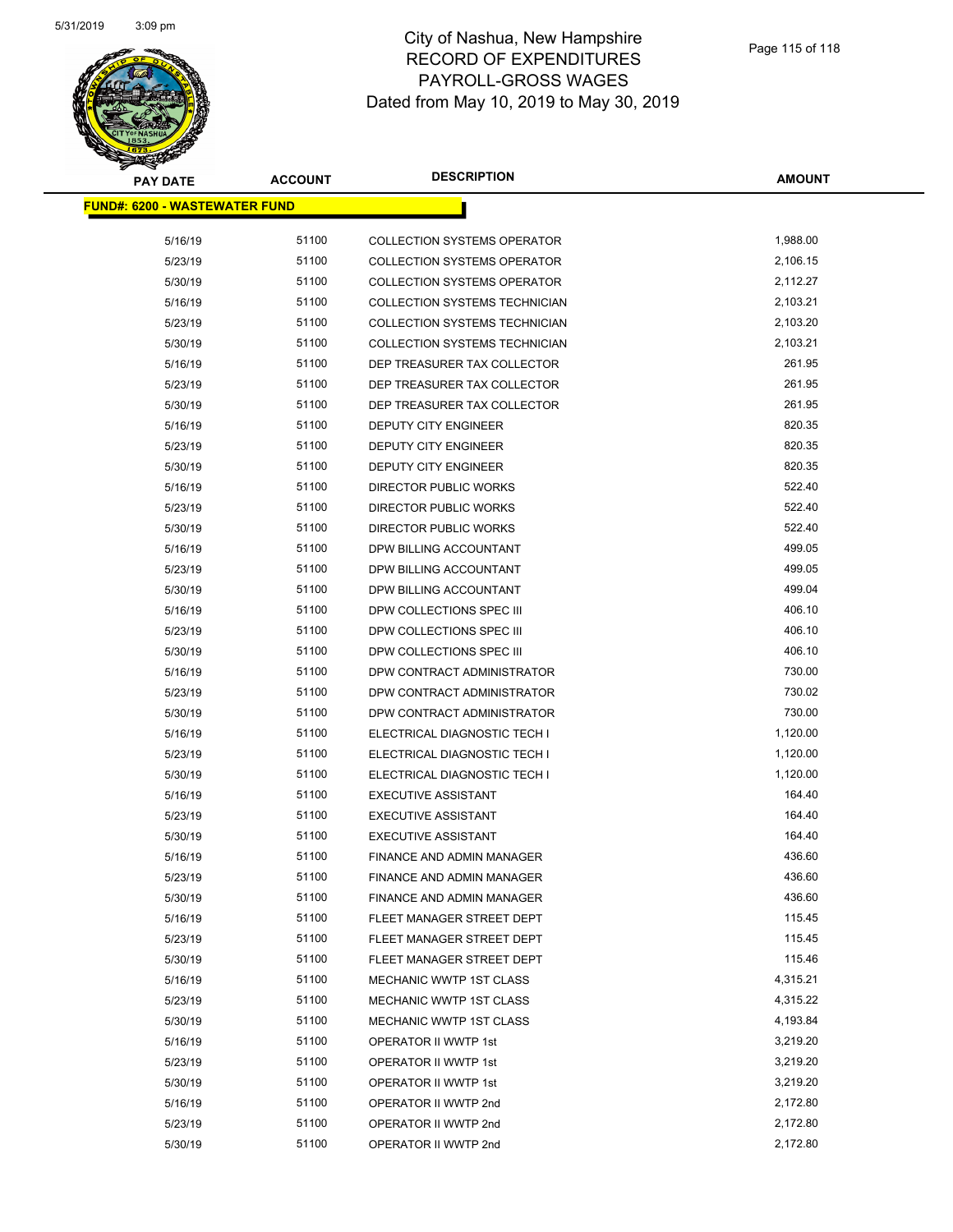

| <b>PAY DATE</b>                       | <b>ACCOUNT</b> | <b>DESCRIPTION</b>                | <b>AMOUNT</b> |
|---------------------------------------|----------------|-----------------------------------|---------------|
| <u> FUND#: 6200 - WASTEWATER FUND</u> |                |                                   |               |
|                                       |                |                                   |               |
| 5/16/19                               | 51100          | OPERATOR II WWTP 3rd              | 2,180.83      |
| 5/23/19                               | 51100          | OPERATOR II WWTP 3rd              | 2,180.83      |
| 5/30/19                               | 51100          | OPERATOR II WWTP 3rd              | 2,180.84      |
| 5/16/19                               | 51100          | OPERATOR III WWTP 1st             | 3,390.80      |
| 5/23/19                               | 51100          | OPERATOR III WWTP 1st             | 3,390.80      |
| 5/30/19                               | 51100          | <b>OPERATOR III WWTP 1st</b>      | 3,390.80      |
| 5/16/19                               | 51100          | PLANT OPERATIONS SUPERVISOR       | 1,490.15      |
| 5/23/19                               | 51100          | PLANT OPERATIONS SUPERVISOR       | 1,490.15      |
| 5/30/19                               | 51100          | PLANT OPERATIONS SUPERVISOR       | 1,490.15      |
| 5/16/19                               | 51100          | PROCESS CHEMIST                   | 1,001.00      |
| 5/23/19                               | 51100          | PROCESS CHEMIST                   | 1,001.00      |
| 5/30/19                               | 51100          | PROCESS CHEMIST                   | 1,001.00      |
| 5/16/19                               | 51100          | PUBLIC RELATIONS ADMINISTRATOR    | 219.15        |
| 5/23/19                               | 51100          | PUBLIC RELATIONS ADMINISTRATOR    | 219.15        |
| 5/30/19                               | 51100          | PUBLIC RELATIONS ADMINISTRATOR    | 219.15        |
| 5/16/19                               | 51100          | <b>RETIREE DPW</b>                | 1,120.00      |
| 5/23/19                               | 51100          | <b>RETIREE DPW</b>                | 1,120.00      |
| 5/30/19                               | 51100          | <b>RETIREE DPW</b>                | 1,120.00      |
| 5/16/19                               | 51100          | SENIOR STAFF ENGINEER             | 1,559.20      |
| 5/23/19                               | 51100          | <b>SENIOR STAFF ENGINEER</b>      | 1,559.19      |
| 5/30/19                               | 51100          | SENIOR STAFF ENGINEER             | 1,559.20      |
| 5/16/19                               | 51100          | SR MGR ACCT FIN REPORTING         | 382.70        |
| 5/23/19                               | 51100          | SR MGR ACCT FIN REPORTING         | 382.70        |
| 5/30/19                               | 51100          | SR MGR ACCT FIN REPORTING         | 382.70        |
| 5/16/19                               | 51100          | <b>STAFF ENGINEER</b>             | 1,063.90      |
| 5/23/19                               | 51100          | <b>STAFF ENGINEER</b>             | 1,063.90      |
| 5/30/19                               | 51100          | <b>STAFF ENGINEER</b>             | 1,063.90      |
| 5/16/19                               | 51100          | SUPERINTENDENT OF WASTEWATER      | 1,890.35      |
| 5/23/19                               | 51100          | SUPERINTENDENT OF WASTEWATER      | 1,890.35      |
| 5/30/19                               | 51100          | SUPERINTENDENT OF WASTEWATER      | 1,890.35      |
| 5/16/19                               | 51100          | <b>SUPV LABORATORY</b>            | 1,211.50      |
| 5/23/19                               | 51100          | <b>SUPV LABORATORY</b>            | 1,211.51      |
| 5/30/19                               | 51100          | <b>SUPV LABORATORY</b>            | 1,211.50      |
| 5/16/19                               | 51100          | <b>TRUCK DRIVER STREET REPAIR</b> | 916.40        |
| 5/23/19                               | 51100          | TRUCK DRIVER STREET REPAIR        | 1,047.67      |
| 5/30/19                               | 51100          | <b>TRUCK DRIVER STREET REPAIR</b> | 918.40        |
| 5/16/19                               | 51100          | <b>WASTEWATER ASSISTANT</b>       | 1,792.80      |
| 5/23/19                               | 51100          | <b>WASTEWATER ASSISTANT</b>       | 1,792.80      |
| 5/30/19                               | 51100          | <b>WASTEWATER ASSISTANT</b>       | 1,792.80      |
| 5/16/19                               | 51100          | <b>WASTEWATER FOREMAN</b>         | 2,593.33      |
| 5/23/19                               | 51100          | <b>WASTEWATER FOREMAN</b>         | 2,593.31      |
| 5/30/19                               | 51100          | <b>WASTEWATER FOREMAN</b>         | 2,593.31      |
| 5/16/19                               | 51100          | WASTEWATER PROJECT ENGINEER       | 1,524.69      |
| 5/23/19                               | 51100          | WASTEWATER PROJECT ENGINEER       | 1,524.70      |
| 5/30/19                               | 51100          | WASTEWATER PROJECT ENGINEER       | 1,524.70      |
|                                       |                |                                   |               |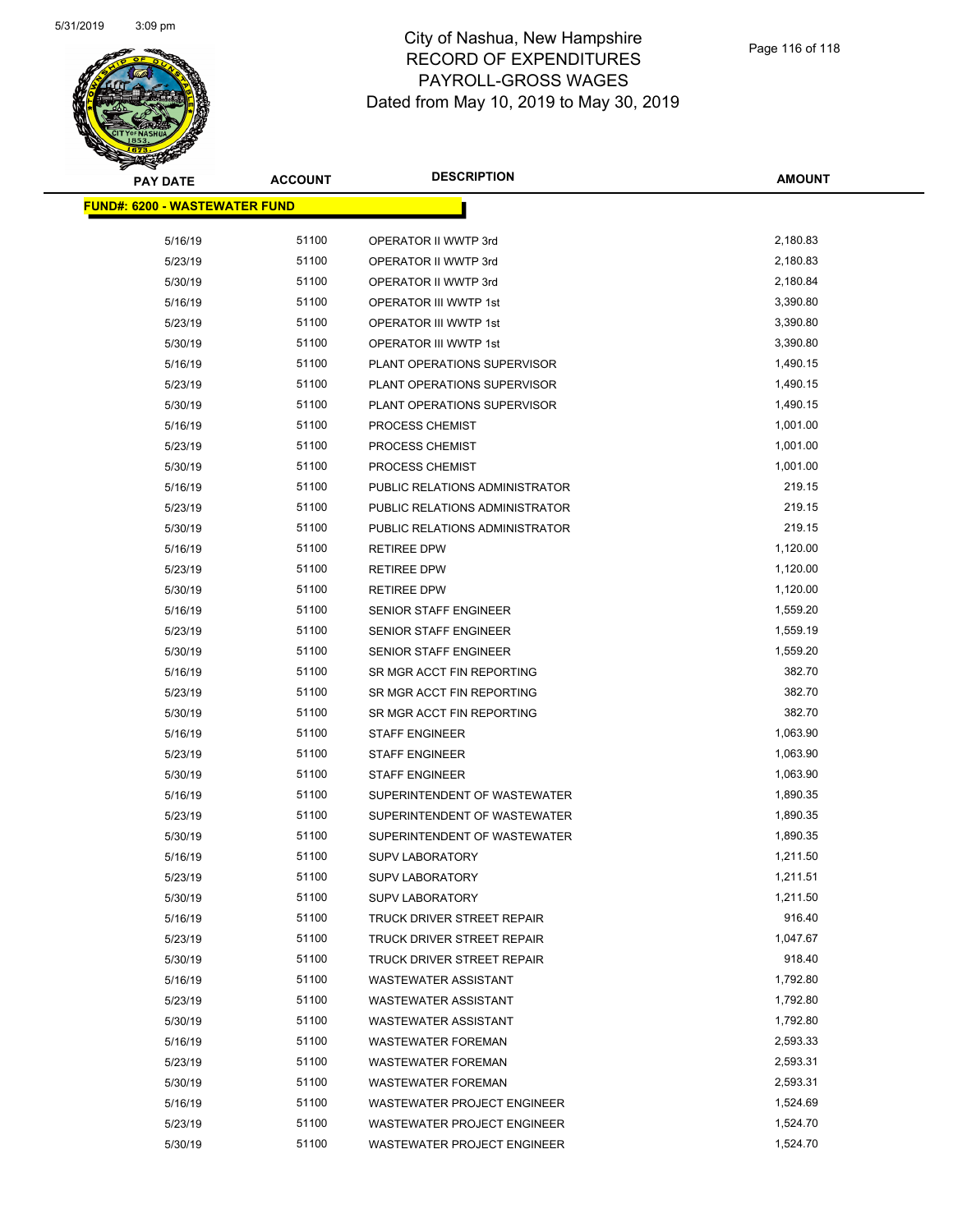

| z.<br>$\tilde{\phantom{a}}$<br><b>PAY DATE</b> | <b>ACCOUNT</b> | <b>DESCRIPTION</b>              | <b>AMOUNT</b> |
|------------------------------------------------|----------------|---------------------------------|---------------|
| <b>FUND#: 6200 - WASTEWATER FUND</b>           |                |                                 |               |
| 5/16/19                                        | 51300          | <b>OVERTIME</b>                 | 6,266.49      |
| 5/23/19                                        | 51300          | <b>OVERTIME</b>                 | 9,475.39      |
| 5/30/19                                        | 51300          | <b>OVERTIME</b>                 | 4,777.29      |
| 5/23/19                                        | 51400          | <b>WAGES TEMPORARY/SEASONAL</b> | 558.75        |
| 5/30/19                                        | 51400          | <b>WAGES TEMPORARY/SEASONAL</b> | 1,410.00      |
| 5/30/19                                        | 55118          | TELEPHONE-CELLULAR              | 290.25        |
| TOTAL FUND 6200 - WASTEWATER FUND              |                |                                 | \$158,515.70  |

### **FUND#: 6500 - PROPERTY & CASUALTY FUND**

|         | <b>TOTAL FUND 6500 - PROPERTY &amp; CASUALTY FUND</b> |                                    | \$48,883.00 |
|---------|-------------------------------------------------------|------------------------------------|-------------|
| 5/30/19 | 59290                                                 | LONG TERM DISABILITY CLAIMS        | 505.37      |
| 5/23/19 | 59290                                                 | LONG TERM DISABILITY CLAIMS        | 505.37      |
| 5/16/19 | 59290                                                 | LONG TERM DISABILITY CLAIMS        | 505.37      |
| 5/30/19 | 59207                                                 | <b>WORKERS COMPENSATION CLAIMS</b> | 7,258.28    |
| 5/23/19 | 59207                                                 | <b>WORKERS COMPENSATION CLAIMS</b> | 9,748.44    |
| 5/16/19 | 59207                                                 | <b>WORKERS COMPENSATION CLAIMS</b> | 8,222.77    |
| 5/30/19 | 55118                                                 | TELEPHONE-CELLULAR                 | 100.00      |
| 5/30/19 | 51100                                                 | SAFETY LOSS PREVENTION SPEC        | 1,136.95    |
| 5/23/19 | 51100                                                 | SAFETY LOSS PREVENTION SPEC        | 1,136.95    |
| 5/16/19 | 51100                                                 | SAFETY LOSS PREVENTION SPEC        | 1,136.95    |
| 5/30/19 | 51100                                                 | <b>RISK MANAGER</b>                | 1,808.50    |
| 5/23/19 | 51100                                                 | <b>RISK MANAGER</b>                | 1,808.50    |
| 5/16/19 | 51100                                                 | <b>RISK MANAGER</b>                | 1,808.50    |
| 5/30/19 | 51100                                                 | PROPERTY AND CASUALTY ADJUSTER     | 2,356.80    |
| 5/23/19 | 51100                                                 | PROPERTY AND CASUALTY ADJUSTER     | 2,356.80    |
| 5/16/19 | 51100                                                 | PROPERTY AND CASUALTY ADJUSTER     | 2,356.80    |
| 5/30/19 | 51100                                                 | <b>PROGRAM SUPV</b>                | 1,347.95    |
| 5/23/19 | 51100                                                 | <b>PROGRAM SUPV</b>                | 1,347.95    |
| 5/16/19 | 51100                                                 | <b>PROGRAM SUPV</b>                | 1,347.95    |
| 5/30/19 | 51100                                                 | ADMINISTRATIVE ASSISTANT I         | 695.60      |
| 5/23/19 | 51100                                                 | ADMINISTRATIVE ASSISTANT I         | 695.60      |
| 5/16/19 | 51100                                                 | ADMINISTRATIVE ASSISTANT I         | 695.60      |

### **FUND#: 6600 - BENEFITS SELF INSURANCE FUND**

| 5/16/19 | 51100 | <b>EMPLOYEE BENEEITS ASSISTANT</b> | 728.25   |
|---------|-------|------------------------------------|----------|
| 5/23/19 | 51100 | EMPLOYEE BENEFITS ASSISTANT        | 728.25   |
| 5/30/19 | 51100 | <b>EMPLOYEE BENEFITS ASSISTANT</b> | 728 25   |
| 5/16/19 | 51100 | <b>EMPLOYEE BENEEITS MANAGER</b>   | 1.438.15 |
| 5/23/19 | 51100 | <b>EMPLOYEE BENEEITS MANAGER</b>   | 1.438.15 |